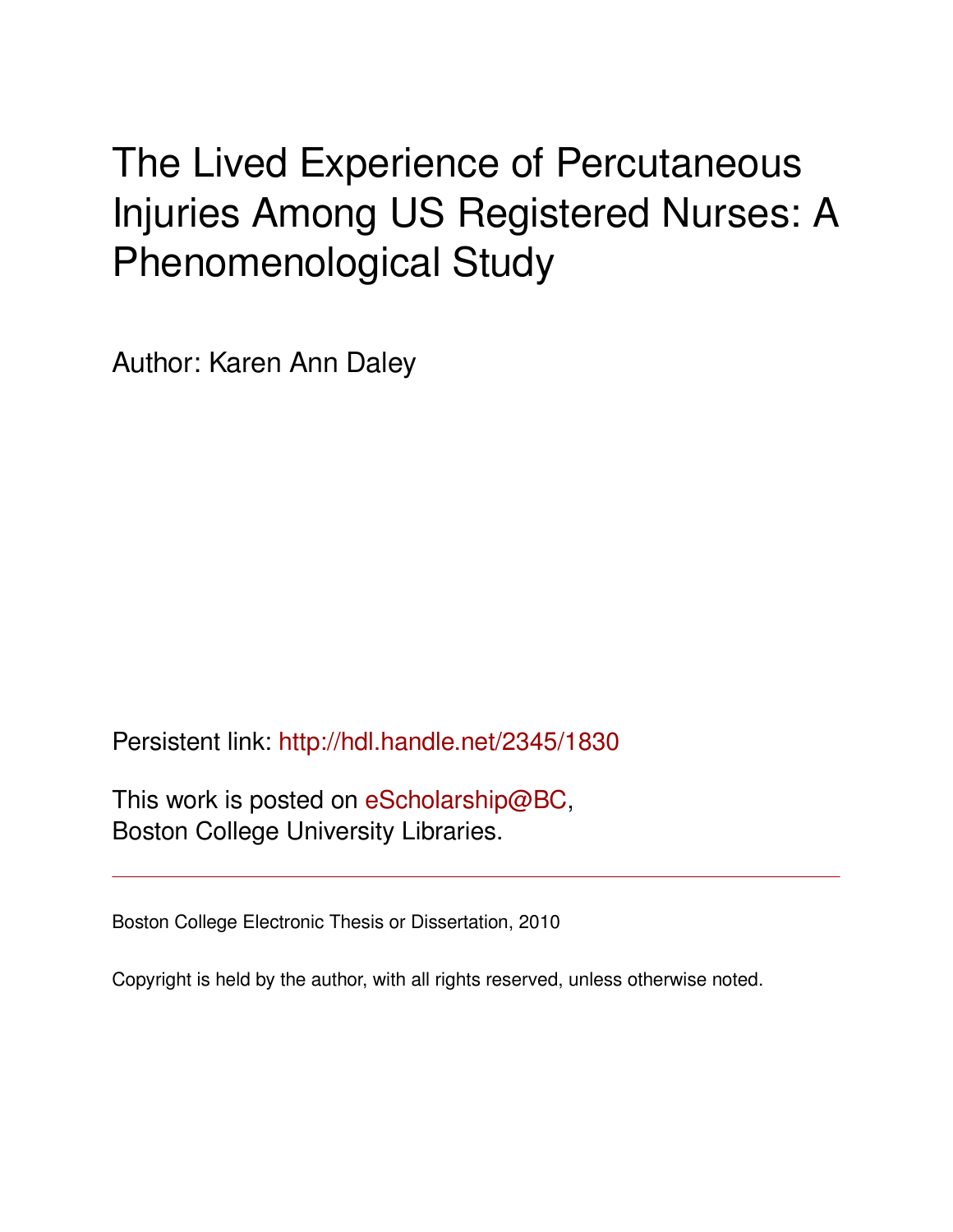#### Boston College

William F. Connell School of Nursing

# THE LIVED EXPERIENCE OF PERCUTANEOUS INJURIES AMONG US REGISTERED NURSES: A PHENOMENOLOGICAL STUDY

A dissertation

by

KAREN A. DALEY

submitted in partial fulfillment of the requirements

for the degree of

Doctor of Philosophy

May, 2010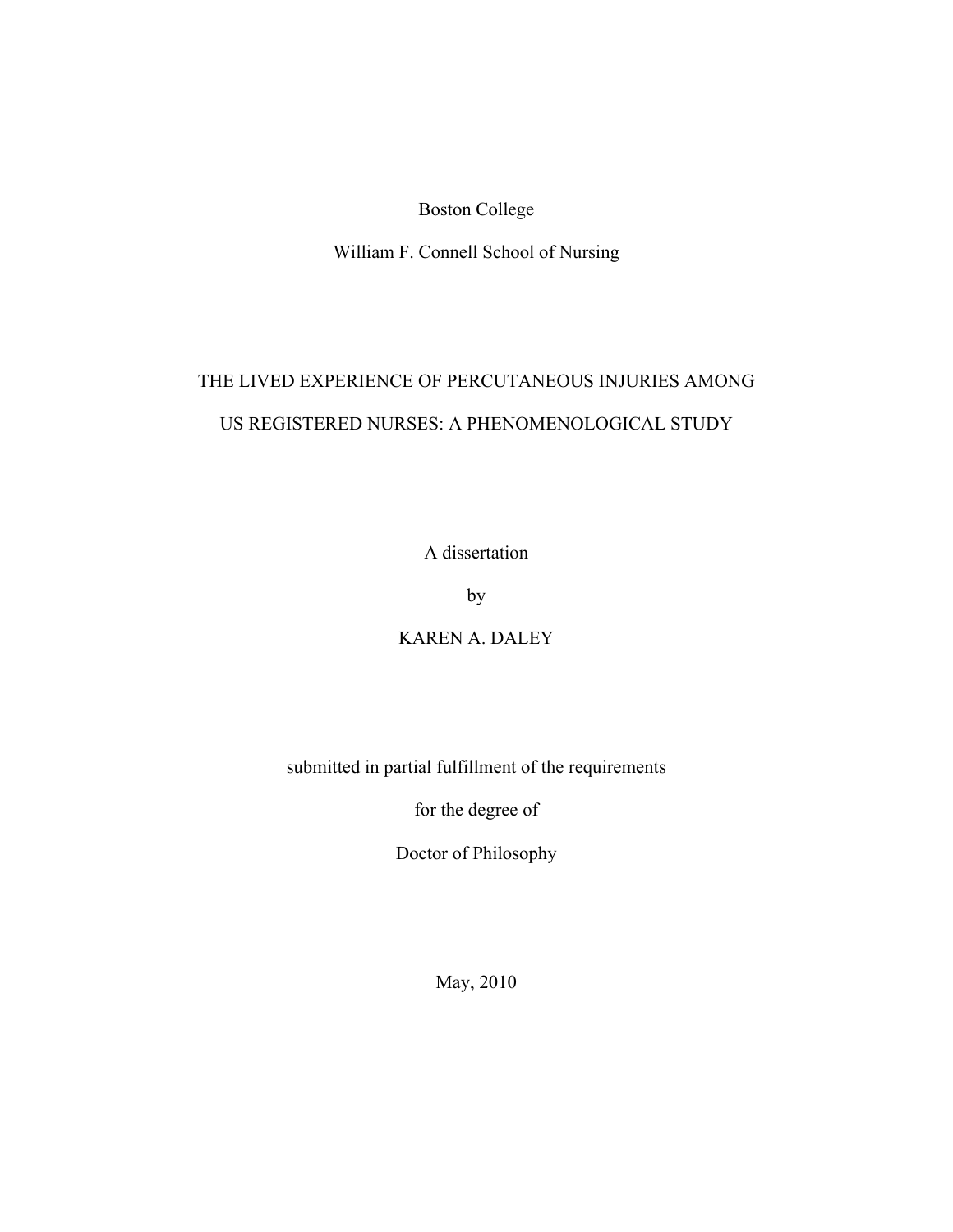## copyright by KAREN A. DALEY

2010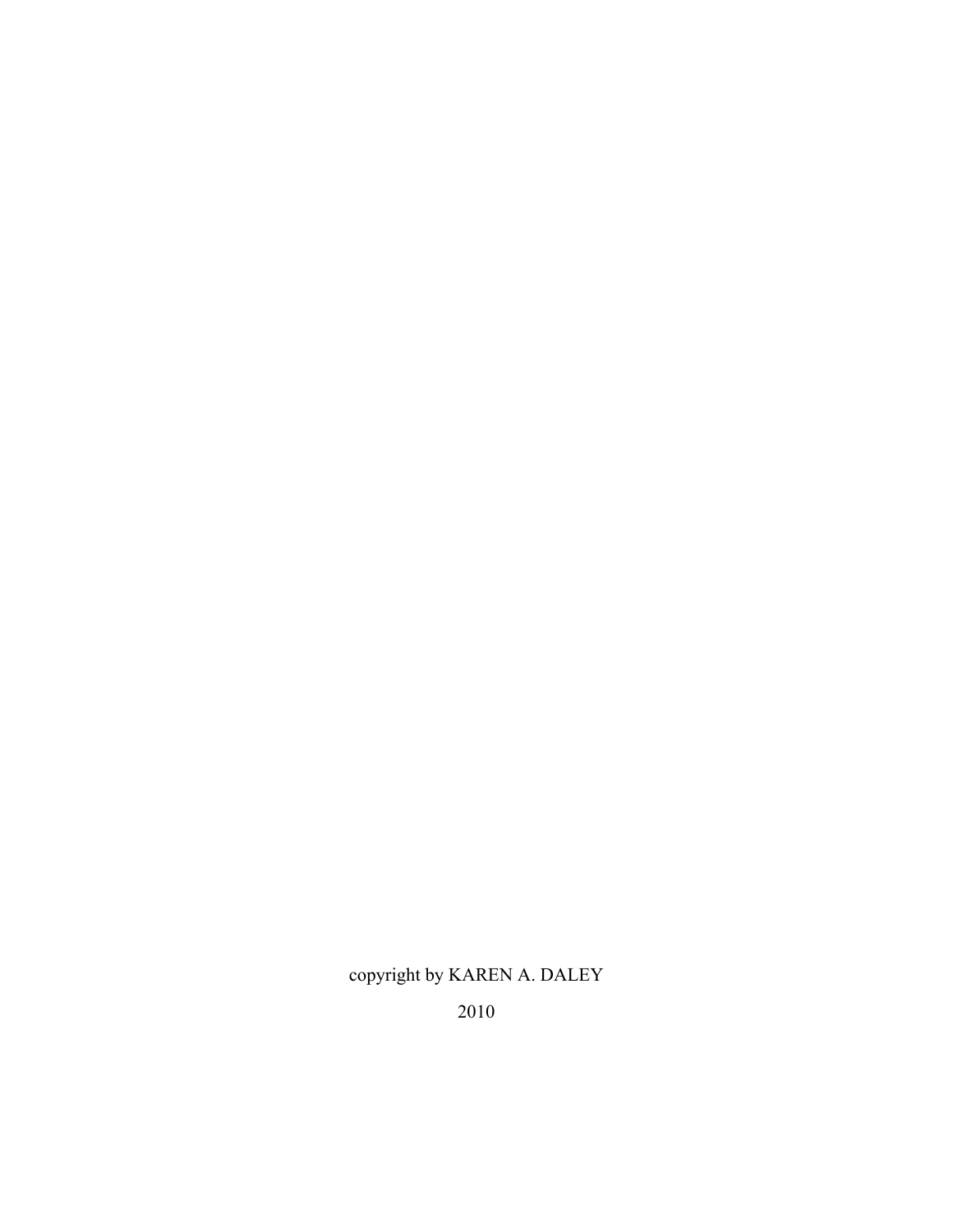# The Lived Experience of Percutaneous Injuries Among US Registered Nurses: A Phenomenological Study

Karen A. Daley

# Rosanna DeMarco, PhD, PHCNS-BC, ACRN, FAAN – Dissertation Chairperson ABSTRACT

The purpose of this study was to understand the lived experience and meanings of percutaneous injury (PI) and its aftermath among US registered nurses. An interpretive phenomenological approach was utilized to carry out the study which included nine percutaneous injury experiences. Van Manen's existential framework was used as a reflective guide.

Findings from this study emerged as three essential themes which were common to all participants: *being shocked: the potential of a serious or life-threatening infection; needing to know it's going to be okay;* and *sensing vulnerability*.The first theme, *being shocked*, was identified as the primary mode of living with the sudden occurrence of PI. In the moment of injury, participants' language reflected shock and an immediate consciousness of the potential threat of a serious or life-threatening infection. Nurses' responses were visceral and emotional. All acted on their need to reduce foreign blood contamination and the urgency they felt for immediate care. *Needing to know it's going to be okay* represented the initial meaning of living in the aftermath of PI as nurses assessed their risk and sought post exposure intervention and caring responses from others. *Sensing vulnerability* was identified as the secondary mode of living in the aftermath of PI as participants reflected on the fragile nature of health into the future*,* distinguished between supportive vs. non-supportive relationships in their overall PI experience, and identified the need to be vigilant in the future with respect to their health, life and PI prevention. Together, these three essential themes and their dimensions represent the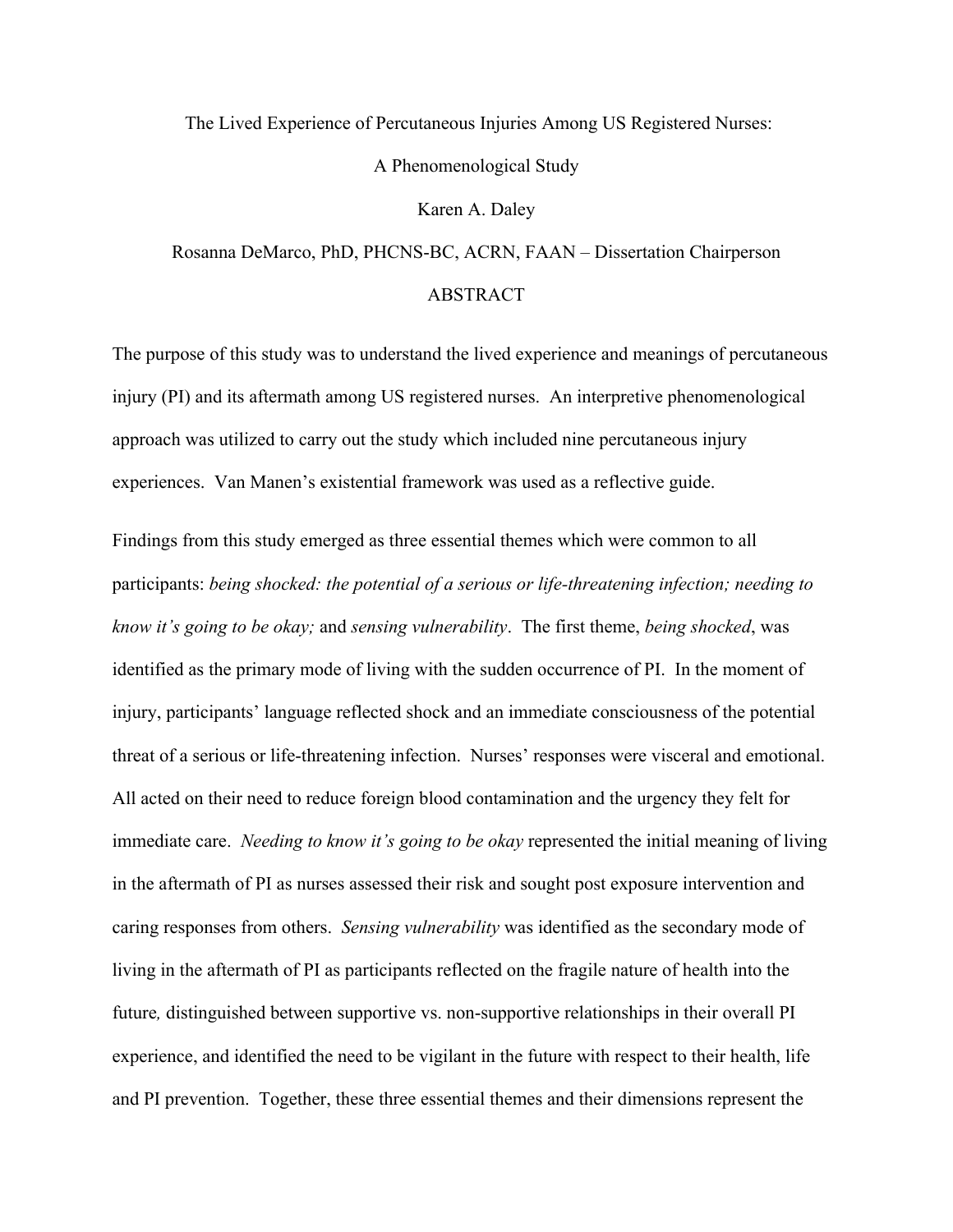essence and meanings of percutaneous injury and its aftermath for at least one group of US registered nurses.

Findings in this study support the conclusion that the lived experience of PIs and its aftermath imposed a significant psychological burden on nurses. These findings offer a better understanding of the essence and meanings of PIs and their aftermath and contribute knowledge to inform nursing education, nursing practice, health policy and future research.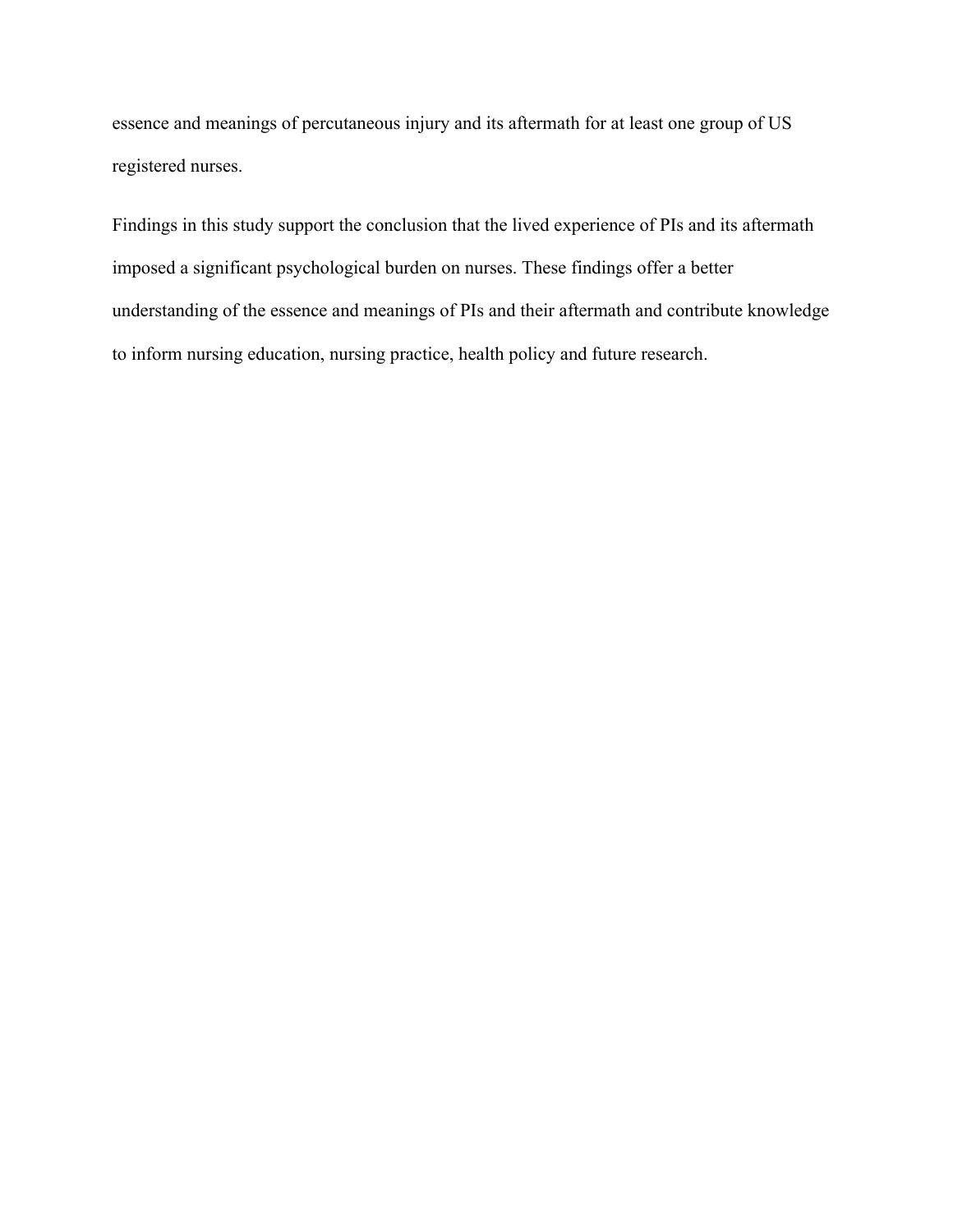#### Acknowledgements

This journey of personal and professional growth and scholarship culminating in my completion of doctoral education has been an undoubtedly extraordinary one for me – one I could not have completed without the guidance, support, encouragement and tolerance of many people in my life.

First and foremost, I must thank the community of faculty at Boston College and, in particular my advisor and dissertation chair, Dr. Rosanna DeMarco. Rosanna has been a steady, learned, and supportive teacher, mentor and colleague throughout this process of education and growth. Through his expert, wise and patient counsel and encouragement, Dr. Danny Willis has helped me persevere as I learned and grew in this phenomenological method. Dr. Pamela Grace brought a depth and thoughtful moral perspective to this work, and always challenged and stretched my thinking.

I credit and thank two particular individuals for putting me on this path of doctoral education. The first, a member of the Boston College nursing community, is former dean Dr. Barbara Hazard. I think of how often Barbara would pull me aside in professional meetings to ask me when I was planning to come to Boston College for my PhD. The other is Mary Manning, one of my longtime professional mentors and closest friends. Mary always saw things and qualities in me that I did not or was not able to see in myself. I wish every nurse could have such a generous, caring and insightful mentor. Mary has been as caring, supportive and honest a friend as anyone could want or need. I will always be grateful for the way she has enriched and made such a profound difference in my life.

i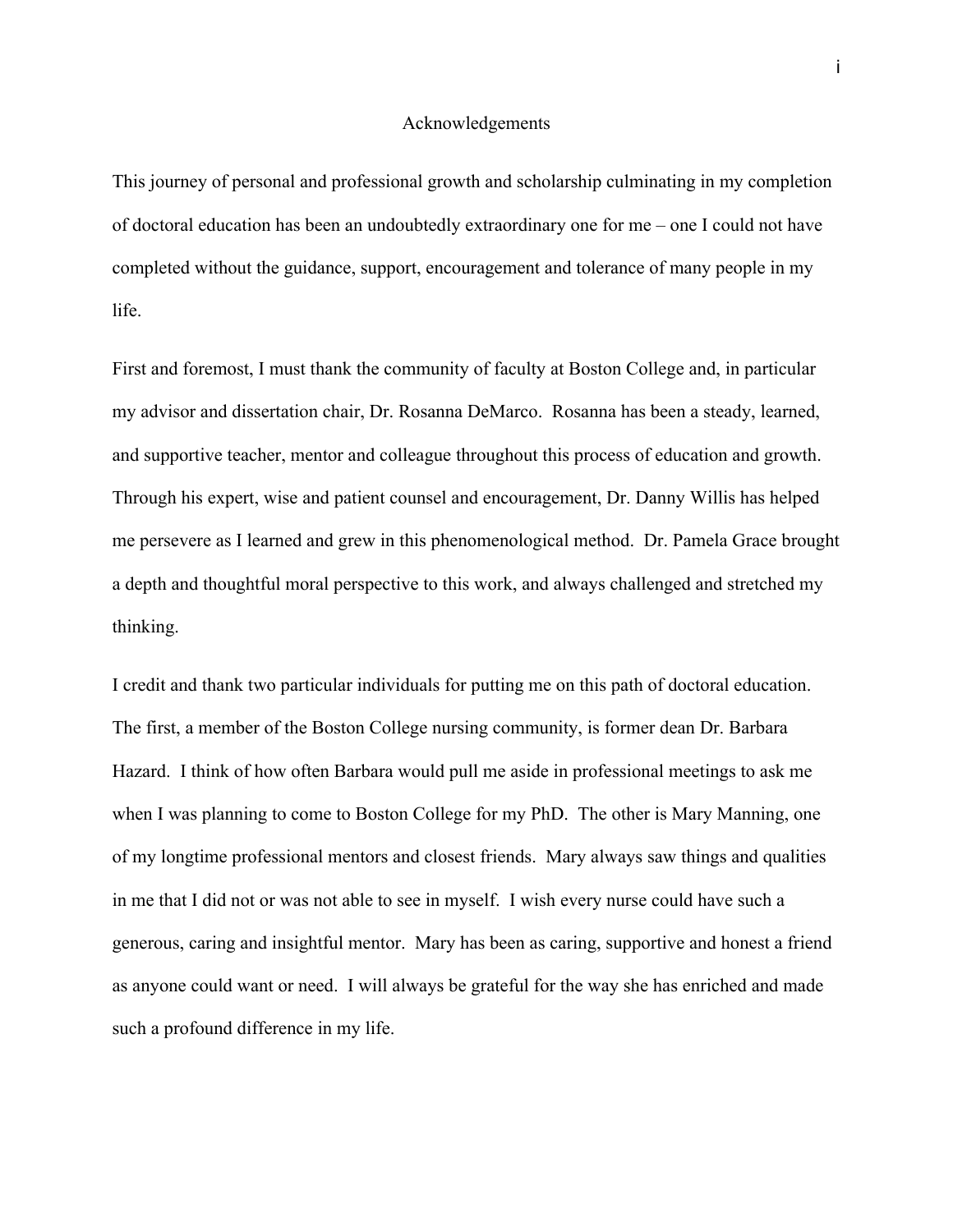I have also been fortunate in my years at Boston College to work as a research fellow with two extremely gifted and generous teachers. Dr. Ellen Mahoney laid much of the groundwork for my early years of scholarly learning and growth. In my time with Dr. Barbara Wolfe, the director of the Connell School of Nursing's Center for Nursing Research, she has become a valued colleague, mentor, and friend. Other faculty who have enhanced my experience at BC and to whom I owe a sincere thanks are Dr. Angela Amar and, once again, Dr Pamela Grace. Angela and Pam are wonderful teachers who shared their love of teaching with me as I worked with them as their teaching assistant. Their friendships became a valued part of my experience at BC.

There are many family and other friends who've supported me throughout this journey. My sister Ruth, Bill and the boys were always willing to listen whether or not they understood what I was talking about. Their interest, tolerance and support for my ongoing educational pursuit knew no bounds. It always helped me to know that if I needed a respite or a change of pace – and I did at times – that I was always welcome in Charleston. Fred, Lynn, Jay and Joanie have been tireless supporters and cheerleaders for me throughout the time I've been engaged in this work and this process of learning.

The same has been true of my friends. Mary has listened for countless hours to me talk about the demands of course and dissertation work, and at the same time shared in the pride and excitement I felt along the journey as my scholarly knowledge and critical thinking ability expanded. Mike and Mary, Doris and John, and Ellen and Jim have fed me countless times on my weekends at the Cape and provided welcome distractions when I needed time away from the intensity of this work. I never once heard complaints from any of them about my schedule or my lack of availability at times when school needed to be a priority for me. Instead, I always felt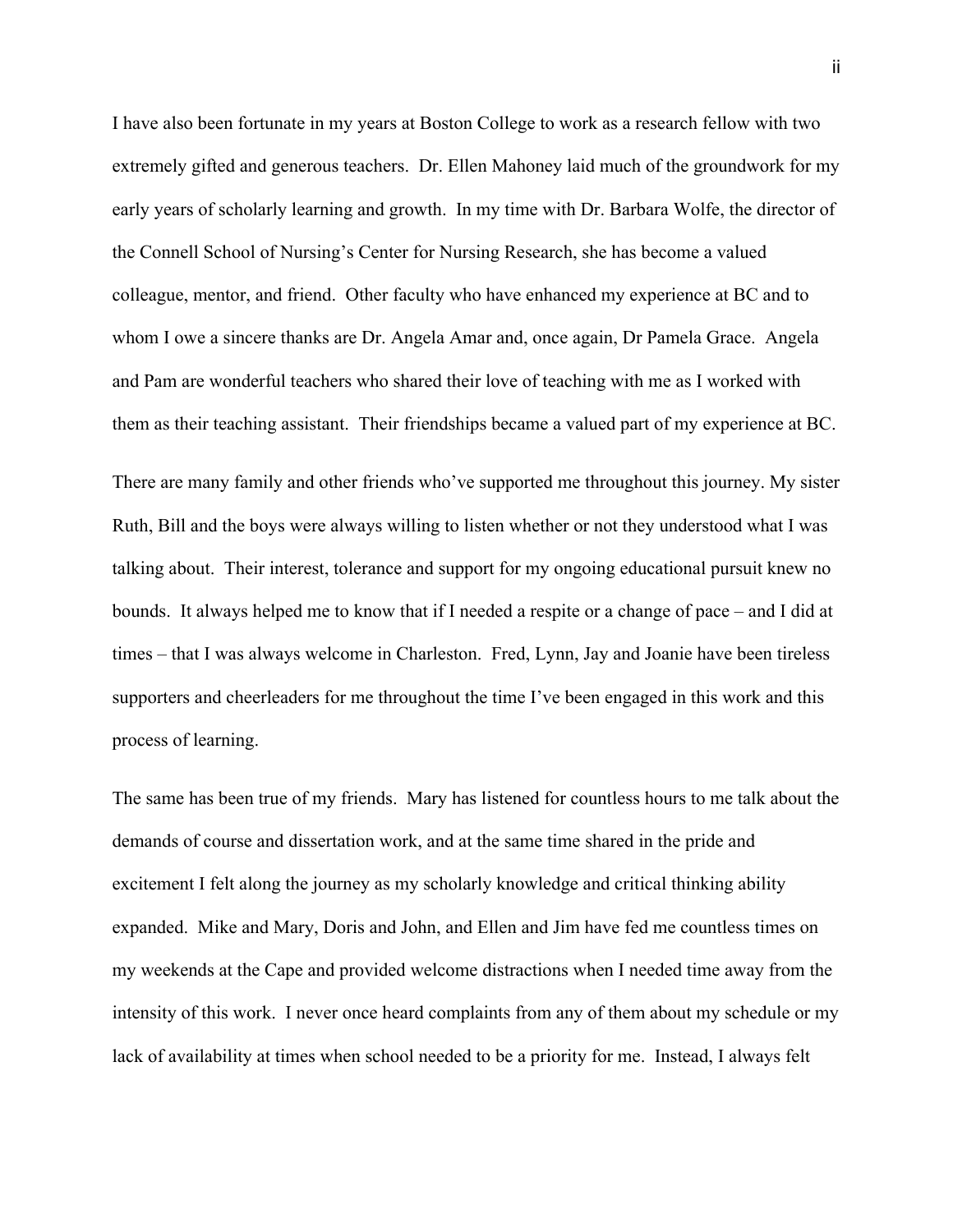their pride and support. I cannot express the gratitude I feel for having such wonderful and generous friends in my life.

I also need to express my gratitude to my classmates at BC. I was fortunate to have had two different years of classmates as I engaged in my dual degree course work. I can't imagine having better or more supportive classmates – in my first year: Annie, Kate, Mary, Angeleen, Margaret, Jenny, Wi, Kathy, and Sue. To Annie Lewis O'Connor – you have been a longtime and faithful friend. I remember how excited I was when I first realized we would be starting BC together. I have appreciated your support over the years and I so admire the nurse and person you are and have become over the years through this educational growth process. I am proud to have you as my friend. Margaret – thank-you for your willingness to take time to listen to me as I reflected on my dissertation data and for reading through all the interviews and sharing your own reflections with me. To my second year classmates: Nola, Ann, Clara, Ruthann, Deb, Jackie, Kathy – your encouragement and support have meant so much. Ann Cousins – you, more than anyone else have been there to share this dissertation journey with me and it made such a difference. Thank-you.

To the nurse participants who so generously shared their experience and insights concerning very personal percutaneous injury experiences through participation in this study – you have helped me reach a deeper understanding of my own experience. Most importantly, your honesty and willingness to relive your own experiences have made a contribution to the state of the science. I will do my best to assure that your voices are heard and that others benefit from your willingness to contribute knowledge to inform and improve post-injury care for nurses across the country.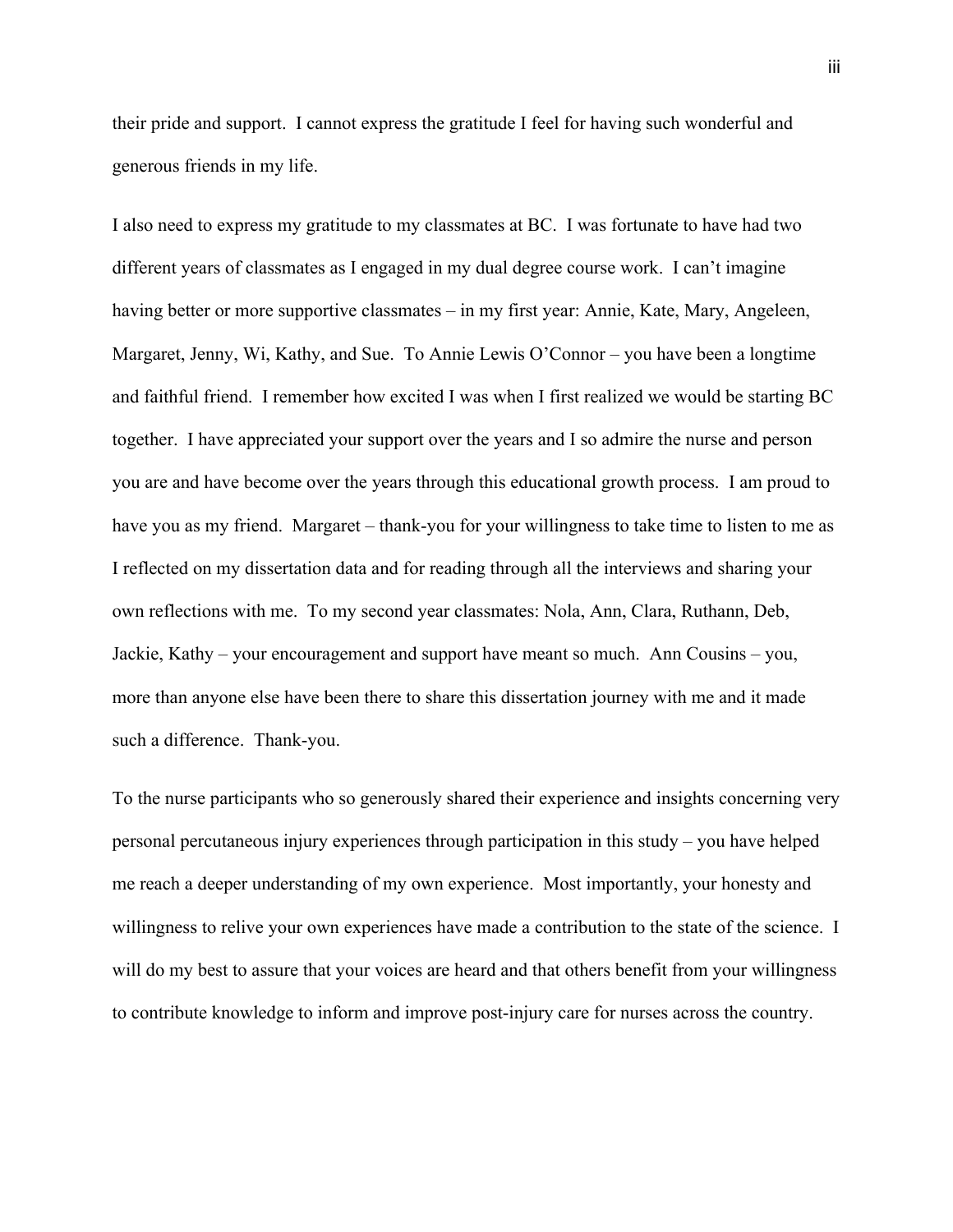### TABLE OF CONTENTS

### Chapter

| $\mathbf{1}$   | AIM OF THE STUDY                             | 1  |
|----------------|----------------------------------------------|----|
|                | Phenomenon of Interest                       | 4  |
|                | <b>Existing Knowledge Gap</b>                | 9  |
|                | Study Justification and Relevance to Nursing | 10 |
|                | <b>Study Aim and Questions</b>               | 13 |
|                | Brief Overview of Design                     | 14 |
|                | Researcher Interest, Biases and Assumptions  | 15 |
|                | Definition of Terms                          | 18 |
| $\overline{2}$ | REVIEW OF THE LITERATURE                     | 21 |
|                | Nursing's Duty to Care for the Profession    | 21 |
|                | Percutaneous Injuries                        | 22 |
|                | <b>Injury Antecedents and Consequences</b>   | 29 |
|                | Summary                                      | 37 |
| 3              | METHODOLOGY                                  | 38 |
|                | <b>Study Design</b>                          | 38 |
|                | Recruitment and Sample                       | 43 |
|                | <b>Study Setting</b>                         | 48 |
|                | <b>Study Instruments</b>                     | 49 |
|                | <b>Data Collection Procedures</b>            | 50 |
|                | Data Analysis                                | 51 |
|                | <b>Study Rigor</b>                           | 56 |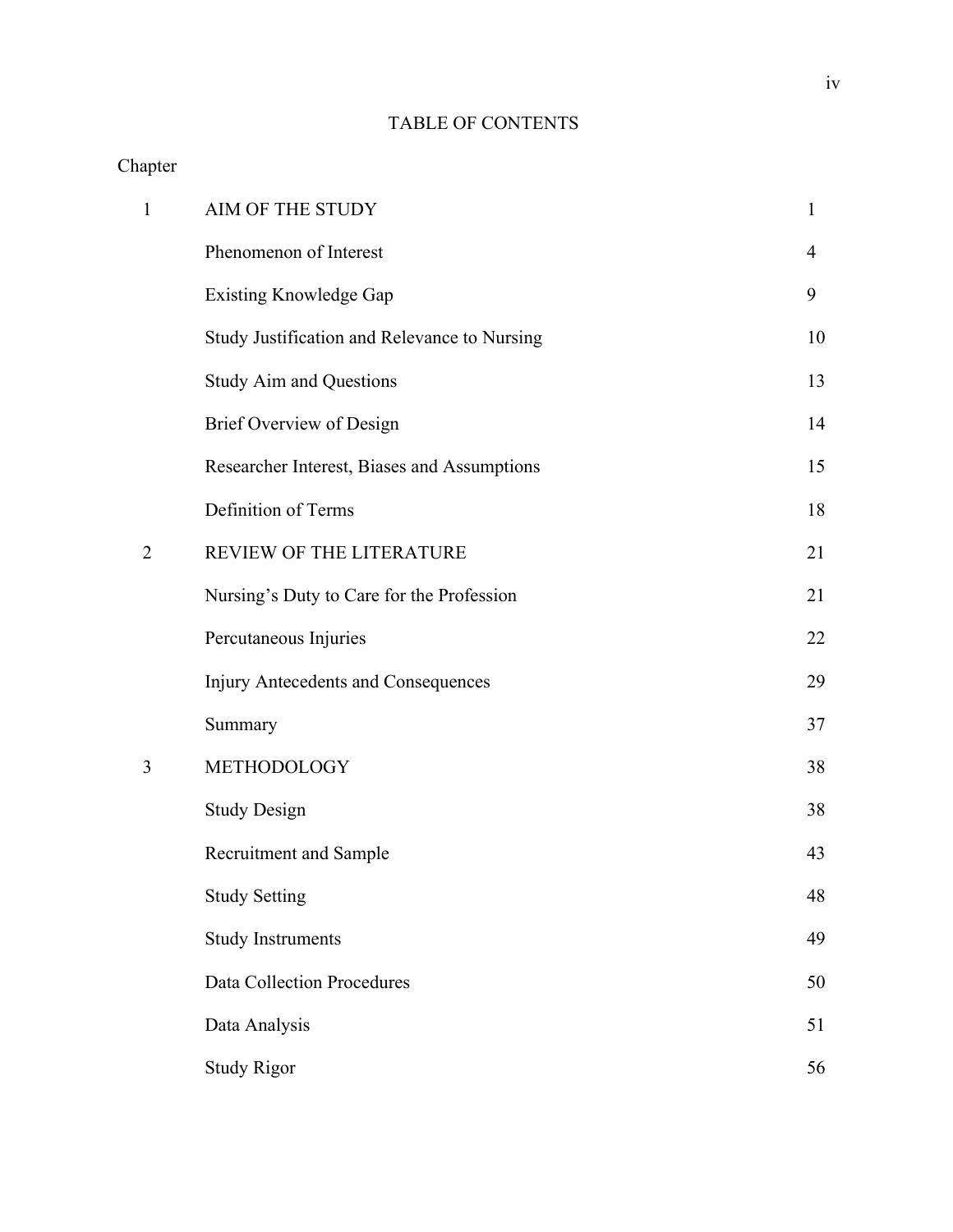|                | <b>Study Limitations</b>                                                | 59  |
|----------------|-------------------------------------------------------------------------|-----|
| $\overline{4}$ | <b>RESULTS</b>                                                          | 60  |
|                | Sample and Injury Demographic Characteristics                           | 60  |
|                | Phenomenological Reflection                                             | 61  |
|                | Essential Themes, Dimensions, and Thematic Statements                   | 62  |
|                | Figure 1: Themes and Dimensions                                         | 62  |
|                | Theme 1: Being Shocked                                                  | 63  |
|                | Dimension A: Responding viscerally and emotionally                      | 64  |
|                | Dimension B: Acting on the body to reduce contamination                 | 70  |
|                | Dimension C: Feeling the urgency for immediate care                     | 72  |
|                | Theme 2: Needing to Know It's Going to Be Okay                          | 79  |
|                | Dimension A: Assessing risk                                             | 79  |
|                | Dimension B: Seeking post-exposure intervention and caring responses    | 86  |
|                | Theme 3: Sensing Vulnerability                                          | 104 |
|                | Dimension A: Facing the fragility of health                             | 105 |
|                | Dimension B: Distinguishing supportive vs. non-supportive relationships | 115 |
|                | Dimension C: Being vigilant as necessity                                | 121 |
|                | Summary                                                                 | 132 |
| 5              | DISCUSSION, CONCLUSIONS AND RECOMMENDATIONS                             | 135 |
|                | Van Manen's Existential Lifeworld                                       | 135 |
|                | Discussion Related to the Essence and Meanings of PI and Its Aftermath  | 136 |
|                | Being Shocked and Constituting Dimensions                               | 137 |
|                | Dimension A: Responding viscerally and emotionally                      | 137 |

v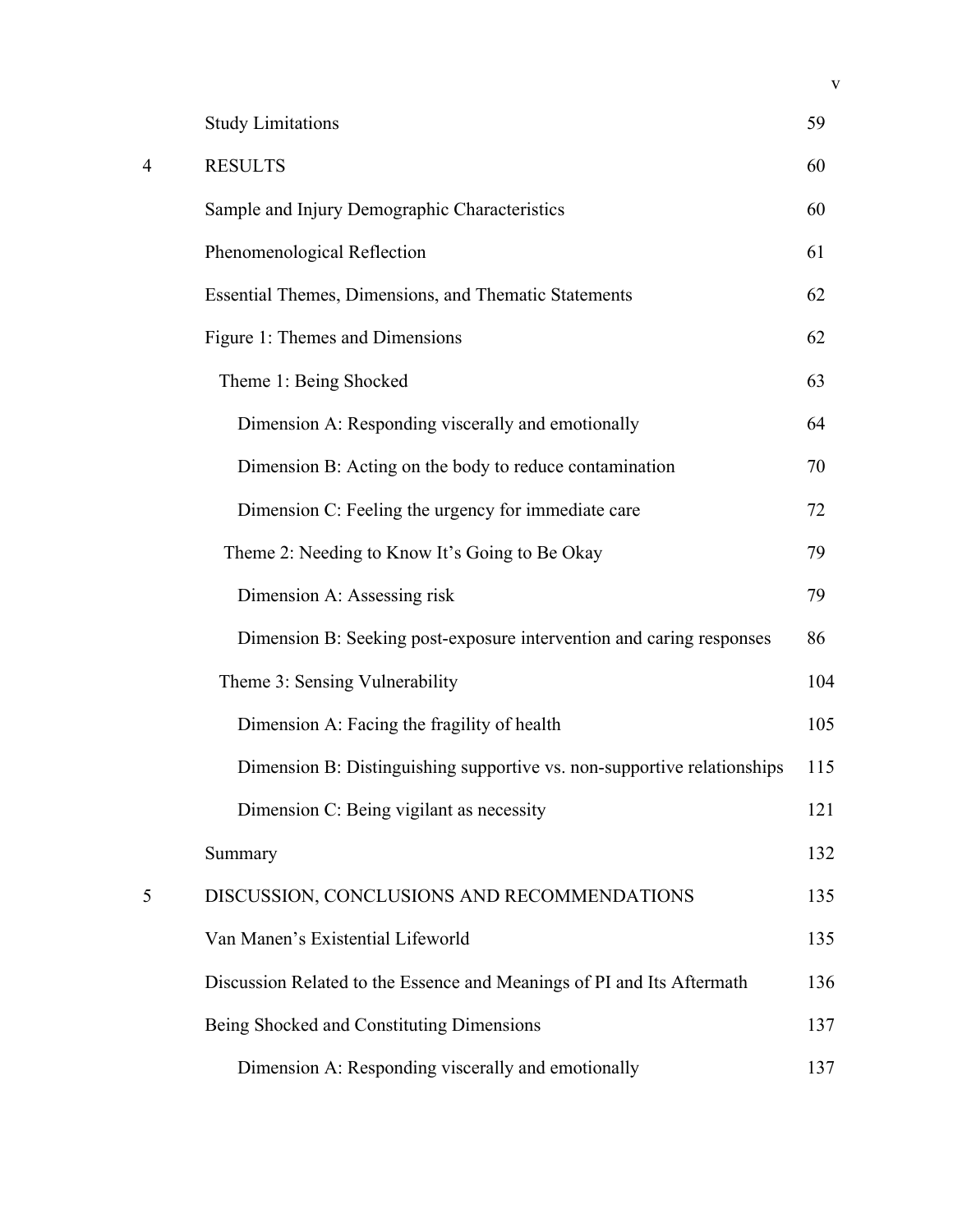| Dimension B: Acting on the body to reduce contamination                 | 140 |  |
|-------------------------------------------------------------------------|-----|--|
| Dimension C: Feeling the urgency for immediate care                     | 141 |  |
| Lifeworld existentials related to being shocked                         | 146 |  |
| Needing to Know It's Going to Be Okay and Constituting Dimensions       |     |  |
| Dimension A: Assessing risk                                             | 148 |  |
| Dimension B: Seeking post-exposure intervention and caring responses    | 149 |  |
| Lifeworld existentials related to needing to know it's going to be okay | 157 |  |
| Sensing Vulnerability and Constituting Dimensions                       |     |  |
| Dimension A: Facing the fragility of health                             | 159 |  |
| Dimension B: Distinguishing supportive vs. non-supportive relationships | 161 |  |
| Dimension C: Being vigilant as necessity                                | 161 |  |
| Lifeworld existentials related to sensing vulnerability                 | 163 |  |
| Summary of Conclusions Related to the Meanings of PI and Its Aftermath  |     |  |
| Recommendations                                                         |     |  |
| Nursing Education                                                       | 167 |  |
| <b>Nursing Practice</b>                                                 | 168 |  |
| Nursing Research                                                        | 170 |  |
| <b>Health Policy</b>                                                    | 172 |  |
| Summary                                                                 | 175 |  |
| <b>REFERENCES</b>                                                       |     |  |
| Appendix A: Occupational nurse solicitation letter                      |     |  |
| Appendix B: Participant recruitment notice                              |     |  |
| Appendix C: Phone screening log                                         |     |  |

vi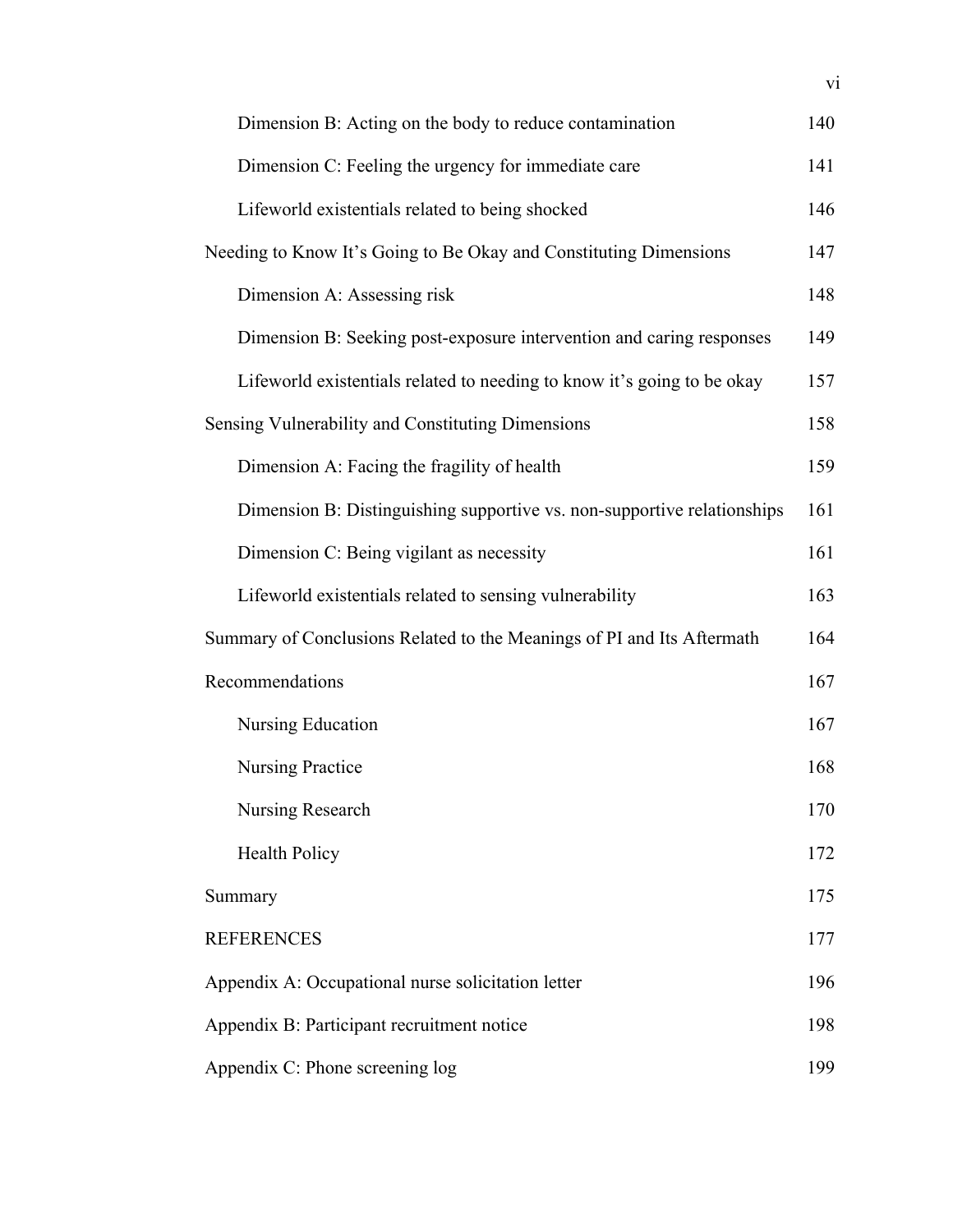| Appendix D: Consent form                                 | 200 |
|----------------------------------------------------------|-----|
| Appendix E: Interview guide                              | 204 |
| Appendix F: Demographic data questionnaire               | 206 |
| Appendix G: Contact summary sheet                        | 208 |
| Appendix H: Table 1 - Sample Demographic Characteristics | 209 |

vii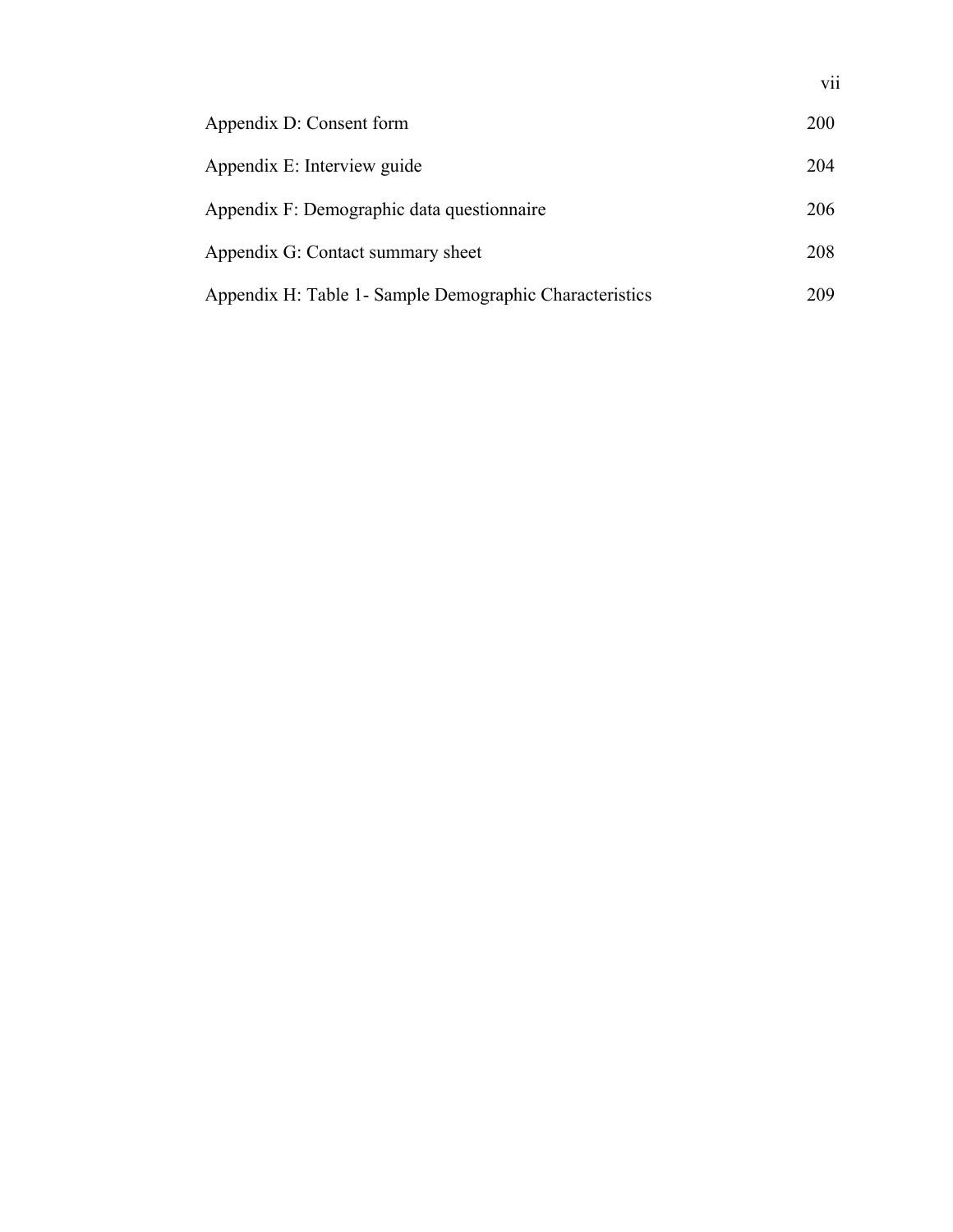#### **Chapter 1**

#### **Aim of the Study**

 At a national nursing knowledge conference held in Boston in 1998 and attended by nurse theorists and scholars from across the country, a consensus statement was drafted that defined nursing as a human practice discipline that facilitates well-being by using a scientific knowledge base and values in a caring relationship with the patient (Roy, 1999). The conference was convened to discuss and synthesize various perspectives on knowledge development, particularly as they relate to nursing practice.

 The ethical tradition of nursing is based on overriding professional values, obligations and goals (American Nurses Association [ANA], 2001a). Newman, Sime, and Corcoran-Perry (1995) describe nursing's commitment to caring as a moral imperative in relation to the human health experience. Nursing goals include prevention of illness, mitigation or alleviation of suffering, and the protection, promotion, and restoration of health (ANA, 2001a). Nursing goals also encompass development of knowledge that guides nursing practice in the optimization of health for individuals, families and communities. The overriding aim of this study is to advance nursing knowledge in relation to understanding of the lived experience of registered nurses who sustain percutaneous injuries, and, ultimately, to permit change that will improve post-injury care.

 As a practice discipline, nursing's focus is the care and well-being of human beings. It is, unquestionably, in the best interests of nurses, patients and employers that nurses be supported in their efforts to provide good care. In recent years, health and safety issues have assumed a more prominent place among the realm of concerns that detract from nurses' ability to provide optimal care for patients. Results from an online health and safety surveys conducted by the ANA in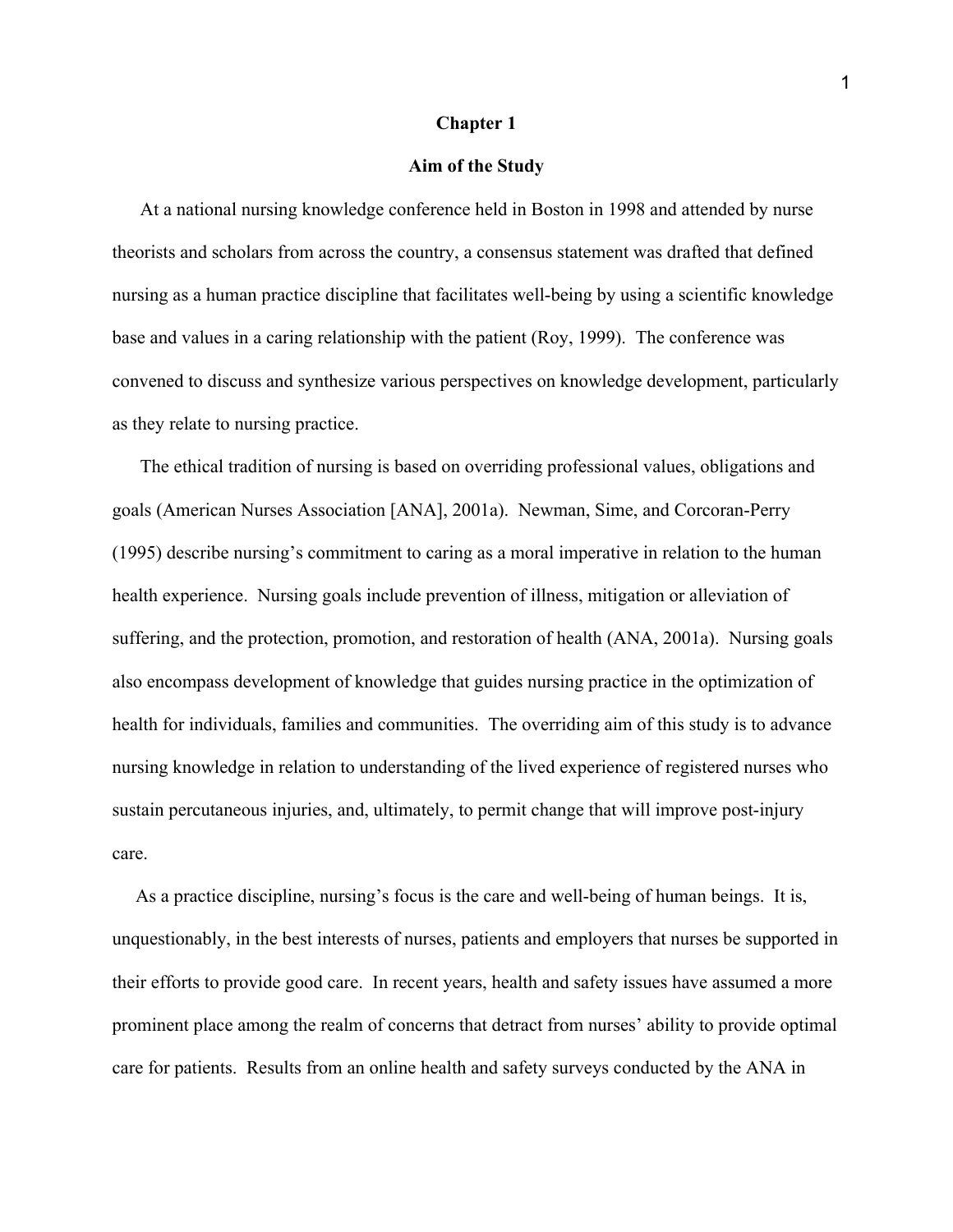2001 and 2008 indicate that occupational exposures or injuries serve as major contributors to nurses' workplace stress (ANA, 2001b; ANA 2008). While generalizability of findings may be limited due to self-selection given the voluntary nature of survey participation, results do seem to indicate that caregivers' health and safety is an increasingly important focus in the healthcare arena, particularly as a growing number of risks are associated with the act of providing care for others.

 The US Department of Health and Human Services also includes occupational safety and health among its key national health indicators (US Department of Health and Human Services, 2005). Healthcare ranks among the most dangerous of United States (US) industries in relation to on-the-job injuries and exposures. One source (Dotter, 1998) reported the annual injury and illness rate among healthcare workers in 1994 as 9.4 per 100 full-time employees compared with 8.7, 10.3, and 14.0 per 100 among fulltime paper mill workers, coal miners and steel mill workers, respectively. According to a 2002 report from the US Bureau of Labor Statistics, the rate of occupational illnesses and injuries resulting in lost time within the healthcare industry is 44 percent higher than for non-healthcare employers (US Bureau of Labor Statistics, 2004).

 Occupational hazards for nurses and other healthcare workers include: 1) ergonomic hazards from heavy lifting which can result in disabling back injuries; 2) exposures to biological hazards to infectious disease such as HIV through percutaneous injuries; 3) exposures to potentially harmful chemicals such as anesthetic waste gases like ethylene oxide or chemotherapy agents; 4) workplace violence that may lead to injury or assault; 5) respiratory hazards such as those associated with laser plumes or poor indoor air quality; 6) laser hazards that can result in tissue burns; and 7) radioactive material and x-ray exposure that can result in cancers (US Department of Labor, nd).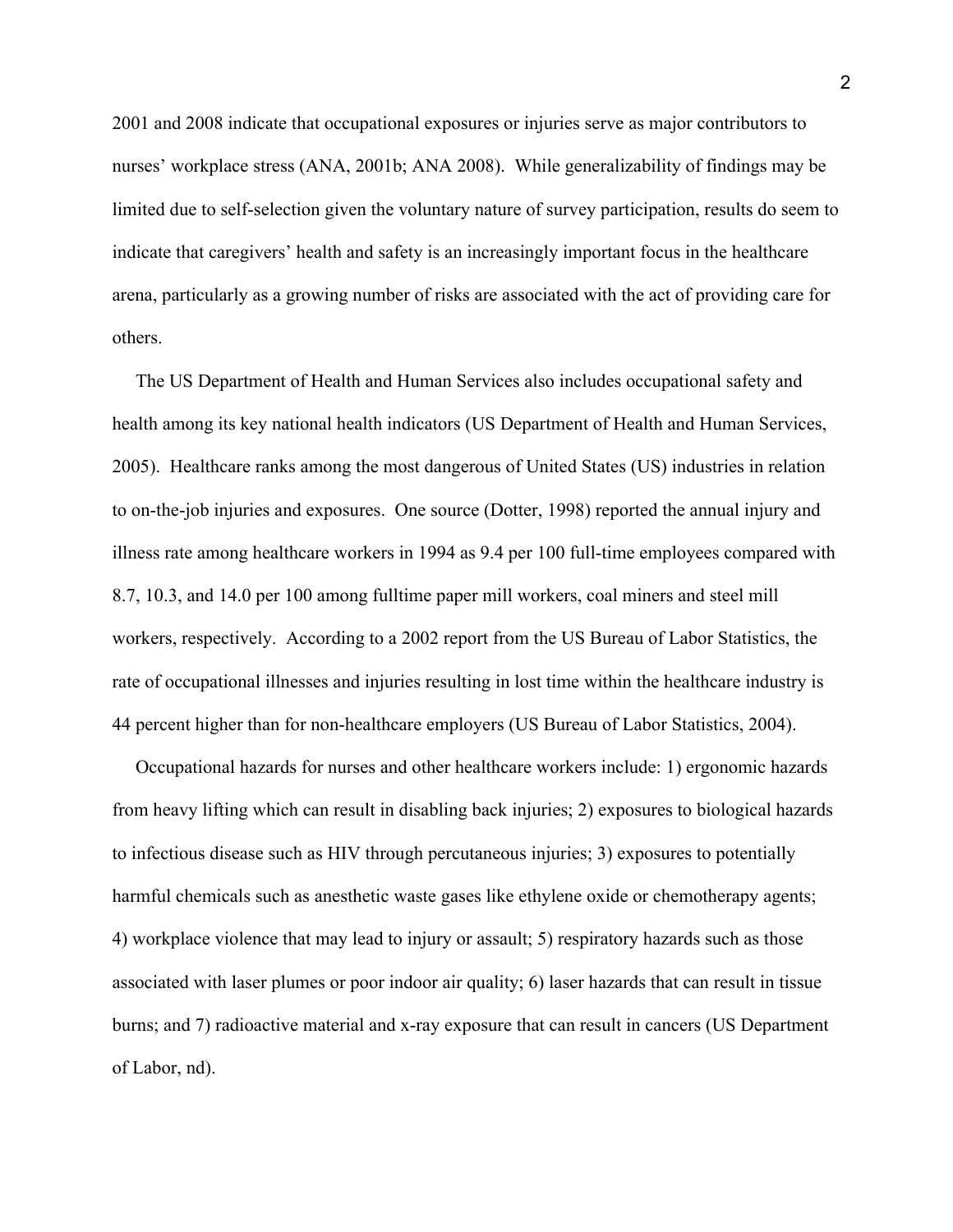Biologic and infectious hazards constitute one of the most familiar occupational risks faced by healthcare workers in the US and around the world. Internationally, it is estimated that as many as 8 million healthcare workers annually are at risk of occupational exposure to bloodborne pathogens (Occupational Safety and Health Administration [OSHA]**,** 2001). Healthcare worker exposure to bloodborne pathogens which result from needlesticks and other sources of percutaneous injuries remain a major public health concern within the US.

 For many exposed workers, the personal burden and impact of these injuries is significant (Armstrong, Gorden & Santorella, 1995; Gershon et al., 2000; Henry et al., 1990; Howsepian, 1998; Siebert, 2003; Treloar, Higginbotham, Malcolm & Sutherland, 1995; Worthington, Pino & Bergeron, 2003; Worthington, Ross & Bergeron, 2006). For some, the cost paid may even involve the loss of a job one loves, a personal decision to leave a position or, in extreme cases, to make a career change – sometimes resulting in a societal loss of experienced, dedicated caregivers. Associated economic costs are also significant and involve indirect and direct costs for both employers and workers – including lost workdays and productivity, costs of postexposure testing and prophylactic drug administration as well as costs associated with replacement staff and clerical time.

 Needlesticks are among the most efficient modes of bloodborne pathogen transmission, contributing the highest proportion of percutaneous injuries (PI) sustained by healthcare workers (Centers for Disease Control [CDC], 2001). Percutaneous injuries have been defined as "injuries through the skin" (National Institute of Occupational Safety and Health [NIOSH], 2004). Following percutaneous injury with contaminated sharps such as hollow-bore needles, suture needles, and scalpels, increased risk of bloodborne pathogen transmission occurs.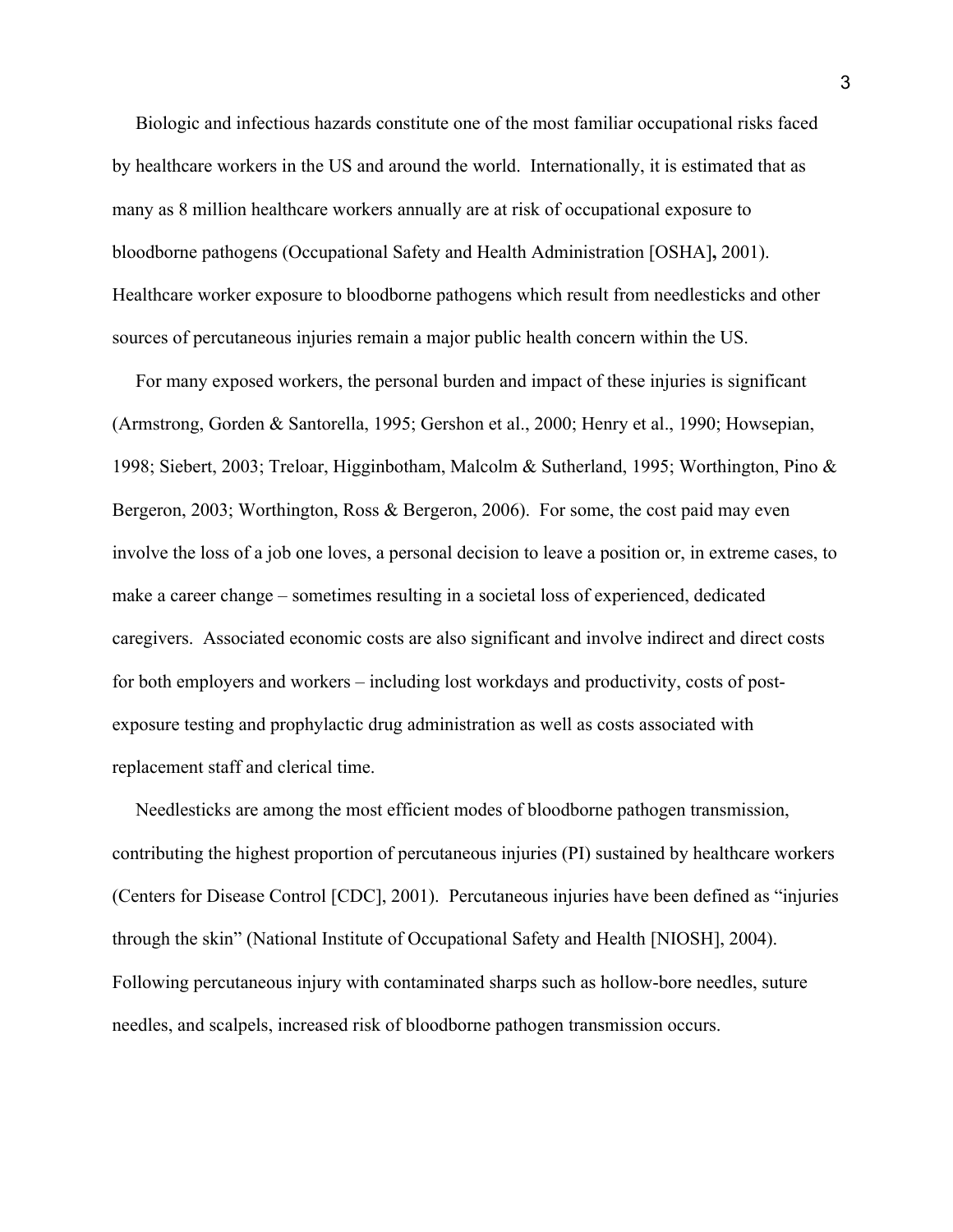Needlestick injuries are defined as: "a penetrating stab wound from a needle (or other sharp object) that may result in exposure to blood or other body fluids" (MedicineNet.com, 2007). Currently, the CDC reports percutaneous injuries from contaminated needles and other sharps devices among healthcare workers as a single category of exposure (CDC, 2008). For the purposes of this study, all blood-contaminated sharps injuries, including needlesticks, will be referred to as percutaneous injuries.

 Among approximately 23,000 percutaneous injuries voluntarily reported to the CDC's National Surveillance System for Hospital Health Care Workers (NaSH) by hospitals between 1995 and 2003, needlesticks accounted for approximately 70 percent of percutaneous injuries in that 8-year period (CDC, 2008). Another report, issued in 2003 by the Exposure Prevention Information Network (EPINet) located at the University of Virginia, indicated that among nearly 1800 percutaneous injuries, needles (including hollow bore and suture needles) accounted for 77 percent of injuries reported (International Healthcare Worker Safety Center, 2003).

 The next section describes what we currently know about the problem of percutaneous injuries – including incidence and associated outcomes as described in the current literature – as well as the existing knowledge gap. Associated outcomes include bloodborne pathogen exposure and resulting infections, PI-associated financial costs, and what is currently known about the lived experience of PIs.

#### **Phenomenon of Interest – Percutaneous Injuries**

 **Current knowledge regarding percutaneous injury outcomes.** The problem of percutaneous injuries among health care workers has long been recognized as significant since it accounts for as many as 80 percent of bloodborne pathogen exposures among nurses and other healthcare workers (CDC, 2001). Estimates of the annual number of PIs are fairly imprecise and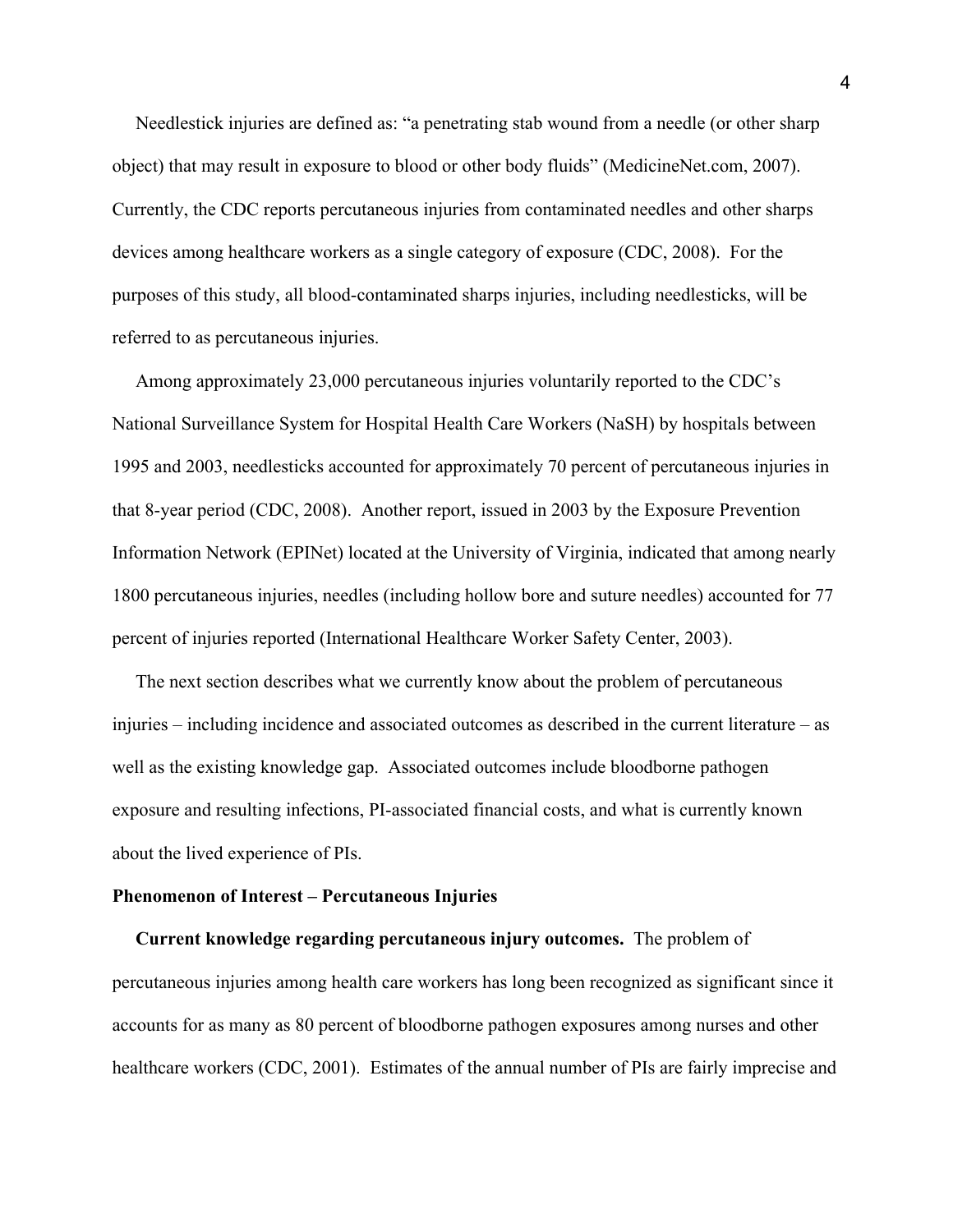based on data extrapolated from regional and national voluntary data-sharing networks such as EPINet and NaSH.

 The CDC currently estimates that as many as 800,000 work-related percutaneous injuries occur annually in the US – of which about 50 percent go unreported (Rosenstock, 2002), warranting additional future study of the reasons for non-reporting. Of those, approximately 385,000 needlestick injuries are estimated to occur annually in hospital settings (CDC, 2008). Beyond the information described in published anecdotal reports, little is currently known about the experience of these injuries by healthcare workers. Given the persistent and widespread incidence of PIs as well as their potential associated impact, a better understanding of these injuries as they are experienced could provide a foundation for better informing caregivers, colleagues and policymakers regarding the healthcare needs of individuals who sustain PIs. A better understanding of these injuries and their impact supports two goods: those of the nurse whose needs relate to the experience of the injury, and those of society, which derives benefit from a healthy nursing workforce.

 **Bloodborne pathogen transmission risk & resulting infections.** Bloodborne pathogens of major concern for healthcare workers include human immunodeficiency virus (HIV), hepatitis B (HBV) and hepatitis C (HCV). A 2003 World Health Organization report places estimates of the average annual number of US healthcare worker exposures to HIV, HBV, and HCV through percutaneous injuries at 8,000, 7,100 , and 22,000, respectively (Prüss-Űstün, Rapiti & Hutin, 2003). Compared with the estimated number of US workers who annually sustain PIs, the proportion of actually exposed to HIV, HBV and HCV are reported as 0.1, .09, and 0.3 percent, respectively (Prüss-Űstün, Rapiti & Hutin, 2003). According to studies of US healthcare workers who have sustained PIs from infected source patients, the average risk for occupational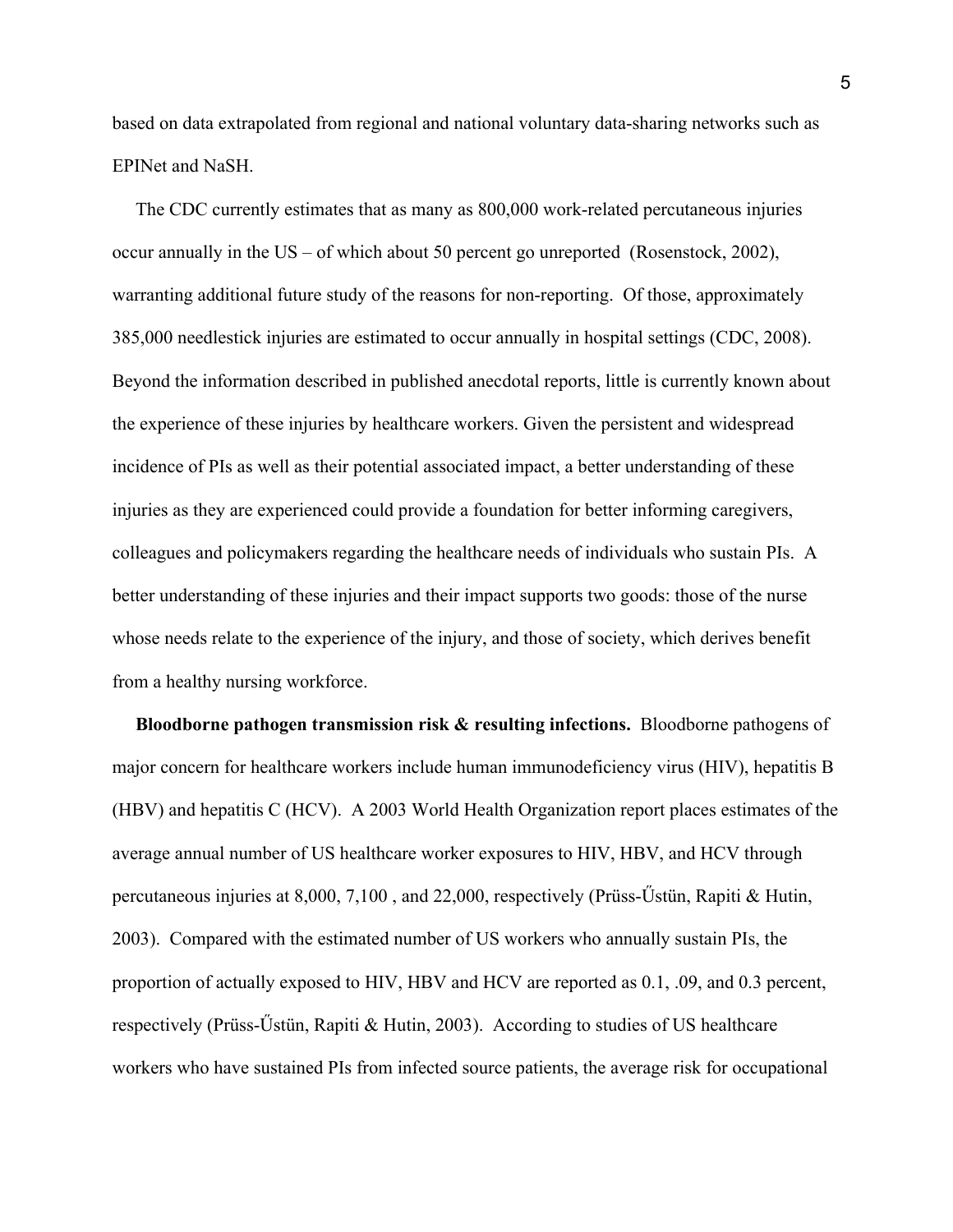transmission of HIV, HBV and HCV are 0.3 percent, 6-30 percent for non- immune workers, and 1.8 percent, respectively (CDC, 2001).

 Annually, exposures to over 20 different bloodborne pathogens (Bolyard et al., 1998) are estimated to result in more than 1,000 infections nationwide – the most common and potentially life-threatening infections are HIV, HBV, and HCV. Significant advances in preventive therapies and treatment for HBV and HIV transmission have occurred over the past two decades (CDC, 2005). Widespread adoption of standard precautions in the mid-1980s, in combination with the 1992 OSHA Bloodborne Pathogen Standard (29 CFR 1910.1030) which required employers to provide free HBV vaccination to at-risk healthcare workers, have reduced occupational HBV infection rates from nearly 17,000 cases in 1983 to fewer than 400 recorded cases in 1999 (CDC, 2002).

 The actual number of healthcare workers believed to have been infected with HIV between 1985 and 1999 as the direct result of occupational exposure via PI is relatively low – .05 percent per 112,000 HIV exposures (8000/year x 14 years) versus the CDC HIV transmission risk estimate of 0.3 percent. According to the most recently available data, the CDC has recorded 57 cases of occupationally-acquired HIV infection from PIs among US healthcare personnel between 1985 and 1999 (NIOSH, 2004). Only three occupationally-acquired HIV infections have been reported by the CDC since 1995.

Further analysis indicates that 24 (42 percent) of the HIV infections were sustained by nurses and 16 (28 percent) by lab technicians. Eighty-eight percent of the infections (51) were attributable to percutaneous injuries. All percutaneous injuries were described as either moderate (penetrated the skin with blood apparent) or deep (puncture or wound with or without bleeding). An additional 140 cases of HIV have been categorized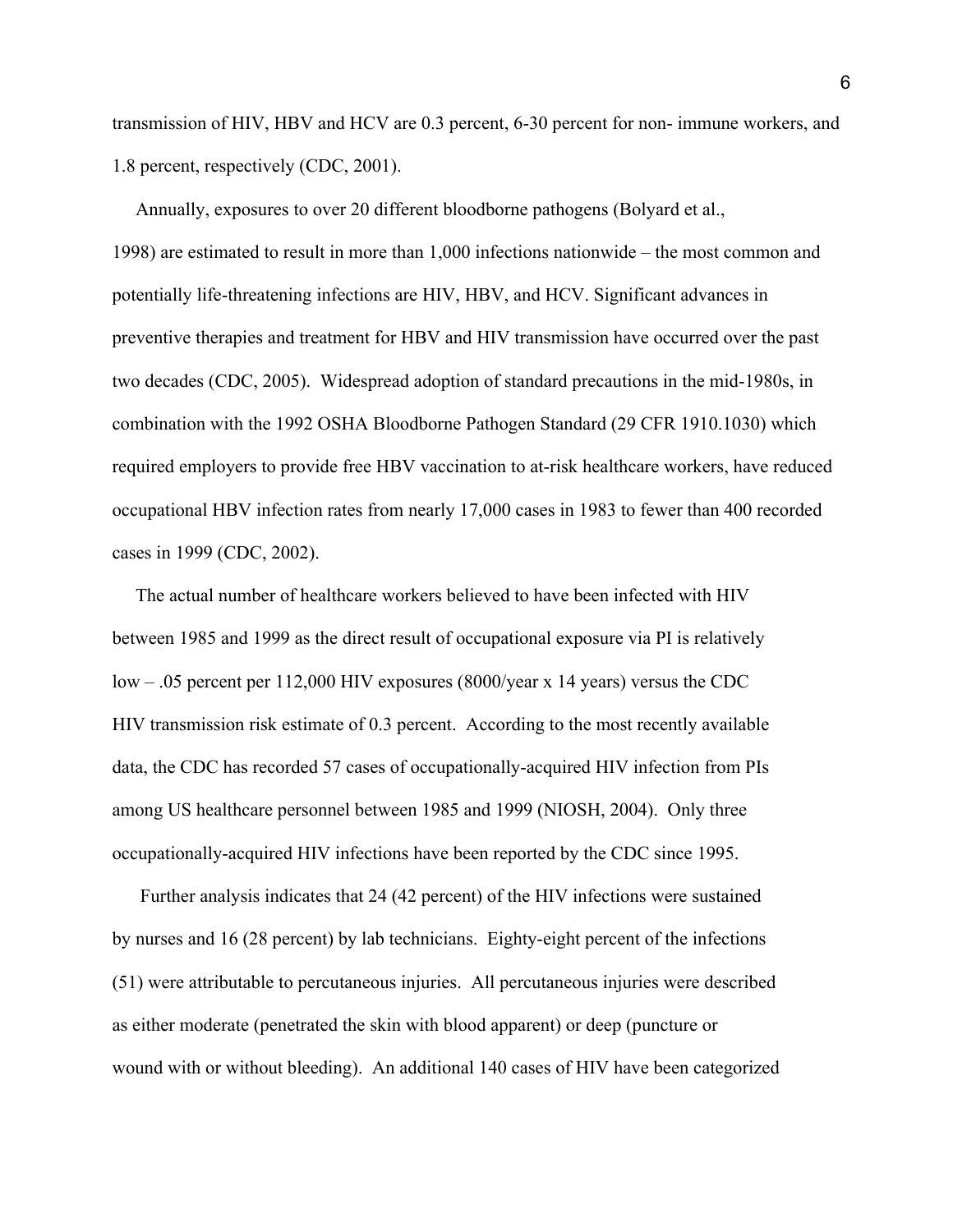by CDC as possibly resulting from occupational transmission. No occupationallyacquired cases of HIV are known to have occurred since 1999 (CDC, 2007; Do, Ciesielski, Metler, Hammett, Li, & Fleming, 2003).

Current CDC recommendations for post-exposure HIV prophylaxis (PEP), based on level of transmission risk which varies depending on type and severity of exposure risk, typically include an initial four week two-drug regimen with addition of a third drug for exposures with increased risk for transmission (CDC, 2005b). Five classes of antiretroviral agents are currently available to treat HIV infection. The goal of protecting against virus transmission – and the associated treatment – is very different than that of treating HIV (Bassett, Freedberg & Walensky, 2004). With established HIV infection, treatment is aimed to attack the virus at multiple sites of action. Following a PI, the goal of prophylaxis is to prevent small amounts of virus from spreading to lymph nodes.

Side effects of potent HIV prophylaxis regimens can add to the burden of these injuries by compromising the health status of healthcare workers who sustain PIs. Anecdotal evidence exists to suggest antiretroviral regimens are tolerated more poorly among bloodborne pathogen-exposed workers than among persons infected with HIV taking long-term therapy (CDC, 2005a; Gerberding, 2003; Wang et al., 2000). Provider considerations in the selection of a specific HIV PEP regimen, therefore, should be strongly influenced by severity of exposure, stage of illness of the source patient, and agents known to be best tolerated over the short-term. Increased risk for HIV seroconversion has been linked to exposure to a larger amount of blood from the source patient as indicated by: (1) a device visibly contaminated with the patient's blood; (2) injury involving a hollow-bore needle that had been placed directly in a patient's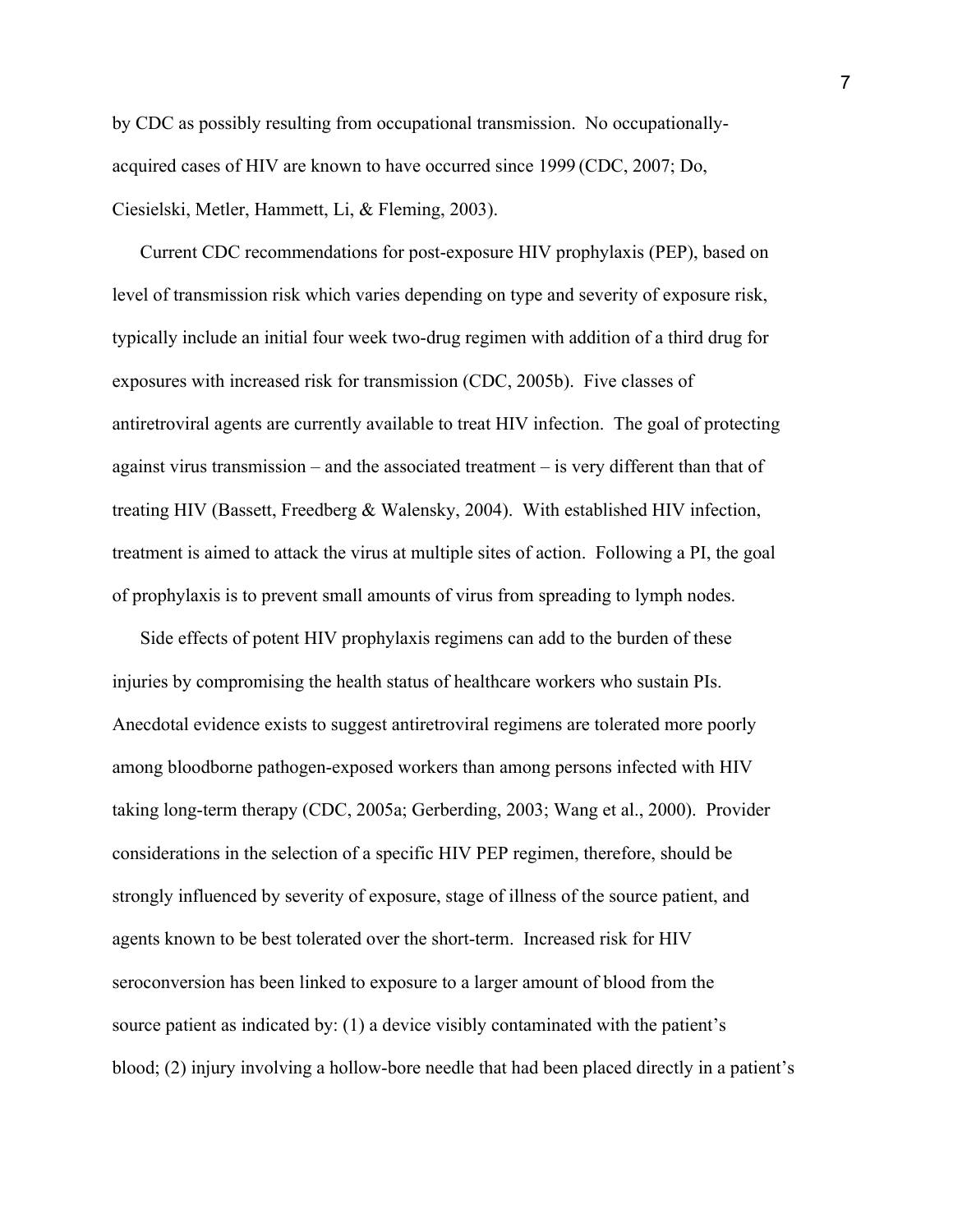artery or vein; (3) a deep puncture; or (4) exposure to blood from a source patient in the late or terminal stage of illness (Cardo et al., 1997; CDC, 2001).

 Follow-up recommendations following PIs include serial testing and monitoring of the healthcare provider for seroconversion for at least six months after the HIV exposure occurs. Subsequent to baseline testing at the time of exposure, serial testing should be performed at 6 weeks, 12 weeks, and 6 months post-exposure. A longer period of follow-up (e.g., for 12 months) is recommended for workers who become infected with HCV after exposure to a source who is co-infected with HIV and HCV (CDC, 2005).

 Precise estimates of the annual number of cases of occupationally-acquired HCV range from two to four percent of exposed workers (Rosenstock, 2000). Of 37,000 new HCV cases diagnosed in 1995, it is estimated that between 720 and 1400 occurred in occupationally-exposed healthcare workers (Jeffress, 2000). There is no evidence to support administration of chemoprophylaxis following HCV exposures, although there is evidence to suggest that early detection and treatment following HCV seroconversion contributes to improved viral clearance (Jaekel, 2001).

While HBV vaccination and HIV chemoprophylaxis have been shown to be extremely effective preventive therapies in recent years, there is also evidence to suggest they are by no means absolute in relation to their effectiveness (Bassett et al, 2004; Cardo et al., 1997; Szmuness et al., 1980). One nonrandomized, retrospective, case control study of HIV-exposed healthcare workers following PI showed post-exposure administration of zidovudine (AZT) was associated with an 81 percent decrease in likelihood of transmission (Cardo et al, 1997). Findings from a landmark double-blind study of HBV vaccine efficacy involving more than 100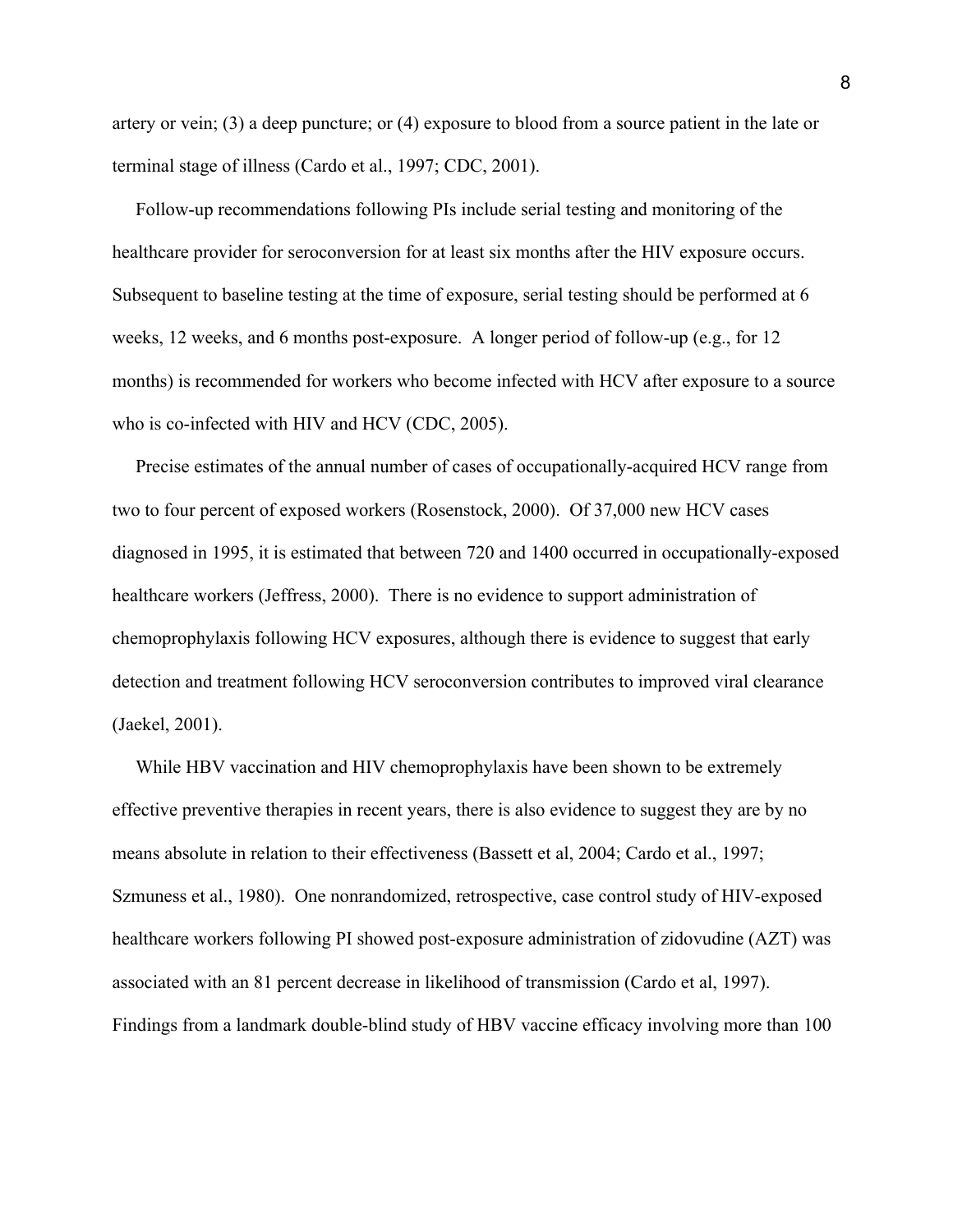high-risk individuals revealed development of subclinical infection in 1.4 to 3.4 percent of vaccine recipients (Szmuness et al., 1980).

 **PI-associated financial costs.** PI cost data are based largely on average annual US estimates. Direct costs (baseline and follow-up testing and treatment) are estimated to approach between \$500 and \$5000 per exposure depending upon the type of treatments provided (CDC, 2008; Jagger, Bentley & Juillet, 1998; US General Accounting Office, 2000). One calculation of cost related to PEP alone ranged from \$609 for monotherapy to \$1331 for a triple drug regimen (Scheid, Hamm & Stevens, 2000). The same study estimated the average cost of drug side effects at \$490.

 Indirect costs include worker replacement, clerical time, and worker's compensation premiums. The average cost of care for individual workers in the first five years following bloodborne pathogen infection is estimated at \$1M (Jagger et al., 1998). As summarized in the next section, the human experiences and meanings of sustaining PIs beyond infection rates and associated financial costs have not been well-described in the literature.

#### **Existing Knowledge Gap – The Lived Experience and Personal Meanings of PIs**

 Occupational injuries result not only in greater costs to the employer, but also a far greater human toll. Anecdotal evidence suggests that the psychological burden for nurses and other healthcare workers who are exposed to bloodborne pathogens through PIs extends beyond the physical outcome or cost of the exposure (Gershon et al., 2000; Henry et al., 1990; Howsepian, 1998; Seibert, 2003; Treloa et al., 1995; Wilmont, 2009; Worthington et al., 2003; Worthington, et al., 2006). Such exposures could conceivably increase job stress and contribute to job turnover based on findings from a number of studies (ANA, 2001; Clarke, Sloane & Aiken, 2002; Kettle, 2002; Watterson, 2004). However, with the exception of one qualitative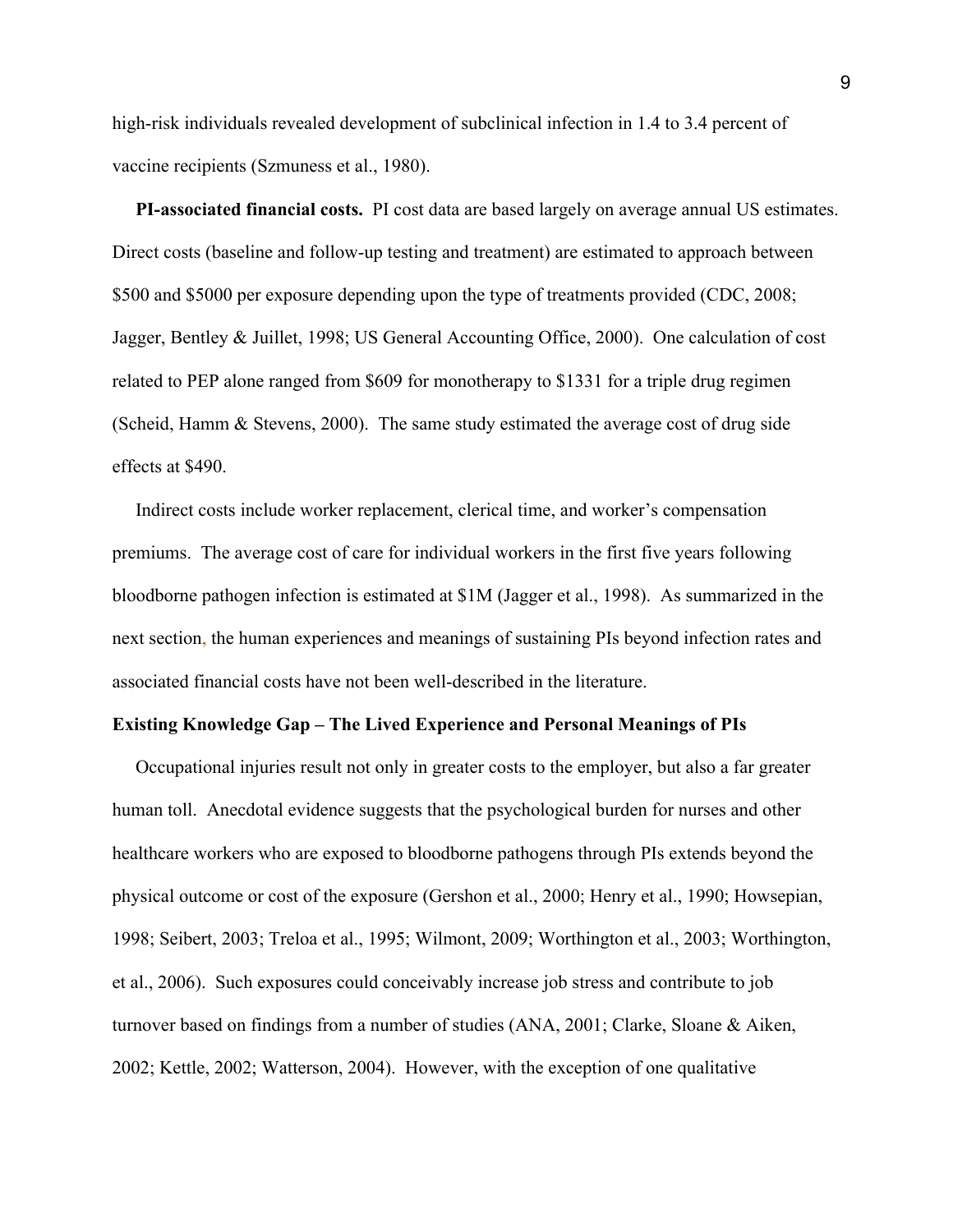descriptive pilot study that explored the experience of 65 healthcare workers in a post-exposure management program (Gershon, Flanagan et al., 2000), and one cross-sectional study that measured and compared anxiety and depression scores among 370 Korean healthcare workers who did or did not report a needlestick in the prior year (Sohn, Kim, Kim & Han, 2006), research related to the human experience of sustaining PIs has not yet been undertaken.

 This knowledge gap supports the need to explore the lived experience and meanings of sustaining PIs for nurses and other healthcare workers. Interpretive phenomenology is, therefore, the approach used to address this knowledge gap. The following section provides the study justification and its relevance to the nursing profession.

#### **Study Justification and Relevance to Nursing**

 Registered nurses (RNs) are the largest healthcare worker group in the US, currently numbering more than 2.9 million (HRSA, 2004). Of the entire RN workforce, an estimated 2.4 million or 83 percent are employed in nursing. Nurses constitute the largest health care worker population and sustain the majority of PIs internationally, as well as more than half of the exposures that occur in the US (CDC, 2008; Prüss-Üstün et al., 2003). Recent HRSA projections indicate a supply shortfall of as many as one million registered nurses will occur by 2020 (HRSA, 2008).

 There is ample evidence to suggest job stress, particularly in relation to the current nursing shortage, contributes to nurses leaving the job and profession and detracts from the ability of the healthcare system to provide for patient care needs (ANA, 2001; Clarke, Sloane & Aiken, 2002; Kettle, 2002; McNeely, 2005; Watterson, 2004). According to one source, current replacement cost estimates for one medical surgical registered nurse is approximately \$93,000, and \$145,000 for one intensive care unit nurse (Atencio, Cohen & Gorenberg, 2003)**.**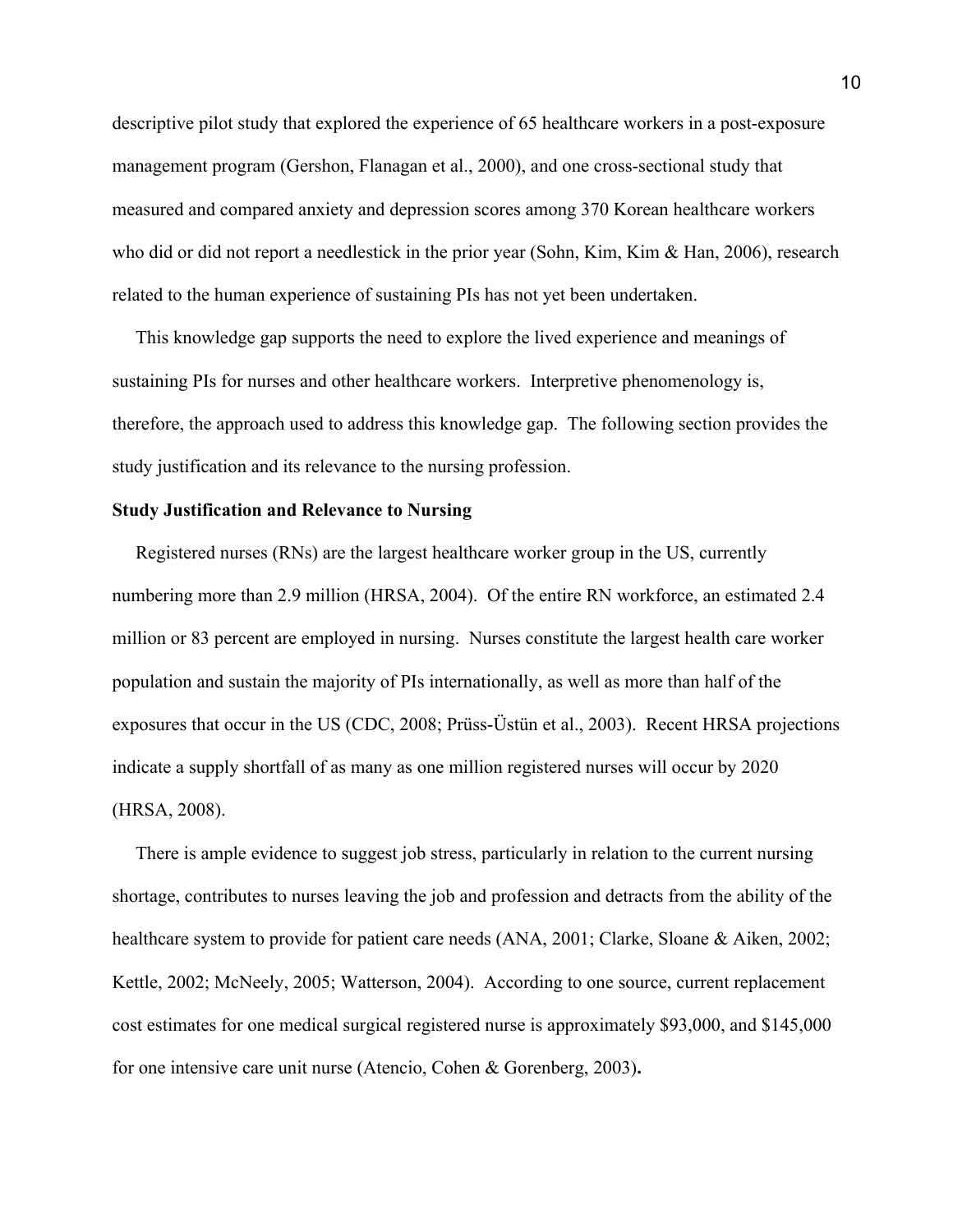A number of additional considerations support the need for seeking a clearer understanding of the phenomenon of sustaining PIs as experienced by registered nurses. The most compelling rationale relates to the lack of research in this area, despite nurses' own reports that fear of becoming infected is one of their greatest concerns and sources of job stress. In a 2001 ANA online survey of more than 4800 RNs across the US, 45% of respondents reported serious concerns about contracting HIV or hepatitis from a needlestick injury (ANA, 2001). In a more recent survey of registered nurses, 87% of RN respondents indicated that safety concerns influence their decisions regarding the type of nursing they practice and whether they continue to practice in nursing (ANA, 2008). The same respondents stated that PI and bloodborne pathogen exposures remain major concerns in the workplace. An important limitation of the ANA studies was sample selection bias that could undermine an accurate reflection of the scope of the problem.

 Another multi-center study approximated the level of injury-related distress by collecting data on the amount of money healthcare workers would be willing to pay to avoid sharps injuries (Fisman, Mittleman, Sorock & Harris, 2002). In the study, workers who presented for care following a sharps injury were asked to respond to a hypothetical question: If they had been offered a reusable device that could have prevented their injury – knowing what they now knew – would they have been willing to pay '*x'* amount of dollars out of pocket for it? The crude median amount study subjects were willing to pay to avoid injury was \$850; when adjustment made for patient risk status and work with an uncooperative patient at time of injury, the median amount was reported to increase to \$1270. Anecdotal evidence also suggests that needlestick injuries serve as a significant source of distress for nurses (Armstrong, Gorden & Santorella, 1995; Gershon et al., 2000; Henry et al., 1990; Howsepian, 1998; Seibert, 2003; Shalo, 2007;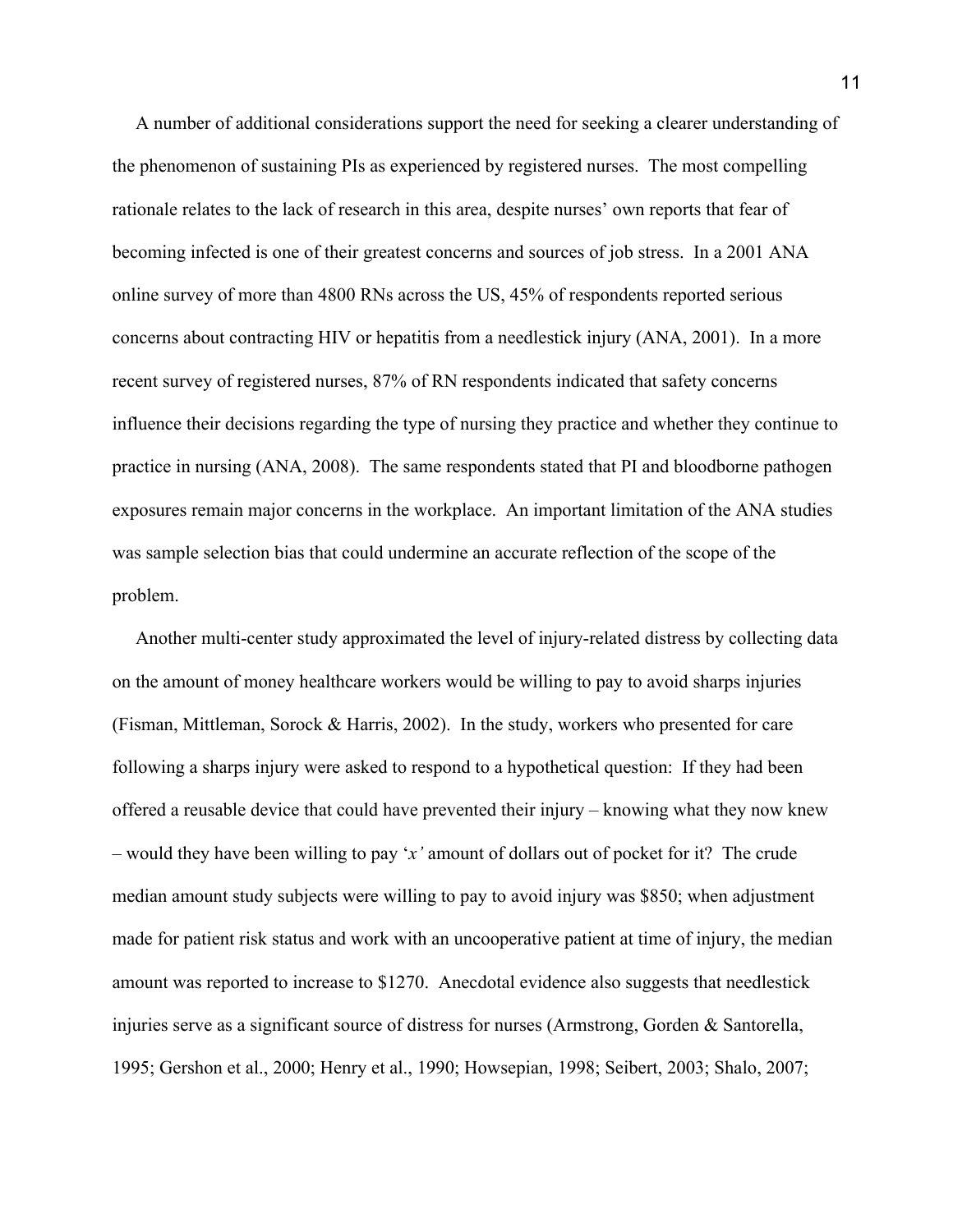Treloar et al., 1995; Wilmont, 2009; Worthington et al., 2003; Worthington et al., 2006).

 Given the current and ongoing shortage of RNs – an underlying concern as well as contributing factor in relation to PIs – and the potential burden imposed by these injuries, an indepth exploration of the lived experience of PIs represents a new and important focus for nursing knowledge development. As Willis and Lopez (2004) state: ".... specialized knowledge for the practice of nursing must reflect the lived, contextual realities and concerns of the clients for whom nurses provide care" (p. 726). As human beings and healthcare consumers, nurses are equally worthy of moral consideration in their own healthcare needs and deserve care that reflects their lived, contextual realities and concerns. Moreover, attendance to their healthcare needs allows nurses to better fulfill their promises of responsible care to society. A brief outline of factors that may influence or provide a broader context for the meanings of PIs as experienced by registered nurses follows.

#### **Human Response as Context**

 For registered nurses in the United States who sustain PIs, the potential exists for serious health-altering consequences to occur. Nurses who experience PIs most likely sustain them in the process of providing direct care to patients. Factors that could conceivably shape the human response to the injury and its aftermath include: the circumstances surrounding the injury; knowledge level of the nurse in relation to bloodborne pathogen risk; personal health concerns of the nurse as well as close family and friends associated with the exposure; the quality of post-exposure care provided; and level of support from work peers, colleagues, supervisors, family and friends following the injury.

 To support this study, a number of issues related to the context in which injuries occur will be explored including: What are registered nurses' immediate responses to the experience of PIs?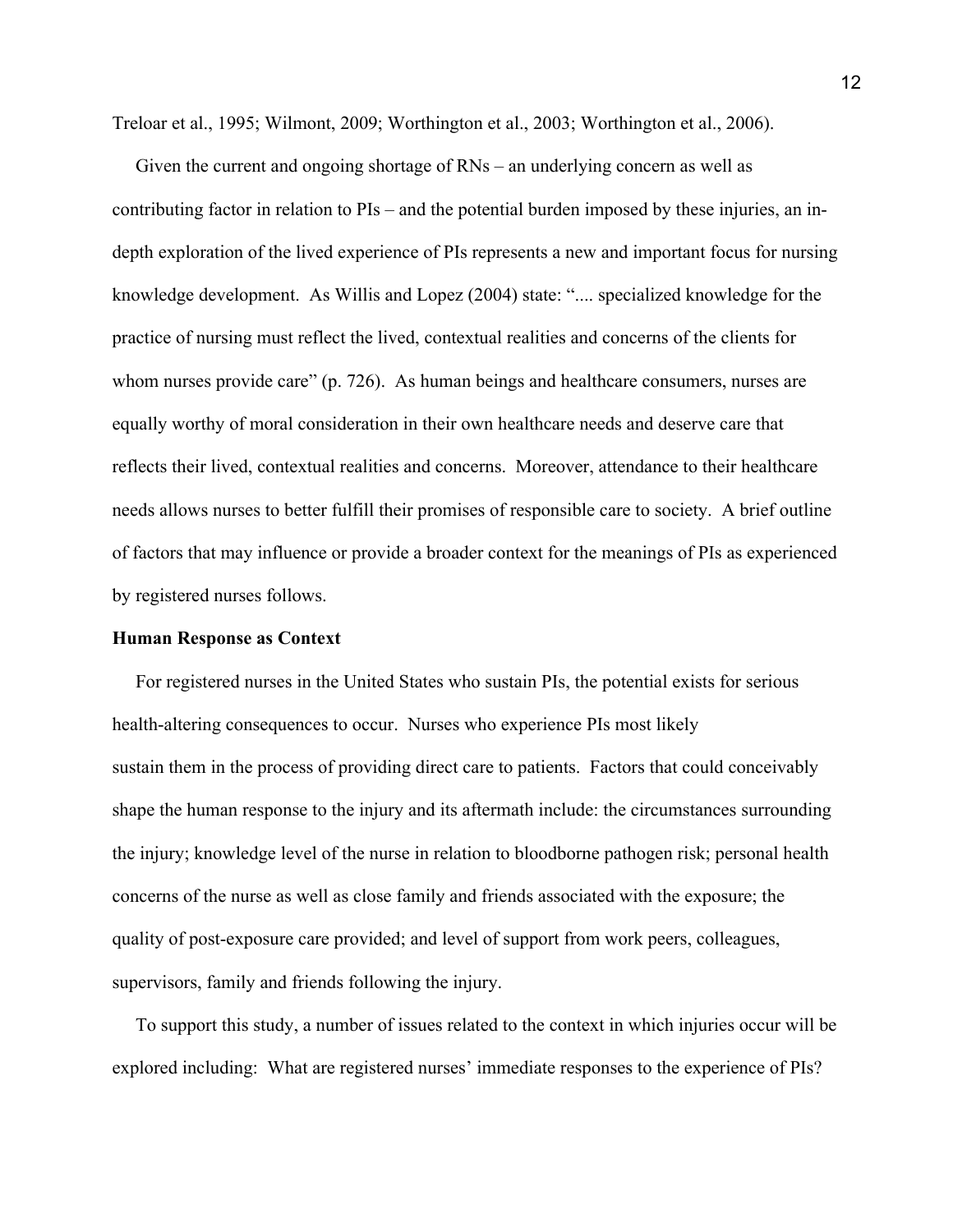What are the meanings of those responses? Do nurses' responses to the experience of PIs change over time? Do institutional culture, relationships and processes shape human responses to the experience? Study aims and questions are presented in the following section.

#### **Study Aim & Questions**

Nursing goals encompass activities that promote the care, health and well-being of human beings. When a nurse or other caregiver sustains a percutaneous injury, the caregiver assumes the role of the person who now requires care. The ultimate aim of this study is knowledge development for the advancement of nursing's purposes.

 The purpose of this study is to explore and understand the lived experience, meanings, and aftermath of the phenomenon of sustaining a percutaneous injury for registered nurses. Four fundamental existential themes have been identified within phenomenological literature (Merleau-Ponty,1962; van Manen, 1990) as belonging to the basic structure of the lifeworld experiences of all human beings. These four existentials – spatiality (space), temporality (time), corporeality (embodiment) and relationality (relationship) – served as helpful guides as questions were posed and reflected upon in the process of researching phenomenon.

 The following are the study questions for this inquiry: 1. What are the major themes of the lived experience of percutaneous injury and its aftermath in relation to embodiment, space, time and relationship as perceived by registered nurses who have had the experience?; and 2. What are the subjective meanings that can be interpreted about human experiences of percutaneous injury and its aftermath as perceived by registered nurses who have had the experience? A brief overview of the proposed study design is presented in the next section.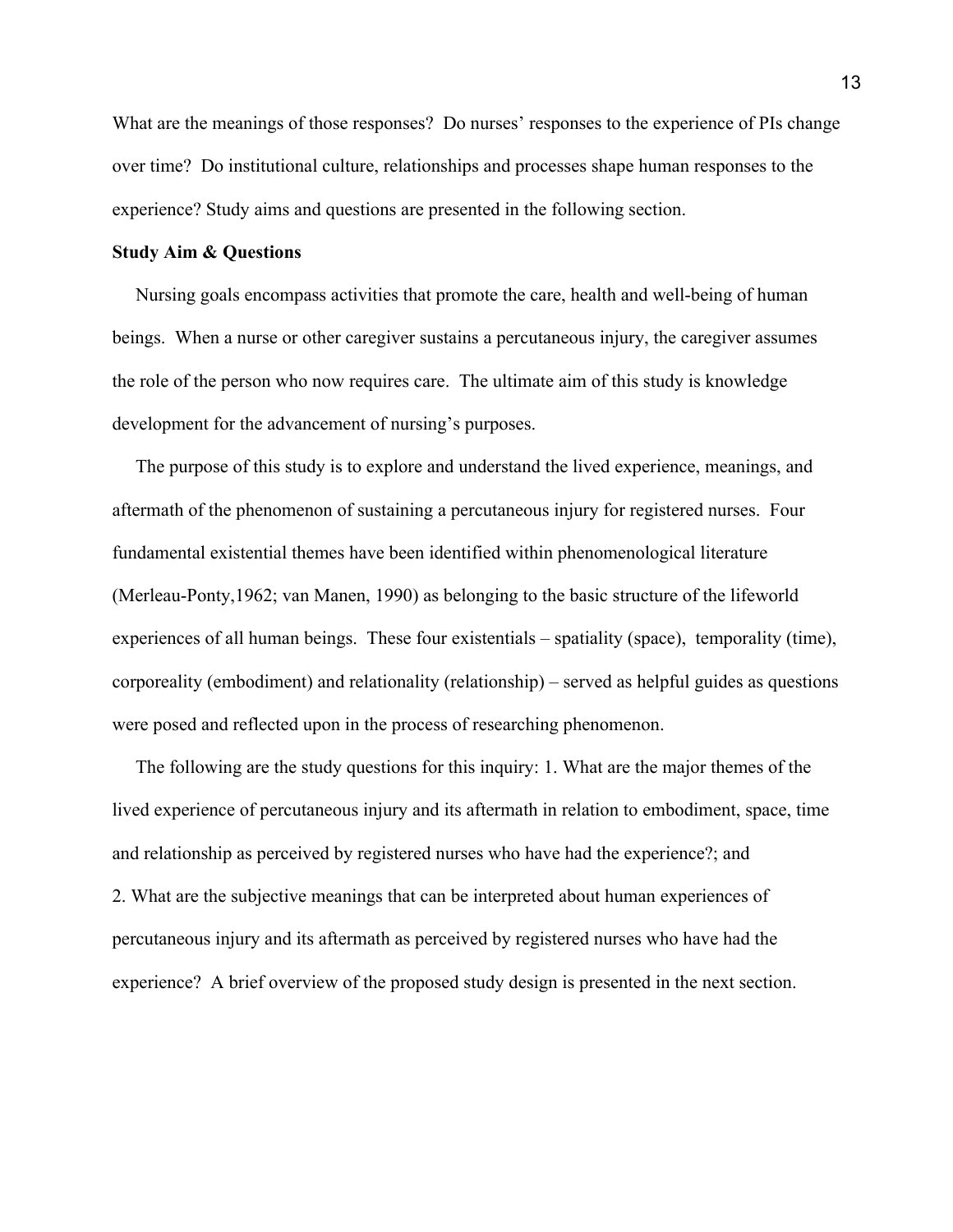#### **Brief Overview of Design**

 In order to explore and understand the meanings of the human experience of sustaining PIs, an interpretive or hermeneutic phenomenological approach has been utilized. A human science which first originated with the work of Edward Husserl, phenomenology seeks out that which makes a phenomenon *what it is* – and without which, the phenomenon *would not be* (Merleau-Ponty, 1962). Foundational to hermeneutic phenomenology is the focus on interpretation of participant narratives in relation to various existential contexts and the use of a circular process of understanding – known as the hermeneutic circle – to uncover, through interpretation, the meanings of what is already there, but in need of expression in relation to a particular lived experience (Lopez & Willis, 2004).

 In this study, individual participant descriptions were used to illuminate the nature and essential meanings of the lived experience of having sustained PIs. In-depth, face-to-face, individual interviews were conducted to elicit unfolding insights, language, and meanings in each participant's description of the phenomenon and its aftermath during the period from exposure to 24 months post-injury. All interviews were recorded and transcribed verbatim. Movement between the partial and the whole – individual descriptions and the more complete whole of all interviews – allowed for deeper understanding and reconsideration of essential meanings attached to the lived experience.

 Van Manen's organizing framework of existential lifeworlds –fundamental structures of meanings experienced in everyday situations and relations (van Manen, 1990) that consist of the four themes or dimensions of spatiality, temporality, corporeality and relationality – were utilized throughout this study. These four themes guided reflection throughout the processes of data collection, data analysis, and organization of findings. Further details of study methods are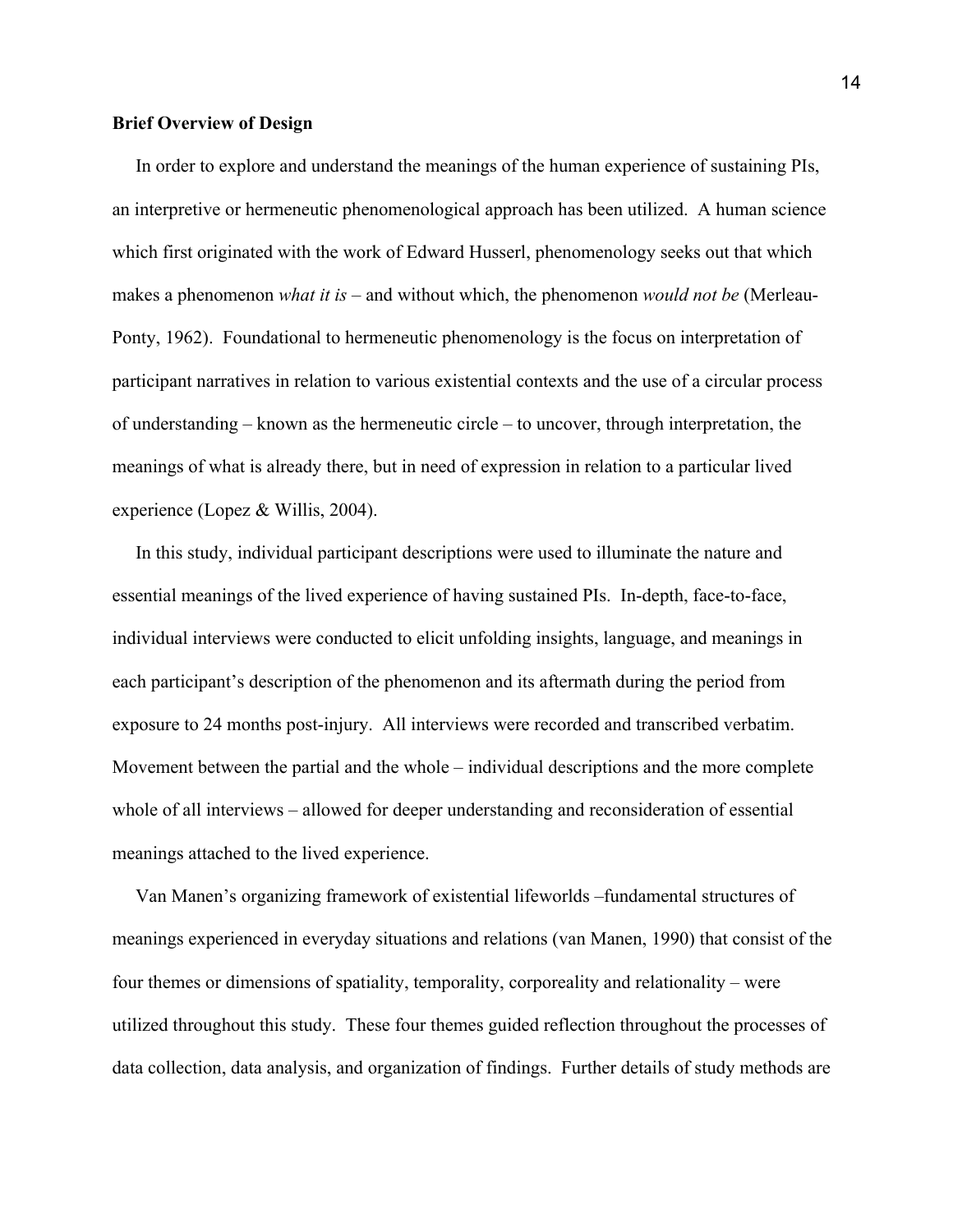provided in Chapter III. Consistent with a hermeneutic phenomenological approach, discussion related to researcher interest, biases, and assumptions are presented in the next section.

#### **Researcher Interest, Biases and Assumptions**

 **Bracketing.** Bracketing is a term borrowed from mathematics that first evolved in phenomenology as a methodological derivative of Husserl's transcendental subjectivity or primordial consciousness*.* In Husserl's view, the act of bracketing or *epoché* represented a legitimate methodological tool for cancelling out the natural attitude as a precursor to phenomenological inquiry. By keeping the natural attitude and one's preconceptions, assumptions and judgements about the outer world at bay, Husserl believed the method of epoché made it possible to grasp the nature of phenomenon as experienced in the world, since, in his view, it provided description that was exact, unadulterated and acontextual - as originally intended by the person from whom it was offered (Paley, 1997).

 Both Merleau-Ponty and Heidegger challenged Husserl's belief that personal bias and preconceptions could be extinguished or bracketed in the act of phenomenological reduction. Merleau-Ponty (1962) wrote:

The most important lesson that the reduction teaches us is the impossibility of a complete reduction... If we were absolute mind, the reduction would be no problem. But since, on the contrary, we are in the world, since indeed all our reflections are carried out in the temporal flux on which we are trying to seize, there is no thought which embraces all our thought (p. xv).

 Heidegger argued that it is impossible – and even undesirable – for researchers to rid themselves of the background of understandings or personal knowledge held in relation to an experience or phenomenon. He believed past knowledge, preconceptions and experiences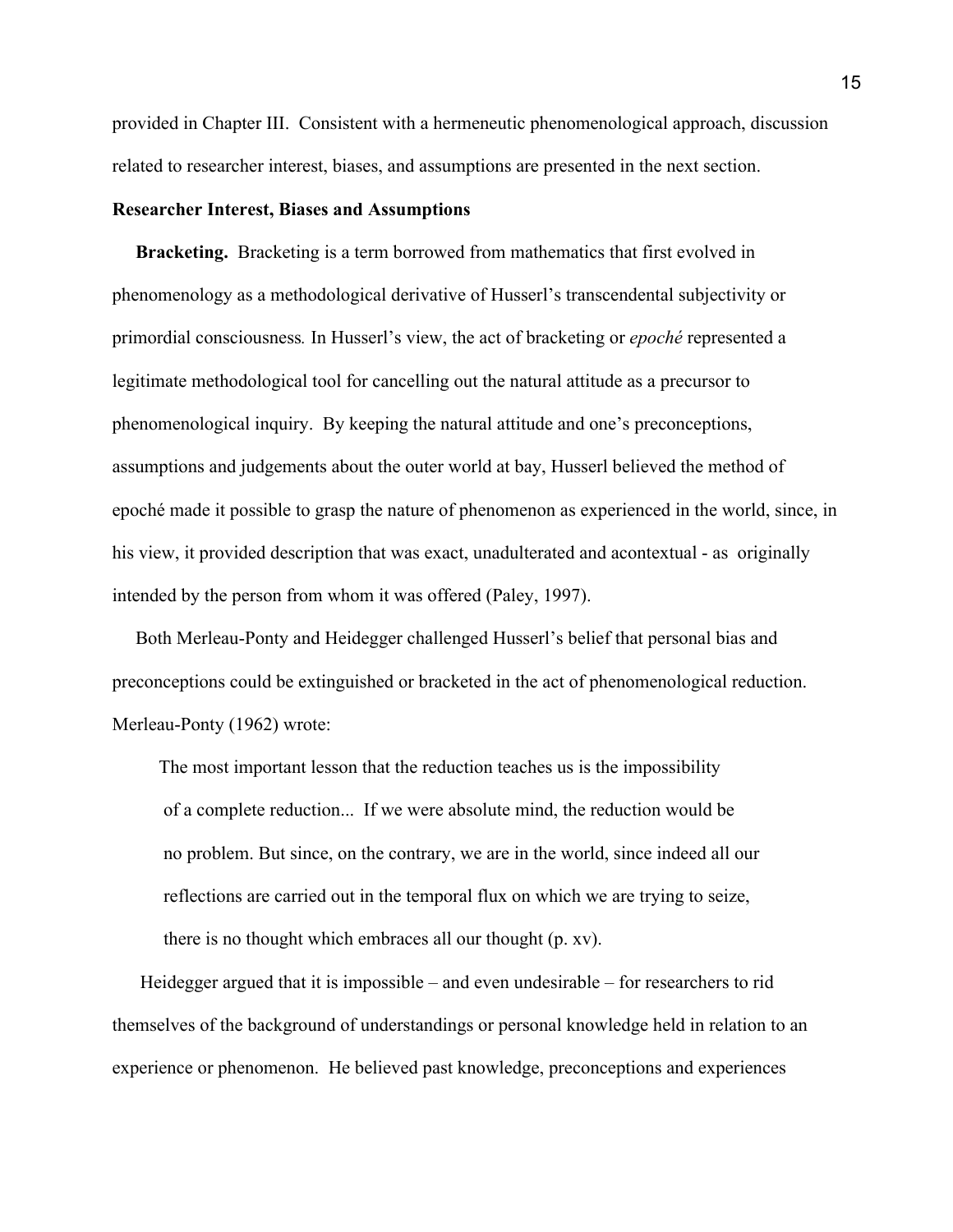remain an important part of who we are as human beings and researchers, and, as such, serve as useful and meaningful guides to phenomenological inquiry. Bracketing is, as conceptualized by Husserl, not consistent with an interpretive or hermeneutic approach to phenomenology. Rather, in a hermeneutic approach, the process of bracketing becomes one of facilitating a conscious awareness of personal bias and presuppositions and, in doing so, adopting a perspective of unknowing (Munhall, 2007), albeit tentative, by which the researcher remains open to all the possibilities of experience and is able to reach a more insightful, discerning interpretation of the data. Part of that process of researcher openness to the lived experience of participants is a realization of the existence of and interrelationship with our own experience, assumptions, and biases.

 Recognizing that my personal knowledge and experience fail to encompass all there is to know about this phenomenon, and given the fact that aspects of human experience are both revealed and concealed, steps were employed throughout the processes of interviewing, data coding, and interpretation to promote open, thorough and in-depth exploration of participant experiences. Priority was given to making my understanding, beliefs, biases, and assumptions explicit throughout the research processes by keeping notes, journal writing, peer and member checking, debriefing, and using objective second and third parties in the coding and interpretive processes. I begin that process here.

 **Personal biases and assumptions.** My own professional and personal experiences with the phenomenon of sustaining PIs links my world with the world of study participants. I believe that sharing my own past experiences facilitated participant sharing and enhanced the quality and depth of my exploration of the phenomenon. As an emergency nurse for more than 22 of my 26 years of clinical practice, I provided care for colleagues and other healthcare workers who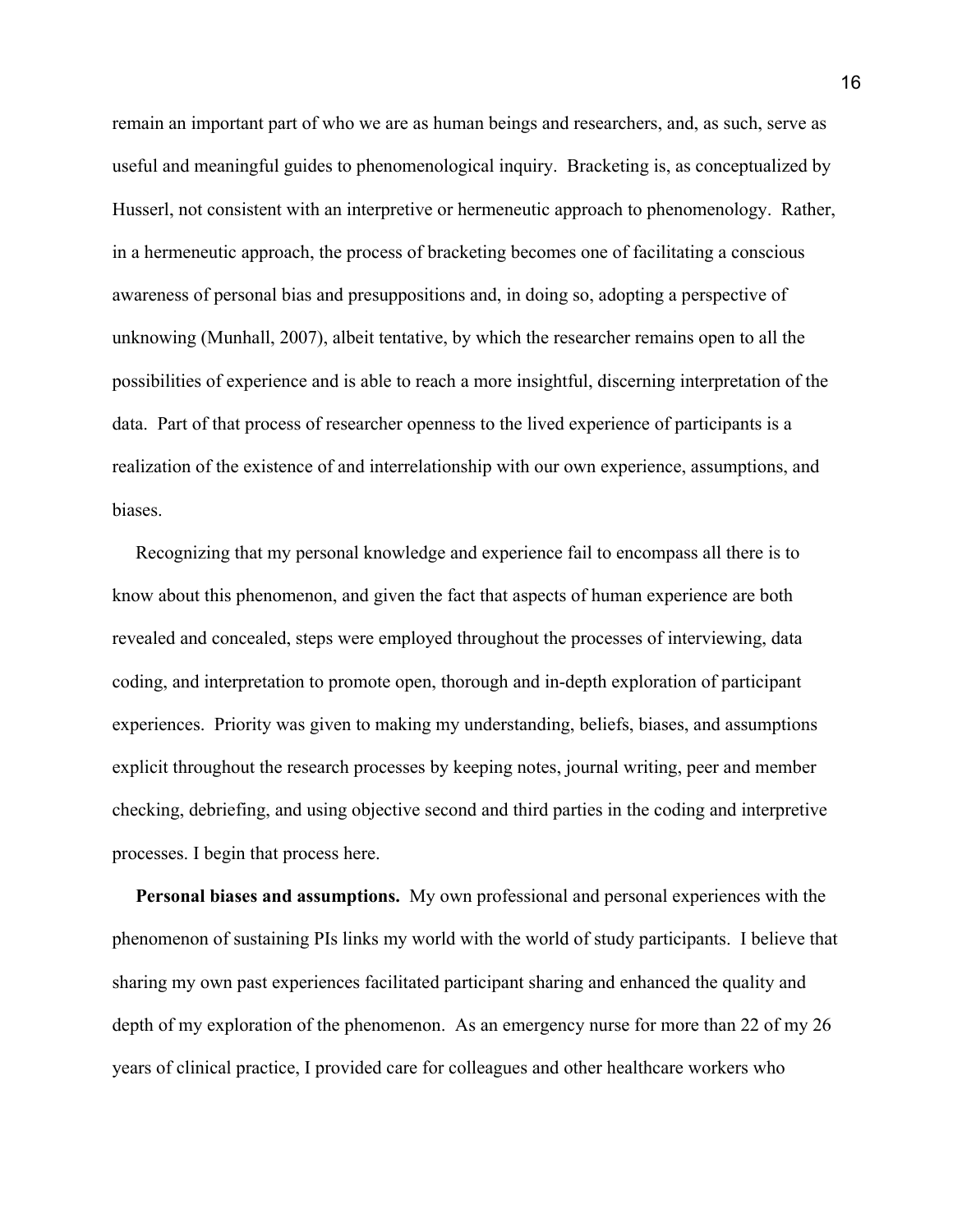sustained PIs. In the process of providing care for these individuals, I witnessed a broad range of physical and psychological reactions to these injuries. I have seen nurses readily dismiss their injury as insignificant to the point of non-reporting. I have also seen nurses so distressed that they felt unable to immediately resume normal duties or return to work. Beyond my professional encounters, I personally experienced several PIs over the course of my own career as I provided care to patients.

 My last PI occurred in the summer of 1998 and resulted in the outcome most feared by exposed healthcare workers – bloodborne pathogen infection. Due to my injury, I became infected with HIV and HCV. That devastating occurrence signaled the beginning of a lifechanging journey that abruptly ended my 26-year career as a front-line nurse and, for some time, transformed my role from caregiver to patient. Together, these experiences provided the basis for my interest in this phenomenon. They also serve as the source of my personal biases and assumptions related to the experience of PIs.

 Professional and personal experiences have biased me to believe that such injuries serve as a source of significant psychological distress for many nurses. I also believe that denial is a common coping mechanism utilized by nurses following PIs and that the personal experience and meanings of sustaining PIs is influenced by a number of factors. These include the level of outcome uncertainty and perceived susceptiility to negative health outcomes. I also believe that the experience of PIs can add to nurses' job stress and that social support can mitigate the psychological impact.

 My assumptions as researcher include a belief that the experience of sustaining PIs remains relatively common for registered nurses who provide direct care. I also believe that, while not all PIs will be perceived as stressful, there are essential themes and meanings that exist in relation to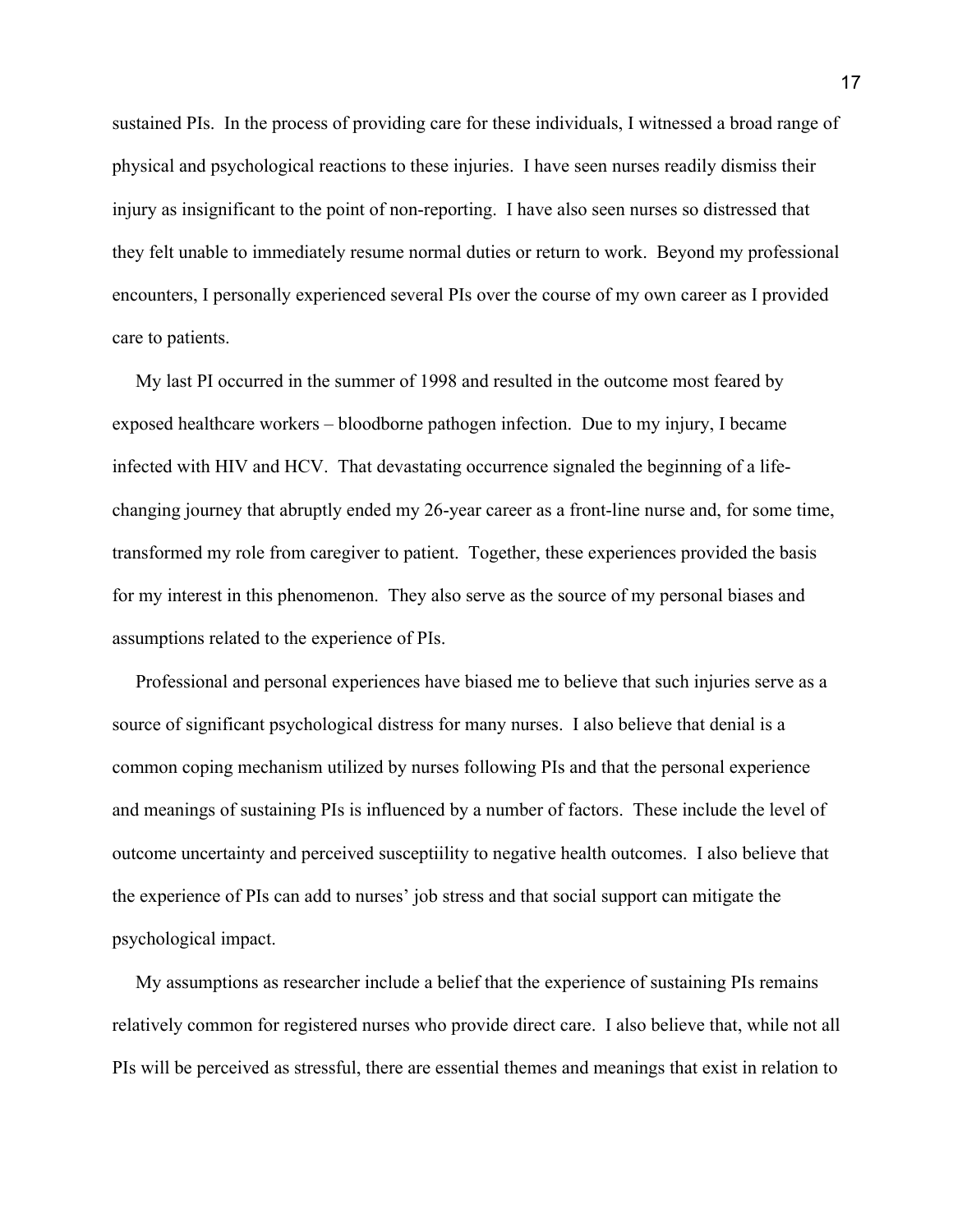the phenomenon of sustaining PIs.Finally, I believe that phenomenological exploration of the lived experience of PIs has resulted in descriptions and interpretations deemed essential to an understanding of the meanings of PIs for nurses – meanings that are grounded in a hermeneutic sense of the relationship between individuals and the world in which they live. Heidegger, a student of Husserl's, used the term *being-in-the-world* to denote what he believed to be the inseparable nature of this relationship and its centrality to the conduct of phenomenological research - that is, "it is not the pure content of human subjectivity that is the focus of a hermeneutic inquiry but, rather, what the individual's narratives imply about what he or she experiences every day" (Lopez & Willis, 2004, p.729). Definition of study terms follows in the next section.

#### **Definition of Terms**

1. *Percutaneous injuries* (theoretical definition) are defined as: "injuries through the skin" (National Institute of Occupational Safety and Health [NIOSH], 2004). The operational definition will include all blood-contaminated sharps injuries, including needlesticks.

2. *Registered nurse* (theoretical definition) is the designation given to an individual who is licensed to practice professional nursing, holds ultimate responsibility for direct and indirect nursing care, is a graduate of an approved school for professional nursing, and is currently licensed as a Registered Nurse in the United States (Massachusetts Nurse Practice Act, 1994). The operational definition will refer to an individual study participant who reports being currently licensed and employed as an RN.

3. *Aftermath* (theoretical definition) is the outcome or consequences of an event, especially as they relate to an individual (WordNet, n.d.). The operational definition includes narratives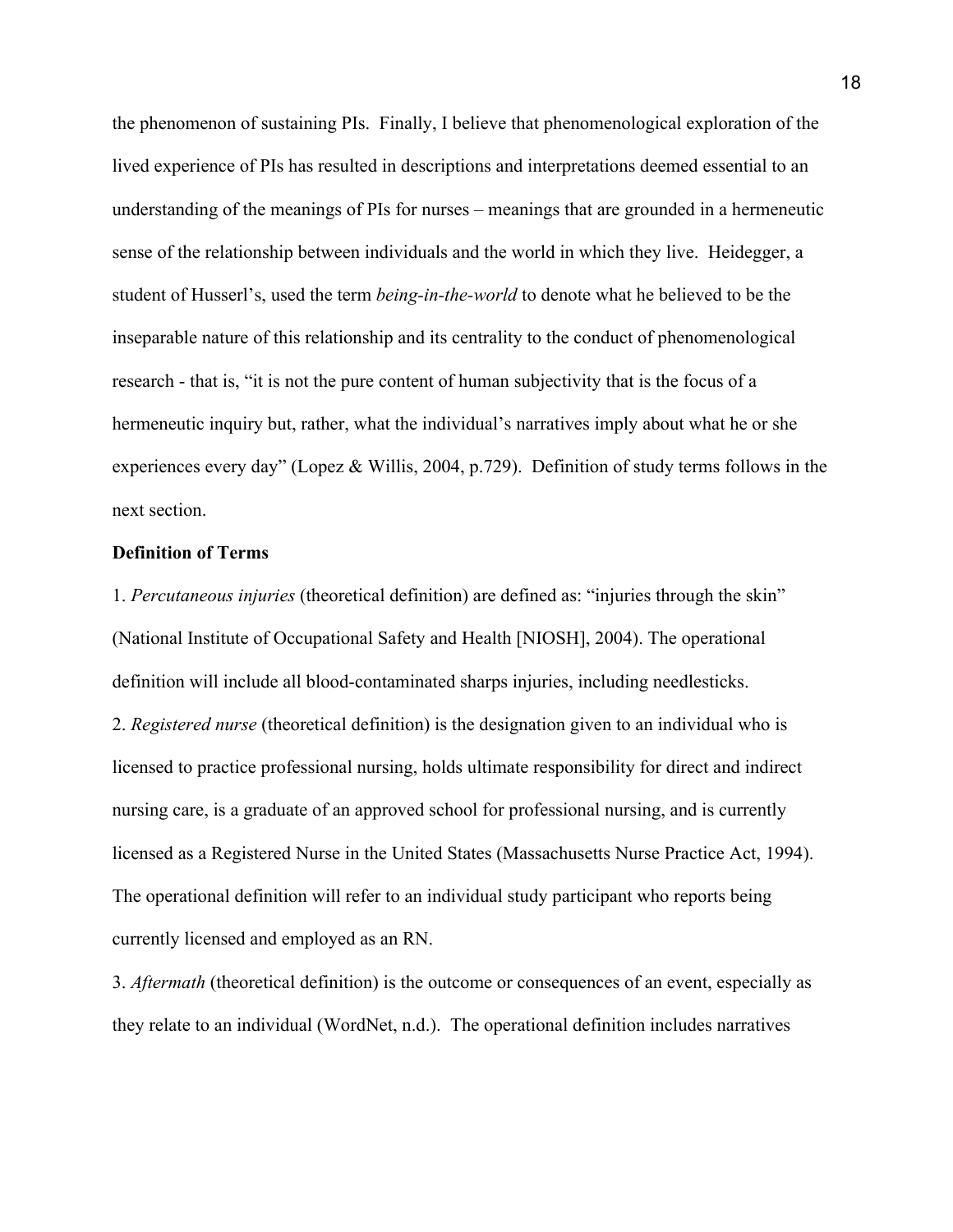provided by registered nurses related to personal consequences and coping in the time following their experience of sustaining a percutaneous injury.

4. *Lived experience* (theoretical definition) refers to a reciprocal relationship between person and environment (Munhall, 2007) - a way of being or experiencing the everyday world which is grasped reflectively as something past. It is the "starting point and focus of human science" (van Manen, 1990). The operational definition is a participant's expression, captured through audiotaped recording and verbatim transcription of descriptive narrative or text, of reflective (looking back) re-living and objectification of something meaningful in his or her human experience in the world.

5. *Meanings* (theoretical definition) are an individual's socially-constructed interpretations of experience expressed through: "thoughts, emotions, feelings, statements, motives, metaphors, examples, behaviors, appearances and concealments, voiced and nonvoiced language" (Munhall, 2007, p.198). The operational definition is the voiced and unvoiced responses of registered nurses describing their experiences of percutaneous injuries and their aftermath.

6. *Existential lifeworlds* (theoretical definition) are the themes or structures associated with ways of existing or "being-in-the-world "as immediately experienced in everyday life (Munhall, 2007; van Manen, 1990). The operational definition in this study includes the four lifeworld themes or guiding framework provided by van Manen (1990) which includes: embodiment; space; time; and, relationship.

#### **Summary**

 As illustrated in the discussion within this chapter, the problem of PIs remains a significant concern for healthcare workers across the US. Little is currently known in relation to the nature of the lived experience or meanings associated with sustaining PIs. Registered nurses are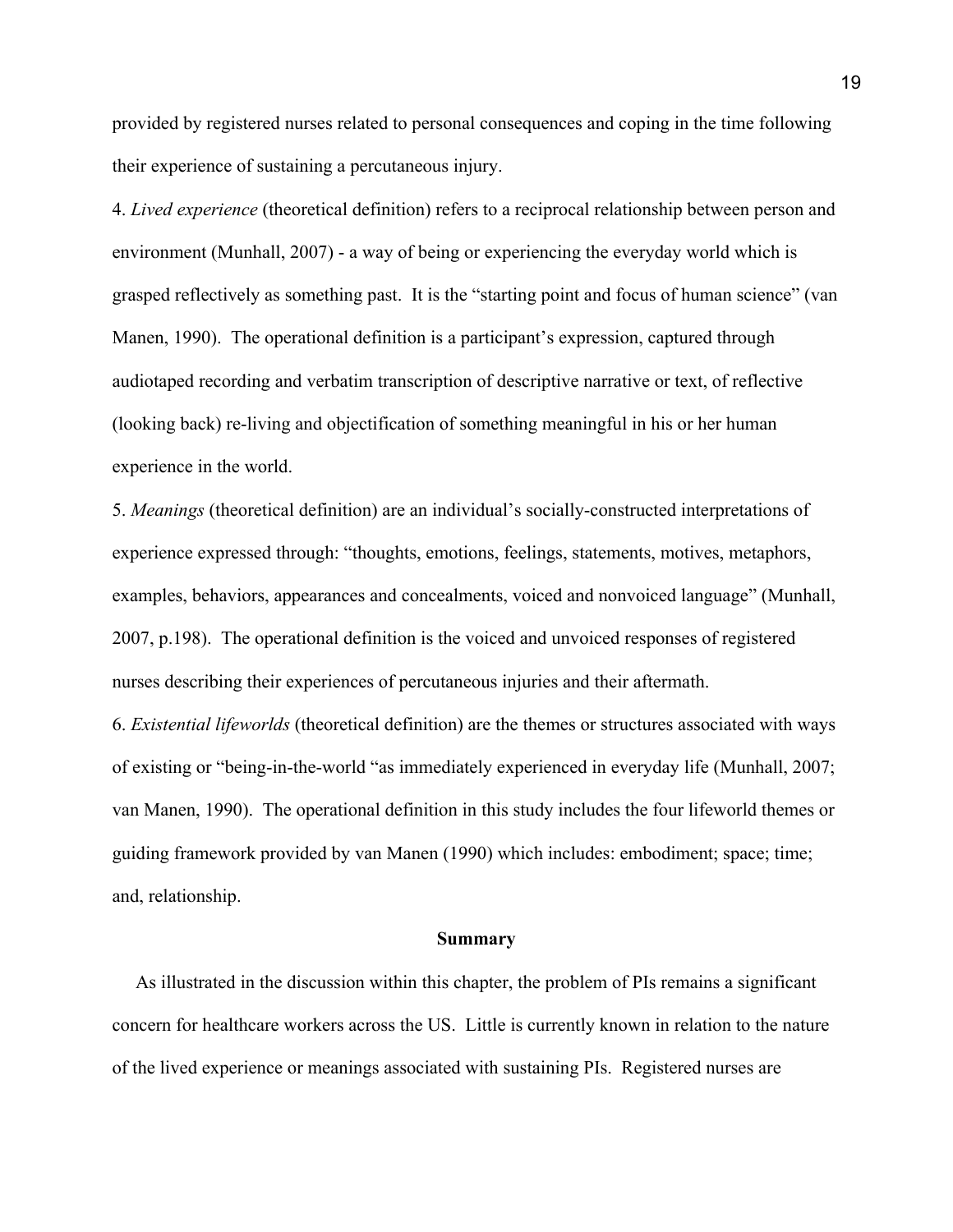particularly vulnerable to these injuries and were, therefore, the healthcare worker group targeted for participation in this study. A hermeneutic phenomenological approach was used to explore and understand the lived experience, meanings and aftermath of the phenomenon of sustaining PIs for registered nurses. Van Manen's organizing framework of existential lifeworlds was utilized to guide reflection throughout the processes of data collection, data analysis, and organization of findings.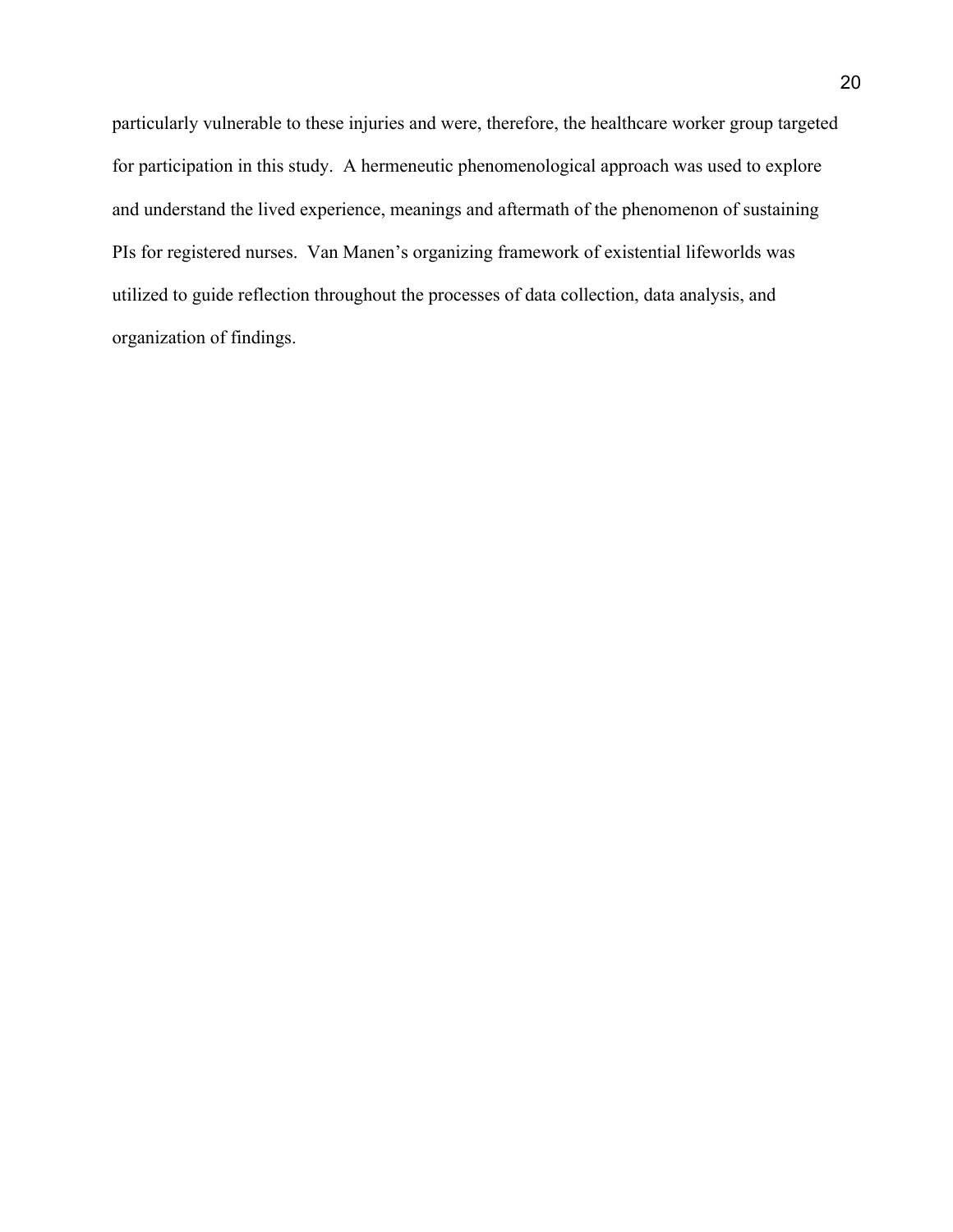#### **Chapter 2**

#### **Review of the Literature**

 In this chapter, literature concerning nursing's ethical obligation to provide care that serves the best interest of patients and society, as well as the epidemiology, antecedents and consequences of PIs is reviewed and synthesized. An expanded review of relevant literature in relation to study findings was also undertaken as data were collected and analyzed.

#### **Nursing's Duty to Care for the Profession**

 According to Nursing's Social Policy Statement (ANA, 1995), nursing is described as "an essential part of the society from which it has grown and within which it continues to evolve" (p.2). Derived from this societal obligation, it is reasonable to presume nursing also owes a duty to society to promote access to responsible and informed care by members of its own discipline. Vital to fulfilling our societal obligation and consistent with the purpose of this study is pursuit of knowledge that will promote and safeguard nurses' own health and safety. The implications of this are two-fold: that nurses must care for themselves in order to optimally care for others, and nurses who don't address their own health care needs are likely to ultimately find themselves in need of care.

 Additional support for the profession's obligation to care for its own members is provided by the most recent version of the ANA Code of Ethics. The Code speaks to the moral nature of this consideration in its fifth provision, which reads: "The nurse owes the same duties to self as others, including the responsibility to preserve integrity and safety, to maintain competence, and to continue personal and professional growth" (ANA, 2001a, p.18). The concept of *moral selfrespect* described within this provision refers to nurses' obligation to extend the same respect and dignity to oneself as to others. Provision six describes the nurse's duty to establish, maintain,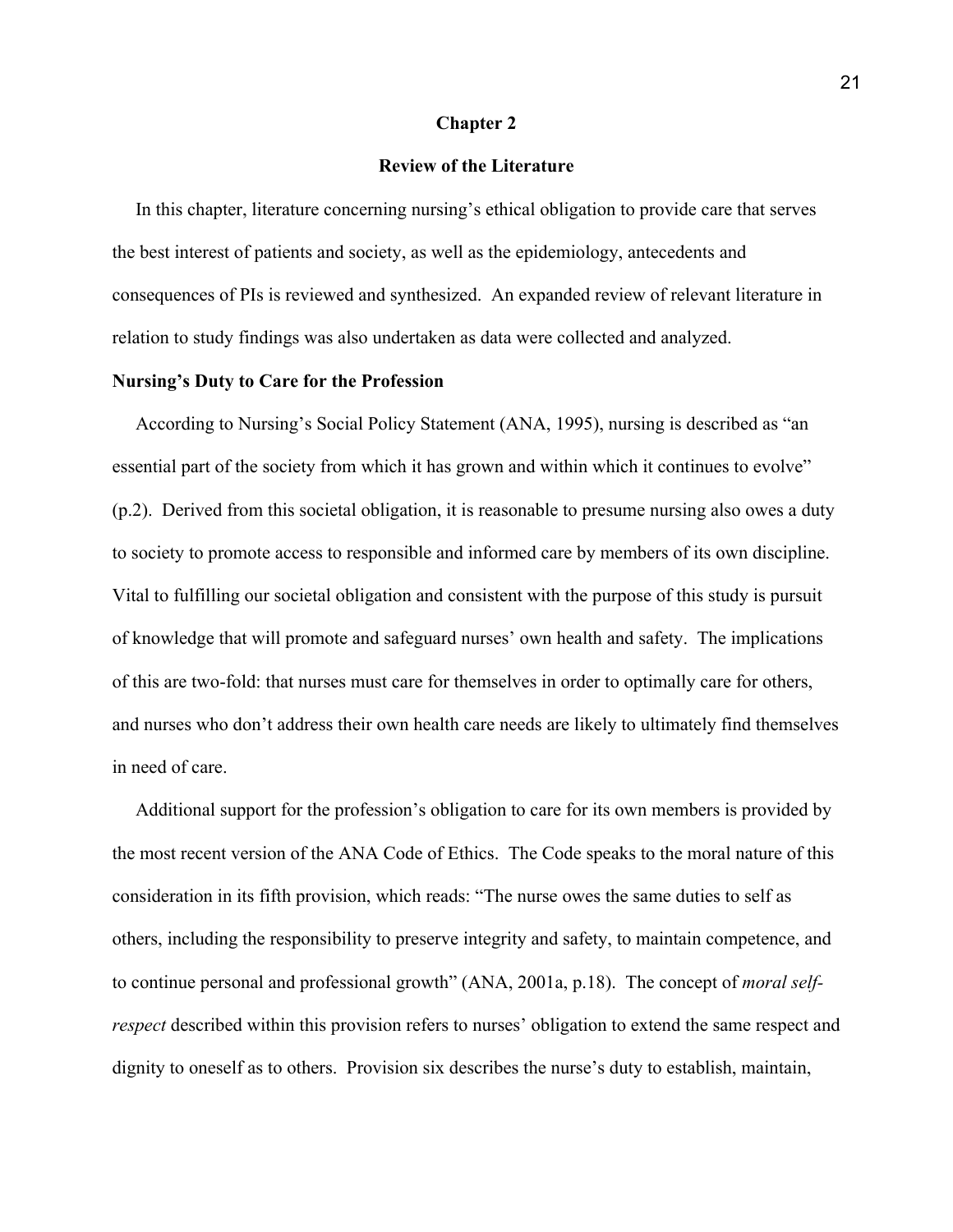and improve healthcare environments and conditions of employment.Provision 7 (ANA, 2001a, p.22) speaks clearly to nurses' duty to advance the profession by participating in political activities that foster work environments and actively contribute "to the body of knowledge supporting and advancing nursing practice." Such activities promote the well-being of individuals by facilitating self-care within the profession. Collectively, these goals and values articulate the profession's moral obligation to care for the health and safety needs of its members and to be politically active in assuring those needs are met. The next section identifies existing data sources relative to the epidemiology of PIs.

#### **Percutaneous Injuries**

 **Existing surveillance systems.** Epidemiological trends reported in the literature related to PIs among US healthcare workers are fairly imprecise and extrapolated by the CDC based on findings from four PI surveillance systems – The Exposure Prevention Information Network (EPINet), the CDC National Surveillance System for Healthcare Workers (NaSH), the Automated Safety Incident Surveillance and Tracking System (ASSISTS), and the Massachusetts Sharps Injury Surveillance System (MSISS).

 EPINet, established in 1991 by Dr. Janine Jagger at the International Healthcare Worker Safety Center located at the University of Virginia, was the first system designed to collect PI data and to provide healthcare institutions with a standardized method for monitoring percutaneous injuries and contacts with blood and other body fluids (International Healthcare Worker Safety Center, 2007).

 The CDC developed NaSH in 1995 and has been systematically collecting baseline information on injuries and exposed healthcare workers since that time in an effort to prevent occupational exposures and infections. NaSH also collects data from healthcare worker surveys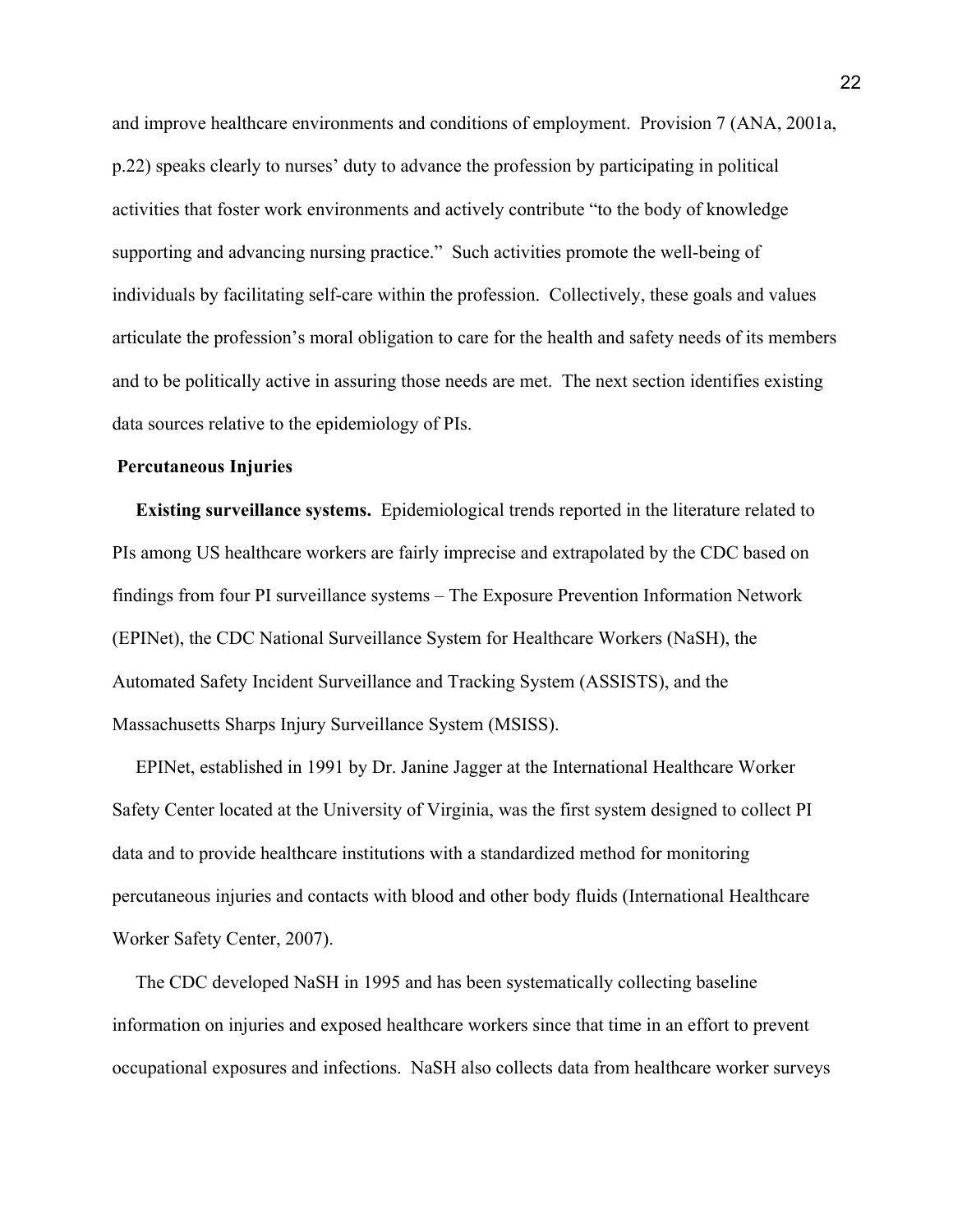to assess underreporting of injuries. In the time since it was established, approximately 80 healthcare facilities in 28 states have participated in data collection (Grytdal, 2005).

 The ASISTS system, developed by the Veteran's Health Administration has been tracking and managing data on all occupational injuries, including PIs, since 1998. The MSISS was developed in 2001 by the Massachusetts Department of Public Health (MDPH) following passage of state legislation that mandated annual reporting of PIs by approximately 100 MDPHlicensed hospitals. Both the MSISS and ASISTS surveillance programs mandate PI reporting by all facilities within their networks. The EPINet and NaSH systems involve collaboration with healthcare facilities within their networks that volunteer to participate (Grytdal, 2005).

 Concerns have been raised regarding reliability of current PI data given the voluntary nature of participation in two of the four contributing databases, geographic restrictions in all but the ASISTS system, significant underreporting estimates – widely ranging from 30 to 90 percent (CDC, 2005a; Doebbeling et al., 2003; Greene et al., 1998; Jagger, Hunt, Brand-Elnagger & Pearson, 1988; Rosenstock, 2002; Roy & Robillard, 1995; Tandberg, Stewart & Doezema, 1991) – and limited variability in hospital size within the EPINet and NaSH reporting networks.

 Of the more than 1500 hospital network members utilizing the EPINet standardized tracking system, only 70 contribute to aggregate PI data collection (International Healthcare Worker Safety Center, 2007). EPINet hospitals are concentrated in the southeast and northwest and tend to be smaller than NaSH hospitals – with an average of 315 beds compared to 592 in NaSH hospitals, which are more scattered with a number located in the northeast (Perry & Jagger, 2003). Overall, most data reporting is provided by large, urban hospitals (Grytdal, 2005) Regardless, combined data from these two sources provide much of the evidence for current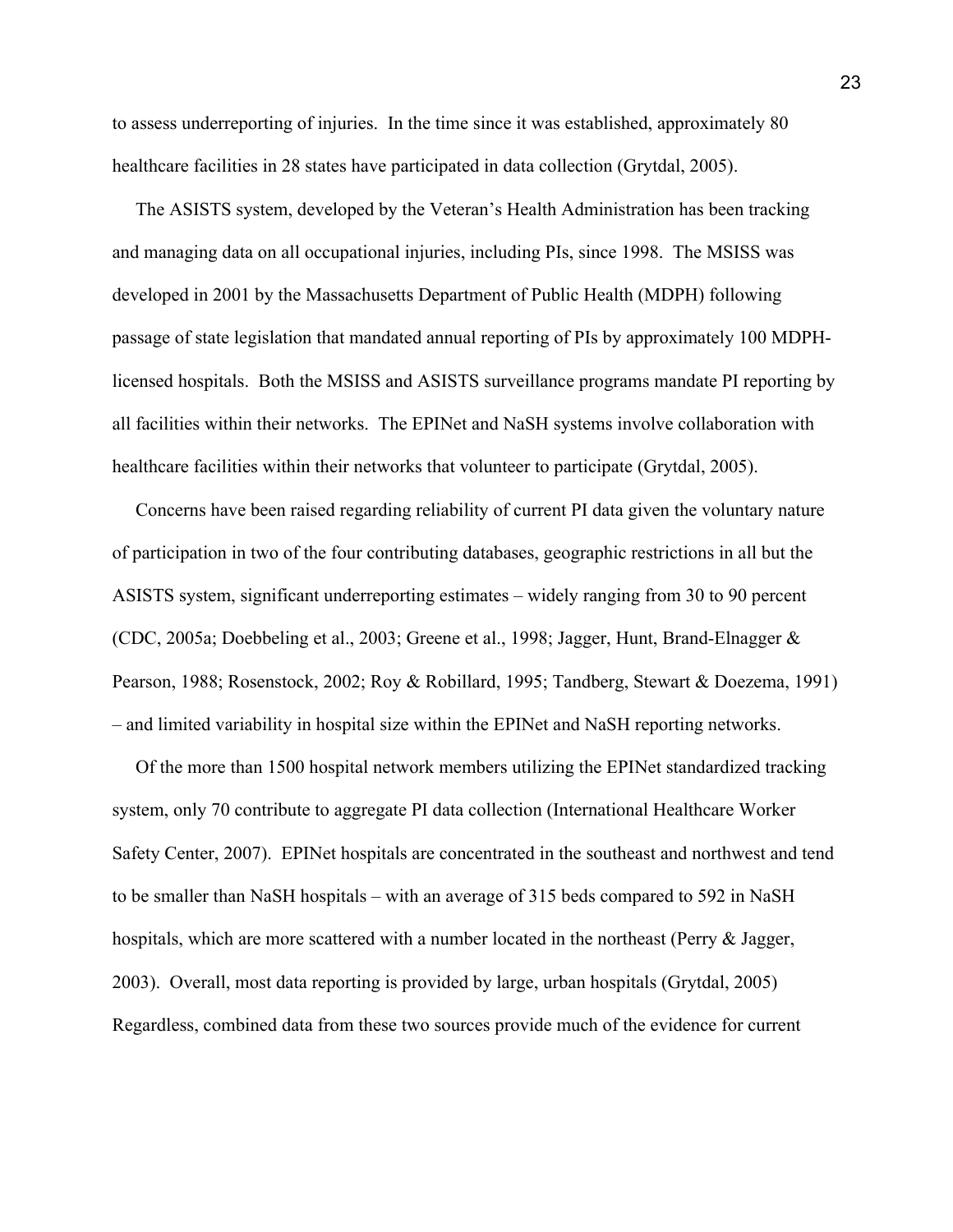national estimates of PI incidence and other relevant epidemiological descriptors provided by the CDC.

#### **Epidemiology of percutaneous injuries.**

*Injury incidence.* Prior to passage of the federal Needlestick Safety and Prevention Act (NSPA) in 2000*,* the CDC estimate of the number of PIs among US healthcare workers – based on 1997 and 1998 EPINet and NaSH data – ranged between 600,000 to 800,000 annually (Jeffress, 2000; Perry, 2000). Of those, approximately 385,000 PIs are estimated to occur annually in hospital settings (CDC, 2004). A more recent report in which corrections were made for underreporting and needle product market penetration suggests the number of PIs sustained annually in US hospitals could be as high as 503,000 (Perry & Jagger, 2003).

 More timely estimates of the national PI incidence have not been offered by the CDC in the years following passage of the NSPA in 2000. Since that time, only two reports have been published – both based on data involving 45 to 48 healthcare facilities in the EPINet network– to suggest more recent trends in relation to PI injury rates. Findings from these studies, although limited in their generalizability, suggest that although there was a decline in the overall number of injuries between 2001 and 2003, there has been a negligible decline in the overall annual PI rate among EPINet network facilities (Perry, Parker & Jagger, 2003; Perry, Parker & Jagger, 2005).

*Nature of PIs among healthcare workers.* Most recent data concerning the nature of PIs among healthcare workers include information regarding occupational group incidence, injuryassociated settings and procedures, and types of devices involved. Between 2000 and 2004, more than 37,000 PIs were reported to the four surveillance systems (Grytdal, 2005). The descriptive statistics that follow are based on analyses of these collective injuries as well as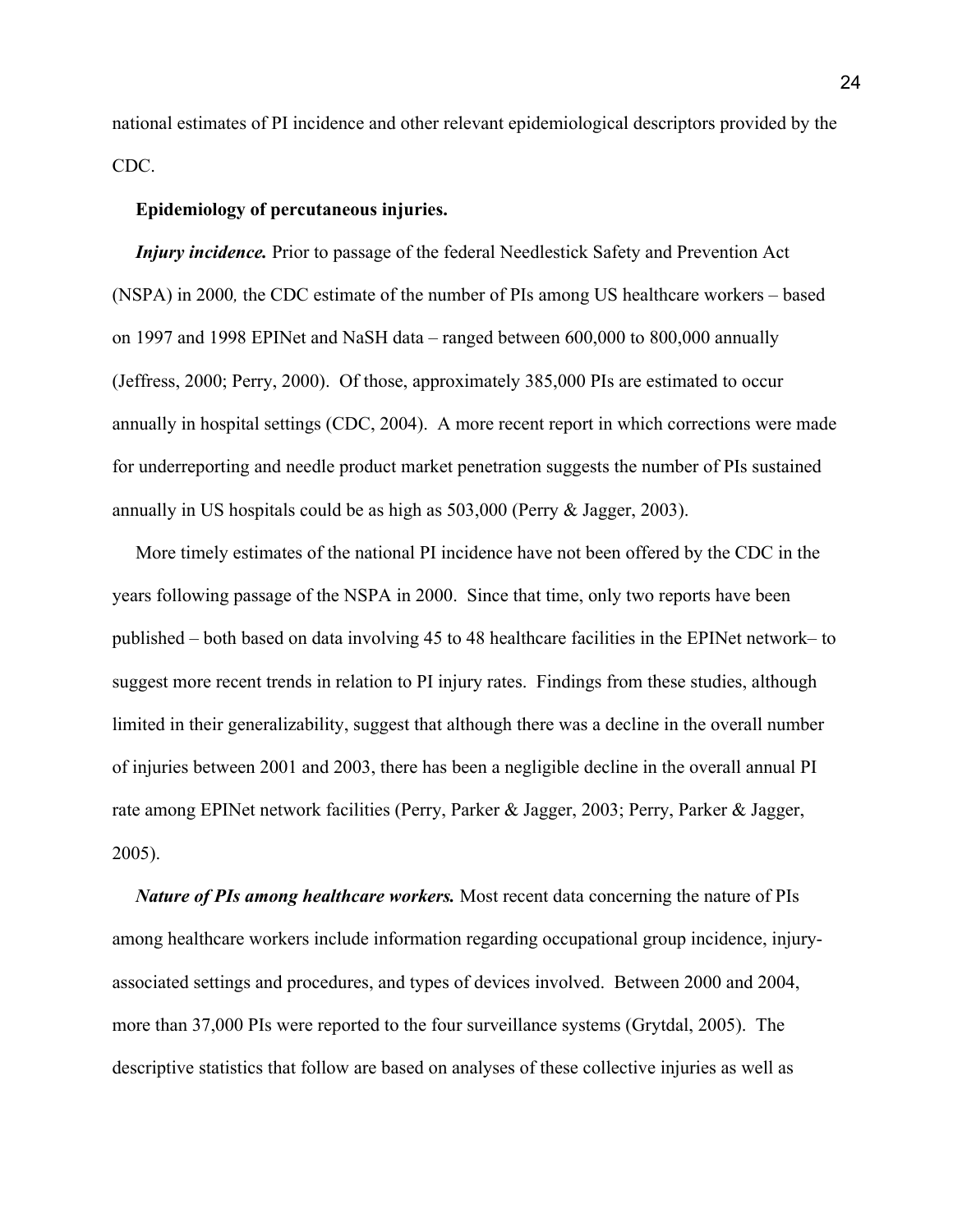analyses of CDC NaSH data collected in continuous years between 1995 and 2003, or combined CDC NaSH and MSISS data.

 Nurses comprise the occupational group who most frequently report PIs, although underreporting rates vary considerably according to occupational group and appear highest among physicians (Perry & Jagger, 2003). Based on combined data from four surveillance systems, nurses – which include both RNs and LPNs – reported the vast majority of injuries (41 percent), followed by physicians (25 percent), and technicians (18 percent). With the exception of experience level, there are no published demographic data to further describe the registered nurse population who sustain PIs. Nurse demographic data categories typically include only the area of clinical practice (e.g. OR, ED, ICU) and level of education, which distinguishes only between registered nurses, licensed practical nurses and nurses' aides.

 Several studies indicate generally that physicians are less likely to report PIs than nurses and emergency medical technicians (EPINet, 1997; Perry & Jagger, 2003; Tandberg et al., 1991). However, the CDC found that while nurses were more likely to report injuries than surgeons, they were less likely to report than other types of physicians (CDC, 1999). EPINet and NaSH place overall estimates of the under-reporting rate for PIs between 55 percent and 39 percent, respectively (CDC, n.d.; Perry, 2000).

 A number of reasons have been cited as to why exposed individuals may not report PIs – they may not perceive that the injury or source patient places them at significant risk. They may cope by denying susceptibility to diseases to which they have potentially been exposed, or they may have concerns about job security or the time involved in injury follow-up (Tandberg et al., 1991). It is also conceivable that they lack information and proper training regarding appropriate

25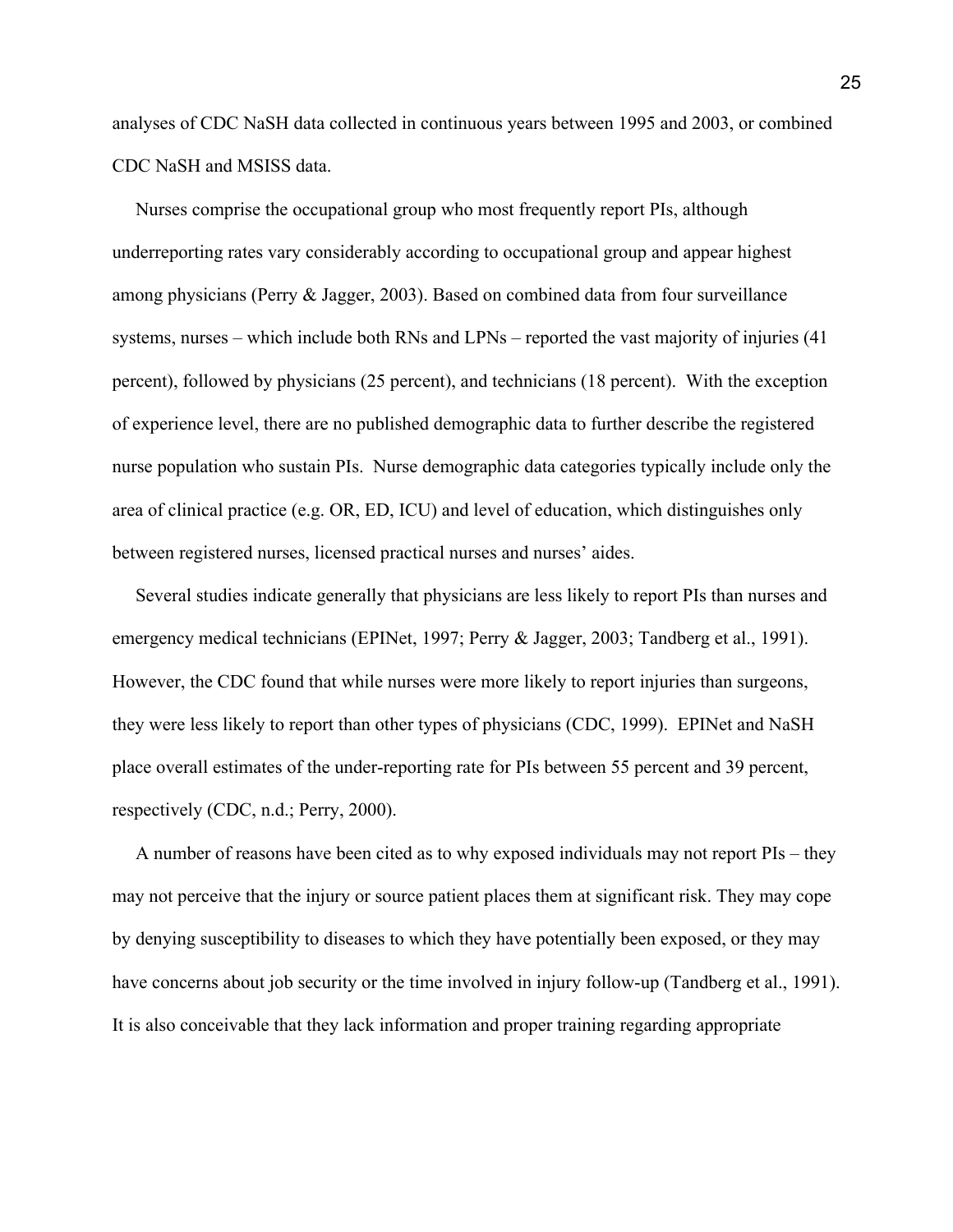reporting procedures. In addition, the reporting procedures themselves may be inadequate. Under-reporting is an important consideration when interpreting sharps injury surveillance data.

 Analyses of the collective surveillance data of 37,000 injuries reported between 2000 and 2004 to the EPINet, NaSH, ASSISTS and MSISS systems indicate the greatest proportion of injuries occurred in operating or procedure rooms (36 percent) and inpatient floors (28 percent). Nine percent of PIs were sustained in intensive care units and 7 percent occurred in emergency departments and outpatient areas (Grytdal, 2005).

 CDC NaSH data collected from 23 continuously reporting hospitals indicate that 4,750 hollow-bore PIs – injuries with the highest potential for bloodborne pathogen transmission – occurred between 2000 and 2003 (Grytdal, 2005). During that same time period, an 8.2 percent decrease in the rate of hollow-bore PIs was observed (from 13.6 PIs per staffed bed in 2000 to 12.5 per staffed bed in 2003 (Grytdal, 2005).

 Among those reported injuries, a substantial increase in injuries attributed to hollow-bore safety needle devices was noted (from 13 percent to 37 percent) – not a surprising finding given the increased market penetration of safety needles in the time since Congressional passage of the NSPA in 2000. Examination of circumstances surrounding injuries caused by hollow-bore safety needle devices indicate that 36 percent occurred before activation of the safety feature was appropriate, while over one-third of injuries associated with safer devices occurred due to lack of activation or other improper use of the safety device. Overall, hollow-bore needles, including hypodermic needles or syringes, accounted for 53 percent and 29 percent, respectively, of all PIs collectively reported to the four surveillance systems from 2000 to 2004 (Grytdal, 2005).

 Aggregate NaSH data for the period between June of 1995 and December of 2001 indicate that six devices were responsible for 80 percent of the 13,731 PIs reported, including: disposable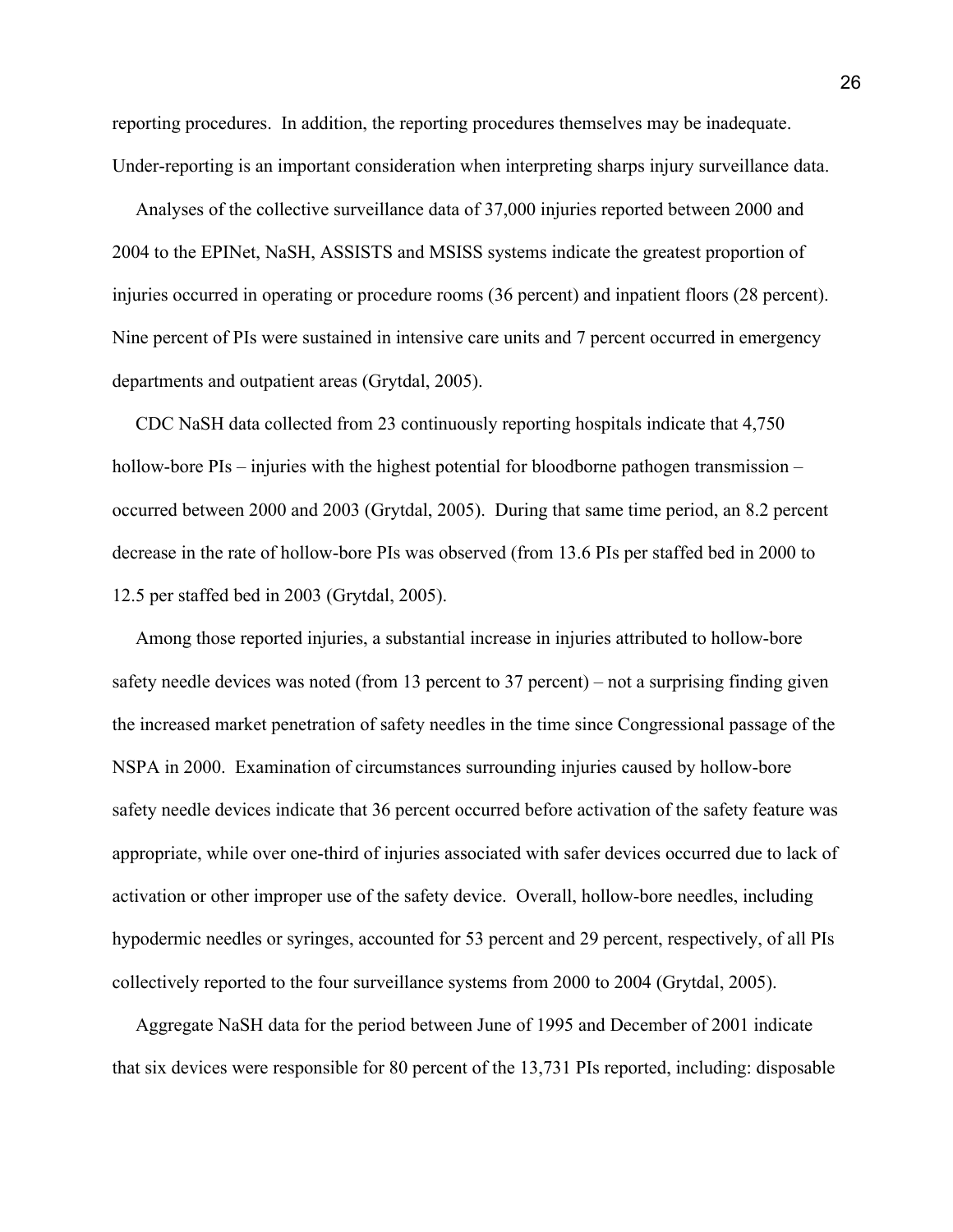syringes (32 percent), suture needles (19 percent), winged steel needles (12 percent), scalpel blades (7 percent), intravenous catheter stylets (6 percent), and phlebotomy needles (3 percent).

 Aggregate MDPH data findings based on the analysis of 3,133 PIs reported during 2006 are consistent with NaSH findings. In Massachusetts in 2006, nurses were the most frequent reporter of PIs (37 percent). Hollow-bore needles accounted for 56 percent of all reported injuries, and operating and procedure rooms combined accounted for the greatest number of PIs (44 percent) – almost three-quarters of those injuries occurred in operating rooms. In-patient units accounted for the next largest number (24 percent) of reported injuries (Massachusetts Department of Public Health, 2009).

 According to surveillance system data, devices associated with use in percutaneous blood drawing, suturing, and administering injections accounted for 52 percent of all reported PIs (Grytdal, 2005). Characterizing the risk of injury related to specific procedures based on these same data, however, was difficult since nearly one-quarter of all reported injuries occurred while using devices for purposes that were categorized as "other or unknown". Further categorization of circumstances based on NaSH and MSISS data provided additional information regarding when injuries occurred in relation to phase of device use: 44 percent occurred while the device was in use, 37 percent of reported injuries were sustained immediately after device use, and 14 percent took place during or after disposal (Grytdal, 2005).

*Injury preventability.* Much attention has been paid to the preventable nature of a significant proportion of these injuries. The preventable nature of an exposure is also likely to be an important consideration for the individual who experiences an injury. Depending on the circumstances surrounding the event and the degree to which the individual views the injury as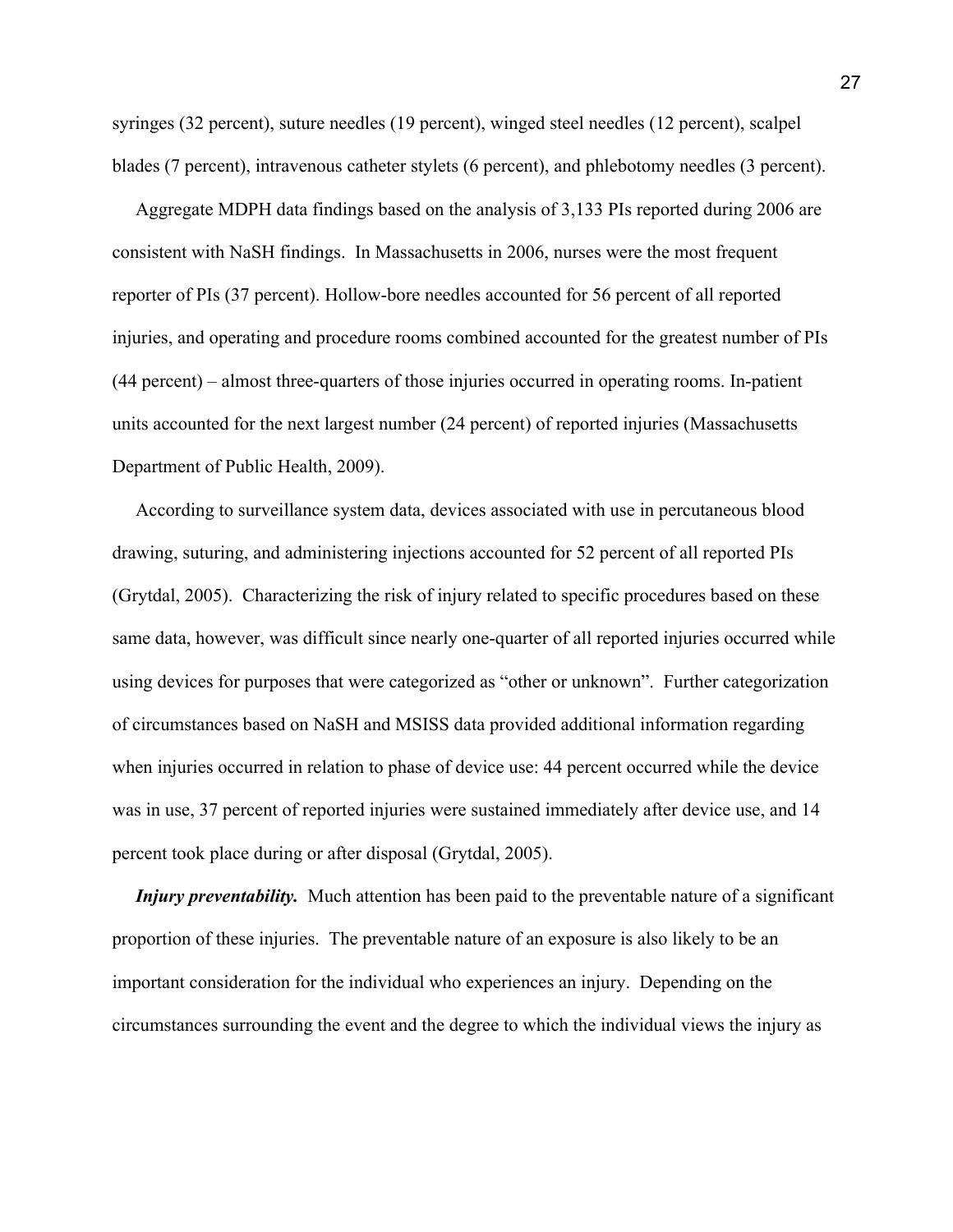preventable, the experience may elicit feelings of anger, guilt, or even embarrassment for the individual involved.

 Analysis of CDC NaSH surveillance data collected on 1,130 PIs reported between 2000 and 2003 identified a number of factors believed to contribute to injury prevention. In this analysis, PIs were classified by the CDC as preventable if it was determined that: "a needle was used unnecessarily; a safety feature was used improperly; a safer needle device alternative was available; a safer work practice could have prevented the needlestick injury; or a device was disposed of improperly" (Grytdal, 2005, p. 4). Injuries caused by patient factors such as sudden movement were classified as non-preventable.

 Of the 1,130 PIs in the CDC NaSH database for the period between 2000 and 2003, 61 percent of them were characterized as preventable. Among those injuries, 22 percent of injuries involving a conventional device were categorized as preventable because a safer device was available. Both the total number and rate of preventable injuries decreased between 2000 to 2003 – from 8.6 preventable injuries per 100 staffed beds in 2000 to 7.4 preventable injuries per 100 staffed beds in 2003 (Grytdal, 2005). These reductions were attributed, in large part, to a decrease in the unnecessary use of needles as well as conventional needles, and fewer reported incidents of improper needle disposal. A more comprehensive analysis of the NaSH dataset involving 11,625 PIs reported between 1995 and 2004 categorized 64 percent of injuries as preventable, and 18% as non-preventable (CDC, n.d.).

 **Bloodborne pathogen transmission risk and treatment.** Prospective studies data (CDC, 2001) provide the evidence for estimation of the average transmission risk of bloodborne pathogens following PIs. Estimates of average risk for HIV, HBV, and HCV transmission based on these data are 0.3 percent, 6-30 percent (in non-vaccinated healthcare workers), and 1.8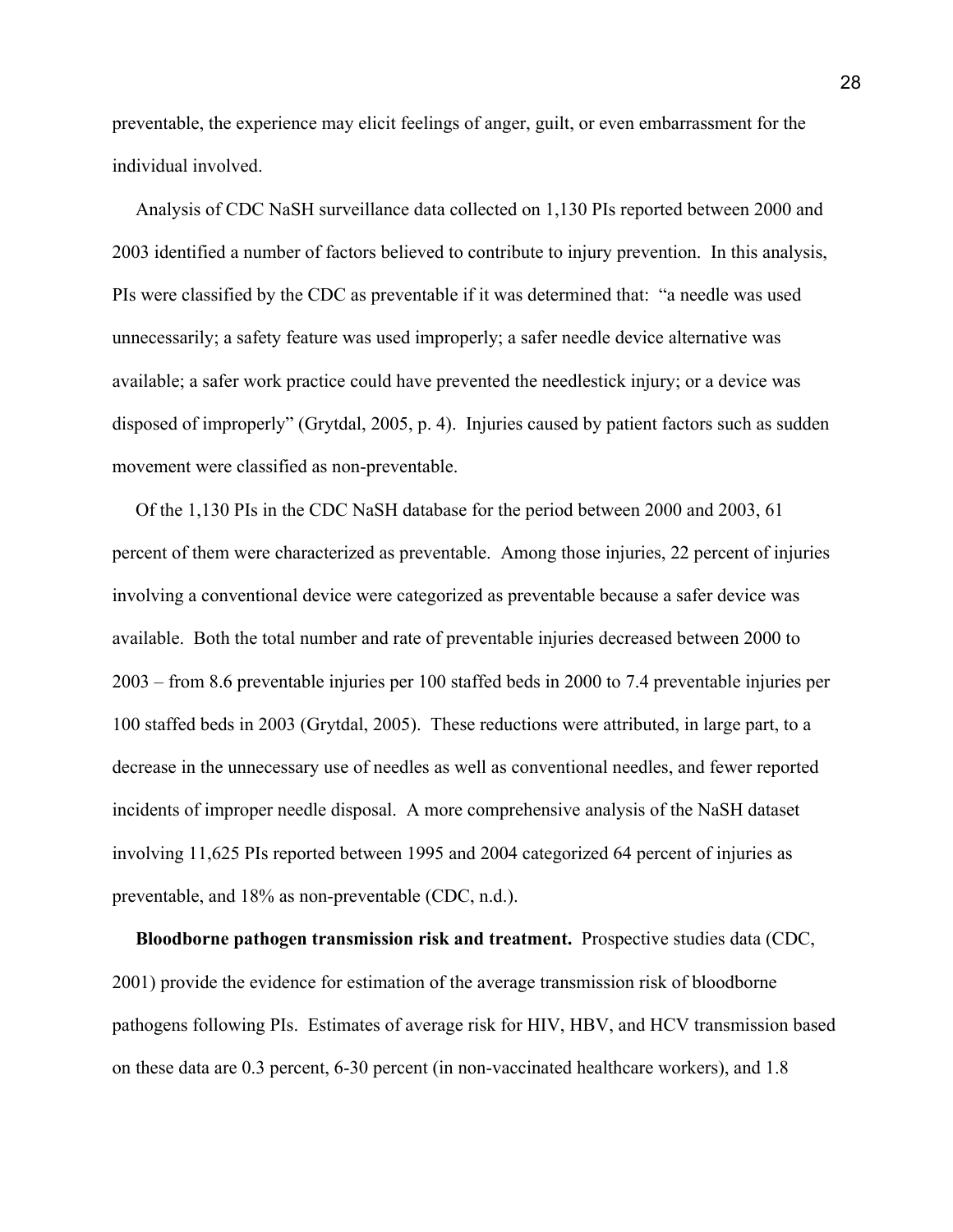percent, respectively. Based on findings from one case-control study of healthcare workers (33 case patients and 665 controls) with occupational exposure to HIV-infected blood, significant risk factors for seroconversion were identified as: (1) deep injury; (2) injury with a device visibly contaminated with blood from the source patient; (3) procedures involving placement of a needle directly into an artery or vein; and (4) exposure to blood from a source patient who died from AIDS within the following two months (Cardo et al., 1997). Another analysis of national case surveillance data through 2001 indicated 88 percent of occupationally-acquired infections were due to PIs, and that 11 percent of source patients had asymptomatic HIV infection (Do, 2003).

## **Injury Antecedents and Consequences**

 **Injury antecedents.** There has been little research to-date conducted on antecedent or consequent factors in relation to PIs. Antecedent risk factors can be categorized generally as either person or organizational characteristics. Person risk factors or antecedents for injury identified in the research literature include: (1) years of experience (Clarke, 2007; Clarke, Rockett, Sloane & Aiken, 2002a; Smith & Leggat, 2005); (2) fatigue, and working more hours (Clarke, 2007; Clarke, Sloane & Aiken, 2002b; Fisman, Harris, Rubin, Sorock & Mittleman, 2007; Fisman, Harris, Sorock & Mittleman, 2003; Ilhan, Durukan, Aras, Türkcüoğglu & Aygün, 2006); (3) rushing, anger and distraction (Fisman, et al., 2003); and (4) needle recapping (Aiken, Sloane & Klocinski, 1997; Clarke, et al., 2002a), a dangerous practice that still persists despite longstanding CDC-warnings advising against it.

 Organizational factors also appear to provide an important context for occupational injury and, with the exception of one nurse staffing study (Clarke, 2007), have been associated with increased risk of PI including: (1) inadequate levels of nurse staffing (Clarke, et al., 2002a; Clarke, et al., 2002b; Lundstrom, Pugliese, Bartley, Cox & Guither, 2002; and (2) professional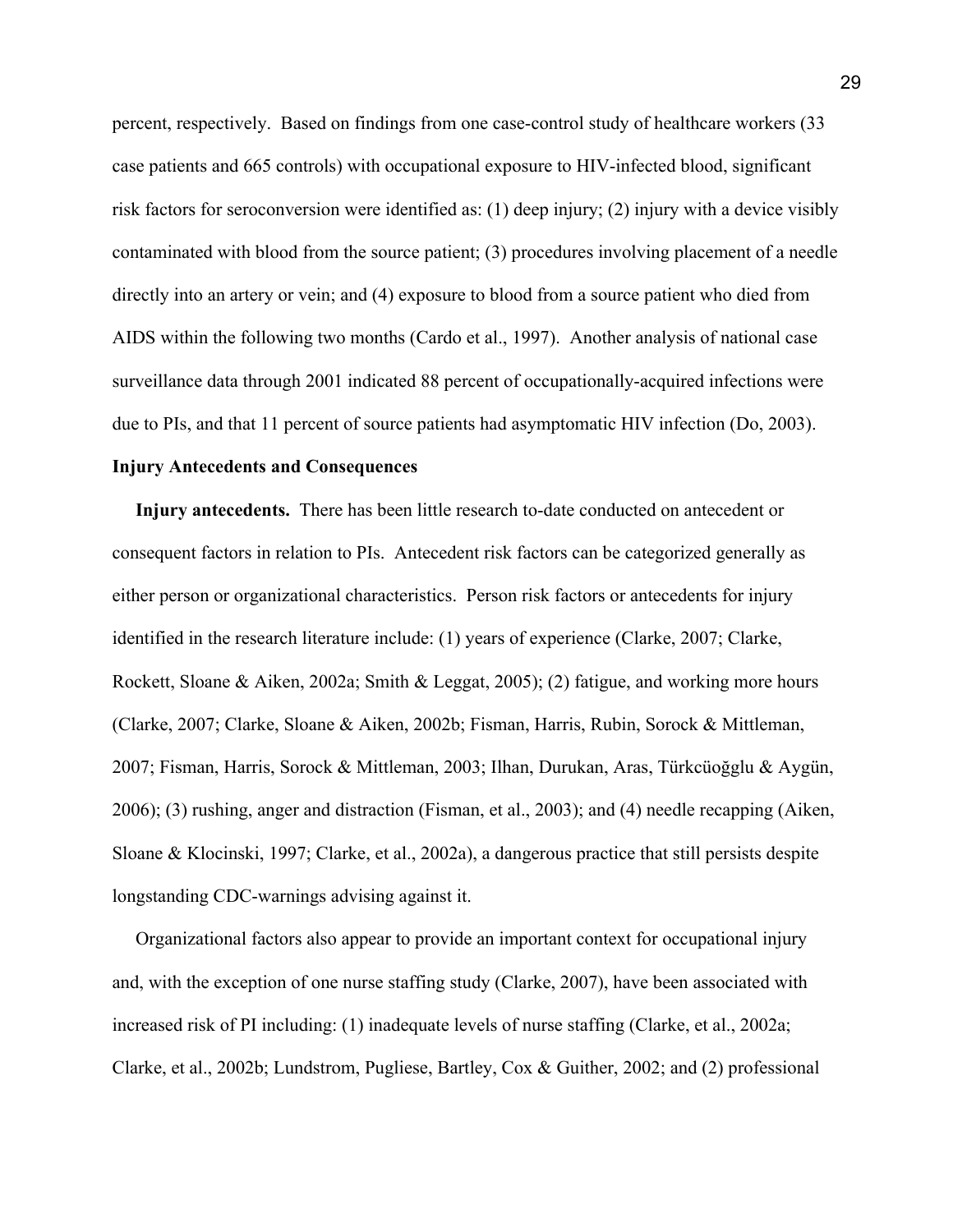practice environment (Aiken, et al., 1997; Clarke, et al., 2002b; Gershon et al., 2000). Two additional antecedent factors that have been identified in the literature: (1) working with an uncooperative patient (Fisman, et al., 2003); and (2) frequency of sharps handling (Clarke, 2007; Doebbeling et al., 2003) are less easily categorized.

*Person factors.* In one retrospective study of 1075 shift reports involving 960 nurses over a two-month period, prior PIs and less than five years of experience were identified as predictors of future injuries (Clarke, et al., 2002a). Clarke (2007) also analyzed surveys collected in 1999 from more than 11,000 staff nurses from 188 Pennsylvania general acute care hospitals and found that, after controlling for other characteristics, nurses with less than five years of experience had a significantly higher risk of injury. In the same study, staff nurse experience aggregated at the hospital level was not associated with higher risk of injury. In their analysis of survey data from a convenience sample of 274 Australian nursing students, Smith and Leggat (2005) attributed high PI incidence to clinical inexperience and insufficient training.

 More attention has been paid in recent years to the influence of fatigue and number of work hours as predictors of PIs*.* One multi-center study, utilizing a case-crossover design to allow differentiation between brief, transient exposures and acute events, identified an association between increased risk of injury when workers were fatigued, angry, rushing, and distracted (Fisman, et al., 2003). The same study also identified a trend towards increased risk of PI when working with an uncooperative patient or as part of a team that was short-staffed. In another study involving interviews with 350 healthcare workers from five academic medical centers in the US and Canada, fatigue and longer working hours were also associated with a three-fold increase in PIs among medical students (Fisman, et al., 2007). In a cross-sectional survey of 449 nurses working in a Turkish hospital in 2005, 80 percent of participants reported having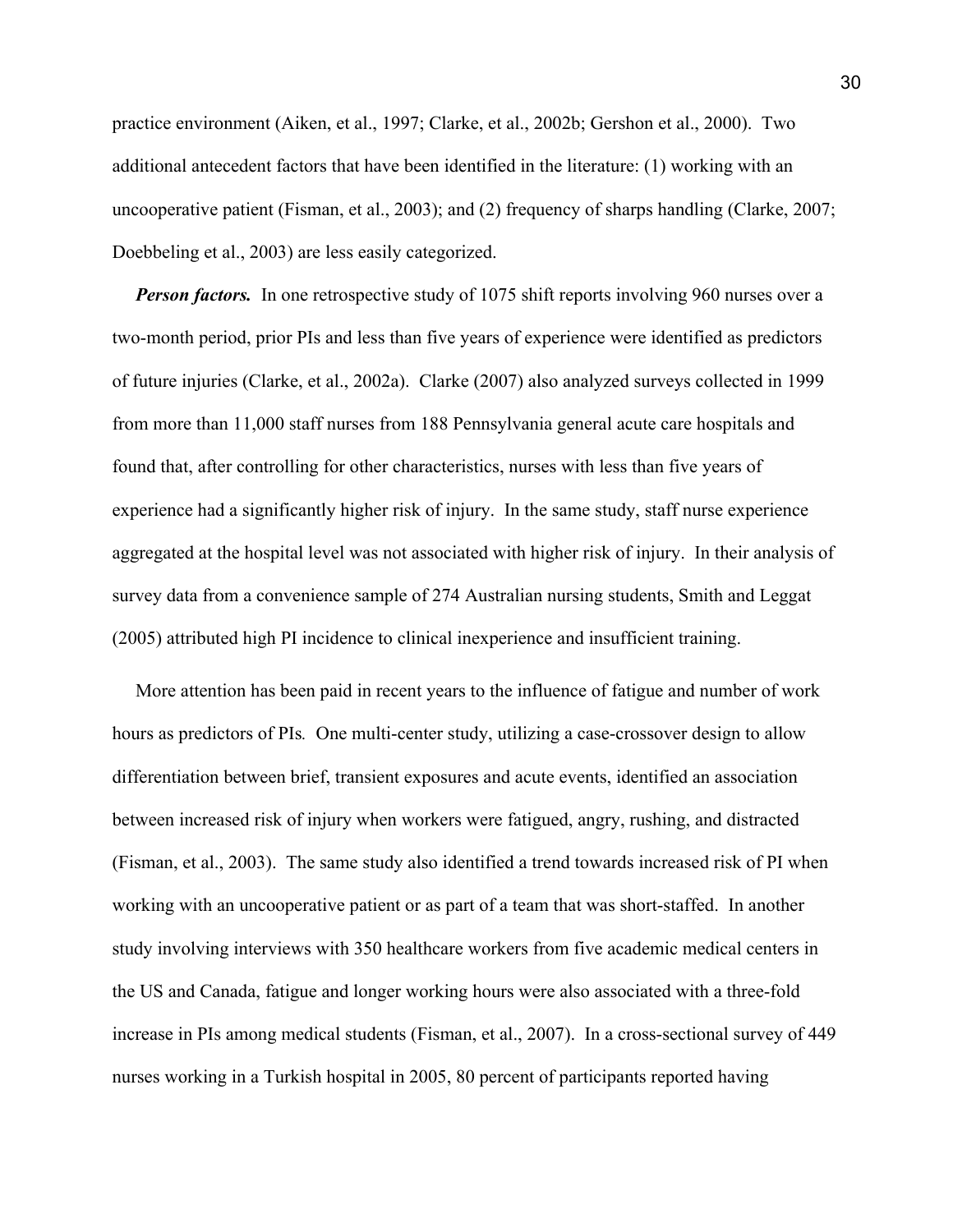sustained a PI at some point during their career, with 68 percent experiencing an injury within the previous 12 months. Factors significantly associated with an increased incidence of PI included age of 24 years or less, four or less years of nursing experience, specialty practice in surgical or intensive care units, and working more than 8 consecutive hours per day (Ilhan, et al., 2006).

*Organizational factors.* In an effort to identify organizational characteristics associated with an increased risk of PIs, one study was conducted involving collection of prospective data from 960 nurses and retrospective data from 732 nurses who worked on 40 inpatient units in 20 general hospitals located in 11 US cities with high AIDS prevalence (Aiken, et al., 1997; Clarke, et al., 2002b). Institutional comparisons were made with results from a matched group of 10 hospitals in the same geographic areas that did not have specialized AIDS units. Data analysis was performed to assess for any association between organizational characteristics and incidence of needlesticks. Findings demonstrated a 3-fold increase in likelihood of PI and near misses among nurses who worked on units with lower staffing, less adequate resources, and lower levels of nurse leadership and support.

 In another 1998 study involving surveys of 2287 nurses employed in 22 US hospitals, the relationship between staffing, organizational climate, and nurse and patient outcomes, including PIs was examined (Clarke, et al., 2002a). Study participants had an average of 11 years of nursing experience. Almost half the nurses in the sample reported having experienced at least one PI in their career, with approximately 9 percent reporting an injury in the previous year. Study findings demonstrated 50 percent to two-fold increases in the likelihood of PIs or near misses among nurses employed by organizations with poor organizational climates and inadequate staffing levels based on patient workloads. A more recent study involving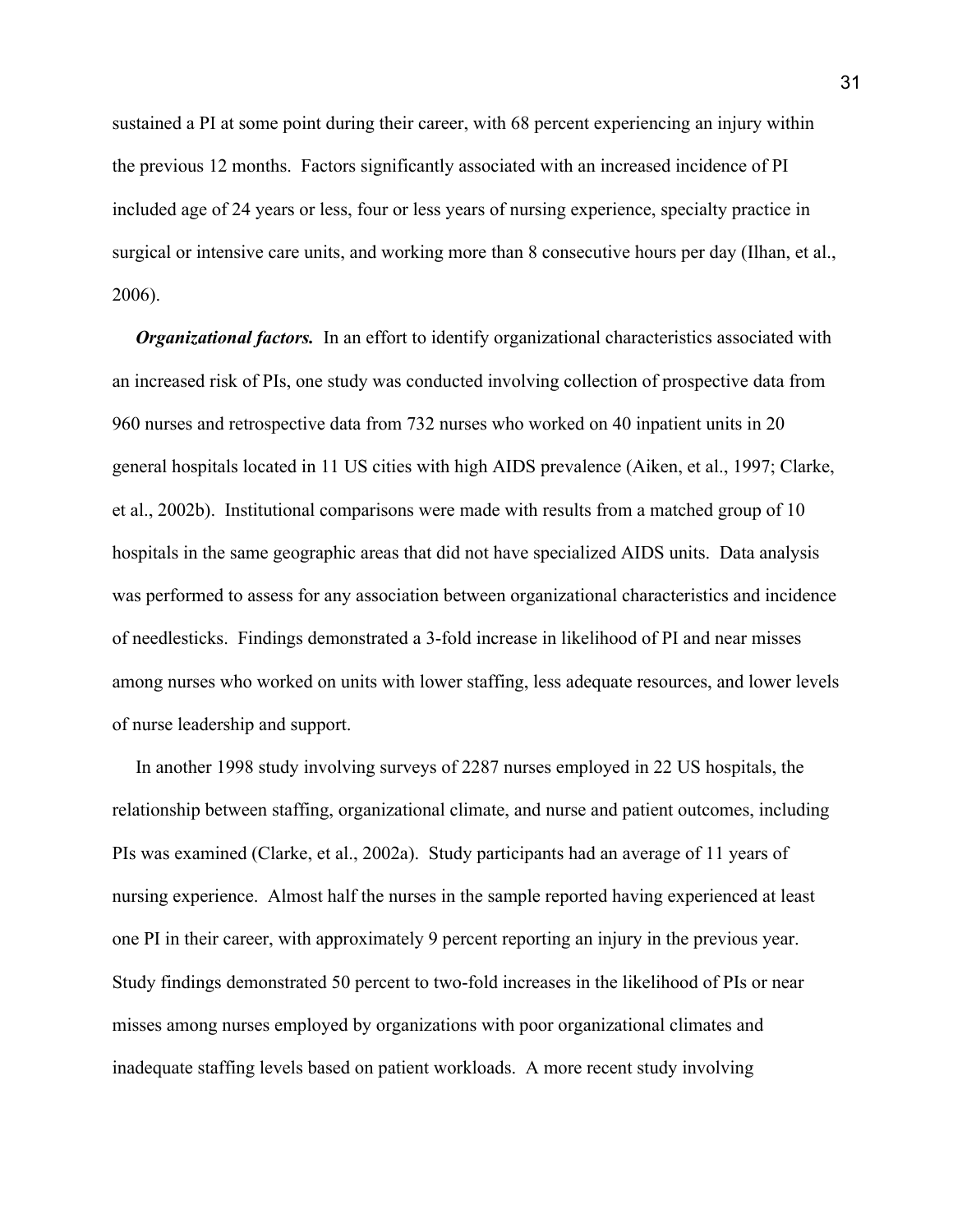retrospective analysis of survey data from over 11,000 nurses employed in hospitals throughout Pennsylvania in 1999, however, failed to demonstrate any association between PIs and nurse staffing levels (Clarke, 2007). Study findings did indicate, however, that nurses working in positive working environments did experience a one-third lower likelihood of being injured.

 Tool development to measure hospital safety climate with respect to activities designed to prevent bloodborne pathogen exposure has been previously undertaken (Gershon et al., 2000). Questionnaire development and testing involving a stratified sample of 789 hospital-based health care workers from a large, urban medical center led to the eventual development of a 20-item hospital safety climate scale extracted through factor analysis from 46 safety scale items. The 20-question scale measures six separate dimensions considered essential elements of an overall hospital safety culture.

 One integrated review was conducted to examine organizational factors that positively influenced the health, safety and well-being of health care workers (Lundstrom, et al., 2002). Based on a review of the literature and adapted from previously described work (Gershon et al., 2000), the authors identified six organizational dimensions that consistently contributed to hospital safety climates and better outcomes among workers and patients. Identified factors included: demonstrated support for safety programs by members of senior management; lack of barriers to safe work practices; worksite cleanliness and orderliness; good communication and minimal conflict among staff; safety-related feedback and training; and availability of protective equipment and engineering controls in the workplace.

 Two additional PI antecedent factors have been identified based a mail survey of a stratified, randomized sample of different occupational health care worker groups. (Doebbeling, et al., 1997). The purpose of the study was to accurately assess PI rates within different occupational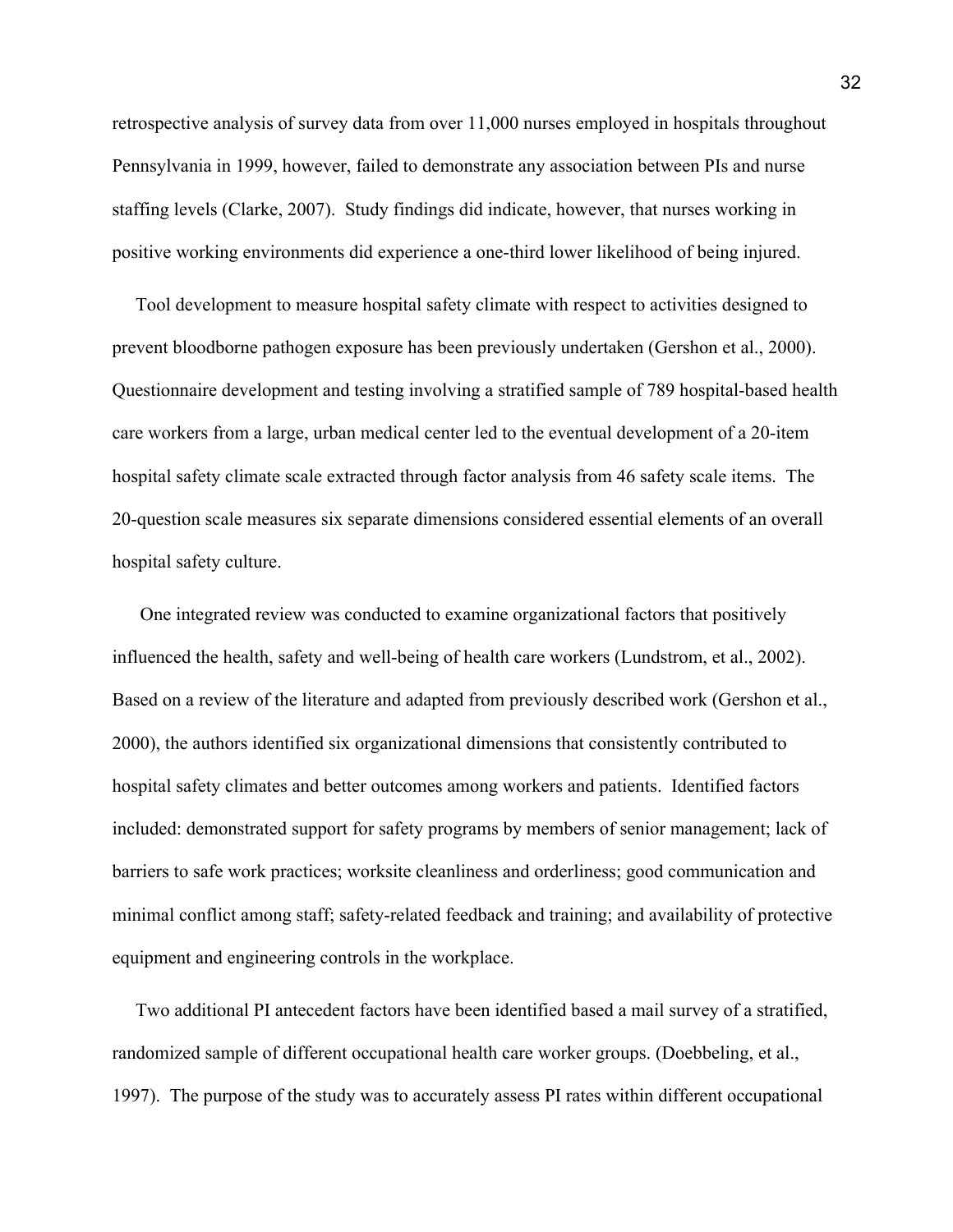groups, and to collect data related to numbers of solid versus hollow-bore needle injuries. Based on data collected from over 2900 participants, PIs were positively associated with frequency of sharps handling and inversely related to compliance with routine standard precautions.

### **Healthcare worker injury consequences.**

*Infection rates.* As of December 2006, 57 US healthcare workers have been documented as having occupationally-acquired AIDS or HIV (CDC, 2007). In the same period, CDC estimated another 140 possible cases of occupationally-acquired AIDS/HIV occurred among healthcare workers. The top four reported occupational groups include nurses (24 documented, 35 possible), clinical laboratory workers (16 documented, 17 possible), non-surgical physicians (6 documented. 12 possible), and non-clinical laboratory technicians (3 documented). The remaining 8 documented HIV transmissions among health care workers involve two housekeeper or maintenance workers, two surgical technicians, one morgue technician, one health care aide, one respiratory therapist and one dialysis technician. No newly-documented cases and one new case of possible occupational transmission of AIDS/HIV have been documented among healthcare workers since 2001.

 Recommendations for routine HBV vaccination were issued by CDC in 1982. Based on CDC national hepatitis surveillance, approximately 500 healthcare workers became infected with HBV in 1997 – a 95 percent decline from 17,000 new infections estimated in 1983. The far-reaching decline in HBV infections was attributed to widespread HBV vaccination and implementation of standard precautions (CDC, 2006).

 The actual number of healthcare workers who have occupationally-acquired HCV is unknown. Of the total annual number of newly-acquired HCV infections (which declined from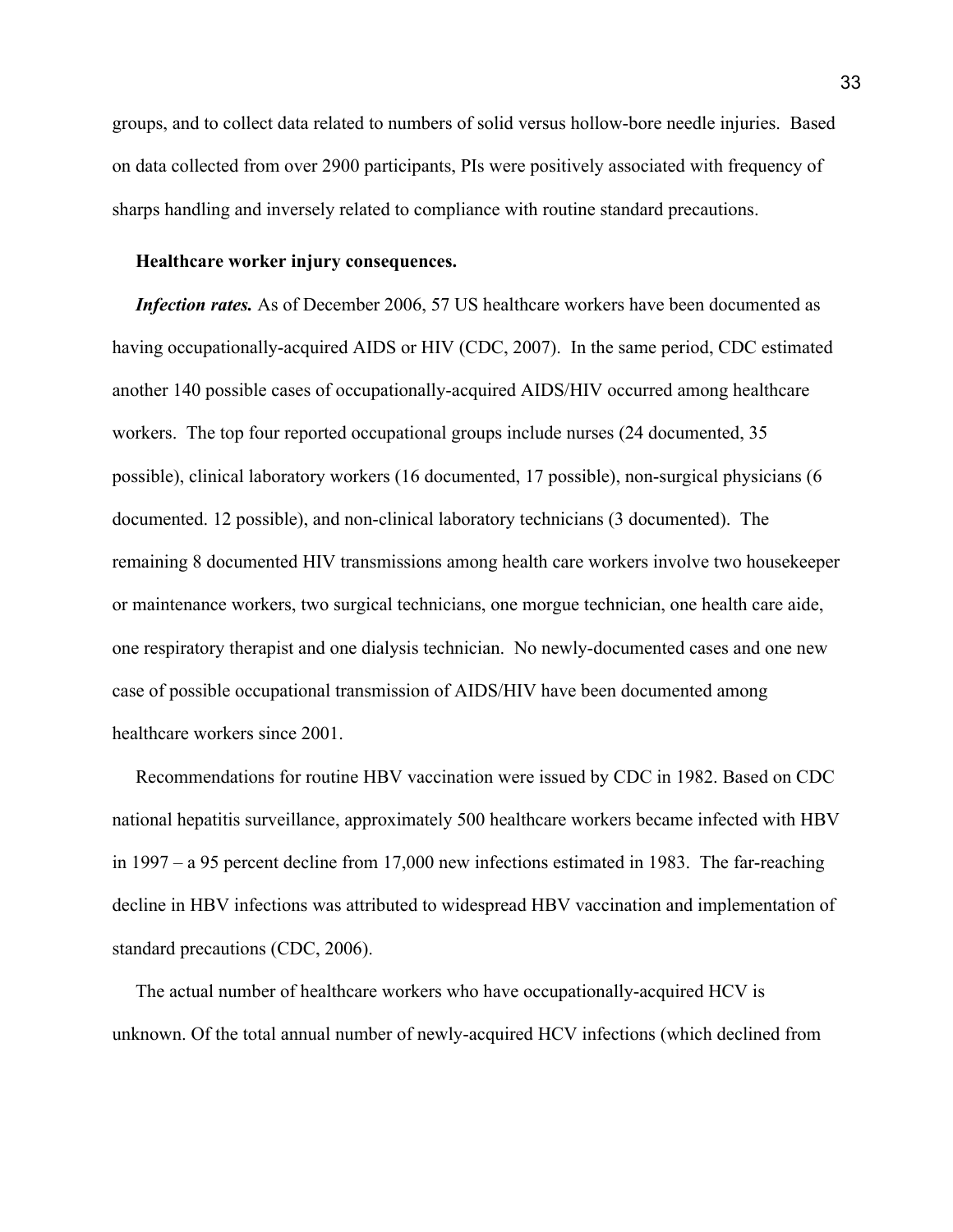112,000 in 1991 to 38,000 in 1997), 2 to 4 percent have been in health care workers occupationally exposed to blood (Rosenstock, 2002).

*Experience-related distress.* Data on psychological and attitudinal consequences of PIs is limited. A review of the literature revealed several studies as well as published anecdotal reports of known exposures to HIV-positive and other high-risk patients which indicate heightened psychological stress response among exposed workers (Armstrong, et al., 1995; Badacsonyi, 2001; Gershon et al., 2000; Henry et al., 1990; Hills & Wilkes, 2003; Howsepian, 1998; Newton, 1995; Seibert, 2003; Shalo, 2007; Treloar et al., 1995; Wilmont, 2009; Worthington et al., 2003; Worthington et al., 2006). Findings from only three studies were found to relate to worker perceptions and experiences following bloodborne exposures or PIs not defined as high-risk (Gershon et al., 2000; Smailes, Hayre, Hind & Yassi, 2005; Sohn, Kim, Kim & Han, 2006). A phenomenological approach was utilized in only one of the studies identified in the literature review (Newton, 1995).

 Two case reports summarize the development of post-traumatic stress disorder (PTSD) after a percutaneous exposure to an HIV-infected individual. In one report, the author described a case of chronic post-traumatic stress disorder experienced by a physician's assistant as the direct result of a needlestick that originated from a source patient with HIV (Howsepian, 1998). The other case involved a report of post-traumatic stress disorder in a prison worker who had been bitten by an HIV-positive inmate (Geller, 1989).

 Armstrong et al. (1995) conducted a retrospective chart review for 22 healthcare workers who sought treatment in an Employee Assistance Program (EAP) for troubling stress reactions following an occupational exposure to HIV. Of the 18 workers whose initial EAP visit information was available, all expressed worry about becoming infected as a result of the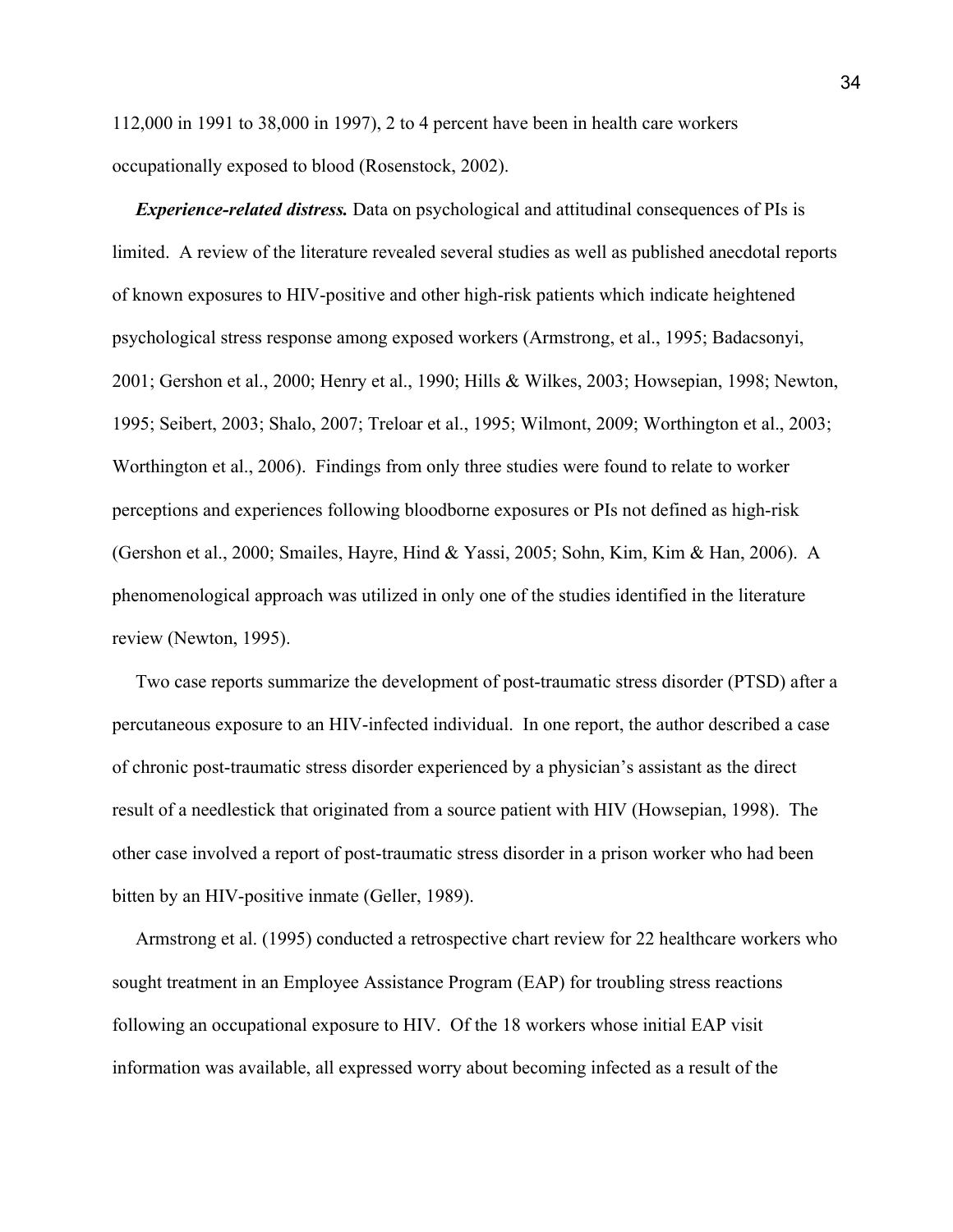exposure. Seventeen of the 18 workers reported intrusive thoughts about the exposure event and difficulty concentrating. Fifteen described difficulty falling and staying asleep and anger towards the patient and institution; some expressed emotional numbing and some had nightmares. Many workers described attempts to avoid thoughts, feelings or reminders of the event and perceived an indifference to the event by colleagues and significant others.

 Henry et al (1990) conducted long-term follow-up interviews and testing (average time from exposure to interview and testing was 19.5 months) of 20 healthcare workers who had experienced significant exposures involving 15 PIs and 5 mucosal exposures to HIV-infected patients. Despite negative follow-up assay and polymerase chain reaction (PCR) test results for all study participants, 35 percent reported persistent moderate distress, 25 percent reported a significant impact on sexual relations, and 30 percent reported quitting their jobs as a direct result of their exposure.

 Findings from two studies (Hills & Wilkes, 2003; Newton, 1995) involving occupational exposures characterized as high-risk identified a perception of abandonment following the injury that was shared by many of the nurse participants. Levels of concern and reporting patterns in one study were linked to risk perception and perceived lack of support by colleagues (Hills  $\&$ Wilkes, 2003). Newton (1995) reported a wide variation in the intensity and duration of the emotional impact among study participants who experienced high-risk PIs. Fear was reportedly experienced by all participants to some degree following their high-risk exposure. However, the nature of the fear changed based on the duration of time post-exposure. Thirty-five percent of all participants described their reaction to the exposure as concerned to very concerned.

 Survey and open-ended question follow-up in a study involving 65 Johns Hopkins' employees who reported recent body fluid or blood exposures revealed that 53 percent reported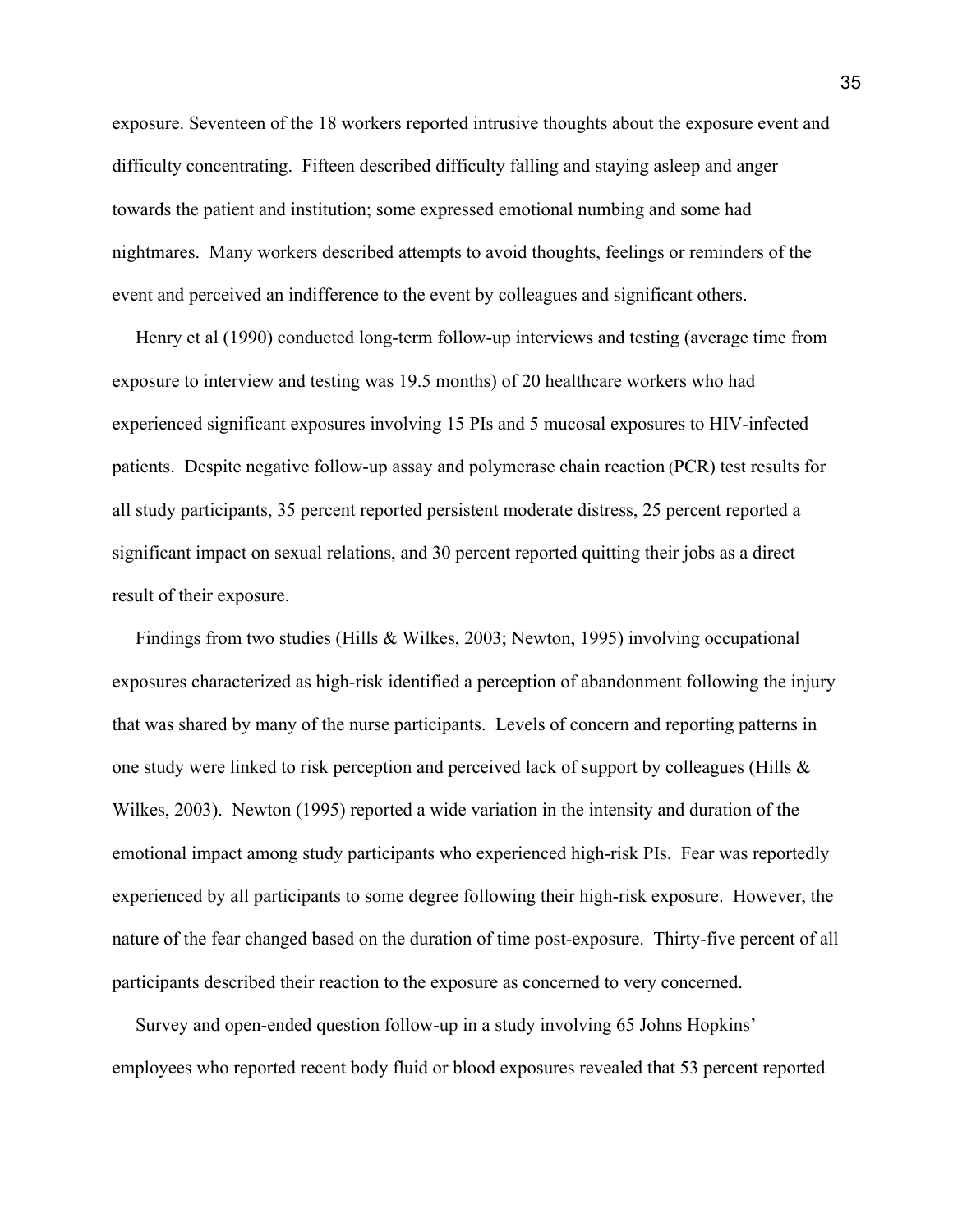feelings of anxiety, 18 percent reported insomnia, 13 percent reported depression, and 10 percent reported loss of appetite, sleepiness and frequent crying (Gershon et al., 2000). Many of the exposed workers perceived a lack of social support from nurse managers and colleagues during a lengthy period of follow-up testing and reported never having adequate closure to the incident. A number of study participants also stated the incident caused them to rethink their careers.

 A prospective, multi-center study of over 1000 healthcare workers conducted by British Columbia researchers (Smailes et al., 2005) indicated that men were more likely than women to seek treatment following blood or body fluid exposures. In addition, healthcare workers' perceived level of distress or fear of contracting HBV or HCV was found to be inversely related to age and directly related to years of experience and the perceived likelihood of contracting a bloodborne pathogen. Findings from a retrospective survey conducted to examine incidence of PIs and associated psychological symptoms among Korean healthcare workers indicated that PIexposed workers experienced significantly higher levels of anxiety and depression than workers who did not experience PIs (Sohn et al., 2006).

 There is some evidence in the literature to suggest social support may play a role in mitigating the psychological consequences associated with PIs. Using a phenomenological approach, Newton (1995) interviewed ten nurses to gain a better understanding of the lived experience of nurses following high risk PIs. All study participants described an initial emotional response to their injury and a subsequent need for informational and social support throughout their experience. Expressions of support perceived as most helpful in assisting with coping were characterized as validation, compassion, caring, and physical presence.

 Gershon analyzed data from 65 health care workers who completed a mailed survey and answered open-ended questions following reported blood/body fluid exposures. A number of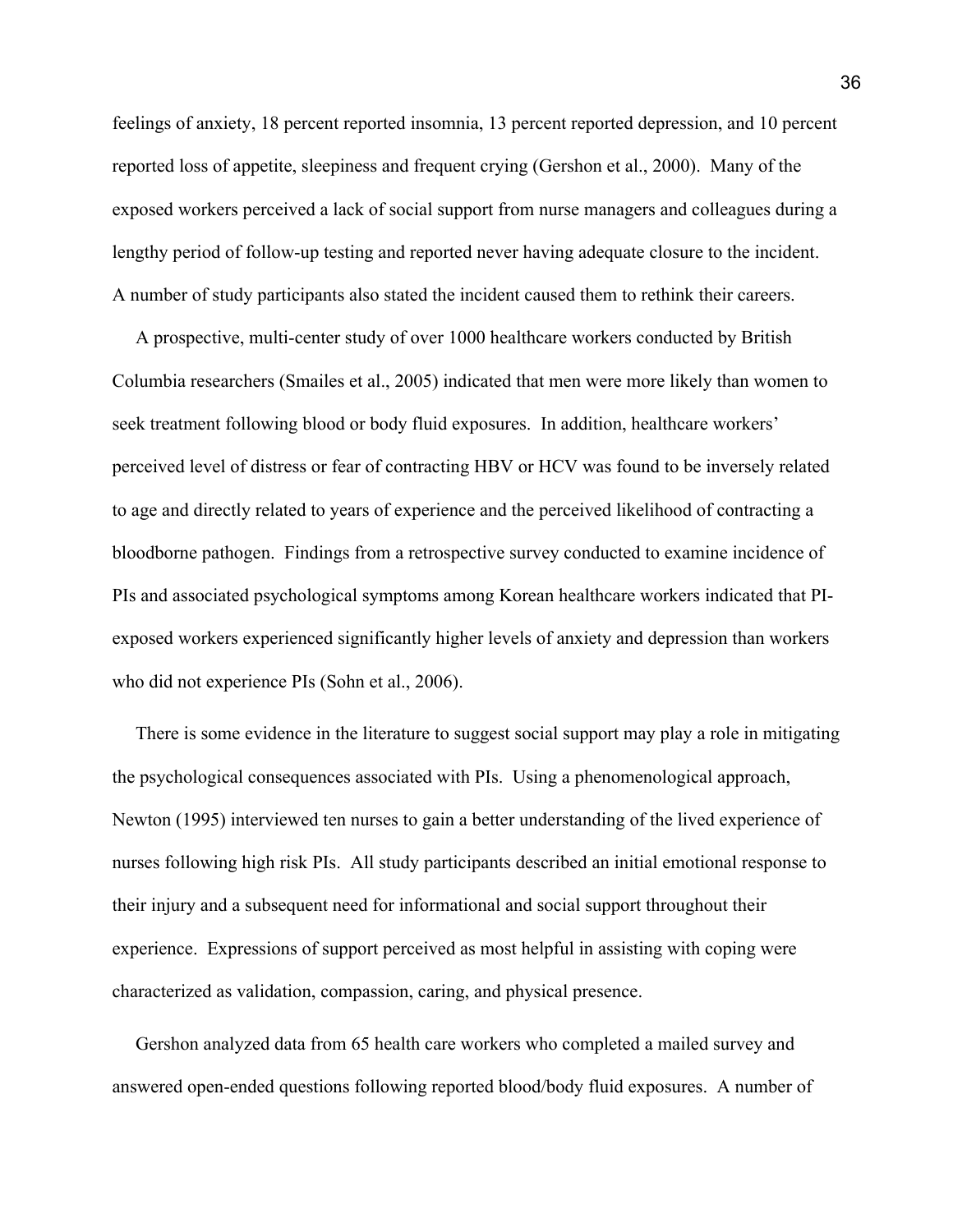participants spoke about the perceived lack of social support as contributing to their dissatisfaction with post-exposure care. Another study that explored the experience of 104 Australian nurses following blood/fluid exposures also included collection and analysis of responses to several open-ended questions (Hills & Wilkes, 2003). Many study participants described the need for counseling and reassurance as routine part of their post-exposure care.

#### **Summary**

 Literature relevant to the experience of PI was reviewed. Much of the existing literature came from public health, infectious disease, occupational/environmental health, and nursing disciplines. Past scientific exploration of PIs has been largely focused on identifying epidemiologic trends. Case reports have provided a limited amount of qualitative description.

 Based on an extensive review, it appears only one prior phenomenological exploration of the experience of PIs among health care workers has been conducted. Little is known about the lived experience and meanings of these injuries, despite the scope and significant nature of their impact. Additional research is needed to inform our understanding of these injuries in order to improve the care for nurses and other health care workers who experience PIs.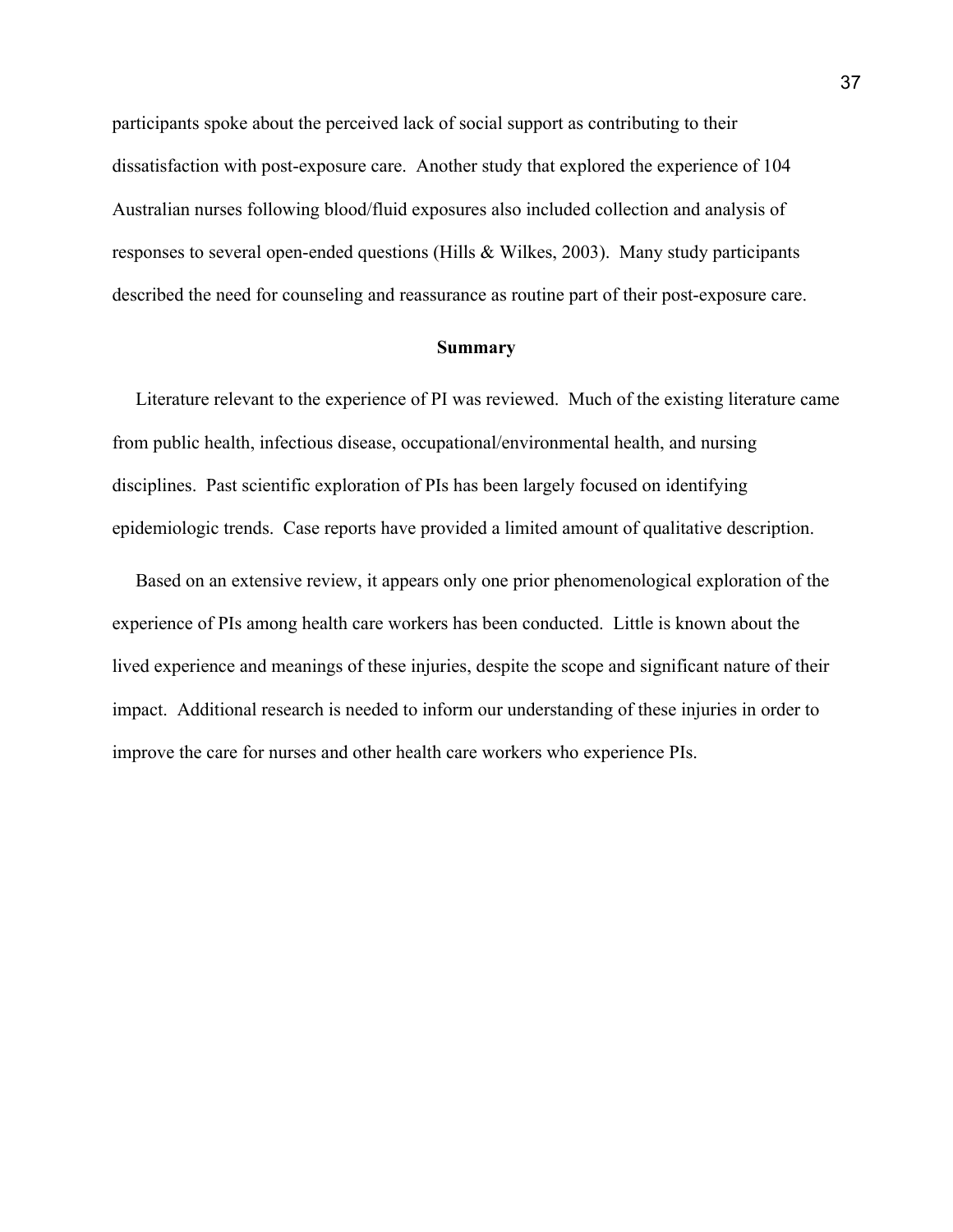# **Chapter 3**

#### **Methodology**

 Methods used to carry out this study are outlined in this chapter. The proposed design, sample, setting, data collection methods and data analysis processes are described. A phenomenological approach was utilized to uncover the essential themes and meanings of the phenomenon in this inquiry. Descriptions and meanings of the experience were obtained through face-to-face, semi-structured interviews conducted with individual participants. All interviews were audio-recorded and transcribed verbatim, and any identifiers connecting dialogue with participants were eliminated. Analysis of transcripts occurred at the individual level in an effort to identify themes and meanings and across participants to detect similarities and differences and identify essential themes and meanings. The study design, including philosophical assumptions of the specific phenomenological approach I have followed, is presented in the next section.

### **Study Design**

**Philosophy & methods of hermeneutic phenomenology.** A hermeneutic or interpretive phenomenological approach was used to carry out this study. Phenomenology is, in its broadest sense, a philosophy. Phenomenology originates from the work of Husserl, who believed consciousness – the immediate experience of the world through sensory awareness (Husserl, 1927) – was the only real means by which human beings had access to the world. Husserl's philosophy gave rise to a phenomenological inquiry approach grounded in his belief that it was possible to study or know essential features or essences of the lifeworld based on first person description of experience as objects are presented in the consciousness of a subject. Such knowledge is conditional, however, upon suspension of prior knowledge, experience and context.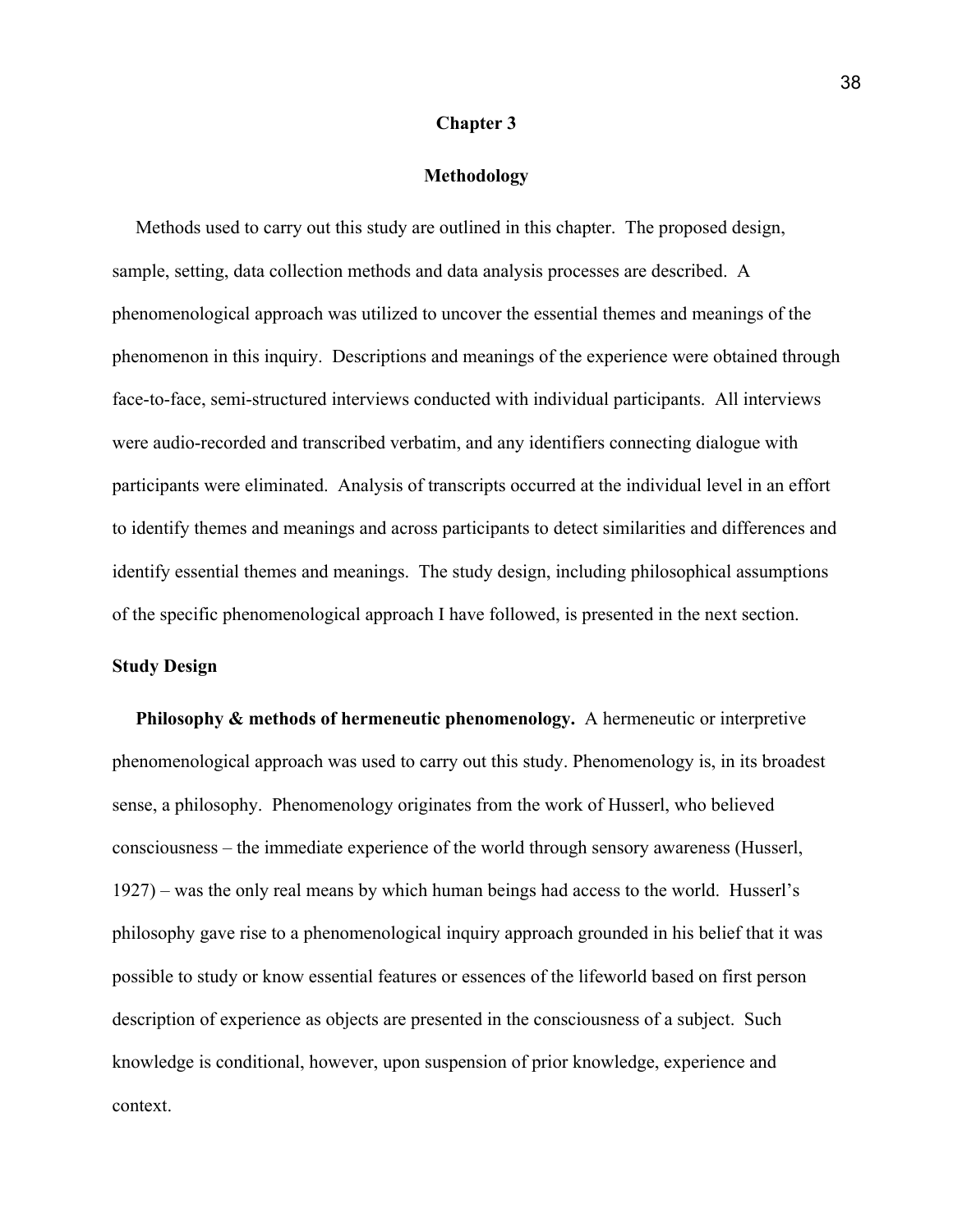Key to Husserl's philosophy is the concept of phenomenological reduction, in which understanding is derived from immediate, pre-reflective consciousness of phenomenon. Naive description emerges without judgment or reflection. Objects are reduced to their primeval form – what is immediate and closest to our consciousness (Dowling, 2007). Phenomenological intuiting, the process of coming to know the phenomenon as it shows itself through naive description, is at the heart of phenomenological reduction (van Manen, 1990).

 The most basic characterization of phenomenological research is that conscious knowing always begins in the lifeworld – the world encompassed in immediate experience and the natural attitude of everyday life (van Manen, 1990). It was Husserl's contention that the lived experience is understood in our immediate pre-reflective consciousness – without resorting to interpretations and as free as possible from cultural context (Dowling, 2007).

 The hermeneutic tradition of phenomenology emerged from Heidegger, a student of Husserl who challenged, and modified Husserl's phenomenological perspective. Beyond the epistemological goal of phenomenology as visioned by Husserl, Heidegger's focus is on the ontological world and concerned with the search for the essential themes and meanings of the lived experience – those essentials or universals without which the thing cannot exist (Dowling, 2007). Heideggerian phenomenology represents a pursuit of an understanding of the nature of human existence and experience – of being-in-the-world – against the background of an understanding of the nature of "the *logos* of *other,* the *whole,* the *communal,* or the *social"* (van Manen, 1990, p. 7).

 In Heideggerian philosophy, humans are already part of the world in which they find themselves. Meanings are first considered in relation to what it is to be a person in the world, rather than simply in relation to what humans consciously know or perceive (Leonard, 1989).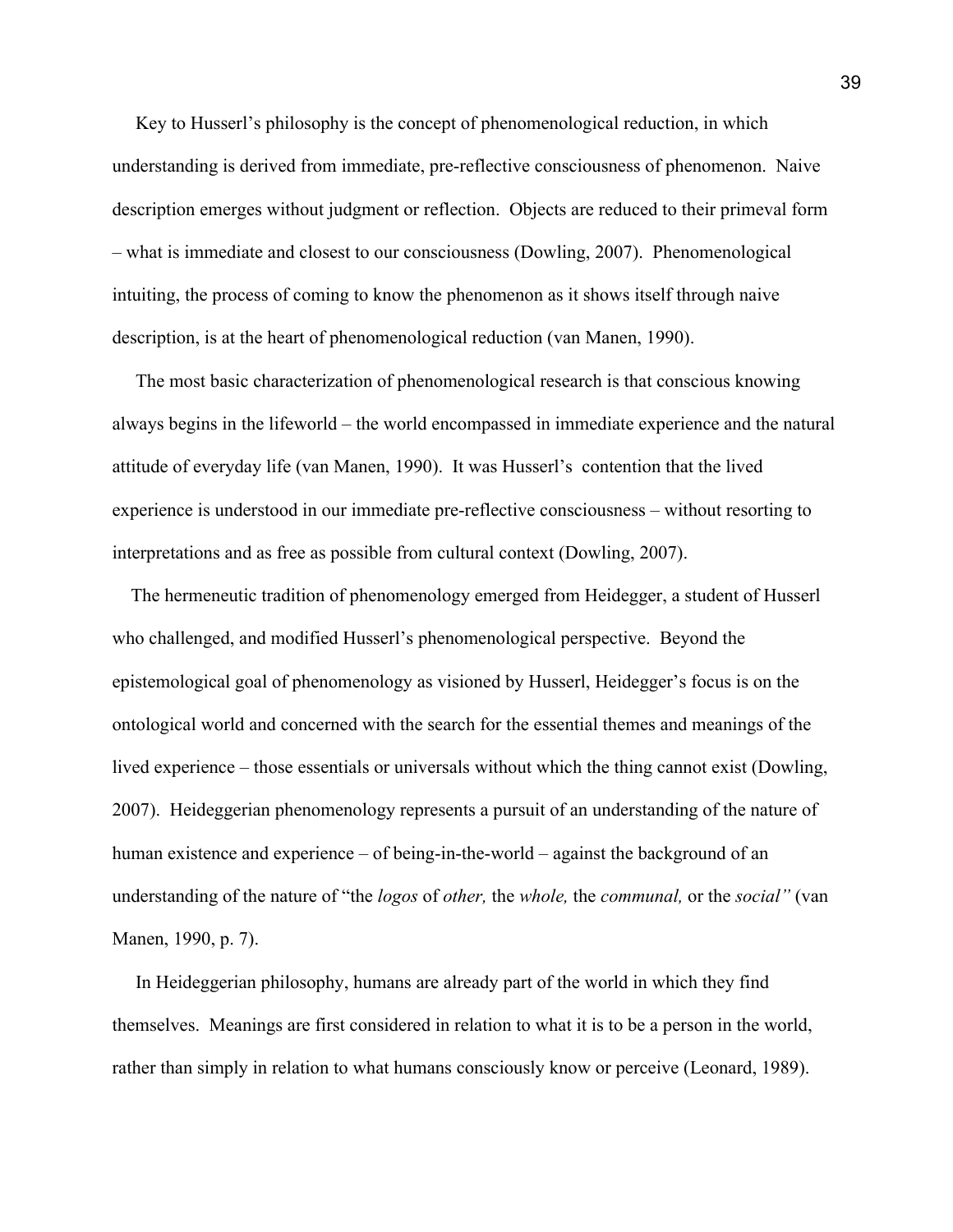This ontologic phenomenological focus is centered on the relationship of the person – or *being* – in relation to the world, in direct contrast to Husserl's predominantly epistemological focus. According to Lopez and Willis (2004), Heideggerian phenomenology addresses the relationship of subjective human experiences embracing social, cultural, and political contexts.

 In Heidegger's view, the world has been revealed *a priori,* meaning humans do not ordinarily concern themselves with the everyday nature of what already exists as a set of cultural relationships, language and social practices (van Manen, 1990). Individual human beings both shape the world, and are shaped by the world, in the non-reflective taking up of meanings, linguistic skills and social practices by which things become evident (van Manen, 1990).

 Another integral concept of the human science of phenomenology – sometimes referred to as the *phenomenological attitude* – is authenticity (Willis, 2007). Authenticity is about embracing the ultimate possibility of our existence as being, irrespective of external pressures and in contrast to other relations in the surrounding, material world. Authenticity relates to the idea that we are responsible for our own choices and honors the presence and being of self and others in relation to awareness of non-being. Making decisions in the present with authenticity, according to the phenomenological attitude, requires a conscious effort along with personal reflection on a projected future, specifically death (Willis, 2007). In other words, consciousness of non-being allows us to make more authentic choices in the present. More often than not, humans are inauthentic (Staehler, 2007).

 Language is central in this perspective as "it both articulates and makes things show up for us" (Leonard, 1989, p.43). It also requires the researcher to consider, not only the smallest units of data from individual participants, but also larger units of data, as language, essential themes, and meanings unfold across narratives. Munhall (2007) places emphasis on the need to remain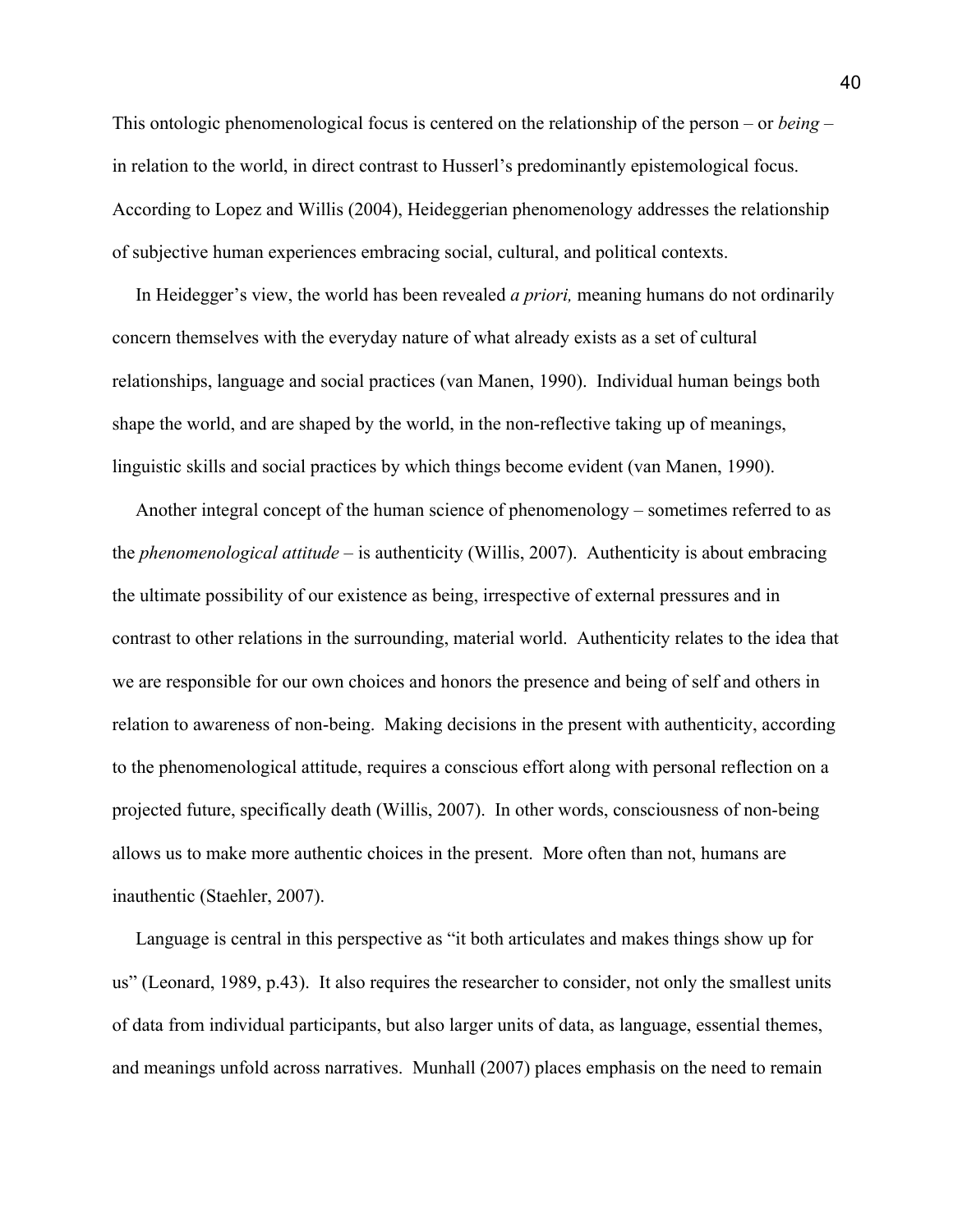true to the language and intent of participants throughout the process of phenomenological inquiry. While what shows up as figural (stands out on the surface) is meaningful, there are other aspects of the world that remain hidden and are revealed only in the back and forth process of the part-whole dialectic known as the hermeneutic circle.

 The hermeneutic process, also known as the hermeneutic circle, in some respects, parallels the process human beings use to understand their world – using a circular process of trial and error, questioning and rectifying, and shared meanings to interpret what is happening (Cohen, Kahn & Steeves, 2000). In hermeneutic phenomenology, participant description and texts are used to elicit understanding and meanings in relation to a phenomenon. The interpretive process involves movement between parts and the whole of experience and back and forth over and over again to enhance the depth of engagement with and understanding of texts (Annells, 1996). Processes of data collection and analysis, therefore, become entwined in this back and forth process as tentative understandings of the data are sought and refined over time. These understandings are incorporated along with my experience to ultimately derive essential meanings of the phenomenon. That is,, as examples of being's potentiality and as possible instances of a phenomenon. In deriving meanings as a phenomenological researcher, one can apprehend what the participant held as fore in awareness.

 Phenomenology, as method, seeks thick and insightful description, reflection, and interpretation that ultimately elucidate essential themes and meanings of a particular lived experience. Lived experience, in Heidegger's view, is the process of everyday being-in-theworld and is expressed through text from which meanings emerge with back and forth movement between the part and the whole – the process through which the researcher comes "to understand the possibilities revealed in the text" (van Manen, 1990, p.180). Stated another way, "a universal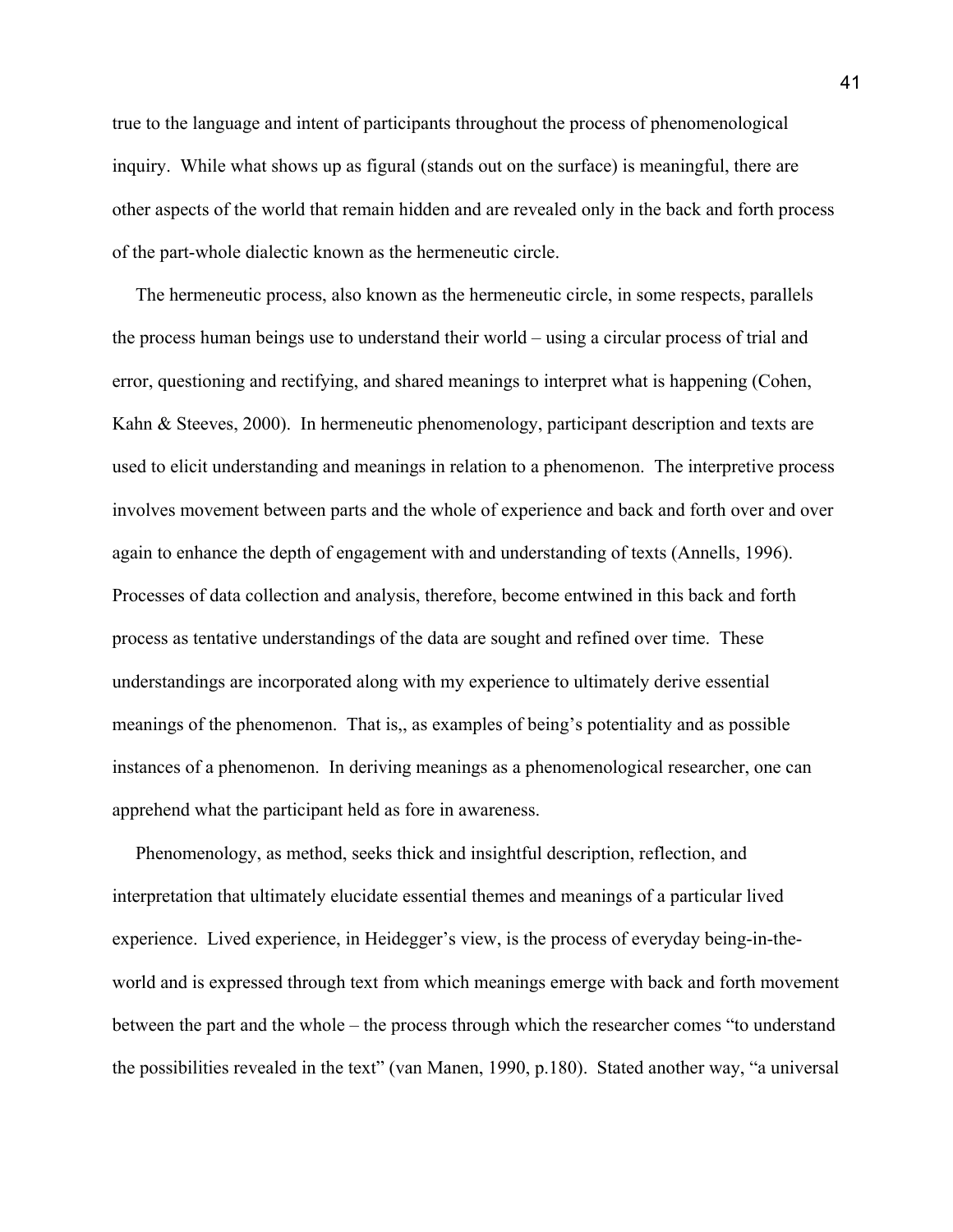or essence may only be intuited or grasped through a study of the particulars or instances as they are encountered in lived experience" (van Manen, 1990, p.10). In separating what is figural from what is ground – or background – the hermeneutic circle allows the researcher to come to a deeper understanding of essential themes and meanings in relation to a phenomenon.

 Existential phenomenology seeks to describe how phenomena present themselves through consciousness in lived experience or existence (van Manen, 1990). The existential nature of the human lifeworld is sought out in relation to a phenomenon – in other words, what makes it what it is (van Manen, 1990). Van Manen has presented four fundamental existential themes as guides for reflection in elucidating the essentials of everyday situations and experiences. These four existentials are lived body (corporeality), lived human relation (relationality), lived time (temporality), and lived space (spatiality) (van Manen, 1990). Van Manen's organizing framework was used throughout this study as a reflective guide during processes of the type of questions asked in the interview data collection, data analysis, and organization of findings.

 Phenomenology is judged by me to be the most appropriate approach for capturing, through descriptive expression, the lived experience of PIs and their embedded or hidden meanings for several reasons. First, little is currently known regarding the nature and meanings of this lived experience. Second, the research questions in this study are focused on questions of being: *What are the major themes of the lived experience of percutaneous injury and its aftermath in relation to embodiment, space, time and relationship as perceived by registered nurses who have had the experience?* and, *What are the subjective meanings that can be interpreted about the human experience of percutaneous injury and its aftermath as perceived by registered nurses who have had the experience?* 

According to Cohen, Kahn & Steeves (2000), meanings attributed to experiences help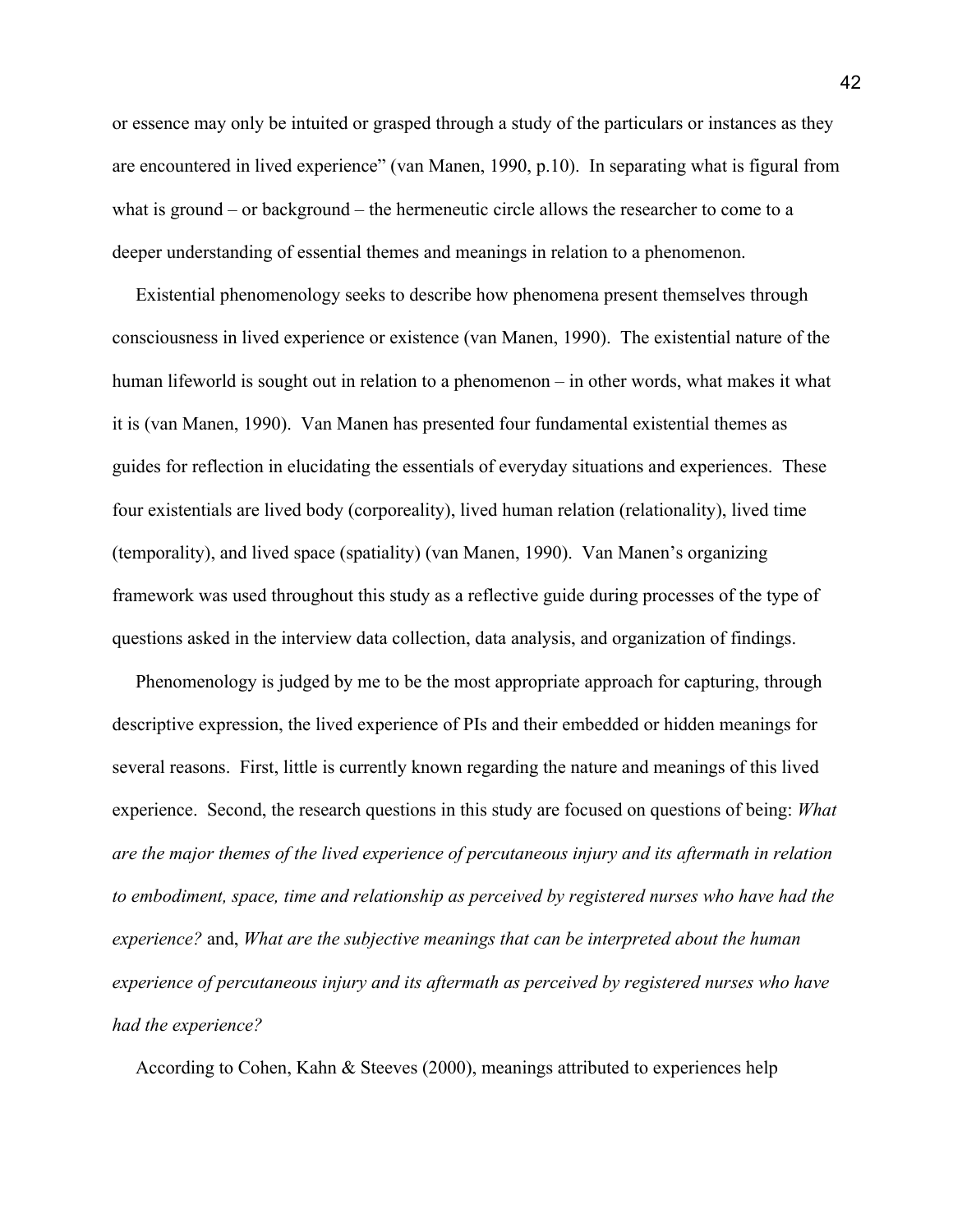identify human needs and a better understanding of how best to meet those needs. Phenomenology provides the most effective method for identifying essential themes and meanings associated with the lived experience of PIs. In an effort to reach a clearer understanding of what the common issues, concerns, and meanings are in relation to these injuries, interpretive phenomenology is the most appropriate methodology for generating the knowledge that will assist healthcare providers in meeting the needs of individuals who experience these injuries. Study sample and recruitment strategies are described in the next section.

### **Recruitment and Sample**

 For this study, registered nurses employed in pre-identified northeastern states who have sustained a PI in the prior 24 months were sought for participation. An extensive review of the literature failed to provide any evidence to suggest optimal timeframes for accuracy of recall in relation to post-injury data collection. Initially, in the absence of these data, the decision was made to base timeframes for post-injury participation eligibility on the time period traditionally involved in post-injury serial testing. Most typically, serial testing and health outcome evaluation is completed within a period of approximately six months following the injury (CDC, 2005). However, based on difficulty encountered in recruiting nurses utilizing the original strategies, subsequent proposal amendments were approved by the Boston College (BC) IRB that expanded the post-injury study eligibility period from six to 24 months, and allowed dissemination of recruitment materials, including the study ad, to institutional providers around the state granting formal approval.

 The study sample was limited to registered nurses in the northeast United States for several reasons. Registered nurses are the healthcare group most frequently impacted by the problem of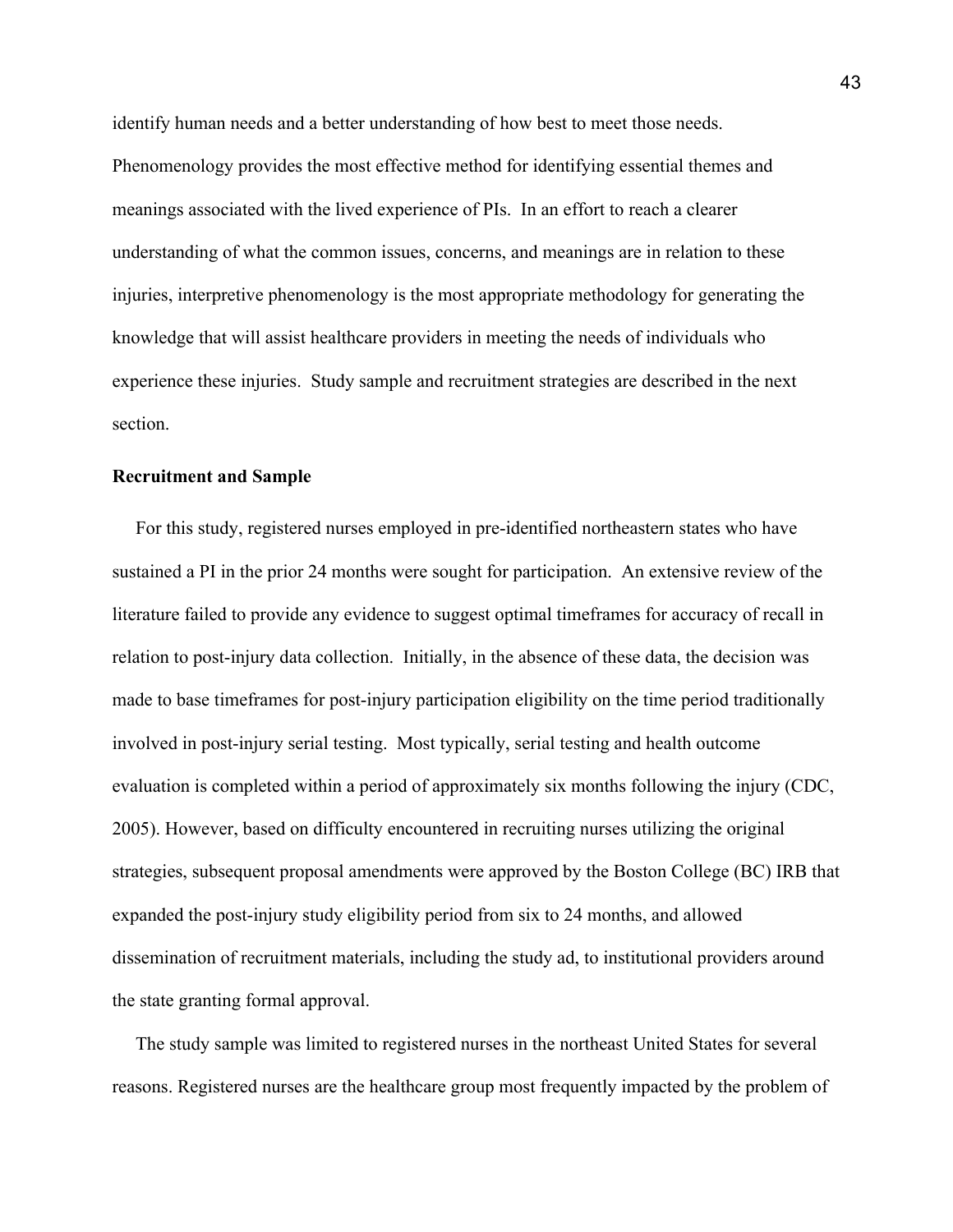PIs and the goal of this study was to gain a better understanding of the experience and meanings of PIs. Variation of the sample based on particular demographic characteristics is not usually recommended in qualitative research unless failure to sample for such variation would impede understanding or invalidate findings, or sampling variation is needed for analytic significance (Sandelowski, 1995). It was my belief, based on the experiential focus of this study, that such sampling variation would not add anything appreciable to study findings. Rather, knowledge and experience related to the study phenomenon constituted the main selection criteria for study participants.

 While not statistically representative, I believe such sampling is "informationally representative in that data were obtained from persons who could stand for other persons with similar characteristics" (Sandelowski, 1995, p.181). Nurse participants were recruited from both urban and community care settings based largely on the potential for variation in occupational health resources and diversity of patient populations that could add a different context to the experience of PIs and their aftermath.

 According to both Sandelowski (1995) and Patton (2002), all types of sampling in qualitative research can be categorized as purposeful. In Patton's view (2002), the power of purposeful sampling is derived from selecting information-rich cases for study. Several strategies for purposeful recruitment were identified for this study. One involved a solicitation by letter (Appendix A) of injured nurse referrals through mailings to occupational health nurses who belonged to professional nursing organizations or were employed by institutions within New Hampshire, Rhode Island, Vermont or Massachusetts. Registered nurses who presented for care following a PI were informally provided with information about the study by occupational health nurses aware of the study. Any nurse who expressed interest in learning more about the study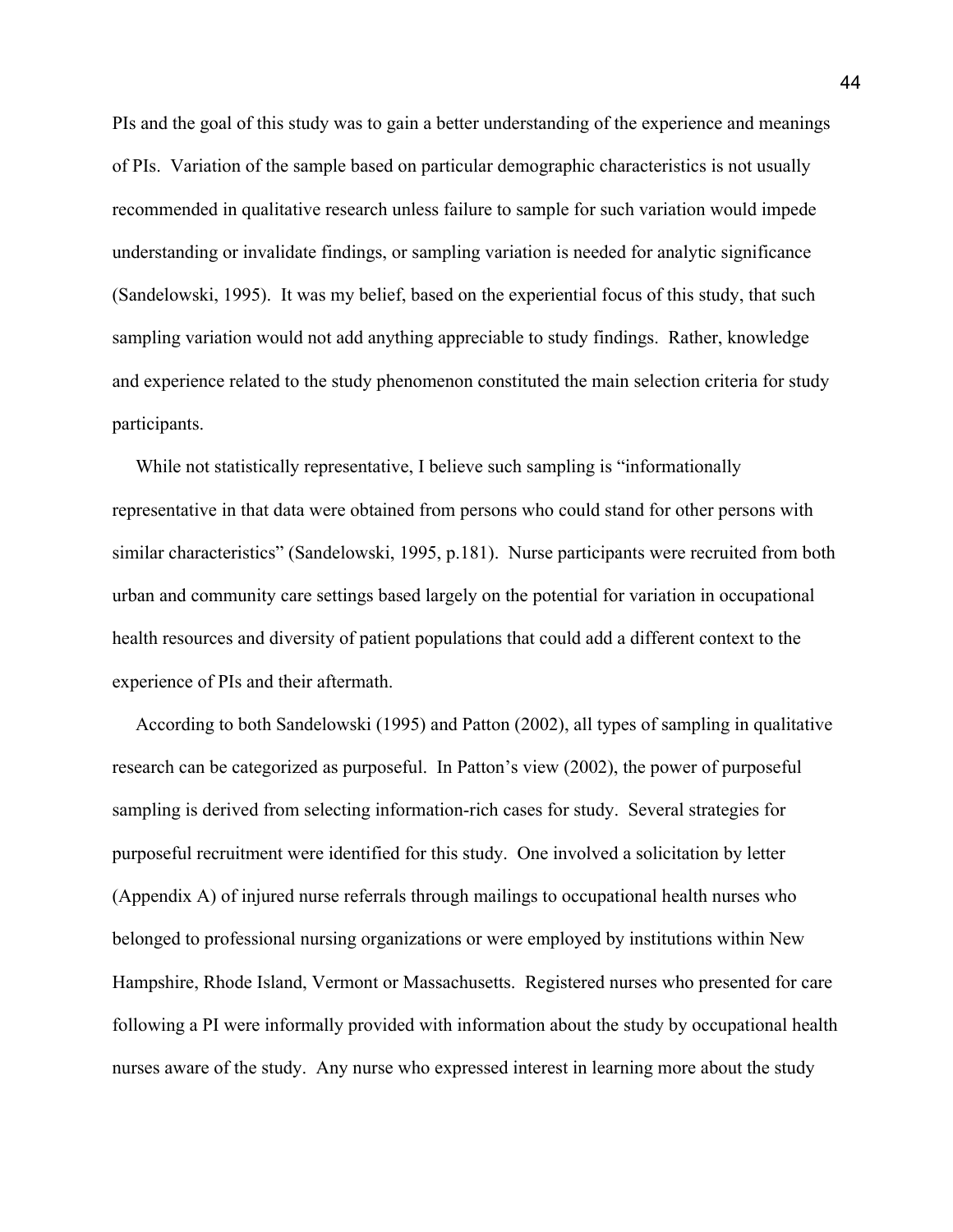was provided with my contact information and asked to contact me directly by email or phone.

 In addition, study recruitment notices (Appendix B) were placed on websites of targeted affiliates of national nursing organizations. Permission was sought from local, state and/or NE affiliates of four nursing organizations – the American Nurses Association, the Association of Operating Room Nurses, Emergency Nurses Association, and American Association of Critical Care Nurses – to allow placement of study recruitment notices on organizational websites and/or circulation through membership email distribution lists. These particular organizations were targeted based on frequency of sharps use among these nurse practice groups, which carries with it a greater likelihood of PI. Study recruitment ads were also placed in organizational and area nursing newsletters of organizations granting approval.

 Among the 15 strategies Patton (2002) lists for purposefully selecting information-rich cases is snowball or chain sampling, which was used as a strategy for participant recruitment in this study. I asked nurse participants to share information with any other nurse they believed might be eligible to participate in the study. In the event a referral was made by a study participant, contact was initiated by potential participants.

 Once individuals made contact with me to express interest in the study, details regarding study purpose and preliminary details of participation were provided by phone, and eligibility screening was conducted. Preliminary information was obtained via phone and recorded on a screening log (Appendix C), including initial contact date, recruitment source, date of injury, and study eligibility. Once the individual was determined to be eligible and continued interest in study participation was expressed, a face-to-face meeting was scheduled at a mutually agreedupon time, and in a private, quiet location away from the workplace. First names of potential participants, a preferred contact number (for use only in the event meeting dates need to be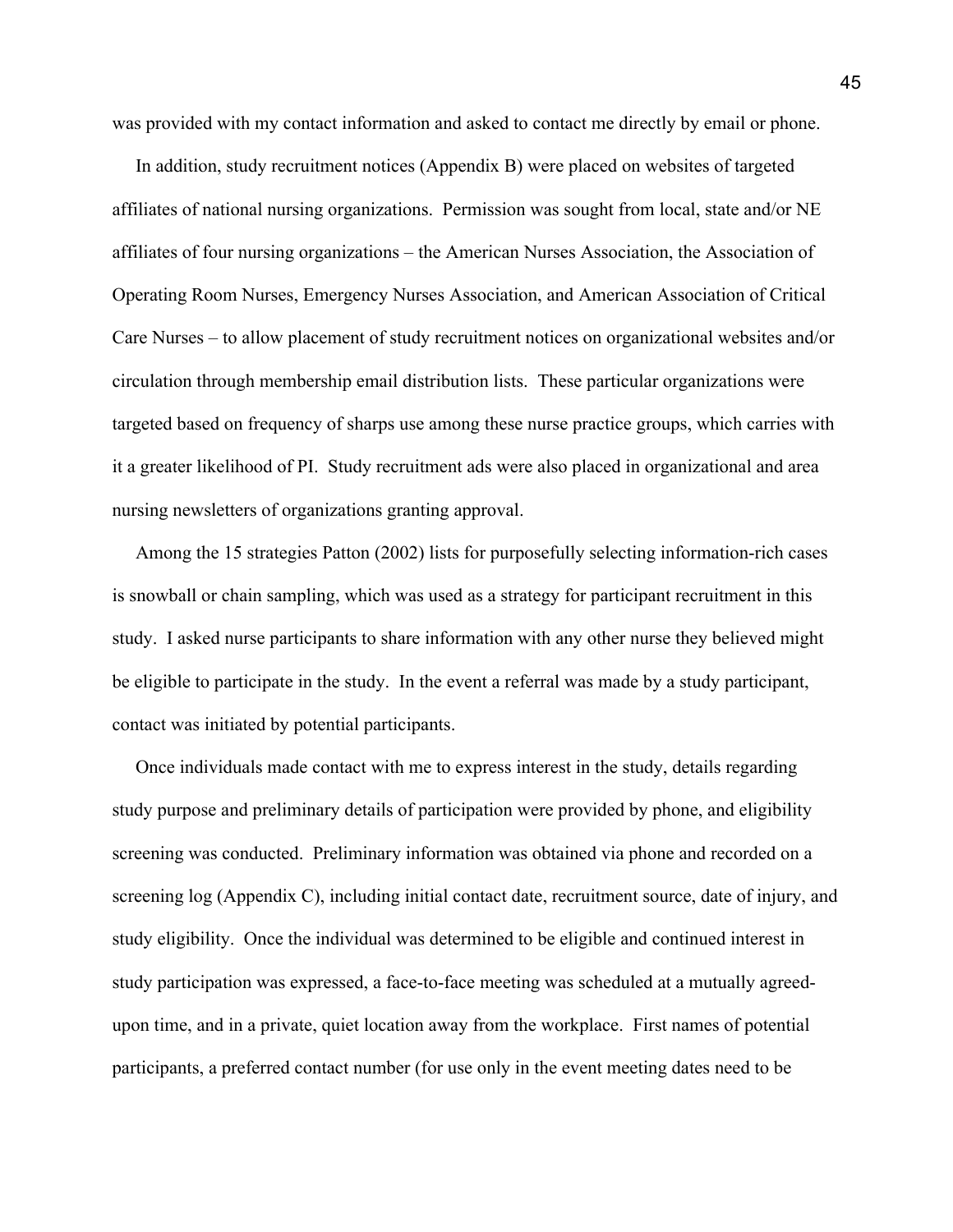changed), and the meeting date and place were recorded on the screening log, which was maintained throughout the study in a secure location.

 Individual interviews were conducted until data saturation for major themes and meanings. All individual participants were interviewed once, although participants were encouraged to contact me in the event they wished to share additional thoughts or experiences following their face-to-face interview. The number of actual contacts with the phenomenon required to reach data saturation in this study was nine.

 **Inclusion and exclusion criteria.** Study participants included registered nurses from Rhode Island, New Hampshire, Vermont or Massachusetts who sustained occupationally-acquired PIs within the previous 24 months. Exclusion criteria included nurses who, prior to the time of their injury, had a history of anxiety or depression requiring medical treatment or psychiatric care.

 **Protection of human subjects.** Prior to study initiation, approval was obtained from the BC IRB following submission of a successfully defended proposal. Once the IRB approval process was completed, approval was also sought from targeted nursing organizations and institutional provider sites prior to distribution of any study recruitment materials for staff dissemination, website posting and/or email distribution.

 Patient confidentiality was strictly maintained throughout the study. Guidelines set forth by Health Insurance Portability and Accountability Act (HIPAA) and by the Office for Protection from Research Risks for the Protection of Human Rights was observed at all times. Personal identities of all individuals who responded to recruitment notices and requested additional information on the study was kept strictly confidential. All caller ID numbers, phone and email messages were deleted immediately following completion of the interview process with the investigator. Preliminary information entered onto the screening log was kept secure in locked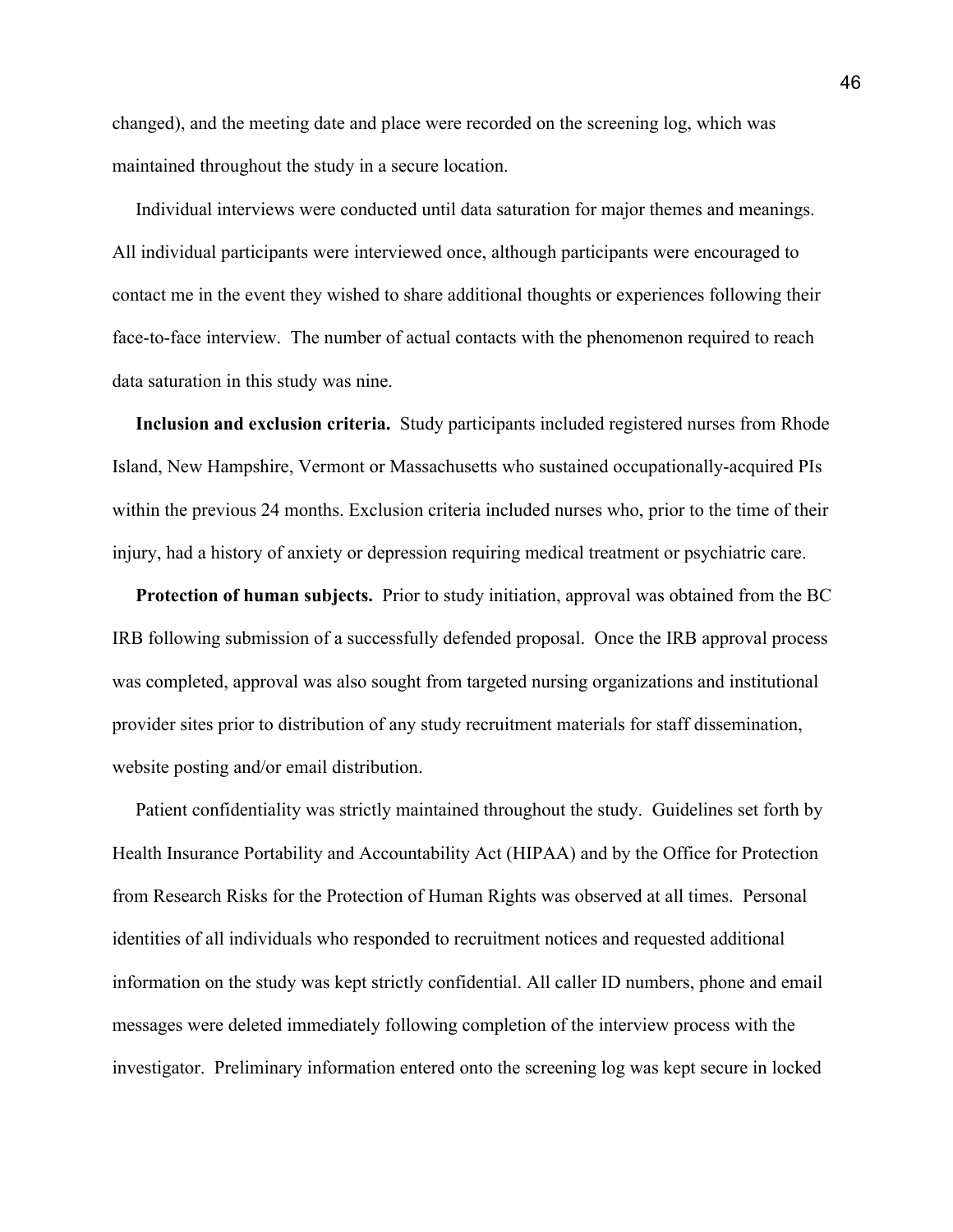cabinet throughout the study period. Once the study was completed, personal identifiers (phone number and first name) were redacted from the screening log. All computer data was password protected and de-identified through the use of personally-selected pseudonyms chosen by participants. Only I and faculty advisors had access to screening logs, demographic data sheets and raw data, which were securely locked in a cabinet and will be destroyed 7 years after study completion. All audiotapes and hardcopies of signed consents were also kept in a locked cabinet. Audiotapes will be cut up/destroyed following publication of the first manuscript.

 Before written consent was obtained at the time of the face-to-face interview, all participants had time to read and assimilate information regarding the study as well as the opportunity to have all questions answered. Verbal and written assurances were made to all potential participants regarding efforts to protect confidentiality. As part of the consent process, permission was obtained to conduct interviews of each participant, to audiotape the interviews, to take field notes and to use any personal notes or journals related to their experience. Participants were provided with a hardcopy of the consent form (Appendix D) that included the name and contact information for the investigator and her faculty advisor at Boston College. All participants were advised of their right to withdraw from the study at any time.

 The potential does exist for emotional distress to occur in this study with the revisiting of a potentially traumatic event. Hadjistavropoulos and Smythe (2001) describe situations like this as somewhat complicated since the risk might involve a negative mood state. An ethical obligation existed, therefore, in this study for not only assuring adequate resources were in place to provide support for participants at no cost, but also for continually monitoring for signs of distress and to avoid putting pressure on participants – either directly or indirectly.

All study participants were made aware of this potential harm as part of the consent process.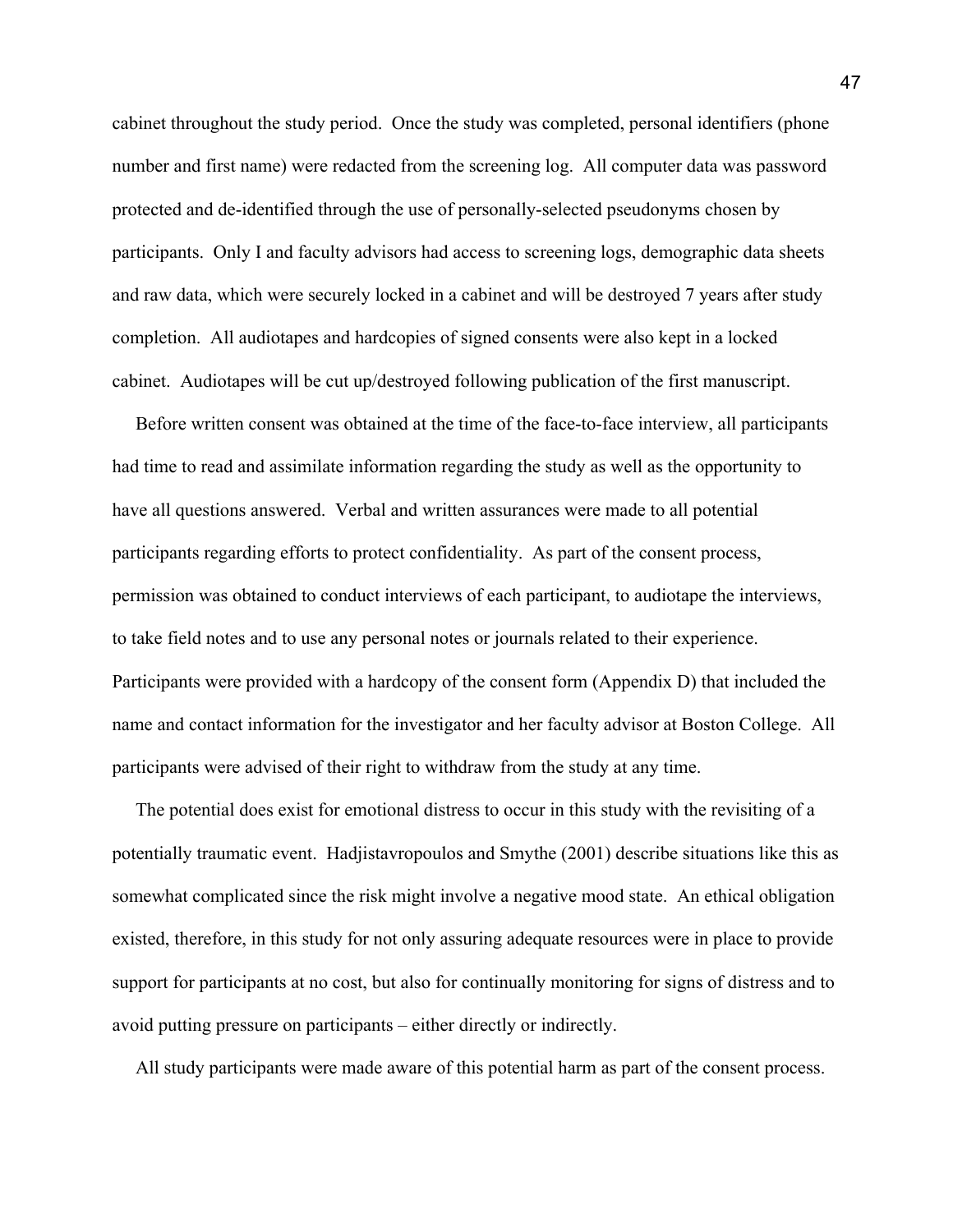Although minimal distress, stress or risk related to the interviews was anticipated based on my experience with a prior pilot study (Mittleman, 2006), arrangements were made, prior to study approval, for the establishment of a provider consultant network that included experienced psychiatric nurse practitioners licensed within the four pre-designated New England states. Each nurse practitioner consultant agreed to conduct an initial assessment and provide a session of counseling for study participants, as well as referrals for follow-up care as needed.

 Prior to each interview, participants were made aware of availability of free professional mental health evaluation and counseling resources. During each interview, participants were observed for signs of emotional or physical distress. Evidence of emotional distress or other unusual occurrences were noted by me using a field note approach. In addition, time was allowed during the interview process for participants to talk about distressing topics. Over the course of the study, it did not become necessary to make any mental health referrals, based on my assessment or participant request. Study setting and instruments are described in the next two sections.

## **Study Setting**

 This study included nurse participants who lived or worked within the four pre-designated states in the northeast region of the US. Interviews were conducted at times and locations that were mutually agreed upon and convenient for participants. Work settings were not used as interview locations, given the potential for breach of participant confidentiality and absence of prior approval for use of employment settings. Use of home settings were also discouraged as interview locations unless complete privacy could be assured for study participants. If privacy within the home could not be assured and a participant still insisted on selecting a home setting as the interview location - despite being fully informed of investigator concerns – I deferred to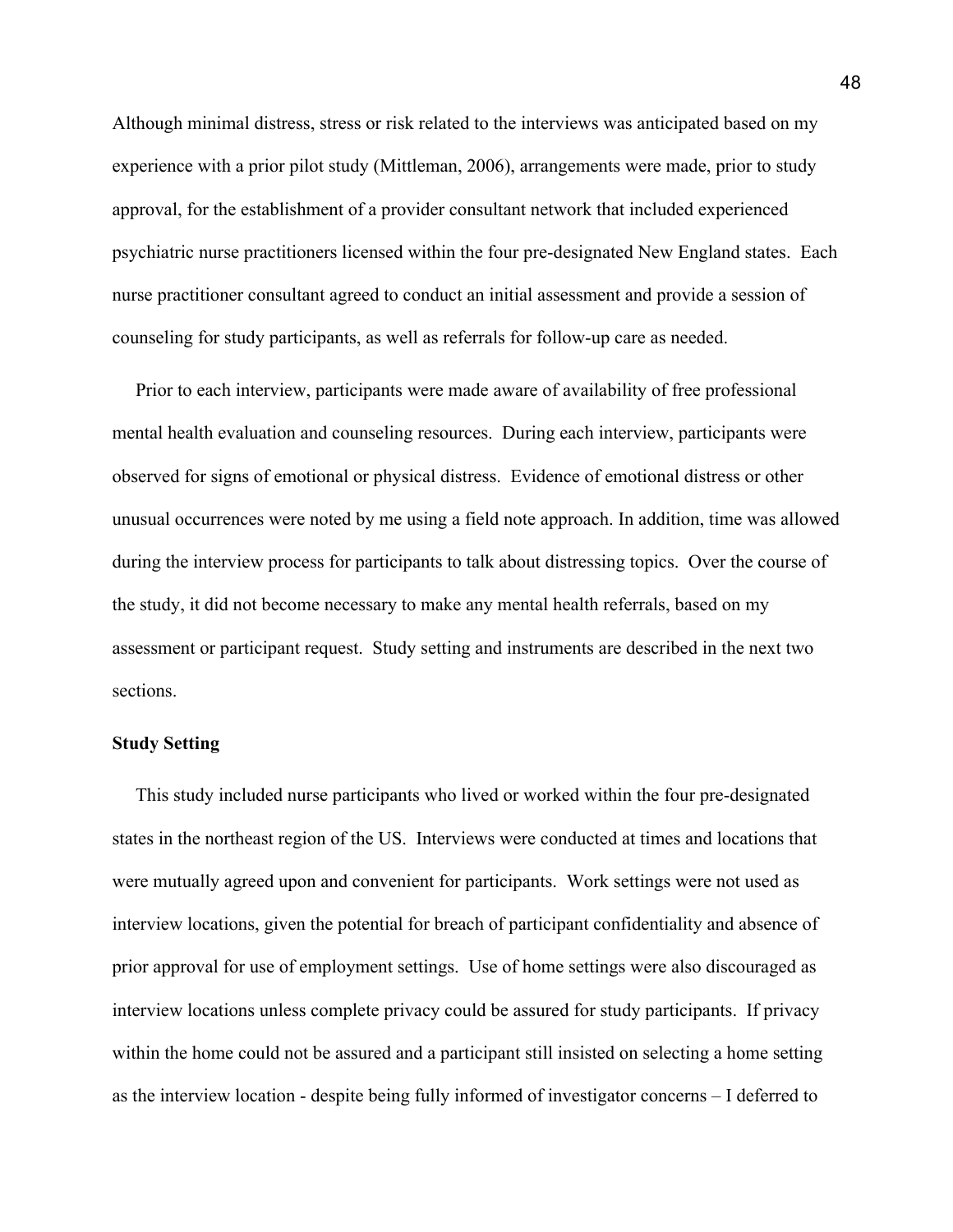the participant's preference. Ideally, given the potentially sensitive nature of the interview topics, preferred settings were quiet, private and free from distractions or interruptions.

## **Study Instruments**

 Interviewing, in phenomenology, is a collaborative, interactive, contextually-bound process between two people. Denzin & Lincoln (1994) believe that in trying to understand *the other*, we come to better understand ourselves. It is the openness of the researcher that helps create openness in the participant. The outcome of the interview process is, as stated by Denzin  $\&$ Lincoln (1994), as much a product of social dynamic as it is of accurate accounts and replies. The main instrument used for this study was, therefore, the researcher. As such, I did reveal my own history of PI with study participants.

 A number of interview guides and data collection forms were utilized to help participant narratives to unfold, including a semi-structured interview guide (Appendix E). Semi-structured interviews are often used in situations where it is not clear whether there will be more than one opportunity to interview a participant (Bernard, 2000), as was the case in this study. The interview guide provided a written list of broad questions and topics that were covered during the interview process and helped fill-in missing pieces as the lived experience narrative unfolded.

Since the phenomenon had already occurred, a retrospective hermeneutic approach was used. Narratives of the experience were solicited by questions that turned the participant's attention to the experience and asked them to talk about it. The guide developed by the investigator consisted of broad, open-ended questions like: *"Tell me about yourself; Tell me about your practice environment;"* and*, "Can you describe a typical day before your injury?"* As the interviews progressed, more specific questions related to the PI experience will include: *"Tell me about the day of your injury; When you think about your actual injury, what stands out?; What*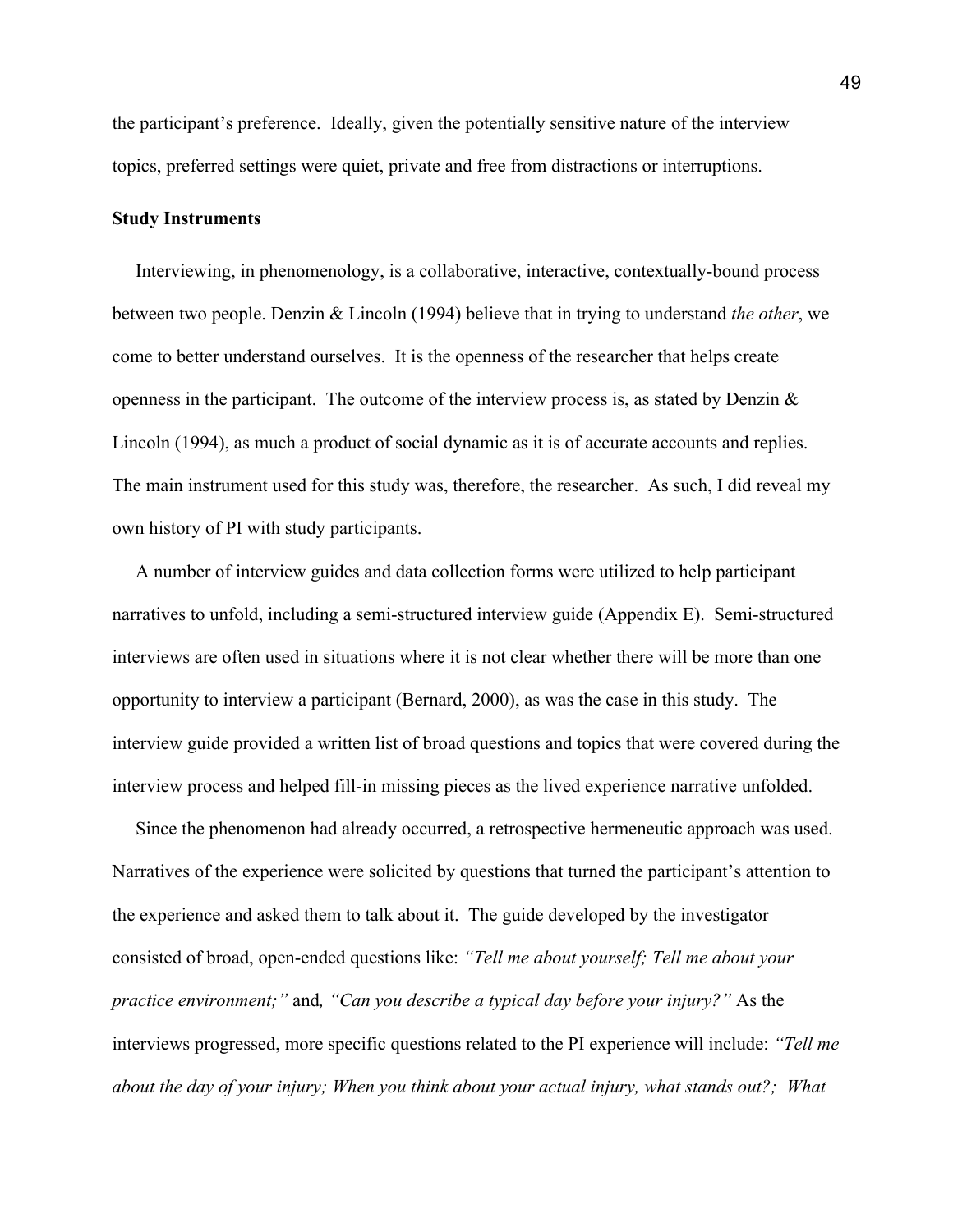*does your experience mean to you?" ;* and, *"How has your injury affected you?"* 

Probing questions such as, *"Could you give me an example of that?"* and, *"Can you elaborate more on that?"* were used to clarify my understanding of participant responses and meaning. Reflective statements such as, *"It sounds like you are saying that... Is that correct?"*  were also used to confirm accurate interpretation of participant responses and narratives and provide them with an opportunity to correct misinterpretations.

 A demographic questionnaire was also administered (see Appendix F) which utilized the participant-selected pseudonym. Data collected on this form included: participant age, current relationship status, a rating of the participant's current support system, highest completed level of education, current practice area, number of years of RN experience, type of care setting in which this injury occurred, existence of prior needlestick injuries, and whether they were reported. Completion of the demographic questionnaire took less than five minutes.

 Investigator contact sheets (Appendix G) were also completed immediately following each interview. These sheets were utilized to keep notes relevant to each participant interview such as dominant issues or themes, or additional questions to consider. Separate field notes were taken at each contact to record any aspects of the interview that could not be discerned from the transcript of the audiotape, including participant observations. Field notes and contact sheets served as a record of the investigator's experience of the inquiry and, as such, provided additional opportunities or insights for investigator reflection or self-evaluation. Data collection procedures are outlined in the following section.

#### **Data Collection Procedures**

 The initial phone contact between the potential participant and myself was used to provide an overview of the study, including an explanation of the interview procedures and a description of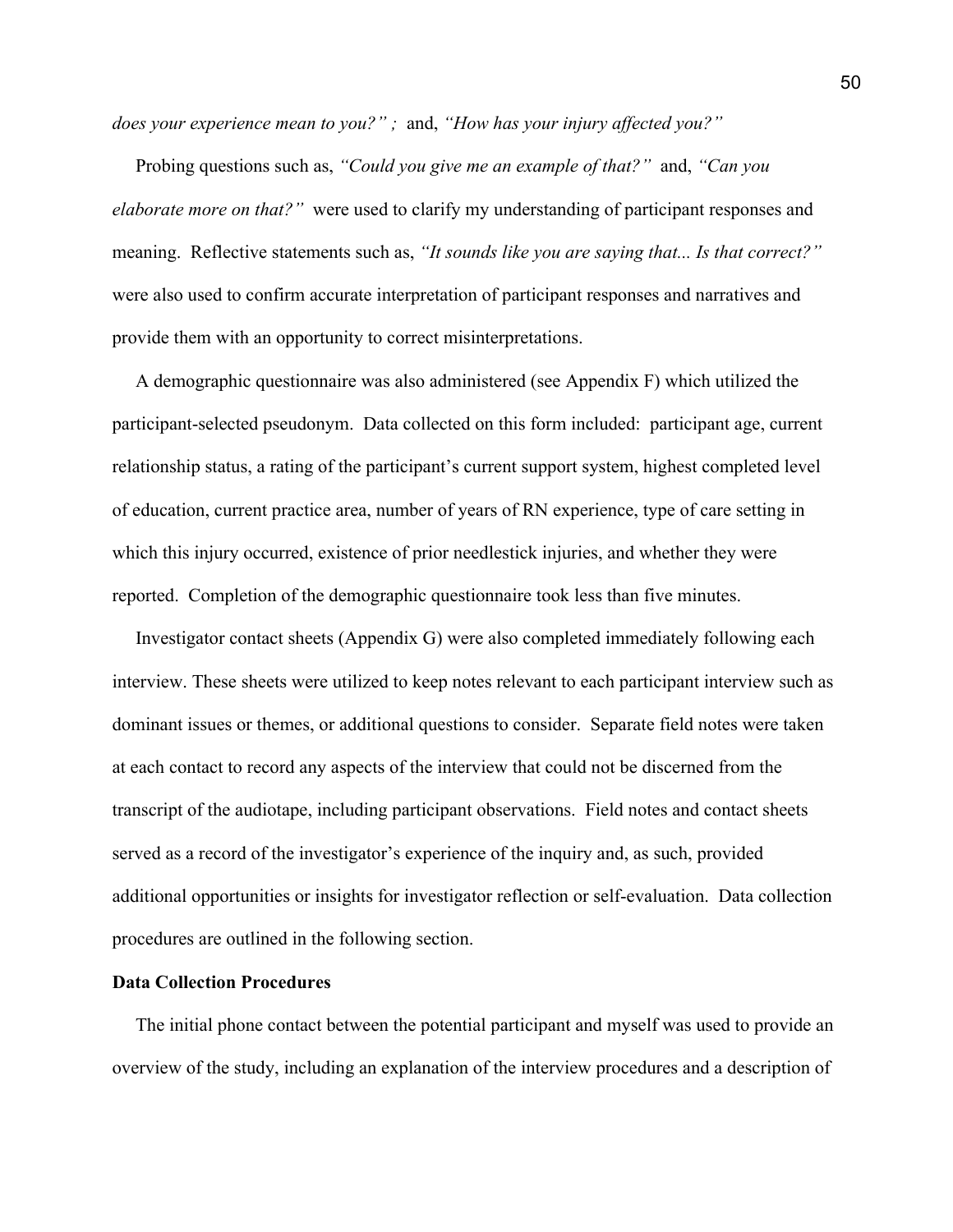my interest in studying the phenomenon. The interview, transcription and analytic procedures were also briefly described for each participant.

 In an effort to avoid any perception of pressure to participate, eligible nurses expressing interest in the study were offered additional time following the initial contact to consider whether or not they would like to be a part of the study. Once a participant confirmed interest, a subsequent face-to-face contact was scheduled at a mutually agreed upon time and place. At this meeting, participant questions were answered, willingness to participate in the study was confirmed, and the consent form was reviewed and signed. Following signed consent, the demographic questionnaire was completed and the face-to-face interview was conducted at this meeting. Scheduled interviews lasted between 60 to 90 minutes each.

 Oral narratives were obtained through face-to-face semi-structured interviews with participants. The interview guide was used as a basic framework only. No additional interviews were scheduled. With agreement from participants, phone follow-up was conducted to follow-up on themes, topics and meanings emerging from initial interviews. Participants were also encouraged to feel free to contact me as needed to discuss issues not previously shared relative to the aftermath of the experience. The goal of all interviews with participants was to produce thick description that best captured each experience in its fullest and richest complexity.

### **Data Analysis**

 **Van Manen's existential framework.** According to van Manen (1990, p. 36), "the aim of phenomenology is to transform lived experience into a textual expression of its essence – in such a way that the effect of the text is at once a reflexive re-living and a reflective approximation of something meaningful...". The goal of each step in these processes of data collection, analysis and interpretation is to produce authentic and rich representations of participant description,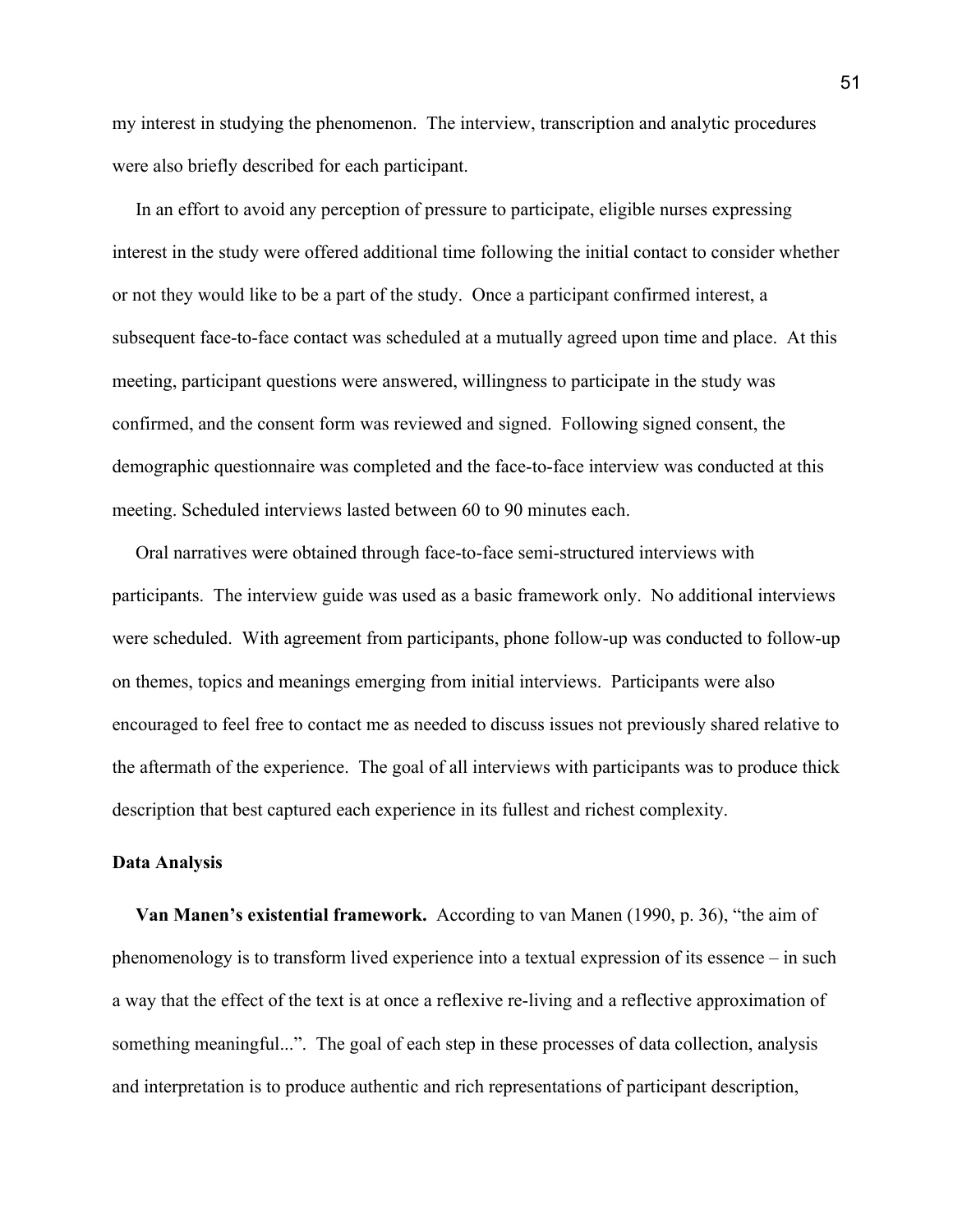experiences, and meanings. To accomplish that, it is necessary to stay close and open to participant language and to search through the data to find expression of meanings. For van Manen (1990), determination of themes in phenomenological analysis is simply a means for reaching a clearer understanding of the structures of the lived experience. As Munhall reminds us: "People do not talk in themes; we *impose themes* on their 'language' " (Munhall, 2007, p. 179).

 As mentioned previously, van Manen's (1990) existential framework was used as a guide for phenomenological inquiry in relation to the phenomenon of sustaining PIs. The first activity in van Manen's phenomenological method (1990) is that of t*urning to the nature of the lived experience.* The initial step – orienting to the phenomenon – began with my involvement with this issue on both a personal and public policy level. Following my own injury, I became immersed in processes of self reflection and heightened awareness regarding the personal impact of my injury. I also became purposefully engaged in a process of increasing my own knowledge and awareness of factors that contribute to incidence of PIs and serve as barriers to prevention.

 As a nurse leader and president of the Massachusetts' affiliate of the American Nurses Association (ANA) at the time of my injury, I injected myself into the public policy debate, not only within my home state, but in states around the country where policy reform related to needlestick injury prevention was in its early stages. I began to speak to nurses in a wide range of venues – most often at the request of leaders from other ANA state affiliates. That process proved mutually beneficial and sensitized me to shared concerns being raised by hundreds of other nurses who had also experienced a needlestick – or remained fearful of the potential for injury and exposure to bloodborne pathogens. In the years since my injury, I have remained engaged in educational and policy activities related to needlestick injury prevention at a state,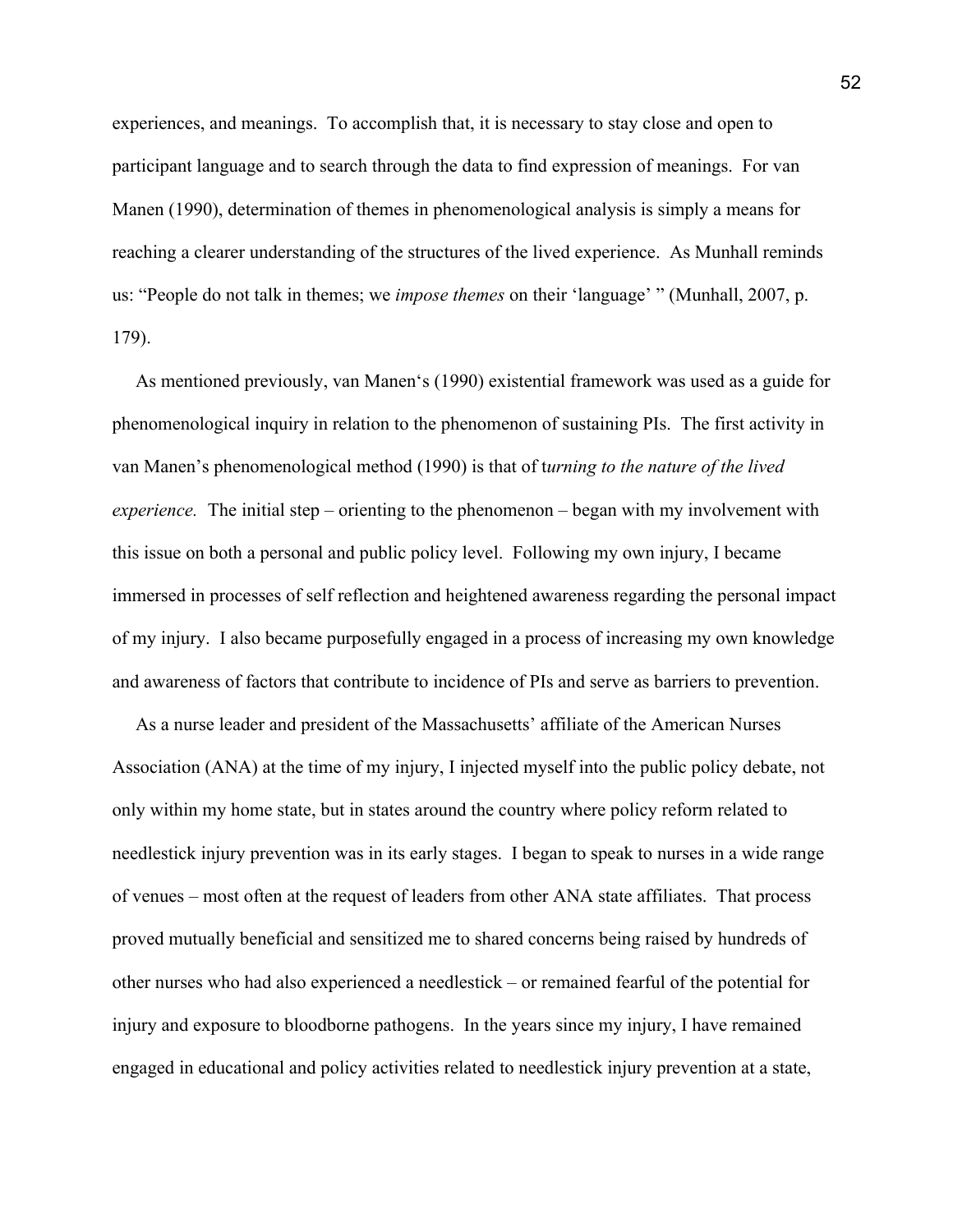regional and national level. Ultimately, the desire to be able to contribute to knowledge of these injuries led me to pursue doctoral education.

 Formulation of my research questions – and the decision to utilize phenomenological inquiry, emerged as a natural extension of my inability to locate research that provides any description of the experience or communicates a sense of understanding of the meanings of the phenomenon of sustaining PIs. My belief remains that a better understanding of the human responses and meanings associated with these injuries and the extent to which they impact nurses' lives will have important implications for post-exposure care.

Step three in van Manen's method relates to explication of investigator presuppositions and bias. This involves a dynamic process of reflection, self-awareness, and reflexivity facilitated by writing and discussions with peers, faculty, and nurses who have experienced PIs in the process of providing care to patients. A compilation of personal assumptions and biases, based on my own experiences and reflections, have been summarized in Chapter 1.

 *Existential investigation*, the second activity in van Manen's method, involves two steps – exploring the phenomenon and consulting phenomenological literature. This also remains an ongoing process beginning with my personal experience as the starting point. As recommended by van Manen, etymological sources for key words and phrases were traced and meaning sources of key words and themes were explored. In addition, experiential descriptions reflective of participants' words as well as descriptions derived through a range of literary and artistic sources were sought.

 *Phenomenological reflection* involves engagement of the researcher in understanding and utilizing phenomenological literature and conducting thematic analysis across all participant lifeworld descriptions. A theme might represent the point or focus of a section of the text. As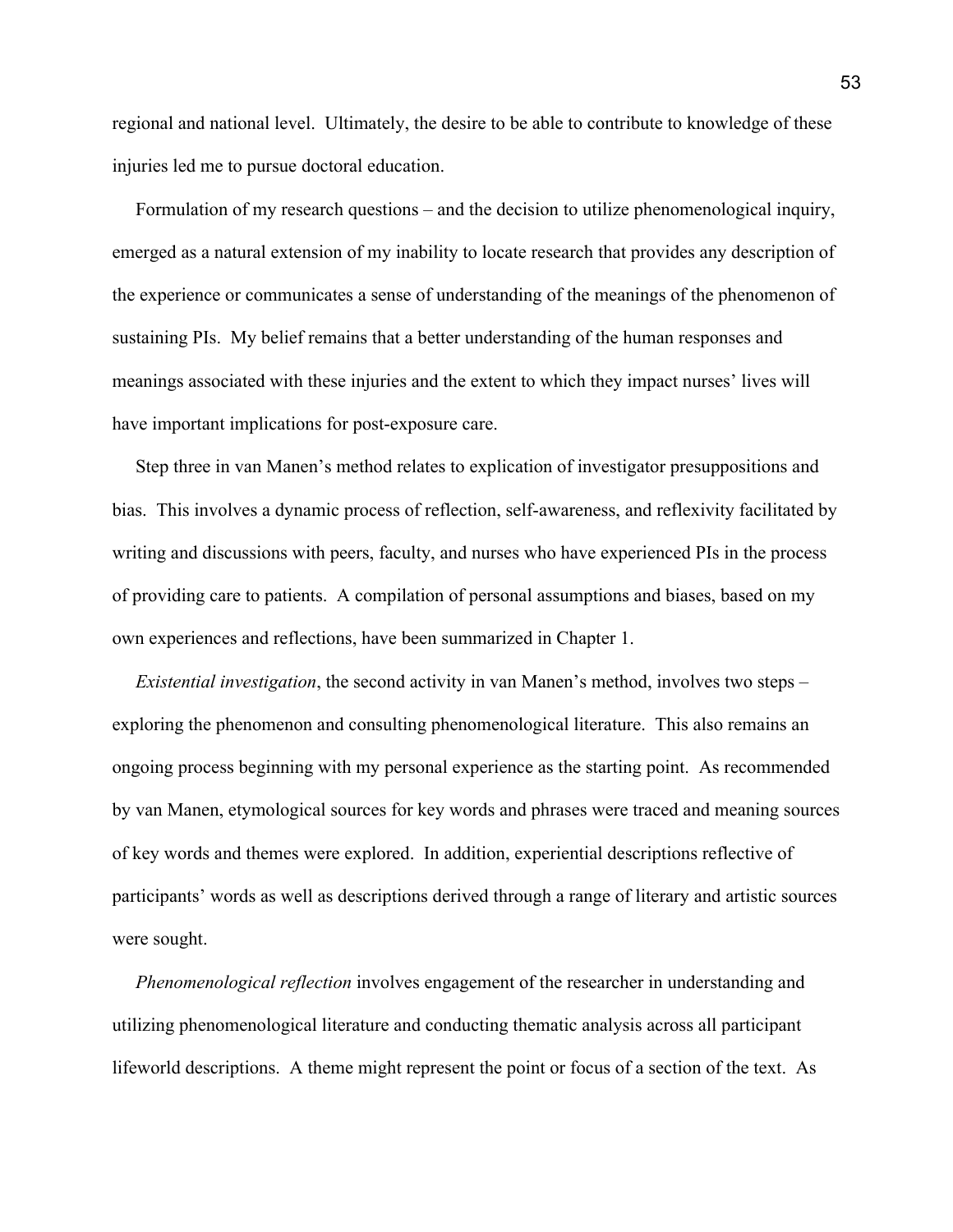themes are determined, experiential structures that make up the experience are identified along with isolation of evocative thematic statements. The most difficult aspect of phenomenological research, according to van Manen (1990), is differentiating between incidental and essential themes.

 Essential themes are those that make a phenomenon what it is, and, without which, the phenomenon would not be (Merleau-Ponty, 1962). In order to generate and verify the essential nature of a theme in relation to a phenomenon, the method of free imaginative variation is commonly used (van Manen, 1990). In this method, it is necessary to ask: "Is this phenomenon still the same if we imaginatively change or delete this item from the phenomenon?" (van Manen, 1990, p. 107).

 The four lifeworld structures presented as guides for reflection by van Manen (1990) include: lived body (corporeality), lived human relation (relationality), lived time (temporality), and lived space (spatiality) (van Manen, 1990). While, according to van Manen, it is possible to differentiate one from another, they cannot be separated, as all are inextricably linked in the intricate unity and meanings of lived experience. One always calls forth the others in the study of phenomenon.

 *Lived body* (corporeality) refers to our physicality or bodily presence in the world – and how, through our physical presence, we reveal or conceal things about ourselves. *Lived space* (spatiality) is "felt space" (van Manen, 1990, p. 102) – which relates to the effect our landscape or world has on the meanings of lived experience. *Lived time* (temporality) refers to our temporal subjectivity or way of being in the world – not clock time. Van Manen (1990) also refers to the temporal dimensions of past, present and future as making up the horizons of an individual's temporal landscape. The final lifeworld structure is *lived other* or relationality,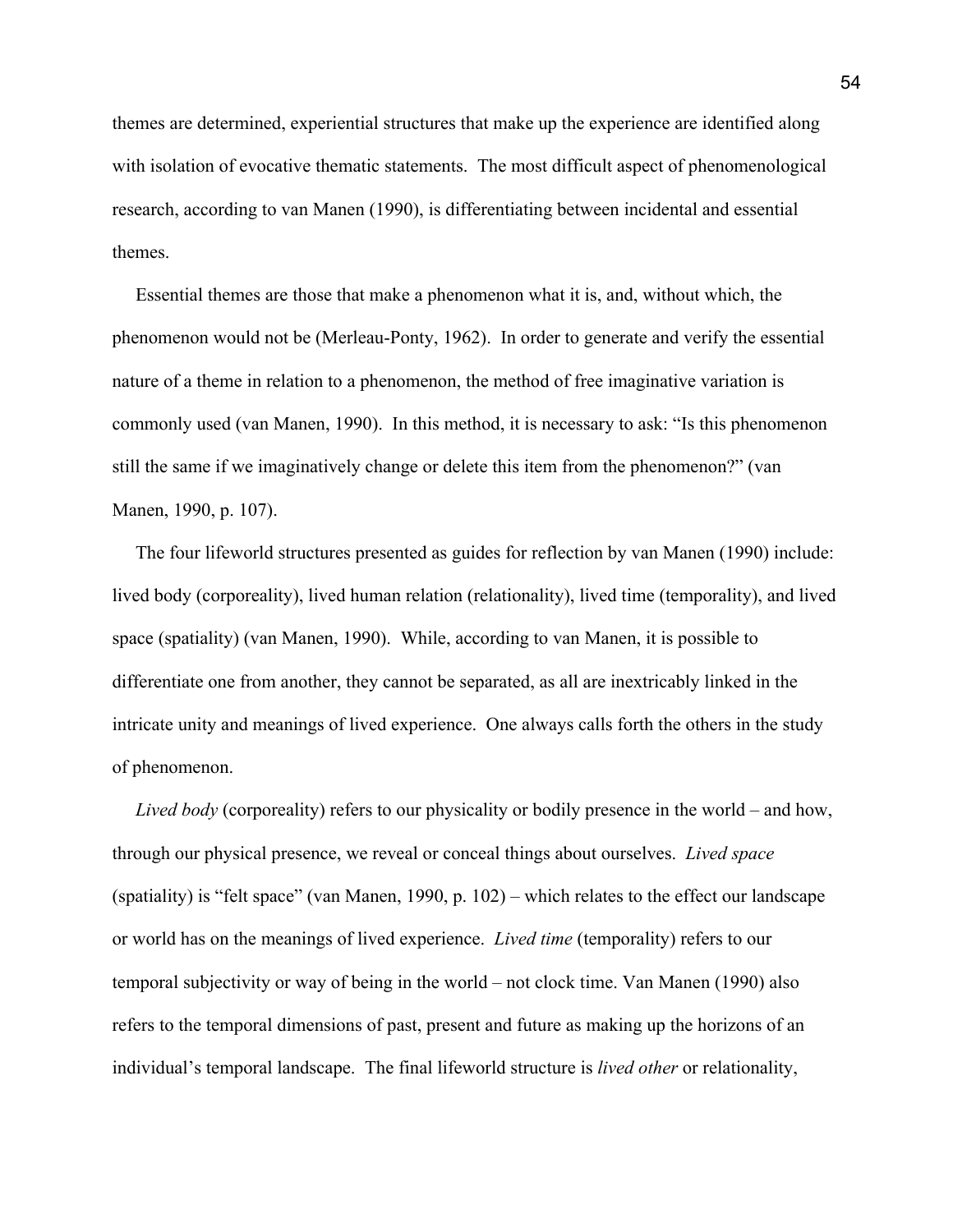which involves moving outside of self in the experience of others.

 *Phenomenological writing* is the fourth and final activity included in van Manen's method (1990). Far more than a mechanical process, writing exists as a mode of discovery for the researcher (Sandelowski, 1998). To make good decisions about what to tell and how to tell it, the researcher must stay close to the data. At a minimum, the goal is a coherent rendering of the results of phenomenological inquiry. At its best, well-written text will have the desired effect of "making us 'see' something in a manner that enriches our understanding of everyday life experience" (van Manen, 1997, p.345). Words, thematic statements, varied examples, metaphors and images were used throughout the writing and rewriting processes to help clarify and bring readers as close as possible to the experience of the phenomenon and its interpretation. Exceptions will be included in the write-up of findings.

 **Mechanics of interpretive analysis.** Collection and analysis of data occurred as concurrent processes. Audiotaped interviews were transcribed verbatim and accuracy of all interview transcripts were checked against the audiotape for accuracy. In addition to language, attention was paid to voice inflection and pauses. The process of data analysis began by reading all the data several times as they were generated in transcripts, and throughout the analytic phases to achieve immersion and obtain a sense of the whole before beginning the process of coding.

 **Decontextualization of data.** Individual case analysis were used to help me understand aspects of the experience that occurred as part of a pattern formed by the confluence of meaning within individual accounts (Ayers, Kavanaugh & Knafl, 2003). A line-by-line coding process was used to identify, sort, label, and isolate core aspects of each participant's experience. Codes and matrices were used to capture common experiences *across cases*, not individual uniqueness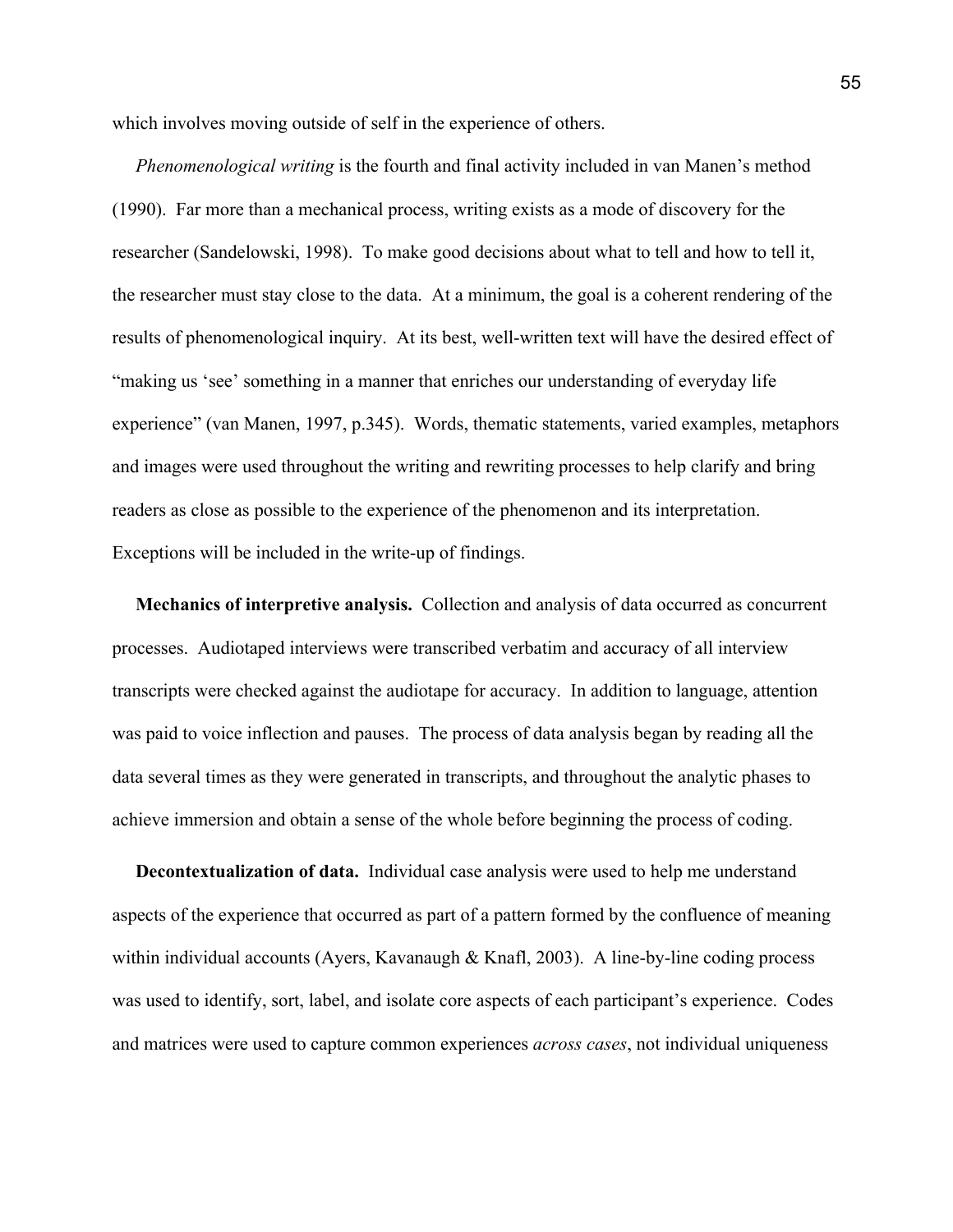within cases. Codes and themes were generated for each individual interview and then, in a recontextualization process, compared and contrasted across all other interviews.

 **Recontextualization of data.** The part-whole dialectic of the hermeneutic process was used to link parts to the whole. Recontextualization involved reintegration of data into themes that combined units of like meaning from multiple participants (Ayers et al., 2003). While considered key elements in data analysis, themes are ingredients derived from individual descriptions, not the end product of qualitative research (Ayers et al., 2003). They are developed into generalizations built from central aspects of participant experiences within and across individual narratives. Significant across-case thematic codes were identified along with meanings or attribution derived by the researcher and supporting statements. Throughout the interpretive process, collaborative discussions with dissertation committee members experienced in the qualitative research method and philosophy were used to help generate and validate insights and understandings of the text. A discussion of study rigor follows in the next section.

# **Study Rigor**

 Assurance of scientific rigor is essential, regardless of research method. Munhall (2007) summarizes the most critical ethical obligation in research as describing the experiences of others in the most faithful or trustworthy way possible. Munhall offers her own view of what she believes should compel researchers to meet that ethical obligation – that "rigor is founded on a profound reverence for human beings and their experiences" (2007, p. 501). To enhance rigor in this study, dissertation committee members experienced in the qualitative research method and philosophy – expert peer reviewers – were involved in reading, coding and analyzing the data independently to increase trustworthiness of the data. I then collaborated with these expert peer reviewers to reach consensus on data interpretation and findings.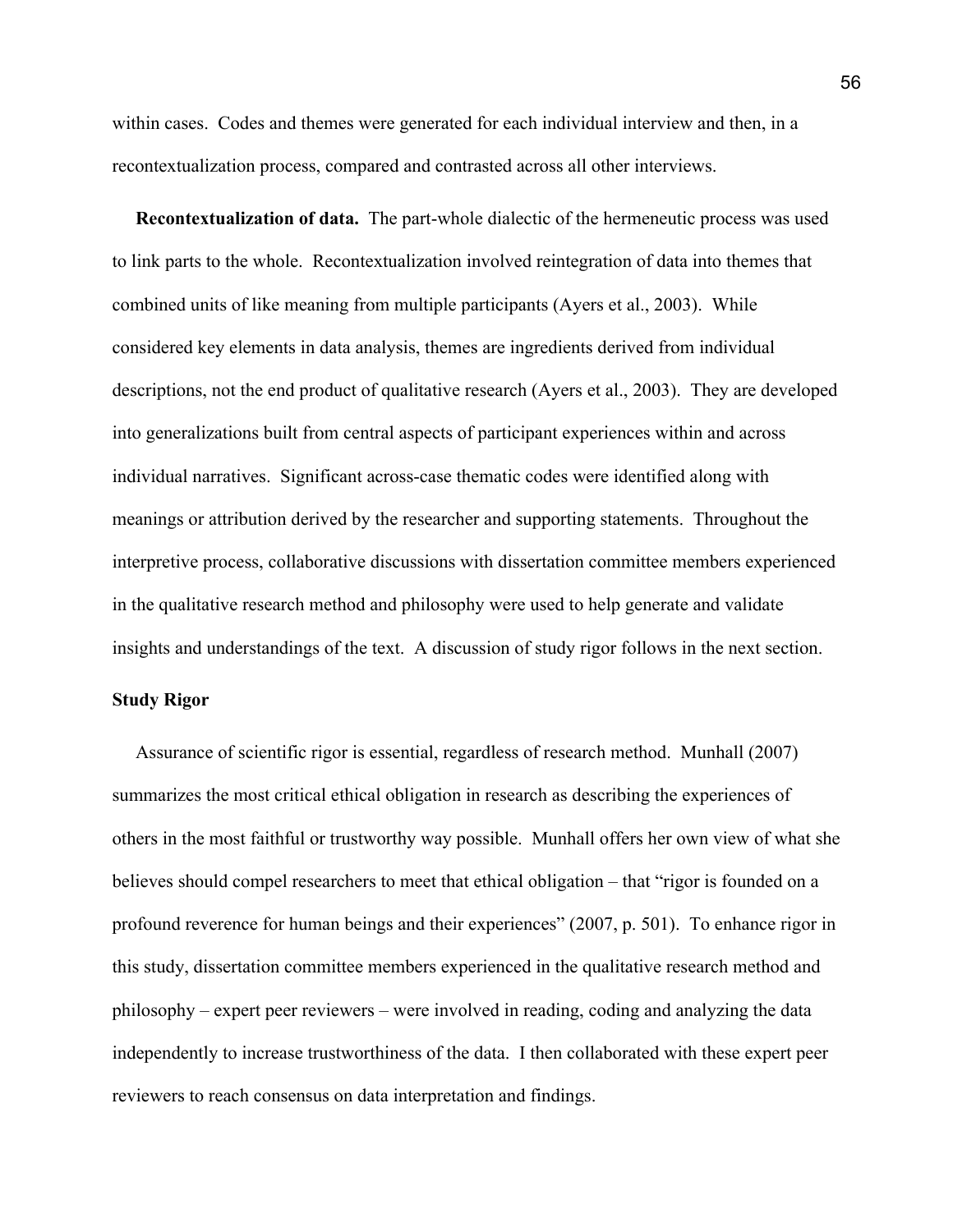Validity in qualitative inquiry is less about methodology than about enriching our understanding through data that are sound and findings that are credible. Whittemore, Chase and Mandle (2001) describe in detail the various transformations the concept of validity has undergone in qualitative research. Lincoln and Guba (1985) proposed four overarching principles which remain the gold standard for establishing validity in qualitative research and represent the validity criteria used to guide ethical conduct of this study – credibility, dependability, transferability and confirmability (Whittemore et al., 2001). A variety of strategies were employed to strengthen the validity of this study based on these four criteria.

 Also termed truth-value (Krefting, 1991), credibility is based on the discovery of human experiences as they are lived and perceived. Credibility represents confidence in the truth of the data and its interpretation – the overriding goal of qualitative research (Lincoln & Guba, 1985). There are two key aspects to credibility: carrying out the research in a way that enhances believability of findings (design  $\&$  process); and taking steps to demonstrate credibility to readers (who judge quality of findings).

 Credibility involves using strategies that help the researcher remain sensitive and open to all possibilities of participant description and meanings in relation to the study phenomenon. Strategies used in the interviewing process to establish credibility included the use of open-ended questions, exploring, focusing, seeking clarification of, and reflecting participant responses. Data triangulation was another credibility-enhancing strategy that involved engaging in reading and reflecting on other data sources such as literature, field notes, and peer review feedback and collaboration. Maintaining personal notes and phenomenological reflection also contributed to study credibility by enhancing my self-awareness and assisting with unbiased openness to the data. Reflexivity, open communication and engagement with participants throughout the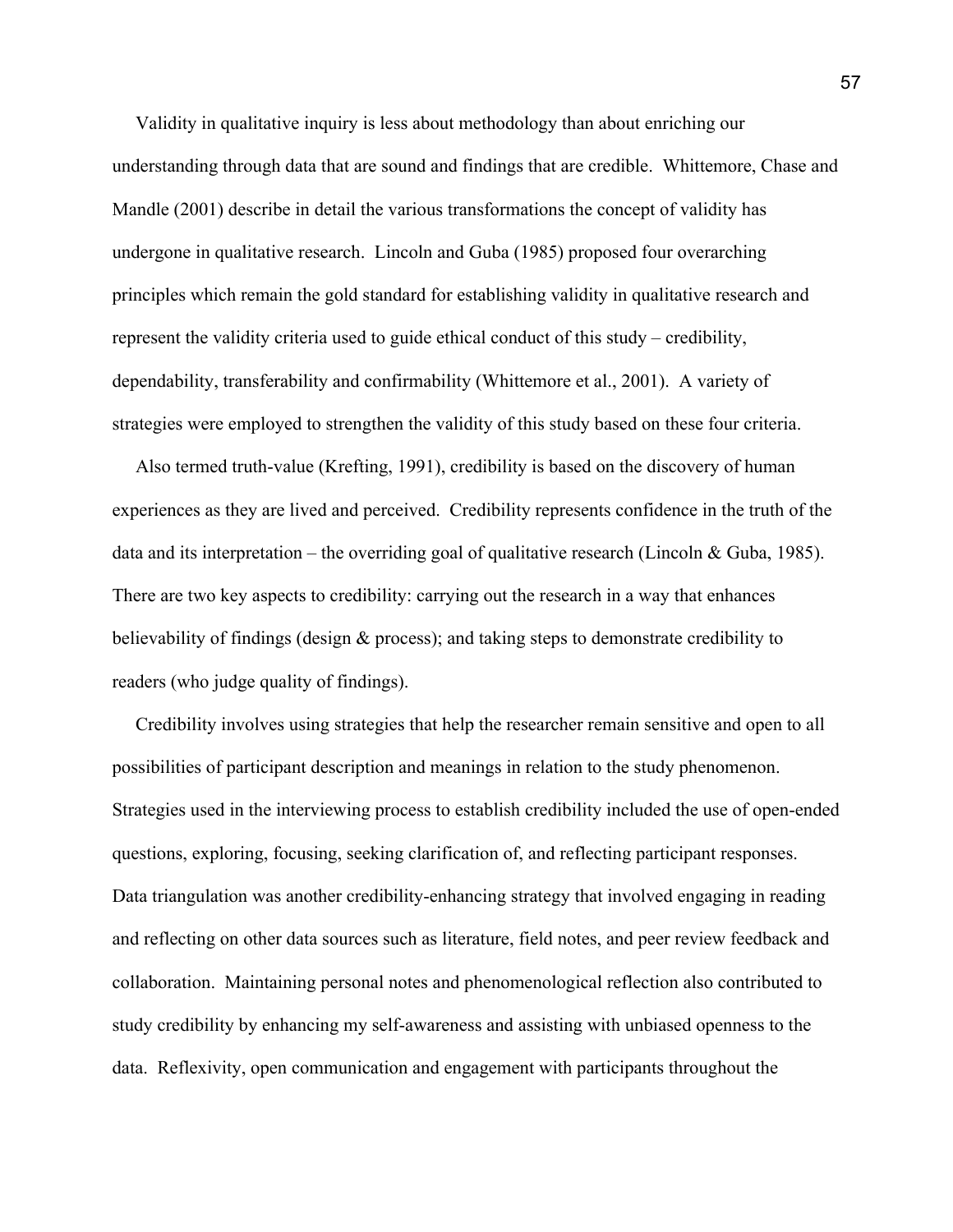interview process, and staying close to the data also enhanced study credibility. In-vivo verbatim statements from transcribed audio-taped data have been used to support and validate findings. Member checking was also used, as often as possible, to confirm my faithfulness to the data and validate interpretation of individual data themes and meanings.

 Dependability, the second standard of validity, relates to consistency of findings and the ability to confirm the reliability of findings by providing auditable data trails. Data trails in this study included: (1) field notes; (2) participant contact summary sheets; (3) personal notes; (4) transcribed interviews; and, (5) coding schemes and matrices. Field notes included written observations compiled during individual interviews that helped construct and reconstruct interactions occurring between myself and participants. Participant contact summary sheets (Appendix D), as recommended by Miles and Huberman (1994), were used to record and track issues, themes, and questions from each interview deemed important or requiring additional follow-up. Notes were maintained to promote deeper levels of personal reflection, reflexivity and awareness throughout conduct of the study.

 De-identified transcribed interview data have been maintained in a secure location for availability for other interested investigators. Use of coding schemes and matrices allow tracing of decision-making as codes emerged and changed along with emerging understanding and meanings. These data have been shared in their entirety with the dissertation chair and other committee members throughout the process of expert reviewer collaboration in relation to data collection, reflection, and interpretation.

 Transferability refers to the ability to apply or transfer findings to other populations or settings. While appropriate for quantitative research in relation to generalizability of findings, that criterion for applicability or transferability is less appropriate to the goals of qualitative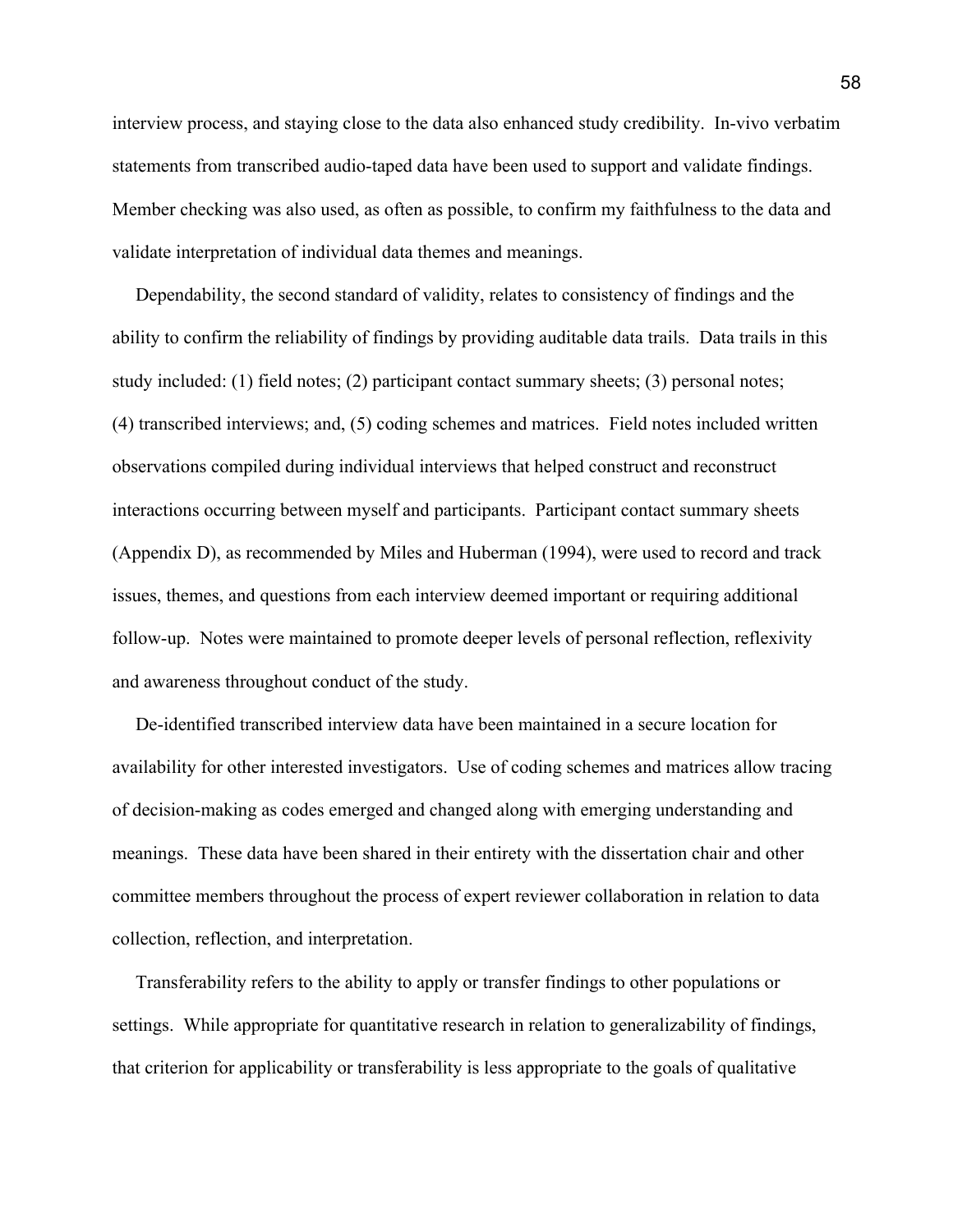research. Krefting (1991) offers a second perspective on applicability based on the work of Guba and Lincoln, who argued that as long as findings presented offer sufficient descriptive data, this criterion is met. The findings of this study are not generalizable, but rather describe participants' lived experience in relation to the phenomenon. Dense description of research methods, along with code-recoding procedures and peer review of findings with the goal of reaching consensus, represent strategies used to promote dependability. Findings and methods are described in detail in order to meet this criterion of rigor.

 Confirmability, the final validity criterion related to researcher confidence in study findings, is linked to neutrality in relation to data, and is achieved when truth-value is achieved (Krefting, 1991). Bracketing, reflexivity, and criticality were employed throughout conduct of the study to maximize my awareness and openness to the data. Study limitations follow.

#### **Study Limitations**

 Study findings are limited by the depth and breath of the interview data provided by study participants. It must also be considered possible that the themes and meanings identified are unique to study participants.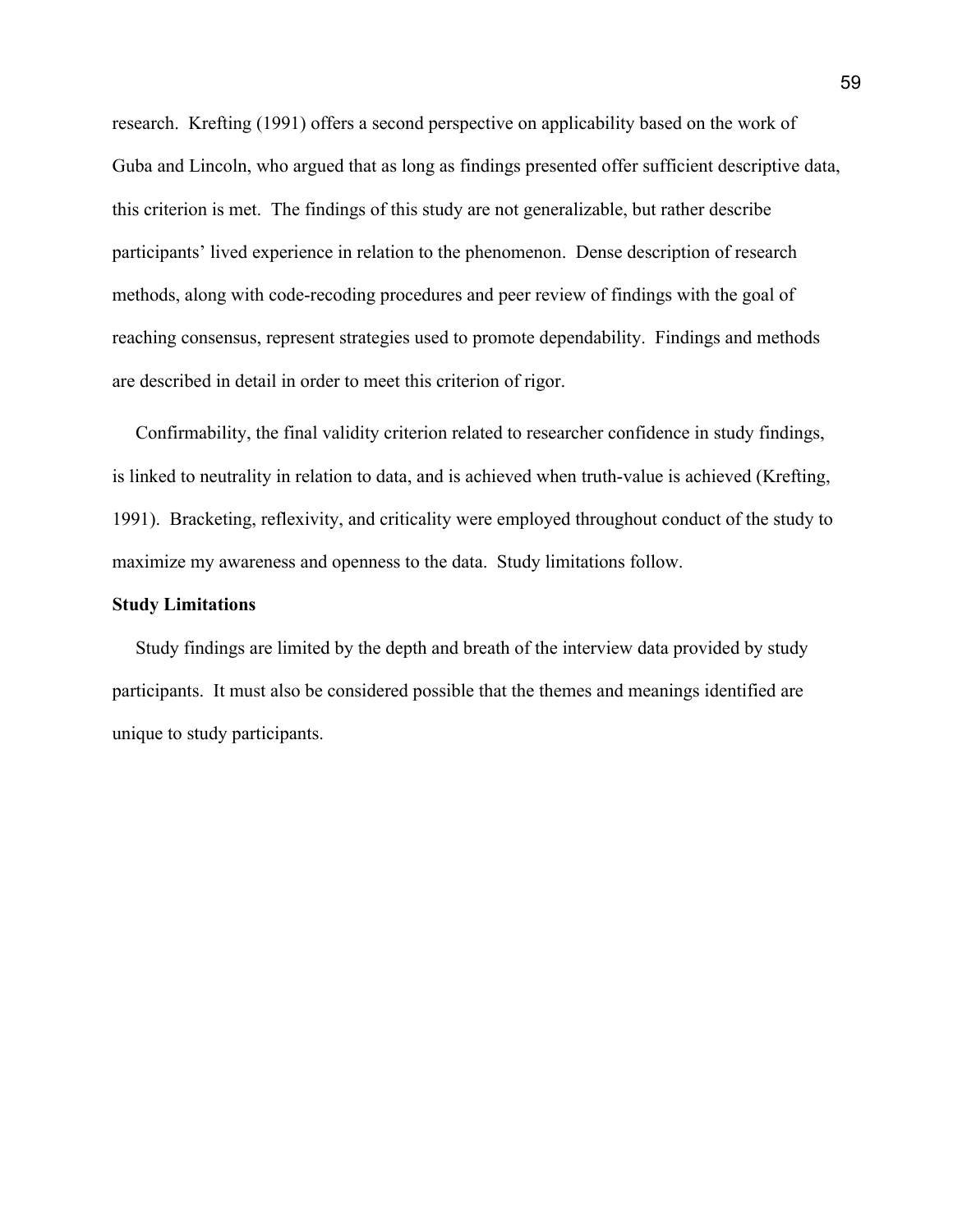#### **Chapter 4**

## **Results**

This chapter presents findings of the lived experience of PIs among registered nurses. Face-to-face interviews about 9 PI experiences were conducted with 8 registered nurse participants. Common themes identified as the essential structure and meanings of the experience and aftermath of PIs were revealed through a reflective part-whole dialectic process of phenomenological data analysis disclosed in Chapter 3. The depictions below represent a reconstitution of the participant text to highlight the nurses' experiences in an evocative and poignant manner.

## **Sample and Injury Demographic Characteristics**

 Nurse participants in the study are all female and are referred to by pseudonyms of their choosing. All registered nurse participants spoke about experiencing their injury in the context of varying circumstances, settings, work and social culture, and previous life and career experience. At the time interviews were conducted, participants ranged in age from 28 to 59 years. Two nurse participants are married and five are single, including one widow. One participant is divorced. Four out of eight participants rated their current social support system as very supportive. Three rated it as somewhat supportive, and one participant rated it as neither supportive nor unsupportive. Four nurses reported their highest educational level as bachelor degrees. Three had earned a masters degree, and one had a PhD. Three of the study participants are nurse practitioners. Demographic characteristics of the sample are summarized in Table 1 (Appendix H).

 Injuries occurred in a variety of practice settings. Five were sustained within an urban hospital setting, one in a hospital-based clinic, and three within non-hospital-based community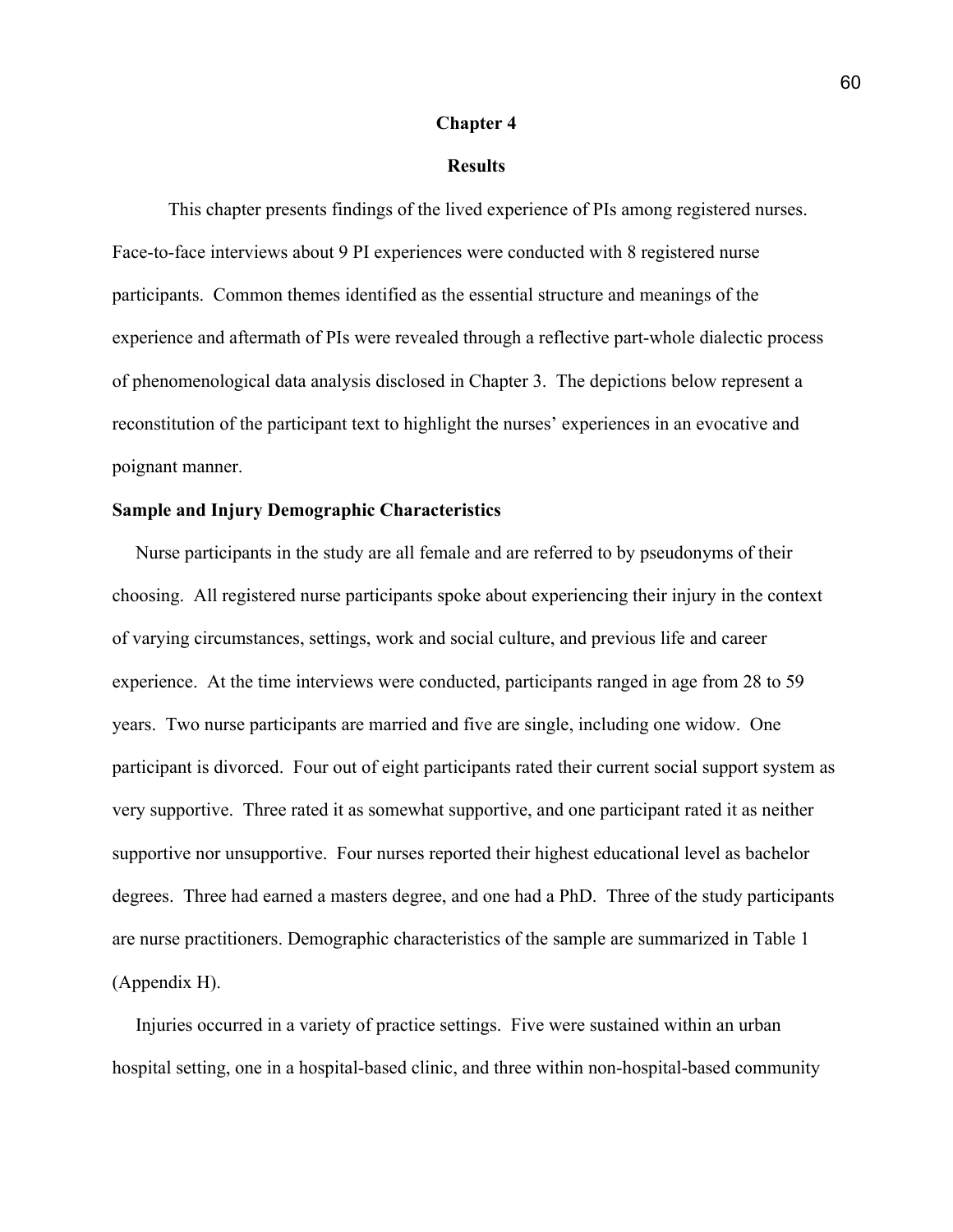settings. Length of RN experience ranged from 1 to 33 years and practice specialties included: wound care; primary care; hematology-oncology; emergency care; medical-surgical nursing; OR nursing; homeless population care; and ICU burn care. Time lapses from PI to interview date ranged from periods of under six months (4), six to 12 months (3), and 22 to 23 months (2).

 Details surrounding the nature of percutaneous injuries differed significantly, but all injuries involved contaminated devices. Five injuries were sustained with hollow bore needles. Three occurred after a subcutaneous injection with small gauge needles. One involved a 21-gauge needle used for administration of local anesthetic, and the other occurred during the removal of a 16-gauge phlebotomy needle. Of the four remaining injuries, scalpels caused two injuries, one was caused by a staple, and one involved a lancet. According to participant reports, blood was immediately visible at all injury sites except one. Five participants described their puncture wounds as relatively deep. At the time the injury occurred, five of the nine source patients were already known to be HIV and/or hepatitis C positive. All injuries were reported immediately and post-exposure care was sought and provided to each study participant. In the section that follows, essential themes, dimensions and thematic statements will be presented and discussed.

#### **Phenomenological Reflection**

Phenomenology is directed towards the identification of essential themes or structures that make the phenomenon what it is, and, without which, it would not be. To that end, throughout this process, I kept one key question close: What do the data reveal in relation to the research questions? The research questions were: 1. What are the major themes of the lived experience of percutaneous injury and its aftermath in relation to embodiment, space, time and relationship as perceived by registered nurses who have had the experience? and 2. What are the subjective meanings that can be interpreted about the human experience of percutaneous injury and its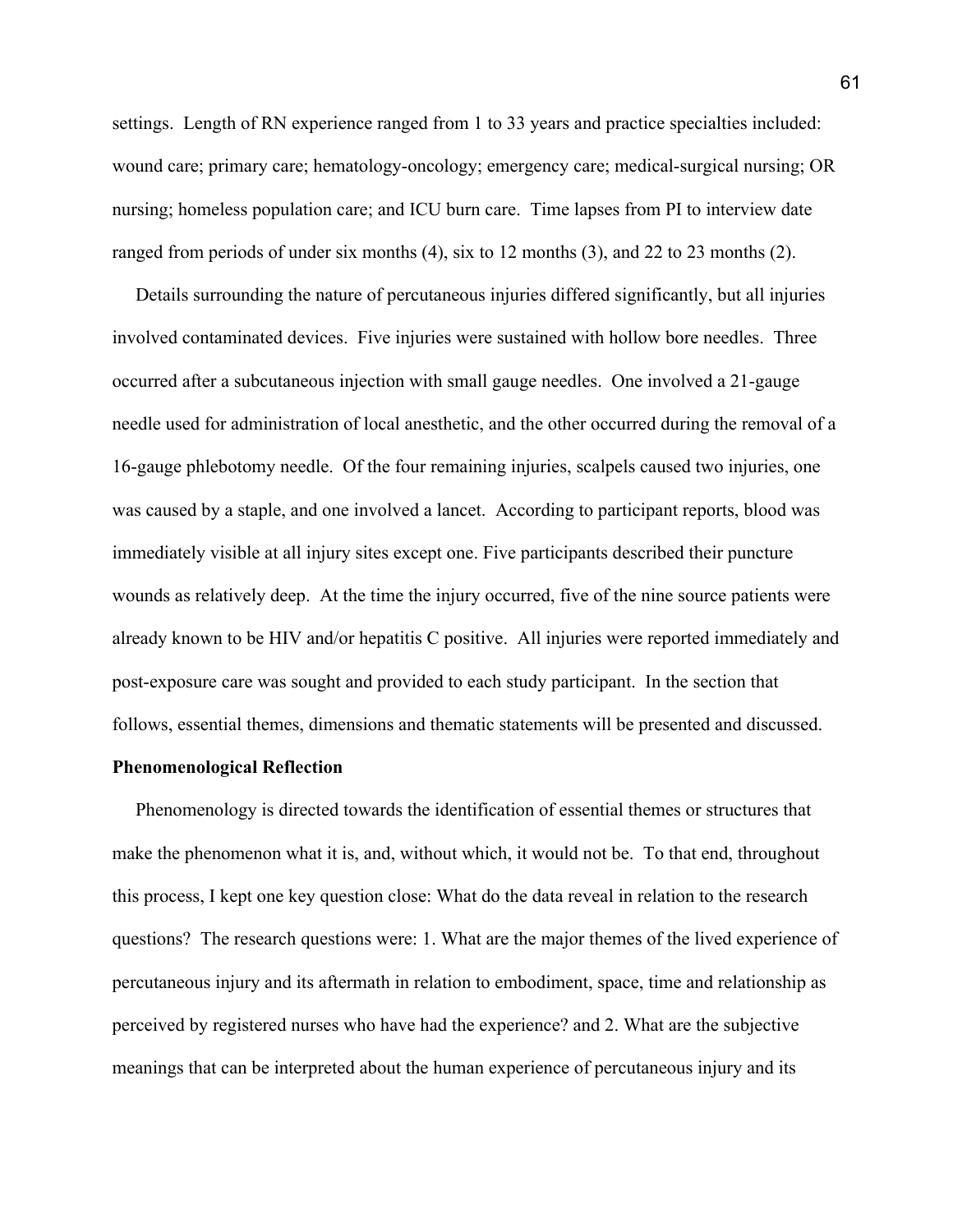aftermath as perceived by registered nurses who have had the experience? To validate the

essence of the phenomenon as identified, follow-up contact was made with four of the study

participants who agreed that the conceptualization of the lived experience captured their

## experience.

# **Essential Themes, Dimensions, and Supporting Statements**

Three essential themes emerged as the findings of this study and capture the essence of the

phenomenon of PIs and its aftermath as experienced among registered nurses. These essential

themes were interpreted from the data and include dimensions that are substantiated by

supporting statements from participants. Figure 1 summarizes these essential themes and

dimensions using a temporal logic that depicts the PI and its aftermath.

Figure 1. Themes and dimensions

### **The Essence of PI**

*Theme 1*: Being shocked: The potential of a serious or life-threatening infection – the essence and meaning of the lived experience of percutaneous injury. Being shocked with the potential of infection included three dimensions:

- A. Responding viscerally and emotionally
- B. Acting on the body (as object) to reduce contamination
- C. Feeling the urgency for immediate care

### **Meanings of PI and its Aftermath**

*Theme 2*: <u>Needing to know it's going to be okay</u> – the initial meaning of living in the aftermath of percutaneous injury that includes risk assessment and seeking post-exposure care and reassurance with respect to the potential health threat. *Needing to know* included two dimensions:

- A. Assessing risk
- B. Seeking post-exposure intervention and caring responses from others

*Theme 3*: Sensing vulnerability – a secondary meaning of the aftermath of percutaneous injury that is associated with needing to know and reflects susceptibility, both real and perceived, to disruption of health and interpersonal relationships. *Sensing vulnerability* included three dimensions:

A. Facing the fragility of health

B. Distinguishing supporting vs. non-supportive relationships

C. Being vigilant as necessity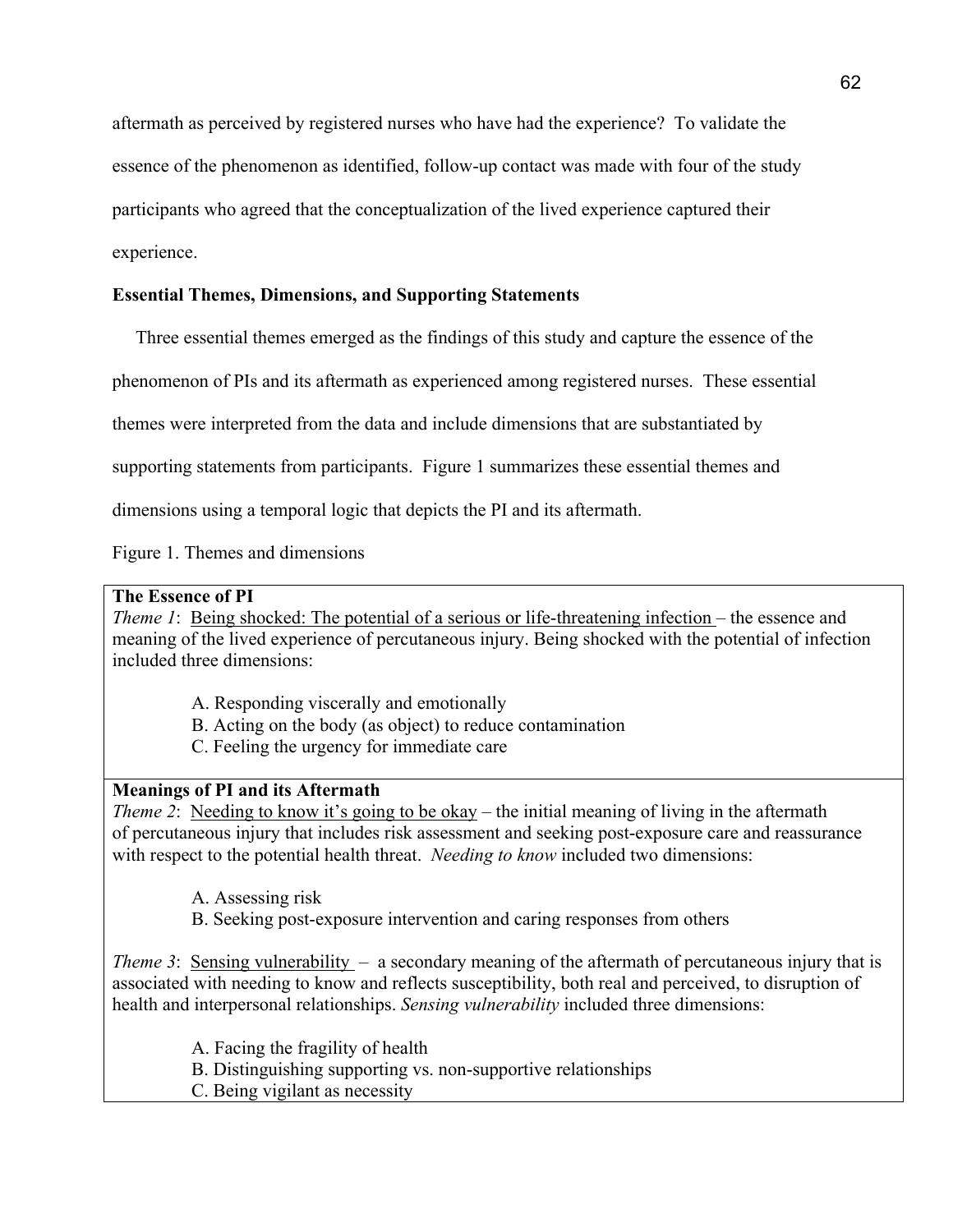The first essential theme, *being shocked: the potential of a serious or life-threatening infection*, was identified as the core essence and the primary mode of living with the sudden occurrence of percutaneous injury. Three dimensions, *responding viscerally and emotionally, acting on the body to reduce contamination,* and *feeling the urgency for immediate care* comprise the essence of the phenomenon as gleaned from the participants in this study. The meanings of the human experience were captured in two other essential themes, *needing to know it's going to be okay* and *sensing vulnerability,* identified as the initial and secondary modes of living in the aftermath of PI.

 Two dimensions, *assessing risk,* and *seeking post exposure care and caring responses from others*, were identified as initial dimensions of living in the aftermath. The secondary mode of living in the aftermath was comprised of three dimensions that included: *facing the fragility of health, distinguishing supportive vs. non-supportive relationships,* and *being vigilant as necessity*. Together, these three essential themes and their dimensions reveal the meanings of PI and its aftermath. Those meanings, *being shocked*, *needing to know it's going to be okay* and *sensing vulnerability*, represent the human experience of percutaneous injury and its aftermath for the registered nurses in this study.

#### **Essence of PI – Being shocked: The potential of a serious or life-threatening infection***.*

 Every nurse who spoke with me of her PI experience over a period of 18 months in the study described an initial reaction to her bodily injury that reflected shock, anxiety, distress and a sudden loss of equilibrium. In each case, there was a sense of being thrown into a new world situation that placed the nurse outside of her normal state of existence. The first identified theme, *being shocked*, captures the essence and primary mode of being-in-the-world with the actual PI as it occurred. *Being shocked* evoked a response that was visceral and emotional.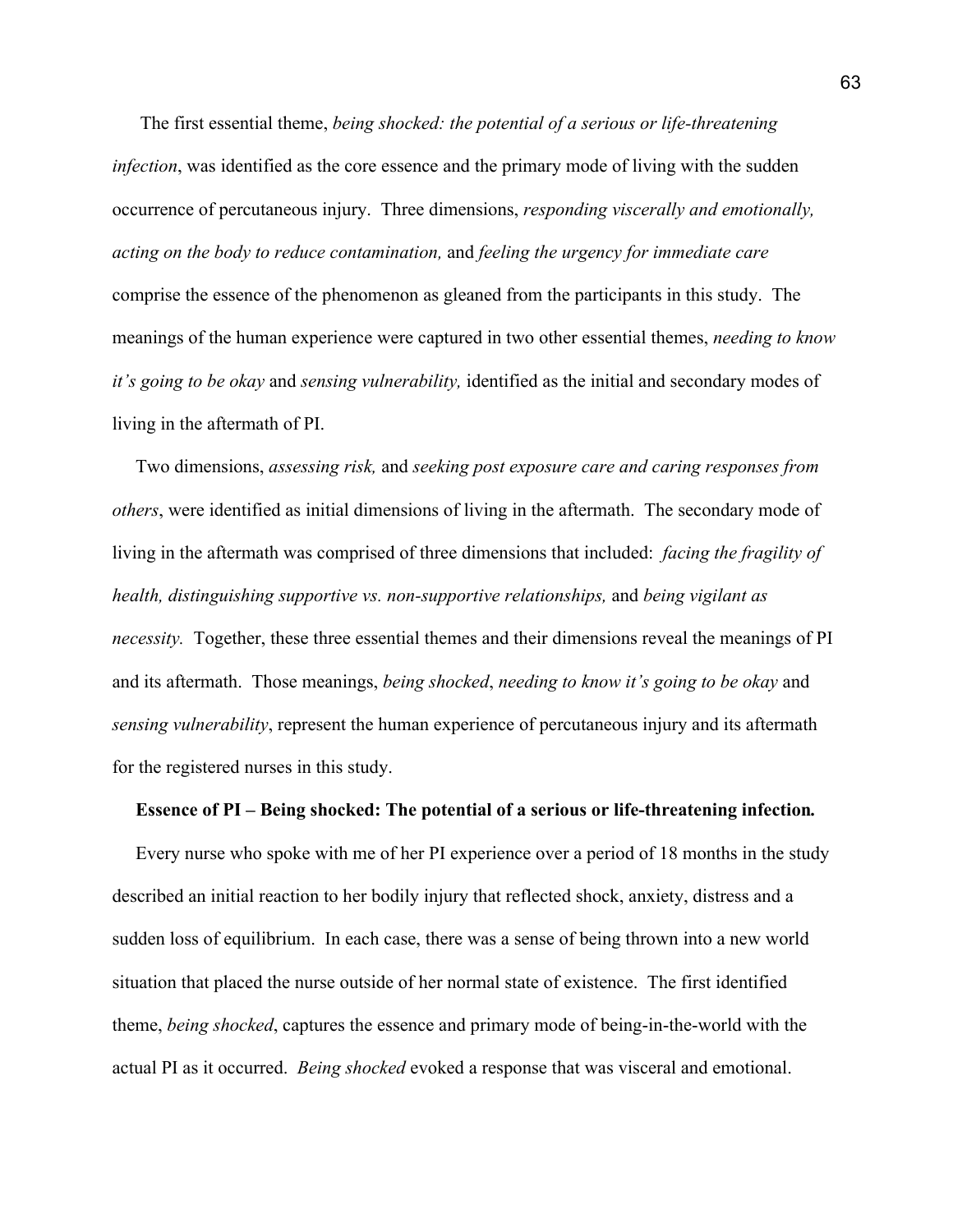During the PI, participants were literally thrown into a situation in which their present life world narrowed and constricted to a focus on the body. The nurse's body, once passed over in her awareness during the practice of nursing, became figural during the PI. The participants – in seeing the cut, seeing the blood oozing from their bodies, etc – were moved to act on the body to reduce contamination. Knowing the potential for a serious or life-threatening situation, they projected themselves into a future state of affairs in which their existence was threatened. Existential concerns relative to embodiment and the threat of non-being became paramount in the experience of PIs, as participants simultaneously considered the range of possible health outcomes. The threat of serious illness was present in the moment and led all to feel and act on the urgency for immediate care.

*Responding viscerally and emotionally.* Upon realizing an injury had occurred, nurses' awareness suddenly contracted to focus on a bleeding finger, thumb, or hand. A simultaneous, almost instinctive consciousness of the threat posed by the injury was manifest in language that revealed fear, shock, denial, and emotional distress. Participants used evocative terms that reflected the centrality of embodiment in their recounting of the incidents: "I was stuck by a ten blade; I just stood there; I saw the blood; heart pounding; not being able to squeeze your finger hard enough; had an adrenaline rush, etc. In all of these experiences, there are numerous examples of embodiment. A description of nurse participants and evocative statements follow.

 Hillary is a married woman in her fifties without children. She chose nursing as a second career about 14 years ago and perceives nursing as a calling. She currently works in an ambulatory hematology oncology setting affiliated with a community hospital. Hillary recounted her private horror in the moment she realized her thumb had been stuck by a 16-gauge phlebotomy needle: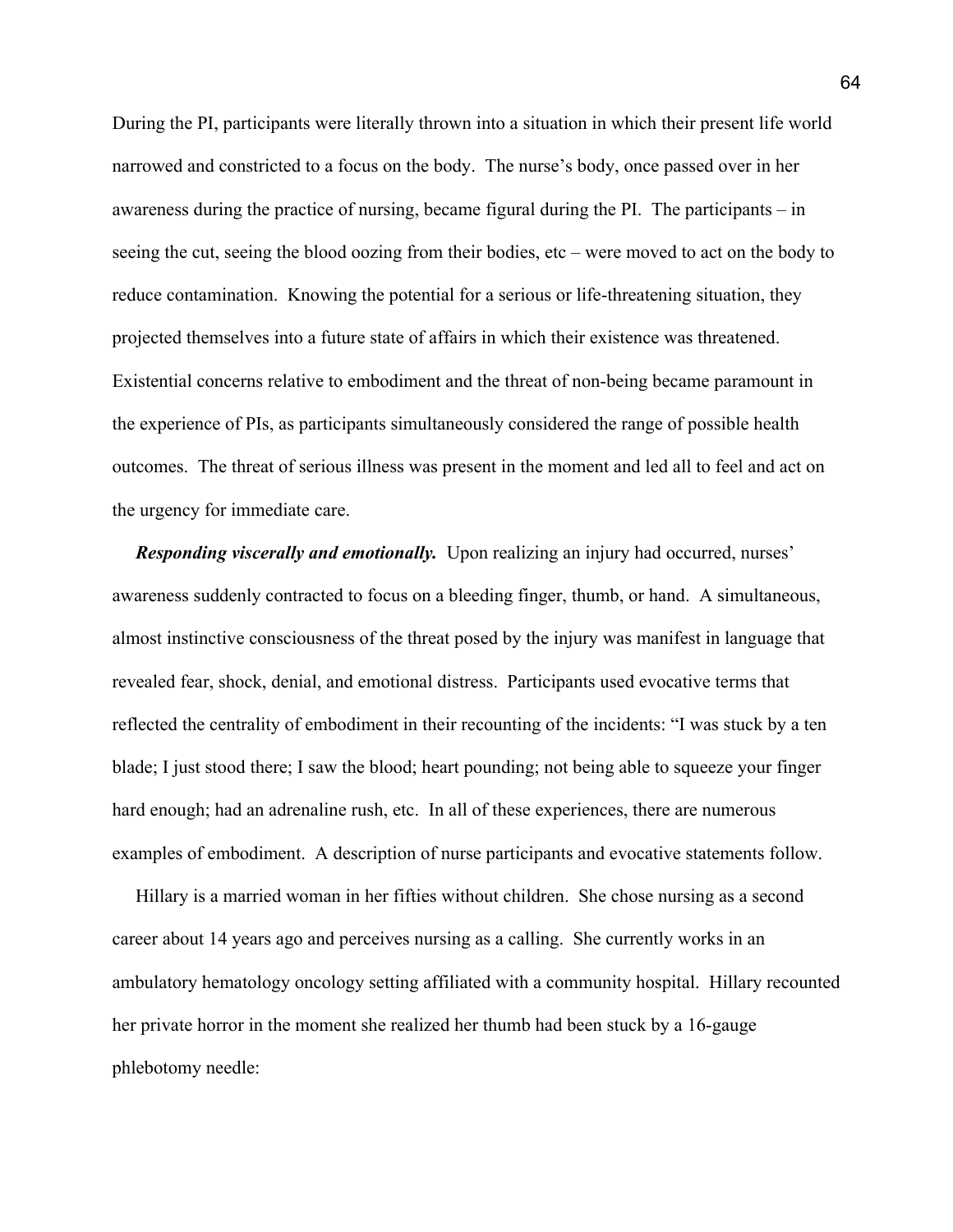I just remember - oh shit… shit, shit, shit - and I said that in my mind. I don't even know if I verbalized it, but I was behind the patient's left shoulder when I pulled my glove off and I saw what I had done….

Hillary's description of the moment reveals that she not only blamed herself for her injury, but she also internalized her initial reaction. Keeping the patient unaware of her injury meant there was no outside acknowledgement of what had just happened. This shielded her from compounding the distress she felt by inviting another's reaction, but also protected her, too.

 Vanessa is a single woman in her late twenties without children. She worked as an EMT until five years ago, when she became a registered nurse. Stuck by a staple while caring for a critically-ill burn patient, Vanessa worried not only about the possibility of bloodborne, but also skin infection, remembering having previously been infected with MRSA from a job-related exposure. Vanessa described her thoughts in the moment she realized her finger had been stuck and was bleeding:

 Oh crap. I had other injuries at work, but never with patient contact, nothing that involved any blood contact or anything, but because our patients are also highly infectious for MRSA and VRE and pseudomonas and aspergillus and all these other wonderful other things that grow, I was worried that obviously if the staple got through and I was bleeding although no blood was coming up through the glove, that there was still, we treat everything as very dirty.

 In reflecting on the moment of her injury, Vanessa recognized in an emotional manner that, for the first time in her career as a nurse, patient contact could pose a threat to her physical health. The sharpness of the device and patient's blood made the threat possible along with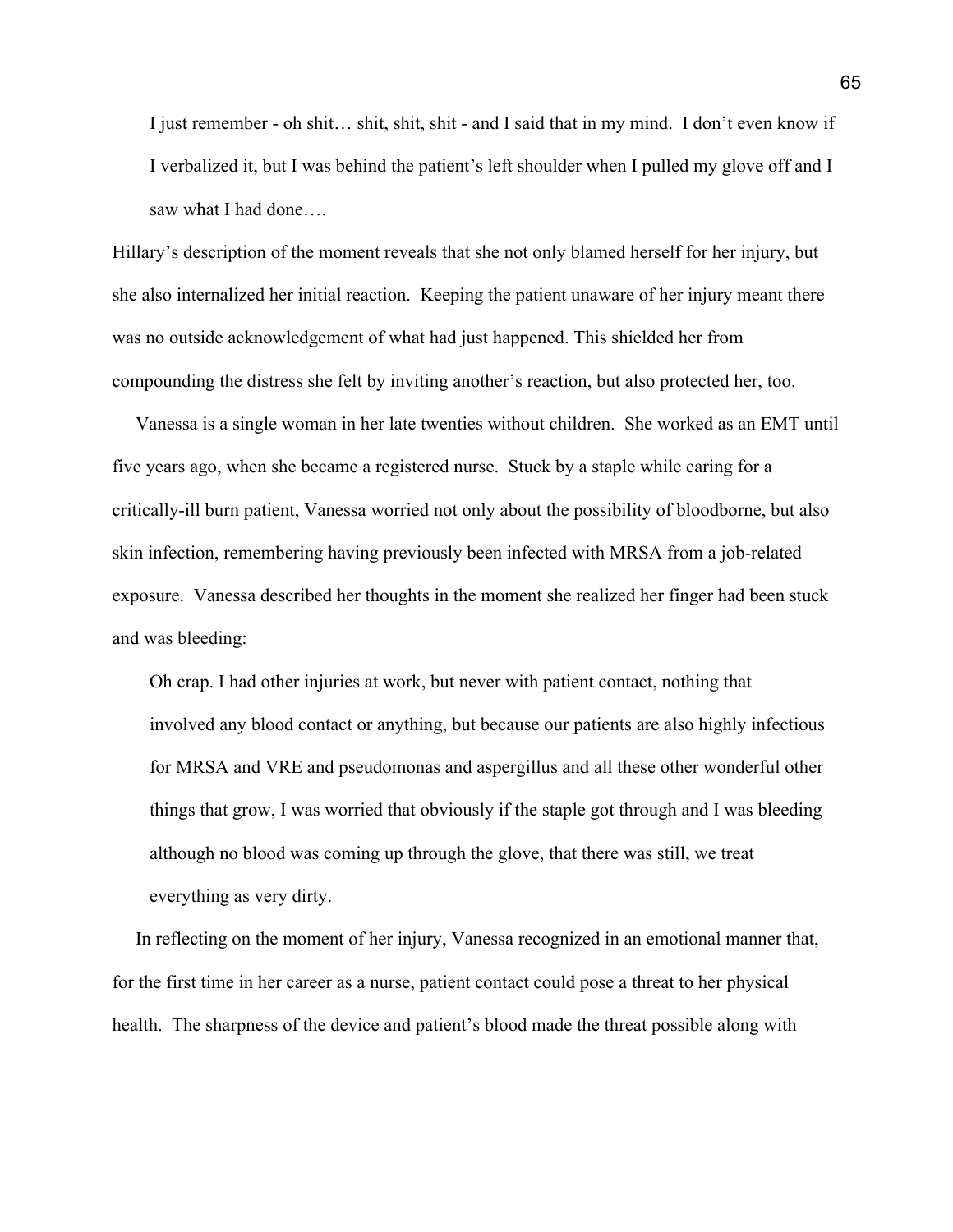the patient's past and lifestyle. Suddenly, Vanessa realized that a patient's world was colliding with her own in a very personal way. She spoke about that realization:

 Before we kind of, not necessarily joked about his bachelor lifestyle and his multiple partners and stuff, but we were like: Oh well, which girlfriend's coming in today? Somebody would come in and they'd say: "Oh, I'm his girlfriend" and we were like: "Oh, yes, have you talked to the other girlfriend that just left?" Now his lifestyle affected me personally whereas before it was just the patient's visitors that were coming in. In one moment, the patient's lifestyle, sexual history, drug history, and medical history were intermingled and entwined with Vanessa's health and future in a way that it had not happened previously. The distance she had previously experienced from his lifestyle had suddenly shifted

from merely background knowledge to figural within her consciousness and being.

 Two nurses were initially unsure they had been stuck, including Sandy, a 45 year-old single woman who had been a registered nurse for about one year. For the past 8 months she has worked with high-risk populations in a medical-surgical setting. Sandy shared feeling unsure, then stunned with the sudden realization she had been stuck:

 I had given it [the injection] to her and I was like… Oh, what was that? I had gloves on and everything and for a brief moment I was like… no. For a brief moment I said: No, that wasn't, but then I went out and took my glove off and I saw a little blood there.

 Not unlike other participants, Sandy's first reaction was to question the likelihood an injury could have occurred. Maria, a 60 year-old widow who worked as a community health nurse caring for homeless populations, had a similar reaction. Maria spoke about two injuries she sustained within a 15-month period. She recalled the first injury and the shock and surprise she felt: "I was stunned. It happened so unexpectedly. I thought I had been so careful with the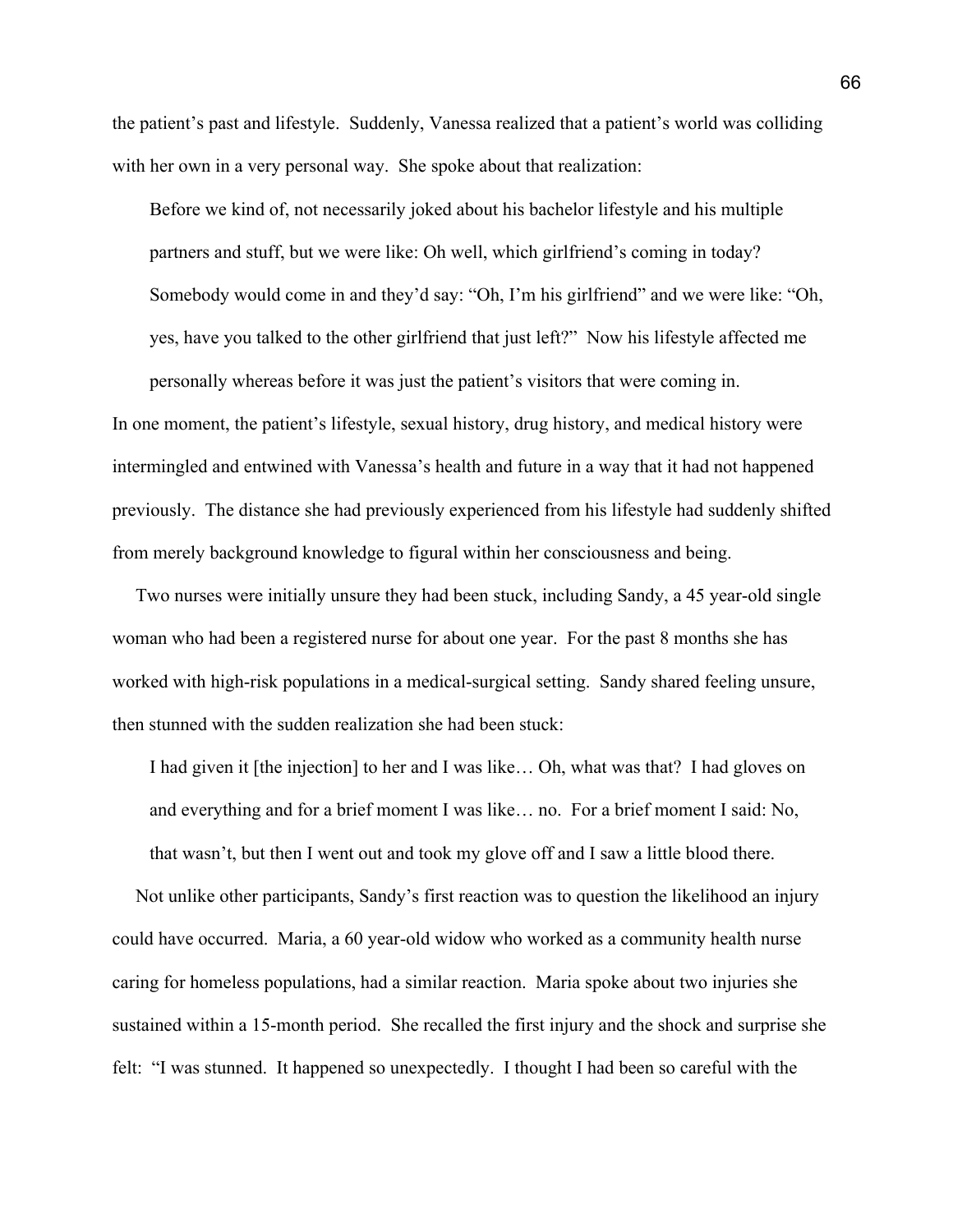lancet." Maria's second exposure occurred when a protective sheath failed to lock after she administered a TB test to another staff member who was employed as a drug counselor. Maria reported: "I wasn't sure at first that I had been stuck. Once I saw all the blood, I have to say I became alarmed and really concerned. Especially knowing what the staff person's job was at the facility."

 Cindy, an NP in her forties who specializes in wound assessment and care, was in the process of debriding a diabetic foot ulcer on a patient with hepatitis C when the scalpel slipped and cut her left hand. She described alarm and fear as she looked down at her thumb:

 I actually remember I had a sudden sinking feeling. I'm not an alarmist, but when it first happened, it was pretty frightening. After a couple of minutes, I collected myself. I figured it's all right, we'll work this through and I tried to keep myself from freaking out, even though I knew his hep C status. I just… I don't know… I always… that's just me. After the initial shock, I tried to remain calm and take care of my patient after I made sure that I wasn't in any immediate danger…. But I knew as soon as that sharp went into my thumb that I was in serious trouble just because of the depth of it and something clicked inside me and said this is not just a simple cut.

Cindy's thoughts immediately focused on her thumb, where the scalpel had punctured the intact physical boundary between her own body and that of the patient. Her embodied reaction was visceral – no longer with intact physical boundaries, she described a "sinking feeling." Subsequent efforts to 'collect herself' revealed an attempt to get herself together – to overcome the feeling of being shattered and out of control and regain composure.

 Cookie is a 52 year-old single woman who has been an RN for over 30 years and has worked in the same large urban hospital OR for the past 15 years. Her finger was cut by a surgeon's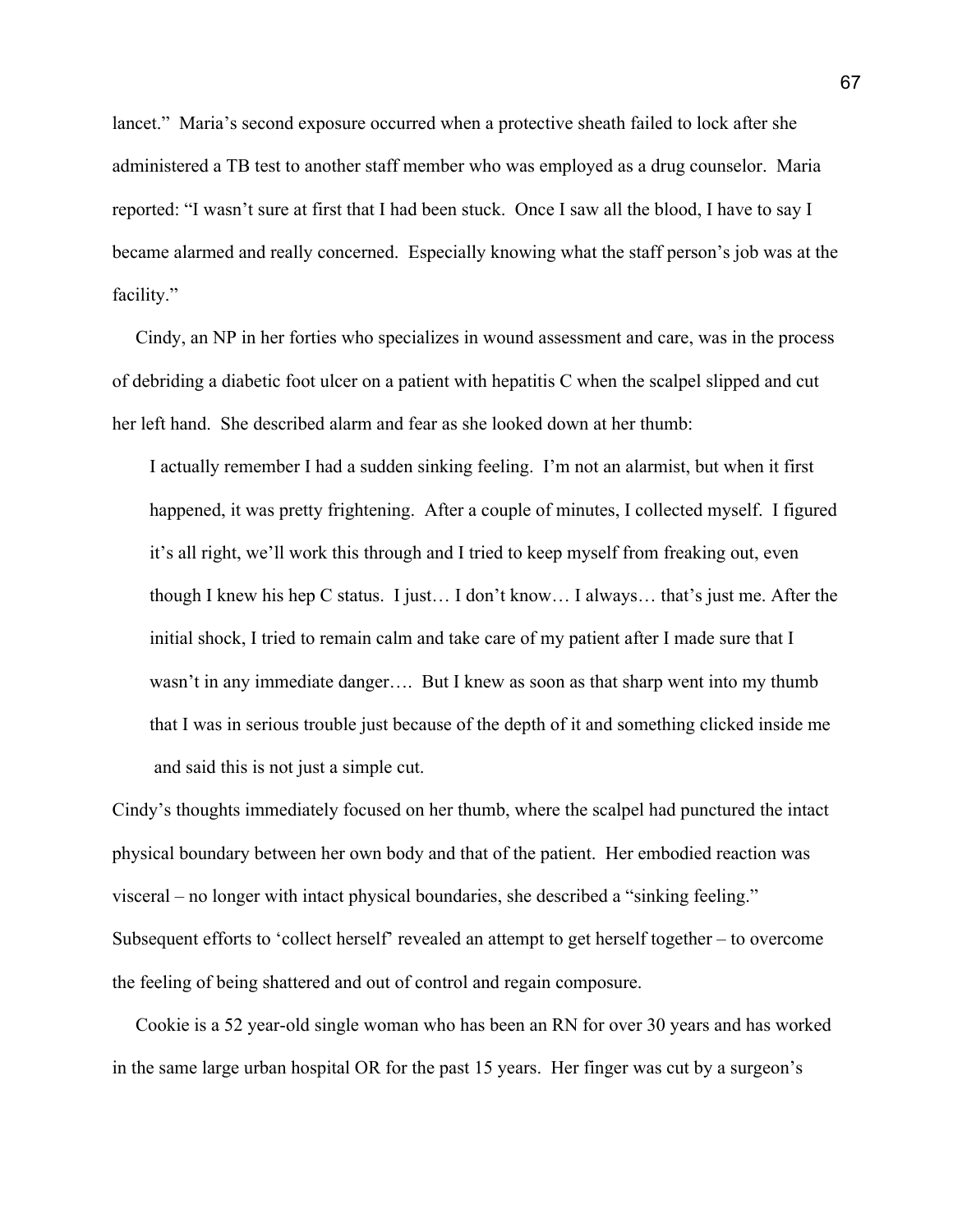scalpel when he suddenly turned in her direction during an emergency incision and drainage (I&D) of an abscess on an HIV and hepatitis C infected patient. Cookie recounted her terrifying experience and her initial inability to absorb or acknowledge what had happened to her:

[was stuck] By a ten blade. And since the patient was fully infected with this abscess on her buttocks, and we also knew her history of HIV and hep C, I broke scrub. Well, for a minute I didn't break scrub. I just stood there and couldn't believe it. The circulating nurse yelled at me: "What did you do? You know she has hepatitis C and HIV. Oh my God" and then I asked for another pair of gloves and I was just going to change the gloves and finish before I broke. It wasn't [registering]. I saw the blood, cut through both pair of gloves and for a minute I just stood there and I was just all ready to finish helping the other person and keep that hand behind my back just so that I could hand it. The case was almost done and he just had to finish packing the wound and the surgery was all over and everyone just stood still and no one said anything to me to like break scrub [or] run to the emergency room and then all of a sudden I had to stop and think for myself. Oh my God, I just got stuck by a blade and I just broke blood and it went through two pairs of gloves.

Not able to fully comprehend the reality of being exposed to such a highly infectious patient, the initial silence in the operating room following her injury only compounded her denial – almost as if not acknowledging it might mean it really hadn't happened. When the silence was finally broken, the first thing she heard was the circulating nurse screaming at her in horror. Cookie's first inclination was to change gloves and finish the case – again denying that her injury was that serious. For some participants, as was the case with Cookie, the moment of injury held a surreal quality – and left them unsure of what had happened, who did what, and even whether an injury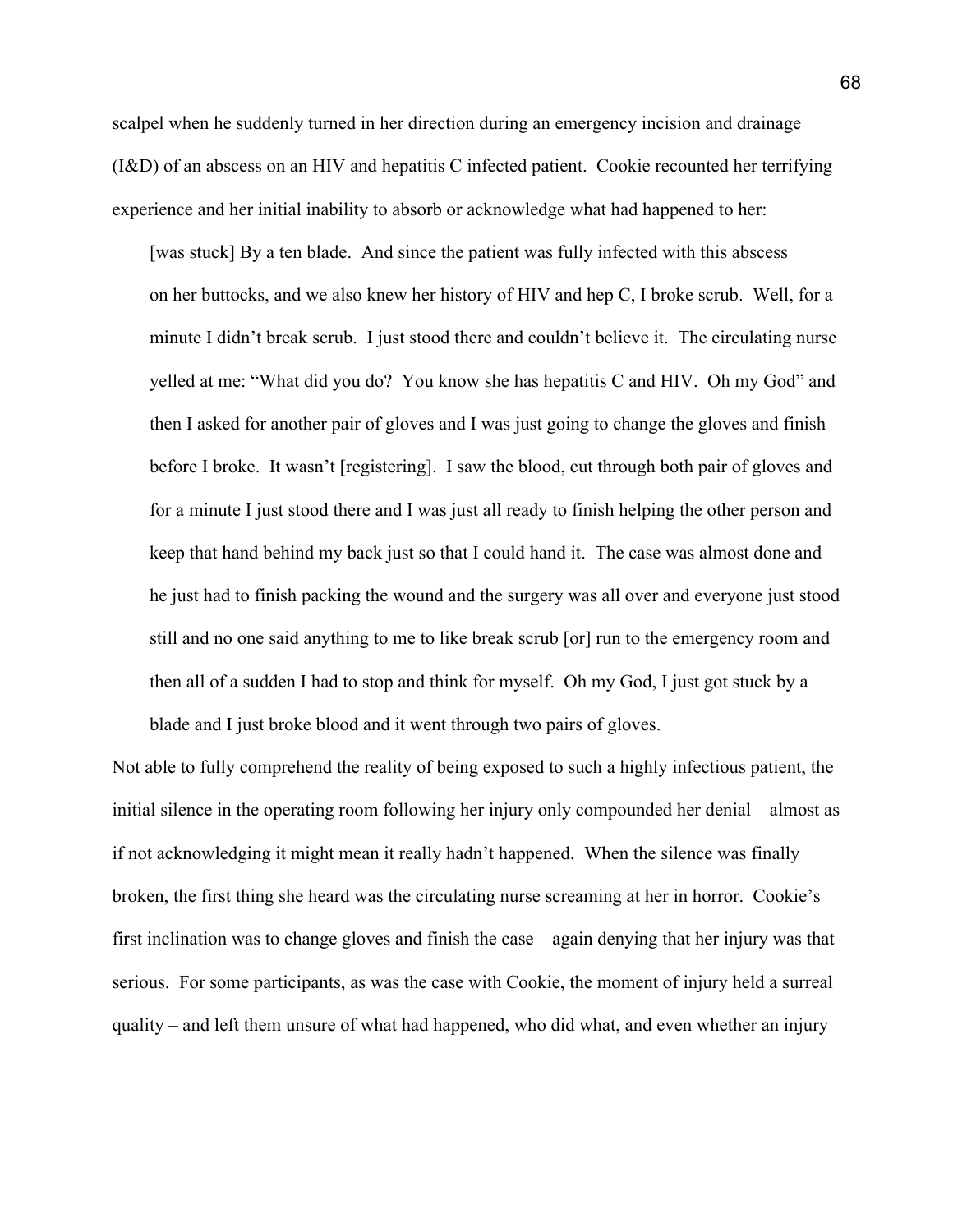had actually occurred. Cookie further described the surreal nature of her initial gut-wrenching reaction to an incomprehensible exposure:

 When they said: "What happened?" I wasn't really sure at first. I was double gloved and this time I felt like: Did I stick myself? Did he stick me? He's [the surgeon] not going to let me out of this. He's not going to speak up. Why isn't anyone saying: "Break scrub" and then all of a sudden a light bulb came on after about sixty seconds….

 Maggie, a divorced mother of three in her fifties, has been an RN for over 30 years and works as an NP in an urban hospital. Like Cookie, Maggie was involved in performing an I&D on a high-risk patient when a needle she was using to inject local anesthetic went through the abscess and into her left hand, which she'd positioned above the infected site. Like other participants, Maggie's reaction was visceral and immediate. The surreal nature of the experience was manifest in her questioning of reality and her inability to initially make sense of the serious nature of her exposure. Maggie recalled how horrified and panicked she felt when she realized what had happened:

 It was just sort of feeling your heart pounding out of your chest, not being able to squeeze your finger hard enough to clean the wound good and sort of going back and forth between: Did that really happen? Or, am I just imagining this? And then almost thinking that I really don't need to do anything. How bad could it be? I'm rinsing it so good. I was wondering if I was overreacting to be honest.

 Like Maggie and Cookie, other participants described wanting to finish what they were doing with the patient – putting themselves back into the comfortable role of provider – and thereby distancing themselves from the threat and fears of their injury by normalizing the situation in the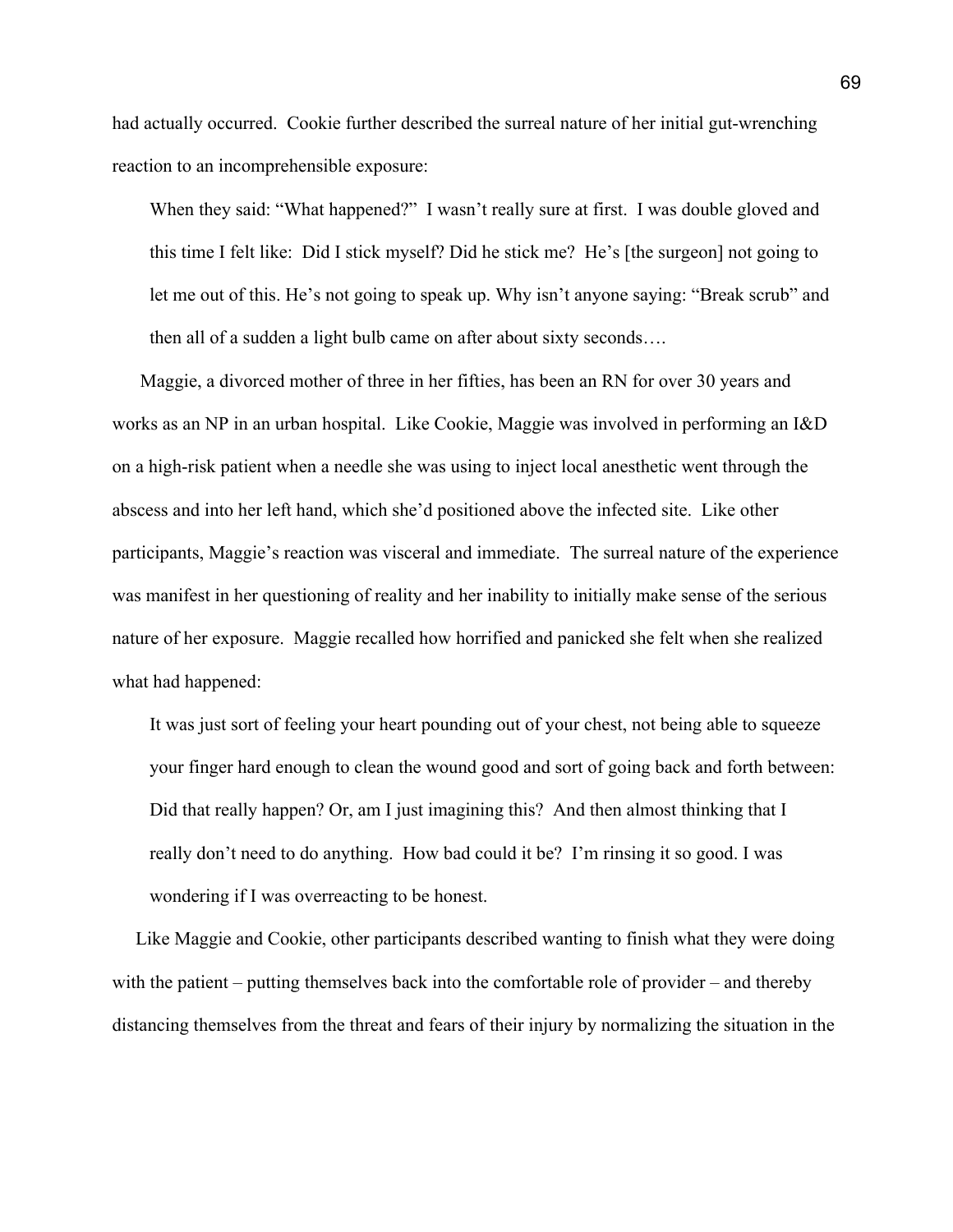moment. In their conscious decision to focus back on the patient, they would be able to return to the world that was familiar and within their control, and they would once again be okay.

 Sarah, a single woman in her twenties, has been an RN for three years and works as an NP in a primary care setting. Her injury occurred on an infectious disease (ID) unit where care is provided for a predominantly HIV positive population. She recalled the moment and her embodied sense of panic when she realized she was stuck with the same needle she had just used to administer subcutaneous heparin to a high-risk patient:

 I said: "Oh shit" and I knew this patient was HIV positive. I knew that she had hep C, but I didn't know really what the status of either them were. So basically, I said: "Oh

shit" and then had an adrenaline rush, but I didn't think about much else.

Sarah's awareness, as in the case of the other participants, shifted to her physical injury and the threat conveyed by it. Her constricted focus left no room for competing thoughts at the time.

*Acting on the body to reduce contamination.* The participants – in seeing the cut, seeing the blood oozing from their bodies, etc – were moved to act on the body to reduce contamination Participant actions reflected a cognitive, problem-focused coping related to the need to *do something* in the face of a perceived threat. The injured body part became an object representing a portal for the introduction of blood contamination. Participants left what they were doing with the patient and shifted their focus to washing, rinsing, and purging their wounds in order to separate themselves from potentially toxic blood that was not their own – blood that could threaten their health and their existence in the world.

 Torn between the frantic need she felt to purge her body of blood from the source patient and stop her own bleeding, Hillary admitted feeling unsure of what she should do following her injury from a large-bore needle: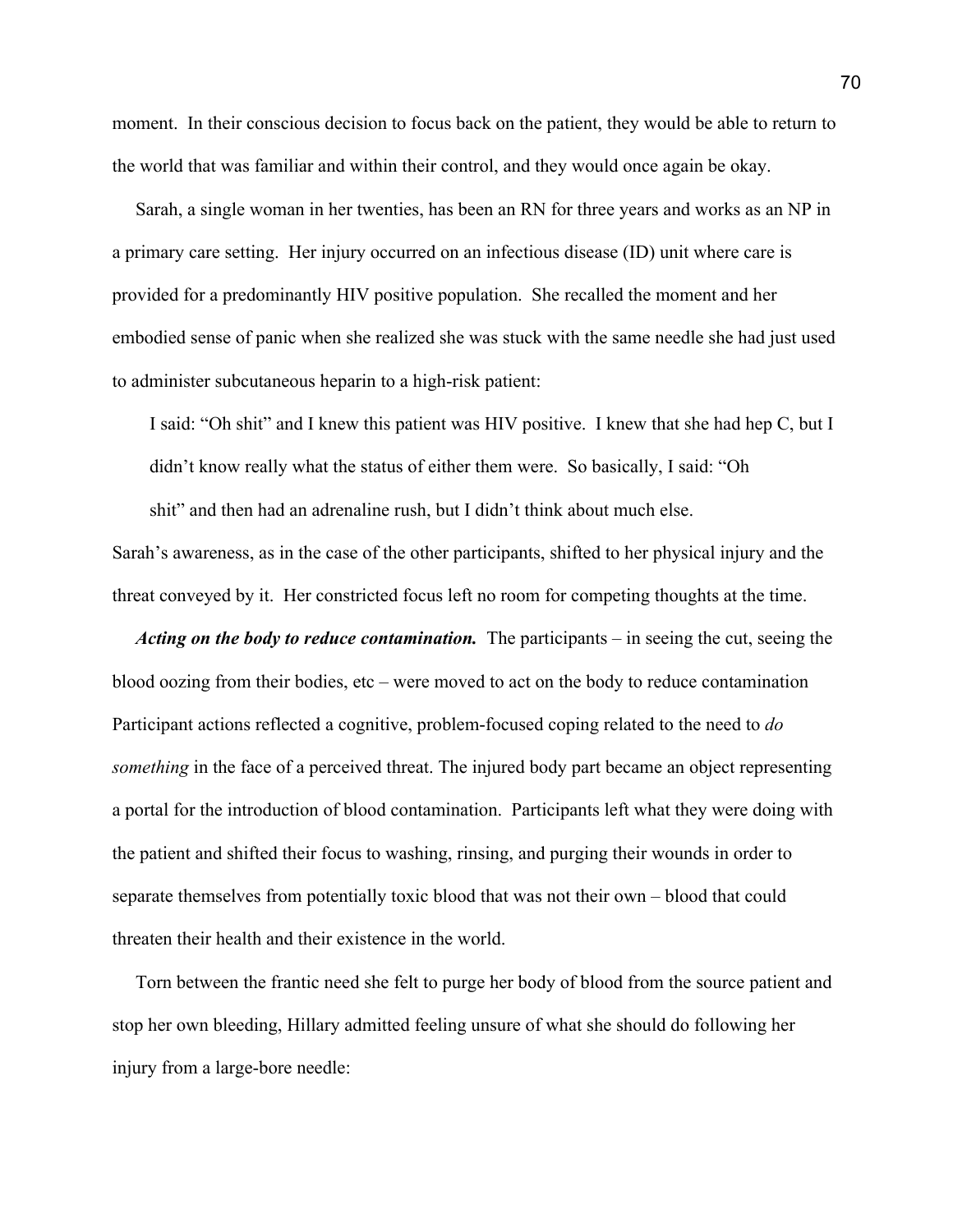I pulled my glove off and I saw what I had done and so I grabbed some 2 x 2's, pushed it against my thumb. …I then walked into the med room where there's a sink and running water and I kept on thinking am I supposed to be milking this? That's what I remember. Is that going to help if I keep on milking it to prevent any cross contamination? Those were my initial thoughts and then I'm saying my God, it's bleeding a lot. I got to stop. I don't remember how I told myself just apply the pressure and make it stop….

 Participants moved between rinsing or washing away surface blood and trying to purge the invisible threat – foreign blood that had already penetrated beyond the skin and was possibly carrying invisible pathogens to their own blood. After her stick involving an active intravenous drug user, Maggie vividly remembered: "…not being able to squeeze my finger hard enough to clean the wound good. …I squeezed the daylights out of the finger…."

 Vanessa, a relatively recent graduate experiencing her first PI, recalled being unsure of what steps to follow and recounted washing the area and wiping off the surface blood – almost as if the threat disappeared if blood was no longer visible.

 I wash[ed] my hands and put on Cal Stat, not that I knew what that would do, but that was going to do anything and I tried to see if I could wipe [it] off or if it was still bleeding just standing there and then I notified the charge nurse and I put a piece of gauze and a little band-aid on my finger….

 Cindy, an NP specializing in wound evaluation and care, described using alcohol to disinfect the deep thumb laceration she had sustained: "I left the room and immediately washed my hands and put alcohol in it and it didn't hurt right away and I put a band aid on it…."

 Cookie had been a nurse for over 30 years when her injury occurred, and recalled having to leave the OR abruptly to perform first aid on her finger: [After the injury] "I broke scrub. Rinsed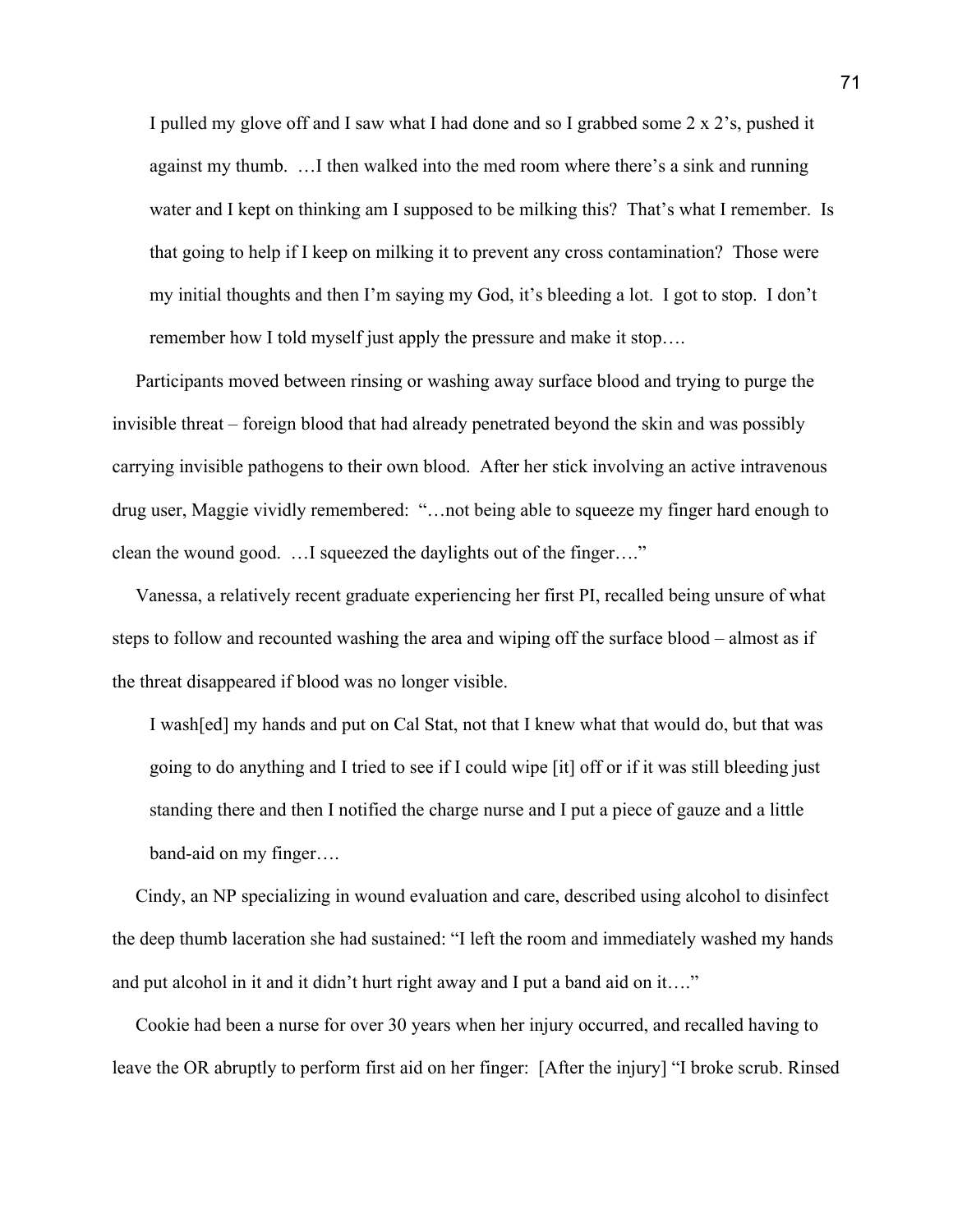the wound as good as I could and put pressure on it with gauze. It was bleeding a lot." Sarah, spoke about being assisted by a nurse colleague after her injury: "We [she and another nurse] went to the nurses' station and I had taken the glove off at that point and she started… she had gloves on and she started milking the stick…."

 All participants spoke in language and tone that pointed to how seriously they perceived their PI experience. Embodiment remained an ongoing theme in *acting to reduce contamination.* The sense of urgency communicated by participants continued as they reported their injuries and sought expert care.

*Feeling the urgency for immediate care.* Knowing the potential for a serious or lifethreatening situation as it unfolded in the present moment of sustaining a PI, nurses projected themselves temporally into a future state of affairs in which their existence was threatened. Embodiment and temporality stand out as central in this dimension of *being shocked*. Aware of their limited ability to attend to their own needs following a bloodborne exposure, participants acted on the urgency they felt for receiving expert care without delay. Participants' relationality to others emerges here as another centrality in their lived experience as nurses looked beyond themselves to others in their world for support and assistance. Nurses talked about the importance of relationships in approaching others to report their injury, and seeking the support that would allow them to leave their patients and practice areas to seek care for themselves.

 Employed on an ambulatory hematology-oncology unit, Hillary sought out her nursing supervisor to formally report and seek care following her injury. She described the actions she took immediately after her injury:

While I had a bunch of 2 x 2's against the thumb, I went in and told my supervisor. So she came out and she goes: "Oh well," went through the file cabinet and said: "Here are the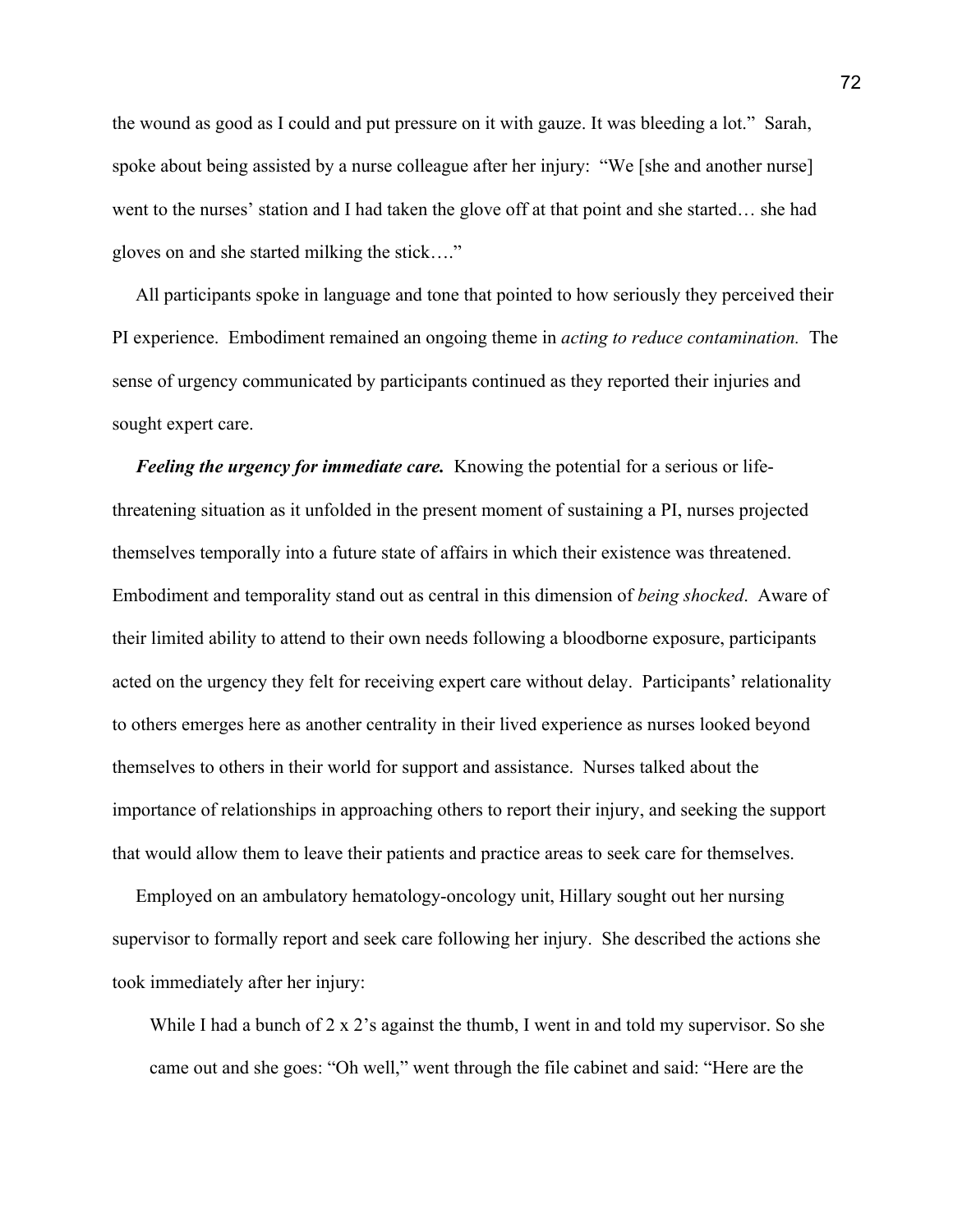forms" and I said: "But I can't fill them out, I'm left handed" and she goes: "Alright, I'll fill them out for you." So she proceeded to fill them out on my behalf and she asked me questions and I answered them and then she says: "Well, you probably have to go to the hospital" and I said: "Okay."

 Hillary is left feeling alone and helpless after reporting her injury. Not only is she faced with a nurse supervisor who dispassionately and begrudgingly goes through the motions of completing her incident report, but she is also left to fend for herself in finding transportation to the facility's main campus where the ED was located. Hillary described her struggle to find a way to get to the hospital and the stress it added to an already urgent situation:

 Part of the problem with me going to the hospital was we are a one-car family. So I usually get dropped off. So I called home to my husband who wasn't there. So then I thought: Oh, what am I'm going to do? And that's so unusual because he works out of the house so nine times out of ten when I need to get in touch with him, I can. So I wasn't able to get in touch with him. I called a friend, the friend was not home and then I called my mother and at this point, my poor mother is 77 years old and she's in a panic now, because she knows that I have non-Hodgkins lymphoma. So when I tell her on the telephone that I need to go to the emergency room, would she take me, come pick me up at work, she goes into a panic. So a few minutes go by and I have the paperwork in hand. I walk out to the main road so that I would see my mother when she comes by and probably a good thirty minutes go by of that first hour and I'm thinking 'uh oh.'

Hillary looked to her nurse supervisor for help and was left feeling abandoned and helpless. Being on her own to get to the hospital only magnified the panic and urgency she felt with

73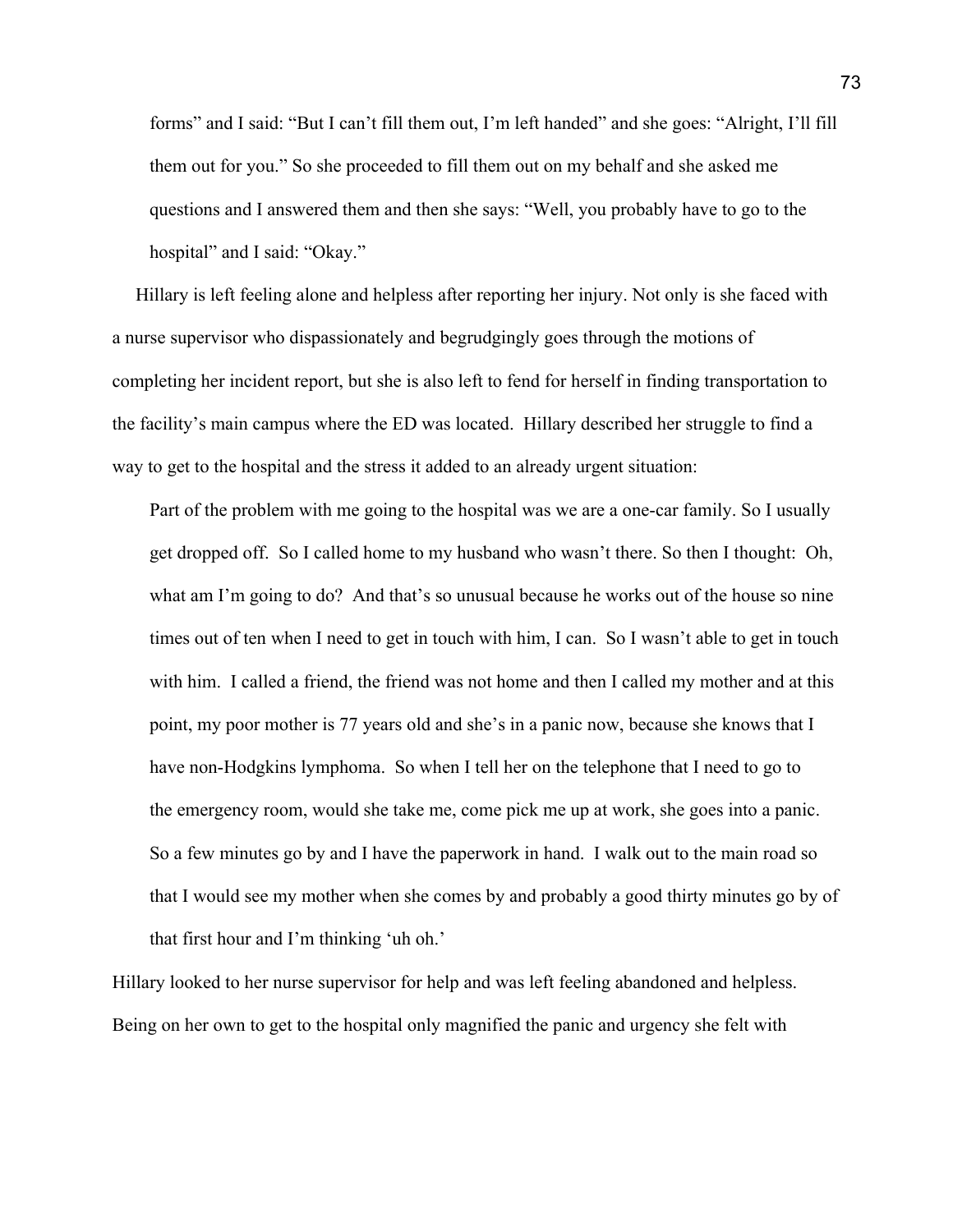respect to her need for care. Her fears and anxiety were further compounded by her awareness that precious time was ticking by as she waited for a ride to the ED.

 Maria experienced two different PI experiences within a matter of months. Following her first injury, she admits to being unsure about what she needed to do. Despite their apparent ignorance of standard post-exposure guidelines, she described her supervisors as supportive:

 I wasn't exactly sure what timeframe for getting to the hospital, but I immediately did tell them. They [supervisors] were [responsive]. They wrote an accident report. Yeah, went right down to ---- and they said: "You can go now or you can go later" and I said: "I'm going now." They said: "Fine." The found somebody to cover for me and I went immediately.

 Maria's second injury occurred while she was administering TB tests to staff members. After immediately reporting her injury to the doctor with whom she worked in the clinic, she subsequently paged the administrator to report it to her. She recalled that conversation:

 I did tell the doctor who was working in the clinic as a provider and I was the only nurse working at that particular time in the clinic. …I paged my supervisor, because that clinic did not have a supervisor at the time. So a woman who's the administrator for the organization I work for was on page and I called her and told her what happened. I told her I was the only nurse in the clinic and she said: "Well, at the end of the shift you can go down to ---- or take care of it, whenever, at the end of the day. I said: "No, my understanding is that I need to be seen right now and I think the closest emergency room is ---- and I'd like to go right now" and she didn't put up any objections to it and I printed out an incident report. ...Her response was more casual and I was concerned that she said wait until the end of the day. So I talked to the doctor and I told him I'm going to go over to the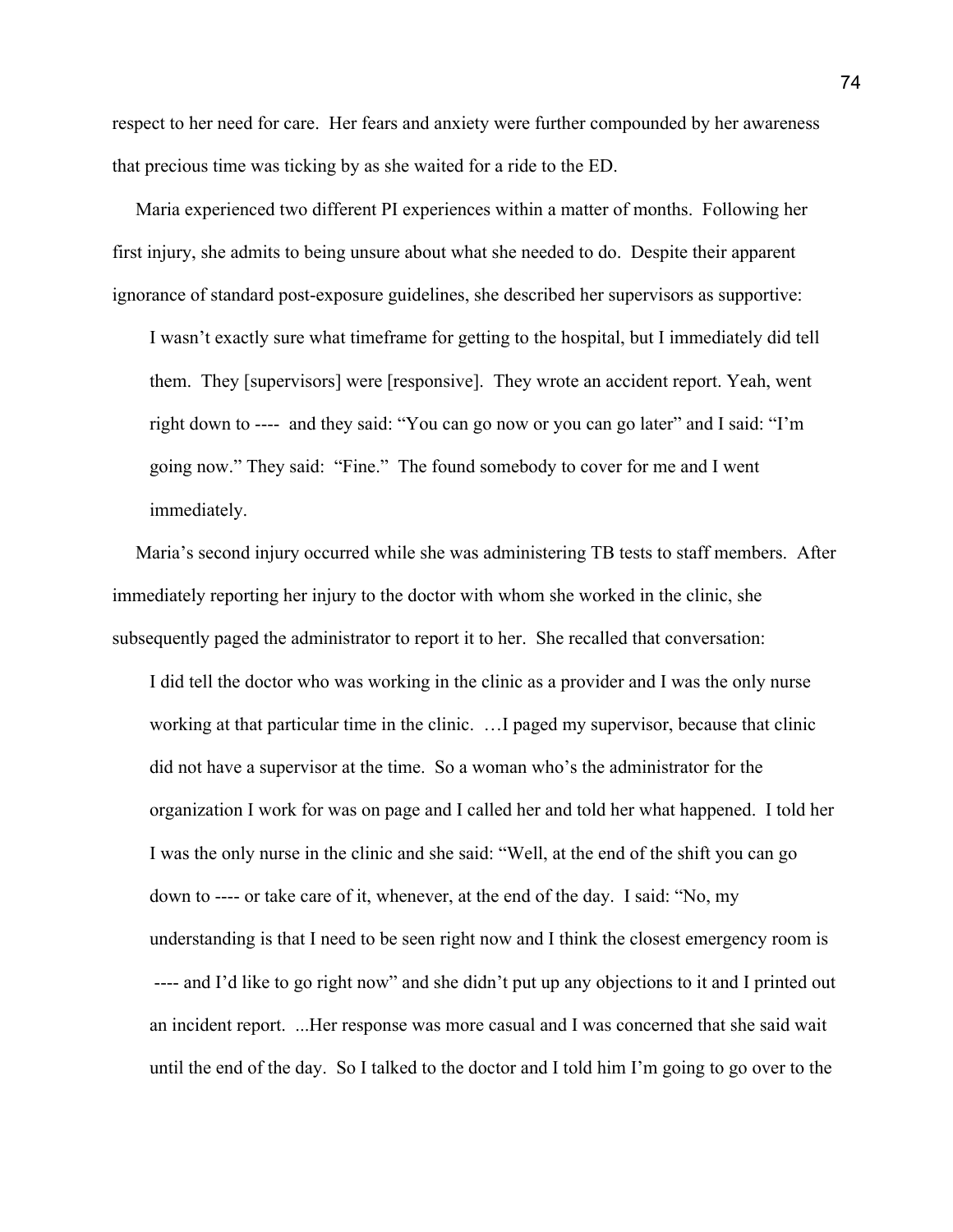hospital.

Maria faced different responses from the two nursing supervisors after reporting each of her injuries. While apparently not knowledgeable about recommendations related to post-exposure care, the first supervisor supported and facilitated Maria's decision to leave the clinic and go immediately to the ED. While the second supervisor did not raise any objections when Maria insisted on seeking care right away, she communicated a more cavalier attitude towards her injury and seemed more concern about staffing issues than Maria's immediate health and safety.

 Vanessa received a much more caring response from her immediate supervisor as she reported her injury:

 I told the nurse in charge. She said: "Absolutely, go to Occ Health." She said she'd cover my patient while I was gone and she didn't have an assignment. So that was okay for her and she was an ICU nurse, so that was okay, too. So she did cover my patient while I was gone, which could have been a problem because not all of them are trained for the dialysis, the CVVH that he was on. So she also was trained for that.

Vanessa was fortunate to be able to report to a nurse colleague who not only encouraged her to seek care, but also covered her patient so she could leave immediately. The competence of her nurse-in-charge relative to the complexity of her patient's needs provided additional reassurance for Vanessa as she left the unit. Another peer in the ICU, however, responded much differently to Vanessa's decision to seek immediate care for her injury:

 I actually had another nurse that said: "You're not going to go over to Occ Health to do that" and I said:, "Yes, I think I will." She said: "It was just a… it's just a staple" and I told her: "Well, if I was not bleeding under my glove… I mean there was blood" and she said: "Oh, whatever." She's like, "You just want to leave your shift" and I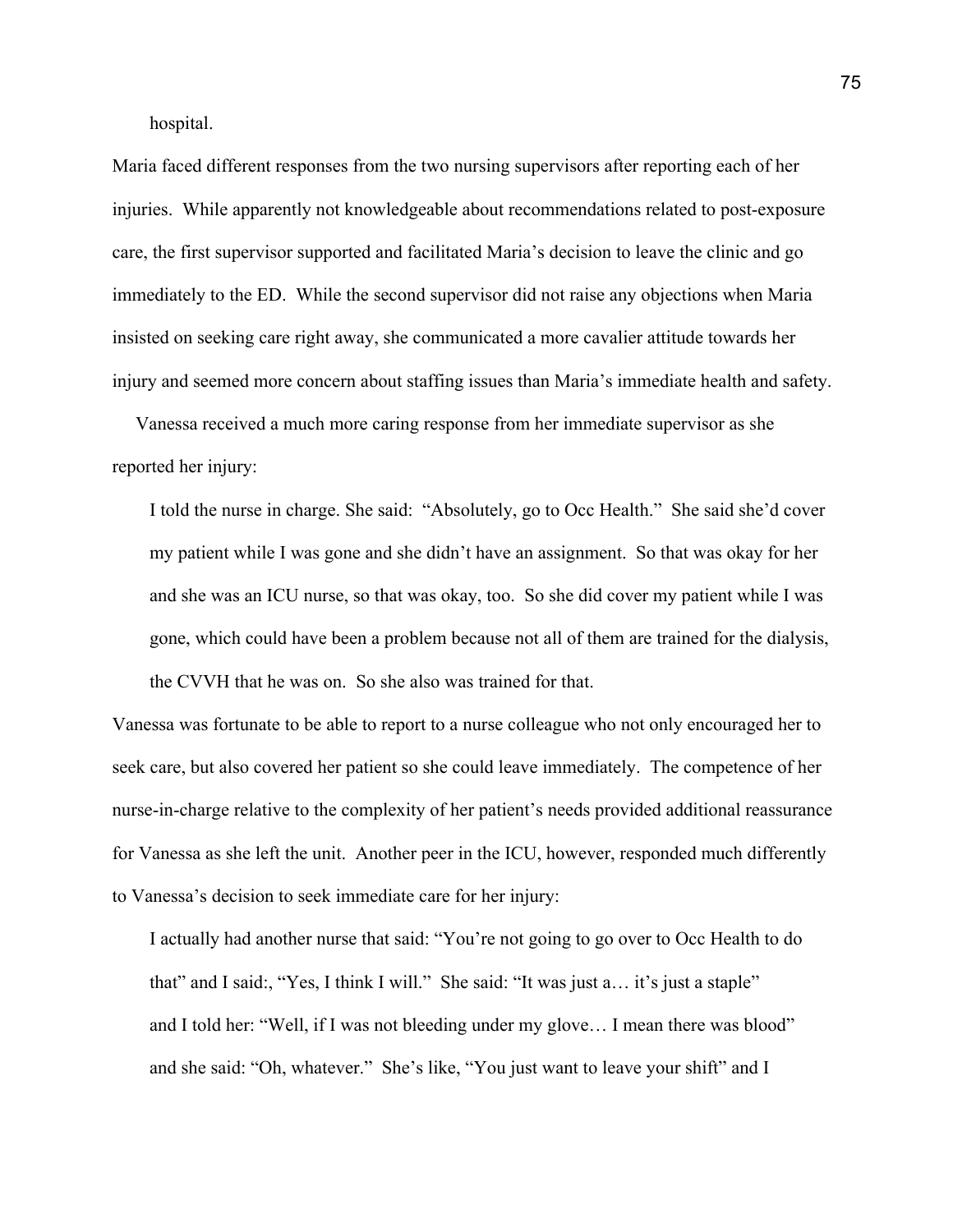told her: "No, not really."

Instead of offering support and understanding, the nurse peer bullies Vanessa about her motives for leaving the unit. Vanessa felt judged and ridiculed, and the need to justify her decision to take care of herself after her injury.

 Following her injury, Sandy immediately left her floor to report it and was encouraged to seek care from the ICU attending who was covering. She recalled:

 I went right into the nurses' office and rinsed the wound, told the nurse, the charge nurse and she said: "Okay, we're going to call the supervisor. We need to do an incident report and I'll call the doctor" and they said: "Do you want them to come up here?" And I said: "No, let me get off the floor. The doctor could have come up, but I said: "Let me go down there, because that's where his office is." At our facility we don't have doctors on 24 hours. Given the limited nurse staffing and physician coverage in her facility, it would have been easy for the charge nurse to find excuses to delay her timely access to post-exposure care. Instead, Sandy's decision to report her injury and seek immediate care was supported and facilitated by everyone she contacted following her injury.

 After she was cut by a careless surgeon's scalpel in the OR while scrubbed in on a case involving an HIV and hepatitis C infected patient, Cookie described having to take the initiative to break scrub and seek care for herself:

 The surgeon just stood there, didn't say anything. It was a resident and I said: "I'm going to break now and I'm going to…" He goes: "Do what you have to do." It happened so fast. At first, I didn't know what happened, who did what. I just know that I could overhear the circulator yelling at me. That was overshadowing everything, but it was all of a sudden I said, I realized after a minute that no one else is going to take care of me except for myself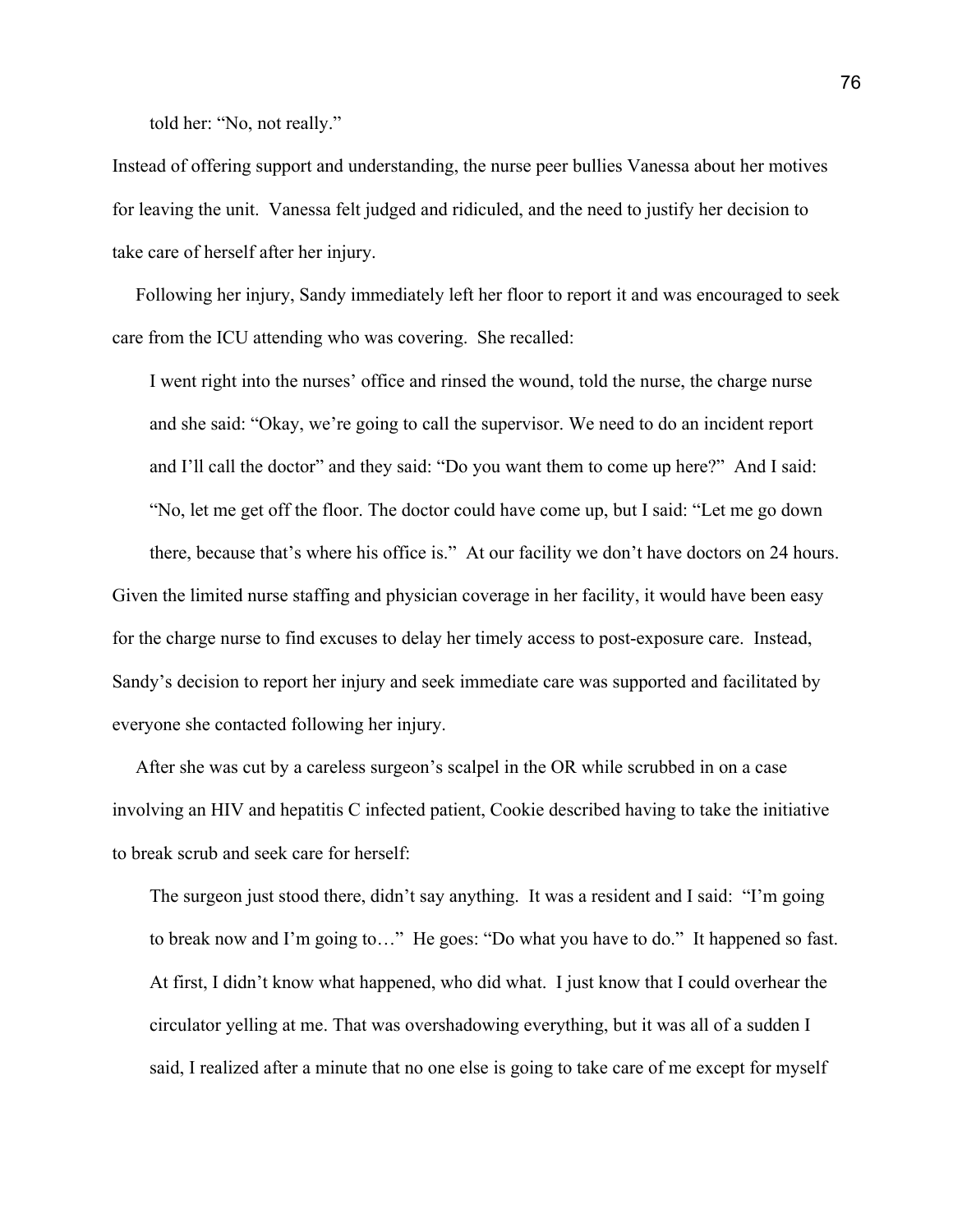and all of a sudden I realized each and every one is out for themselves first and that you have to take care of yourself, no one else is going to take care of you. No one else is going to stop this and tell you to go right now. [she] Broke scrub. I went to the desk. Not even the other girl [circulating nurse] went to the desk, I went to the desk actually to tell Marsha I just got cut by a scalpel and I need to be relieved. She just picked up the phone and got someone in there and then the next day she called me, because I was crying my eyes out. Yeah, by the time I got in the corridor to walk down to the emergency room by myself, it started to hit me.

It is likely that all the OR staff were also in shock when they realized what had happened to Cookie. Instead of engendering compassion among her co-workers, however, that shock resulted in silent paralysis and callous treatment by other OR staff. It took Cookie a minute to realize she would not be receiving the care or support she needed from co-workers and she surmised 'everyone is out for themselves first.' Despite the horrific nature and urgency of her situation, she realized no one else is going to tell her to break scrub and facilitate her to receive the immediate care she needs. Terrified, she left the OR and is left alone to walk to the ED for care. With the exception of the nurse sitting at the desk outside of the OR, not one person was there to support or comfort her. In the matter of moments, her world was transformed into a very lonely and uncaring place.

 Maggie recalled the denial she felt about the seriousness of her injury and the ambivalence she felt about upsetting and leaving her patient with the knowledge that she had been injured. She also described the support she received from colleagues for seeking immediate care:

 Going back and forth between: Did that really happen? or Am I just imagining this? and then almost thinking that I really don't need to do anything. How bad could it be? I'm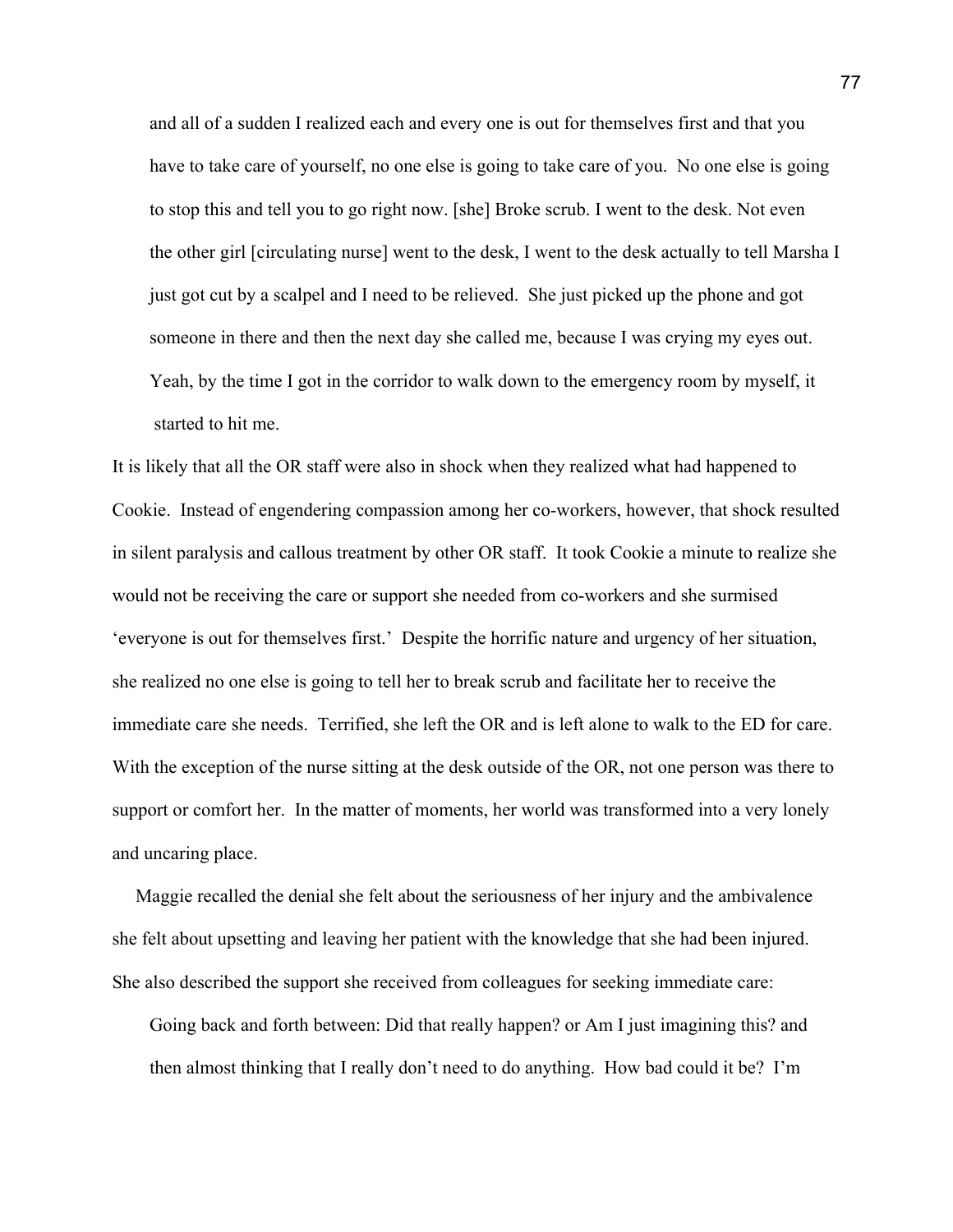rinsing it so good. Do I really need to get seen and go through all this? And, you know, telling the patient that I needed to leave the room. I was very torn between his reaction… how I was reacting upsetting him. So one of my colleagues came in immediately and sort of dealt with him and I ended up going over to the non-acute side because that's what everybody made me do. I think if I made my own choice, I might not have done that.

Maggie almost convinced herself she didn't need to report her injury or be seen for care. Not unlike several other participants, she was using denial to cope with an incomprehensible threat. Embodiment was central to Maggie's experience, as the prospect of infected blood entering her body in conjunction with the unequivocal reality check from colleagues, prompted her to take immediate action.

 Sarah, who worked on an HIV unit, was also encouraged by colleagues to report and seek care for her injury. She recounted:

 I saw that there was a little bit of blood coming up from under the glove and I didn't tell the patient. I put the needle in the sharps container and I came out to the hallway and one of my other fellow nurses was standing out there with her cart and I said: "I just stuck my finger" and she said: "Okay," and we went to the nurses' station and she directed another nurse to get the incident report, filled out the incident report, and I was basically whisked away to the emergency room, because on the night shift, the health services is closed. So they covered the rest of my patients and I just went.

In Sarah's case, the shocking threat of a serious exposure resulted in an almost robotic and passive response from Sarah. Once aware of her injury, caring nurse colleagues directed next steps and assumed control of Sarah, who was 'basically whisked away' immediately to the ED for care.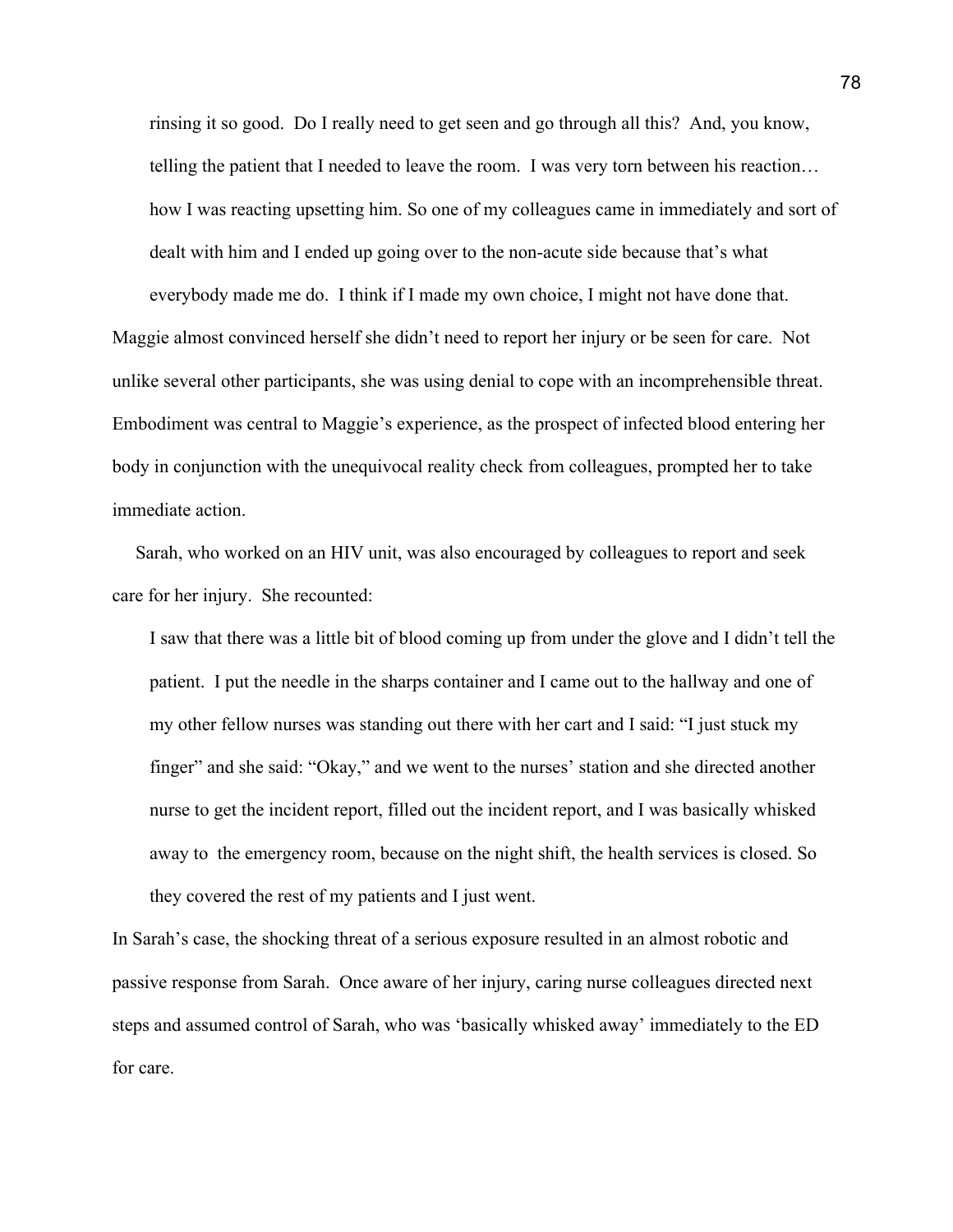**Initial meaning of PI and its aftermath – Needing to know it's going to be okay.** For participants, *needing to know it's going to be okay* meant being reassured that the threat to their body would not materialize and that they would be okay. Embodiment remained central to the lived experience. Consciousness expanded beyond the bleeding body part to the circumstances surrounding their injury – to the device involved, to the wound depth and amount of bleeding, and to the source patient whose blood now contaminated their own. Participants asked themselves: What is the likelihood of contracting an infection given what happened and how it happened to their body? How significant was their risk? What about their injury made the risk less worrisome or more significant? What were their options if the injury indeed posed a risk to their body?

 Along with embodiment, temporality and relationality became central in the aftermath of the injury. In gauging the likelihood or risk that existed for illness or infection to take hold in their bodies, participants utilized information from a variety of sources. Initially, participants internalized their own assessments of risk and then looked outside themselves to experts and to colleagues for additional information related to their risk. Participants also looked to others for comfort and reassurance to help them deal with frightening circumstances that now threatened their body and even their existence. Nurses sought reassurance from members of their professional community as well as from others within their social networks, both in the form of desperately sought information, and caring responses that demonstrated support and a sincere attempt to understand the difficult nature of this experience.

 *Assessing risk.* The immediate threat felt by participants was visceral, immediate, and emotional. As time provided some ability for participants to step back from the initial shock of injury, they began to think more about what they knew about injury risk relative to the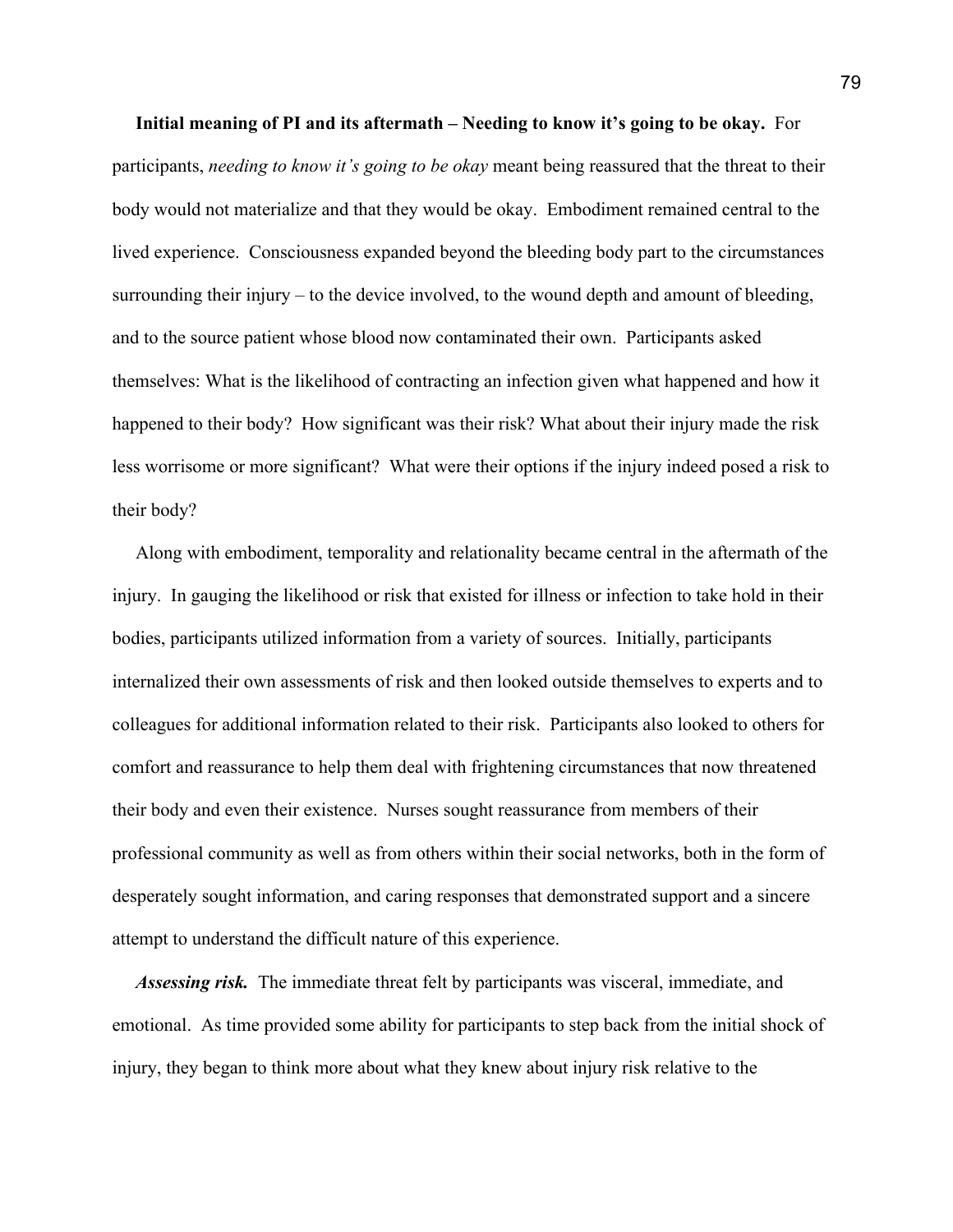circumstances of their PI. While not necessarily being familiar with actual post-exposure treatment protocols, participants in this study understood that numerous factors were routinely weighed as part of assessing risk. It was not unusual for a nurse, therefore, even before being seen for her injury, to begin assessing risk based on what she knew about the source patient and her injury. Others provided additional information that informed risk following their PI – the source patient, the expert staff, and colleagues who'd shared a similar experience. In order to feel reassured, they needed more information. Injured nurses looked outside themselves to help put their circumstances and the threat they felt into perspective.

 Immediately following her injury, Hillary's thoughts focused on the large gauge of the needle that stuck her, the depth and amount of bleeding from the resulting wound, and getting to the ED for care within three hours in case she needed PEP. She shared her initial thoughts as proxy for perceived risk she spoke about her injury: "A sixteen gauge hollow core needle. [it] immediately it began to bleed. ...and when I pulled the glove off, it was obvious it was just pulsing out." Her anxiety was palpable as she described important minutes ticking away in the time before she actually received care in the ED:

We head down to the hospital and it's the hospital that I actually work for, I'm an employee of, but because we are a free standing facility, I'm not a face that they're familiar with. But I have my badge and when I go into registration, I show them my badge and tell them that I've had a needle stick injury at work and the emergency room tech takes my vital signs and everything, tells me to go sit down in the waiting room and I'm thinking you know, between getting the injury and then filling out the paperwork and then waiting for my mother, my hours.... I've got like five minutes left in my hour and then a few minutes later I hear the triage nurse say: "Oh no, when it's a needle stick injury that is like a level one, it has to be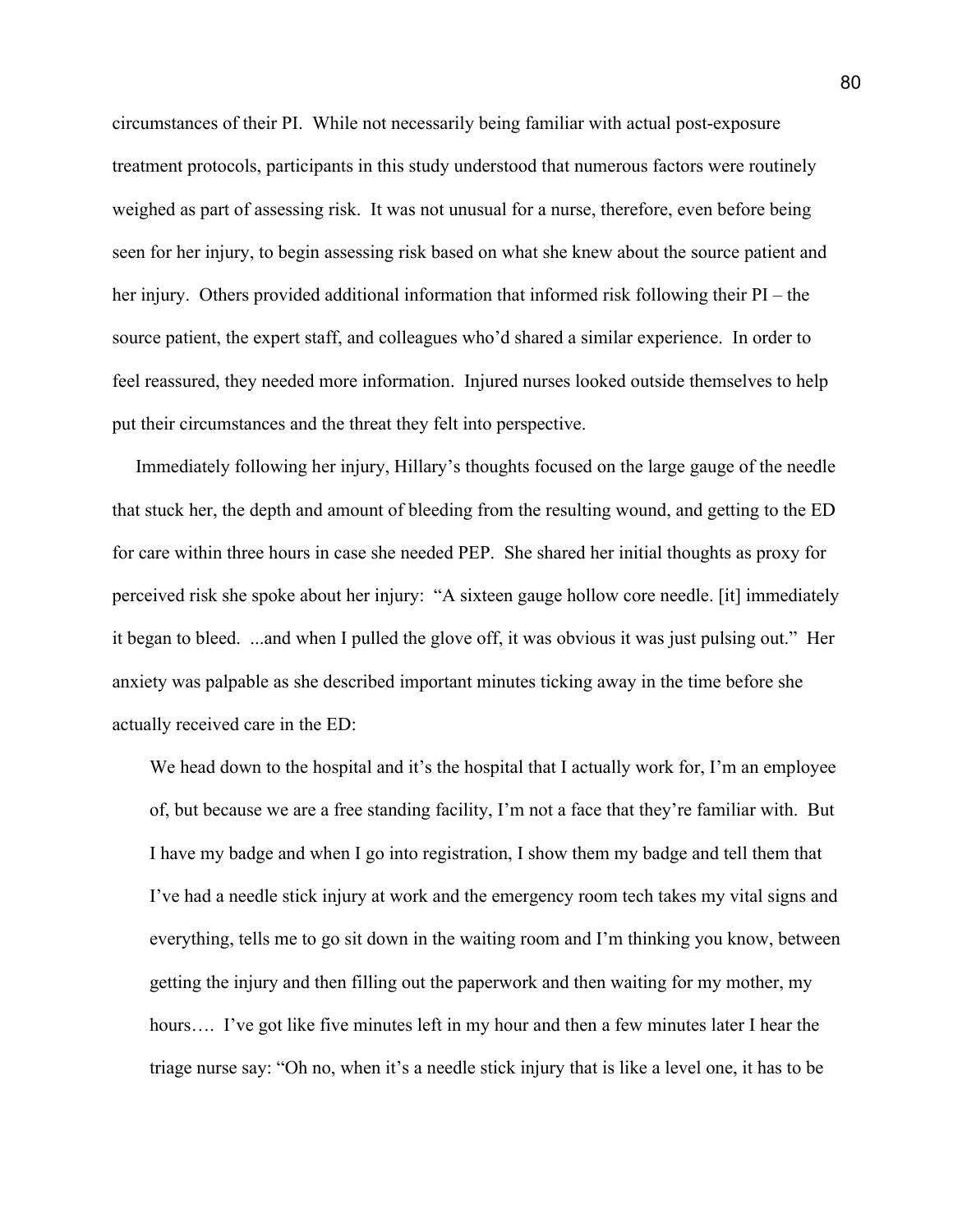taken care of immediately." So the tech then came out and called me out and then brought me into the emergency room and they assigned me to my little room and I was there

probably, maybe ten minutes I waited there and then a doc came in….

Hillary's preoccupation with time represented risk to her – the increased risk of HIV seroconversion if she needed PEP and didn't receive it in the optimal time frame following her PI. In the end, the ED physician reassured her, based primarily on the source patient history, that her actual risk was very low and PEP wasn't needed. Hillary stated: "He told me that based on her [source patient] responses to the questions, he thought that it would be very low risk that I would have contacted AIDS or hepatitis, knowing that I had already had a vaccination for hep B." And while Hillary expressed some reservations about the intimate nature of the screening questions and doubts related to a patient's willingness to truthfully share such personal history with a stranger, she did say that her concerns were somewhat allayed by the information provided by the ED physician.

 Vanessa found it much more difficult to be reassured in the initial period after her injury. Of particular concern to her was the source patient's history of promiscuity and prior transfusions. She shared her thoughts about the potential risk posed by his history:

 It wasn't a 90-year old grandmother that's been married for fifty years that has no obvious history. It was a younger 40 something single male known to be very amorous by his friends that would come in and we'd go: "Oh, does he have a girlfriend?" They'd say: "Yes, he's got five" or "Yeah, what week is it?" and we had seen a few girls that would come in. He had previous hospitalizations, so there were previous opportunities for why he could have. He had previous blood transfusions and definitely could have been at risk [for infection], including the number we've given him. …I went over to Occupational Health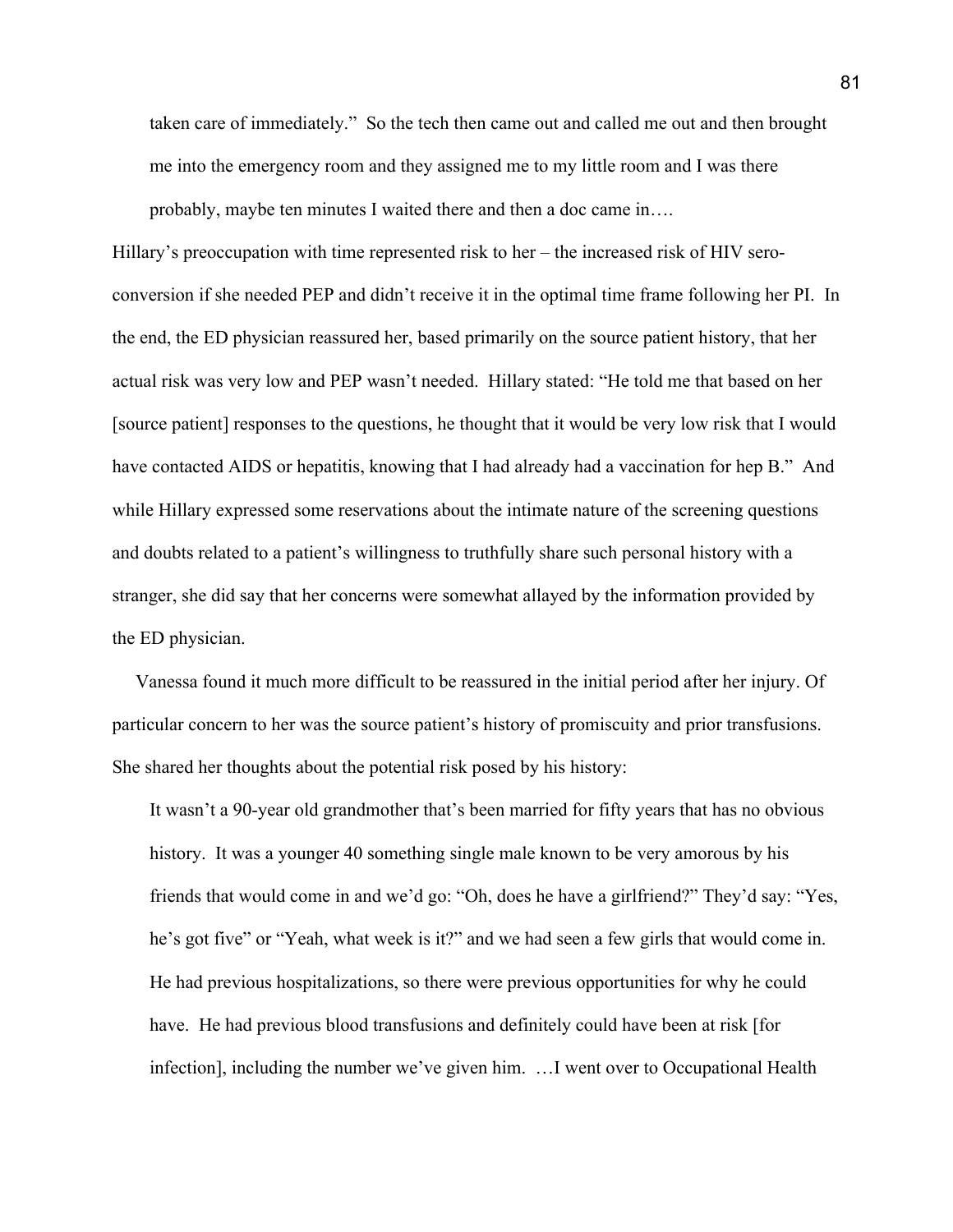and then she [the provider] reviewed the risks or percentage of the high risk if he was a known carrier of either the hepatitis or HIV and the fact that he wasn't known….

Vanessa left the clinic somewhat reassured by the information she had been provided. However, because the source patient's HIV status was unknown at the time of her injury, both she and the source patient underwent testing to allay concerns related to risk.

 Sandy was working with a high-risk patient infected with HIV and hepatitis C when she was stuck with a subcutaneous needle. She became immediately concerned about her risk, even though the needle involved was small bore. She spoke about a lessening of her fears, based on the risk assessment and reassurance provided by the attending physician who cared for her following her injury:

 I met with the Infectious Disease doctor and she told me the likelihood, because it was a sub cue injection and because I was put on the medication immediately, the chances of contracting that would be low, the percentage would be low….

Despite his reassurances that her risk of infection from a sub cue needle was low, the physician made the decision to start Sandy on a PEP regimen that she would continue to take for the next four weeks. The PEP further reduced her likelihood of contracting HIV and provided her with needed reassurance that she would be okay.

 Despite reassurances from the occupational health physician that baseline and source testing were unnecessary after her first injury involving a lancet and source patient with a benign history, Maria still insisted that both she and the source patient be tested. For some nurses like Sandy and Hillary, the information they sought and were provided related to the likelihood of transmission risk was extremely reassuring. For others like Maria, it held less import.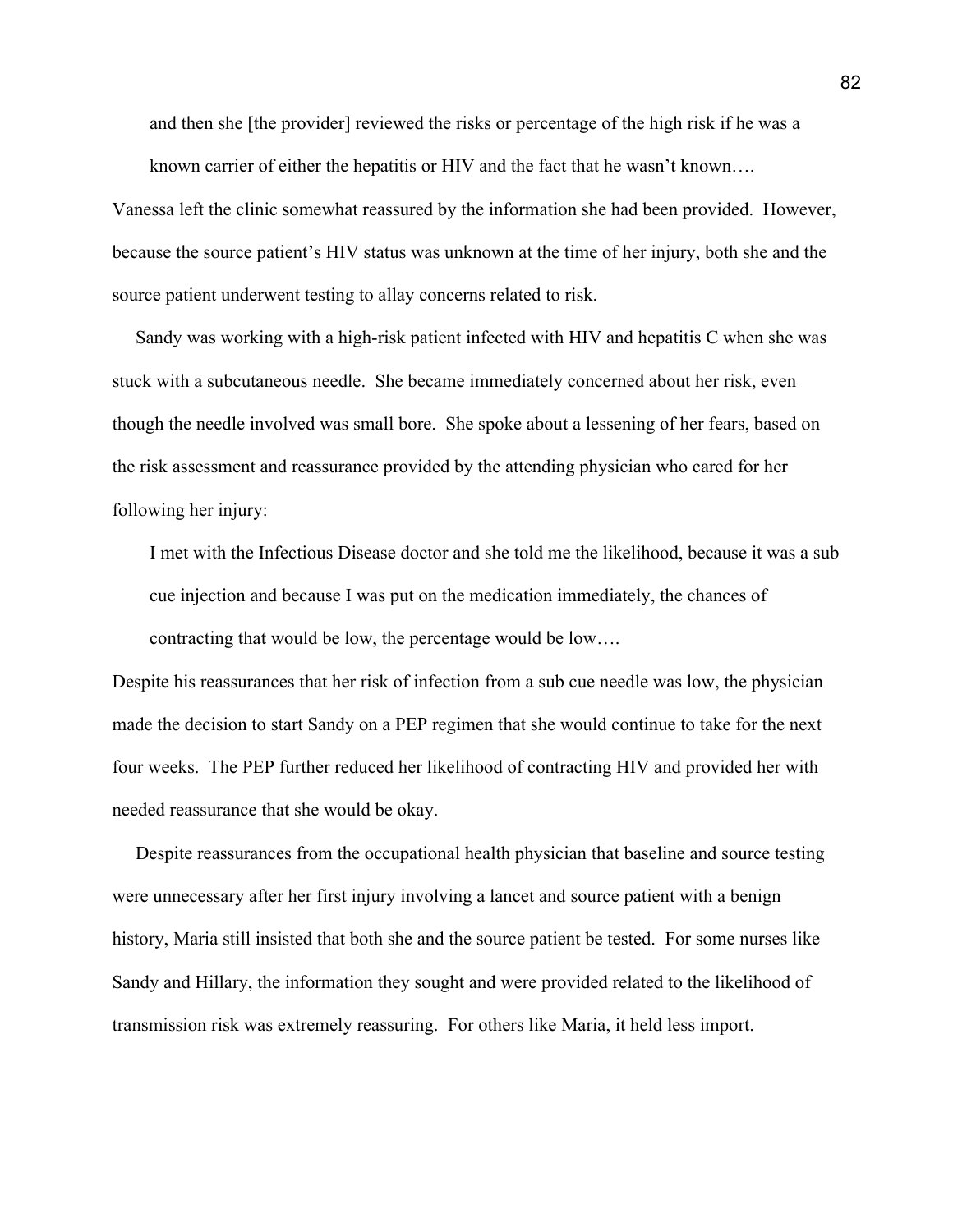Maggie articulated why, in her case and others like Maria's, statistics and facts really didn't matter:

 I was scared. I was pretty freaked out… I was pretty freaked out… and you could have told me the statistics until the cows came home. That wasn't going to change anything because I'm like… I can be that one person. It just didn't change anything.

Maggie was speaking about the overpowering and irrational fear that for some participants was associated with their PI. For these participants, fact-based risk estimates failed to reassure. Her intense, emotional reaction made it impossible for her to be step back and be objective about the risk of her exposure. For participants like Maggie, the sudden and shocking nature of the PI experience also involved an unbearable loss of control prompting them to assess their risk. Loss of control over her body, loss of control over the fact that she now faced this reality as a patient – not as a provider – and loss of control over her health outcome all converged in her mind at once.

 Maria explained why circumstances surrounding her second injury raised even more apprehension regarding risk for her:

 I was aware that he [source patient] was a drug and alcohol counselor and I was also aware that many times people in that role might have had experiences of their own with a history of drug or alcohol use and so that sort of for me caused me to have a higher level of concern as well.

 Based on her source patient's history, Maria was, like other nurse participants, assessing her own risk. That fear-based assessment would make it much more difficult for her to be reassured by the occupational health experts who subsequently surmised her risk to be low.

 For Cindy, a combination of factors heightened her anxiety and concerns about risk. Her wound was deep and the source patient was HCV positive with an unknown HIV status. She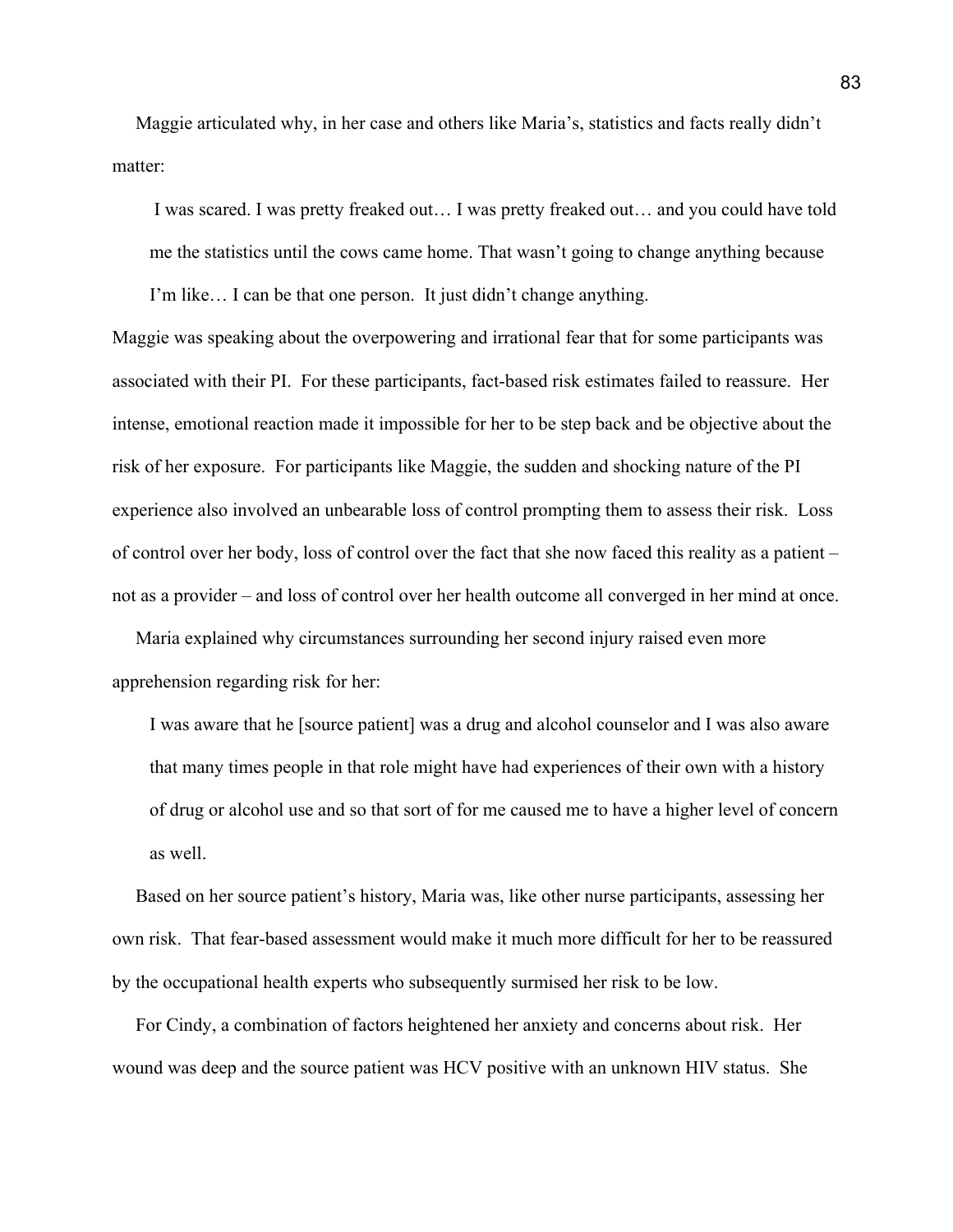recalled: "I knew as soon as that sharp went into my thumb that I was in serious trouble just because of the depth of it and something clicked inside me and said this is not just a simple cut." Even the patient became extremely worried for her upon learning of her exposure. Based on their risk assessment, and not knowing the source patient's HIV status, occupational health providers immediately offered her PEP. Unlike Maria, however, Cindy declined PEP, stating: "I opted out of it, because I just had this feeling I was going to be okay." Willing to wait for the source patient's HIV test results to come back. Her concerns around hepatitis C, however, given her patient's history, were less casual.

 When the reality of her situation finally struck, Cookie could do nothing but assume the worst. She described how she felt:

 All of a sudden, I was just like, I felt like all of a sudden my life just appeared in front of Me and that, wow, I just got cut by a blade and the person has full blown AIDS and here I am almost at the height of my career and in a heart beat it can be over. It was only really when I got to the emergency room and everyone treated me with urgency and respect to get me right in the back….

 With little ability to initially calm herself or see any reason for optimism, Cookie quickly projected herself into a future in which her being and her livelihood were seriously threatened. She was convinced she would become infected. It was only after she arrived in the ED where she encountered a staff that was straightforward, but caring that she described feeling in any way reassured and hopeful: "They saw the severity and the acuteness of it. It validated what I was really feeling. That it's a very serious thing…. and [they] said: You're going to take the medicine and you're going to be alright…."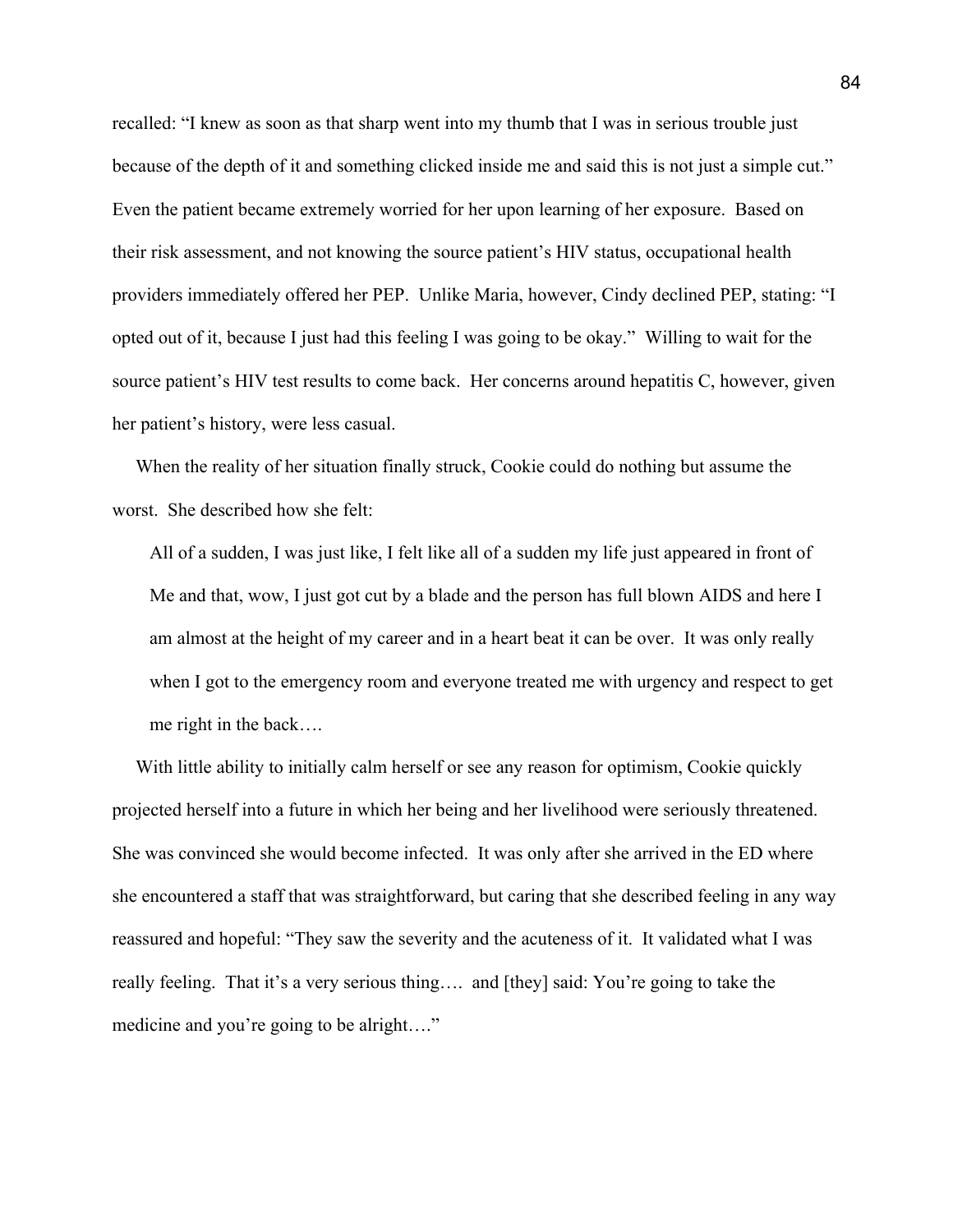Already angry at herself and worried about her exposure to a high-risk patient, Maggie experienced additional distress at the lack of consensus she overheard from ED providers regarding her transmission risk and their apparent confusion over what treatment protocol to follow. She described what her experience was like:

 So I remember having some panic at one point where I felt like, Oh my God, it just really hit me, with all the discussion that went on about it and the [sic] unclarity about whether she is a high risk or a moderate risk or a low risk and it took them all some time to come to the common ground there. That kind of bothered me. …I was just so mad at myself that I put my hand up there. I'm like, I would never do that. Yeah, so real disappointment in myself that after all these years and then to do it with a patient that was, in my mind, very high risk. I mean I thought he was pretty high risk.

 The indecision she overheard from her providers only heightened her sense of fear and panic. Instead of being reassured, the argumentative nature of the discussion outside her room only served to undermine her ability to trust or be reassured by their assessment and treatment recommendations. Learning that the source patient refused to undergo testing made Maggie even more anxious and upset about the risk she likely faced:

 I remember when they said he didn't want to be tested, I became sort of like angry at this person. Like why wouldn't he want to do that and that's when my anxiety grows, because I'm thinking he doesn't want to do it because he knows his test results…. …I felt like if he would have tested and I would have known, that could have taken away so much anxiety, but the fact that he wouldn't and I knew he was hepatitis B positive and he was an intravenous drug user. Yeah, I was mad. I was really mad at him.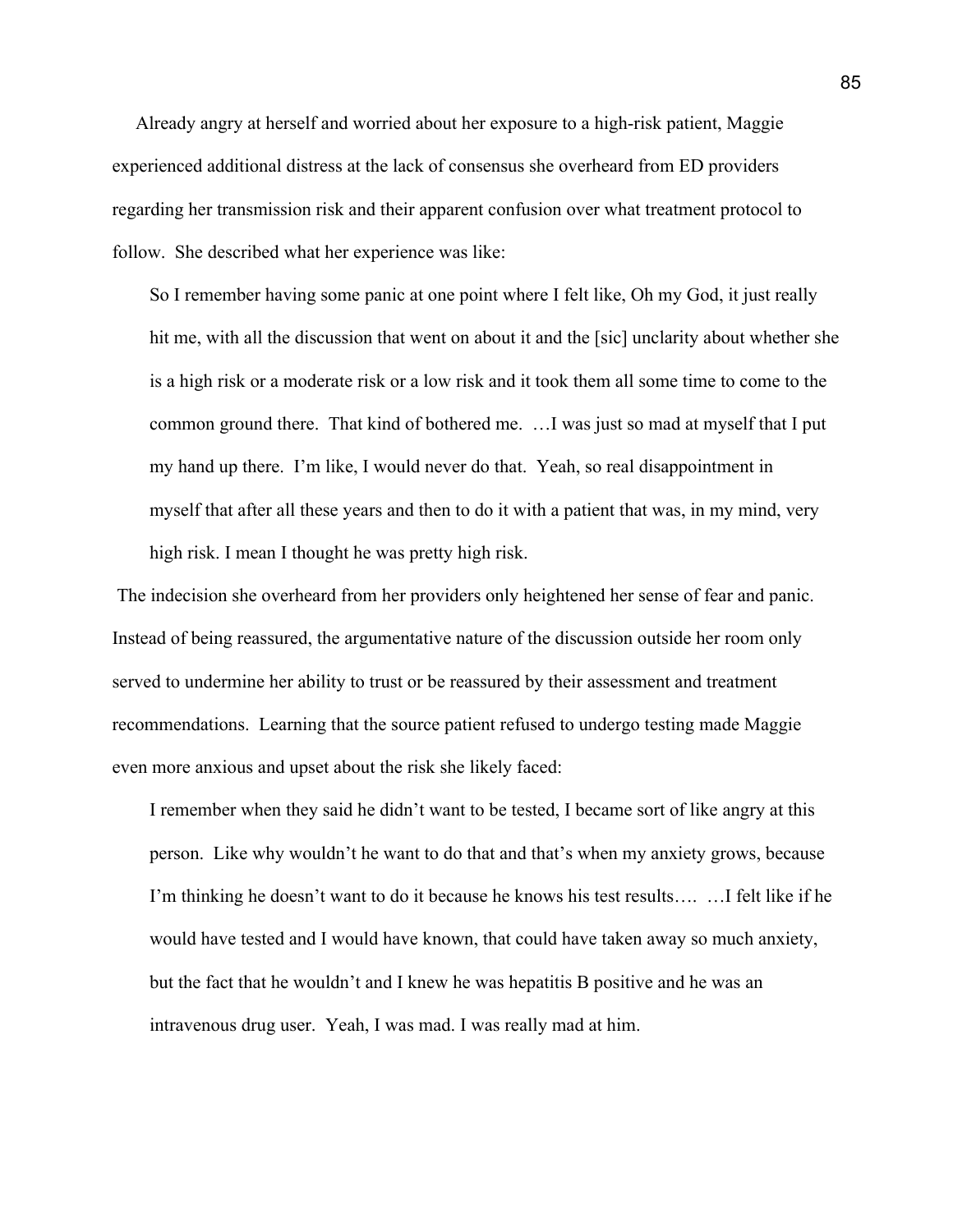Maggie's anger at her patient masked her deepening sense of fear and pessimism about the actual risk she faced from her injury. Having access to his test results would have allayed her fears. Instead, she now worried that he was HIV positive.

 After her injury, Sarah described her thinking as she tried to rationally weigh what she did and didn't know with respect to her exposure risk:

 I knew this patient was HIV positive. I knew that she had hep C, but I didn't know really what the status of either them were and I feel really lucky that I had gone through all the training about needle stick injuries and everything and I said: Okay, it's a low-risk. I know this is low risk, because it was a sub cue needle. I know this is not a high-risk exposure, but I didn't know what the status of her illnesses were.

Sarah was able to step back and look at the total circumstances surrounding her injury. The information she had learned about injuries allowed her to maintain some perspective relative to her risk of becoming infected. What she didn't know about the source patient, however, made it necessary for her to seek out additional information.

 *Seeking post-exposure intervention and caring responses from others.* Embodiment and relationality remain central throughout the period of post-exposure care and intervention. Risk assessments provided the basis upon which occupational health and emergency providers made recommendations relative to testing, treatment, and follow-up for injured nurses. As part of the larger health care community community, participants sought care for their body. The relationship, competence, and compassion with which that care was delivered in the immediate post-injury and follow-up periods left injured nurses with clear and vivid impressions of providers and the overall experience. Participant accounts also made it apparent that the compassion and support offered by other colleagues and significant others transformed their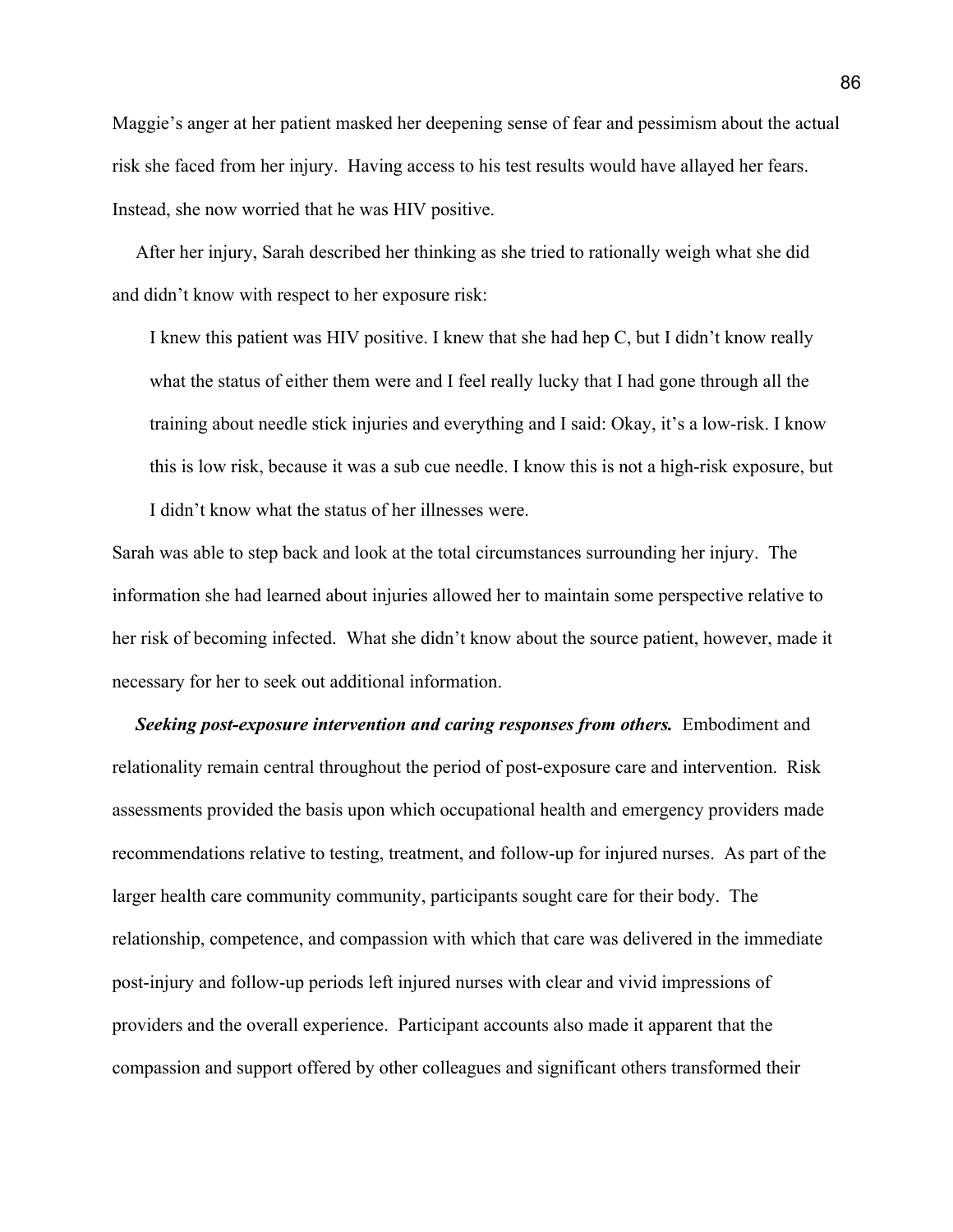injury experience. It was, therefore, the post-exposure intervention, as well as the caring responses from others, that helped injured nurses know that they were going to be okay.

 Hillary shared what was for her a disturbing encounter in the initial moments after she was placed into a patient room in the ED on the day of her injury:

 I was there probably, maybe ten minutes. I waited there and then a doc came in and asked me what had happened, so I explained it to him, and he said: "Well, did you get a draw from the other person?" and I said: "What?" All I'm thinking about was my thumb and I said: "No." He says: "Well, don't you have policy and procedure?" I said: "I don't know. I don't know about any policy and procedure. I just know about my thumb." And he proceeded to lecture me.

Rather than paying attention to Hillary's immediate needs for comfort, reassurance, and caring, the physician added to her distress by focusing his attention on an impersonal and bureaucratic protocol of care. Unaffected by her attempt to bring his attention back to her needs, he followed the protocol – ordering baseline testing and screening the source patient by phone about potential risk behaviors. Hillary recounted the rest of her encounter with the ED physician:

 He told me that based on her [source patient] responses to the question, he thought that it would be very low risk that I would have contacted AIDS or hepatitis, knowing that I had already had a vaccination for hep B. So he thought that he would give me all the information for the cocktails and I could think about it. I could either take the pills with me that evening, that afternoon from the emergency room or I could wait until the patient came in, was drawn, they could do the preliminary tests and if anything came back questionable or positive, then I could come back to the emergency room and they would give me the cocktail. So those were my options.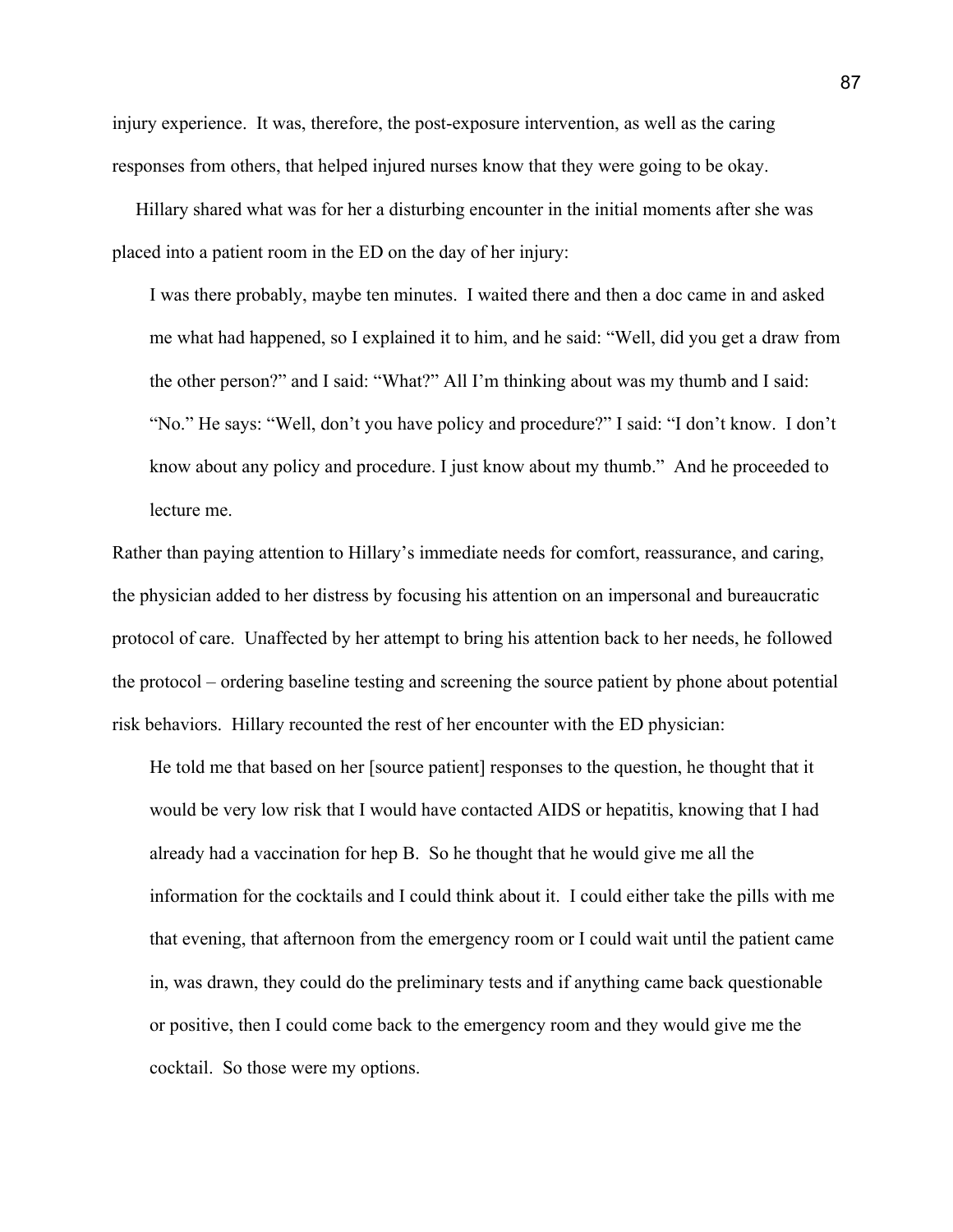Armed with additional information about the source patient and her options related to intervention, Hillary declined PEP, deciding instead to wait for the test results. She didn't have to wait long. About three hours later, she received confirmation by phone from the ED physician that the source patient's test results had come back negative. It was apparent, however, that whatever information the ED physician provided, hadn't completely allayed her fears, as evidenced by her description of the conversation she had with her husband after coming home that evening from the ED:

 [Told him] That I had had a pretty serious needle stick injury… that I was waiting to hear from the hospital whether I needed to take any AIDS drugs or not, the anti-retro viral, but I'm sure I didn't say anti-retro viral to him because he wouldn't have, not being a medical person, he wouldn't have known what that meant.

 With the exception of being forwarded paperwork confirming the negative test results, Hillary had no further follow-up initiated by anyone from the occupational health department. When she returned to work the next day, she recalls being asked about her injury by a few concerned coworkers. But just as expressions of support from co-workers helped participants cope with the difficult nature of their PI experience, an absence of support or concern had the opposite effect. What Hillary remembered most vividly about the next day was a comment made to her by a second nursing supervisor and how it made her feel:

 A different supervisor was on that day and her comment, I remember it really ticked me off, and it was: "I heard you had a little needle stick" and I thought it wasn't little and I said: "It was a sixteen gauge and it was hollow core and it went deep" and that was something else I remembered the doc telling me was that because of the size of the needle and because it was hollow core and because it bled immediately, that I was at a greater risk as opposed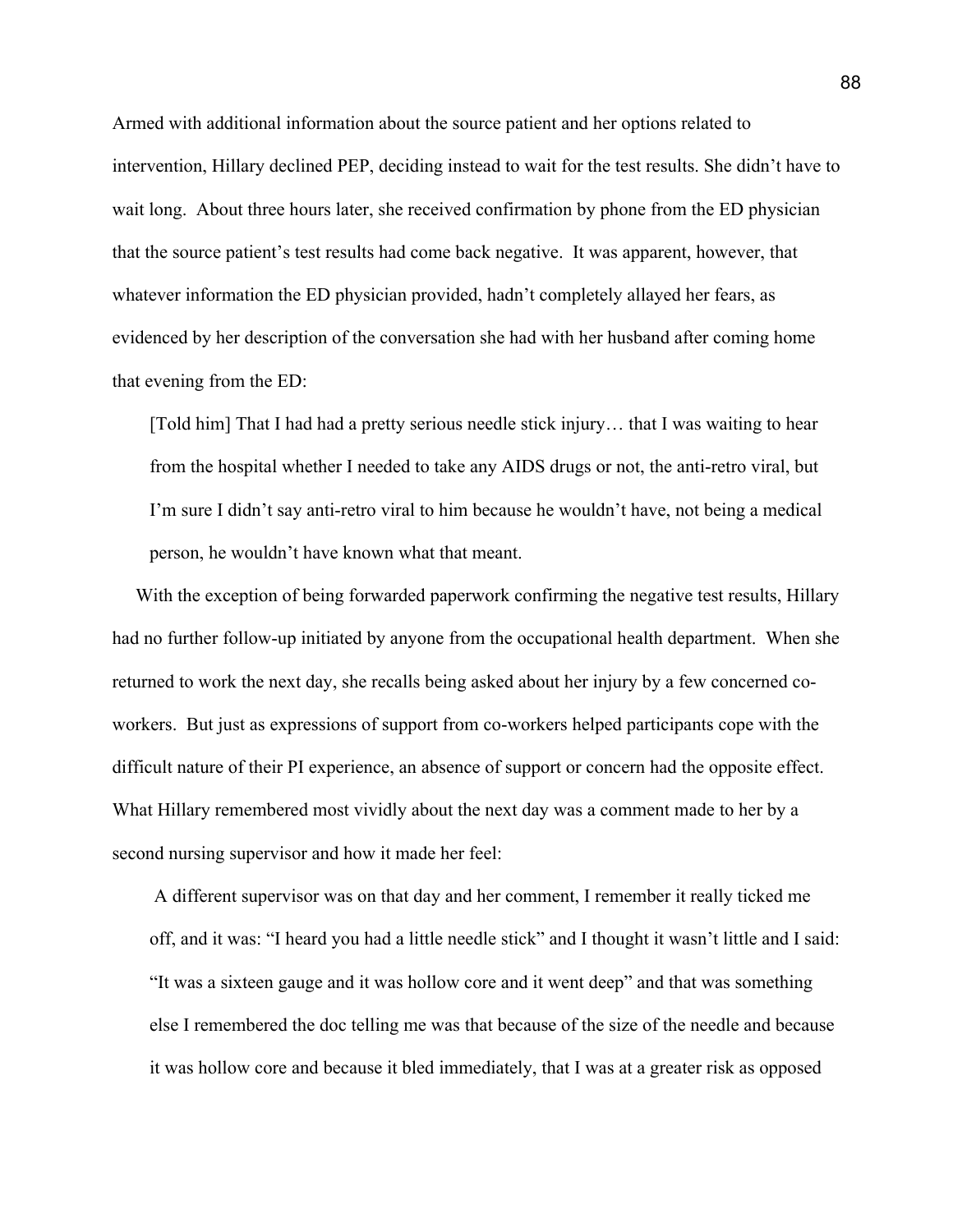to something that took a few seconds before blood showed from the injury. …That ticked me off, because it didn't show any respect for what I had just been through….

Despite a positive outcome in relation to her testing, Hillary's overall experience left her angry and resentful, particularly with respect to the dehumanizing and disrespectful treatment she endured from her nurse supervisors. Even her subsequent attempts to positively advocate for changes she believed needed to occur to improve safety within the organization resulted in uncaring and unsupportive feedback. Hillary described the 'final blow' as the negative annual performance evaluation she recently received from her supervisor. In all her years as a nurse, she stated it was the first time she had received a negative evaluation, something she attributed to the fact that she had been vocal and persistent about the lack of policy and procedure for employees who sustained injuries away from the main campus. She shared several of the written comments from a copy of her most recent performance evaluation including: "Hillary needs to have better insight into the way she communicates issues to the supervisory staff and her coworkers. Hillary's behavior has led to trust issues and concerns about department image."

 Vanessa's experience in Occupational Health sounded fairly straightforward based on her brief description:

 [they discussed] What the pros and cons were if it was a high risk of starting, they call it the cocktail, starting treatment, the prophylactic treatment and if that was something I wanted or not and then they drew labs and I went back to work. …Because it was such a low risk I deferred [PEP]. It wasn't a hollow needle. It wasn't a known contaminated… well, it was possibly contaminated, but it could have been into the skin [or] it could have been just into the next dressings. I don't know how deep that went. Usually they go into the skin, but I was bleeding, but I don't know whether there was blood on that because I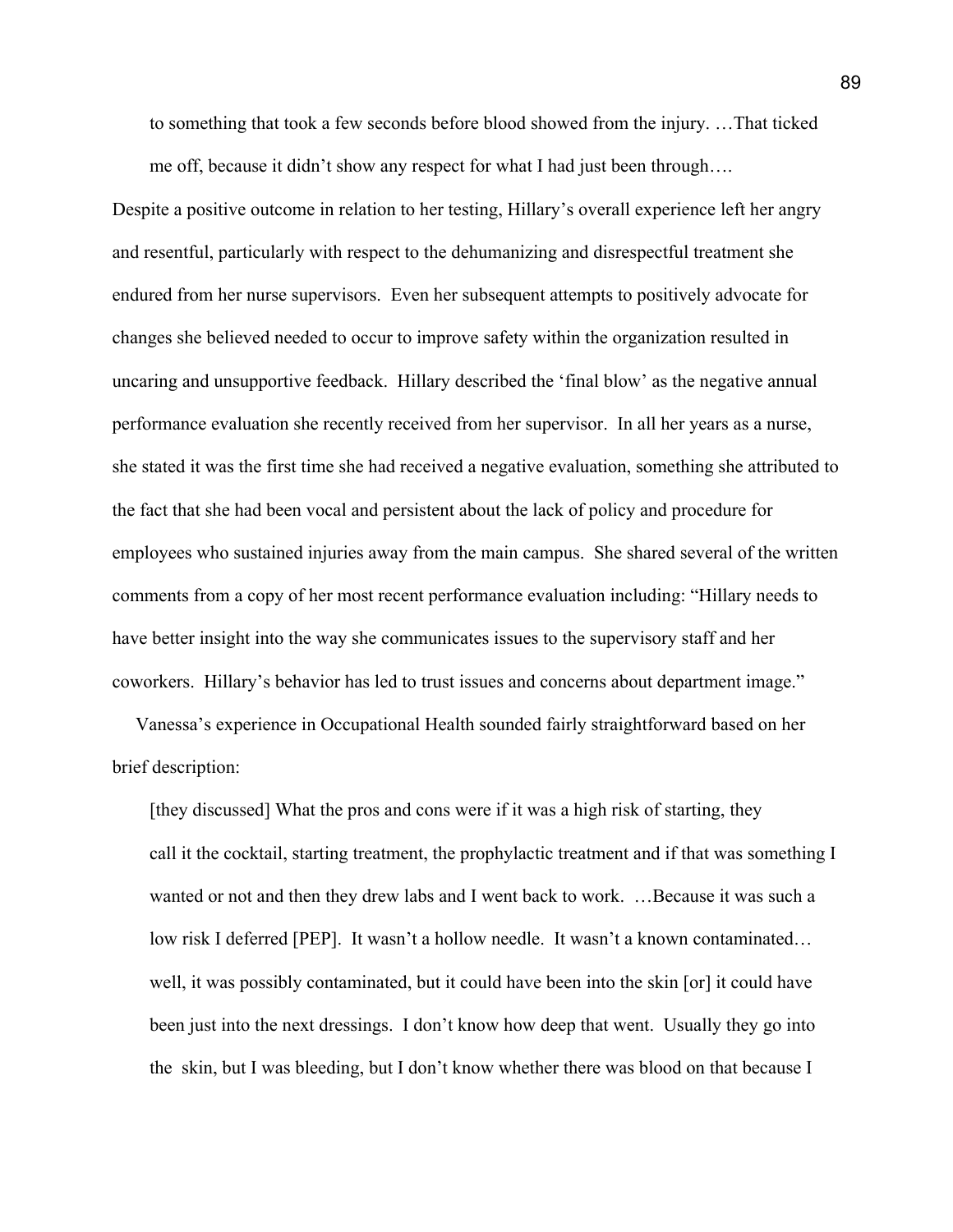didn't see it and at the time we didn't know his status, but he was pretty low risk as far as not ever having, I guess not ever just having it.

 Despite the reassurance she had been provided by occupational health staff that her risk was low, Vanessa described how difficult she found it to wait three days for her patient's HIV and hepatitis test results:

 Yeah, because they didn't know his yet, I could only in my head assume the worst. Then I was thinking of his, before we kind of, not necessarily joked about his bachelor lifestyle and his multiple partners and stuff, but we would say: Oh well, which girlfriend's coming in today? Somebody would come in and they'd say: Oh, I'm his girlfriend and we were like: Oh, yes, have you talked to the other girlfriend that just left?

Ultimately, for Vanessa and other participants, the information that provided the most reassurance and relief from anxiety were final test results – both the source patient's and their own. Temporality is central in this aspect of the PI aftermath. Throughout the PI aftermath, participants describe heightened stress and expenditure of much emotional energy waiting for serial and final test results. Fortunately for Vanessa, she was notified that same weekend that all test results had come back negative. No additional follow-up was initiated and it appeared that the care provided to her by occupational health staff met her needs.

 Less responsive and an obvious source of upset was the disappointment Vanessa felt and shared concerning the apparent absence of support or concern from coworkers following her injury:

 Maybe because of the way that one nurse treated it, it didn't seem to carry a big sign that this is something that happened. I don't even know if the charge nurse passed on a report to the next shift. Because I know like when I did break my finger at work that they told people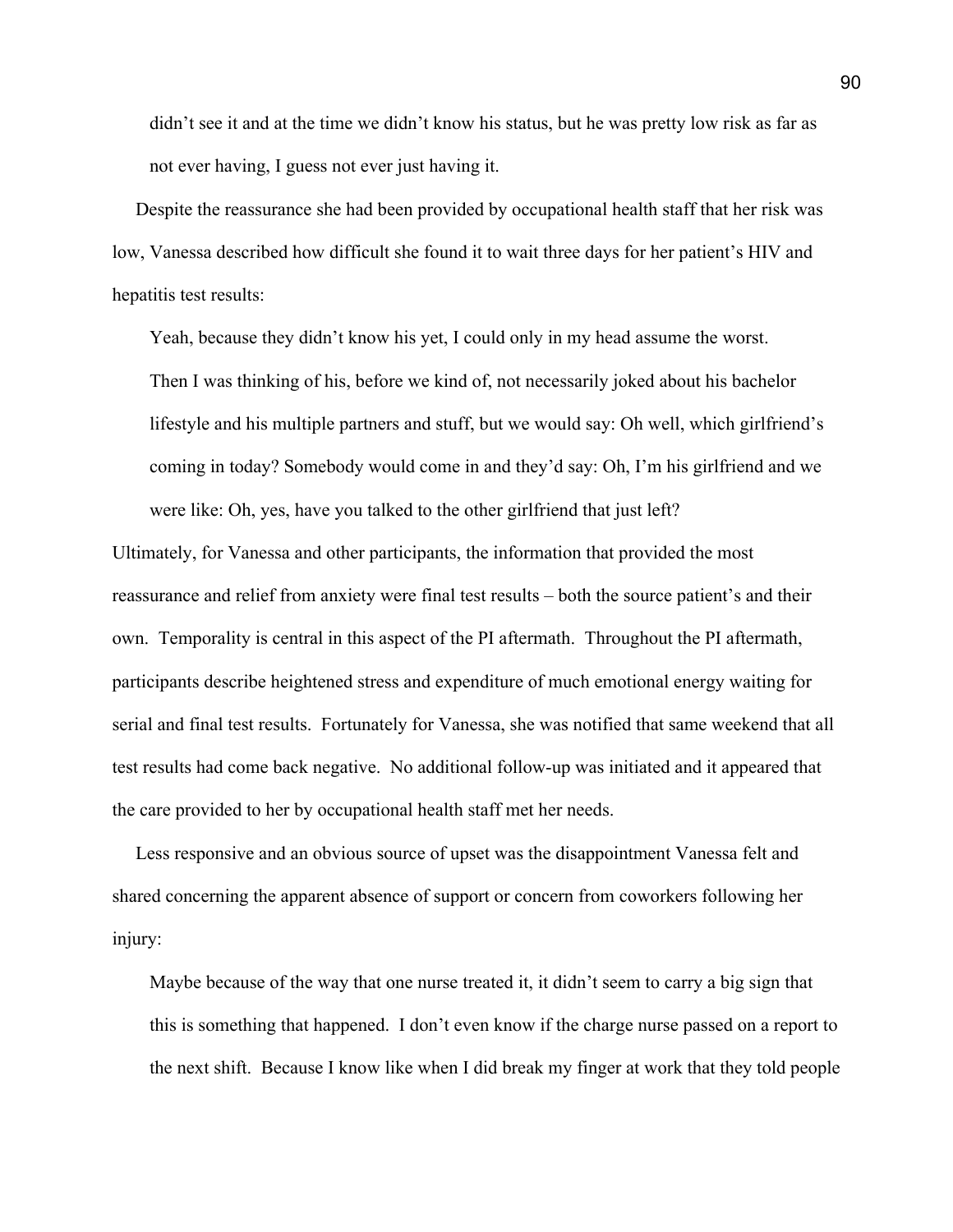that happened and I felt this was as significant as a broken finger. Yes, because I don't know if it is, but I feel like it should have been passed on. Especially where I work, there definitely would have been an: Oh, I heard. Like everybody hears. That if somebody, like for an example, when I came back with my broken finger, like I went back to work the next day and everybody was like: "Oh, how's your finger? I heard what happened." And nobody said: "Oh, how you doing? I heard what happened."

Regardless of the final outcome, Vanessa needed some indication that her co-workers recognized the difficult nature of the ordeal she had just been through. In the absence of any acknowledgment, she felt a void – like nothing had happened to her, or that others didn't care.

 Sandy worked in a DOC facility without an occupational health department. Despite that fact, she recalled a very reassuring encounter after her injury with the covering physician who was a moonlighter:

 I was sent down to the ICU department where the doctor was, the doctor on call. They were really good. The funny thing is, these doctors, they're all kids. They're all kids and yes, they were really good and the intern was there, too. …I felt very comfortable with the whole process and I wasn't alarmed. I guess because they were comfortable. …They took blood and instantly put me on medications because this patient is HIV positive and [has] hep C. Immediately I was given medication. Within two hours I was put on medication, given a prescription that I got filled the next day at the pharmacy.

A very different experience from Vanessa's, Sandy described initially not taking her exposure as seriously as other staff did and finding the support of coworkers and other nurses reassuring when the reality of her circumstances finally struck her:

They were very sympathetic and I was really surprised. I was like, why? And that it was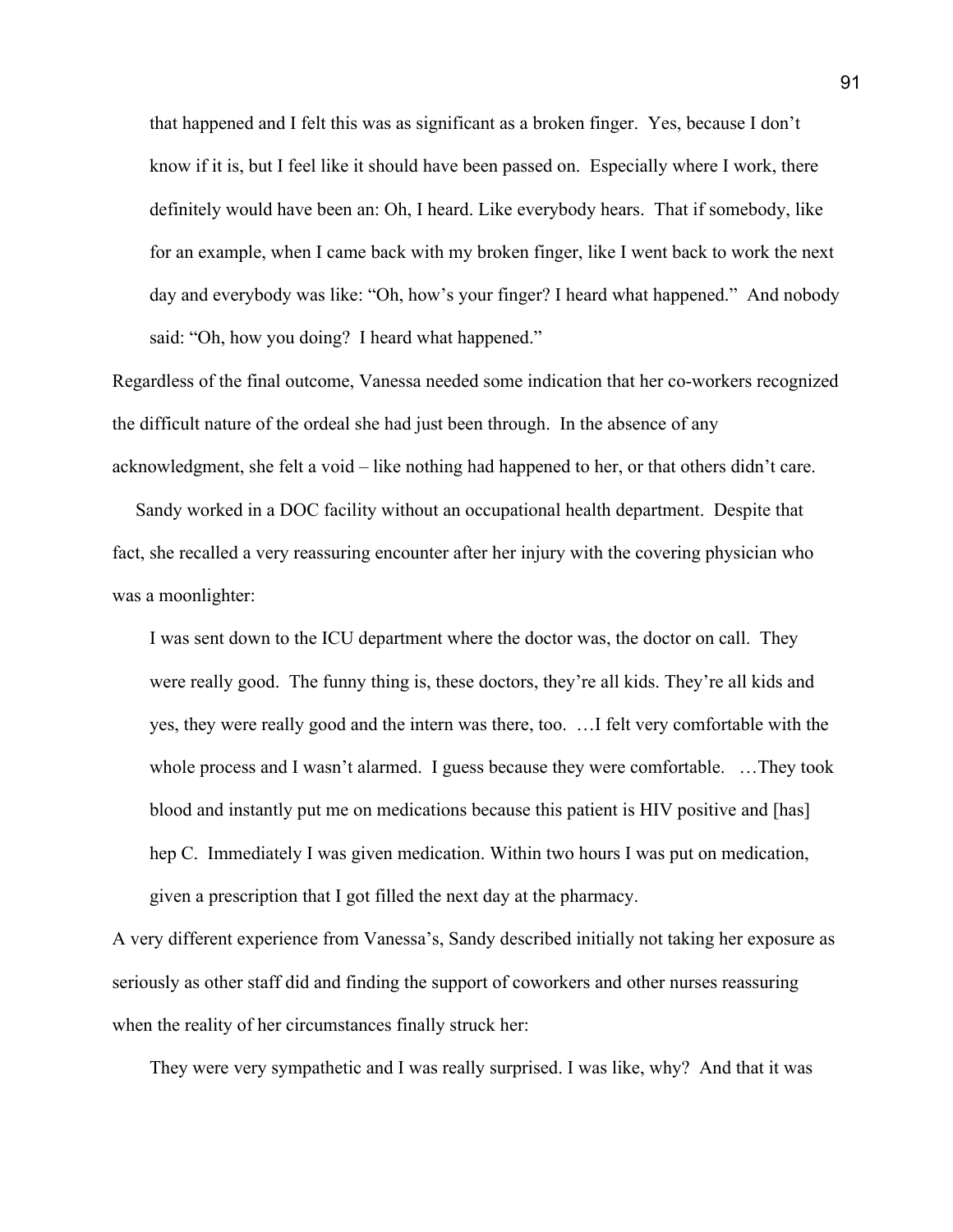me not taking or seeing the seriousness of this. I see that I didn't take it as seriously as they all were, but really what I was most amazed at was the stories from the other nurses, you know. Yeah, that happened to me, yeah that happened to me. When I had gone down to ICU one of the nurses there told me, because she was watching everything, the ICU is very small there, she told it had happened to her, too and she said she was okay. She had to go on the medications and everything turned out okay, the nursing supervisor. And then I'm part of a fellowship with a bunch of nurses in it and I shared with them being on the medications, because I got, I kind of got very sick with it and they shared with me, you know, their experiences as well. So, yeah, I know someone that was on it twice. She had two finger sticks.

Not accustomed to being open with her own feelings, Sandy was amazed at the generosity and of nurse colleagues who were willing to share their personal stories and experiences with her. That sharing provided her comfort and reassurance throughout the time she struggled with anxieties concerning her own health outcomes following her exposure.

 Sarah shared a different perspective when reflecting back on concern expressed by a relatively new nurse manager whom she didn't know very well and other nurses' sharing around their own needlesticks:

 That [her injury] was around the time that we were having a change in nurse managers. So I think it was our new nurse manager who I didn't know very well and I mean in general working on the night shift, you really had very limited contact and so I think that she made sort of an official 'How are you doing?' and tried to do that a couple of times, but there wasn't, I think I pretty much said: "You know, I'm doing okay." …How are you doing after the needle stick and how are you doing at work? Are you concerned about working in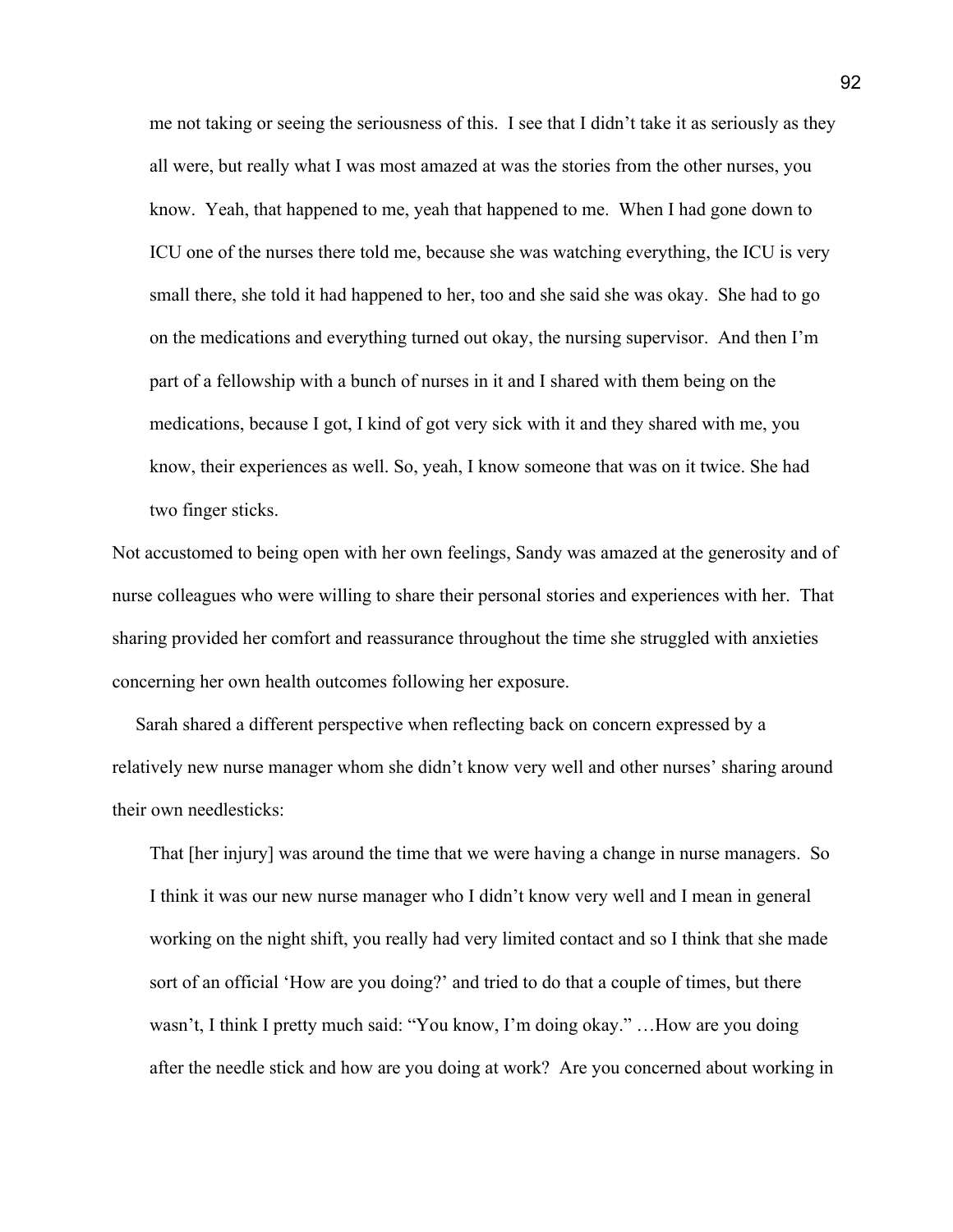general? And I pretty much brushed them off, I think. Personally, I didn't really feel that traumatized and I also didn't know her very well. It was interesting, among the nurses, it was really interesting, because after my needle stick several months later another friend of mine at work got a needle stick and the same thing happened, that all of the older nurses pull out all their stories as a way to relay 'Oh, you'll be fine, Oh, you'll be fine,' but also I think it's to re-experience their own as well as the time they were assaulted by a patient. [It] Gives them a chance to talk. I think that their intent was to normalize your experience

Cindy questioned the sincerity of concern expressed not only by her relatively new nurse manager following her injury, but also the motives of nurses who shared their own PI experiences. To her, it sometimes seemed more about the nurse than the person to whom the nurse was speaking. She believed a nurse's injury gave colleagues an opportunity to provide support, but that it also represented for them 'chance to talk' – not an unreasonable supposition, given the limited opportunities nurses have to talk about traumatic experiences in health care.

and to reassure, but obviously I think it's a double edged thing.

 Maria sustained a low-risk exposure with her first PI and reported having had an initial experience with Occupational Health that was relatively positive:

 No need for any meds or anything else. I went back and the doctor said that everything was cool. …Ultimately, I felt like I say relieved, ready to go back to work. It was, I felt very safe about what had happened. I didn't really feel like I had done anything seriously wrong. I was grateful to know that the organization was willing to get me right down to the emergency room and so forth and so on. So, I just, I just felt a great sense of relief and went back to work, kind of like, Okay, I don't want to get in that kind of situation again and I did it again.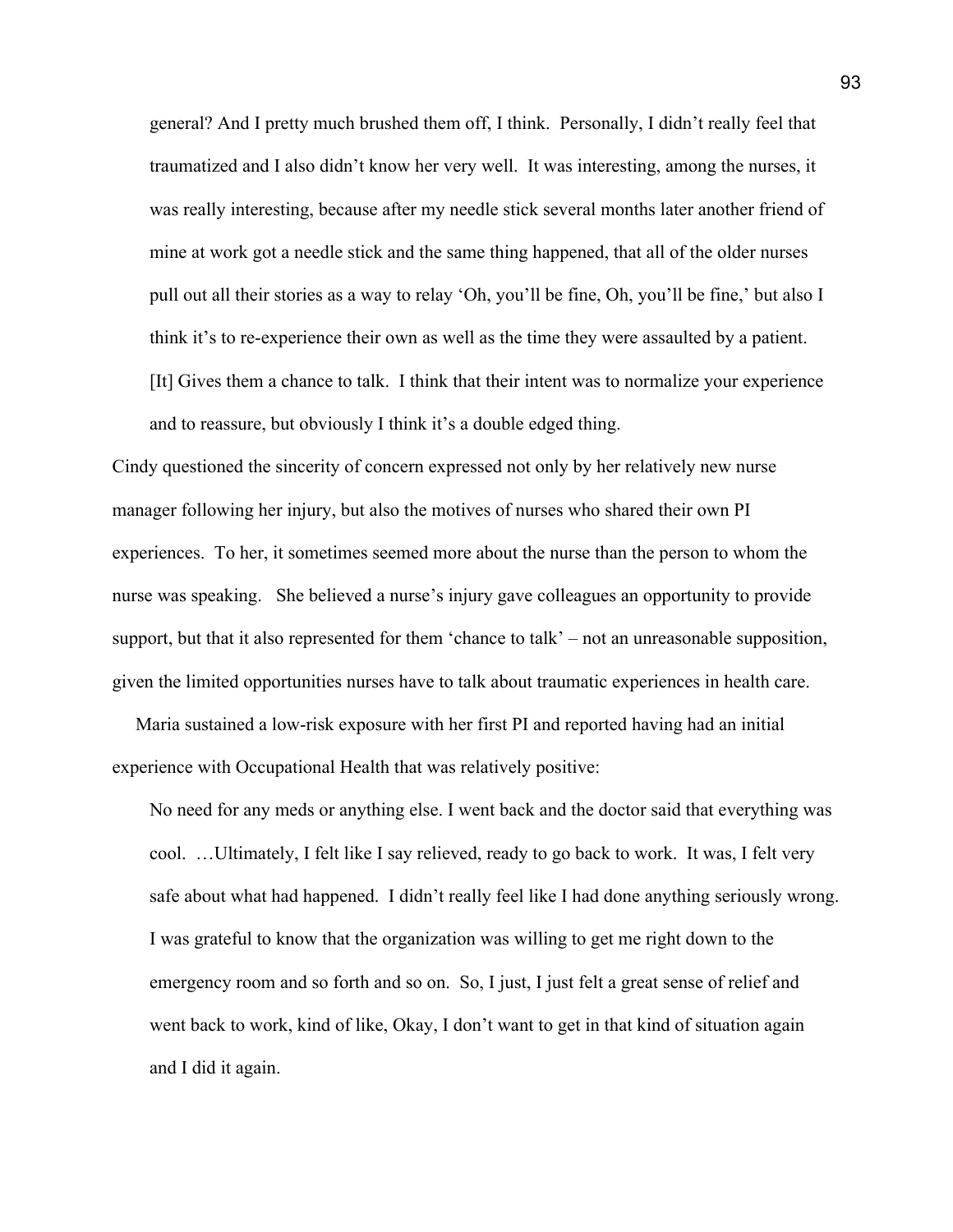Maria makes a specific point as she reflected on that injury experience of referring to the support she received from her organization. Unfortunately, Maria's second experience was very different, beginning with a nursing supervisor who failed to understand the importance of being seen in a timely fashion after an injury, rather than waiting to the end of the shift as she encouraged her to do. Maria was evaluated at a nearby ED by a nurse practitioner, who assessed her exposure as low risk and argued against the need for PEP. Maria described her experience with the practitioner and her thinking behind opting to take PEP:

 I was seen immediately and counseled and I really was extremely grateful to the nurse practitioner with whom I spoke. She was clearly very experienced and was very helpful, answered all my questions. She strongly recommended that I not take any kind of medication, but I said: "Well, before I decide that I would like to call my primary care provider and just discuss it with her" and I told my doctor and I had told the nurse practitioner: "I don't know what the test results might be from the person himself and I don't know if he's ready to talk with me about this situation," so my primary care provider said: "Go ahead and take whatever they want to give you and take all of it." So I got Kaletra and Combivir.

 Maria's decision to take the PEP, supported by her primary physician, were strictly related to her lingering concerns about the source patient who had yet to agree to be tested. Maria took the prescribed meds for three days. They made her so ill that she had to leave work the next day after vomiting several times while caring for her patients. Test results from the source patient had still not been reported, so she did her best to continue taking the meds. Desperate, on the third day, and with no alternatives offered by occupational staff, she finally contacted her primary care physician to inform her of how ill she was, and she was instructed to stop the meds. Fortunately,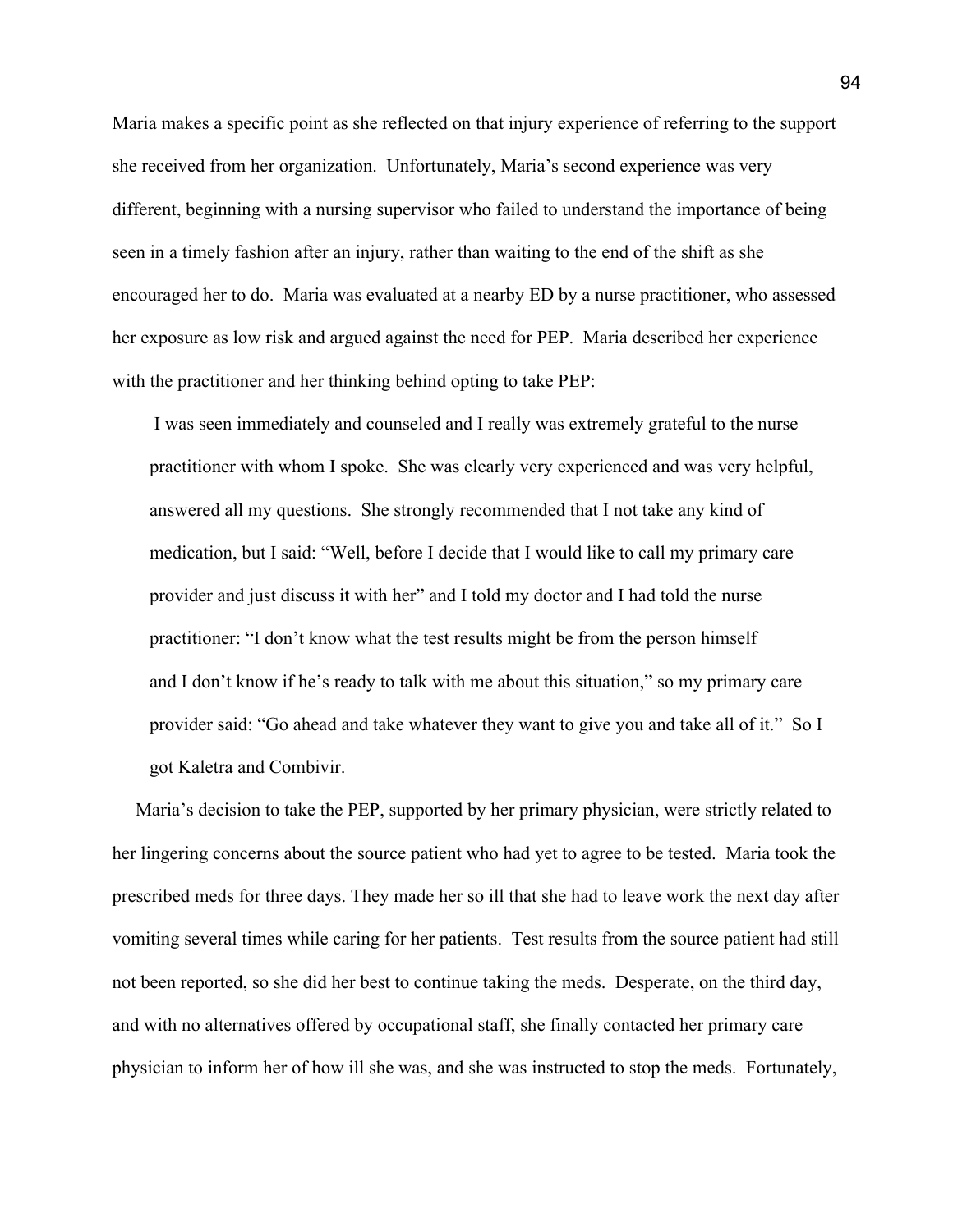her clinic physician colleague was able to track down the source patient's negative test results later that afternoon. Six months later, her final serial test results completely eased her worries.

 Maria spoke about the support she received from other colleagues as she went back for serial lab tests and, like other participants, encountered other employees eager to share their own injury experiences with her:

 I would say to the person doing the blood work: "I had a needle stick and I'm here for follow up" and each time it was a different person and they would say: "Yes, I had a finger stick or I had a needle stick, too" and I feel like it was a really eye opening experience, and a learning experience to understand that other colleagues had been through….

Unlike Sarah, Maria internalized similar shared experiences as expressions of caring support and concern.

 Cindy, the NP who cut herself with a scalpel while debriding a calloused foot ulcer in a diabetic patient with HCV, described her occupational health experience as very positive:

 It was excellent. They were very supportive. They have a very good protocol for treating sharps injuries and exposures and they knew exactly what to do and everything they sent to me and they answered all my questions, gave me very good instructions and I always felt confident that they would help me through whatever was coming next. …They did offer me prophylaxis for the HIV and I opted out of it, because I just had this feeling that I was going to be okay and I didn't know for certain his HIV status and that was available I believe 24 hours later and it was negative. They retested me. I'm not certain if they retested him. To clarify that, I'm thinking they did.

 Cindy valued the efficient, competent, and knowledgeable care she received immediately after her injury. Within a short time, however, her experience was complicated by a severe hand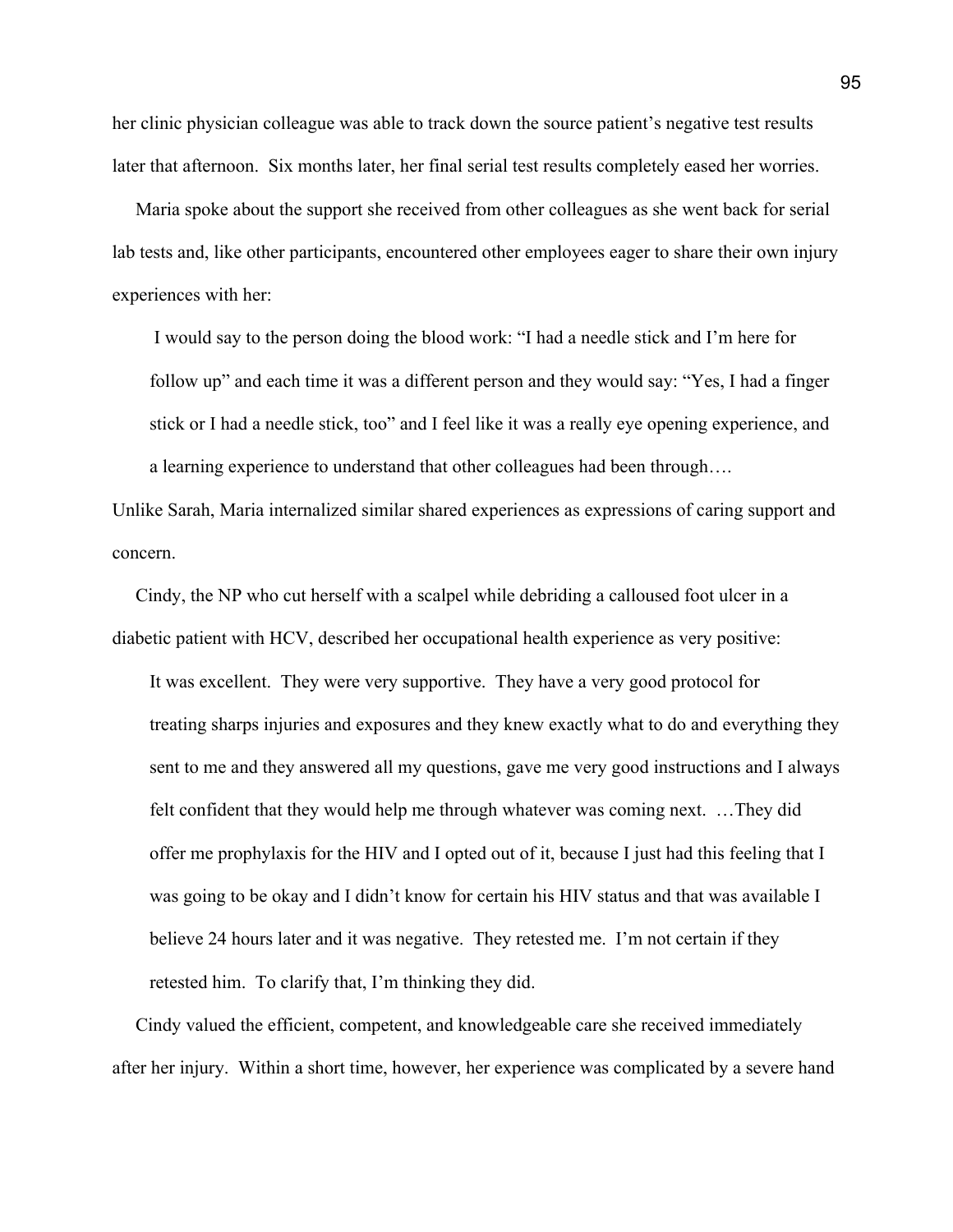infection requiring weeks of intravenous Vancomycin. In the midst of that treatment, Cindy started feeling very ill and, aware that her liver function tests were elevated, became convinced she had been infected with hepatitis C. She spoke about and credits her extensive support system, including her husband, her physician, her friends and work colleagues, with getting her through a very difficult period of illness and anxiety:

 I think that [support] made a huge difference because I didn't feel well during the treatment and it was great to have people that I could fall back on. I have friends that would cook dinner for me and my family and I had my husband taking care of the IV site. I had rides back and forth to the hospital to get my blood work if I didn't feel live driving. I had a great support system and this experience made me realize how important that is, especially as things come up and you need help coping in one way or another.

In Cindy's case, the help provided by friends and family was invaluable as she became physically incapacitated during treatment for her hand infection. As someone not accustomed to needing to ask for help, it also gave her a new appreciation for the importance of a good support network.

 The emergency department staff provided care to Cookie that was attentive and compassionate. Her experience with the occupational health system was not as reassuring or responsive, particularly in the face of the severe symptoms she developed on PEP:

When I went upstairs [the next day to the OH clinic], I said: "I just ache all over. I feel terrible" and they just said: "Oh, uh uh" and they said: "Well, maybe it's the Kaletra" or something like that and I said: "I'm exhausted. I'm not sleeping at night." So he gave me a day off. …I think I felt like a little betrayed by the Occupational Health nurses. I felt like instead of them trying to offer me or suggest that, you know, if you don't feel good stay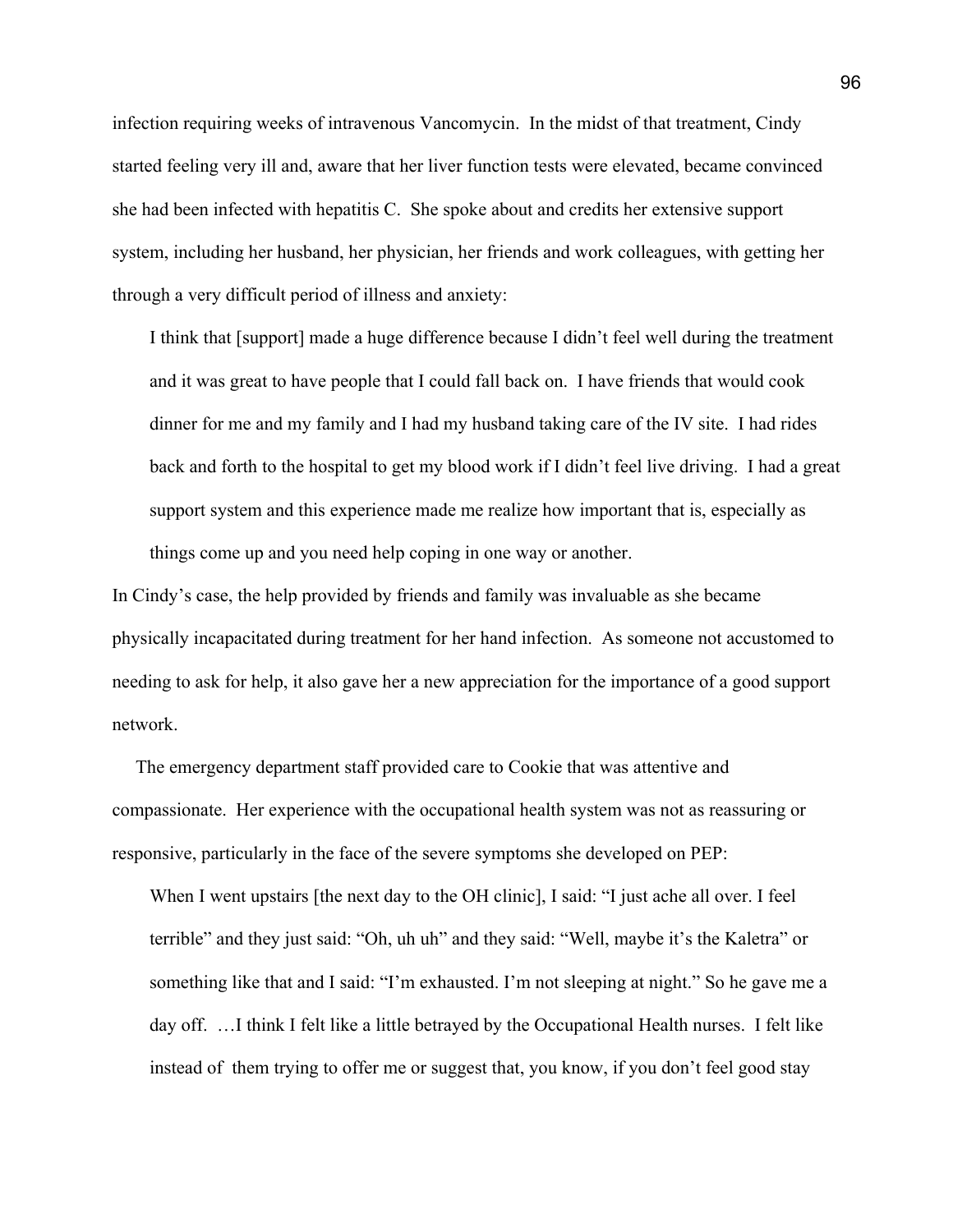home, if you need to sleep through the day. I felt like I needed to sleep at any time I could because I was up most of the night and I switched my meds around and tried to take them at night, and umm, so I wouldn't feel as bad or try to sleep through those side effects and I would wake up and I'd feel like I was hit by a Mack truck and I didn't realize that this is what was normal for these meds. So to experience that and then finally someone came up and said to me: "I couldn't work taking this" and I said: "What'd you do about your time?" and he goes: "They paid me for it" and I went back up and I talked to someone else and I said: You know, I just felt like they [OH] didn't want to talk about it sometimes.

Cookie felt not only abandoned, but also betrayed by an occupational health staff who were dispassionate and ineffectual in their responses to her desperate pleas for help. Rather, her colleagues shared the information that finally made it possible for her to adapt to her difficult situation.

 Cookie also spoke about how distressing the lack of collegial support was and how feeling so alone made her feel even worse throughout an already demanding experience:

 It was the next day and I had to go to Occ Health. They [the OR] had to find time for me to go. So I tried to do it in between cases and I went up…. …and no one [from the OR] said anything to me. Not one person. …I kept thinking about why isn't anyone from the hospital calling me? Why aren't my friends calling me? Why aren't my peers calling me? Why isn't my head nurse calling me? I just couldn't believe it....

Cookie went as far as to consider writing to the hospital CEO about her experience: I remember thinking I was going to write to the CEO of the hospital and tell him what it's like to walk through this process alone and how it's just looked at as part of our job and until you hit the emergency room where you see some people with some compassion. It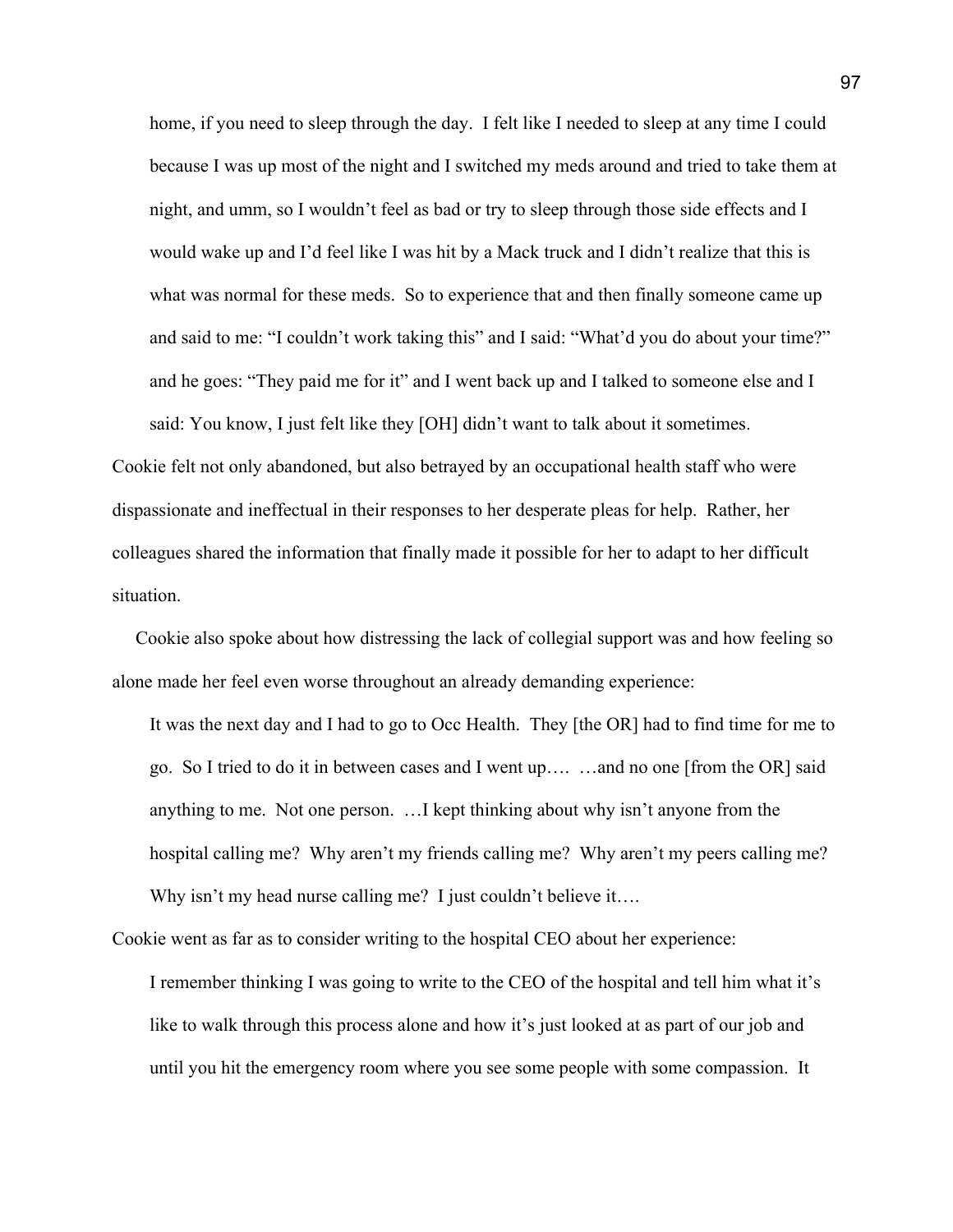wasn't that my charge nurse didn't have compassion. She did, but you are working in an environment that's very stressful and there's not, you know, your staff is all busy. ... I feel like they don't want to think about it. I feel like they don't want to think about it as the severity and it's just an annoyance and it's another body down. I really feel like there's so much pressure to get things done, that there's a surgeon at the desk at all times trying to get their cases done that this emergency of a staff person just getting stuck is just irritating.

Cookie's hurt and loneliness are palpable as she realizes that her horrific injury was viewed by OR staff who were present as just an inconvenience, an annoyance, another body down. Even worse, actions by co-workers the next day compounded her injury and hurt. The abandonment she feels is almost too much for her to bear as she tries to excuse callous, dehumanizing, bullying behavior by attributing it to a busy, time-pressured OR environment.

 Maggie's anxiety-provoking exposure became even more difficult for her when it became apparent that confusion existed among her providers about the correct protocol and how best to treat her injury. She recalled what happened as she listened to the conversation taking place outside of her room:

 So they manage it, in my particular institution, on the non-acute side of the emergency department. I actually know the protocol because it's certainly something that we see there. It really stunk being on this side of the protocol, not the work-up piece of it and it was a little disturbing, because there was old paperwork, there was new paperwork and it's like no, I can hear them talking: "No, we don't do it that way anymore" and there was a lot of confusion and I kind of just took all that in thinking: Wow, this should not be confusing. This should be really straightforward and I was struggling because I'm like, Are they doing the right thing for me? Because clearly they've got different stuff here.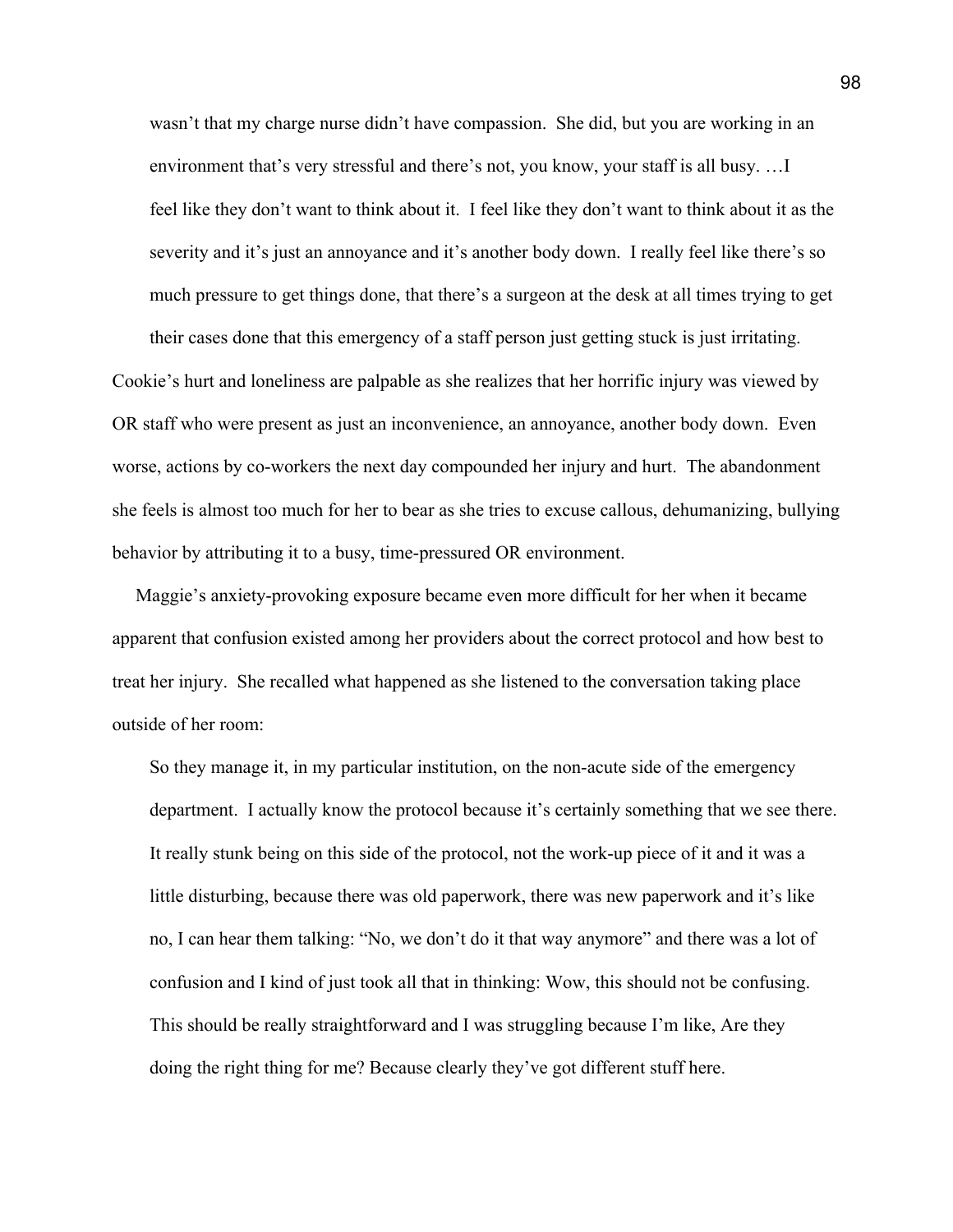Maggie wants answers, not confusion and indecision from the physicians caring for her. The lack of an up-to-date protocol added to her own struggle to stay in control and undermined her ability to trust whatever information or treatment recommendations they made.

 I just couldn't get enough information and you could have told me the same information, five different people, but somehow, I don't know; either it wasn't computing or I wanted a different answer. I could have heard it over and over again. I think I was still in the shock phase of I can't even believe I have to have this discussion with anybody.

At some level, Maggie is able to recognize that the intensity of being in shock made it almost impossible for her to take in the information being provided to her. She also admits she didn't like any of the answers she was getting.

 After starting a two-drug PEP regimen, she followed-up in the Occupational Health Clinic three or four days later for baseline testing and to be seen for symptoms related to the PEP. Maggie described how different the reality of the side effects she experienced were from the information she had been given at the time they were prescribed:

 Boy, nothing can prepare you. They write them out and they give you those prescriptions like they're nothing and I just remember thinking, whoa, it felt horrible. You know these can make you feel nauseous and you can have GI upset. I don't think anyone talked to me about the fatigue. No. And I wasn't sure when I felt that way if it was from the medicine or if it was because I was so emotionally distraught over being stuck and so it wasn't until I got to Occ Health, which I want to say was probably three or four days later, between the weekend being in there and me not feeling well and then one of our nurse practitioners that worked moonlighting in the ER was also an Occ Health and it's good that it was because she kind of pushed me to come in. I was just going to get grin and bear it and get through it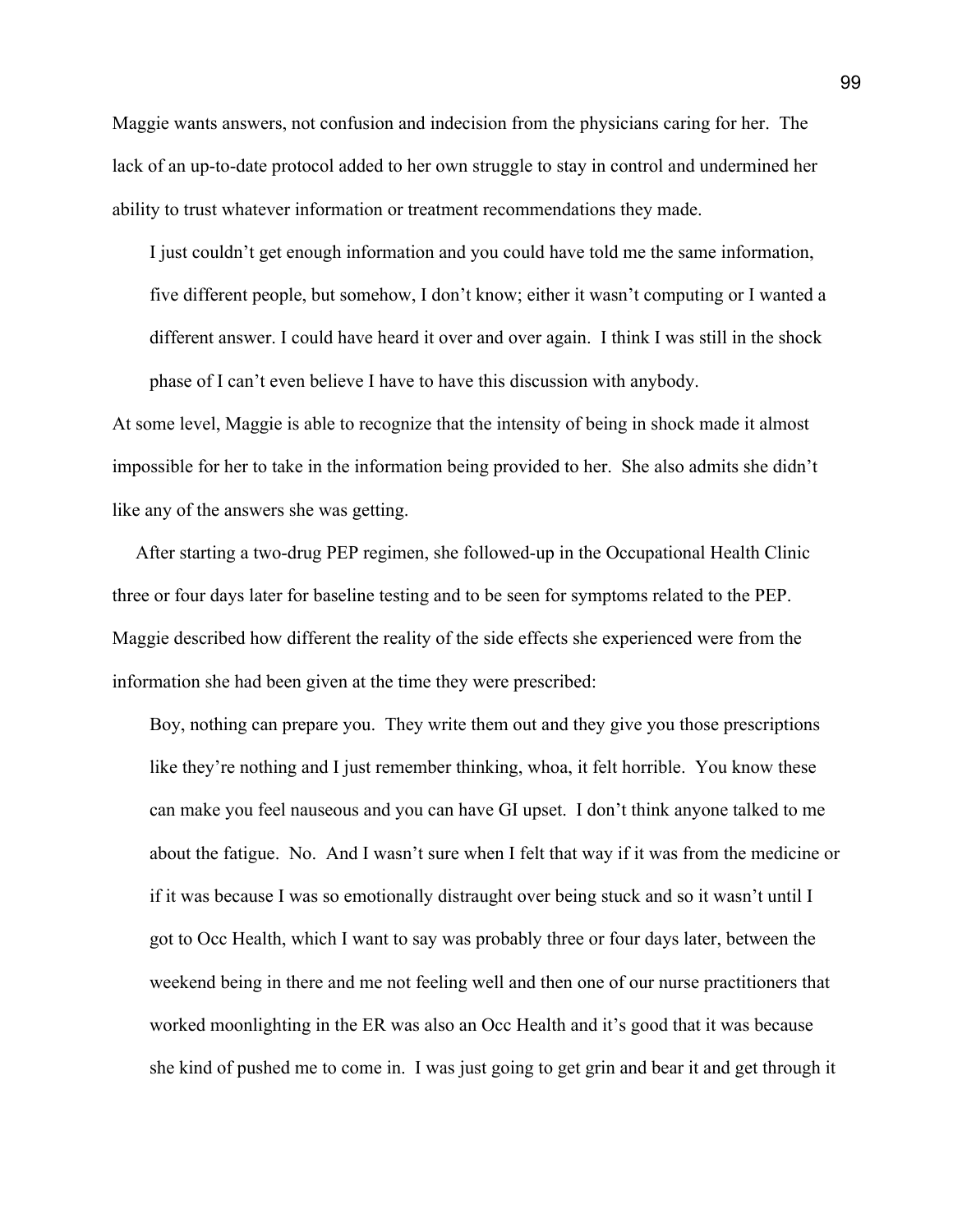and take the meds, but it was like nothing I ever could have imagined.

Not unlike other participants who were prescribed PEP, Maggie was unprepared for the side effects she was experiencing. Unlike others, she had to be pushed to come in to be seen by a nurse colleague who worked in Occupational Health. She was going to 'grin and bear it' rather than asking for the help she needed.

 Maggie struggled with side effects for the entire 28 days she took PEP, causing her to miss work for the entire period. She recalled how comforting and reassuring the support of colleagues was during that difficult period:

 Everybody was so supportive and caring. I got lots of e-mails and phone calls. So people at work were fabulous, you know, and I think when I came back and when I wasn't feeling good, people wanted me to leave. "Go home, you don't feel good. Take care of yourself, you'll get through this, it's twenty-eight days" and when I came back after I finished all the medicine, just the warm welcome and everybody was [saying]: "So glad that's over for you."

The support Maggie received from colleagues allowed her to take care of herself without adding additional burdens to the stress she was already feeling. The experience of unconditional support from work colleagues, in particular, eliminated any worries she had related to being out of work.

 Sarah, whose exposure involved an HIV and hepatitis C positive patient, was seen in the ED after her injury on the night shift. Despite being busy, she recalled her care was provided in an efficient and supportive manner:

 I went down to the emergency room and I walked in and I said you know, "I'm coming from my floor, this is the deal" and they're like: "Sit tight." The emergency room there was always packed, always, always packed and they basically let me hang out in the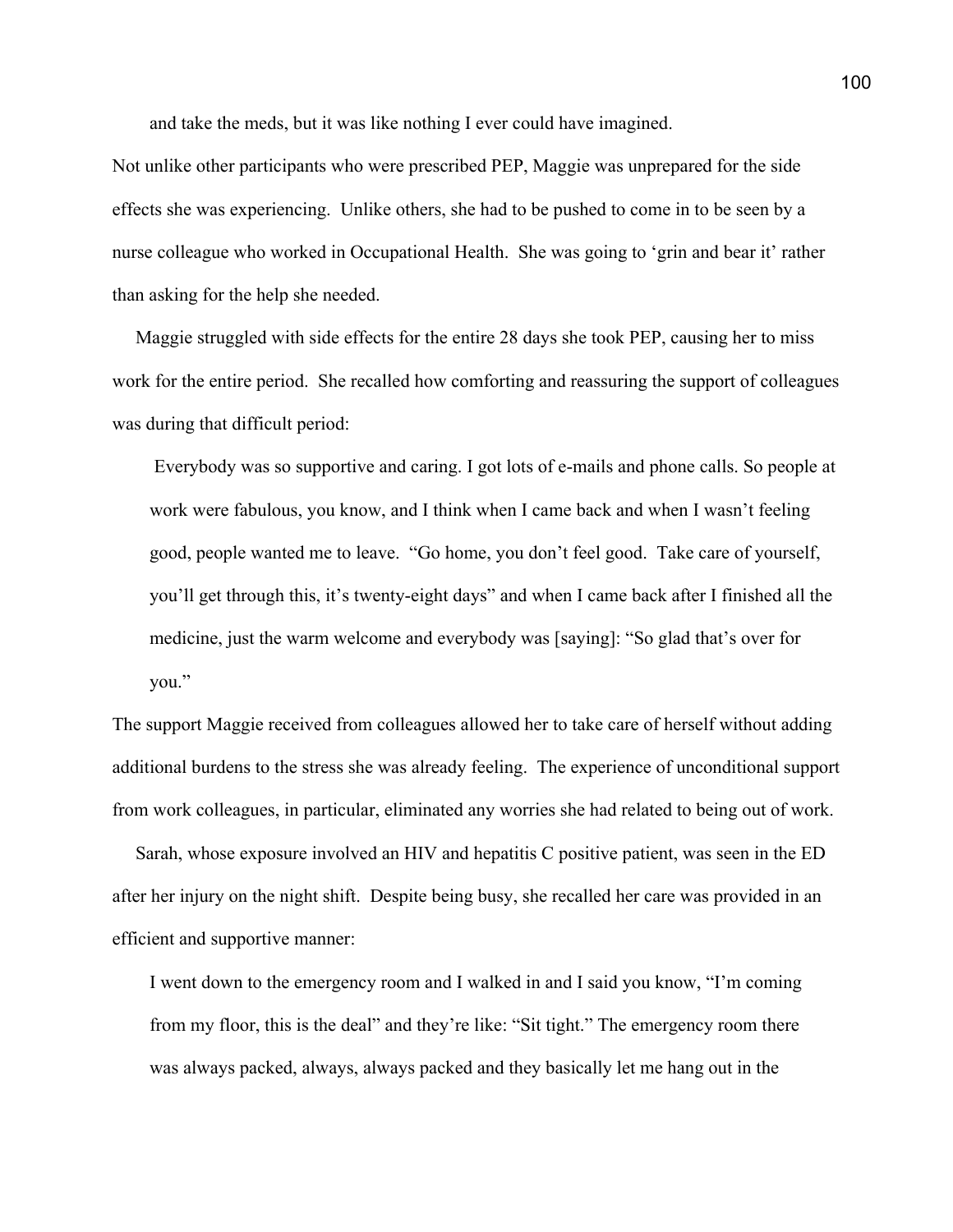doctor bay of one of the sections of the emergency room while they went through a very quick history. I did a pregnancy test and then I was on Kaletra and Combivir within the hour and everyone was sort of like: "Are you freaked out? Are you freaked out?" I said: "I think I'm okay, I think I'm okay." So I was down there for maybe two hours. …I felt like they did everything right.

Sarah was relieved to receive care in a packed ED that was efficient and supportive. Her dubious response to colleagues who inquired as to whether she was freaked out indicated that she, like other participants, needed time to feel reassured and less 'freaked out.' After being seen in the ED, Sarah returned to work to finish her shift. She spoke about the reassuring reception she received from co-workers:

 I went back to the floor and everyone said: "Oh you know, this has happened to me." I think almost every nurse I was with had a needle stick at some point in their career and a lot of them had had them before we had exposure prophylaxis. So that was reassuring and then I think I went and looked up again what the real risk was and it's .3 percent or .2 percent and so, what does that mean? And reassuring myself that it was really low risk, I wasn't drawing blood from a large needle. [laughter] Very intellectual I think.

Like other participants, Sarah felt reassured by work colleagues who shared their own PI experiences. Once back on her floor, she also sought reassurance from additional information related to 'real risk,' and recognized she was coping by intellectualizing a very scary experience.

 Feeling somewhat reassured by recent HIV viral load testing on the patient, Sarah followed up with occupational health the next week and throughout the next six months for serial testing. She described feeling less reassured with the care she received in that setting:

My [OH] contact was a male nurse practitioner who was very, he's European and he was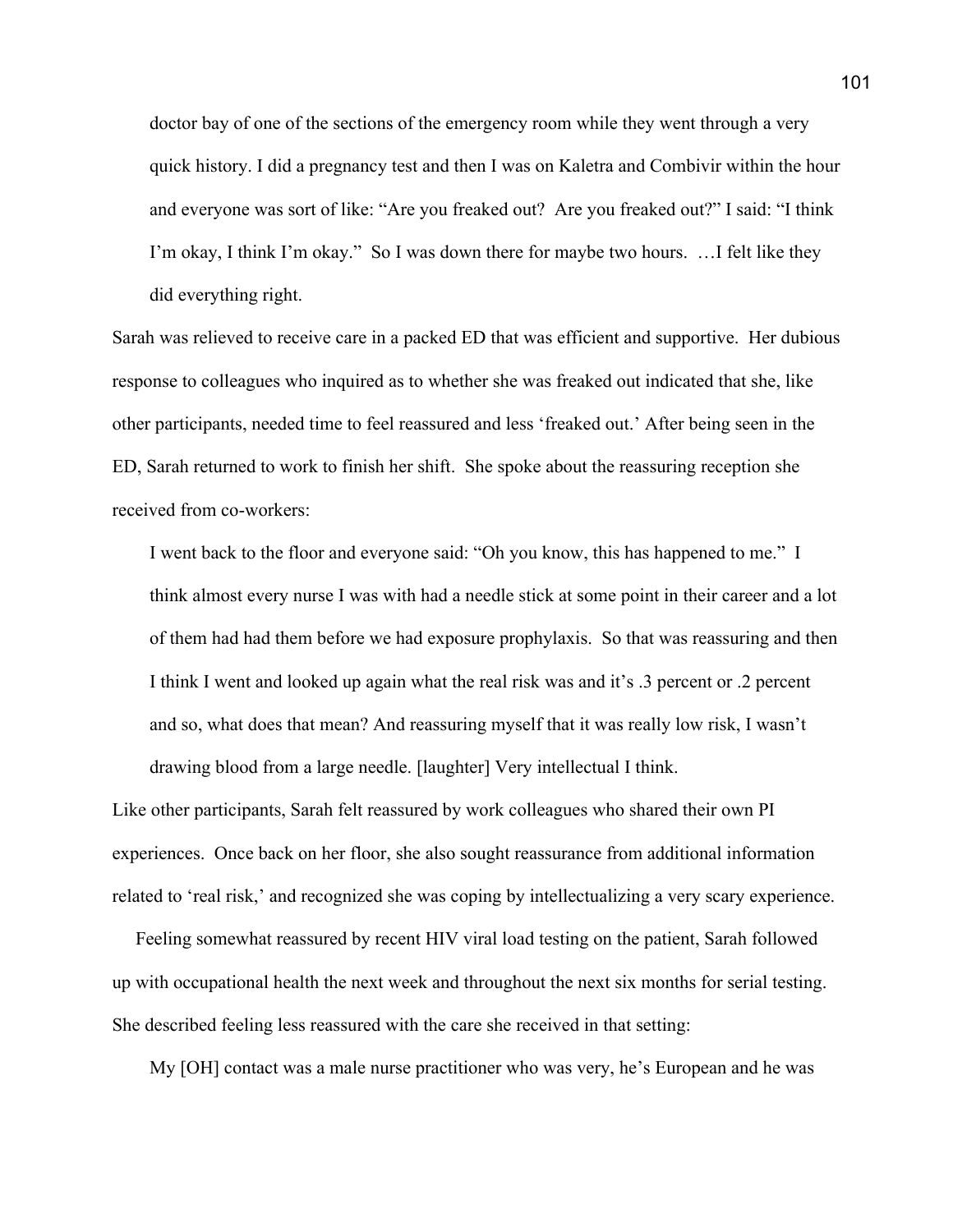quite standoffish and I didn't love him and I didn't feel like he really knew what he was talking about. He couldn't really remember the right… this is when we check the viral load, this is when we check the antibody type of stuff and I just didn't really feel like he was that organized or cared that much and I sort of felt shuffled between him. I kept going back and forth between him and the nurse, you know. I think it was just the nature of the practice….

The male NP and staff in the Occupational Health clinic did little to instill Sarah with confidence during her follow-up visits. She lightly dismissed the feeling of being shuttled back and forth between him and the nurse as the nature of the practice. Whether follow-up testing was done correctly, however, was of serious concern to her.

 Serial testing conducted four times in the Occupational Health Clinic over the course of the next six weeks was described by Sarah as a particular source of anxiety:

 Every time I would get my blood drawn and I think that's the same with anytime you take an HIV test. Umm, but no matter, I think it was worse in the beginning, but at six months, I was like, it's not going to be positive. I really felt very confident it's not going to be positive, but when they drew it, I was still nervous.

All participants described between labs being drawn and results being reported as a particularly anxious time. Sarah's final test at six-months proved especially anxiety-provoking and was compounded by the fact that the NP was unavailable to give her the results within the typical time frame:

 I think it [her anxiety] was sort in the moment when I was getting it drawn and then I would be really okay and then I think at the six month draw I realized that they hadn't called me with the results and I called and it turned out that the NP was on vacation that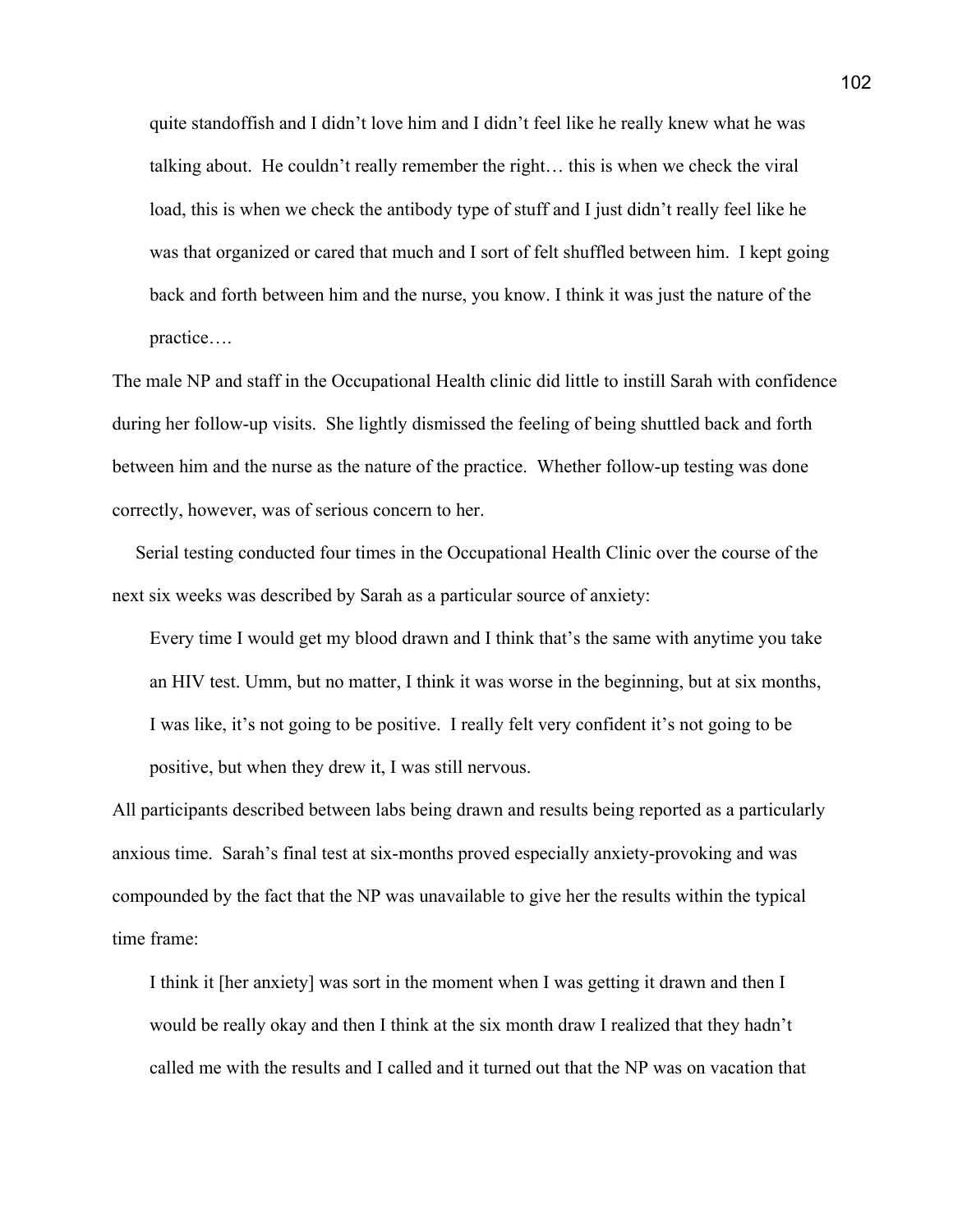week or something, but I definitely wrestled with the 'I know it's not going to be positive versus they haven't called me, I wonder why they haven't called me. Maybe there's something wrong' and then it was the one time I kind of got [sic] attitudey with the staff. It had been maybe four or five days or something like that and I just called and I said: "I don't care if he's on vacation. I want the results now" and they were negative, of course, but the time when it was drawn and then the time when you would receive the results always just kicked up anxiety.

Sarah speaks about 'wrestling' with knowing her results wouldn't be positive and the anxiety that waiting for results provoked. This struggle she described was common to all participants with follow-up testing after PI.

 Like the others who took PEP, Sarah also poke about her difficulty with side effects, particularly in the early weeks of treatment:

 I went home and I slept and started taking the meds as I was supposed to. Had a lot of malaise, had a lot of diarrhea and the malaise really pissed me off. It was really frustrating. I felt like crap. …I'm somebody who usually doesn't get side effects. I've had other friends who have had to take these meds and have flat out refused to because it made them so miserable and I did. …I just felt wiped out, dizzy, headache, blah, total blah. As an NP who cared for HIV-infected populations, Sarah was very familiar with the drugs she had been prescribed as PEP and their side effects. Regardless, Sarah still felt unprepared for the extent of illness and symptoms she felt during her month-long course.

 Sarah described how fortunate she felt to have friends and colleagues who supported her during her treatment and follow-up period:

I really do think I was lucky in this situation because a lot of the people I was working with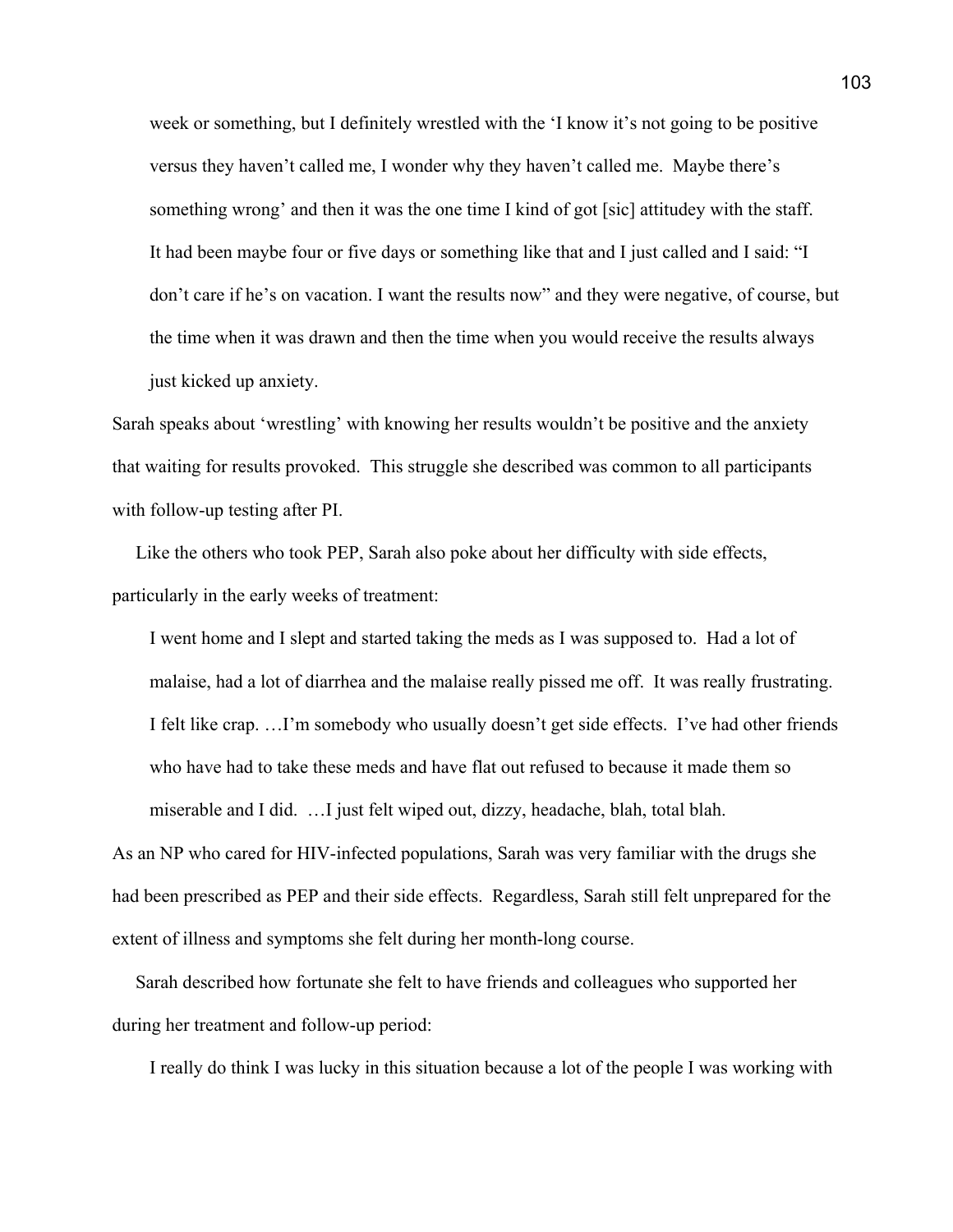and went to school were very oriented around HIV care anyway and also we're very open, joking, pretty casual folks in general. There's not a lot of taboos among my friends. I don't think there are really any. [laughter] So that was lucky I think, but I do think that just the idea that, yeah, that what it was, it was having to take, you're taking HIV medicines. Sarah spoke on several occasions, including this one, about how uncomfortable she was acknowledging the stigma she felt while taking HIV drugs - particularly as a practitioner who worked to normalize the experience for her patients. Her friends provided a safe, nonjudgmental place for her to talk about it. A discussion of the secondary meaning of PI and its aftermath follows.

 **Secondary meaning of PI and its aftermath – Sensing vulnerability.** As the other essential structure that captures the meaning of the experience, *sensing vulnerability* represents a secondary mode of living in the aftermath of PI. Vulnerability implies susceptibility, not only in relation to the forces and influences in the present of a person's daily life, but also into the future. When afforded the opportunity to reflect on the meaning of their PI experience, the concept of *sensing vulnerability* was brought to the forefront by all nurses in this study. The initial meaning of PI and its aftermath, *needing to know it's going to be okay,* involved a time-limited period for participants that extended from injury to completion of testing. *Sensing vulnerability* involves meaning of PIs and its aftermath into the future. Projecting from past to future, temporality joins embodiment and relationality as central to the essential theme *sensing vulnerability*. In reflecting on their PI, participants look forward from their past and present. Reflection shifts from the PI as a past occurrence, to its influence in participants' future temporal landscape. Existence and being are no longer what they were before the injury, as new learning and awareness are revealed by the PI experience. Reflections on the PI experience included thoughts and symptoms related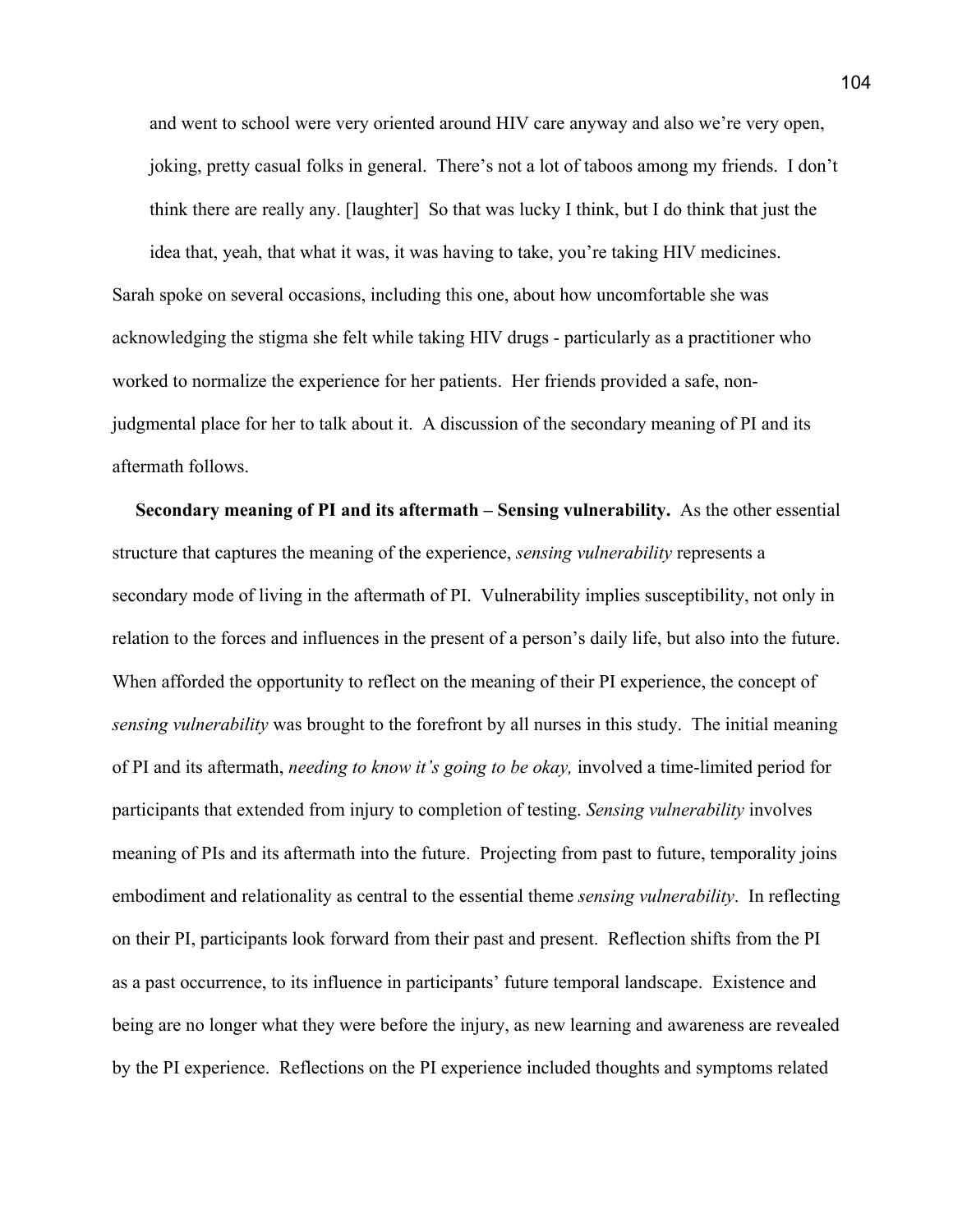to health vulnerability that emerged in the past and present as a direct result of their PI or its treatment, as well as thoughts concerning the vulnerability they perceive following their injury relative to their future life, and the lives of those around them.

 As a result of their PI experience, participants reflect on vulnerabilities relative to future health as well as the impact of supportive and non-supportive relationships. The necessity of being vigilant is also identified by participants as an important means for reducing future health vulnerabilities.

*Facing the fragility of health.* A new appreciation for the fragile nature of health was communicated as a dimension of *sensing vulnerability*. Among the eight nurses in this study living in the aftermath of a PI, five nurses experienced a sudden disruption of previously healthy states while taking PEP. All participants focused on the potential that had existed for future health to deteriorate as a result of their injury. Other reflections relate to consideration of the health risks posed by the work of nursing, and the potential impact on themselves and others in their lives in the event their future health was negatively affected by illness or disease.

 Hillary spoke about the vulnerability she felt to having a negative health outcome after her injury, even in the face of already having a terminal illness:

 I think that's what bothers me probably the most, other than the fact that: Oh my God, what could I have gotten? And I wonder too, because I've already got a terminal illness that I don't often focus on what could be. That's almost like, it's one of those things that you kind of put aside once you've been given a serious diagnosis.

Hillary articulated a disconnect from her reality here – first relative to fears she admitted to experiencing after her PI, and then arguing that having a terminal illness keeps her from focusing on other future health concerns. While she may be in denial about future health concerns,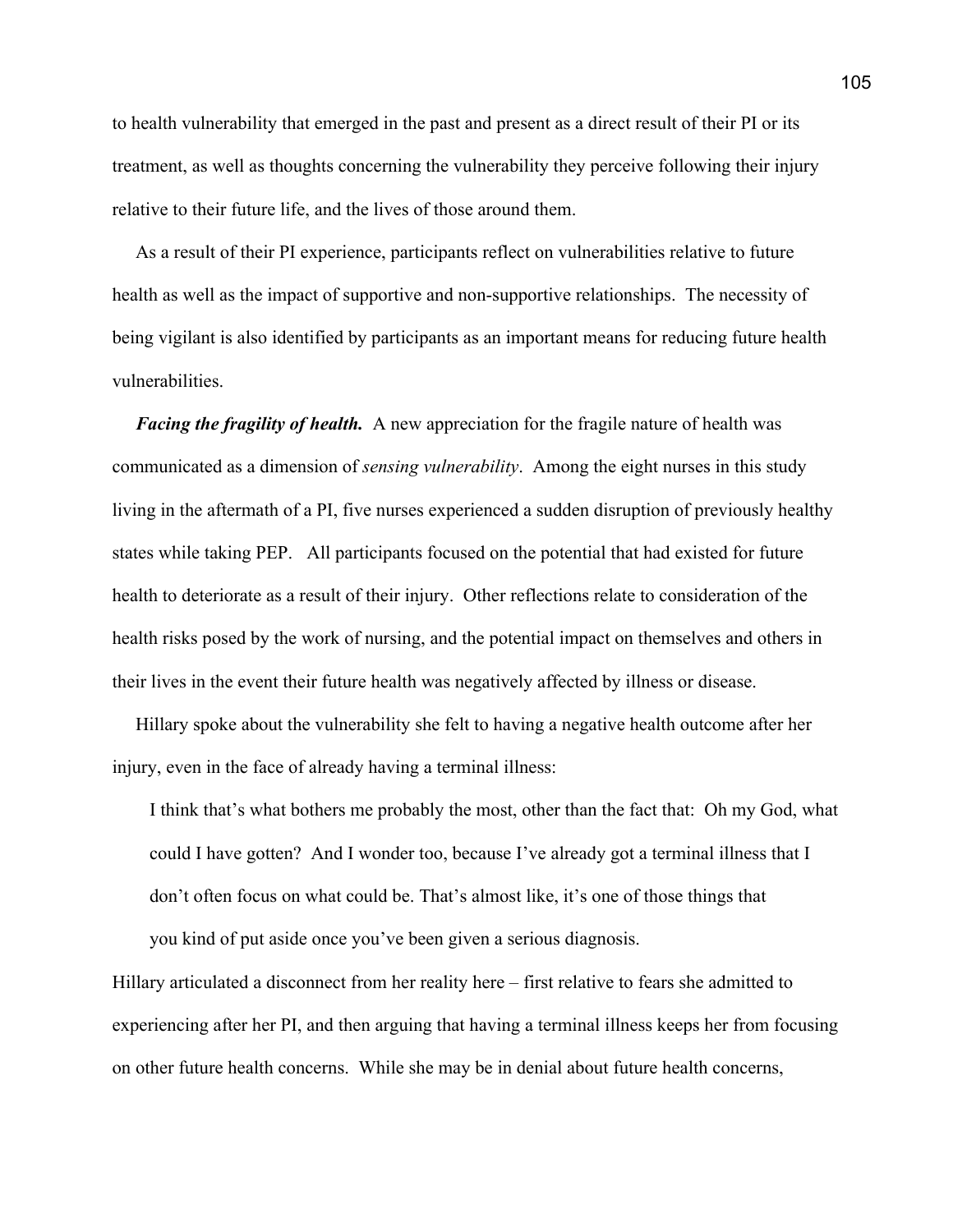uncontrollable physical symptoms she acknowledged relative to an aversion to IV needles she developed after her PI indicate otherwise:

 I'm experiencing some type of an aversion to IV's now and it's almost like a dread and it's something I have to face every day that I'm working in the infusion room, because you have to start an IV and I don't have the aversion when I'm accessing a port-a-cath because even though I'm going in through the skin, I'm going into a device and I don't have it with the PIC line, it's the peripheral lines that when I sit down on that little stool and I gather all my equipment and I put that tourniquet on, every time my stomach does a little flip flop. ... I can't say that I'm thinking of the injury, but what I can say is that this aversion didn't come until after. So there has to be a connection and it has to have at this point become more subconscious rather than conscious, because I'm not thinking of the injury. I'm thinking of this venipuncture and I'm thinking ew, ew, ew. I can feel almost like my bowels tighten up. I can feel my stomach do a little queasiness and it only lasts for a couple of seconds and I must be suppressing it in order to continue.

 Vanessa spoke about the fact that her injury represented, in her mind, some sort of career milestone or first. It also brought to light her new awareness concerning the reality of health threats associated with nursing:

 I think because I knew it was such a low risk that it was a relief. It had been on my mind, but it was, I guess, confirmation of what I suspected, that it would be negative. Kind of like the pregnancy test came back negative, but I think, I felt it was kind of a milestone or something in my nursing career and that was my first. I've already had my first med error, I've already had my first person I've done CPR on, so now if I had another one it's not the first one and I would know what to expect. I would say, though, that going through this,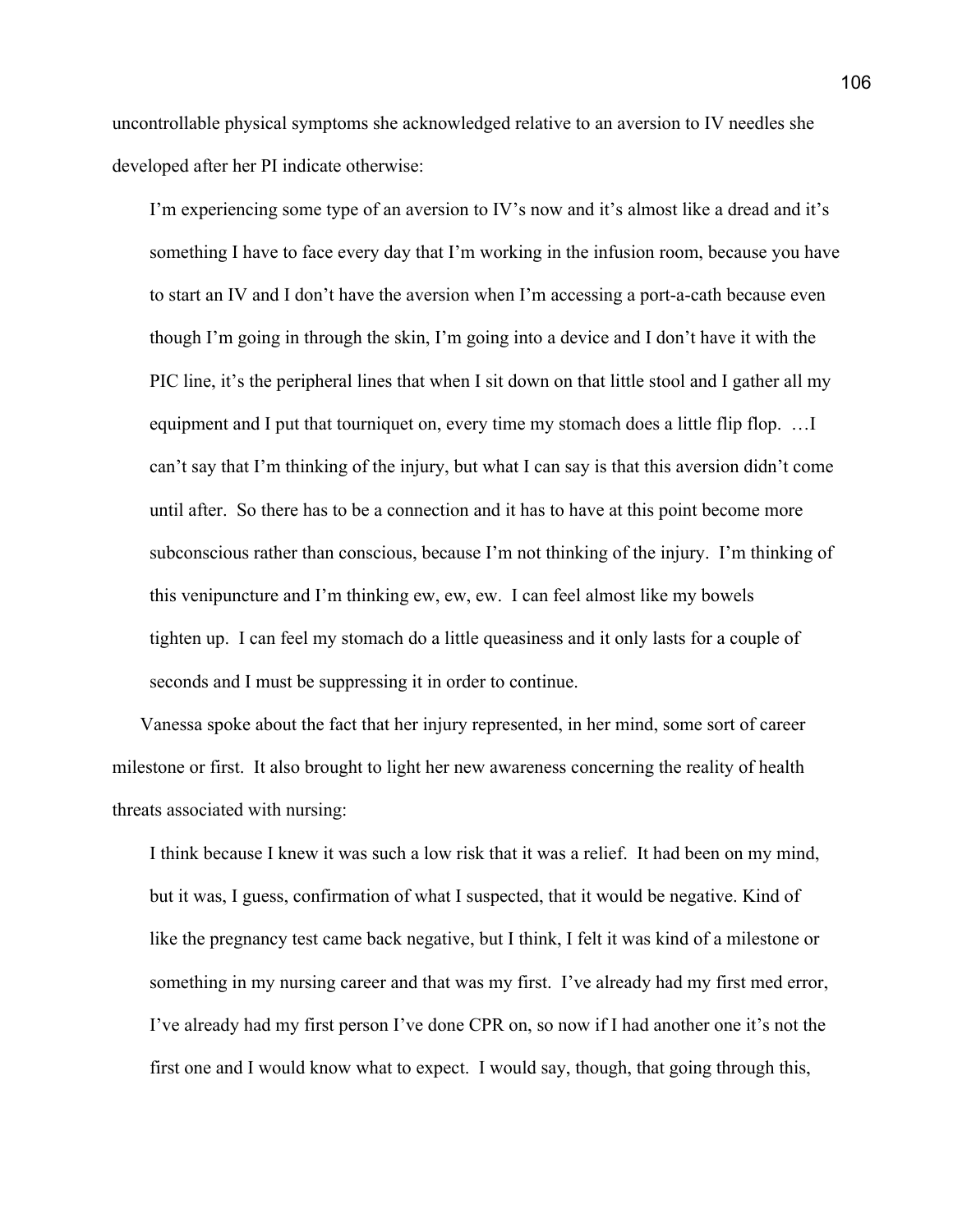including waiting for test results, made me think about the fact that things can happen in nursing, even though you do everything you're supposed to. Can't say I've thought about that much before this happened to me. Maybe a little bit when I had MRSA. That was job-related, too. But I'm young and maybe I didn't feel that those risks were real before. That my health could really be affected. This episode made me think about that more and reminded me I need to keep doing everything possible to stay safe on this job, even though I know things still might happen.

Vanessa's new level of awareness concerning on-the-job vulnerabilities to injury and illness serve as a useful lesson for her that not everything is within her control, especially in a profession as risk-laden as nursing. Her experience also re-commits her to vigilance in relation to observing on-the-job health and safety practices.

 As one of the five nurse participants who took PEP after their injury, Sandy described its immediate and debilitating impact on her physical health:

 I was told to take that for one month and after one week on it, I actually ended up having to call another physician and I was crying to him, I was so sick and all I kept saying is: "This is way too much medication. I'm only 130 lbs and I should not be feeling." Because I was sick, sick, sick and yes, they had overmedicated me. Yes, they had overmedicated me and then another infectious disease doctor called me back immediately, they were very good… called me back immediately.

 Once her dosage was corrected, Sandy was able to reasonably manage side effects from the PEP, including the constant nausea that she experienced in the weeks that followed. At the same time, the experience left her feeling vulnerable in relation to her future health. She sounded a bit fatalistic as she spoke about the lessons she learned from her experience: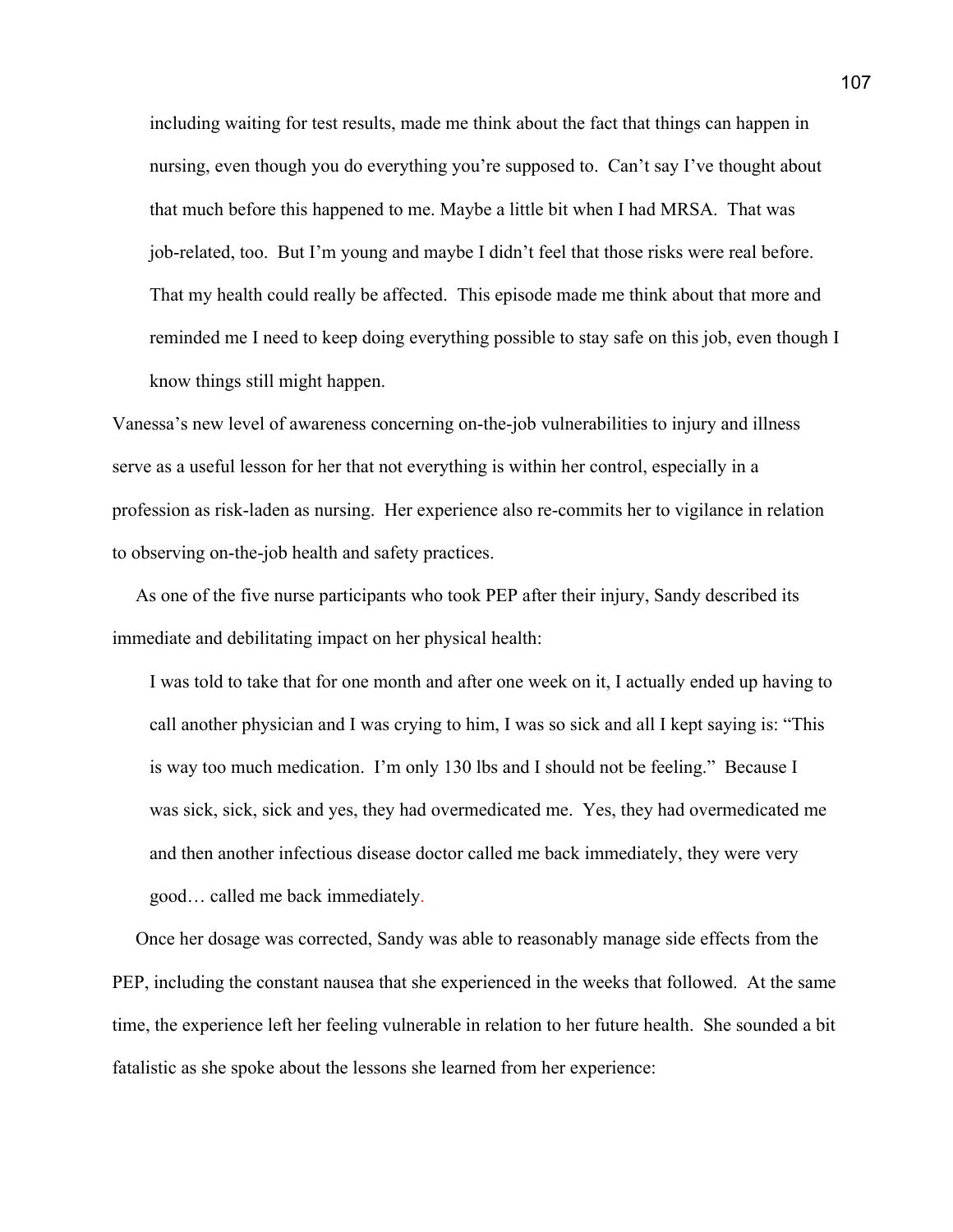I don't want to say, it shouldn't be expected. It shouldn't be expected, but I believe that had to happen to me to really show me that nursing does have risks and that I need to be alert to them all and I should never take anything for granted. It's also made me appreciate that those risks can put my health at risk. I know nurses that are disabled with back injuries. I know one that developed TB because of working with patients. I was lucky this time and feel so relieved that I'm okay so far. I know this could have turned out much differently for me. I think about how important my health is and how quickly things can change. That's how I've walked away from this experience.

Like Vanessa, Sandy internalized the experience as a life and professional lesson – that nursing can and does pose very real risks to health and that she shouldn't take her health for granted or knowingly do things to put it at risk.

 Within a relatively short time, Maria had two very different PI experiences. The anxiety she felt and displayed following her first exposure, and which led her to insist that source patient testing be conducted, was quickly resolved when the source patient test results came back negative within a matter of hours. She reported feeling 'a great sense of relief.' Maria's second exposure was not sorted out in such a quick or straightforward manner. The source patient's work history heightened her concerns and his lack of insurance delayed his testing. She made the decision, after speaking with her primary care physician, to take a multi-drug regimen of PEP that caused her to become very sick. She described what it was like for her when she went back to work the next day:

 I tried taking that medication on Thursday, two and a half days afterwards and I came on with this sudden nausea and vomiting. The same doctor was working, there was nobody else in the clinic but myself. I was with a different patient and I said: "Excuse me" and I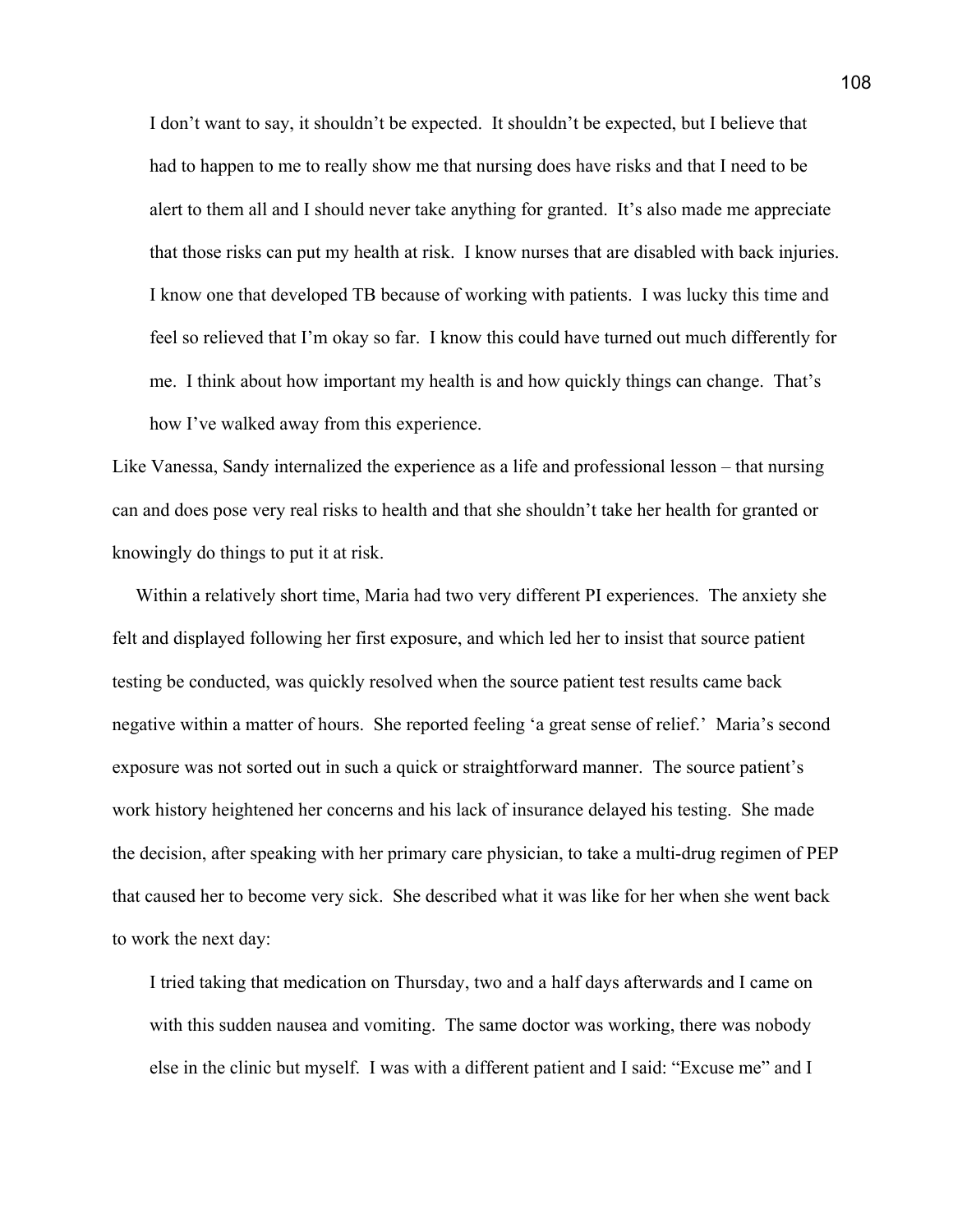went and vomited and came back and I said: "I'm sorry, I'm not feeling well. I'll try and do what I can for you, but we'll just sort of take it as it comes" and I had to actually excuse myself literally three times during that brief interview with that other patient. I think in fact I was doing a health clearance or something like that which usually takes about 20 minutes and I said to the doctor: "As soon as the other nurse comes in I have to leave. I'm really not feeling well" and he said: "That's fine" and I talked with him about whether or not I should continue the medication. He was very helpful, he's a good friend.

Maria's side effects from taking PEP made working difficult, if not impossible. Yet, because she was the only nurse in the clinic, Maria felt obligated to continue working until her symptoms became intolerable. In the absence of complete results on the source patient, Maria described continuing the PEP, despite how deathly ill it made her:

 He [clinic MD] was great and he spoke with the patient. The patient had gotten some testing. He'd gotten me some results, but at that point I was not yet sure that he [the source patient] was completely clear and it just gave me a tremendous amount of respect for people that do have to take that medication and don't have the option of saying: "Well, okay, I can't tolerate this." But I thought to myself, I went home, I was due for another dose of the medication that evening and I was having the dry heaves, I was laying on the floor in the bathroom. I was not able to, I don't think I would have been able to take even water to take the medication. So it was not really an option. So I called my primary care provider and told her what was going on and she said: "Well, you did what you could, let's wait for the test results," but it was a very strong experience to feel that sick. I called in sick the next day as well and so it was one hell of an experience.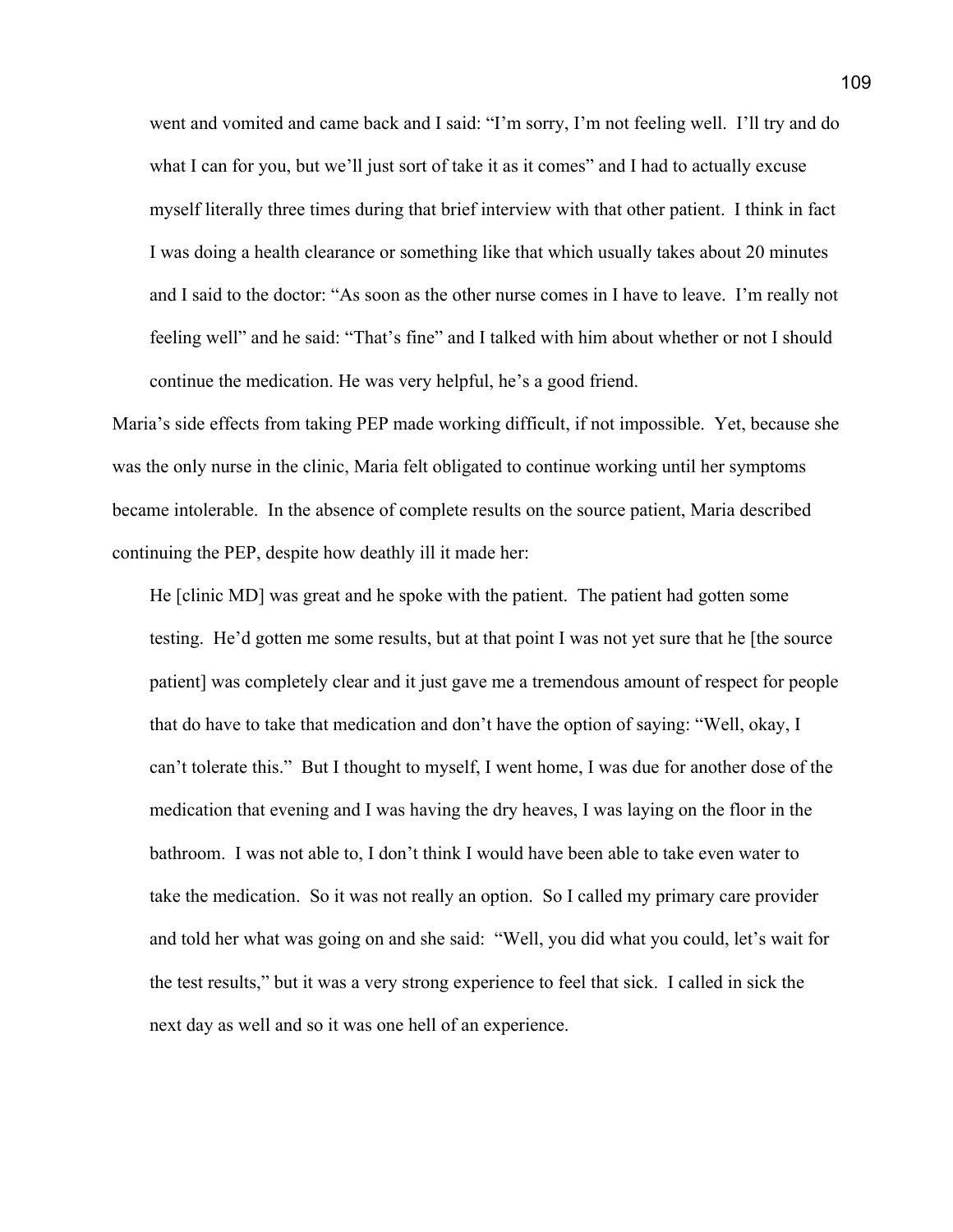Like other participants, Maria had never before experienced such a disruption in her health. Her illness on the PEP made her think long and hard about the fragility of health and her part in safeguarding her health into the future. She spoke about those reflections:

 I think two things stand out for me. First, it made me aware of how fragile health can be and how quickly things can change. I feel so fortunate. This could have turned out differently for me. I often thought about how my life and health could have been impacted by this. I haven't had any major health issues up to this point in my life and I know I have a part in staying healthy.

 Cindy's exposure to a patient with hepatitis C left her seriously worried about the potential for becoming infected and thoughts about her health and her family into the future. She recalled leaving work and looking for more information to lessen her anxieties:

 I was very concerned and I remember going home and going on the computer and looking up all kinds of information on hep C and that actually freaked me out more than the original sharps injury… just thinking about the implications that that would have, not only for myself and my health, but for my family and what that would mean for my children if I were to get sick and have a chronic illness like that.

Cindy's focus shifted from the present to her future health should she become infected with hepatitis C as a result of her injury. Even more devastating for her was thinking about how such a serious illness could impact her family, particularly her children.

 In the weeks that followed, she became more ill and was convinced that her health had not been spared. She shared her reflections during and about that difficult period:

 It was very nerve wracking and I think again I'm not an alarmist, but when I have time to sit and process things, at some point I think I had convinced myself that I had hepatitis C just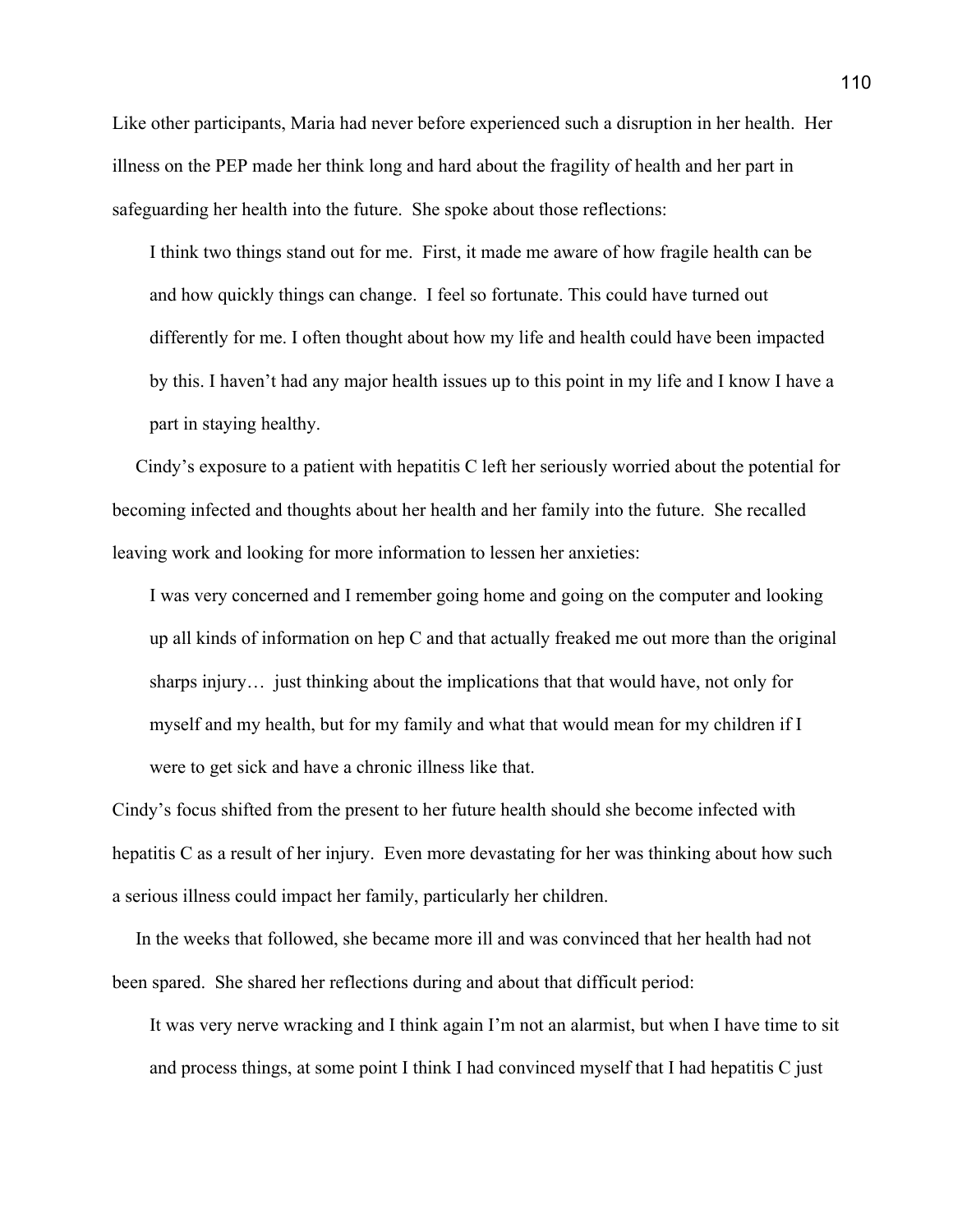because I felt so lousy, my liver enzymes were off and I was preparing for that by doing the research and figuring out what was I going to need to do take care of that and I know that's something that once you have it, you have it and I have a friend that has liver disease and she's able to make herself feel better through changes in her diet and stuff so I was already preparing to go down that road and thankfully we didn't get there. …If I had ended up contracting HIV or hepatitis C, that would certainly have been a life-altering event. The sharps injury itself certainly made me more aware of the fact that I'm not invincible and that things can happen. I know I went through that as a teenager into adulthood like you realize you're not invincible.

Cindy was already projecting herself into a future where hepatitis C or HIV dominated her life and health. Beyond illness, the possibility of non-being became a very real threat in her mind. Fortunately for her, it was the Vancomycin, not hepatitis C that was making her so ill. Regardless, she carried her new awareness of the possibility of non-being with her into the future.

 Post-exposure prophylaxis wreaked havoc on the health of every nurse to whom it was administered, including Cookie. She described how unprepared she was for the illness she experienced or knowing how to deal with it:

 I worked the first week, a couple of days after I got stuck, because I didn't know any better and I was sick and I didn't realize the medicine was causing me to feel awful and I didn't want to take sick time so I'm just struggling through it and then they put me on a second drug Kaletra and that's what really caused me to get really sick and I didn't know it would cause such like joint pain and nausea and vomiting and diarrhea until the nighttime. …I didn't quite understand that, you know, how I would feel and then finally one of the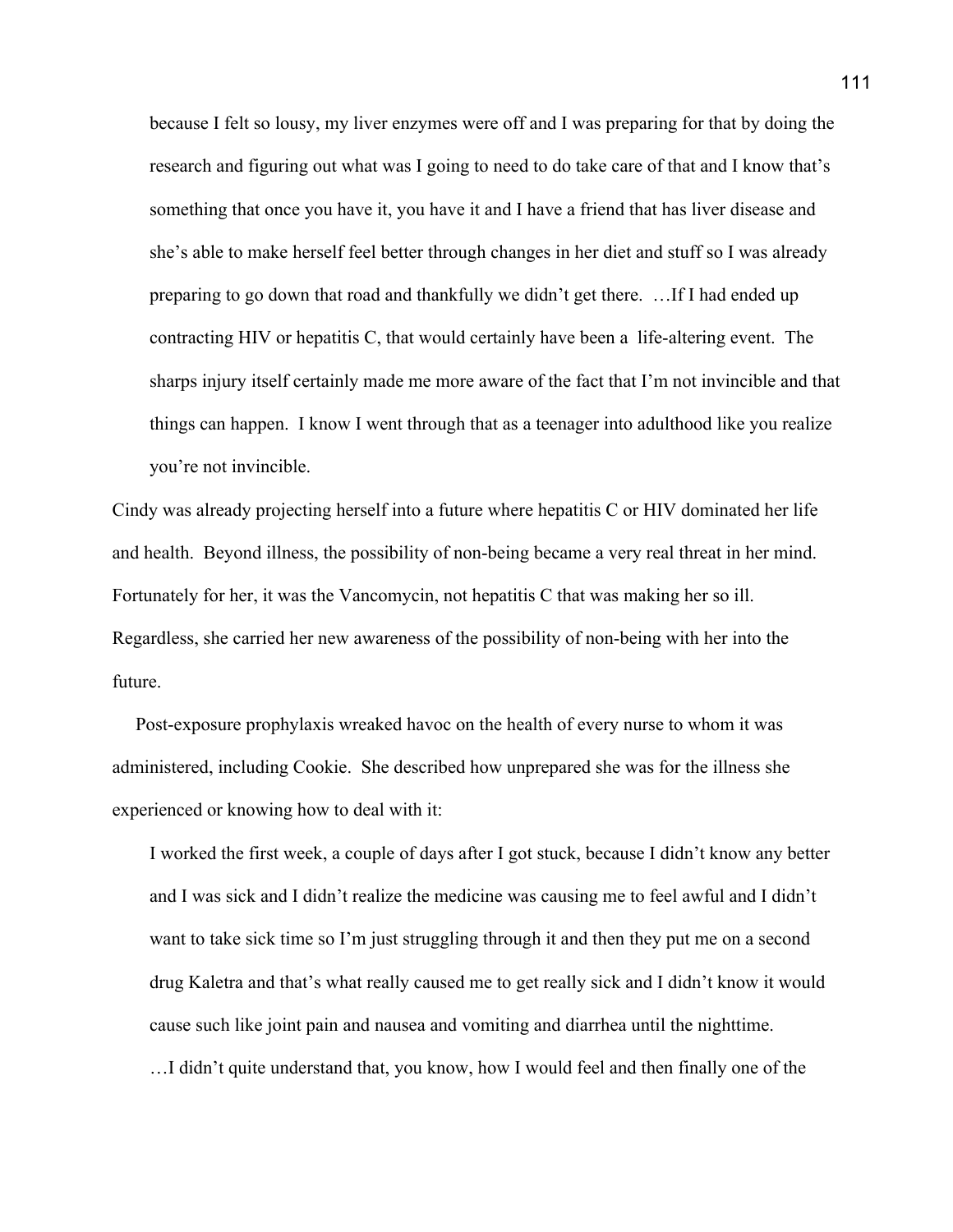nurse practitioners said to me: "Well, you're giving a healthy body chemotherapy. You're

 giving a healthy body medicine to take of someone that isn't full blown AIDS…." Not unlike other participants such as Maggie and Sarah, Cookie was experiencing an extreme level of illness and disruption of health as a result of the drugs she had been prescribed. To make things worse, a severe response to the stress she was feeling following her injury caused Cookie's TMJ to flare. She talked about her subsequent visit to the dentist:

 My TMJ flared up really, really, really bad and I thought I had a real bad, severe dental problem. I went down to the dentist and once he got me into the office and we were talking because I was having bridgework made, he said: "What's really going on?" and I brought down my mouth guard. He told me to bring it down and he said: "I've never seen something so gouged in my life" and that's when he said: "This isn't normal." I have such a high tolerance for pain normally that I would never even have called him [dentist] and I called and asked would he see me right away. I said: "I can't stand it anymore" and then after I told him, he was really good. He said, cause when he went to look in my mouth, I said: "Please put on gloves" and "Don't touch my mouth guard without gloves" and I had to tell him and I was ashamed of it [crying]. It was my fault and it was dirty and he totally understood and he took my mouth guard and he just checked it and he checked everything and he said: "You have gouges in your mouth guard." He said: "I've never seen anyone do this before." He said: "You're under a lot of stress and I know you're going to be okay." He said: "Just keep this in your mouth all day long if you have to" and then he said: "Put a lot of warm compresses on it…."

Cookie's health had been impacted on many levels. Her shame and high tolerance for pain delayed her visit to the dentist until she had no choice but to act. In the end, her visit to her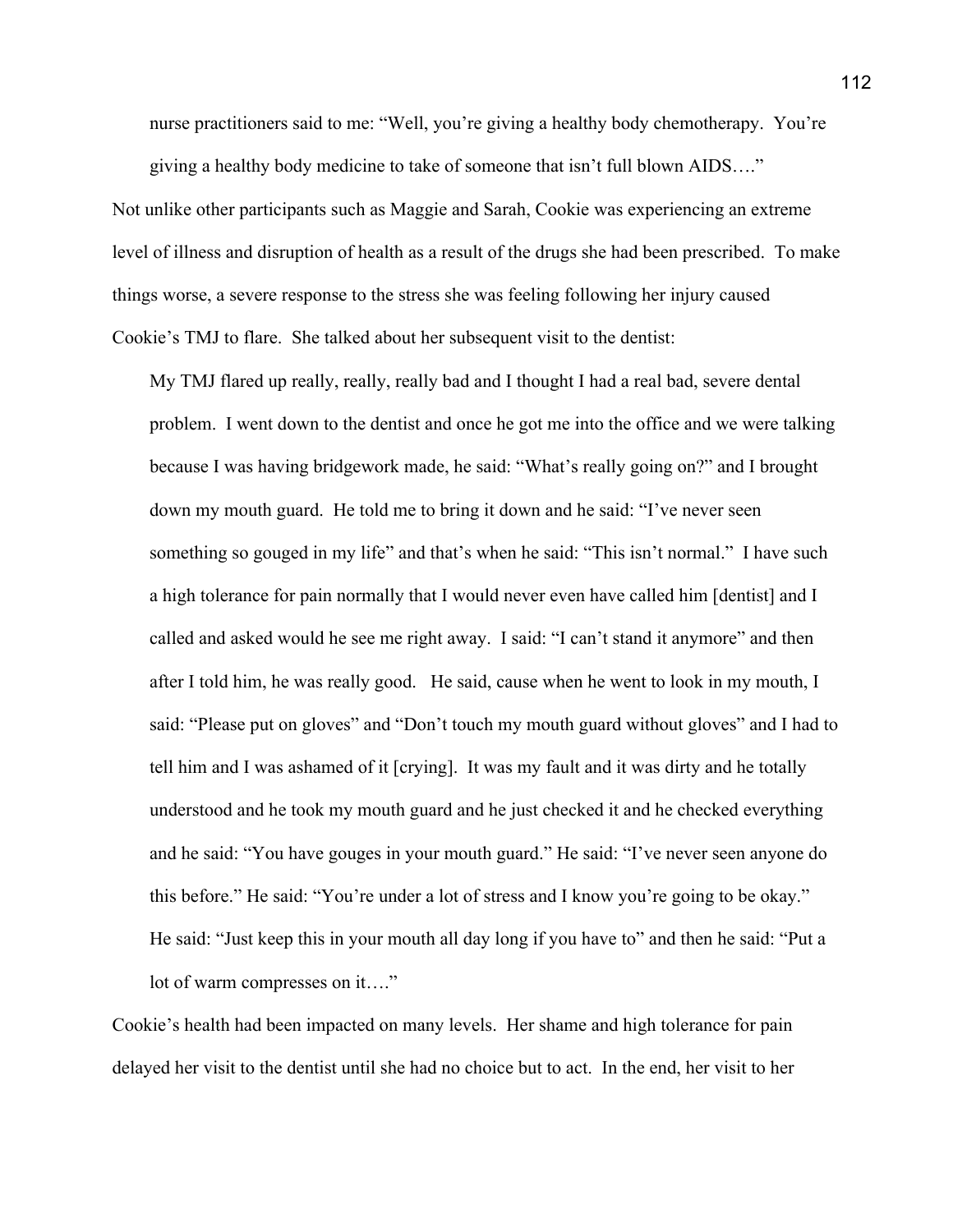dentist would not only relieve her immediate suffering, but meet two other essential needs – to validate the tremendous stress she was under from the health threat associated with her injury, and to quench her desperate desire for human kindness and reassurance.

 Maggie spoke about the stressful impact of the injury and PEP on her physical stamina and ability to function in her daily life:

 I was enmeshed in school at the time. I had deadlines. I couldn't even work on my paper. I was so fatigued. And then I think I finally at some point, the first week, maybe second week, just realized I could not go to work for twelve hours, not because I didn't want to, it just… I was, I can't believe just, I felt like the life was taken out of me and people said that was from the meds.

Not known as someone who slowed down, Maggie's life energy was being sapped by the PEP. She had no frame of reference in her life for feeling so ill or fatigued and at the time did not understand what was happening to her. Maggie also spoke about gaining a new perspective on the uncertainty of health and the possible impact that acquiring an infection or serious illness could have had on her life:

When you get sick with things, I get the flu or I got a strep throat or I've got a GI thing, you kind of know what it is, you know, the time limitation. With this here, it was all so ambiguous, because there were questions I didn't have the answers to. So it was a whole different thing. It wasn't comparable to anything else. Yeah, it just wasn't comparable and then there were parts of me that would say: Okay, so what if it is? So what if you did get infected? Nowadays it's, you can have diabetes, you can asthma, it's a chronic illness you're going to have to live with. So I would talk myself into saying: Well, by all means today it really is. I'm going to have a lot of doctor appointments and I remember thinking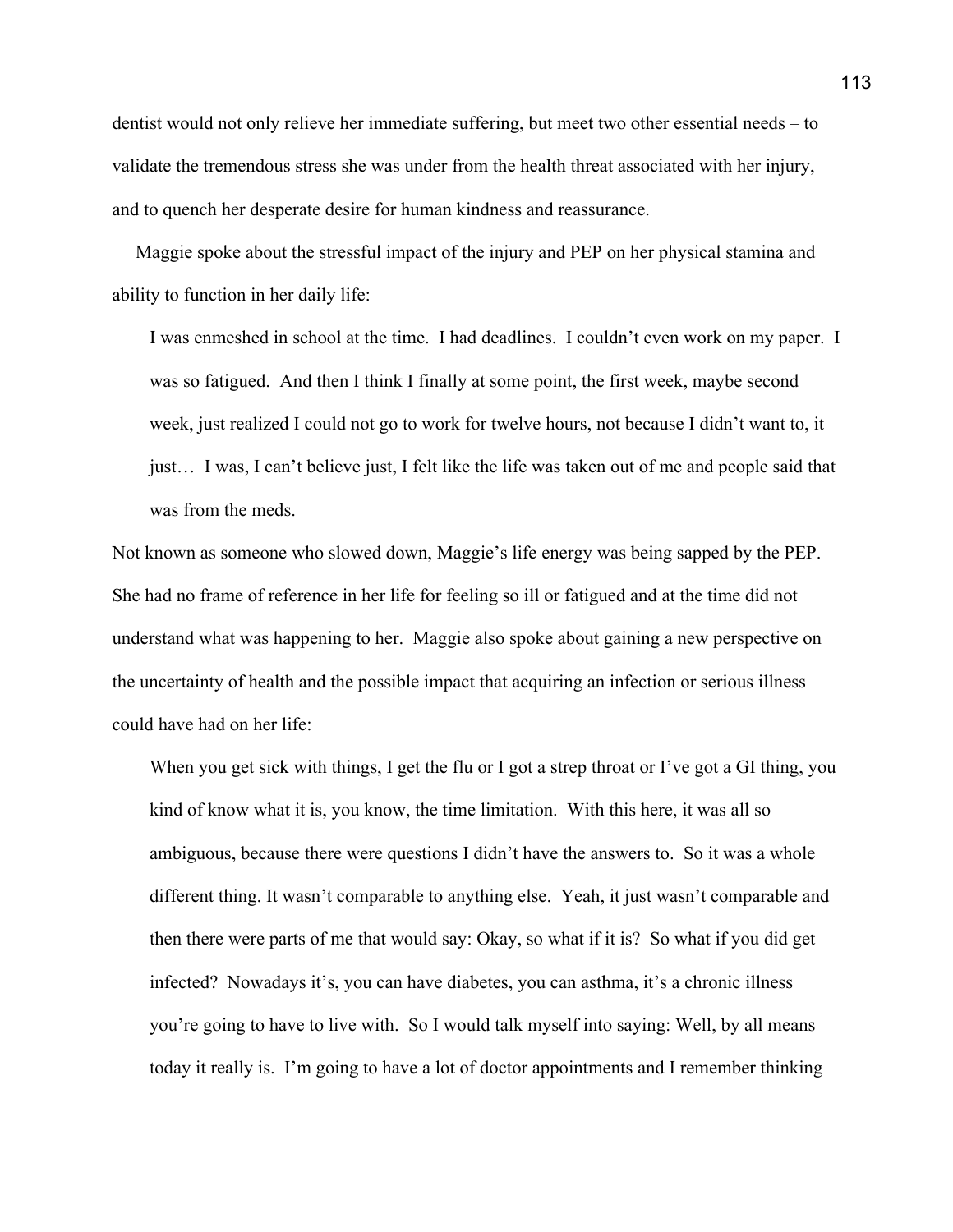about that going, I hate going to the doctor. I make my appointment and then for a year and a half I keep rescheduling it until I'm too embarrassed to reschedule it another time and I'm thinking about that going, and you know, I did a lot of doctor stuff with my father and I just remember going: Ah, it's like hurry up and wait. Got to go to the doctor, I'm going to wait, how am I going to work? Yeah, it was thinking about all that which you don't think about when you have sort of the common illnesses that people get. You just know it's time limited, it's going to go away and ya da, ya da and this here was just all the gray zone, things you didn't know. It definitely makes you, it takes it to a different level that's not comparable to anything else.

Maggie had convinced herself in her illness that her worst fear was coming to fruition. At the same time she acknowledged it would be unlike anything she had previously experienced in her life, she told herself she would learn to live with HIV as a chronic illness. Even those thoughts led her to a whole new list of concerns into the future. Maggie also spoke about thoughts she had concerning her children and the fear they experienced related to her PEP-related illness, as well as worries for the future of her children in the event she became infected:

 I was just thinking about my kids. It's like, Oh my gosh, I would never want my kids to see me sick and they did. They saw me during that period of time and they were old enough to know mommy's sick and I remember one of them had a parent-teachers' conference or something and when I went into the school, the teacher had said: "I heard you've been sick." I said: "How'd you…?" "Your sons told me that you haven't been feeling well for a while" and so just seeing the impact that had on my family and thinking about am I going to be sick like the rest of my life and what's that impact going to have on my kids, that was overwhelming when I think about that.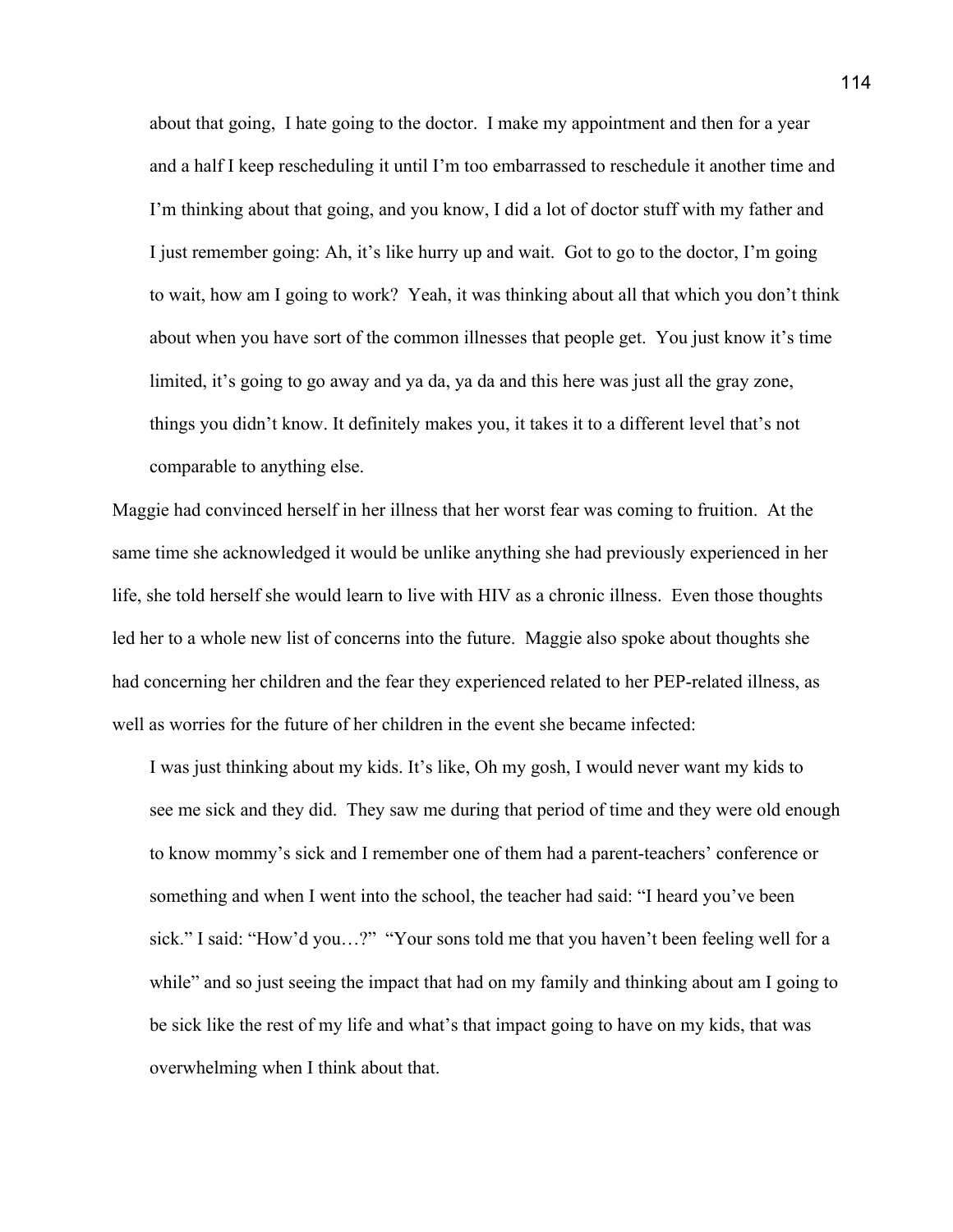As a nurse specializing in the care of HIV patients, Sarah spoke about how she struggled with the dichotomy of what she knew and what she was feeling after her injury occurred:

 I went back to work and I just kind of kept intermittently thinking about it. I'd forget about it and then I would remember it and I would just be like, oh, that sucks. I really hated that that happened and I had a big conflict with myself, because I felt as though, and I still feel, if I tried to normalize the experience to my patients, then I need to be okay with them myself and then I would be like, but this shouldn't happen and I wanted to freak out, but in the same way that I spent all this time learning about it, chronic now, not a death sentence. You know, it was hard to sort of intellectually rationalize and then also freak out at the same time. I mean I was scared. The big thing I was scared about was telling my parents and yeah, I definitely was afraid that it wasn't going to just be something that would go away and I wouldn't have to worry about it anymore and I wasn't quite ready to think about what that meant, but I could rationalize what that meant. I'd be okay, I'd figure it out, but yeah, I think in the moment and that night, it was interesting.

For participants like Sarah, Maggie, and Cookie, a protracted period of uncertainty surrounding the fate of their health outcomes led them to project themselves more deeply into a future where health was fragile and their very existence was in question.

 *Distinguishing supportive vs. non-supportive relationships.* Within the context of life experiences, individuals draw strength and support from those around them in the surrounding world. Accordingly, in the context of the PI experience, nurse participants sought and drew support from those around them, including colleagues and others to whom they felt a connection in their world. Social support was identified as an important mitigating factor that helped nurses cope with the vulnerability and distress associated with their PI experience. For some who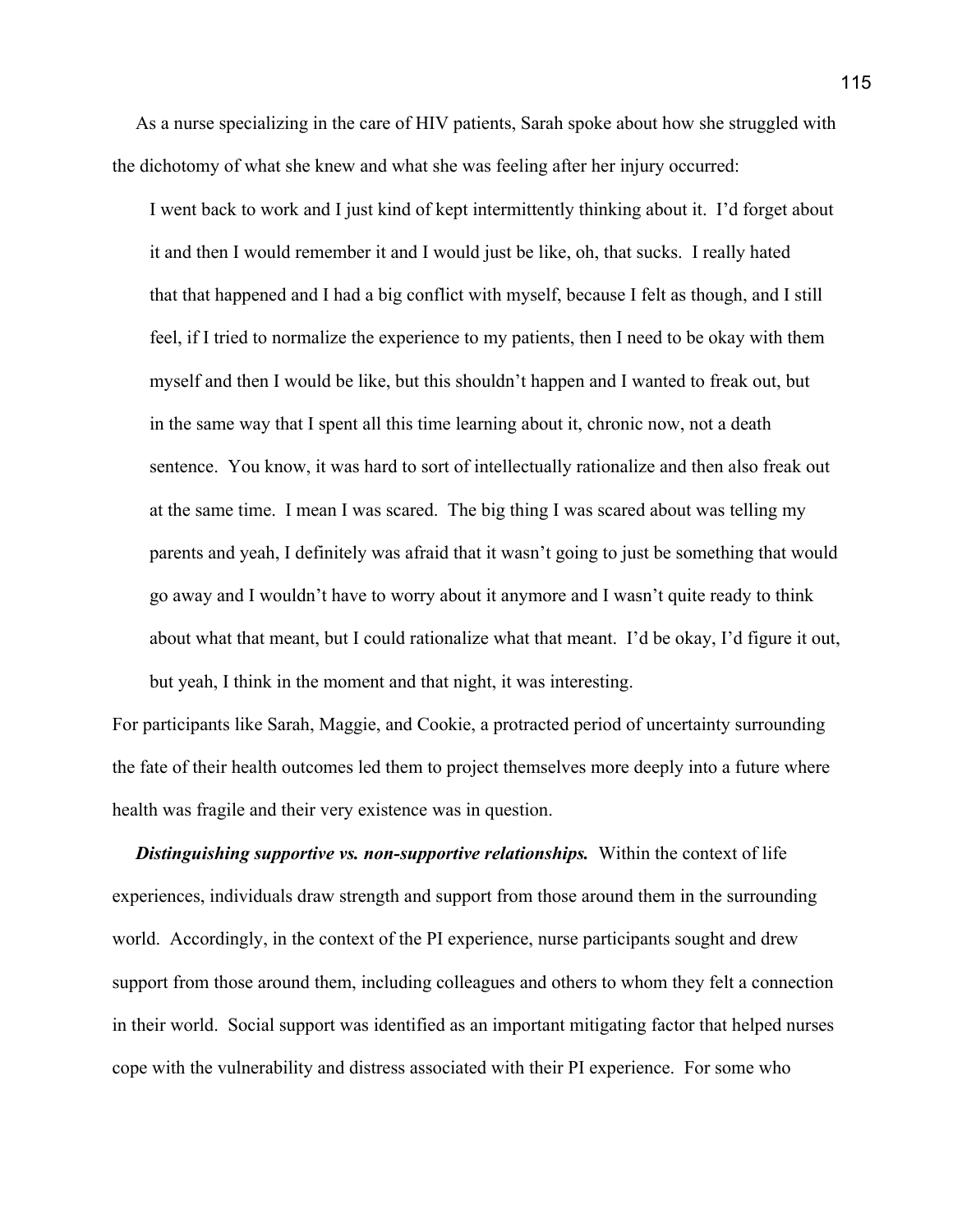sought or desired support, it was readily available from colleagues, friends, and/or family. For others, social support was less easily accessed from those around them. For all, the vulnerability nurses experienced following a PI helped them distinguish between supportive and nonsupportive relationships within their communities and respective worlds.

 Hillary spoke about drawing her support from her husband and the disappointment she felt in nurse colleagues after her injury. For her, it was a sobering and maddening realization that those she had viewed as a caring professional community were not there for her when she needed their support. Overall, she described the experience as leaving her feeling bitter and abandoned:

 I definitely feel like I have not received respect or compassion from my coworkers as a result of this incident. I can't say not all of the coworkers. As I say, some have been condescending and others have been caring.

 Vanessa also expressed disappointment and frustration at the lack of support and failure by peers and colleagues to even acknowledge what had happened to her:

 It felt like staff didn't care. I don't think anyone took it seriously and I don't know if that was the same as the other girl's response that. "Oh, are you going to get checked out for that. That's stupid, that's such a low…" You know what I mean, like it was a finger prick or whatever. Made me feel like I was dealing with this more on my own. And I know there were some staff, like the charge nurse, who were supportive, but I was disappointed that more of the staff I considered friends didn't say anything. They weren't just colleagues to me. I thought we were friends. It could have turned out differently for me and that's changed how I feel about some of my relationships at work.

Vanessa felt disillusioned and hurt to know that so few of her nurse colleagues – some of whom she considered friends – were unable or unwilling to be supportive at a time when she both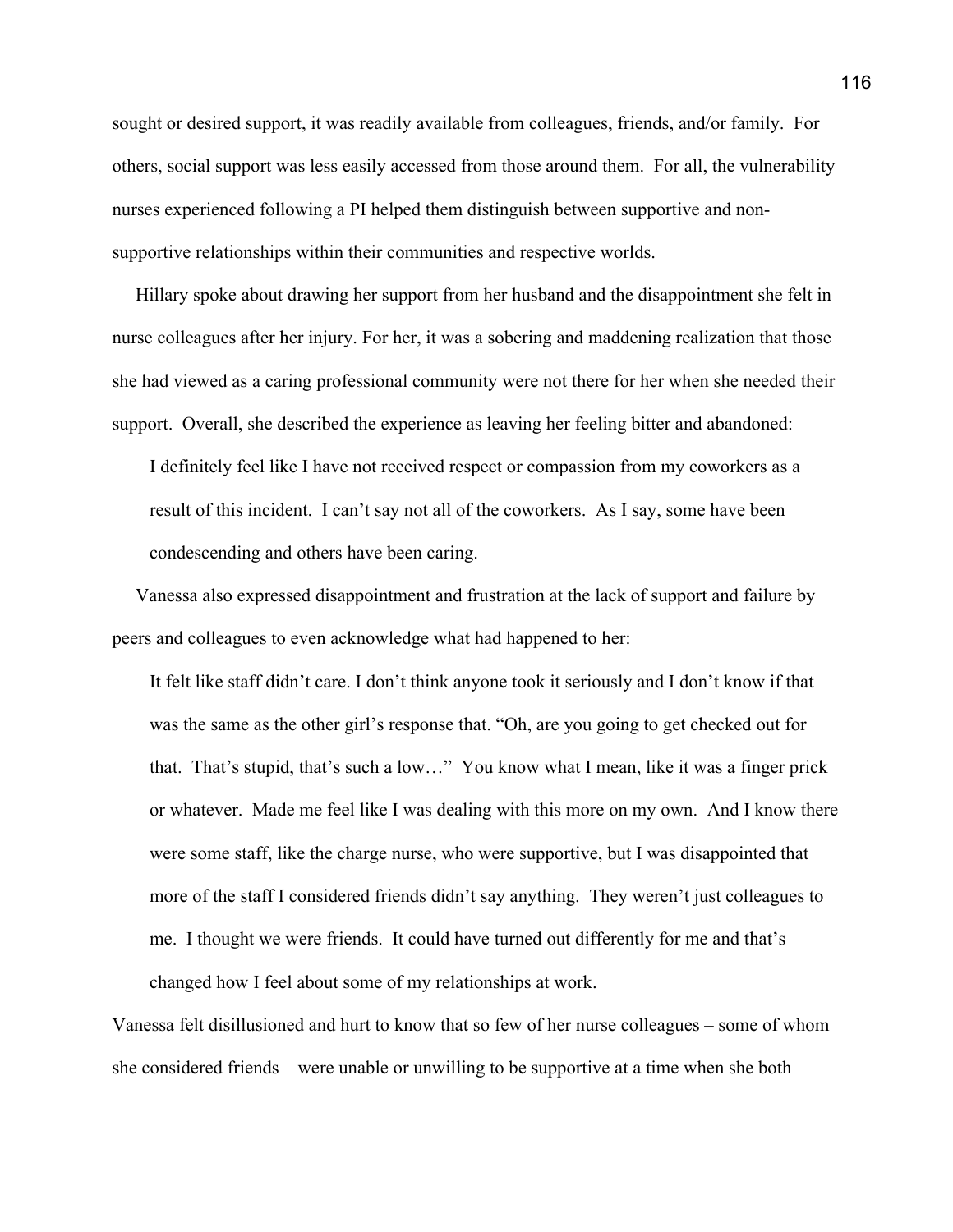desired and needed their support. In some cases, that realization had a lasting effect on her relationships. Vanessa also spoke about the apprehension and reassurance she felt as she informed someone she had been dating that she might have been exposed to HIV:

 It was the first time I had ever been HIV tested and being 29, you'd think I would have done that at least once by now, but I don't know why I never had. All of a sudden I'm thinking, you know I went to see the guy I was dating and I had told him that I had gotten stuck and we always used protection anyway, but it was in my mind a different way even for a 24, 48 hours that was... just because I had never been tested, like when you're waiting for that pregnancy test to come. Well, what would I do? What if…? How would this affect me and it didn't seem to. I guess the fact that he didn't get upset or freaked out either that, you know, because I said the way that it happened and what the risks were.

In some respects, Vanessa seemed to be testing her partner with her disclosure, particularly since she would know her patient's test results within a matter of days. She needed to know 'what if?' and to feel reassured that it wouldn't affect his relationship with her. Fortunately, he passed the test.

 Sandy described how this experience made her realize the appreciation she felt for all the support she received from colleagues and how necessary support is, especially for anyone working in health care. In particular, she focused on the value she attached to the support of the fellowship she belongs to:

 I also think, after seeing all the support I received and what a difference it made for me, that now I realize how important it is that we care about one another. Especially because health care can be so chaotic. …I'm part of a fellowship with a bunch of nurses in it and I shared with them being on the medications, because I got, I kind of got very sick with it and they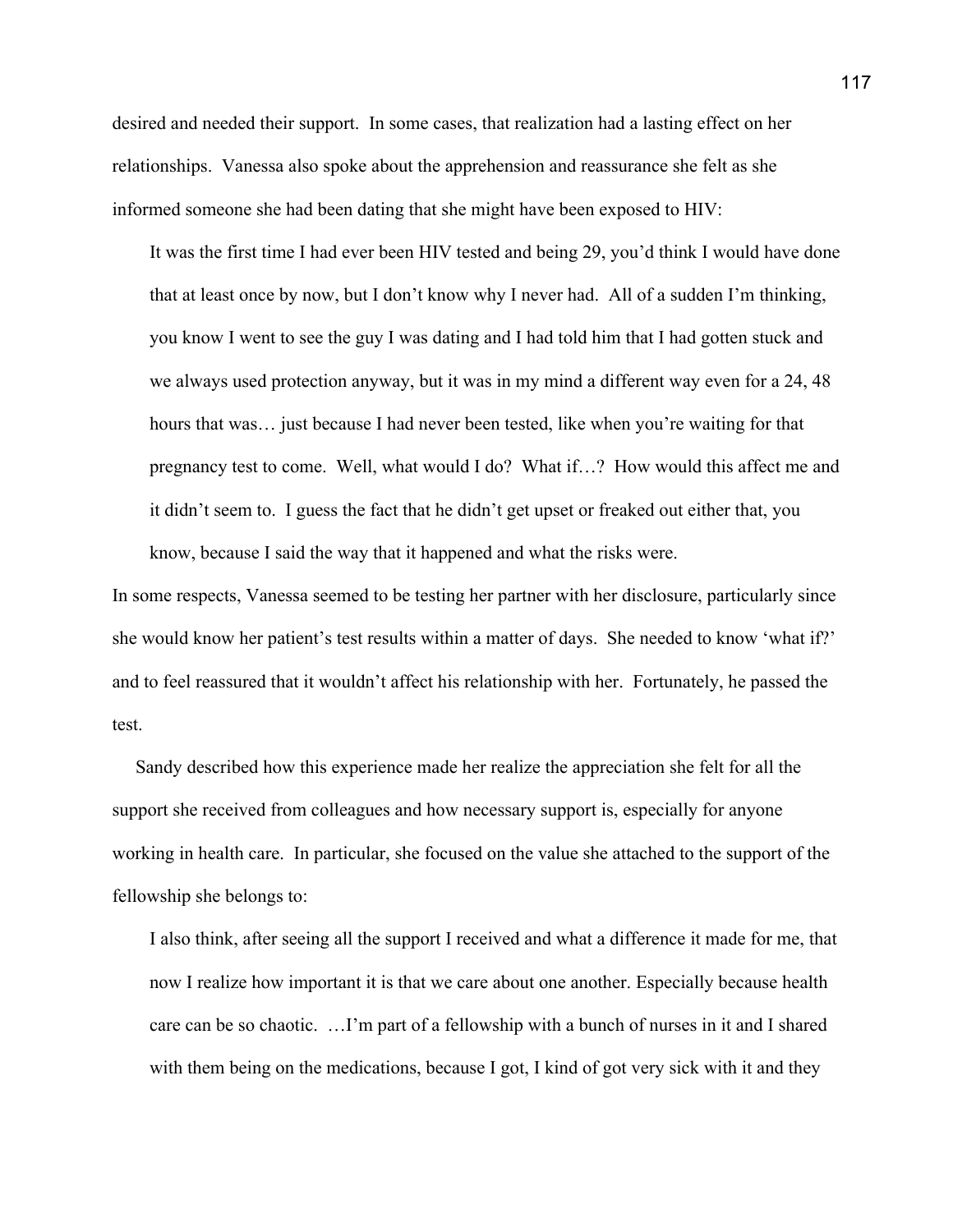shared with me, you know, their experiences as well. So, yeah, I know someone that was on it twice. She had two finger sticks. I realized as I went through this, that there weren't any concerns or fears I couldn't share there. I know the fellowship is a place where I'll always receive genuine caring and support and that's comforting to me.

 While she made a point of bringing it up during her interview, Sandy seemed emotionally detached from any feelings she might have had concerning the lack of any mention about her injury by her nurse supervisor:

 The funny thing, what I'm more surprised about, is that my, who runs the floor? What's that nurse position called? The nursing supervisor for my floor, for the three shifts, he never knew about it. I was really surprised. He never mentioned anything to me. I would have thought, you know, that he would have got report of it, but he never mentioned it. I was surprised that he wasn't aware what was happening on his floor? That's what I was surprised at.

Even when asked if she was looking for him to acknowledge what had happened to her, she was reticent: "Well, I wanted, it was like, don't you know what's going on your floor? Because I guess for me, I'd want to know everything. What's happening to who, where and what. That's all. I was just surprised. Yeah." Like other participants, Sandy looked to her nurse supervisor for some type of validation or acknowledgement of what she'd been through because of her injury. Unlike others like Vanessa or Hillary, however, she was unable to admit that his silence disturbed or upset her in any way.

Maria expressed spoke openly about the importance she attached to support from colleagues:

 It's that kind of support from another colleague that is a really important piece to me. It is a team effort like I said before. I don't expect every member of the team to be supportive, but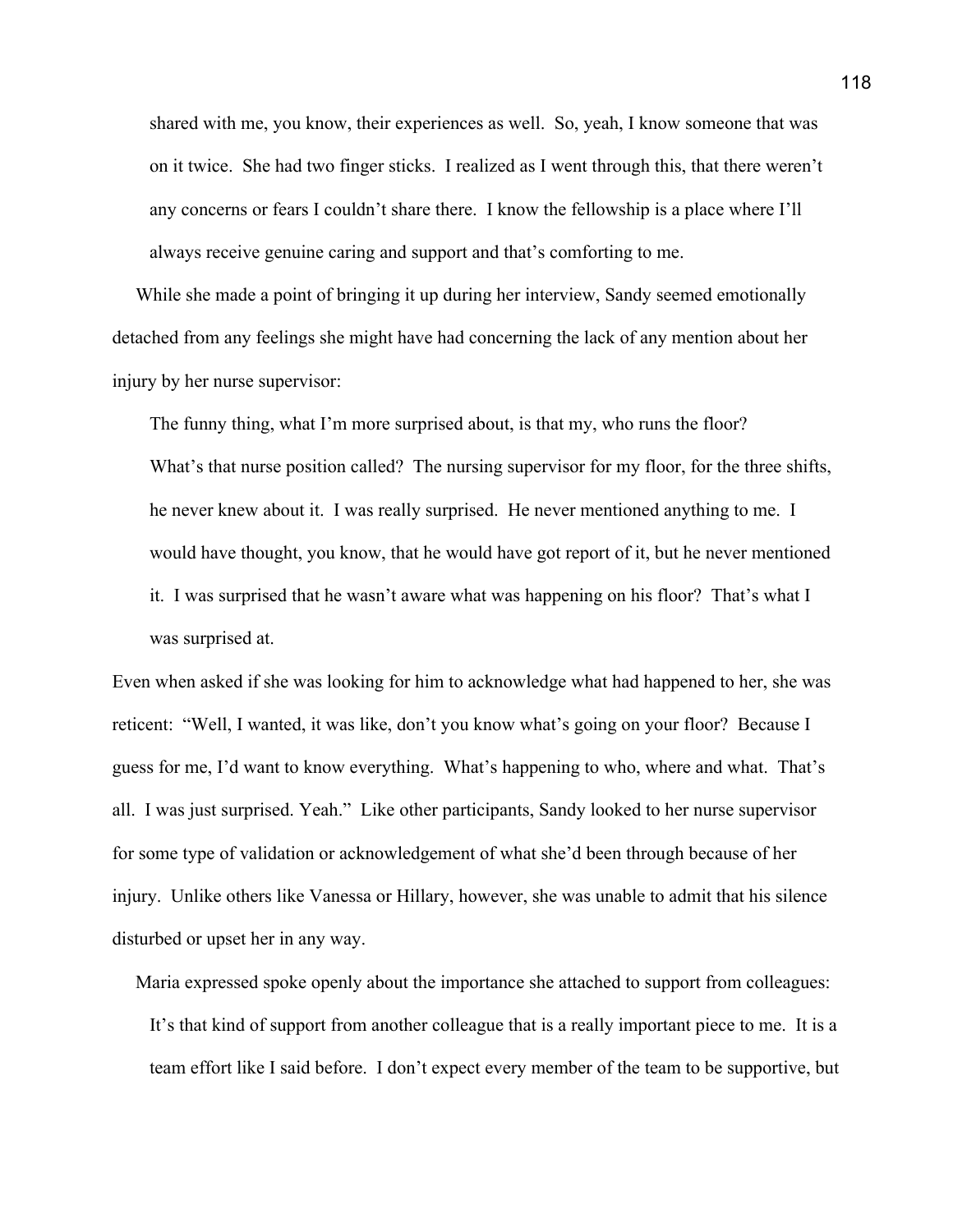as long as there's some supportive colleagues…."

Like Vanessa and Hillary, Maria described feeling abandoned and disturbed by the lack of support or concern from anyone in an administrative or supervisory role after her second exposure:

 I think it was because I didn't currently at that point have an official supervisor delegated as a go to person and I think the woman who was the administrator who was sort of taking over that role was just overstretched. I don't think that she really did a very good job helping me with that. We didn't get a supervisor for a very long time, but when I did go for follow ups, I always informed her, I told her what the results were, I faxed stuff to the Human Resources all the way through. I tried to keep them informed and I just, I felt that time around that they really didn't care ultimately.

 From the very beginning, Cookie experienced a deep sense of isolation in her suffering. She described the ride home from the ED:

 I think it was really lonely, really lonely. …I had all these thoughts coming through my mind of people that I was going to write to and talk to and I pictured myself not being able to work and converting and that it really wasn't going to matter to anyone.

Cookie fantasized on this and numerous other occasions about speaking up for herself, but in the midst of her extreme grief and sadness, she wasn't able to take further action. Her isolation persisted until she finally stopped looking for support from people who were incapable of providing it in this situation. She shared the life-changing nature of her injury and the subsequent decision she made to be honest with herself and do whatever was necessary to take care of herself:

I finally let myself just sleep, get up, eat or drink whatever I could that would make me feel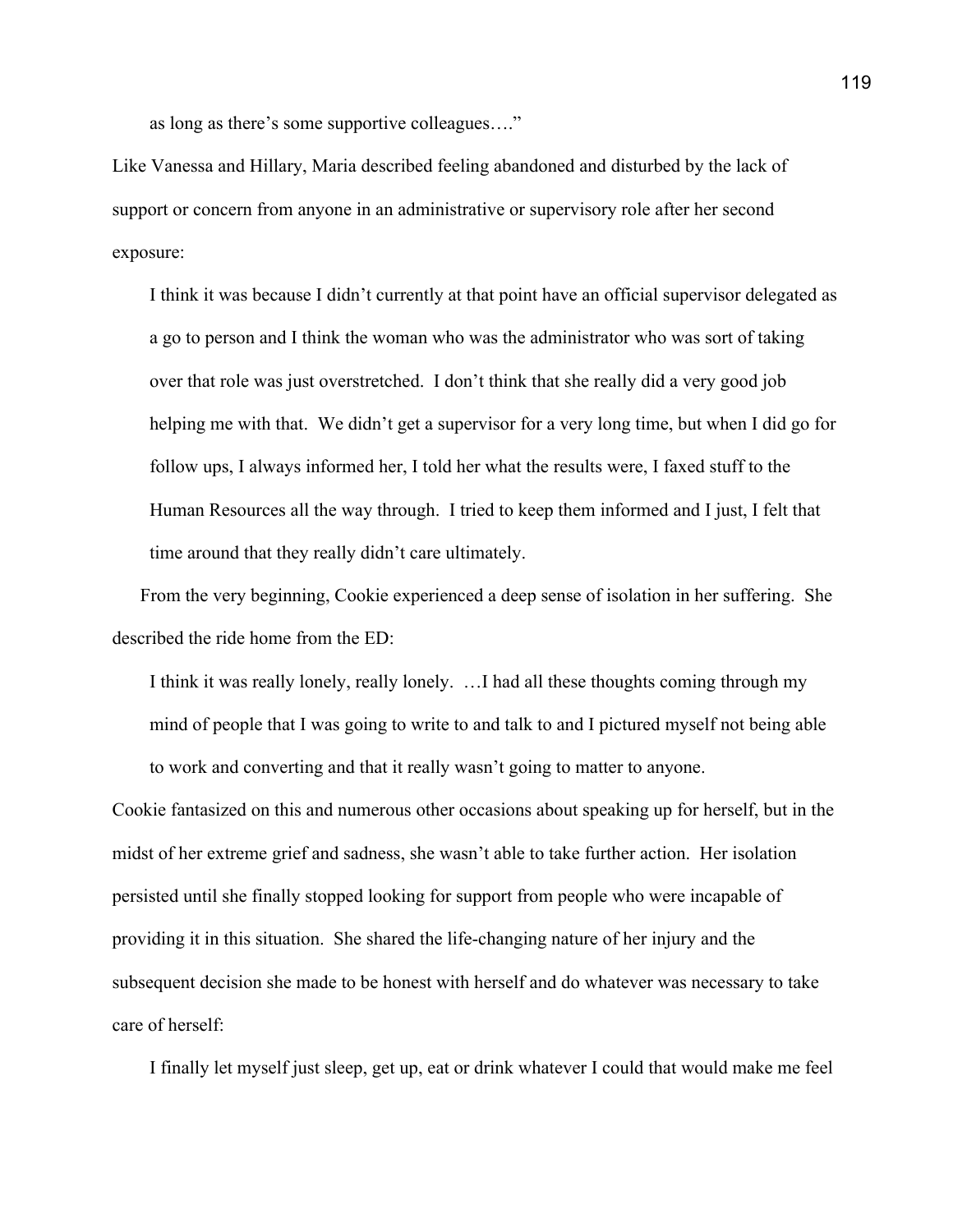alright and then I started going to support group meetings and saw good friends of mine and I shared it with them and they were incredible. They just were great to me and I finally felt okay. …I mean it [the injury] changed my life in a heartbeat. I mean [before] I did all sorts of overtime. I was always there. I was worried about my house, I had just bought a house, but you know, it was a bittersweet five weeks. I was honest. I talked about my feelings and I had a lot of loving support from people and as sad as I was and when I started to get upset that I wasn't hearing from anyone at the hospital, I could say to myself: Are you being taken care of? And I felt like, yes I was. I felt like I was and I was in good hands with the friends that I had. I felt like I got what I needed from the right people. …Some people got it, some people didn't. The people that went into denial about what was going on and didn't ask me how I was doing, I could tell they just couldn't handle it. Because I kept thinking about why isn't anyone from the hospital calling me. …I just couldn't believe it and then when I was able to reach out and get the support I needed, I was okay.

When she finally realized that she needed to ask for help, Cookie found a support network that responded. Soon she was able to reframe her situation and let go of people she grew to understand were incapable of being supportive under these circumstances.

 For Maggie, realizations regarding supportive relationships in her life had a profound and lasting impact. She spoke candidly about how painful it was to realize her spouse could not be there for her during an incredibly difficult time:

 I think it [her injury] had some great impacts in my personal life. I mentioned earlier that my partner wasn't all that supportive and I remember that when I think, you know, I'm not in that relationship any longer, when I think back, some of the key things along the way that were instrumental in me ending a really long marriage. That is one of them, the lack of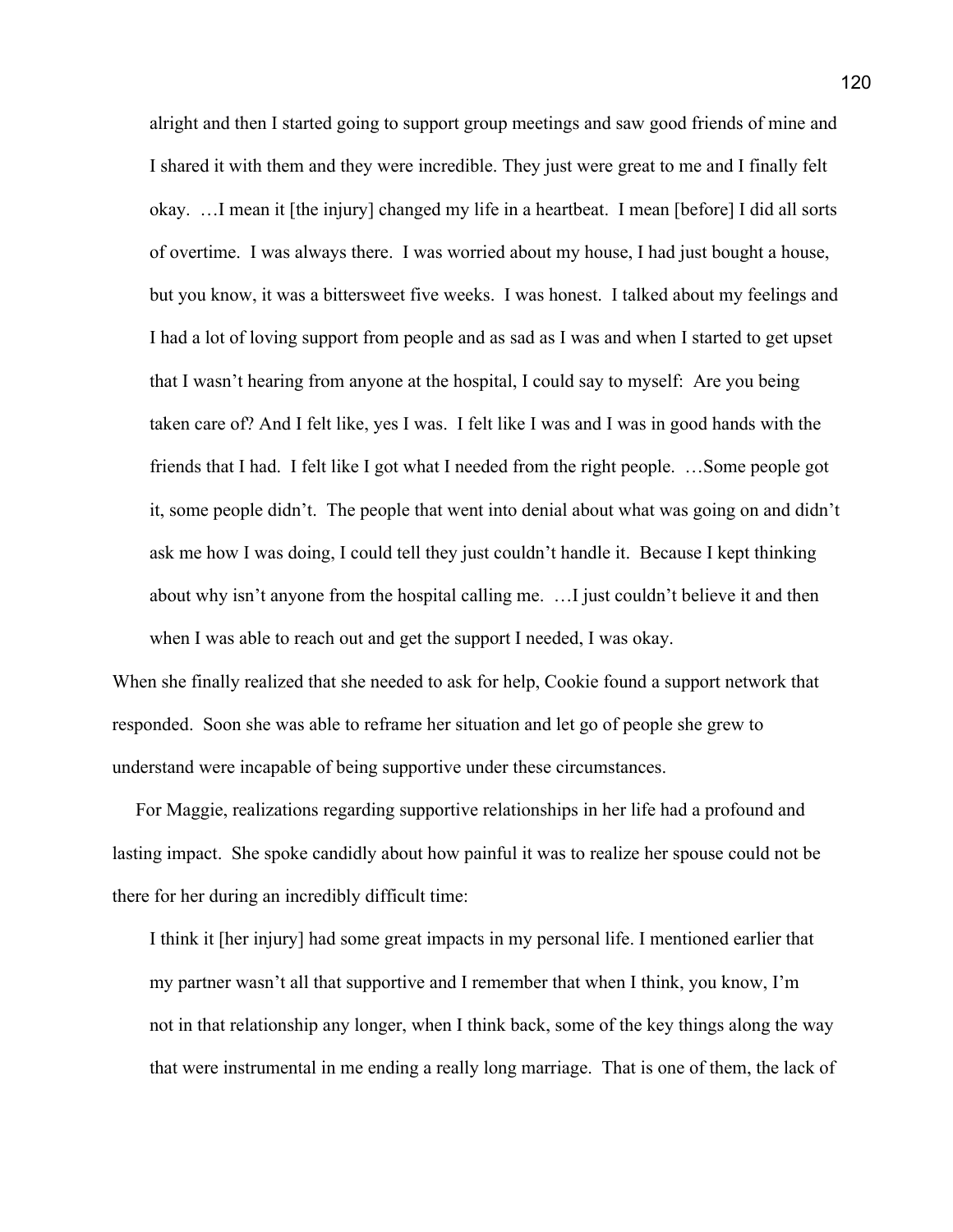support, because I remember I just wanted to collapse and sob my brains out, but I wanted somebody to tell me it was going to be okay and the person that I spent over, you know, at that point, fifteen years with couldn't do that. So it did change my life that I had to reach out to friends and other family members and my partner wasn't able to do that and it gave me a great appreciation for colleagues and how they can either positively or negatively impact you and, in my case, I think it was very positive. I felt that they really cared about me. I didn't have one moment of guilt about not being able to make it through my shift or show up at work because of how bad I felt and you don't get that at work all the time. And

 I felt that and I felt it was genuine and it makes me value collegial relationships. For Maggie, the profound nature of her PI experience was the final straw that ended her marriage. Her experience was life changing in other ways that brought a positive awareness of the many caring, supportive people in her life.

 Sarah spoke about how fortunate she felt to be surrounded by so many supportive colleagues and other nurse friends who understood what she was going through and needed. She also indicated that she was selective in disclosing information about what she was going through, and that she only did it with people who were close to her.

 *Being vigilant as necessity.* Experiences leave an inevitable imprint on a person's being. There is a temporal nature to experience. It is not grasped as it occurs, but rather through refection on the past. There is no question that the nurses in this study are different than they were prior to their PI experience. All participants are moving into the future changed because of their lived experience of PI. For some, that change involved a heightened awareness of vulnerability based on their injury and led to reflections about future injury prevention and the need for vigilance when working with sharps. Others shared a more existential perspective in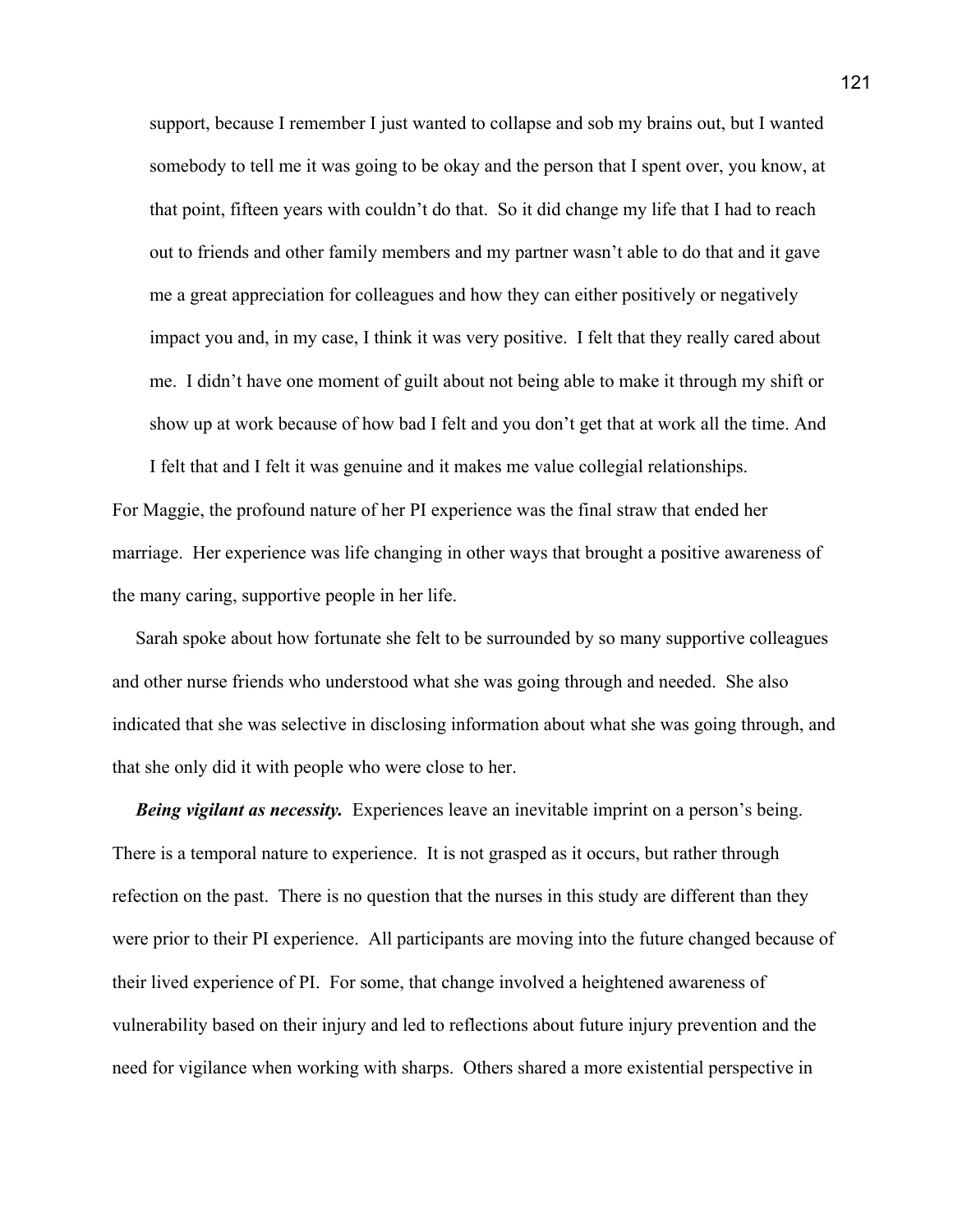relation to the connection they made between their injury, and their future life and health vulnerabilities.

 For nurses like Hillary, vigilance related to future injury prevention became paramount and was reflected in heightened awareness around sharps and advocacy efforts to safeguard her own safety and those of colleagues. She spoke about one particular aspect of the change that occurred as a direct result of her injury:

 It turns out that the policy and procedures were for the main campus. They weren't quite relative to a free standing facility and that it was the first time that they had been made aware that the policy needed to be addressed and that they were going to work on that.

 …Now there's a folder in and of itself, a little notebook that says policy and procedure for needle sticks. It's up at the nurses' station and we now have little posters explaining what to do and the posters were all laminated and hung up in the various parts of the department and then there are hand written bubbles in between because they're laminated posters are made for the main campus not for the outlined facilities. So the bubble that's added tells us too that in the event to draw labs on the other person and get consent.

Within her practice setting, Hillary became a strong and persistent advocate for providing access to safer devices. After being made aware the day after her injury that sharps equipment being used in their facility was outdated, Hillary communicated with other staff to let them know newer equipment would be brought in. She recalled what happened:

 When I came into work that day, the next morning, the supervisor that had filled out the paperwork for me, said: "You'll never guess what I found out after your injury. I called over to the blood bank at the mother site and it seems that the equipment we're using is outdated. We've got new equipment now that has safety devices on them" and I thought…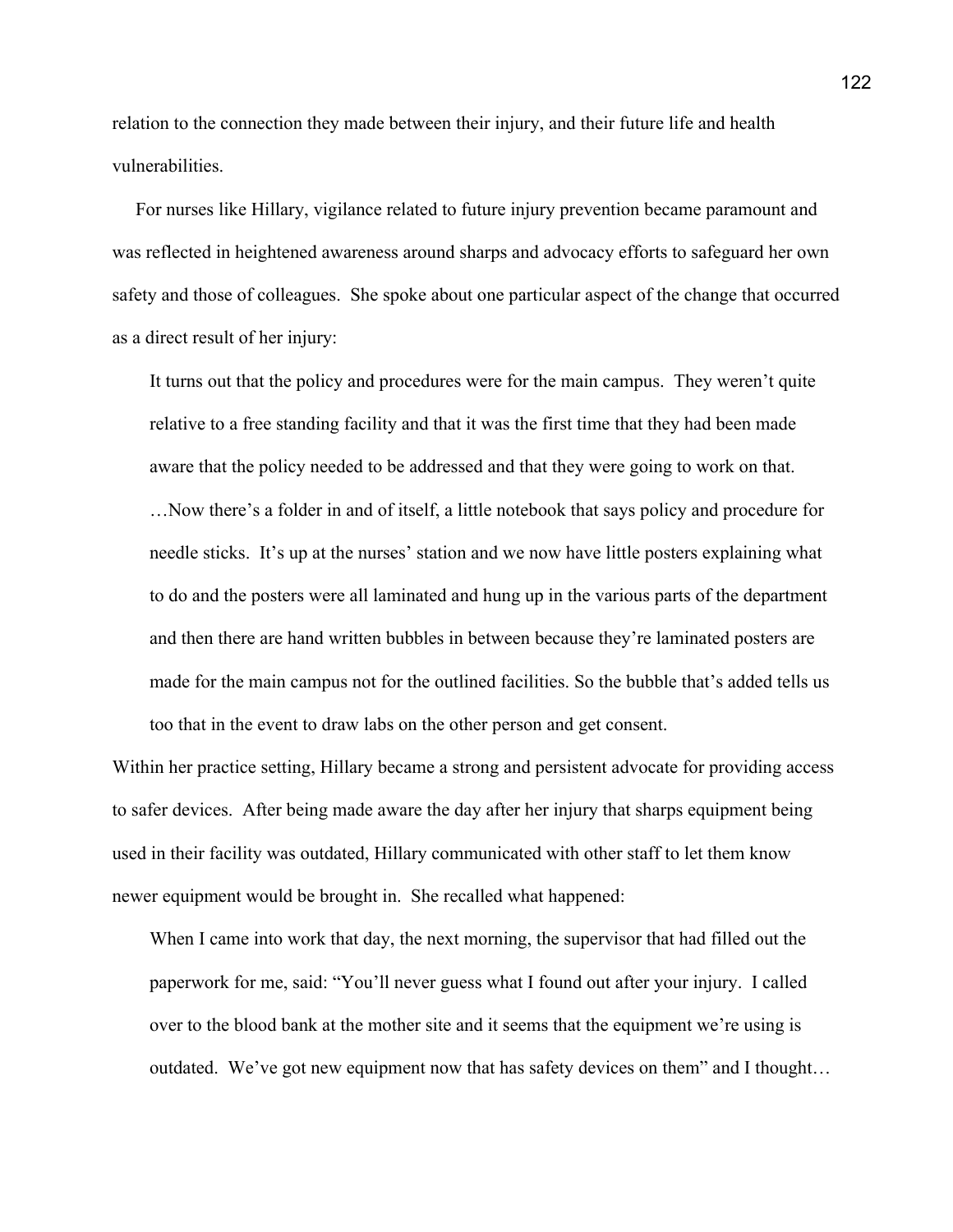Oh, fancy that, and I said: "When are we getting them?" "Well, they'll come for in-service either next week or the week after" and I asked, "Well, what about in the meantime?" And there was not an answer to that. …So when I communicated to the rest of my staff that this woman was showing up at our facility in two days with this new equipment and gave the date and time, the second supervisor approached me and she said: "What are you doing?" and I said: "I'm working on this to prevent any further injuries" and she said: "Who told you blah, blah, blah?" So I used the name of the person that was on the needle stick that was covering the needle stick committee who was covering occ[upational] health for that particular type of injury and she said: "That's not her title."

Hillary's nursing supervisors made it clear they didn't share an appreciation of her advocacy efforts or direct communications to other staff to keep them informed of changes she believed were necessary for safe practice. While waiting for the new equipment to arrive, Hillary spoke about steps she took to advocate for her own health and safety and the ultimate price she paid for being so vocal about the need for change in her facility:

 When we did not have the replacement equipment. I refused to do any phlebotomies until we had the replacement, the new equipment that had that safety guard on it. Whether I would have had to continue to refuse to put myself in that position, I don't know how long that would have happened if I hadn't been pushing as strongly as I did, but I felt like if I hadn't pushed the issue, or pushed the envelope. I'm sure I got supervisors pissed off at me, but I finally got the equipment. So I don't know how to weight those two because now I don't have the trust from my supervisors, because they're going to think that I'm a pain in the butt and that I go over their heads and that I pushed their buttons.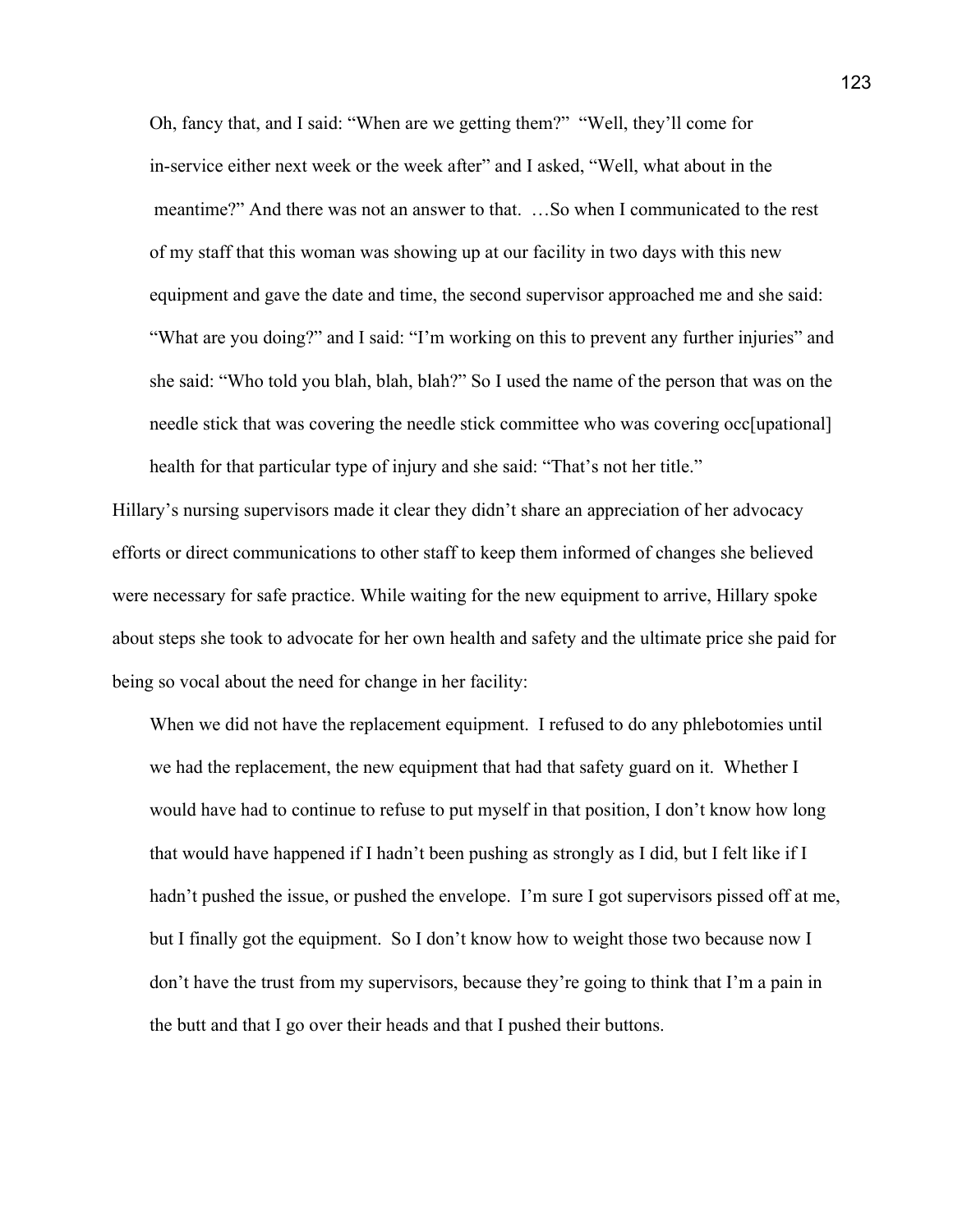Hillary paid a price for her visible and vocal advocacy efforts, but took pride in the fact that because of her efforts, staff now had access to safer devices.

 Vanessa spoke about having a heightened awareness of sharps and a renewed commitment to protecting herself and encouraging others to do the same as a result of her injury:

 I think I was pretty standard about my protection beforehand. I do think this was something that definitely increased my awareness and care around sharps, even though I think I was pretty aware beforehand and pretty standard in my personal protection equipment. I also think I am more inclined to encourage peers to take care of themselves and report incidents that might have put them at risk.

Despite her longstanding observance of well-established health and safety standards, Vanessa realized that her injury further heightened her awareness around sharps and that she was now more likely to encourage colleagues to observe safety standards. She also discussed more specifics in relation to the cause of her own injury and consideration in relation to future injury prevention:

 I think that like when we change beds now, I will put on the sterile gloves more than Before, they're thicker, and because we do a lot of pulling and everything with the patients and I know that there are staples in there too. That had never really crossed my mind before that the staples as part of my enemy, but yeah, I feel like even though they're the ones that didn't hold up that I don't think there's anything better than that and it's a difficult environment with the first set of gloves, the plastic under there and then sometimes if our gloves get dirty inside, we can take off the gloves and we'll have new gloves in there if your size is in there or if you take your hand out and you take off that glove, technically now this one's clean so you could pull a new one out of the box and put that one on that hand. I've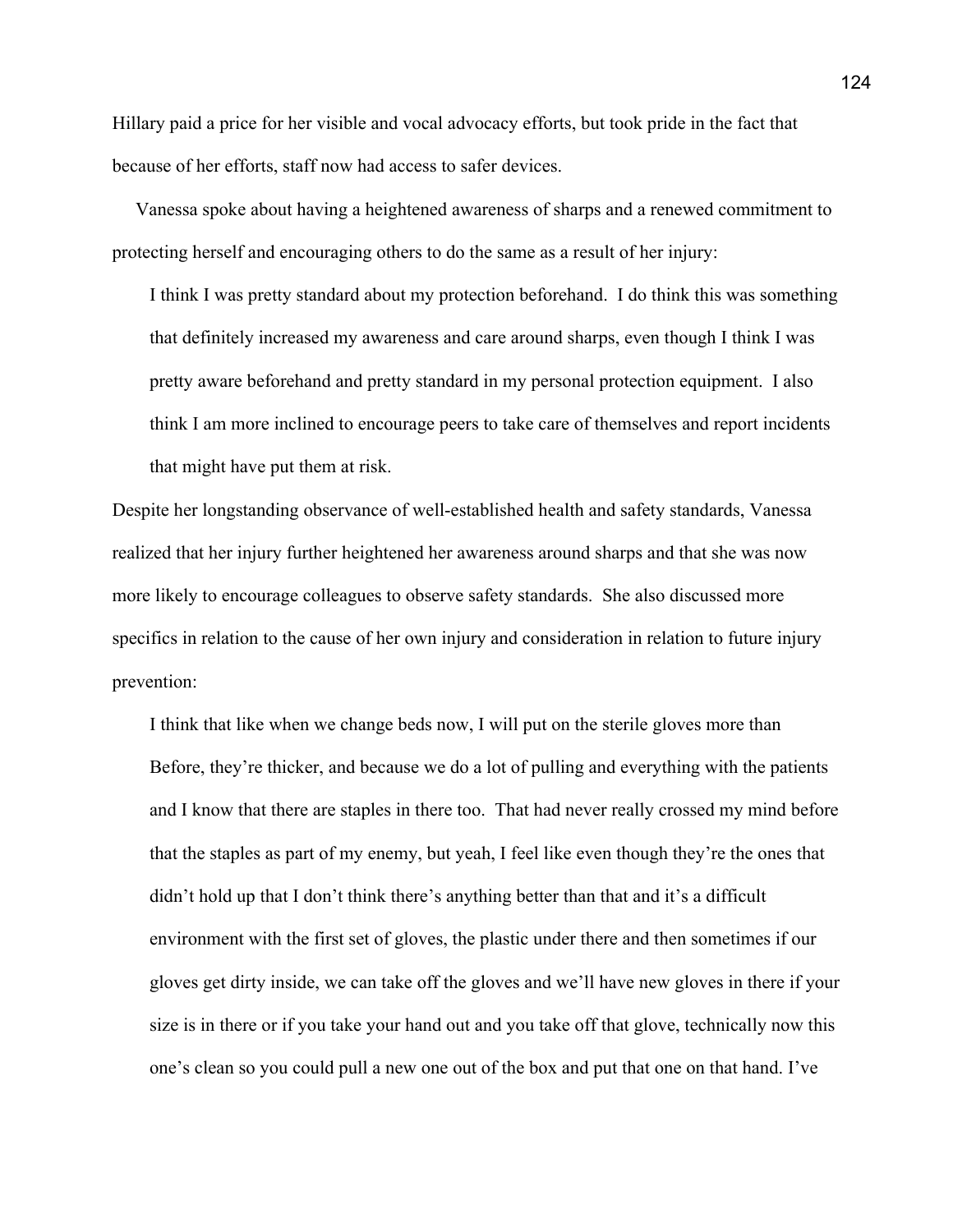never actually put on two pairs of gloves, but I've always, but we use sterile gloves for our dressings which are thicker.

 Like Vanessa, Sandy reflected on her PI as one of those first-time experiences in a relatively new career and how it impacted her practice moving forward:

 This is real life and I am constantly getting those first time experiences and I remember when it first started happening, I'd be running out to the charge nurse and then blah, blah, blah, "Come here, I need some help" and she yells: "Put oxygen on them" and just all these things and I'd be like "ah" and you know so I have all of those and it's still constantly happening and I walk out of there at the end of the day like, wow, this is what I got to see. Like last week I had my first seizure happen right in front of my face. I was scared to death and I'm like, what do you do? Because you forget everything for that quick moment and you get through it and you chalk one more thing up that you know now what's going to happen, but the needle stick, same thing. Now I know. Now I know how to make sure I cap everything. Now I know how to just be focusing, keep the needles here, put it in the sharps container immediately.

In Sandy's mind, her injury was a stark reminder and lesson about staying focused and doing what was necessary to keep herself safe, particularly around needles. Sandy went on to speak of the need for vigilance, not only as it influenced how she worked with needles in the future, but also as it related to all aspects of her practice:

 I'm very conscientious with anything to do with needles, very, very conscientious. As soon as I give any sort of injection, I walk right out of the room and right into the sharps container. …I was careless [before] and [now] I'm like: "Is there enough lighting in the room?" I know I only had one light on [before]. There's two lights in the room, they only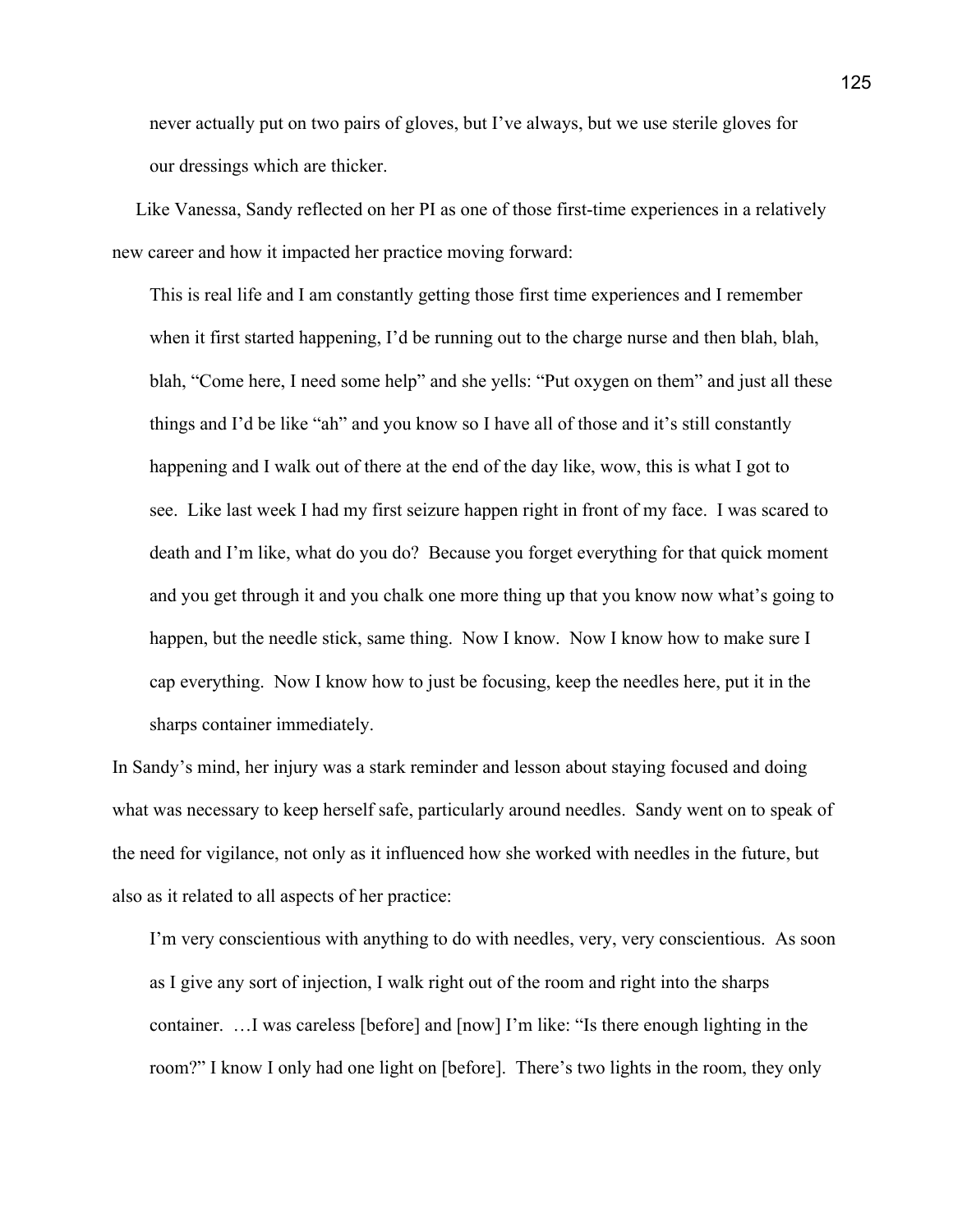had one light on and so everything now, I have all, full blasting lights on and, you know, it's all about me making sure I do the best nursing care that I can possibly do because I see how easy it is to make a mistake, not just with needles, but with everything, everything and it's too scary. It's too scary so when I go in a room, I'm very focused. I know what it is that I'm going in there to do and I make sure I have a history on the patient before I go in there and I'll take the time and look up, if I don't get enough in report on somebody, I'll stop and just go into the computer real quickly to see where he's coming from. Yes, because it's chaotic there. It really is.

Sandy realized that safety was about more than simply taking care with needles. It was about being present in the moment as she provided care to patients.

 Maria focused squarely on her own part in what caused her initial injury and helped facilitate introduction of protected lancets into her facility. She spoke about her efforts to prevent injuries similar to hers and to make co-workers aware that protected lancets were now available:

 It was shortly around that time that they introduced the protected lancets. So I made sure that everything else was cleared out of the emergency box, because sometimes people would go and put other things back in there and it was always one nurse's job to make sure that that box was up to date and so I was always trying to make sure there was nothing that wasn't supposed to be. And, I did in fact, I remember saying that to a number of other

 people, "use the lancets that are protected" and taking the other ones off the shelf. In frequently checking the emergency box, Maria assumed responsibility, not simply for her own safety, but also for the safety of co-workers who faced similar risk. After her first injury, Maria spoke about another positive aspect of her first PI experience – a heightened awareness of lifestyle issues that contributed to her safe and healthy in her work: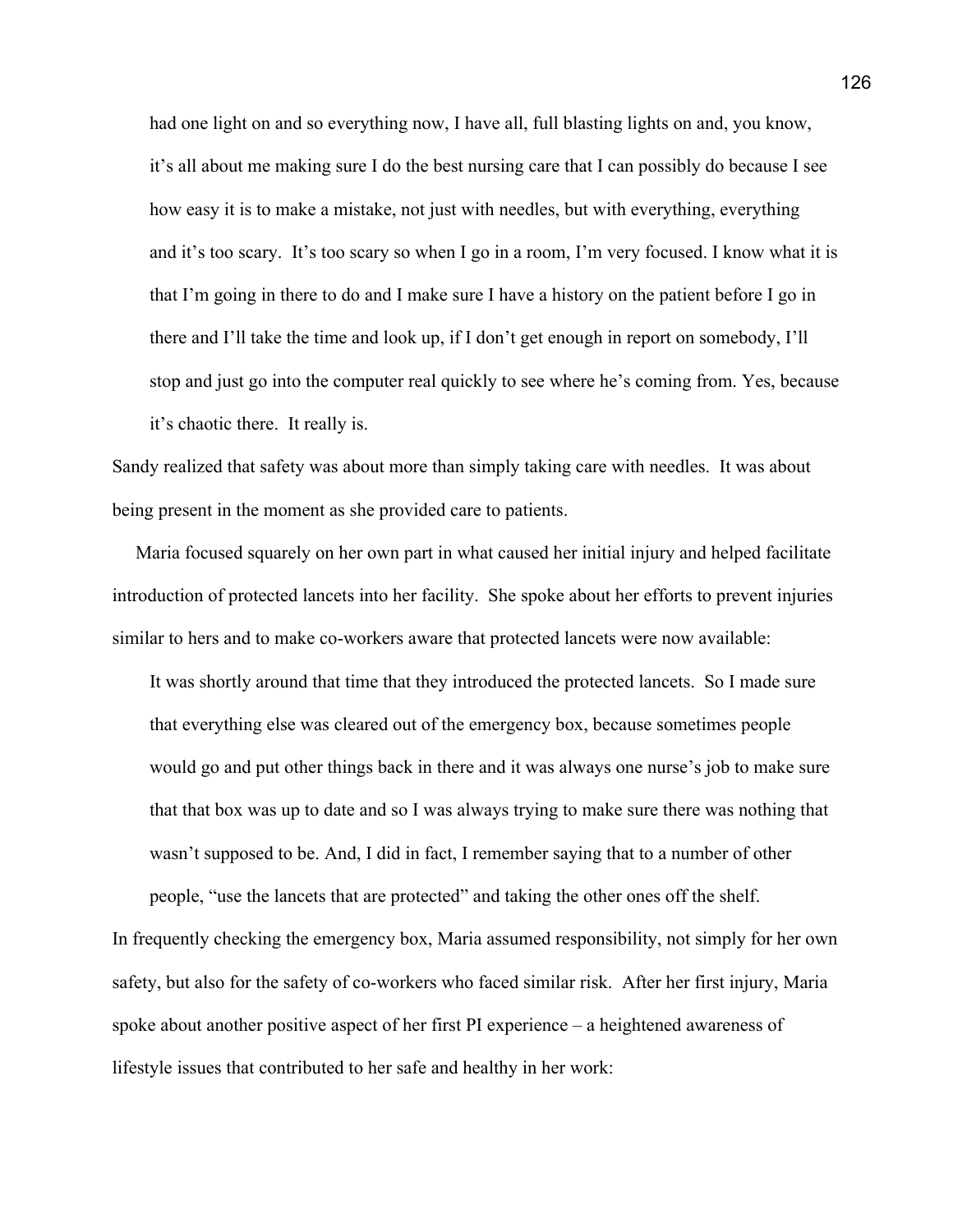[need to] Just always to try and stay really rested and not go in tired, try and eat a good lunch, dinner, all that kind of stuff. Just maintain myself in a way so that I was working at maximum capacity and not feeling tired out of fatigue, stress or something.

 Despite the support she acknowledged receiving from colleagues, Maria's second exposure left her feeling less connected to her organization. She did describe, however, being changed by the experience, feeling a need to be more vigilant and less accepting of potential risks. More than anything else, she came away from her experience feeling a clear sense of her own responsibility for taking action when change needed to occur:

 It's changed how I feel about the organization I work with. I feel that I have to advocate for myself and I have to pay to attention if I have a concern about something to bring it forward and not expect that, oh that's the way it is. I feel like if there's a change needing to be made, you need to do what you can to make that change. I feel like I did what I could. I spoke with all the administrative people. I spoke with the guy at the TB clinic. I certainly spoke with all my colleagues at all the locations where I worked and said: "Don't use that anymore. It's not safe." …There's plenty of other products and we shouldn't be using something questionable either. It's not just sharps, it's just the whole experience. I feel like nothing is perfect and it's never going to be perfect and we're all trying to do the best we can, but ultimately each one of us has to take responsibility to be an advocate for ourselves and our patients and our colleagues and it's like we have to take that responsibility. We can't slough if off on somebody else. It's not our supervisor's job to look out for us.

 Cindy's reflections concerning her injury experience spoke not only to vigilance related to future handling of sharps, but also to changes she needed to make in other areas of her life:

I think it just me more cautious, not to the point that I'm neurotic about things, but I am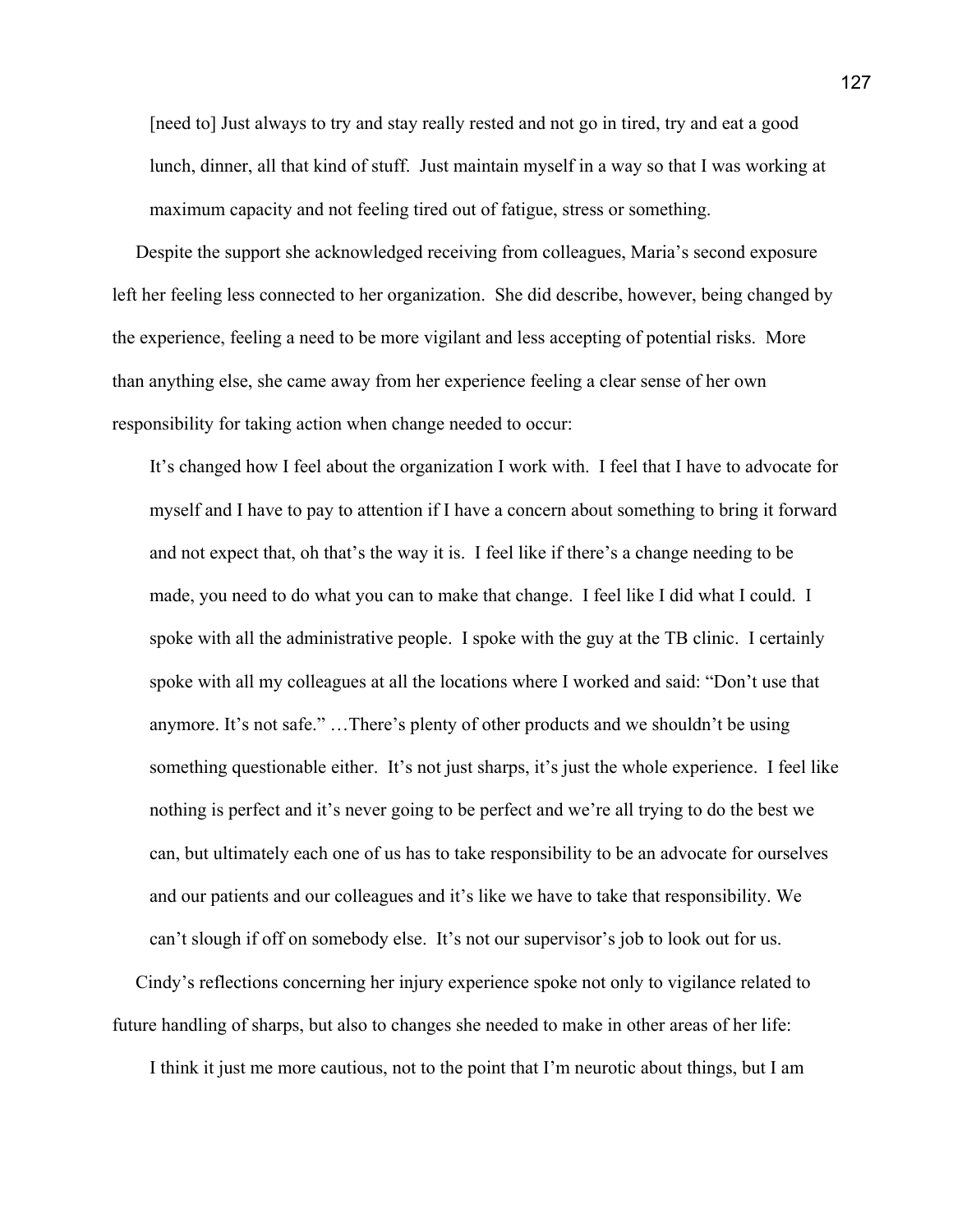more careful about when I'm working with sharps, but being that sick when I was on the Vancomycin changed the way that I look at my life and I realize I'm working too hard, not spending enough time with my family and so I 'd have to say there's some positives that came out of it, because it made me reevaluate the way I was living my life, the way I was interacting with my family and I've always been healthy and active, but just the fact that I felt so lousy, couldn't even take my dog for a walk without getting short of breath, I felt I needed sort of to retaliate from that so I started running and I ran my first marathon a year later after the injury, kind of as a retribution, payback for myself.

In the aftermath of her injury, Cindy recognized the need to make changes in the way she was living her life. For her, the meaning of her PI was about realizing what was most important and rearranging her priorities.

 For Cookie, like Cindy, vigilance was about taking an honest look at her life and her priorities and doing what was necessary to better care for herself. She shared what that involved for her after her injury and into the future:

 In the end you had to take a deep breath and say you're going to be okay, but that you have to do what's right for you and that it doesn't matter what other people think or do, you need to do what's right for you. …It just came back to saying you need to keep with the right people, keep with the right people and keep with the people that can support you, that no matter who your family is, no matter where you work, that you're the only one that can take care of yourself and you're the only one that can tell you who you need and what's going to help you the most and you know, taking a drive at 5:00 at night by the beach or going down the Cape just for like an hour or two hour drive, I would do that. One Sunday it was like 4:00 and I finally felt better and I just opened my sunroof and just drove down there. It was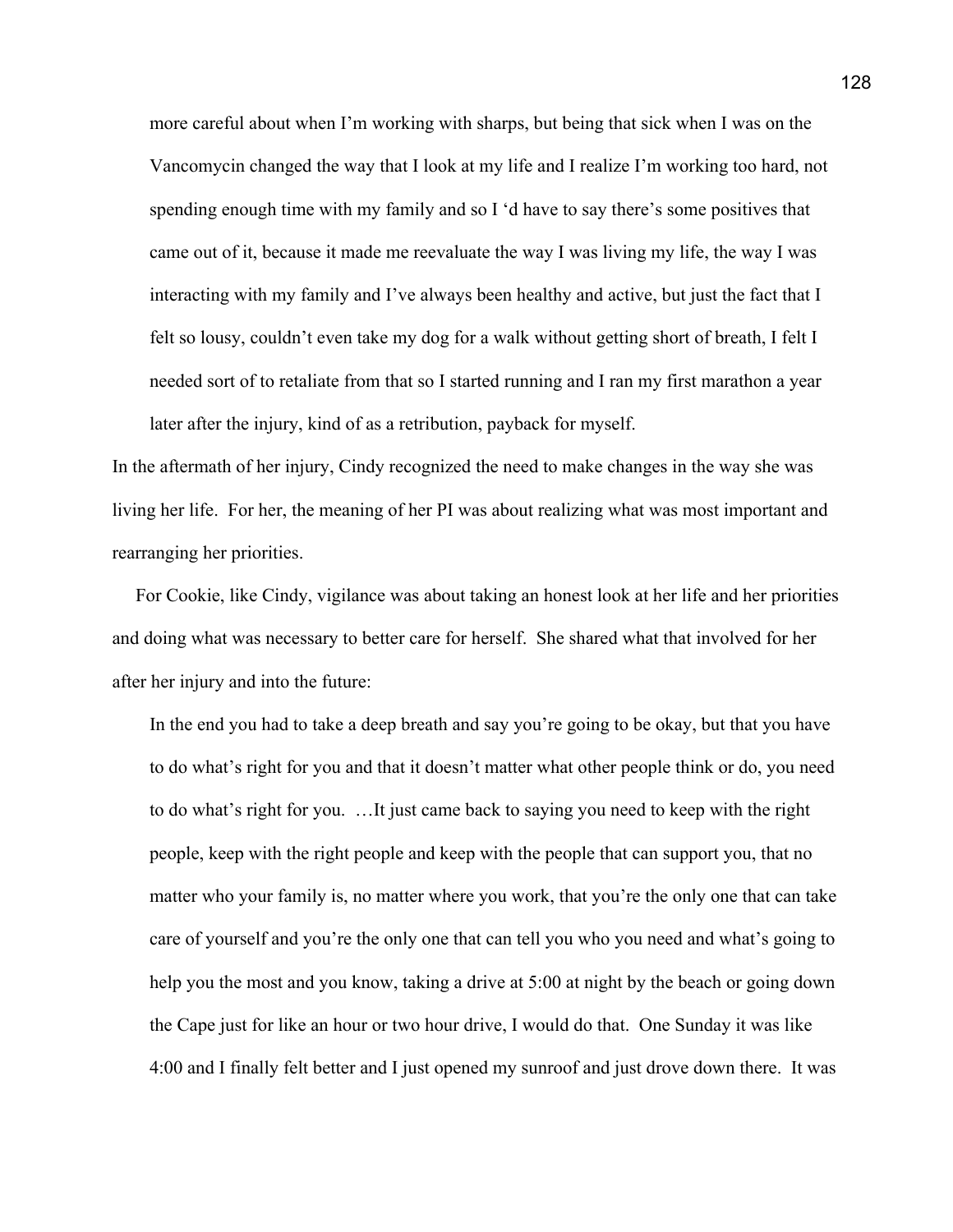great and I just sat on the beach in my chair. I just took out my chair and it was just, thank you, God. It was the simple things in life that came back to help me.

For Cookie, reflections and vigilance took her to a more spiritual level of awareness. In many respects, she uncomplicated her life and became more present in the moment following her PI experience. She had come too close to seeing how easily and quickly human existence can be threatened. Many months after her final negative serial test and still working as a nurse, Cookie spoke about some of the changes she'd made:

 I stand up for myself more. I've slowed down and I've taken charge of my life there. I pursue things that I really want and I just don't let them just push me around and do whatever they need to do. ... I don't do half the overtime and I just live a little bit more simply. I'm happier. Yeah.

Cookie made another change. She transferred out of the OR she was in and joined another OR team, one with whom she had previously worked.

 There was no question that Maggie became more vigilant and mindful in her use of sharps as a result of her experience. She spoke at several points about how angry she was at herself for doing something so inexcusable and envisioned doing the procedure again without placing her hand in harm's way. Maggie's experience also led her to reflect on awareness regarding another level of vigilance, not simply in relation to her own health, but that of her patients.

 I think everything that happens in life has meaning. It happened for a reason. I mean that whole situation, I don't look at it as, poor me. I look at it, well as, what is the lesson I was supposed to learn in this and I guess what it did for me personally was just have a... know what it's like being on the other side. Not taking that for granted as much anymore. Like you entrust what you think are knowledgeable and educated and people, but that even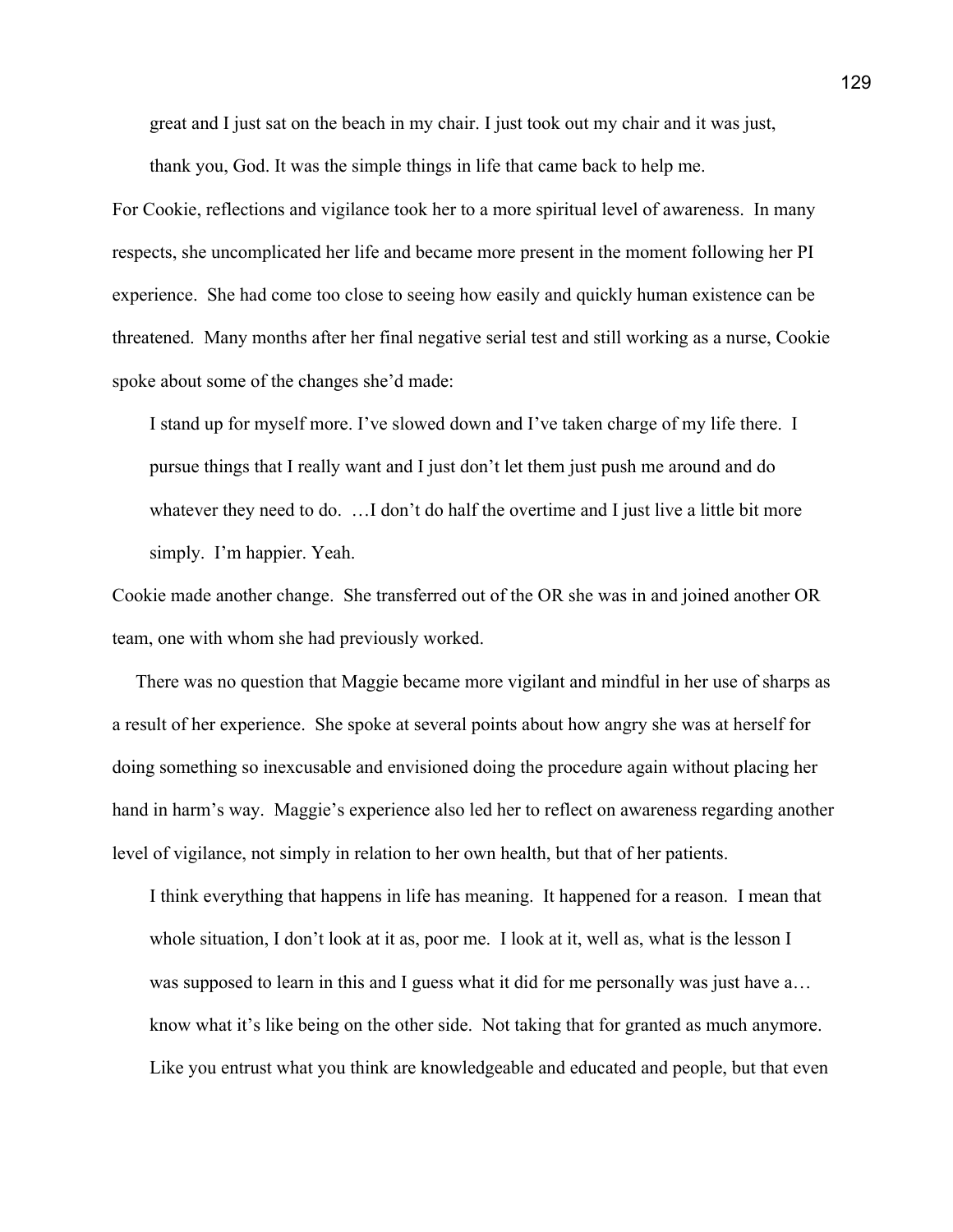with all that, there's limitations and being on that other side it's different. It's really different and it's humbling and I think it happens because it's going to take me on a journey that I might not have otherwise gone on.

As a result of her experience, Maggie gained deeper insight and understanding of what it's like to be a patient – to be without control. In the process she believes she has become a more compassionate, understanding provider.

 As an NP who had previously prescribed PEP with little appreciation for the severity of its side effects, Maggie also spoke candidly about changes that she believed needed to occur in order to improve post-injury care:

 I really think we have more work to do in the healthcare system around it. We've come a long way and we've done a lot of great stuff and all the safety issues have been addressed pretty well. Even though we still hear about needlesticks, at least from my perspective in the emergency room, we don't have them at anywhere the rate we used to, but our response is still not what I'd like to see. I think given everything I've learned from it, it's not just a needlestick and quite frankly that was probably the smaller part of it. The bigger part was the response, the therapy, the follow up, all that stuff could be addressed in a much better way and it shouldn't be like, these meds can just upset you. These meds can literally knock you on your butt and you may not be able to go to work, not that that would have made me feel any better, but then I wouldn't have second guessed how I was feeling so much and hearing that and knowing that I would have just wrapped my head around it instead of trying to push through it the way I did. So yes, I think that aspect of it is not standard enough and uniform enough and not patient driven or patient sensitive enough as it could be.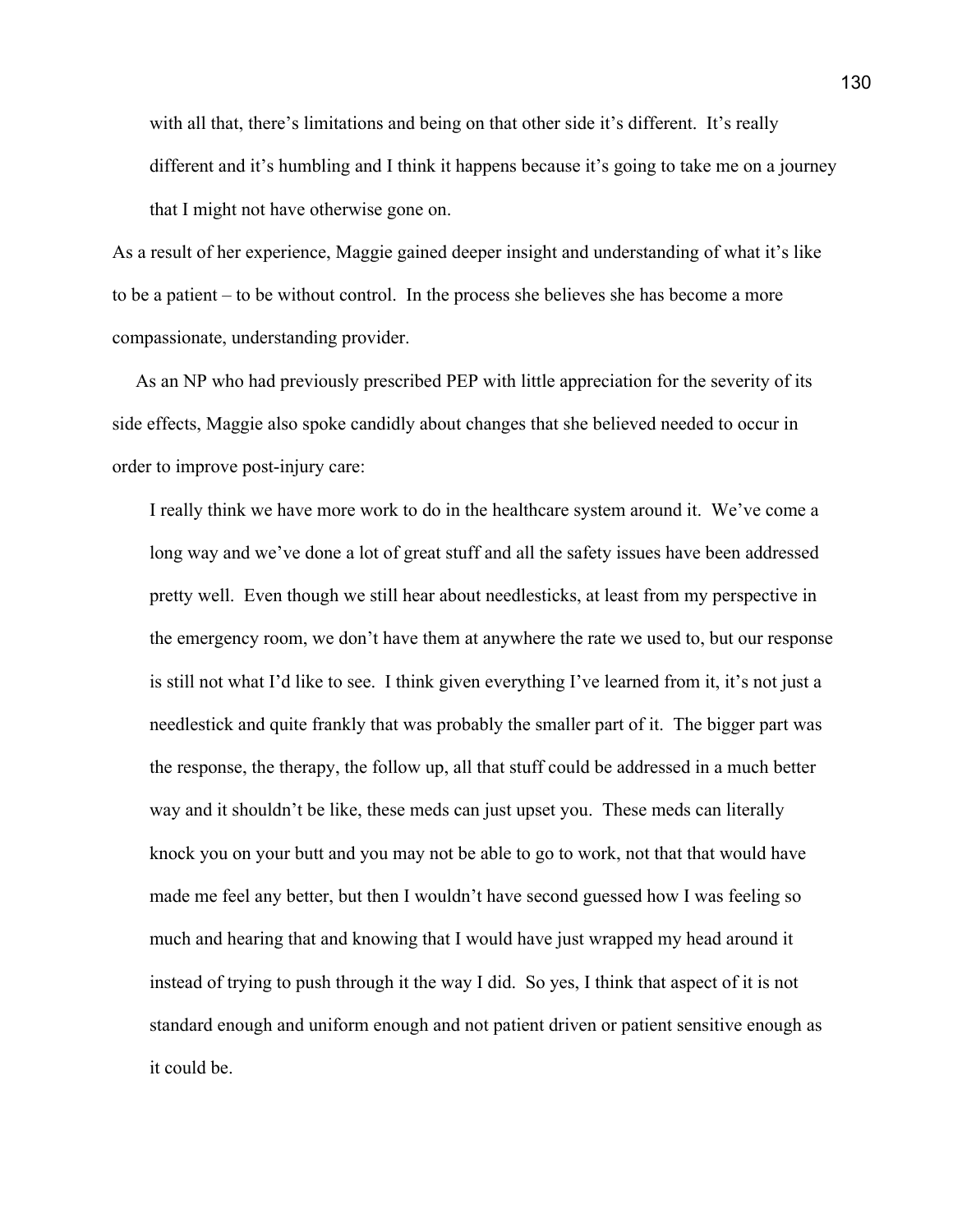Maggie's PI and PEP experiences affected her profoundly, not simply because they caused her to become so ill and so fearful, but because they made her question the health care system as a whole in relation to the way post-exposure care is delivered. It has also sensitized her to the complex needs of patients and health care workers who receive PEP.

Sarah spoke about the specific lessons she took away from her injury related to sharps:

 Going back to work in general I definitely was super conscientious from that point forward for a really long time. I would like to say forever after that, but obviously after time you get a little bit, I definitely was really just conscientious about the way I would give injections and when I was dealing with needles in general and I think in retrospect the way I sort of evaluated the original incident was that I had just been distracted and either looked away or I'm definitely somebody who's really fast and I would never think that I was careless, but I pride myself on being able to do things in an efficient way, but I think in this case I'm sure it proves to me that that's not always the best.

In reflecting on the circumstances surrounding her own injury, Sarah is able to step back and bring an honest perspective to her own responsibility with respect to her PI. More importantly, she is willing to reassess the way she practices and efficiency might be better defined.

 From a more existential perspective, Sarah spoke about meanings she attached to her injury. One was strictly personal, and the other, similar to what was shared by Maggie, had to do with care of her patients:

 I think it meant a couple of things. It meant in my own, not mortality, maybe, maybe mortality, but just sort of that bad things can happen and I should be more careful in the same way that I think I still, even into our 20's I think we still have a sense of immortality or things can't touch us and more so actually now. I prescribe these medicines to my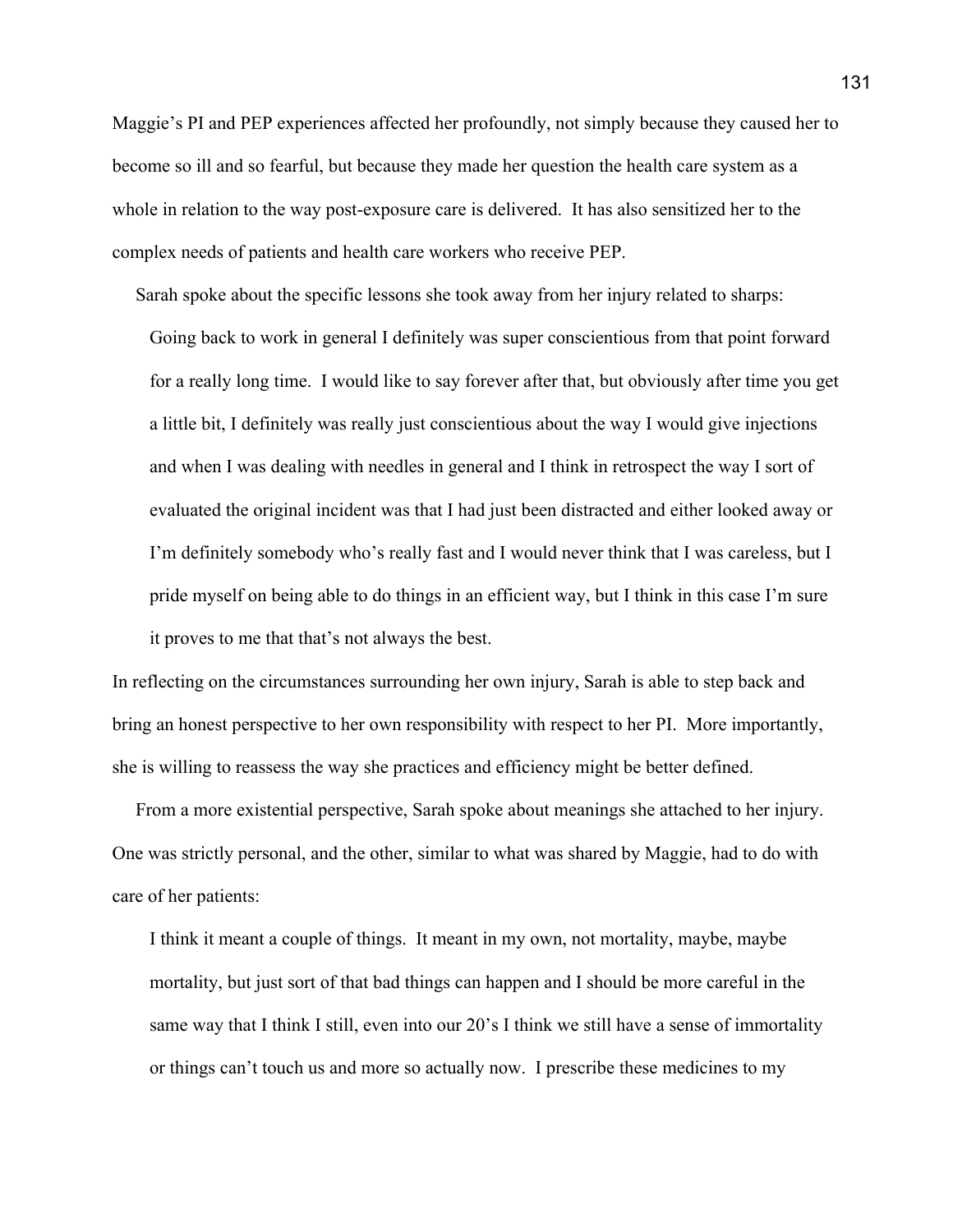patients and I think it's really lucky in a way that I can understand their side effects and try to relate or empathize in a better way and HIV is one those unique things where I can't certainly empathize with having a virus or anything like that, but in my management of my patients, I can try to understand how they're describing their symptoms and that's hard too, because I wouldn't want to suppose that they're feeling what I'm feeling, but I don't know, the question of disclosure sometimes I think comes up. Sometimes I think that it would be helpful for me to disclose. Sometimes I don't think it adds anything at all…. In the end, Sarah is left with a clearer understanding that non-being is a real possibility and that

she needs to live her life in a way that honors that. And finally, like Maggie, she is left with a greater capacity for empathy and compassion, particularly with respect to her patients with HIV.

## **Summary of Phenomenological Meaning in Registered Nurses' Experience**

 Over a period of 18 months of phenomenological investigation utilizing van Manen's organizing framework of existential lifeworlds, this research has brought to light a better understanding of registered nurses' experience of percutaneous injury and its aftermath. Through concurrent processes of reading, rereading, writing, rewriting, discourse, and continuous reflection, meanings were uncovered in a part-whole dialectic process of seeking an understanding of what was revealed by the text.

 Findings from this study emerged as three essential themes, which were derived from the data, constituted by dimensions, and substantiated by supporting thematic statements. The essence and primary mode of living with the sudden occurrence of percutaneous injury is identified as: *being shocked: The potential of a serious or life-threatening infection*. Three dimensions, *responding viscerally and emotionally, acting on the body to reduce contamination,*  and *felling the urgency for immediate care* comprise the essence of the phenomenon.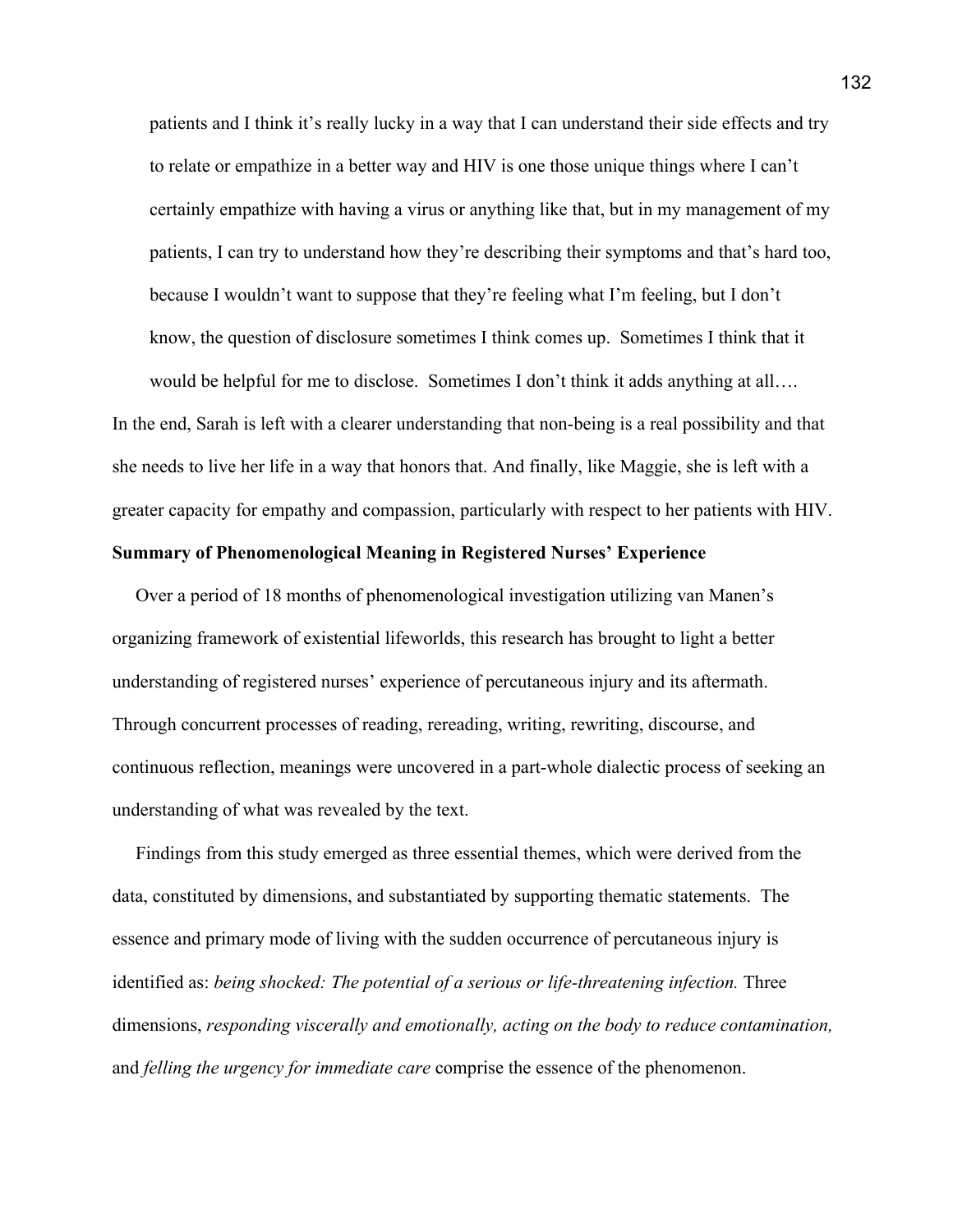The meanings of the experience of percutaneous injury and its aftermath for registered nurses in this study were captured in two other essential themes, *needing to know it's going to be okay*  and *sensing vulnerability*.Two dimensions, *assessing risk,* and *seeking post exposure intervention and caring responses from others*, were identified as constituting *needing to know it's going to be okay*, the initial mode of living in the aftermath. The secondary mode of living in the aftermath, *sensing vulnerability,* was comprised of three dimensions that included: *facing the fragility of health, distinguishing supportive vs. non-supportive relationships,* and *being vigilant as necessity.* Together, these three essential themes and their dimensions represent the essence and meanings of percutaneous injury and its aftermath for at least one group of registered nurses in the northeastern region of the US.

 Nurses experienced PI and its aftermath over time, as a temporal embodied experience involving a range of thoughts, emotions, and actions. They were shocked during the PI as they encountered the potential reality of their own health disruption. Both embodiment and temporality stood out as figural as they responded emotionally, acted on the body to reduce contamination, and felt the urgent need for immediate care.

 Furthermore, as time elapsed, participants reflected on the nature of their injuries and became focused on needing to know that everything would be okay. Needing to know it would be okay reflects participants' awareness that things may not turn out okay if they experienced a deterioration in health status resulting from the PI. Risk assessment, post-exposure intervention and caring responses from others helped participants know it was going to be okay in the aftermath of PI. Supportive relationships became especially important to participants as they sought the reassurance they needed to know they would be okay.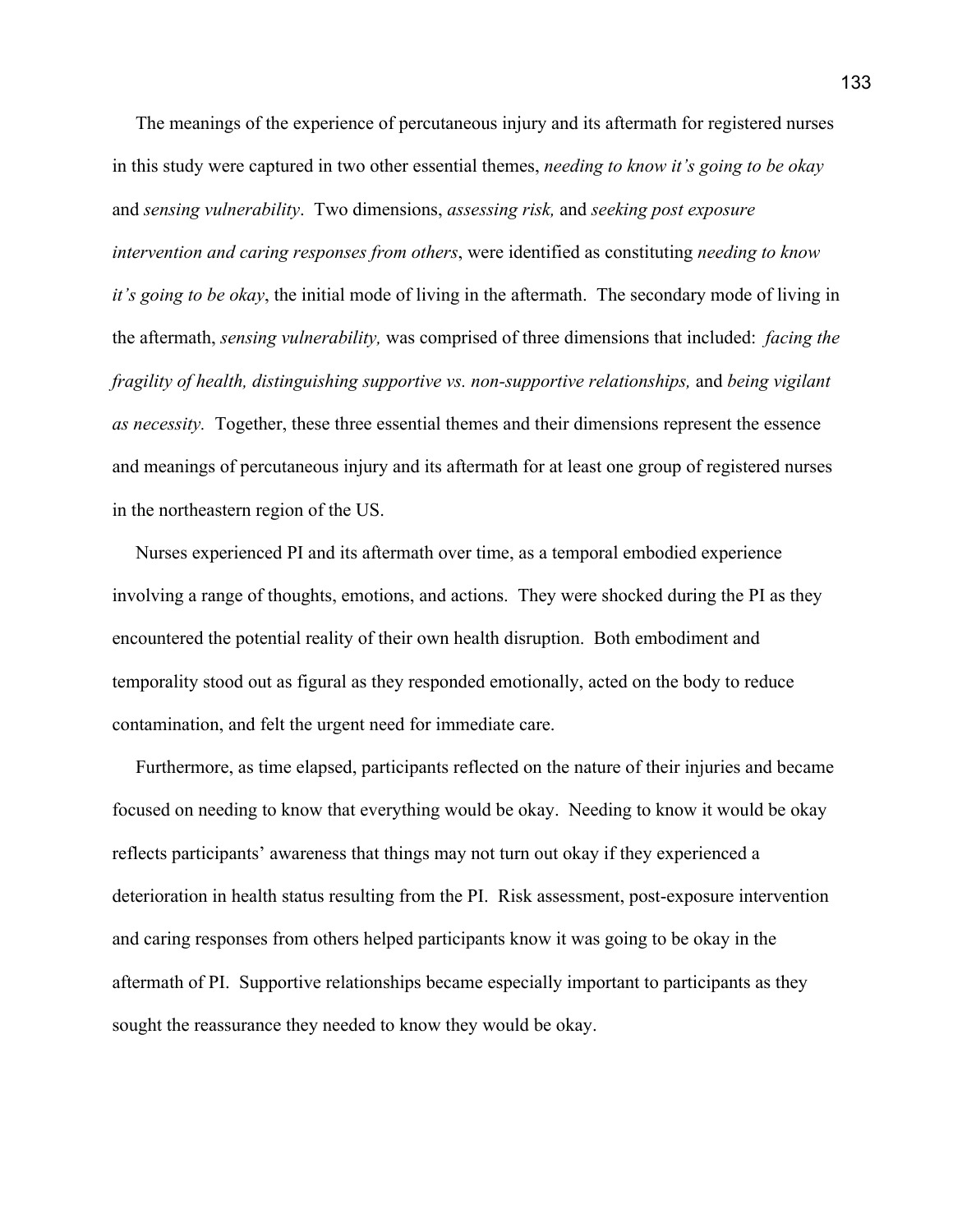Additional meaning of the aftermath of PI came as participants reflected on a newly perceived susceptibility to disruption of future health and interpersonal relationships. As the result of the lived experience, participants sensed vulnerabilities that caused them to become more vigilant in the time beyond the lived experience in relation to lifestyle choices, relationships and PI prevention. Social support helped participants cope with the vulnerabilities and distress associated with the PI experience. Vulnerabilities experienced in the aftermath of PI also helped them distinguish between supportive and non-supportive relationships within their communities and respective worlds. Finally, the necessity of being vigilant was identified by participants as an important means for reducing future health vulnerabilities.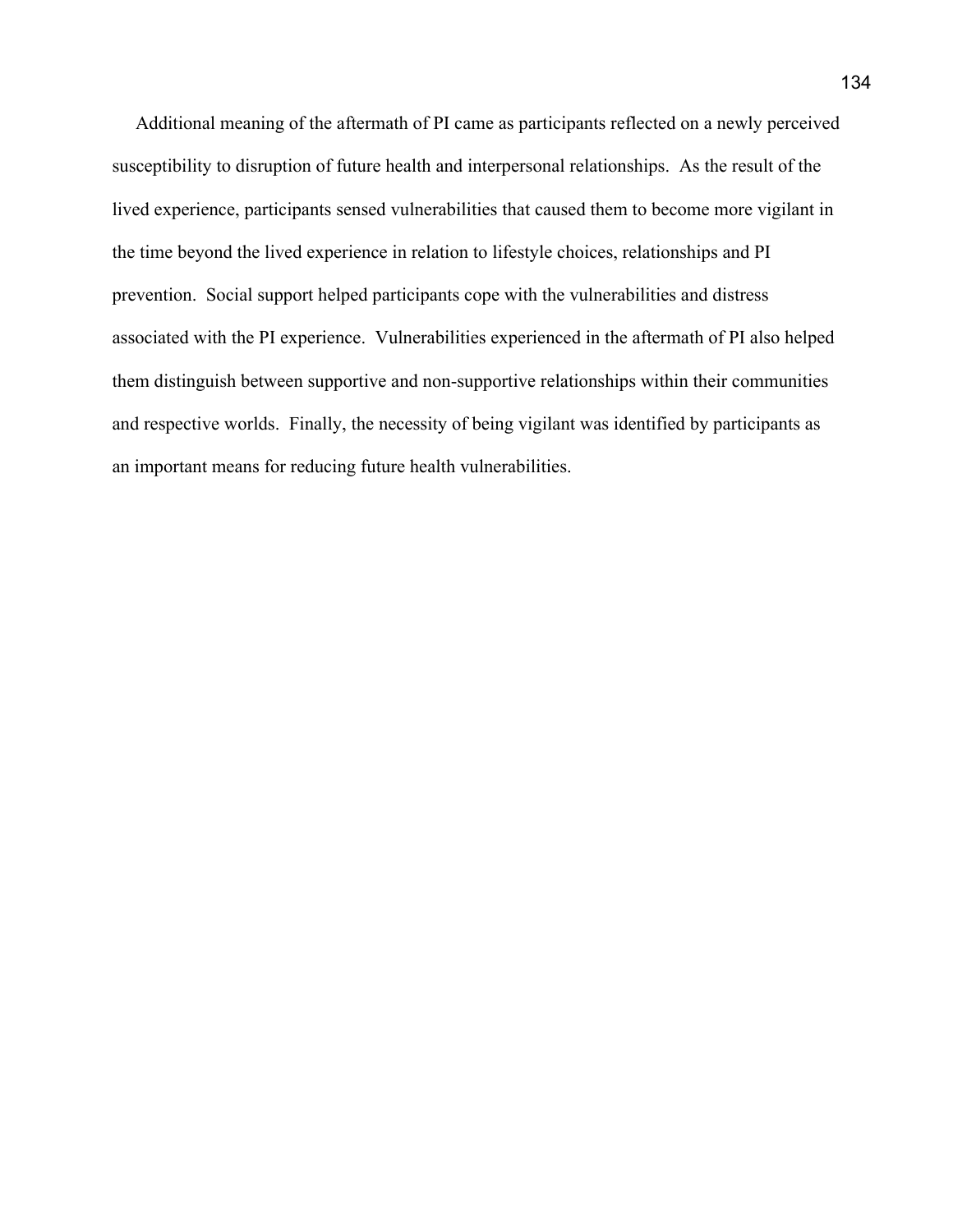#### **Chapter 5**

## **Discussion, Conclusions and Recommendations**

 In this final chapter, a discussion of phenomenological findings relative to registered nurses' lived experience of PI and its aftermath is presented. Findings, including essential themes and their dimensions, are discussed in relation to van Manen's existential framework, relevant research and literature, and recommendations for nursing education, practice, research and health policy. Consistent with van Manen's method, discussion of study findings will also include an exploration of thematic word definitions to provide further existential validation of meanings in this study as commonly used and articulated in the larger world.

Two research questions guided the conduct and findings of this study:

1. What are the major themes of the lived experience of percutaneous injury and its aftermath in relation to embodiment, space, time and relationship as perceived by registered nurses who have had the experience?

2. What are the subjective meanings that can be interpreted about the human experience of percutaneous injury and its aftermath as perceived by registered nurses who have had the experience?

## **Van Manen's Existential Lifeworld**

 The philosophical idea *lifeworld* (world of lived experience) (Husserl, 1952) provided the phenomenological grounding for the discovery and interpretation of meanings in this investigation. Human science research explores the structure of the human lifeworld – "the lived world as experienced in everyday situations and relations" (van Manen, 1990, p. 101) – from which phenomenological meaning is constructed.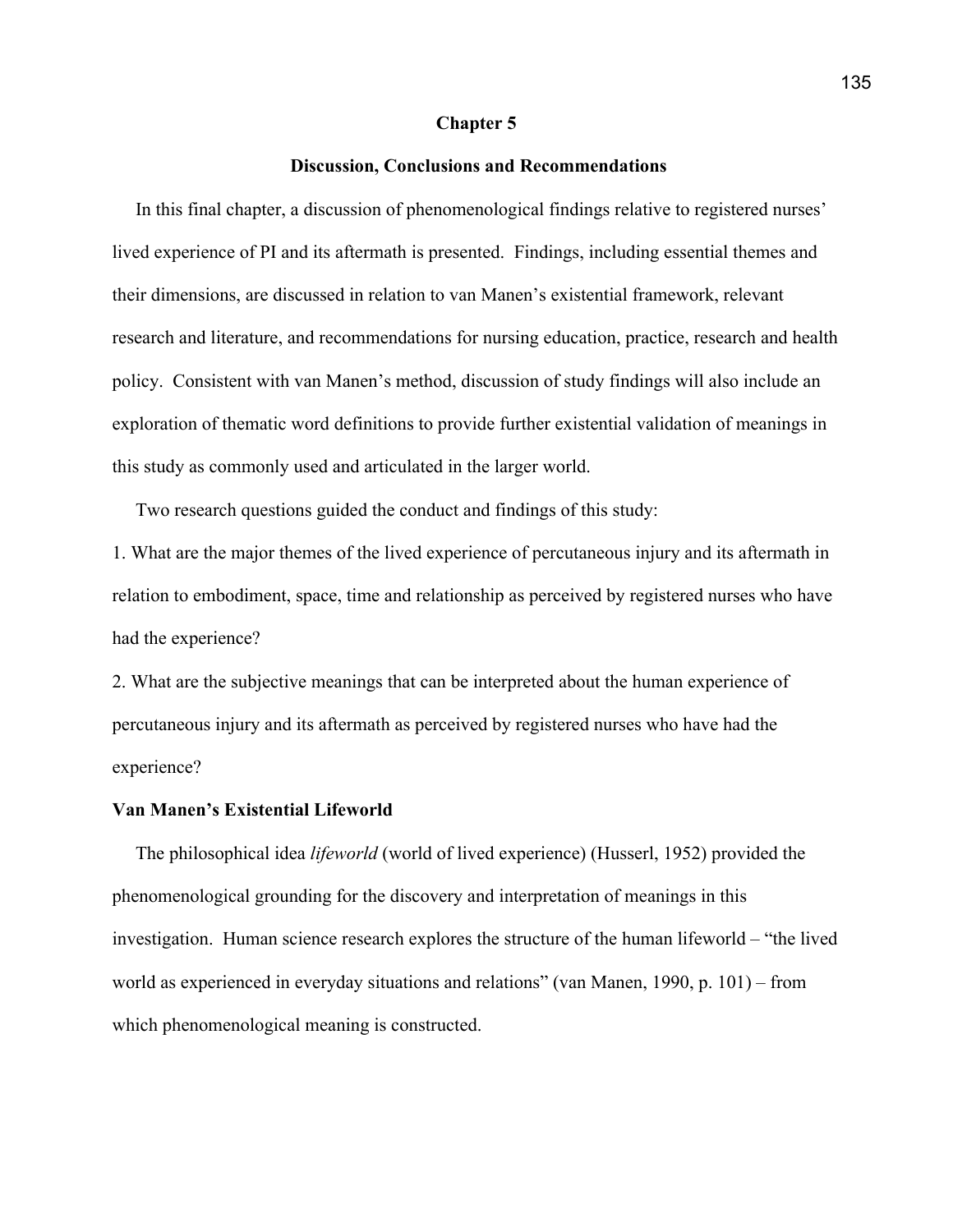Phenomenological philosophers Heidegger (1962) and Merleau-Ponty (1962) have written about phenomenological reality – human being's being-in-the-world – as embodied conscious perception in the world. Embodiment makes clear that consciousness is the means by which humans are provided access to and are aware of being-in-the-world. The *being* is in lived experience and perception. Inherent in the lifeworld is that human beings, by their very nature, (being) experience reality, or have lived experience, via consciousness, embodiment, temporality, and relationships.

Van Manen's phenomenological research method requires researchers to investigate lived experience as a way of being-in-the-world (van Manen, 1990). During the processes of existential investigation, phenomenological reflection, and phenomenological writing, thematic descriptive aspects and essence of the PI lifeworld or lived experience were discovered. Van Manen's four lifeworld existentials – embodiment (lived body), relationality (lived relations), spaciality (lived space), and temporality (lived time) – served as reflective guides in the conduct and discovery of meanings in this study.

#### **Discussion Related to the Essence and Meanings of PI and Its Aftermath**

This phenomenological study of the PI experience represents seminal work and provides needed insights into the needs of injured nurses. With the exception of a few studies that predate the introduction of HIV prophylaxis, research conducted on this phenomenon in the US is primarily epidemiological and descriptive and more relative to the nature of underlying circumstances and the scope of percutaneous injury among health care workers, than to the human experience itself.

Three major themes emerged from phenomenological reflection and interpretation as the essential structure that captured the essence and meanings of the human experience of PIs and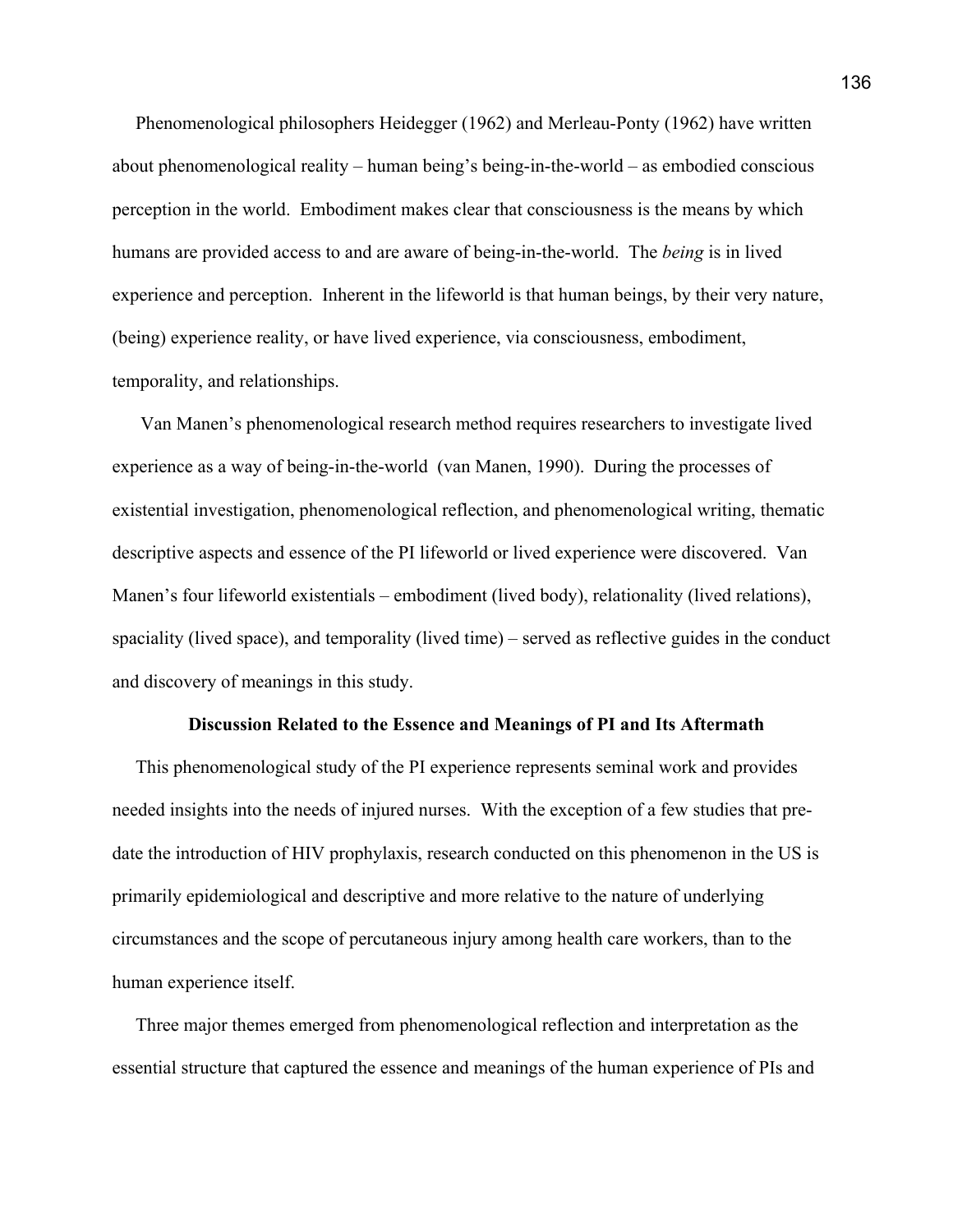their aftermath among registered nurses in this study: (1) *Being shocked: The potential of serious or life-threatening infection; (2) Needing to know it's going to be okay; and (3) Sensing vulnerability.*

## **Being Shocked and Constituting Dimensions**

 The first essential theme is: *Being shocked: The potential of serious or life-threatening infection.* The concept *being*, according to van Manen, always refers to "the being of an entity" (1990, p.175). Being-in-the world points to the manner in which humans "exist, act, or are involved in the world" (van Manen, 1990, P. 175). According to the Encarta World English Dictionary (1999), *shock* is defined as, "something surprising and upsetting" or "an unexpected, intense and distressing experience that has a powerful effect on somebody's emotions or physical reactions" (p. 1654). The word *potential* is defined as: "possible but not yet realized" or "with a possibility or likelihood of occurring, or of doing or becoming something in the future" (Encarta World English Dictionary, 1999, p. 1408).

 *Being shocked: The potential of a serious or life-threatening infection* captures the essence and primary way of being-in-the-world with PIs as they occurred. The shock of the PI and its potential to seriously threaten participants' health evoked an immediate response and instantly shifted their focus to the injured body part. Dimensions that constituted *being shocked* included: *responding viscerally and emotionally; acting on the body (as object) to reduce contamination;* and *feeling the urgency for immediate care.* 

 **Responding viscerally and emotionally.**With respect to the first dimension, *responding viscerally and emotionally,* the Encarta World English Dictionary (1999) defines *responding* as "the body's reaction to a stimulus; the reaction of an organism or any of its parts to a stimulus (p. 1528). *Visceral* is defined as *"*proceeding from instinct rather than from reasoned thinking" (p.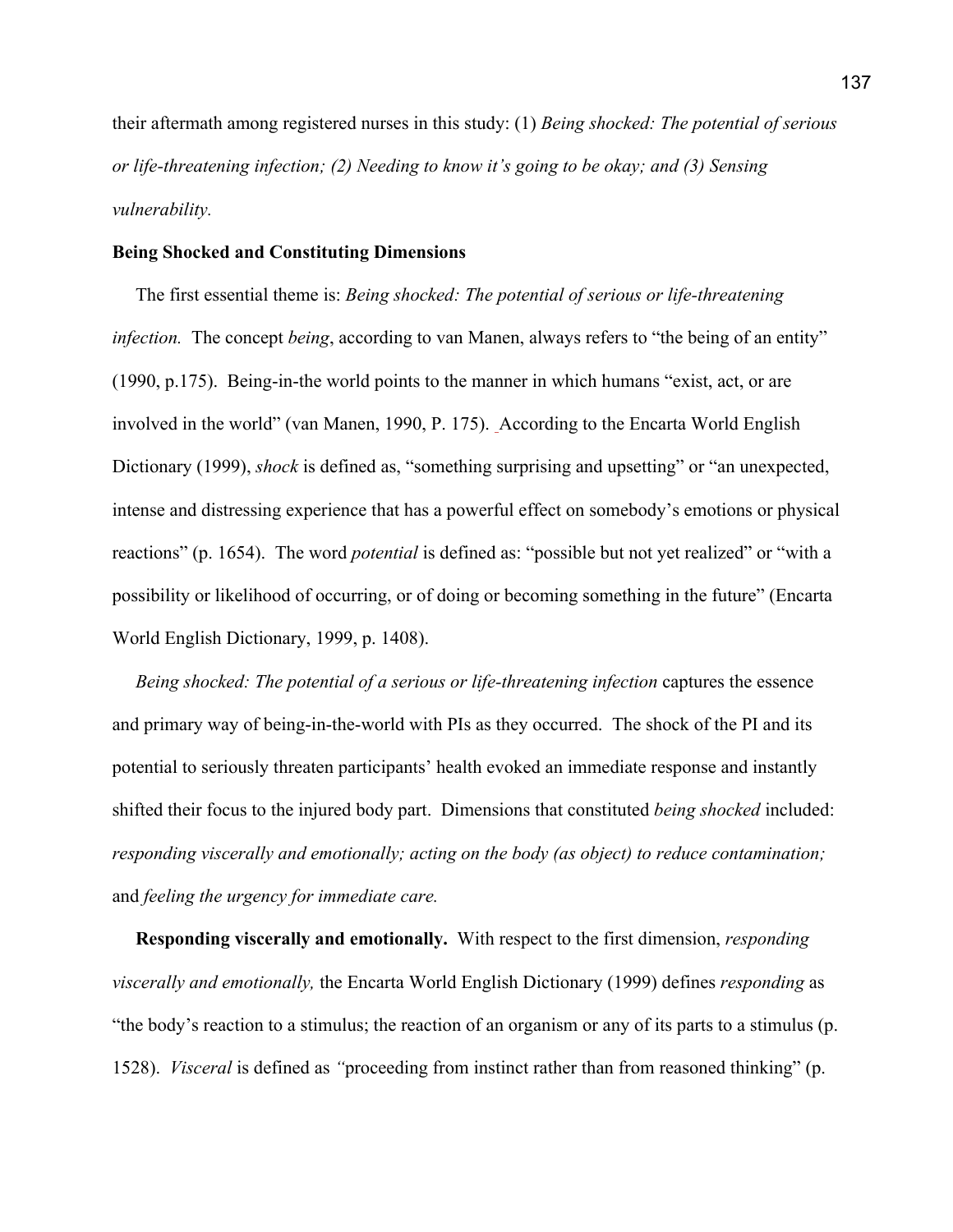1985). *Emotion* is defined as "heightened feeling*:* a strong feeling about something or someone " or "agitation caused by strong feelings" from the latin *emovere*, literally meaning 'to move out' from *movere* (p. 586).

 For nurses in this study, the meanings of the experience of the first dimension of *being shocked* – responding *viscerally and emotionally –* are represented in the aforementioned definitions in the following ways. Each participant indicated shock that was manifest by an instinctual and heightened emotional reaction to a stimulus beyond the physical boundaries of their own body. Language used by participants evoked sudden and intense alarm, anxiety, disbelief, and distress. The PI became the mechanism, and the wound a potential portal for the introduction and transmission of serious and potentially life-threatening bloodborne disease. *Being shocked,* and the potential threats that were part of the awareness in the moment of injury, brought physical, emotional, and spiritual distress immediately to the surface for participants.

*Discussion of being shocked and related literature.* Newton (1995) conducted a phenomenological study on nurses' responses to occupational exposures to patients known to be infected with HIV. Interviews were conducted with 10 nurses from a convenience sample seen in the Employee Health Department in one hospital following their exposures to needlestick injuries  $(6)$ , skin contact  $(1)$ , and mucous membranes  $(3)$ . Six themes were identified as representing the structure of the experience. The first identified theme, emotional impact, was characterized as shock and disbelief.

 Other studies by Gershon, Flanagan et al. (2000) and Hills and Wilkes (2003) – which did not involve working with source patients previously known to be infected with HIV – also reported shock and acute stress reactions among 35 and 104 exposed healthcare workers respectively.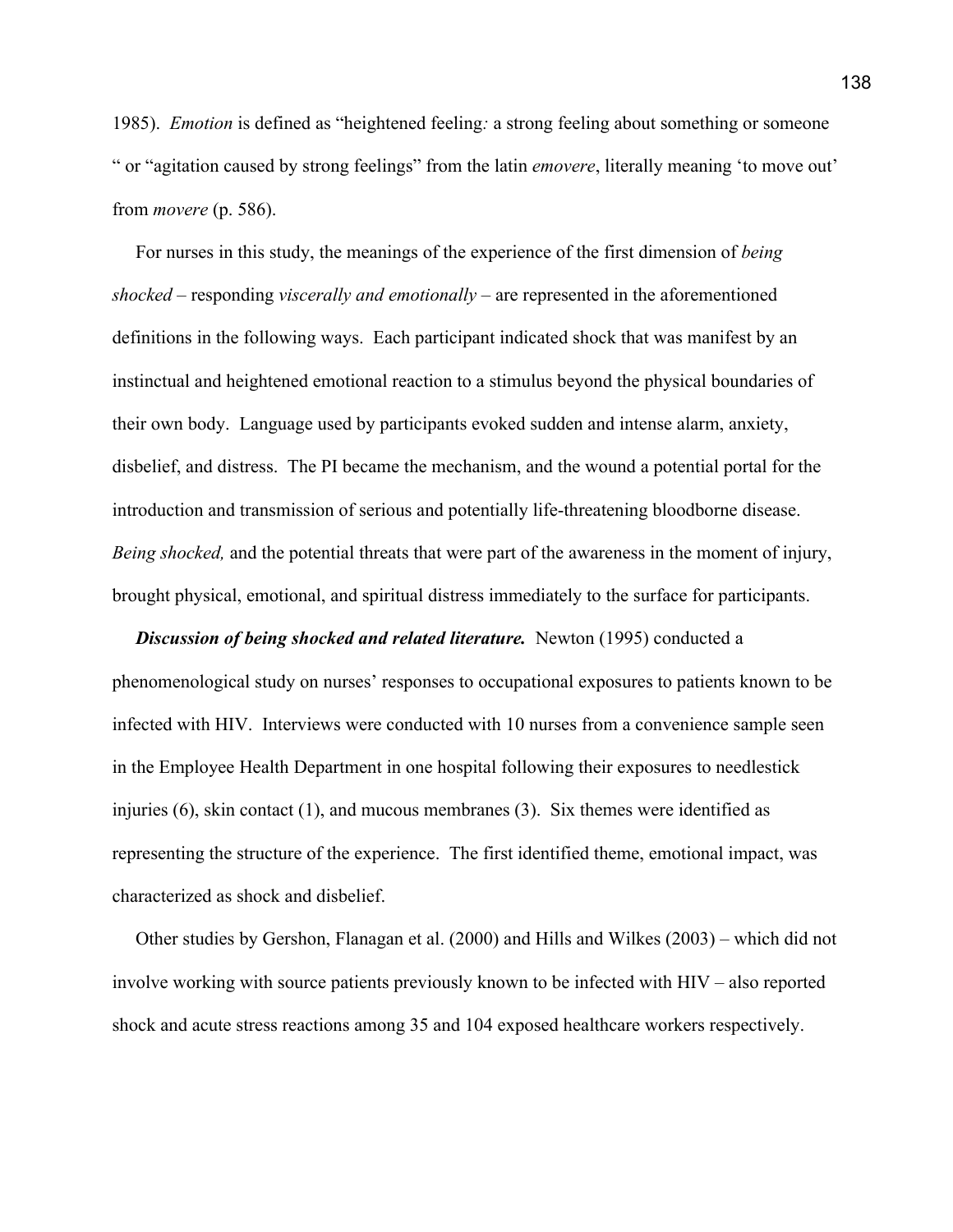Findings in this study are supported by initial responses of nurses and healthcare workers to PIs in all three of these studies, adding to the current body of knowledge.

 Anecdotal findings in the form of first person narratives and case reports also exist in the literature (Gershon et al., 2000; Henry et al., 1990; Howsepian, 1998; Seibert, 2003; Treloa et al., 1995; Wilmont, 2009; Worthington et al., 2003; Worthington, et al., 2006). One source in the literature providing a detailed and poignant description of the experience of a high-risk PI was written by Dr. Mahlon Johnson, an associate professor of pathology and biology from Vanderbilt University (Johnson, 1997). Dr. Johnson was one of the few pathologists in the country willing to conduct autopsies in the early 1990's on end-stage AIDS cadavers. After abandoning forceps that kept slipping from his fingers as he attempted to peel back the scalp from the skull, his bloody fingers suddenly lost their grip and "jerked into the path of the bloody scalpel (p. 5)." Dr. Johnson described his immediate shock and thoughts that went through his mind:

 Suddenly, the splintering pain went right up my arm. The pain told me that the cut was deep, and for a second I stood there gasping at what I'd done. Then I saw my blood seeping out and slowly filling each layer of glove that, by now, was filled with AIDS blood. My hands felt clammy and wet, and with a pang of panic I realized that, through the puncture in the gloves, blood was meeting blood in my wounded hand (p. 5).

Dr. Johnson's horror was magnified, not only by his certainty of becoming infected, but also with thoughts of how little was known in 1992 about HIV and how to treat it.

 While circumstance of his injury differed significantly from those surrounding exposures in this study, Dr. Johnson's initial response to his injury was not significantly different from participants in this study – a finding that suggests that *responding viscerally and emotionally –*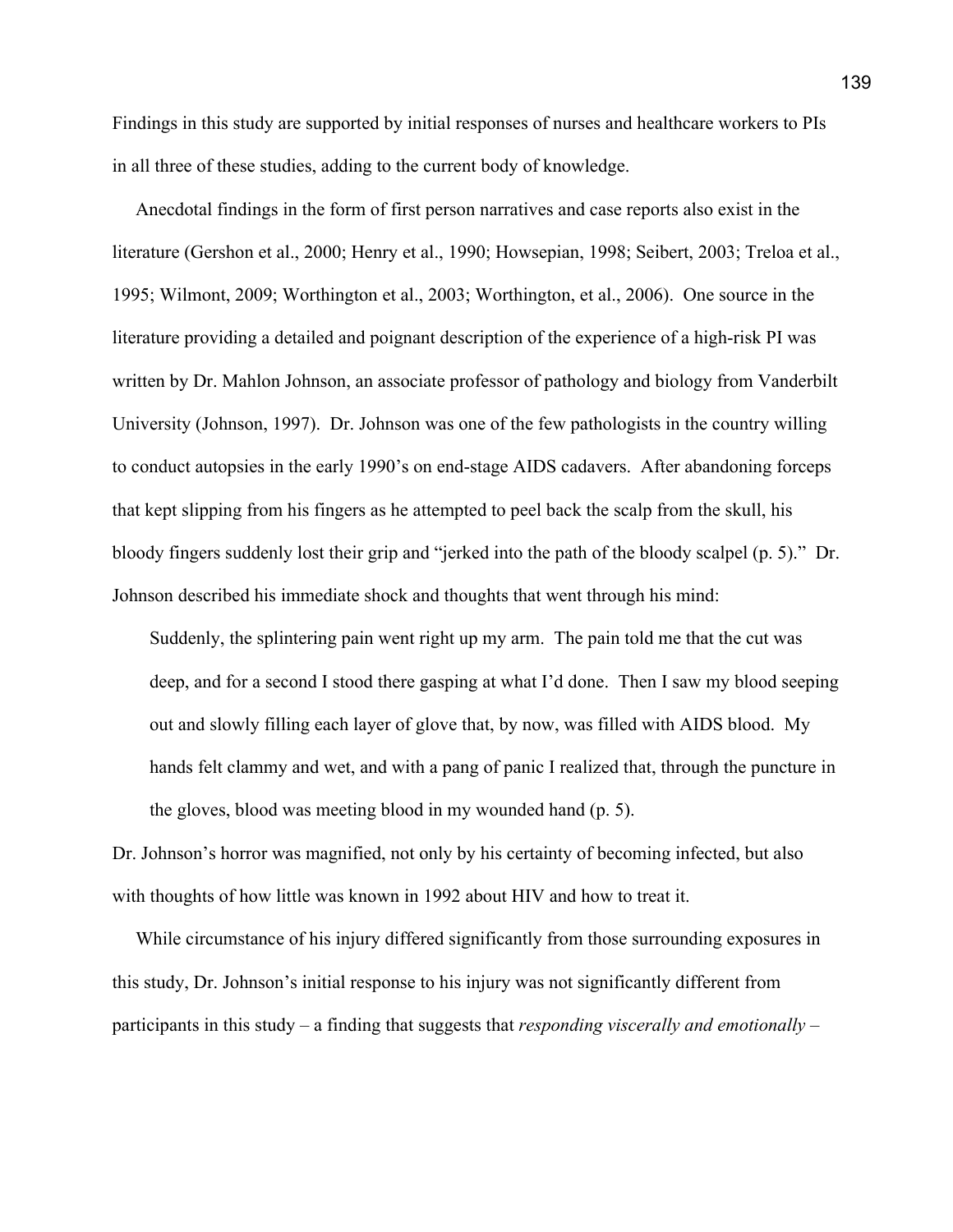the first dimension constituting *being shocked*, the essence of PI in this study *–* is associated with the potential threat posed by PIs.

 **Acting on the body to reduce contamination.** Definitions also help validate meanings interpreted with respect to the second dimension of *being shocked - acting on the body to reduce contamination*. *Acting* is defined as "taking action" (Encarta World English Dictionary, 1999, p. 15) and *contamination* is defined as "the impure state that results from becoming contaminated" (p. 391).

 *Acting on the body to reduce contamination,* was manifest by nurses' behavior immediately after a PI occurred. Participants' actions shifted to a cognitive, problem-focused coping relative to the need they felt to do something to reduce blood contamination. All participants immediately washed or vigorously rinsed the injured body area and – despite the fact that no evidence exists to suggest it has any protective effect – several participants engaged in efforts to squeeze foreign blood contamination from the puncture site. These actions characterized *acting on the body (as object) to reduce contamination* as nurses attempted to reduce the likelihood that blood from the source patient reached their own bloodstream.

*Discussion of acting on the body to reduce contamination and related literature.* **Two** anecdotal reports in the literature provide similar accounts of actions taken following PIs. Badacsonyi (2001), an anesthesiologist in the UK, described the harshness of his reality when he experienced a "potentially fatal inoculation" (p. 373). Similar to actions taken by participants in this study, he turned his attention immediately to his injured finger, from which he "managed to squeeze a considerable amount of blood" (p. 373). He also sought immediate care in the Accident and Emergency area.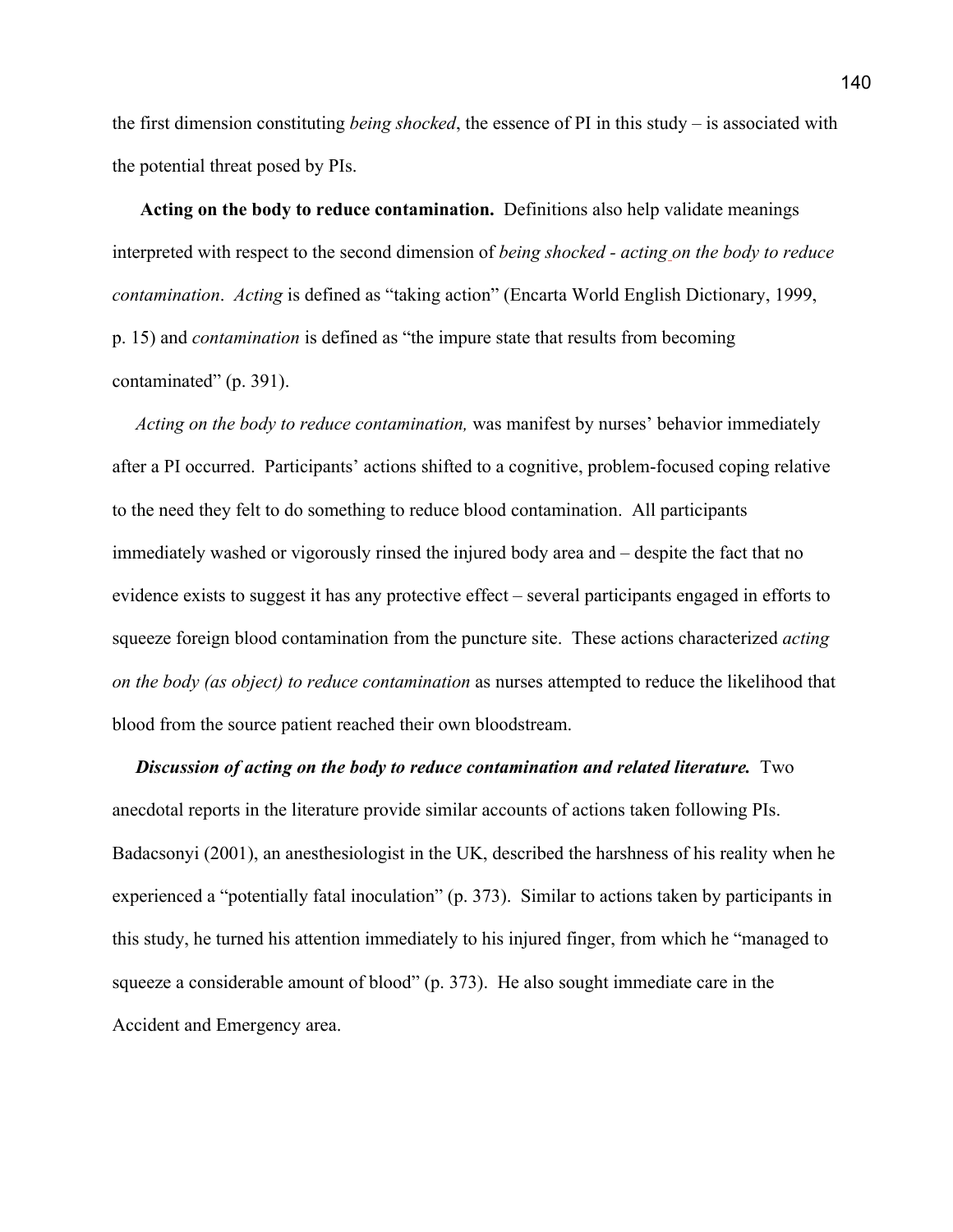Wilmont (2009) was only months into her second career as a nurse when she stuck herself with a large-bore needle containing the blood of a patient infected with hepatitis C. In the moment her injury occurred – again similar to participants in this study – she described the shock she felt, saying: "I froze, breathless" (para. 4). Her next actions also sounded similar in nature, tone and urgency to those of participants in this study: "With some prompting from my colleagues, protocol kicked in. I sped to the sink, bled the wound, washed it with hot water and checked the patient's record for HIV status" (para. 5).

 **Feeling the urgency for immediate care.** *Feeling the urgency for immediate care* represents the third dimension constituting *bring shocked,* the core essence of PI. According to the World Encarta English Dictionary, *feeling* refers to "an instinctive awareness" (p. 652), which in this phenomenological theme was tied to *feeling the urgency for immediate care. Urgency* is defined as "the immediate need for action" (p. 1954). *Immediate* is defined as "without pause or delay" (p. 900). *Care* refers to "careful attention to avoid damage or error" (p. 274).

 Nurse participants' behavior demonstrated a need to immediately report and seek care for their injuries without delay, regardless of circumstances. All took the steps necessary to report injuries to supervisors and follow through on the need they felt for immediate care. Some sought care on their own; others did it at the urging of colleagues. In some instances, it was apparent that participants' PIs were viewed as an inconvenience or annoyance by supervisors or coworkers. In several cases, it became necessary for injured nurses to advocate for themselves as nurse supervisors suggested post-exposure evaluation and care could be delayed until the end of the shift, indicating those supervisors' lack of familiarity with the most up-to-date post-exposure care guidelines. According to the CDC guidelines (2005b), care should be initiated as soon as possible after an exposure. Urgency of immediate care is tied to the need for timely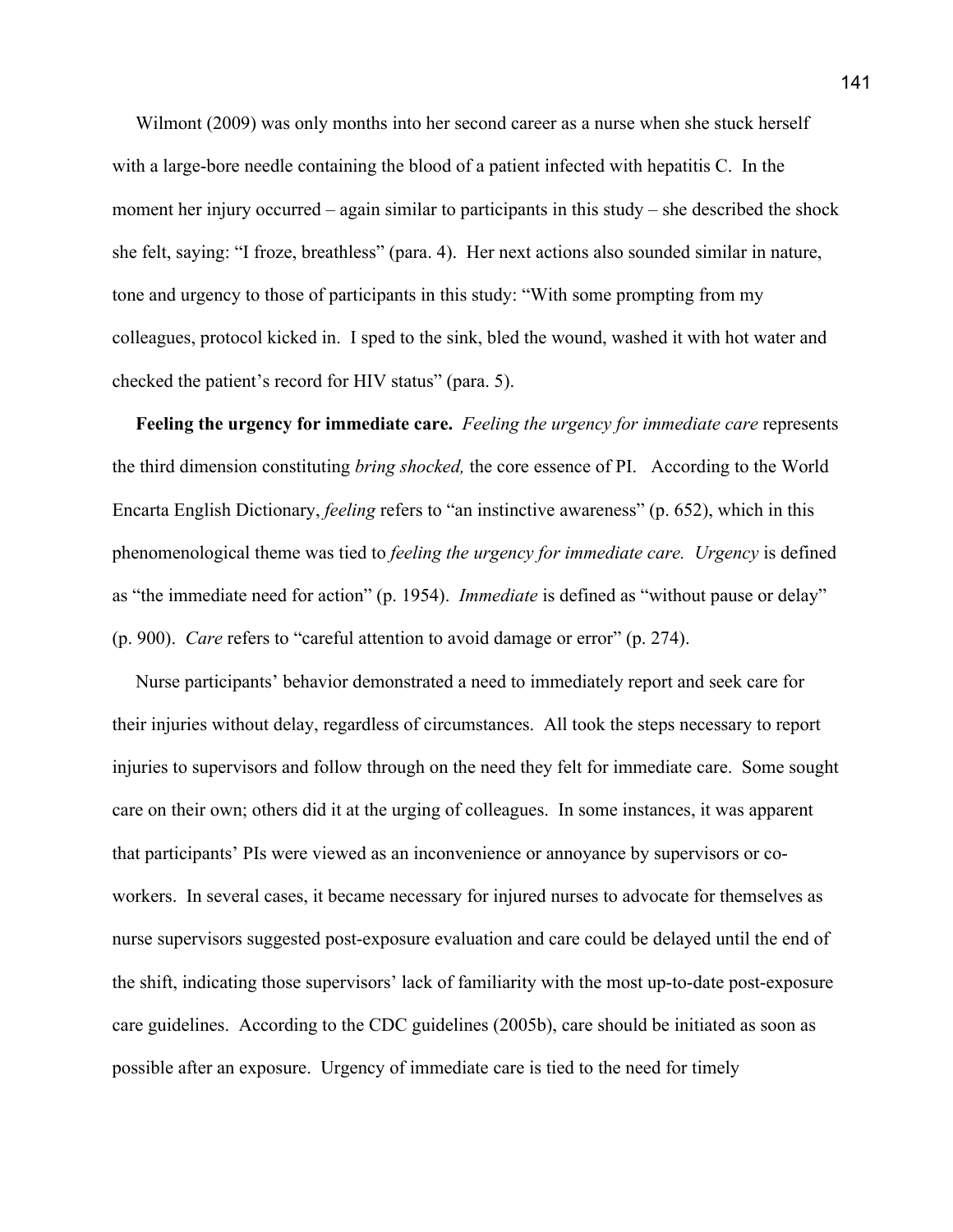administration of PEP that, if indicated, should be administered within one to three hours after an exposure.

*Discussion of PI reporting and related literature.* Each nurse participant in this study immediately reported and sought care for her injury. Findings from the research literature have consistently provided widely divergent estimates of PI reporting by US healthcare workers. Research conducted in recent years indicates that the problem of underreporting of PIs remains pervasive. Since 2004, a number of retrospective studies have been conducted that demonstrate reporting rates vary appreciably according to the occupational group (Gershon et al., 2005; Gershon et al., 2007; Lee, Botteman, Nicklasson, Cobden & Pashos, 2005; Makary et al., 2007; Sharma, Gilson, Nathan & Makary, 2009; Sohn, Eagan & Sepkowitz, 2004).

 In her anecdotal report, Siebert (2003), an attending physician, reported hiding her injury that occurred during a lumbar puncture on a patient with end-stage AIDS from her resident. She continued with the lumbar puncture until it was completed and then described staring at her glove before removing it, and meticulously scrubbing her hands. Feeling a "desperate need to go home, kiss her kids" and "climb into bed with her husband" (p. 765), she did not immediately report her injury, but rather called a friend who was an ID consultant the next morning.

Underreporting rates cited among nurses in recently published studies ranged from 44 to 55 percent (Gershon et al., 2009; Gershon et al., 2007; Lee et al., 2005; Sohn et al., 2004). Variability in reporting rates is attributed to many factors. In one pre- and post-intervention survey completed by over 820 health care workers in Manhattan who received mandatory training prior to implementation of the 2001 federal Needlestick Safety and Prevention Act, 55 percent of nurses failed to report their injuries in the two-year post-implementation period (Sohn et al., 2004). The three most frequently cited reasons for non-report in the study were low risk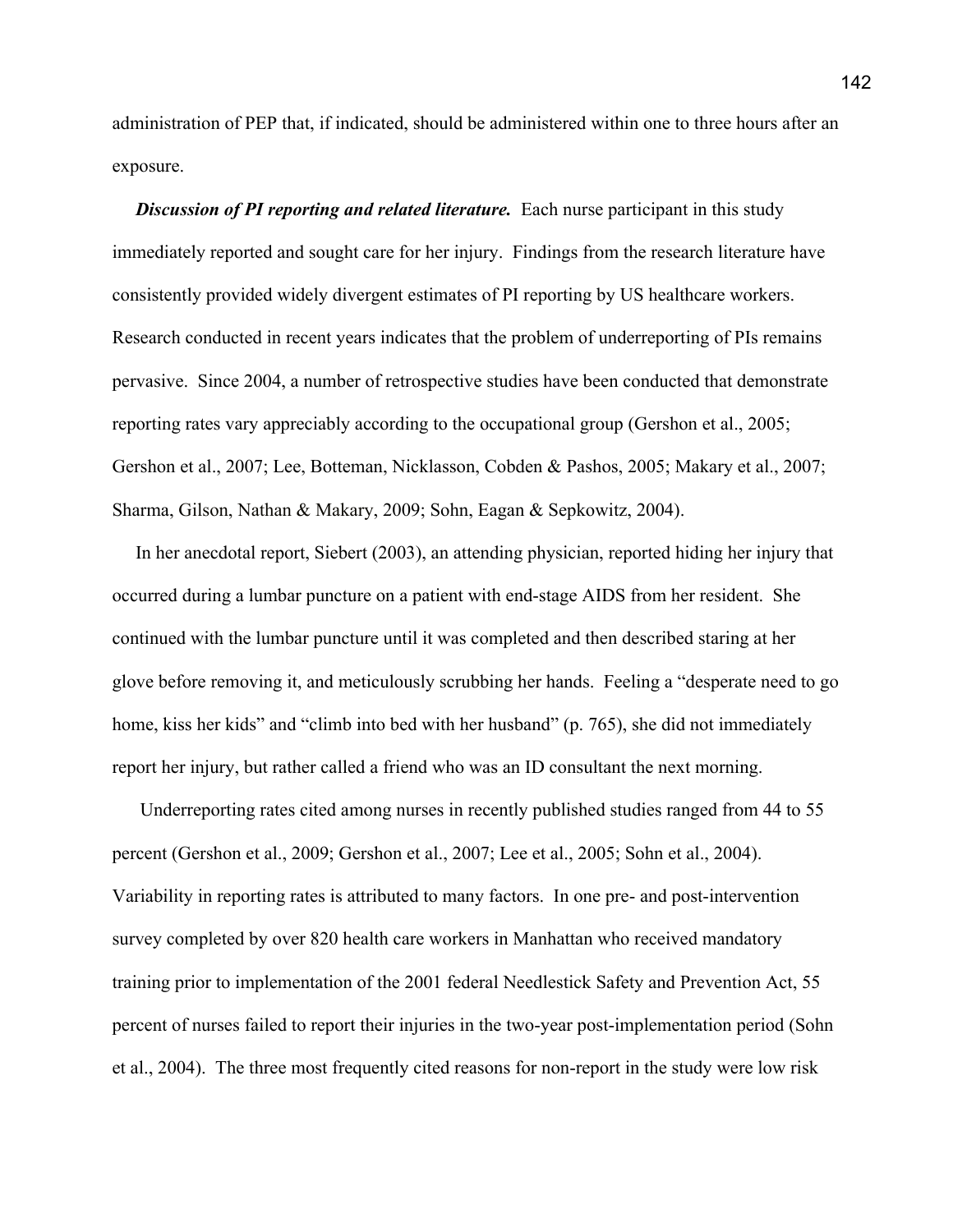PI, low risk source patients, and no time to report. Self-assessment of low risk potential was noted to play a significant role in non-reporting among all occupational groups.

 Gershon conducted two recent studies to explore the risk and patterns of PI reporting among non-hospital registered nurses. The first involved the conduct of surveys, in-depth interviews, and focus groups with 160 nurses who had sustained a PI (Gershon et al., 2007). Despite the reported availability of post-injury emergency care by 89 percent of the nurses, and statements by 93 percent that they were encouraged to report, 49 percent of nurse respondents failed to report their injuries. The most common reasons cited for non-reporting included: reporting was too time consuming; being fearful of getting into trouble; wanting to keep the information confidential; and not knowing where to report. In contrast to Gershon's 2009 study findings, assessment of risk based on medical necessity was not cited as a major reason for non-reporting in this study.

 Gershon's 2009 cross-sectional study of home care nurses examined risk factors for PI exposure. Fourteen percent of a convenience sample of 738 RNs reported one or more PIs in the prior three years. Approximately 46 percent of PIs were not reported for the same reasons cited in Gershon's previous study (2007), including fear of getting into trouble. In contrast to 2007 findings, nurses in this study also stated they did not report because it was not medically indicated.

*Discussion of individual blame, PI reporting, and related literature.* As indicated by past research, individual blame – or worry that an injury would be attributed to carelessness and that discipline could ensue – remains one of the factors that continues to account for underreporting. Even though all participants in this study did immediately report, many used language in the moment immediately after injury and in the months following to indicate self–blame, even when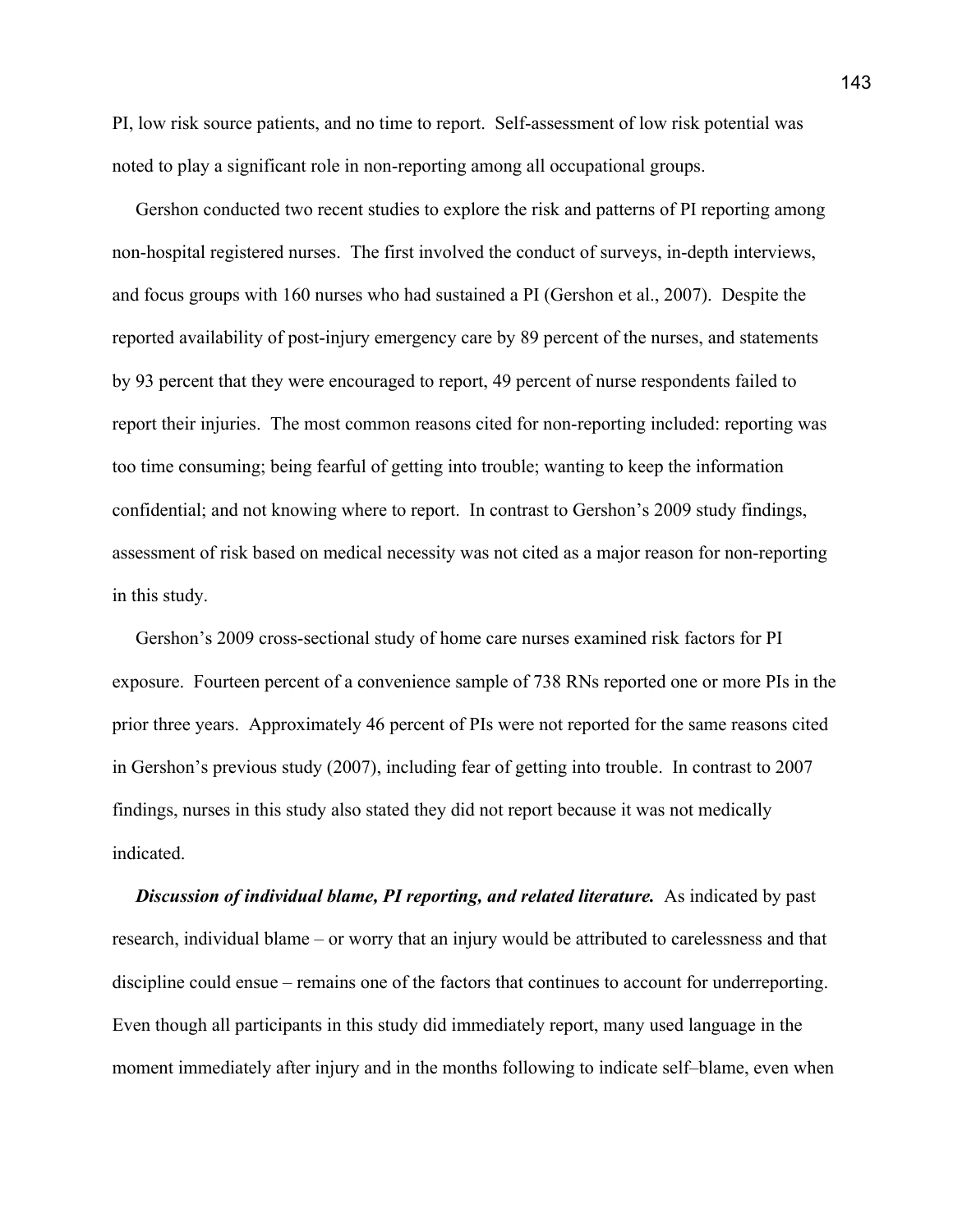circumstances surrounding an injury pointed to other contributing factors such as staffing, lack of appropriate equipment or training, or device failure.

 Individual blame may be reinforced by others, as in Cookie's case when a nurse colleague in the OR screamed at her: "What did you do?" even though it was a surgical resident's carelessness that was clearly responsible for her injury. Evocative participant language in this study included: I stuck myself; I was careless; or, I saw what I had done, reflected self-blame and personal injury attribution. Based on past research, the issue of individual blame remains relevant with respect to the phenomenon of injury non-reporting, as it can lead to shame and inaction, as well as a tendency to conceal or compartmentalize an injury. What remains unclear from this study, given the fact that all participants reported their injuries – including those who blamed themselves – is, what factors accounted for the decision nurses in this study made *to report*?

 While no research is currently available to bring greater understanding to the actual relationship between individual blame and underreporting of PIs, other related work provides additional insights that are helpful in examining the relationship between individual blame regarding injury or errors, and reporting behaviors. The sentinel work of two people, Drs. Lucian Leape and James Reason, has been integral to the movement of shifting away from a punitive focus on individual blame to examination of reforming systems in order to increase reporting and reducing the incidence of preventable patient injury and medical errors.

 In September of 1999, the Institute of Medicine (IOM) issued a groundbreaking report entitled: *To Err is Human: Building a Safer Health System*, creating a major paradigm shift relative to prevention of medical error. In testimony before a Senate subcommittee, Leape stated: "Approaches that focus on punishing individuals instead of changing systems provide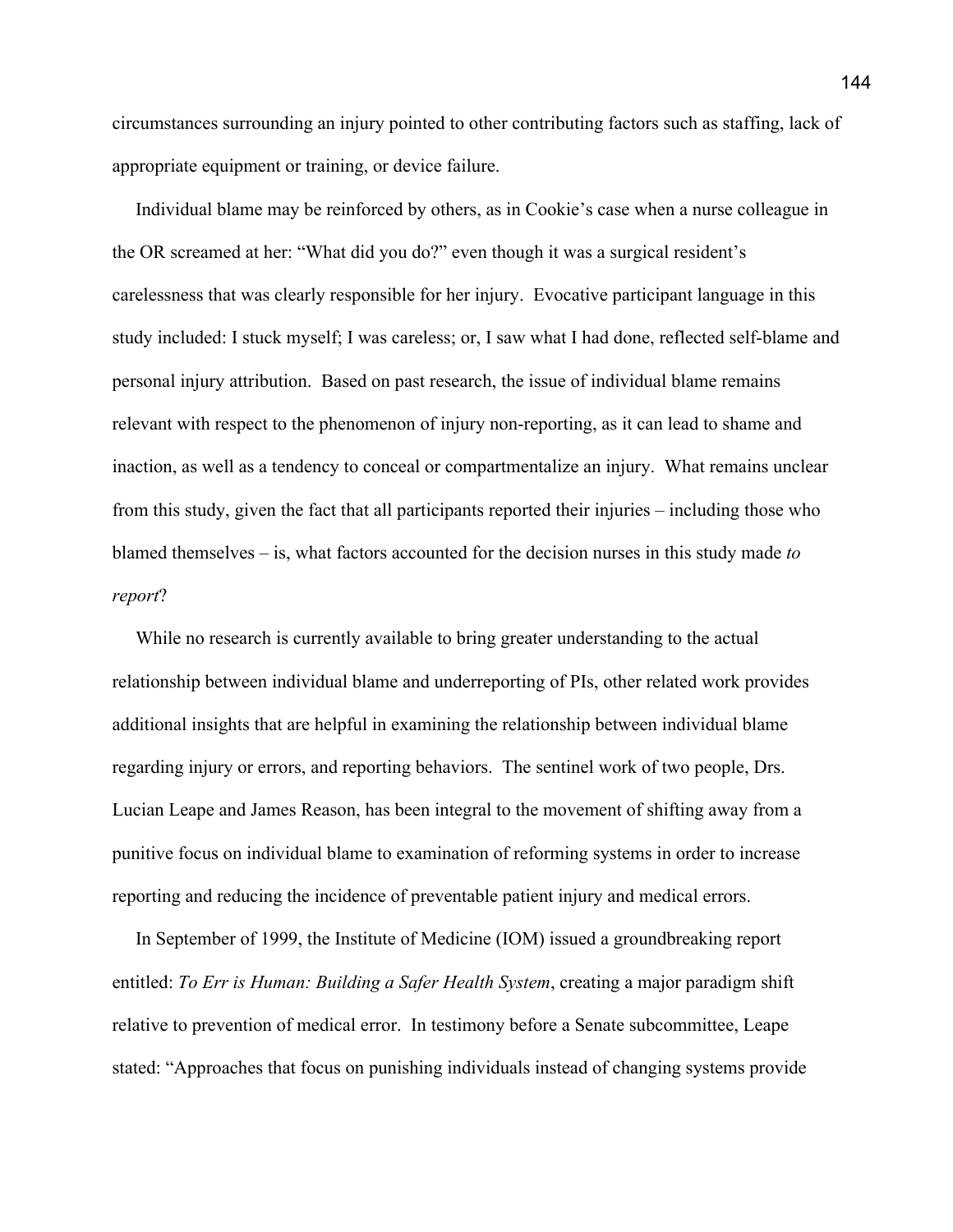strong incentives for people to report only those errors they cannot hide. Thus, a punitive approach shuts off the information that is needed to identify faulty systems and create safer ones. In a punitive system, no one learns from their mistakes" (Leape, 2000). Unfortunately, for patients and health care safety, adoption of system-wide reforms has been slow to occur in the US.

 James Reason, a British professor of psychology, has developed a related organizational concept which he calls just culture. A no-blame culture, according to Reason, is neither feasible, nor desirable. Trust is a key element of any reporting or safety culture, which in turn requires the existence of a just culture. Just cultures possess a collective understanding of boundaries between what constitutes acceptable and unacceptable risk behavior and are considered by Reason to be an essential early step in the process of building a safety culture. Therefore, a just culture represents an intermediate component between patient safety and a safety culture. Reason also states:

 In almost every kind of hazardous work, it is possible to recognize typical accident patterns. That different people are involved in these events clearly implicates causal factors relating to the workplace and the system at large. Local traps, involving error-provoking tasks and work conditions, have the power to lure people into repeated sequences of unsafe acts (1998, p. 294).

 Individual blame continues to be prevalent within workplace cultures with respect to PIs. Foundational elements and principles relative to safety and just cultures, created to support and promote reporting of patient injury and error – and to shift focus away from individual blame – are also relevant to the issue of PI reporting. At the same time, because available research on PI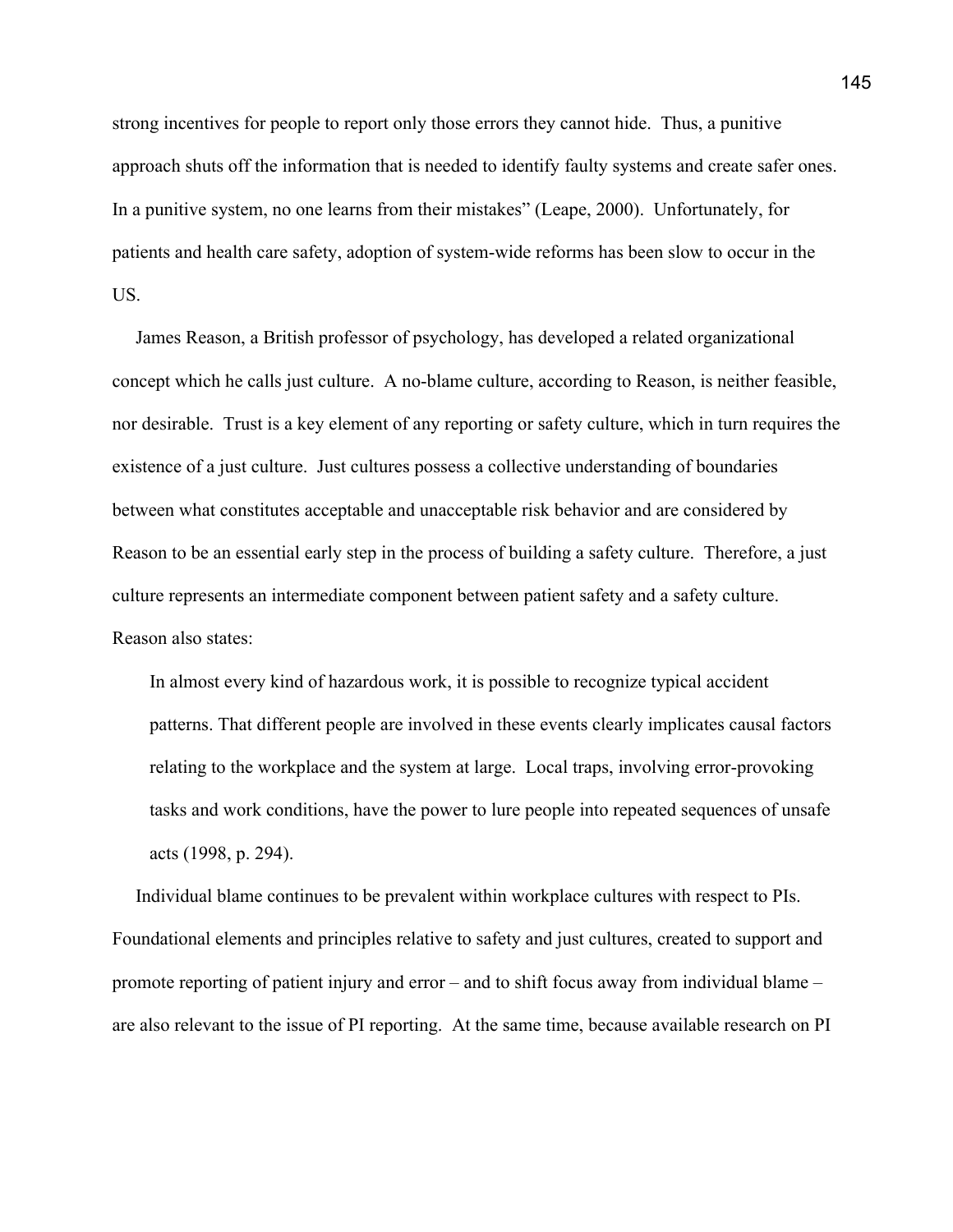reporting is largely descriptive, little understanding currently exists with respect to why one individual reports an injury and why another doesn't.

 It was apparent that the nurses in this study viewed reporting as a necessary step prior to seeking care for their injuries. Reporting behaviors among participants in this study differed from what has been previously described in the research and literature. While this study involved a limited number of PI experiences, 100 percent reporting is inconsistent with what has been described as in the literature with respect to this phenomenon. Self-selection is likely to have played a significant role in the reporting anomaly among participants in this study. In this study, it was also apparent that the perceived threat to their body and their health was, at least in part, a motivating force behind their behavior, even for those who blamed themselves for their injury. Findings of this study and previous research, however, do little to provide a clear understanding of PI reporting behaviors and motivations.

 Based on a review of the findings of this study and the current research and literature, it does appear that *being shocked: the potential of serious or life-threatening infection* accurately reflects the core essence and meaning of the PI experience.Dominant existential themes relative to *being shocked* are discussed in the next section.

 **Lifeworld existentials related to** *being shocked.* Embodiment was a dominant existential with respect to *being shocked,* the essence of PI. In the shocking moment of injury, the nurse's body became an entrance point for possible infection transmission as skin barriers were breached by the puncture, and the reservoir in which the threat of infection could take hold. Percutaneous injury represented a sudden, radical departure from a world that, in the moment prior, had been safe and secure. Before their injury, good health had been largely taken for granted. Several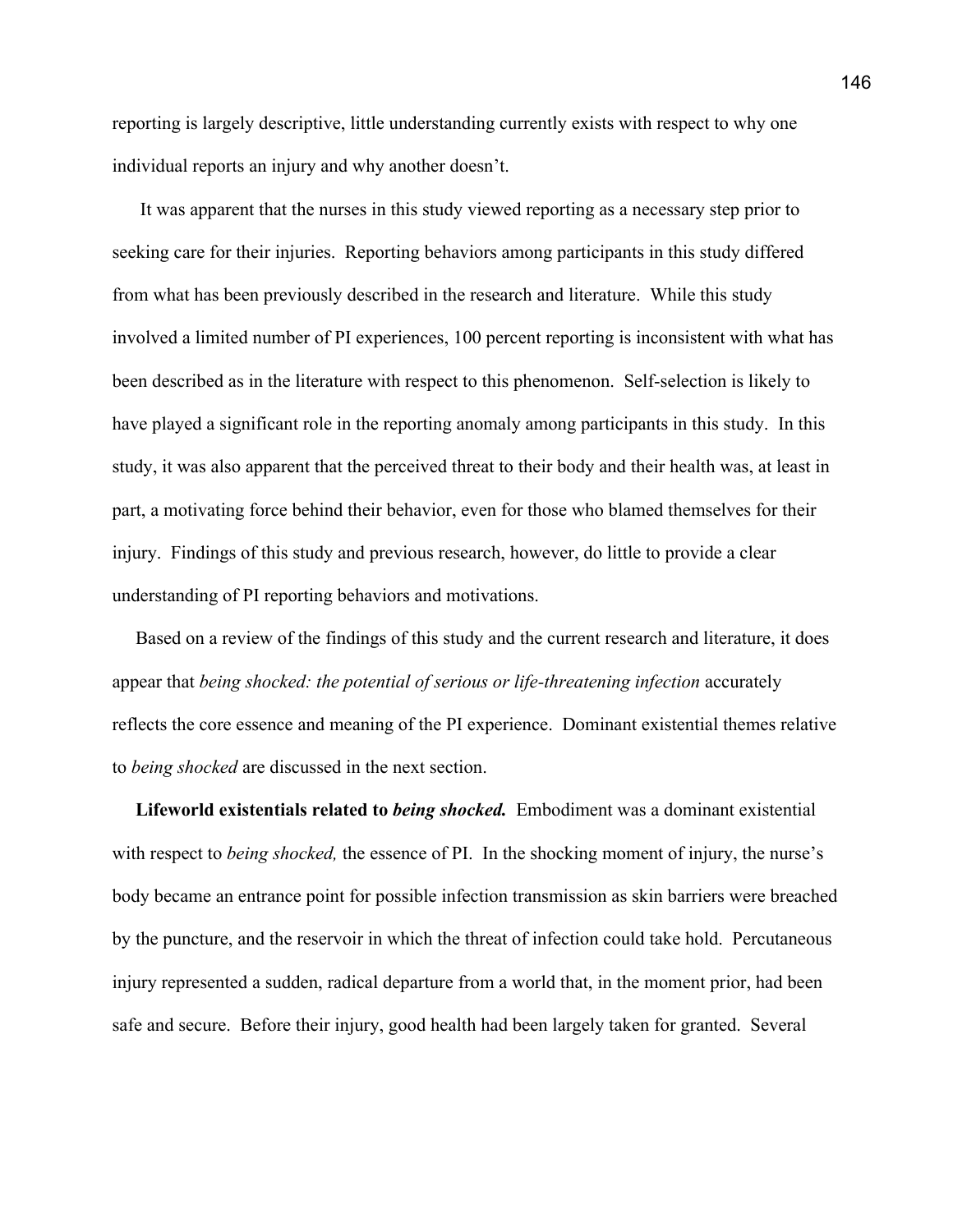nurses in the study described a surreal quality to the moment of injury as if they were removed from their body and observing the event as an outsider.

 Temporality also emerged as nurses' thoughts in the present projected them to the future and to a world of living with a serious or life-threatening infection. *Being shocked* meant being thrown into a new and frightening world reality with which none of the participants felt prepared to encounter and experience. For some nurses like Hillary and Cookie, temporality was also reflected in nurses' actions following the moment of injury, as *being shocked* distorted their perception of time and persisted beyond the moment of injury.

 Relationality emerged as another relevant existential with respect to *being shocked* as each nurse attempted to separate herself from the other as demonstrated by efforts directed towards washing, rinsing, and removing another's blood from her own body. Relationality is also apparent in *being shocked* as injured nurses turned to others for support in the urgency of their need for immediate care.

## **Needing to Know It's Going to Be Okay and Constituting Dimensions**

 The two themes *needing to know it's going to be okay* and *sensing vulnerability* capture the meanings of the human experience of PI and its aftermath for registered nurses in this study. *Needing to know it's going to be okay* is identified as the initial meaning and mode of living in the aftermath of PI and is constituted by two dimensions: *assessing risk* and *seeking postexposure intervention and caring responses from others.* 

According to the Encarta World English Dictionary (1999), *needing* is defined as "something is required in order to have success or achieve something" (p. 1210). The word *okay* is defined as: "being in good health or condition" (p. 1257). *Assessing* is defined as "a judgement about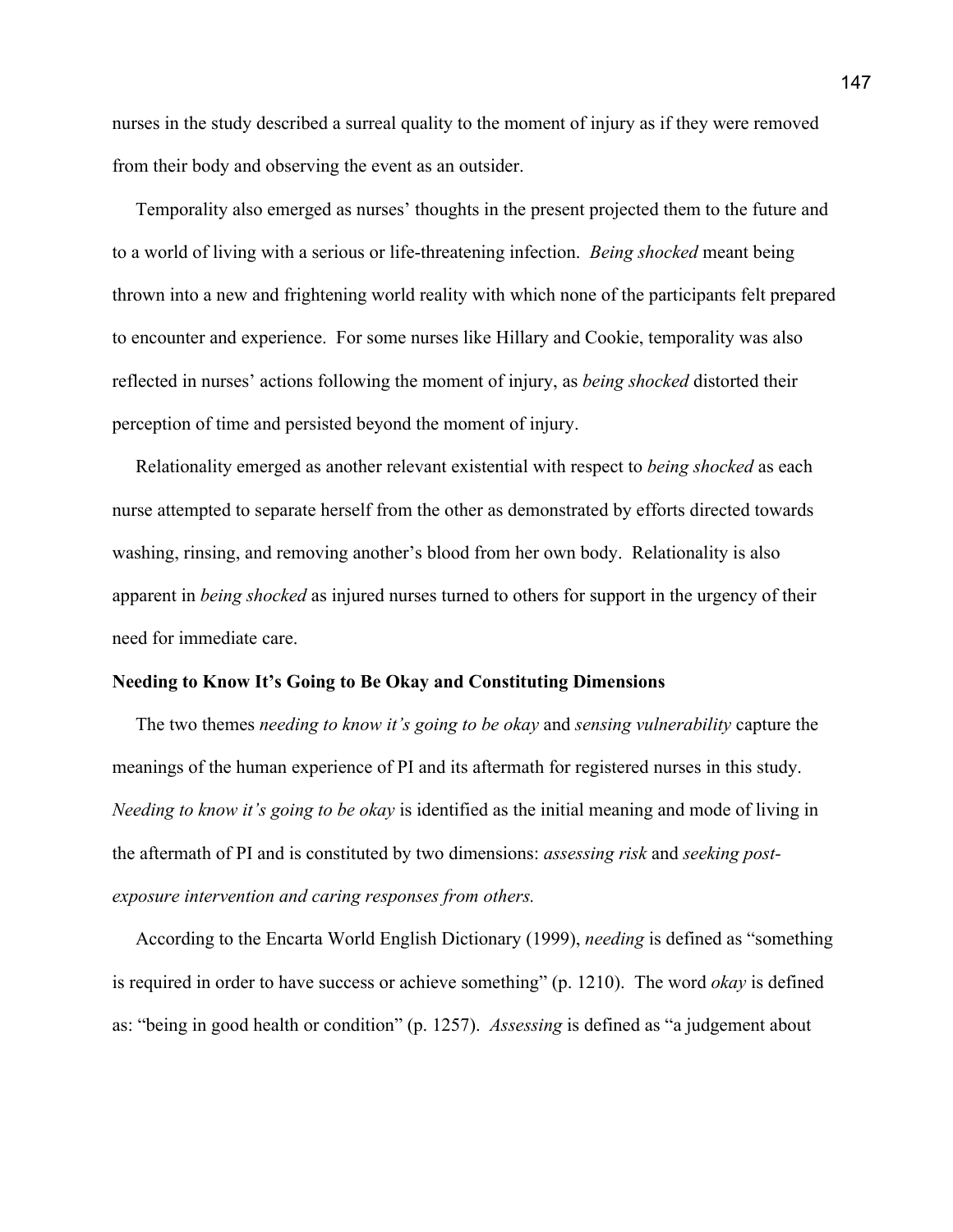something based on an understanding of the situation" (p. 101). *Risk* is defined as "the chance of something going wrong" or "the danger that injury, damage or loss will occur" (p. 1546).

 *Seeking* is defined as "to consult with somebody in order to obtain something such as help or advice" (p. 1622). *Intervention* is defined as "an action undertaken in order to change what is happening or might happen, especially in order to prevent something undesireable" (p. 1940). *Caring* is defined as "being compassionate" or "showing concern for others" (p. 275). *Responses* is defined as "something done in reaction to something else" (p. 1528). Together, these definitions provide further existential validation of meanings commonly used and articulated in the larger world relative to *needing to know it's going to be okay* and its dimensions.

 In this study, injured nurses expressed a *need to know that it's going to be okay* with respect to the potential health threat not being realized. Following the moment of injury when participants experienced shock related to the potential for a contracting a serious or lifethreatening infection, the nurses in this study engaged in a course of action of that they hoped would help them know they would be okay – first by engaging in a process of risk assessment relative to their exposure, and second, by seeking immediate intervention and reassurance from others – particularly clinicians with occupational health expertise.

 **Assessing risk.** Prior to being seen by expert clinicians for their injuries, the process of assessing injury risk began with the participants themselves. It was not unusual for the nurse, even before being seen, to begin the process of assessing and seeking additional information from and about the source patient. Injury risk assessment was also performed by the expert clinician(s) who explored and provided information relevant to the injury through history-taking and testing. In order to feel more reassured, nurses sought additional information to help them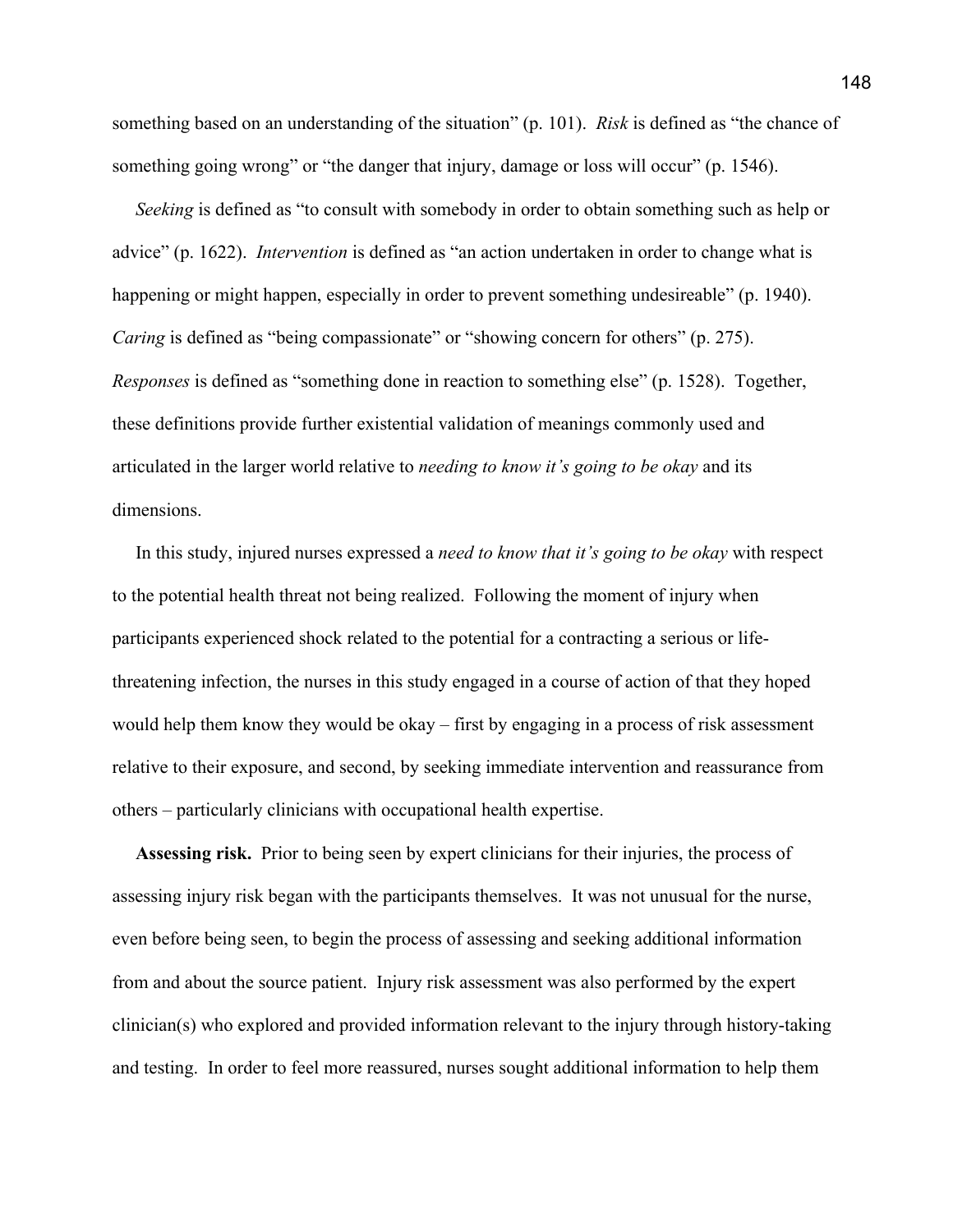begin to put their injury and the threat associated with it into perspective. At the same time, several participants spoke about the difficulty they had, while still experiencing the shock of their injury, taking in and processing information provided during their initial visit to the occupational health clinic or emergency department. Participants also needed additional time beyond the initial post-exposure care visit to begin feeling reassured.

 **Seeking post-exposure intervention and caring responses from others.** Percutaneous injury forced participants to look beyond themselves for help. In addition to dealing with the burden of their anxieties, it became necessary for participants to focus their energies on seeking assistance, information, and support from others. For many participants, it meant a loss of control – being on the patient instead of provider side of care. Post-exposure intervention in the form of testing, information-sharing, counseling, and exploration of treatment options and plans was sought out by all participants. In reflecting on this part of the experience, nurses spoke about several things, including the importance and reassuring nature of knowledgable, up-to-date caregivers and post-exposure protocols. It also became apparent, in several instances, that the lack of an existing or up-to date PI policy and procedure compounded the distress of participants.

 Post exposure intervention as well as caring responses from others helped nurses know they were going to be okay. Participants also came to understand the importance of attentive, caring support throughout the entire period of this journey.

 *Discussion of assessing risk, difficulty feeling reassured, and related literature.* One important finding related to the risk assessment process was that information provided by occupational health and emergency physicians, including initial source patient test results, did not universally reassure participants. Injury-related anxiety and stress were still evident long beyond the initial testing period for nurses whose exposures involved serial testing, taking PEP,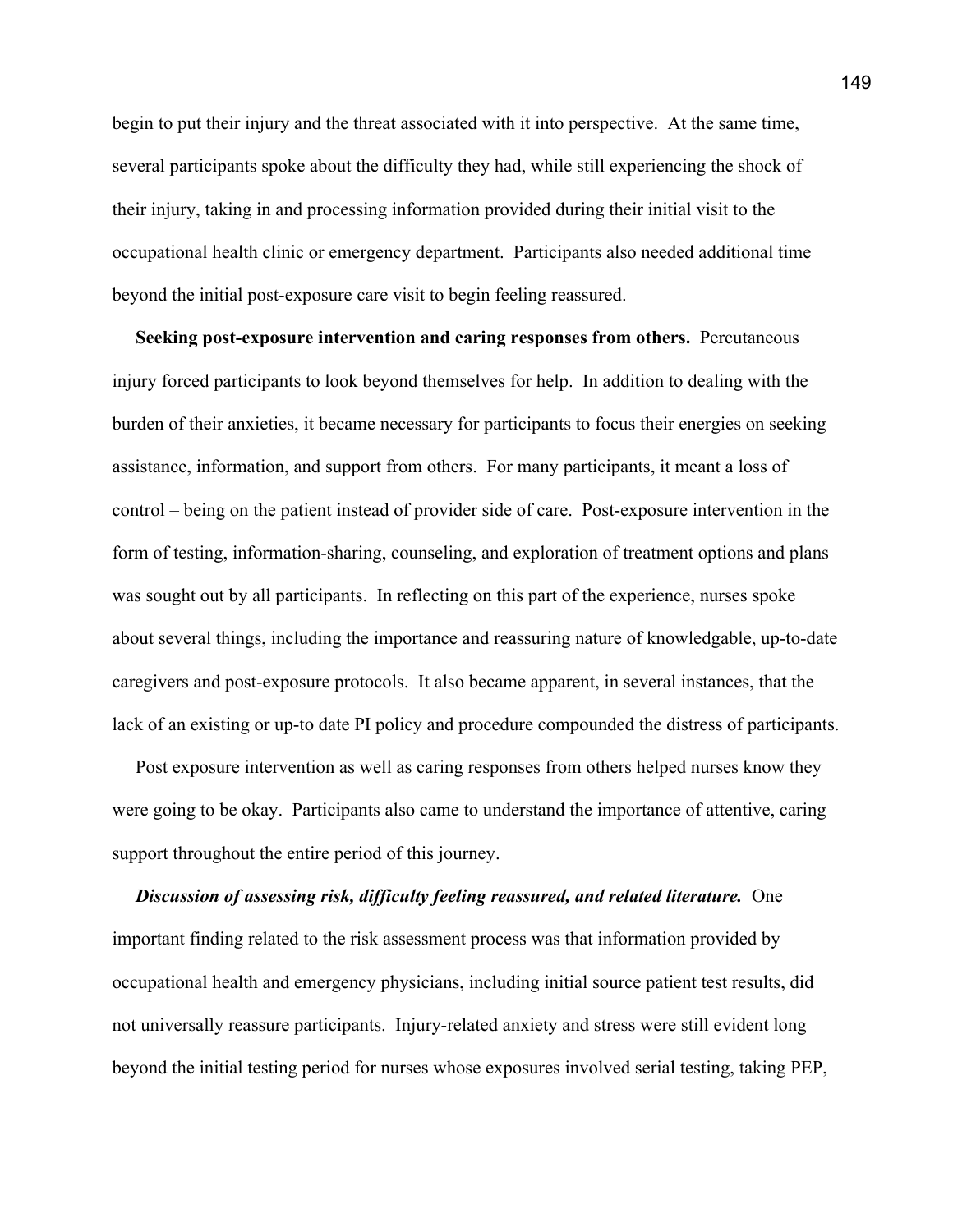and/or source patients known to be HIV or hepatitis positive. Prolonged periods of uncertainty following the PI related to health outcomes contibuted to the stress and anxiety associated with injuries. In contrast, participants whose exposures were assessed as low risk, and for whom no further testing was recommended beyond the initial source patient testing, appeared completely reassured.

 Detailed personal narratives again provide rich insights into the lived experience and meanings associated with the aftermath of PIs. Badacsonyi (2001) described the comfort he experienced in his encounter with an HIV consultant "who explained to me the facts regarding risk, drug therapy and its possible adverse effects, future HIV testing, and also invited me to air any emotions that were worrying me" (p. 373). He also spoke about "the disconcerting uneasiness" he felt despite being well-informed about the low likelihood of seroconversion and experiencing the reassuring support from colleagues and providers who listened to what he was feeling and shared similar experiences with positive outcomes:

 Again I am reminded that my cause of concern is almost more a theoretical than a real one, and yet I feel a disconcerting uneasiness. It appears to me that the overall effect of such an axiogenic event is the product of two variables: the likelihood of the worst-case scenario actually occurring (very small) and the repercussions should it actually happen. I think this second variable is immeasurably large. Hence, no matter how small the first variable, my overall feeling of worry is undeniable, and when I consciously remember it, disturbing despite its likelihood (p. 373).

Reminiscent of statements made by Maggie and others in this study, facts lose out to fear in the aftermath of PIs. Similar to participants in this study, all of the nurses in Newton's study described engaging in a cognitive process of assessing the magnitude of risk and of examining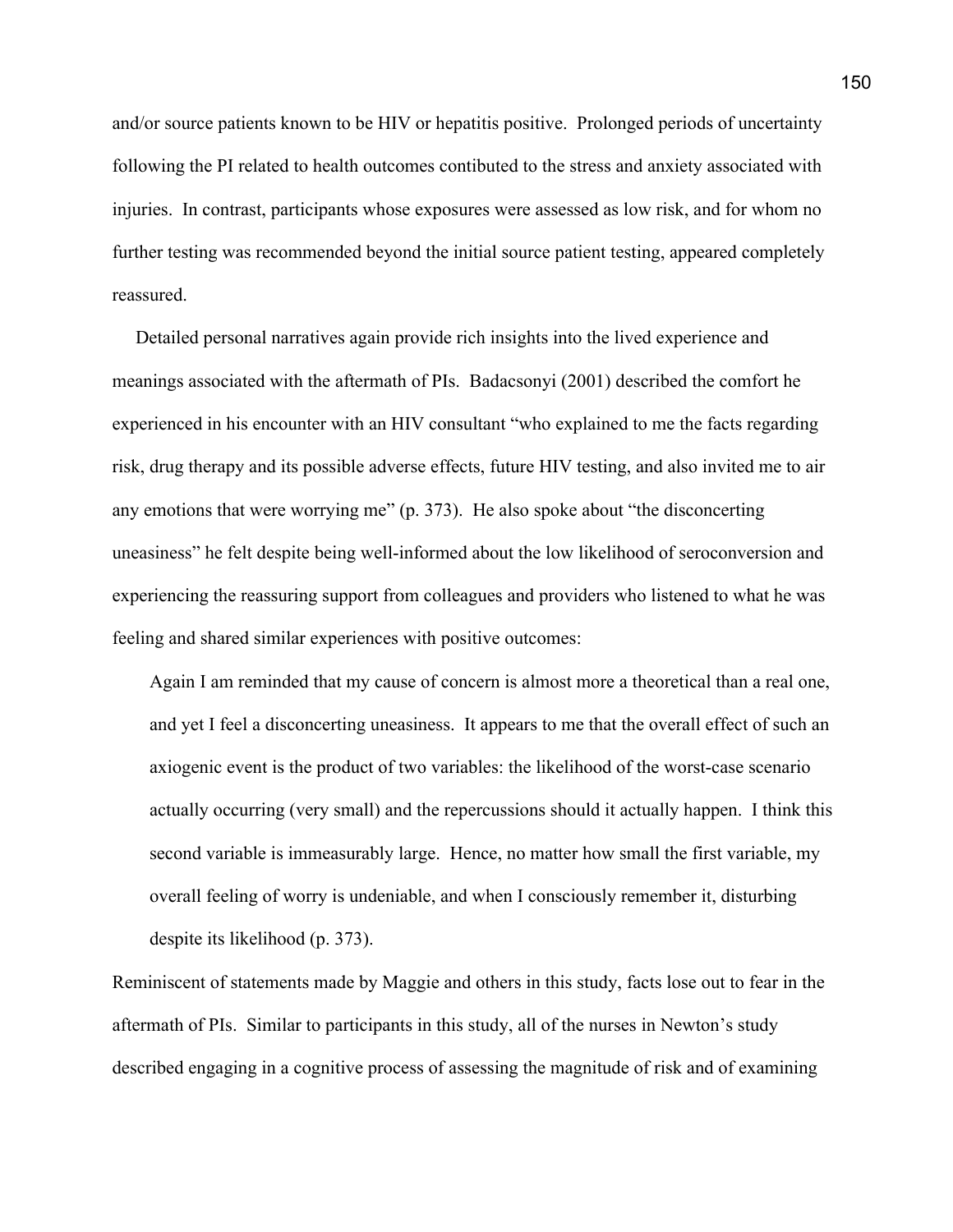the potential ramifications of contracting HIV. Siebert (2003) also described the well-meaning, but largely ineffective reassurance provided to her by a friend and infectious disease consultant in the form of infection transmission probabilities: "Gently, he recited the statistics and reported that my risk for seroconversion was 3 in 1000. He was encouraged. I had been hoping for 1 in a million" (p. 765).

 Lazarus and Folkman's transactional theory (1984) relates to understanding of the psychology of stress and its cognitive appraisal. This theory conceptualizes stress as a result of a person's understanding of the meaning of a particular situation. Stress is defined in relation to person and environmental attributes which ultimately influence the process of cognitive appraisal. Appraisal construction depends on what is at stake for the individual in relation to the particular encounter or event. According to Lazarus and Folkman's theory, primary appraisal involves one of three judgments related to a stressor, including that it is: (a) irrelevant; (b) benign-positive; or (c) stressful. Appraisal of a stressor, which clearly applies to the PI experience, involves judgment as harm/loss, threat, or challenge. That judgment, according to transactional theory, generally correlates with reality. As indicted by findings in this study and other related literature, PI as stressor is appraised as threat, which, based on the statistical likelihood of infection transmission, has little to do with reality.

*Discussion of uncertainty stress and related literature.* The uncertainty literature adds another relevant perspective for consideration of findings in this study related to the aftermath of PIs. While information related to injury risk assessment was available to nurses in this study, there is no doubt that uncertainty stress existed related to unknown test results and health outcomes, and that uncertainty stress contributed to nurses' level of fear and anxiety following PIs. Participants were left in a diagnostic limbo awaiting results for periods sometimes lasting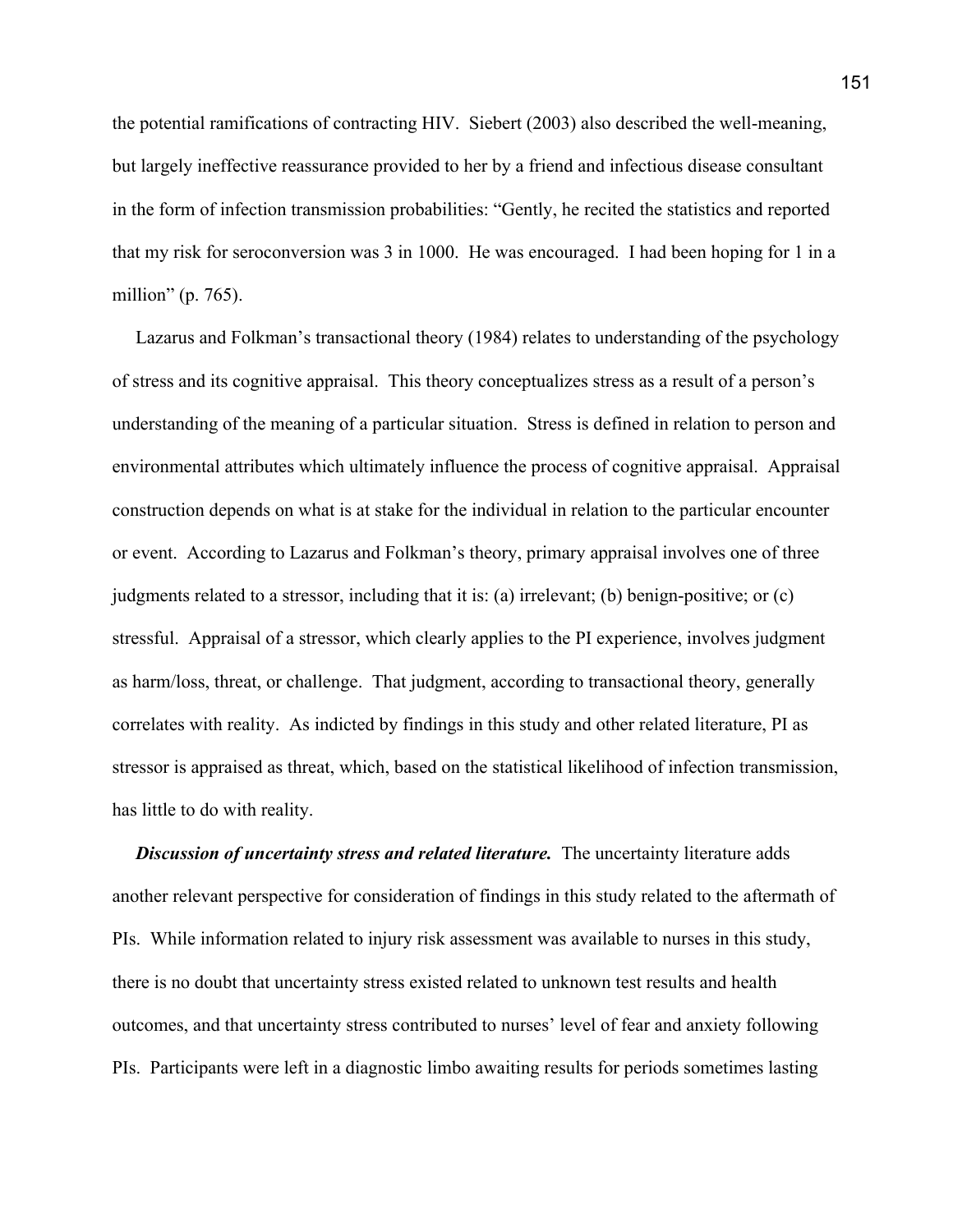days, weeks, or even months beyond their injuries to learn whether they had been infected as a result of their exposure. All sought reassurance and social support as means of coping with the distressing nature of PIs.

 The role of uncertainty as one of the conditions producing a stress response in illness has been studied extensively by Mishel and others (Hilton, 1988; Hilton, 1992; Lauver, Kruse, & Baggot, 1999; Mishel & Braden, 1984; Mishel, 1988; Wonghonkul, 2000). According to Hilton (1992), uncertainty is "a cognitive state created when an event cannot be adequately defined or categorized due to lack of information" (p. 70). Mishel and Braden (1988) argue uncertainty has four forms: "ambiguity concerning the state of the illness; complexity regarding the treatment and system of care; lack of information about the diagnosis and seriousness of the illness; and unpredictability as to the course of the disease and prognosis" (p. 98).

 Watchful waiting, conceptualized as uncertainty associated with the meaning of a newly diagnosed illness or health trajectory against the backdrop of chronic illness, also constitutes anticipation under a situation of harm, threat or challenge. In any of these scenarios, as well as for nurses in this study who sought care following PIs, the injury context undoubtedly involves uncertainty for the affected individual. Growing interest in the coping responses of individuals faced with uncertainty related to a threatening event has developed over the past 20 years. However, this aspect of uncertainty-related stress is only briefly addressed as event uncertainty by Lazarus and Folkman (1984), primarily in relation to the notion of threat or risk probability and the potential for uncertainty to impact coping processes – and not at all in Mishel's extensive body of uncertainty research (Mishel, 1988; Mishel, 1990; Mishel, 1999; Mishel & Braden, 1988; Mishel & Sorenson, 1991).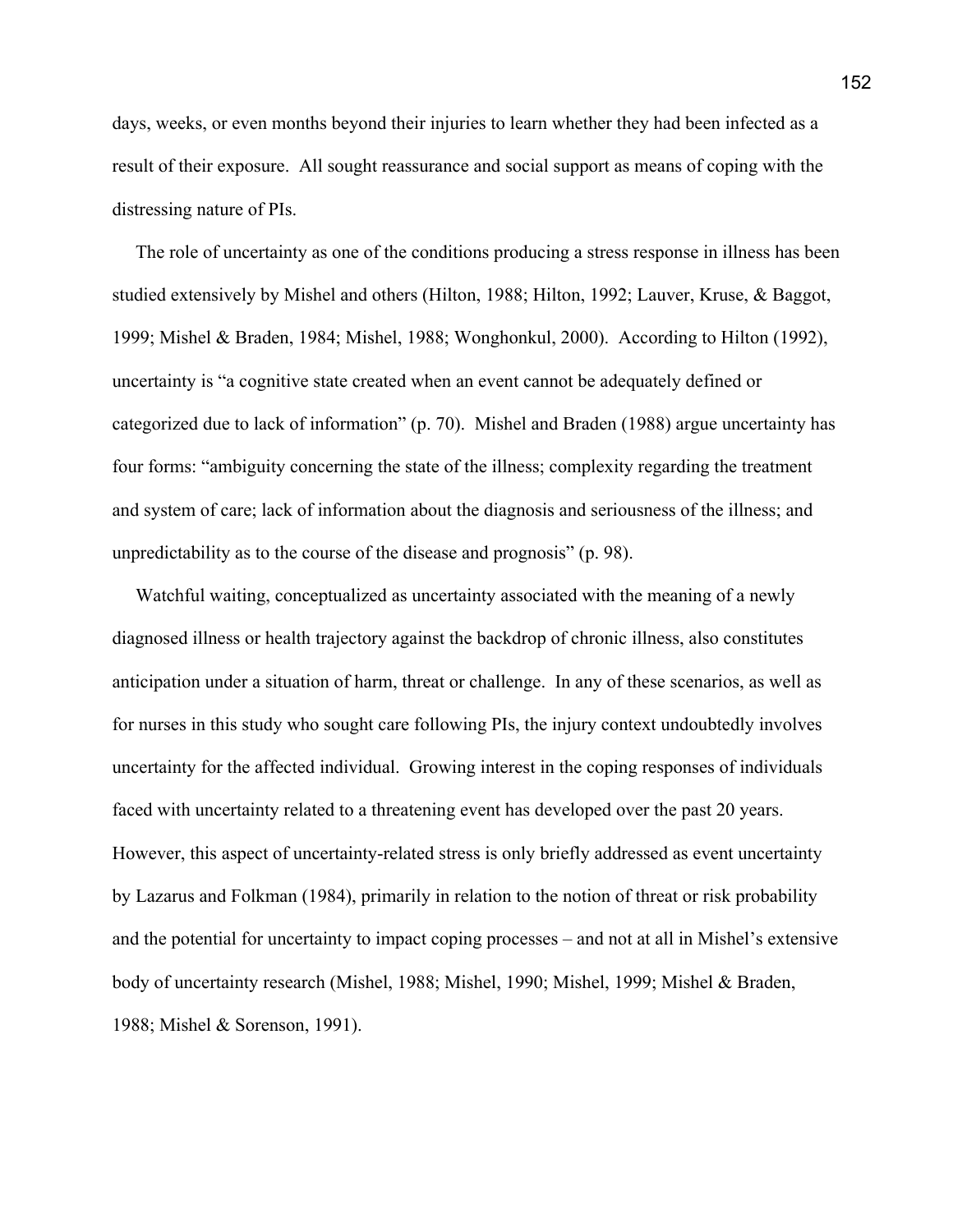For nurses in this study, PIs represented an active threat based on their potential to jeopardize individual health and future. Participants' appraisal of the PI threat, as previously discussed, was based less on the statistical likelihood or an assessment of risk based in fact, than the visceral and emotional response to the potential threat associated with it. Similar to the physicians who provided first-hand accounts of their experiences in the literature – and who could typically be considered objective and evidence-based in their professional judgments – nurses in this study projected themselves into a future overwhelmed by thoughts of infection and disease – and, as noted by Badacsonyi (2001), identified concerns more theoretical than real.

#### *Nature, extent and duration of psychological distress following PI and related literature.*

 Participants with exposures that involved a patient known to be HIV or hepatitis positive, but who were assessed by experts as low risk based on other injury circumstances such as the gauge of needle or depth of percutaneous injury, were much more difficult to reassure following their injury. In those cases, statistics proved totally ineffective in reassuring participants. Maggie captured the concerns she and others felt under those circumstances: "You could have told me the statistics until the cows came home. That wasn't going to change anything because I'm like… I can be that one person. It just didn't change anything." For participants like Maggie, peace of mind came only upon completion of PEP and the final serial lab results. Consistent with available research findings (Gershon, Flanagan et al., 2000; Hills & Wilkes, 2003; Newton, 1995), testing was described by participants in this study as an ultimate source of both comfort and fear –confirmation of negative testing was identified as a key means for resolving anxieties. It was also apparent in the research and for participants in this study that the time involved in waiting for test results – both initial and serial – represented a particularly anxiety-provoking period.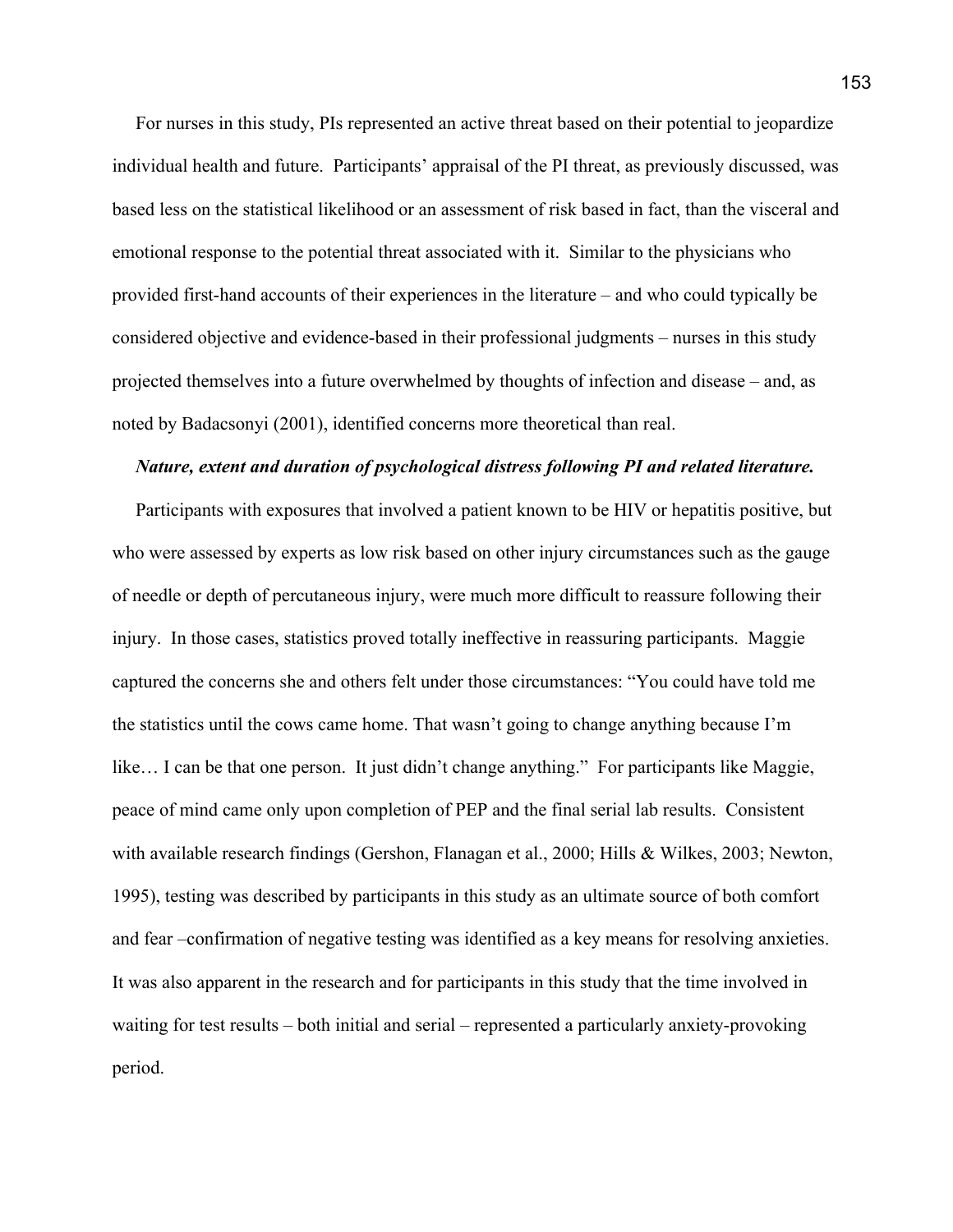While reports of psychological distress in this study as well as currently available research is significant – particularly among nurses and healthcare workers who are exposed to high-risk source patients – the nature, extent and duration of PI-related distress has not been well studied and is poorly understood. Most nurses in this study experienced a quick resolution to PI-related fears and stress based on reassurance provided by final testing. However, several participants described and demonstrated anxiety and sadness that persisted many months beyond completion of final testing. There is some evidence in the literature to suggest that PI-related stress and symptoms may persist beyond final testing, particularly for nurses exposed to high-risk patients.

 Worthington, Ross and Bergeron (2006) reported two cases of post-traumatic stress disorder (PTSD) in nurses exposed through separate PIs to a high-risk patient. Following their injuries, both nurses received immediate care and counseling. While neither nurse had a prior history of psychological problems or seroconverted following their PI, both were reported to have suffered persistent depression, anxiety, insomnia and nightmares many months later. Both were diagnosed with PTSD by psychiatrists. Attempts by either nurse to return to the workplace where their injury occurred precipitated panic attacks up to two years after their injuries.

 With the exception of this isolated case report and one other (Howsepian, 1998), long-term follow-up following PI is absent from the research literature. These findings, as well as findings from this study, point to the need to gain a better understanding of the potential for significant psychological distress to be experienced in the aftermath of PIs – particularly those involving high-risk exposures.

 *Discussion of the burdensome nature of PEP and related literature.* Experiences with PEP in this study were especially burdensome for all five participants who were prescribed them in this study. Every nurse described not feeling prepared by occupational health or emergency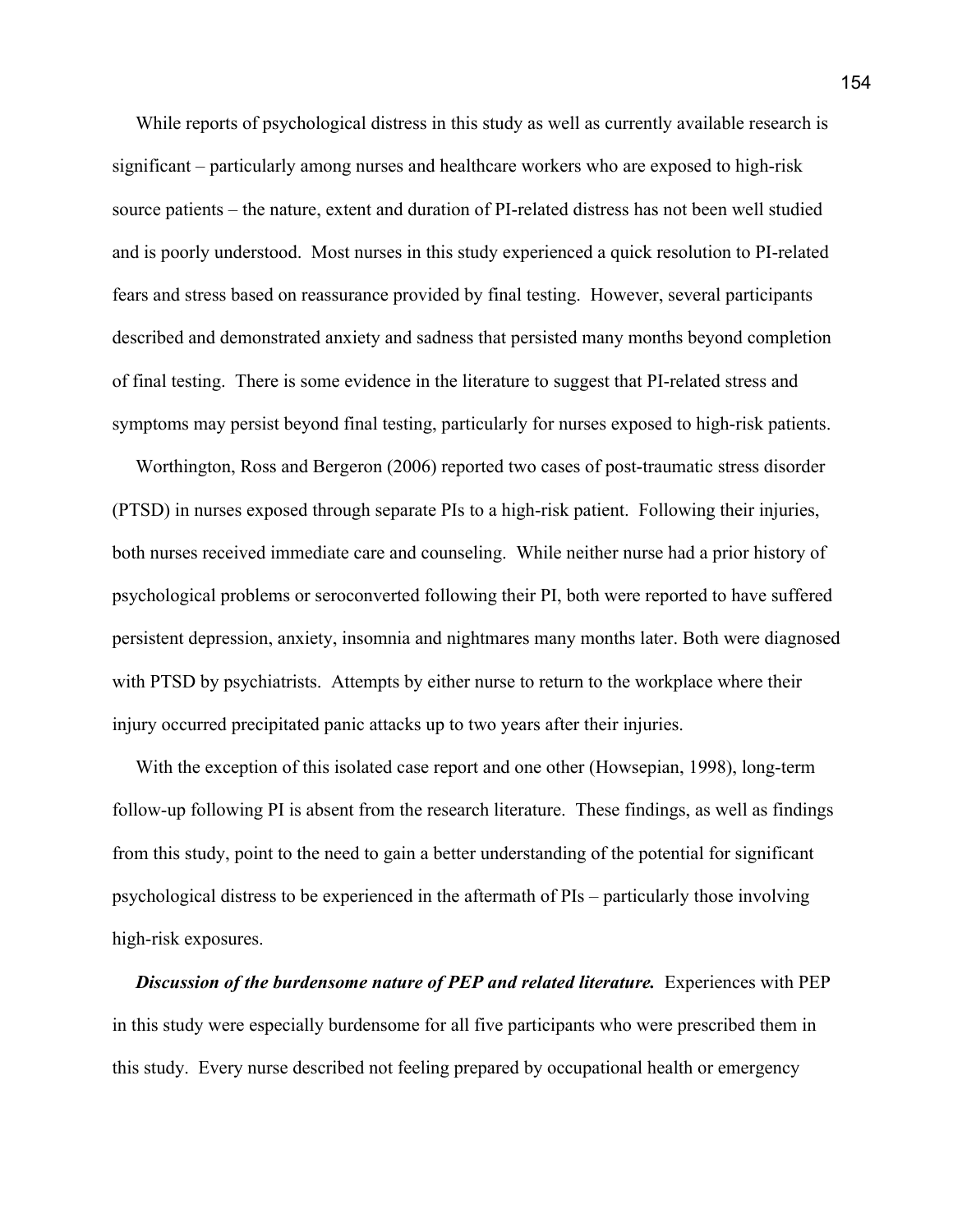department clinicans for the extent and nature of the side effects encountered while taking the drugs – including NP participants who had previous experience with prescribing them for patients. All reported not being given information that would have helped them feel more prepared – several participants reported that discussion of side effects was presented in almost a cavalier fashion. Many participants did not receive follow-up that addressed their physical needs, particularly those nurses who suffered in isolation as they struggled to take PEP as prescribed. Most felt left on their own to manage difficult side effects on a day-to-day basis, and with the exception of one participant, none were unable to continue working while taking PEP due to their severity of side effects. Excessive fatigue that interfered with even the most basic daily functioning was of particular concern for nurses taking PEP.

 In-depth description of the PEP experience following PI in the literature is limited to a handful of studies (Parkin, et al., 2000; Swotinsky, Steger, Sulis, Snyder & Craven, 1998; Wang et al., 2000). In each study, adverse events and side effects associated with PEP increased as additional drugs were added to combination therapies. In one prospective study (Swotinsky et al., 1998), 47 percent of workers were unable to complete the recommended 28 day course of PEP because of the severity of side effects.

 Henderson (2001), a deputy director for clinical care at NIH with expertise in prevention of occupational exposures to bloodborne pathogens, raised several concerns about prescribers of PEP. Among his most serious concerns was that occupational medical personnel and emergency department providers have limited experience with the drugs and their toxicities. Potential implications for injured nurses and other healthcare personnel, as was the case for participants in this study, relate not only to a knowledge gap that results in inadequate preparation for those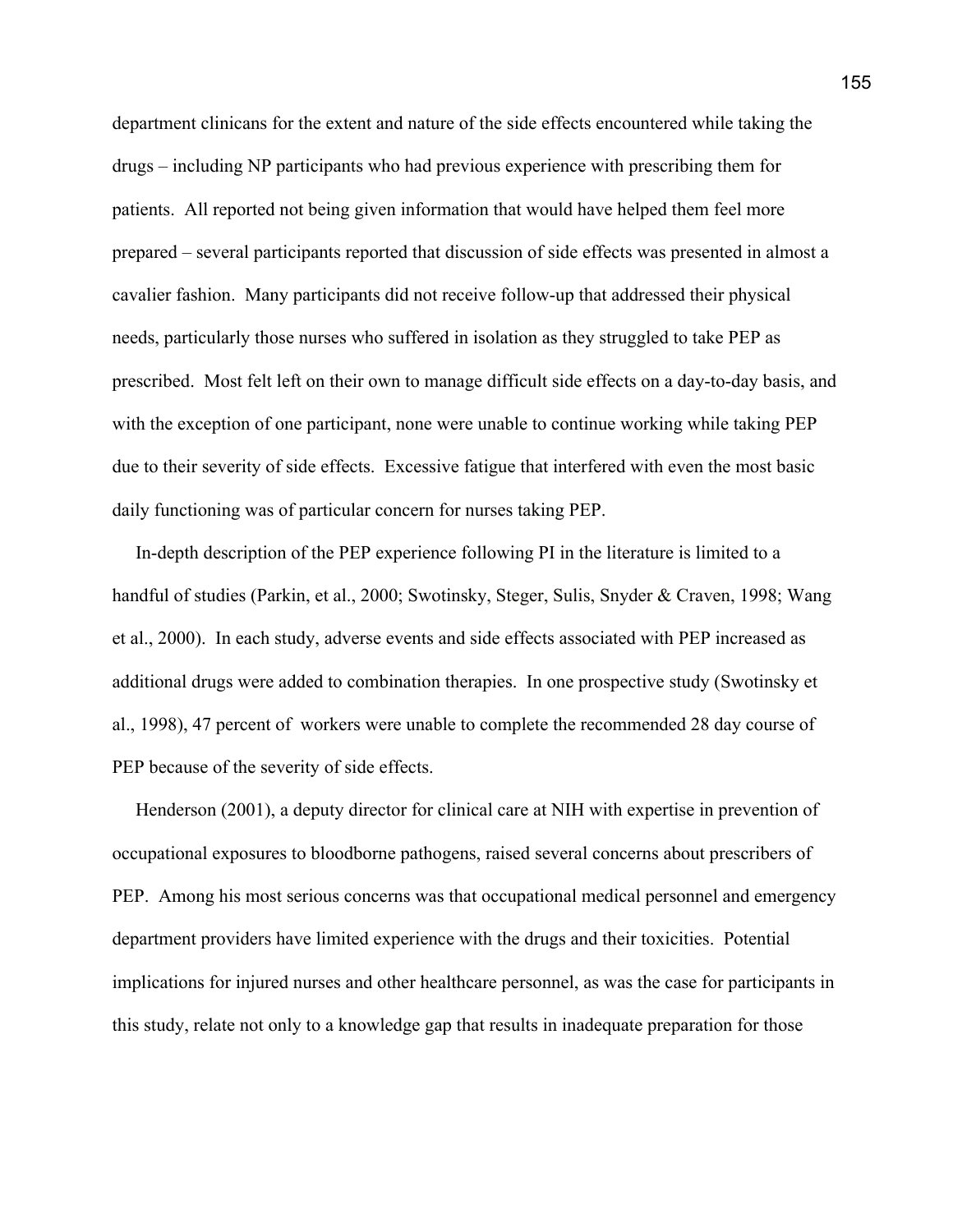prescribed PEP, but also a failure to appreciate the importance of close monitoring and follow-up whenever PEP is prescribed.

 *Discussion of the importance of social support and related literature.* Emphasis was placed by all participants on the importance of social support throughout the PI experience. Nurses sought information and reassurance from those within their professional community and social networks including family, co-workers, colleagues, and significant others. Caring reassurance and social support helped participants get through their PI experience. Some had easy access to support; others found it less accessible. An absence of support or concern from co-workers, in particular, made the experience more distressing for participants, engendering a heightened sense of loneliness and abandonment. Despite their need, nurses also found it difficult to ask for help from others. Finally, in reflecting on their PI experiences and the role they were forced to assume as patient, participants described feeling a deeper sense of understanding and compassion, particularly as they resumed their role as care providers.

 The stress-buffering effect of social support has been well-established in the research literature. The value of social support and caring reassurance in the PI experience was consistently described by nurses in available studies (Gershon et al., 2000; Hills & Wilkes, 2003; Newton, 1995) as well as in this study. Informational and emotional support was desired throughout nurses' experience. When support was not made available, all nurses described feeling lonely and abandoned. The type of support required among study participants varied according to the individual and the duration of need.

 The temporal nature of the essential themes in the aftermath of PI is important to consider, as participants' need for reassuring, caring responses related to their PI experience didn't usually exist beyond final test results – which in this study were all negative. There was one major and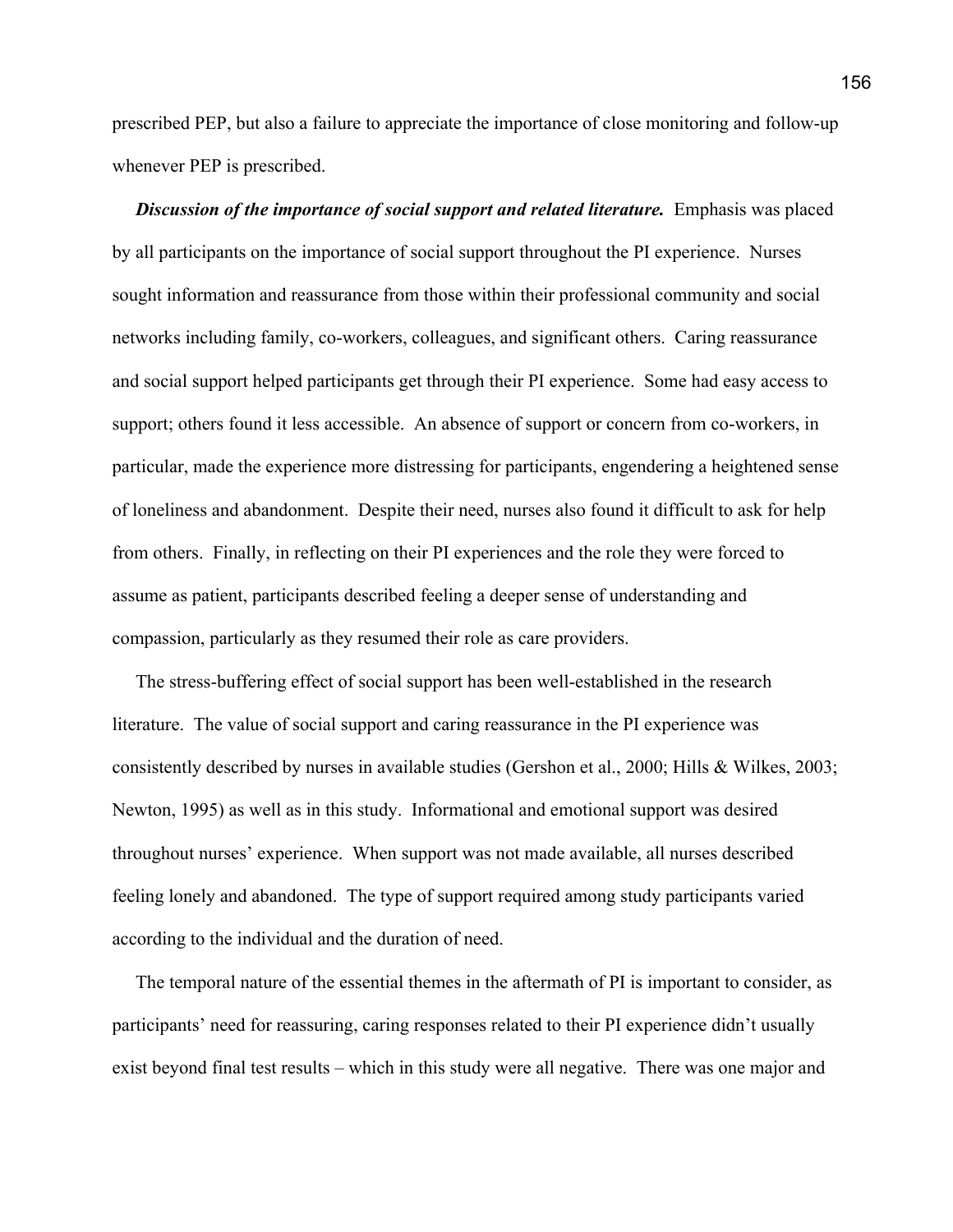consistent exception, however, involving a clearly articulated need by participants for some form of acknowledgement by co-workers and immediate supervisors of their injury and the ordeal they had been through. If such acknowlegment had not occurred prior, participants expressed a need for it beyond the time when testing had been completed.

 Acknowledgment of exposures by managers and supervisors was also confirmed by past research as an important issue for injured workers. One ethnographic study of 204 workers described the positive impact of supervisor support on a construction worker who returned to the job 8 weeks after suffering a serious foot injury requiring surgery: "He was constantly, you know, asking if I was alright…They wanted me to come back to work…they treated me just great…" (Strunin & Boden, 2000, p. 377). Other worker comments stressed the key nature of supervisor responsiveness and concern for employee welfare in the setting of an injury or highrisk health and safety situation. Workers described similar sentiments in the setting of a supportive supervisor, using common language such as: "caring," "concerned," "positive," "validating," or "understanding" (Hislop & Melby, 2003; Newton, 1995; Shaw, Robertson, Pranky & McClellan, 2003; Strunin & Boden, 2000).

 Consistent with prior research findings, it mattered to participants in this study that nurse managers or an immediate supervisor made mention of their injuries after they occurred. More importantly, lack of acknowledgement both by co-workers and immediate supervisors was interpreted by study nurses as an indication that caring and support were lacking.

 **Lifeworld existentials related to** *needing to know it's going to be okay.* Existentials revealed in conjunction with the initial mode and meaning of living in the aftermath of PI included embodiment, relationality and temporality. Embodiment remained central to their lived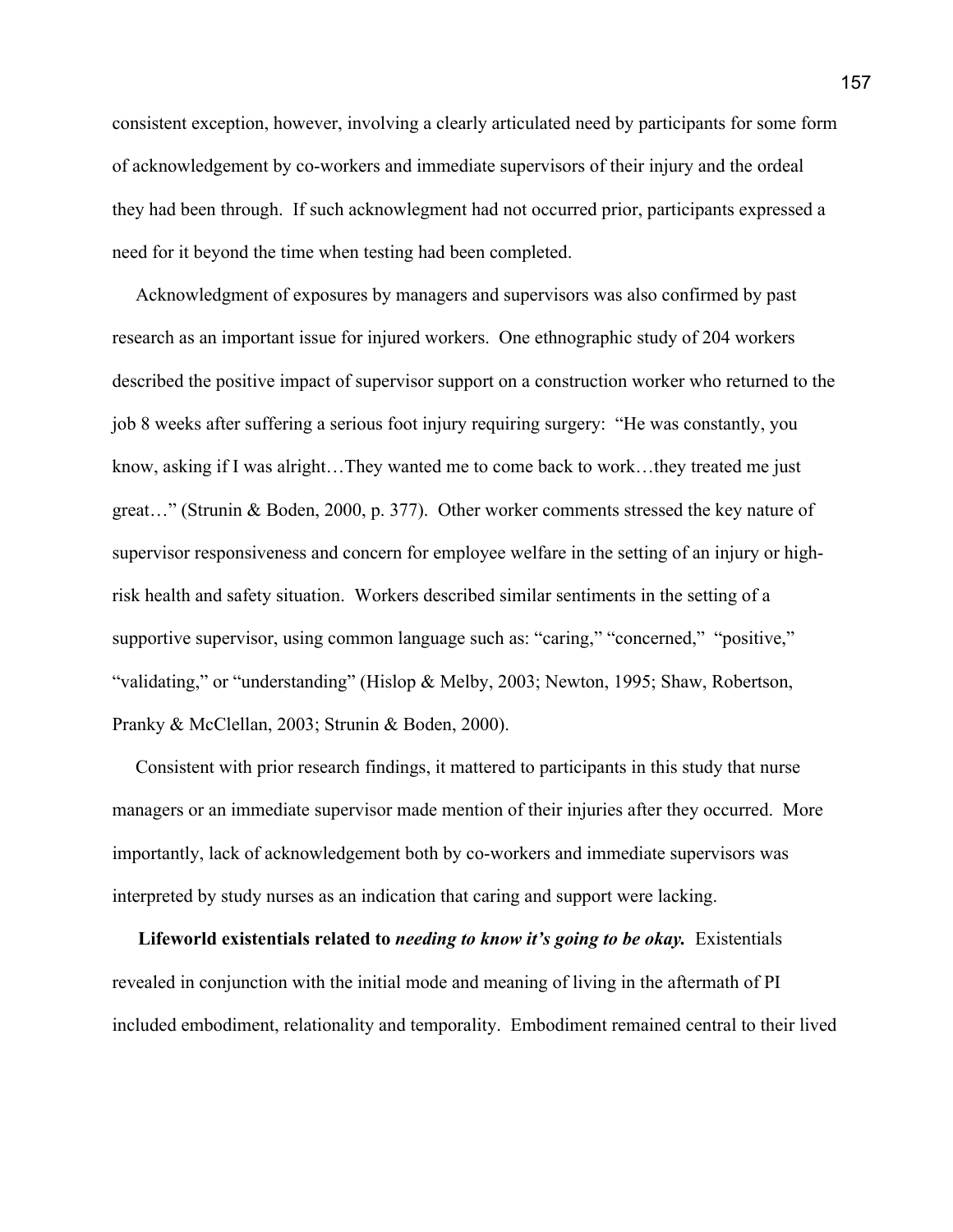experience as participants sought information to reassure themselves that bodily threats – including their worst fears related to health – would not materialize as a result of their exposure.

 Relationality and temporality also emerged as existentials as injured nurses sought support, information and reassurance from others in their world that their future life – and the life of those most connected to them, particularly their children – would not damaged or negatively impacted. The information and reassurance provided by others in their world helped them cope with the difficult emotions and frightening potential health threat they faced.

### **Sensing Vulnerability and Constituting Dimensions**

 *Sensing vulnerability,* another meaning and the secondary mode of living in the aftermath of PI, is constituted by *facing the fragility of health, distinguishing supportive vs. non-supportive relationships,* and *being vigilant as necessity.* 

 According to the Encarta World English Dictionary (1999, p. 1631), *sensing* refers to "the ability to appreciate something" or "to detect and identify a change in something." *Vulnerability* is defined as being "open to emotional or physical danger or harm" (p. 1993). *Fragility*, defined as "the inability to withstand severe stresses or strains" (p.711), was associated with health vulnerability. With respect to supportive vs. non-supportive relationships*, distinguishing* is defined as "recognizing differences (p. 522). As watchfulness, *vigilance* is defined as "the condition of being watchful and alert, especially to a danger" (p. 1980). *Necessity* is defined as "something that is essential, especially a basic requirement" (p. 1209).

 For nurses in this study, the theme *sensing vulnerability* and its dimensions are represented by all these definitions. Unlike *needing to know, sensing vulnerability* is not limited with respect to duration or time after the injury. In this mode of living in the aftermath of PIs, participants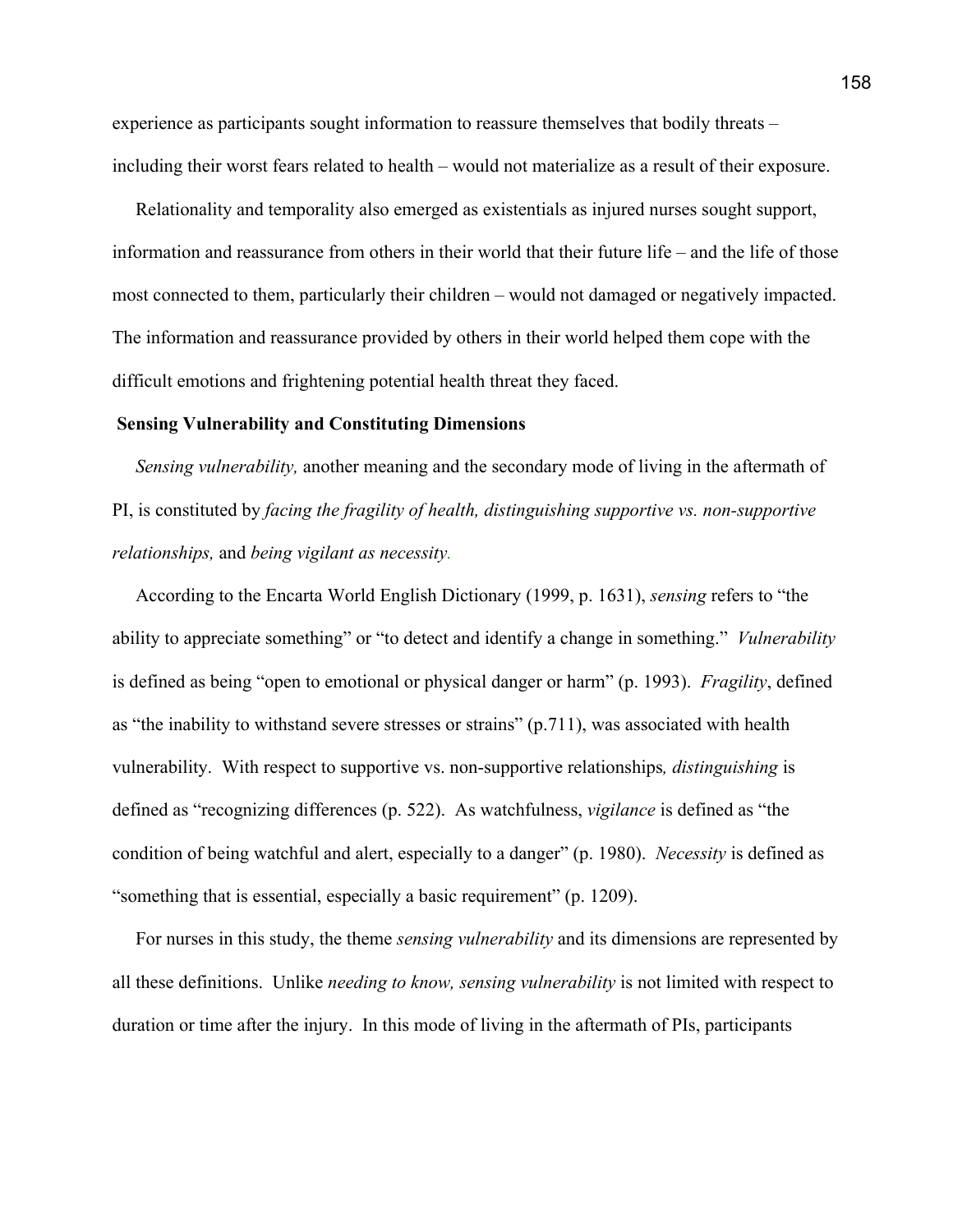identified a susceptibility, both real and perceived, to the disruption of health and interpersonal relationships into the future.

 **Facing the fragility of health***.* As a result of their PI experience, participants reflected on the vulnerability they now felt relative to present and future health as well as social relationships. Having good health in the present or future was no longer taken for granted by participants. Past and present transformed awareness and consciousness of the future. Disruption of health occurred in the past and present for those taking PEP. All participants spoke about new awareness the PI experience raised relative to their mortality and to health risks posed by the work of nursing. Participants spoke about the value they attached to supportive relationships that helped them cope with the PI experience – and the sadness, anger and disappointment they felt concerning relationships that provided little or no support during this difficult period in their lives. For some, the PI experience was transformative – what happened to them changed behavior and awareness into the future. Injuries and the threats they posed, even though not realized, demonstrated to participants the necessity for being vigilant into the future to safeguard their health and prevent similar threats.

 *Discussion of vulnerability of health and related literature.* As a direct result of their experience, participants universally reflected about the fragile nature of health. All participants openly acknowledged the potential created by their PI for deterioration of future health and the risks posed by the work of nursing. For some, it was admittedly the first time they had considered the possibility of future health disruption or their own mortality. Nurses prescribed PEP were particularly thoughtful concerning the impact of the PI on their health, both in the present and in the future should disease occur. All described how debilitating and challenging it was to tolerate PEP side effects and, for some, to complete the prescribed regimen.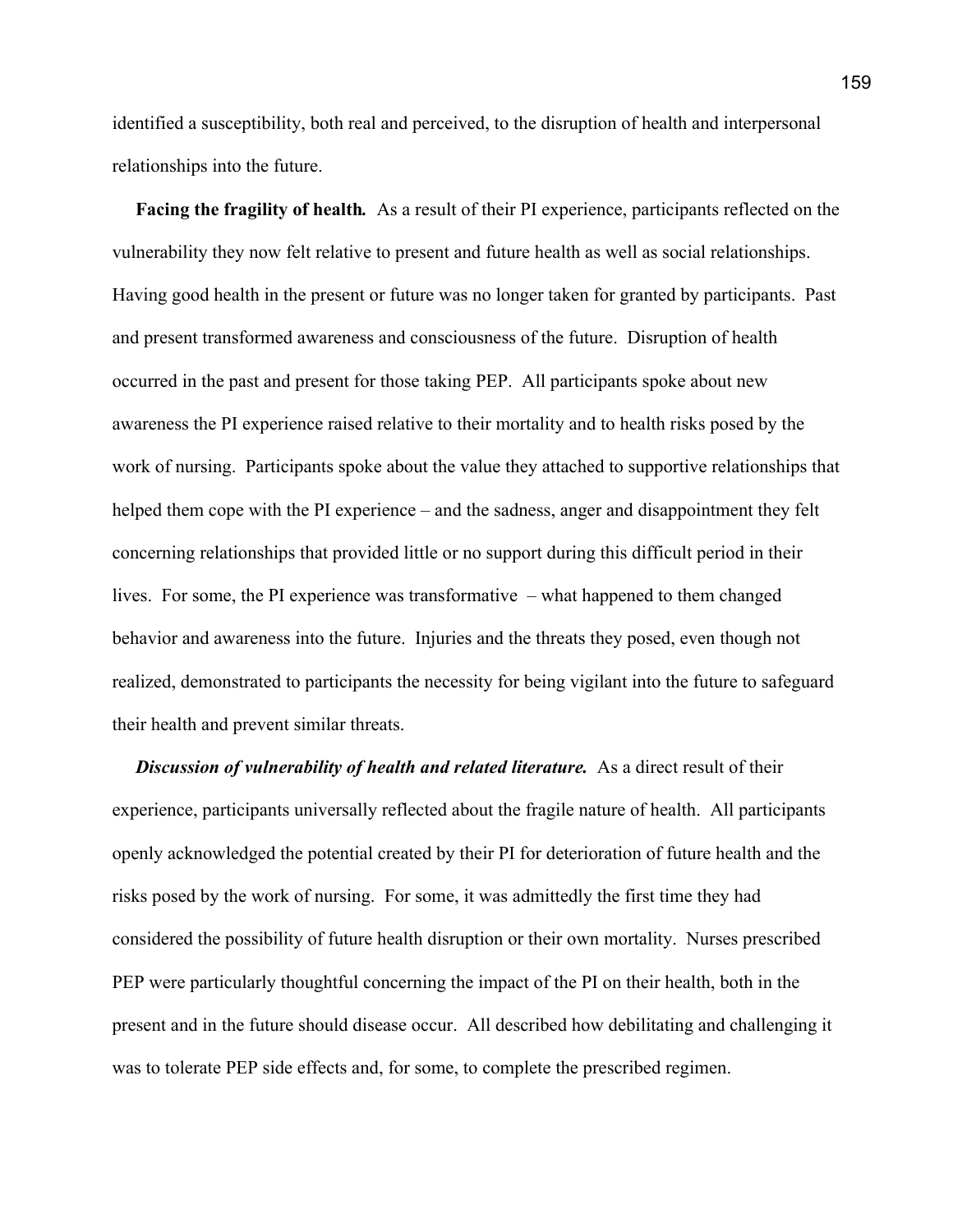Concern and considerations related to future health vulnerability also extended from participants to those around them. Nurses spoke about adopting healthier lifestyles in an effort to protect and preserve their future health, and about advocating for co-workers in the event health was placed at similar risk by unsafe working conditions. As they projected themselves into a future, they also spoke about the potential impact illness would have on those closest to them – especially their children.

 Badacsonyi makes reference in his narrative to the temporal nature of these injuries: "An accident is complete in a split second, yet the consequences cause months of worry on the scale of life, loved ones and the future" (p. 373). Framed as the 'what ifs' (p. 130), exposed nurses in another study (Newton, 1995) described visualizing what their future – and that of their children – would be transformed into should they become HIV positive. Siebert (2003) was also projected into a future distorted and threatened by illness. She spoke about the emotional burden of her exposure and how easily she became overwhelmed, more than a day later, by thoughts of disease and a future drastically changed by HIV (p. 765):

 Finally at home, my girls gave me their customary welcome mauling and then ran into the backyard to finish some sandbox creations. As soon as I made eye contact with my husband, I burst into tears. He tried to comfort me, but I would have none of it. The events of the day and my own imaginings of the worst possible conclusions to this incident squashed my usual optimism. That night, when putting my daughters to bed, I hugged them tighter and longer than usual that evening. I imagined how HIV would affect my family. I calculated how old they would be when I began to suffer the ravages of the disease. Would I embarrass them? Would I be a burden? Would they forget how vital and energetic I used to be?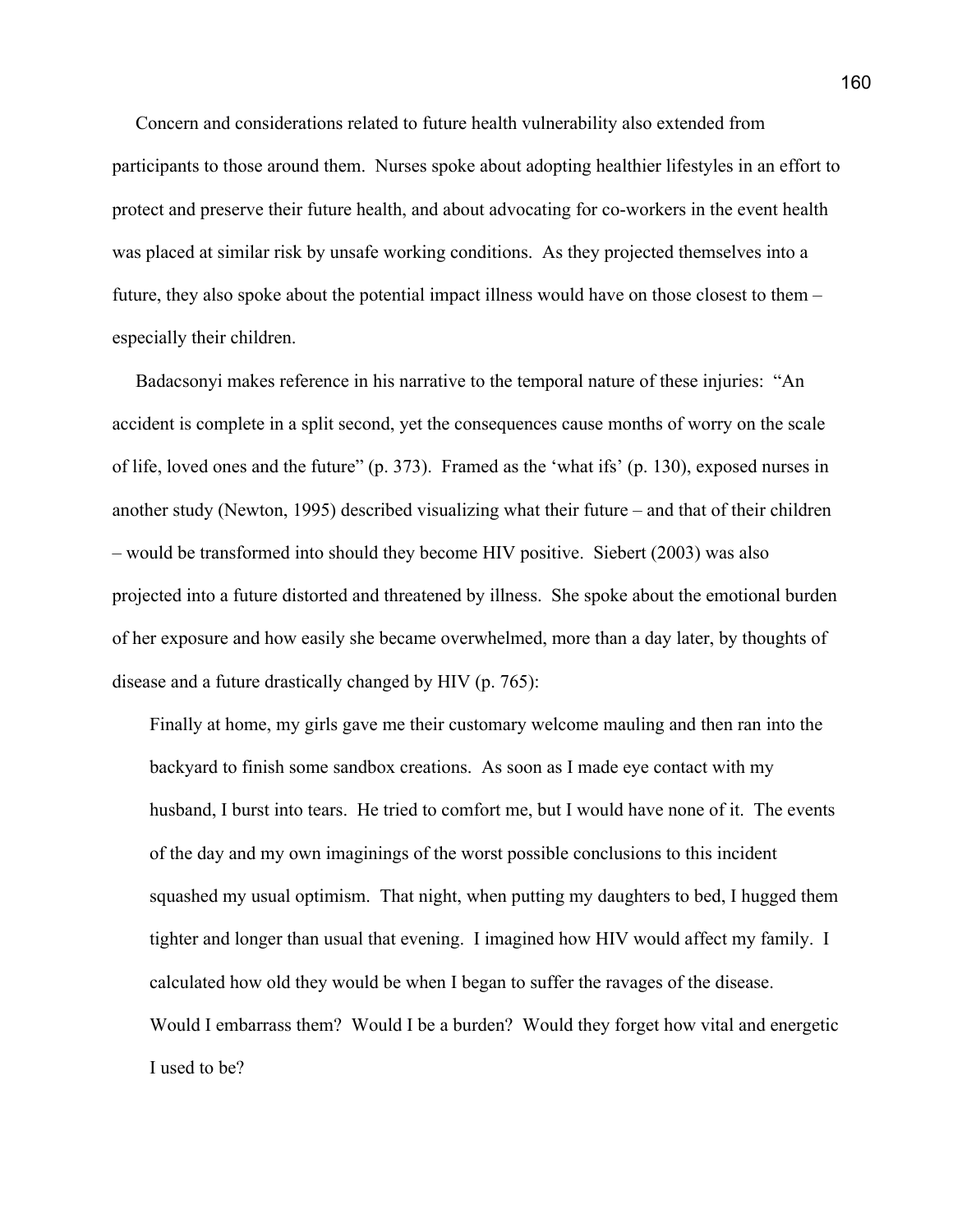**Distinguishing supportive vs. non-supportive relationships**. Vulnerability also loomed large in the present as participants desired and drew support from those around them following their injury. Social support helped nurses cope with the vulnerability and distress associated with their PI experience. Participants' sense of connection to others in their world in the present was also tested, and, in some cases, disrupted as their need and desire for support, caring and reassurance was not met. In that respect, the experience of PI and its aftermath helped participants distinguish between supportive and non-supportive relationships within their communities and respective worlds.

**Being vigilant as necessity.** Participants in this study moved into the future changed as a result of their lived experience. Following their PIs, participants sensed vulnerabilities that caused them to become more vigilant in the time beyond the lived experience. For some, vigilance involved a heightened awareness of health vulnerability and led to reflections about future injury prevention and increased caution and presence when working with sharps. Others shared a more existential perspective in relation to the connection they made between their injury, and their future lifestyle and relationships. Finally, the necessity of being vigilant was identified by participants as an important means for reducing future health vulnerabilities.

*Discussion of vigilance, advocacy and related literature.* The importance of vigilance and the need to care for self and others were revealed as common understandings gained by participants in this study. For some, that meaning was limited to activities directed towards preventing future injuries. Reutter & Northcott (1994) described a major coping strategy employed by nurses caring for AIDS patients in the early to mid-1990's as 'making the risk manageable' (p.54). Not unlike participants in this study, nurses achieved a sense of control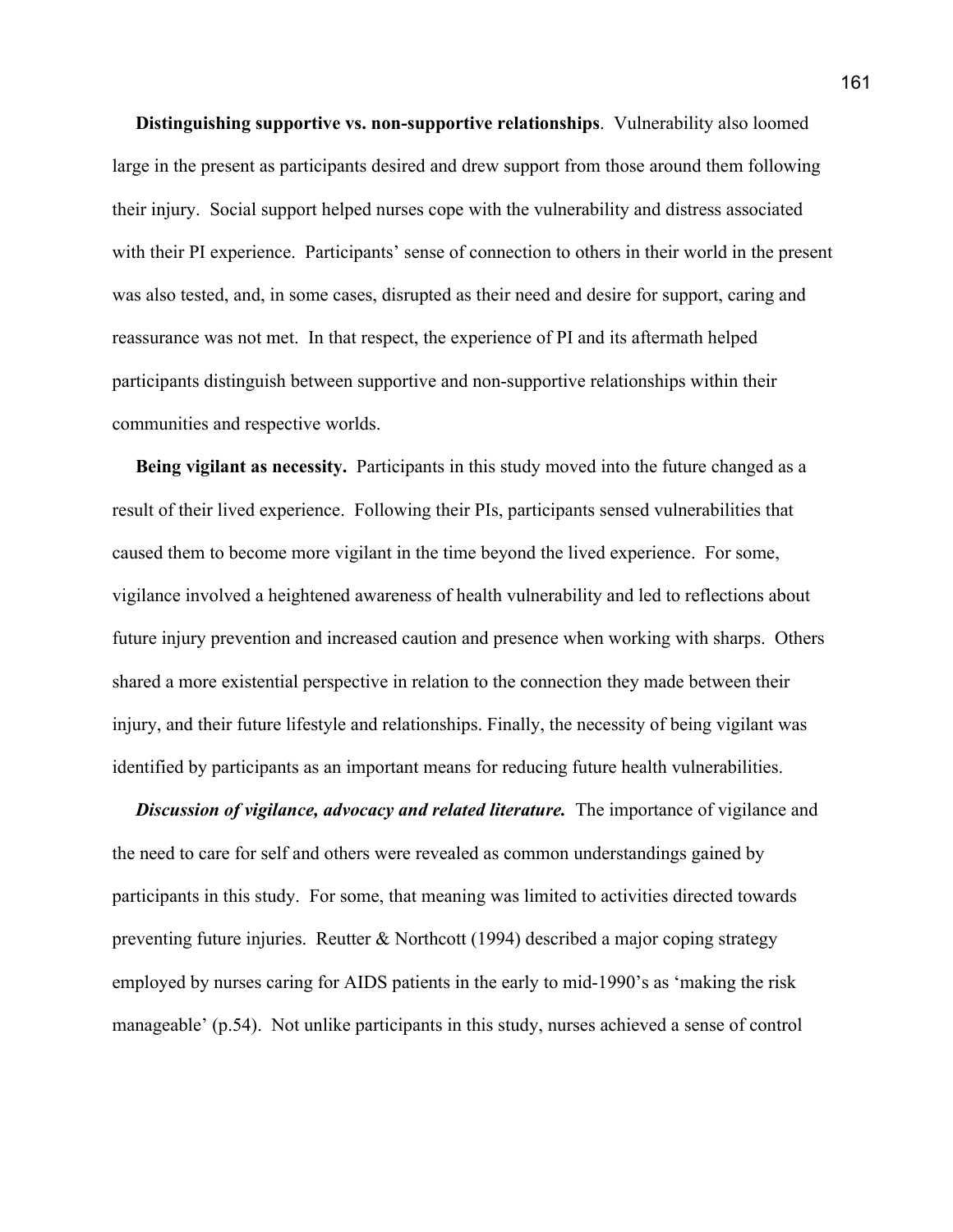through adoption of strategies that allowed them to reduce and tolerate uncertainty. One strategy included efforts to maximize safety through the consistent use of precautions – a strategy associated with vigilance among participants in this study. This second strategy represented a more commonly identified thread in the face of serious workplace injury risks – reappraisal of risk by reinterpreting it as minimally threatening (Hills & Wilkes, 2003; Rodham and Bell, 2002; Strunin & Boden, 2000). Such a strategy is dangerous, as it is likely to contribute to a lack of reporting as injuries assume an unhealthy familiarity and become viewed as a normal part of the workplace experience.

 Badacsonyi finishes his personal account with reflections related to the importance of support, compassion, and competent guidance in addressing future needs of colleagues who shared a similar fate (p. 374):

 I was fortunate in at least one respect to be referred to a supportive and sympathetic HIV consultant who guided me skillfully. Perhaps these issues (including the option of supportive counseling) should be considered and maybe even included in a further updated new post-exposure protocol design.

 Nurses in this study also emphasized having personal accountability for taking action to initiate changes to improve health and safety conditions in the workplace. Consistent with that understanding, after their injuries participants acted to update protocols and/or advocate for safer devices within their practice areas. Several nurse practitioner reflected on changes that needed to occur within the health care system relative to PI and PEP prescribing practices and follow-up.

 *Meanings for the future.* In the aftermath of PIs, participants reflected on their injuries and considered the meanings their experiences held for them. As they reached a clearer understanding of their injuries, participants were able to transcend the difficult and emotional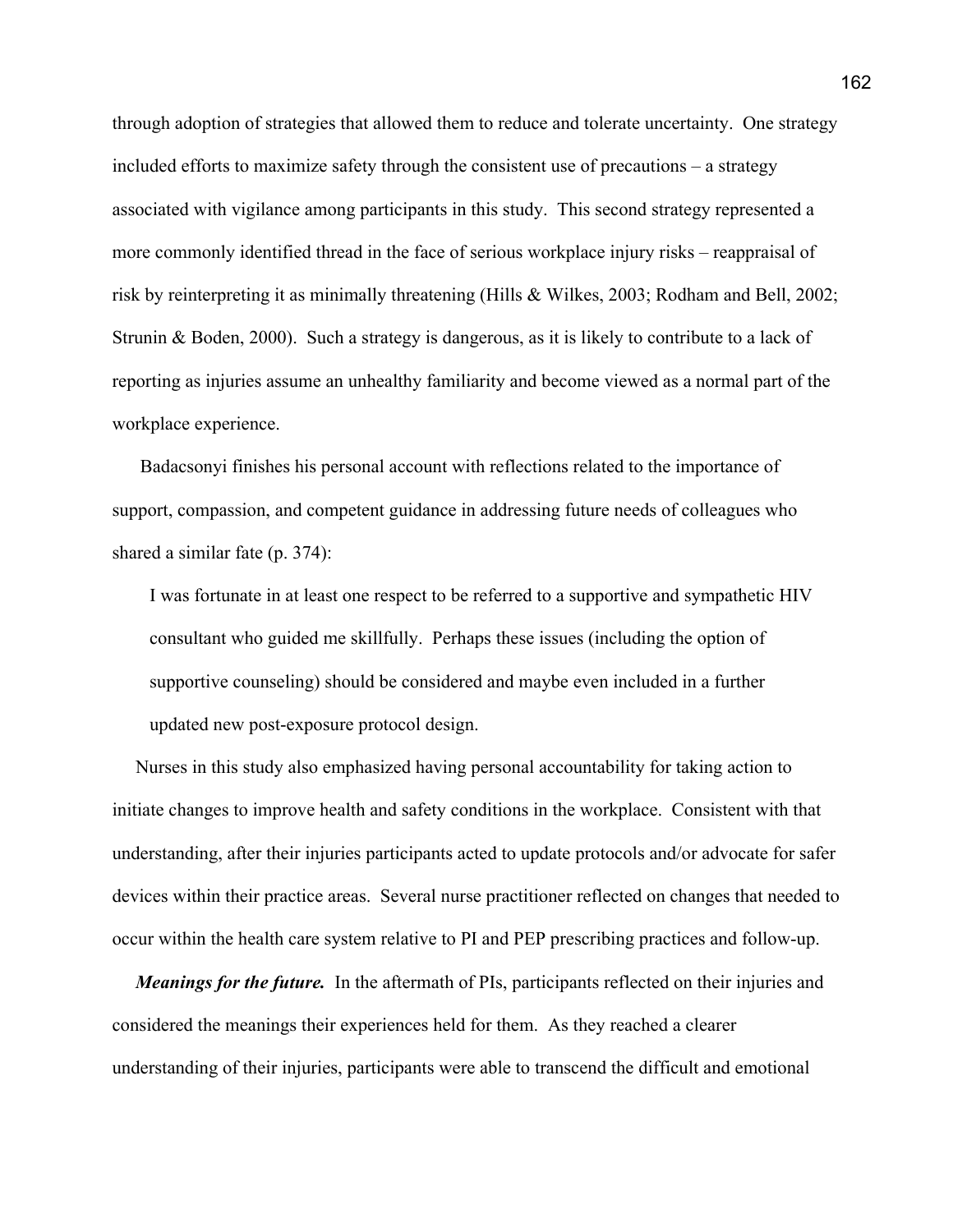impact of PIs and look beyond the actual experience to meanings their injuries held for the future. One finding in this study relative to *sensing vulnerability* was the variability evident among the depth and scope of reflections from participants in the study. For nurses whose PI experience was concluded within a relatively short time following initial source patient test resulting and a low risk assessment, reflections tended to be limited to considerations relative to vigilance, future injury prevention efforts, and the responsiveness of colleagues as well as management to their needs for reassurance and acknowledgment of their PI experience.

 Among participants who experienced a longer period of time before final closure was brought to concerns about PI-related health outcomes, reflections about meaning and understandings of the PI experience extended to reassessment of life priorities and a deeper consideration of other life-encompassing considerations. Finally, based on accounts participants shared of being repeatedly approached by other nurses who had also had a PI, it was apparent that many nurses still had a need to talk about what they had experienced in the past. For participants in this study, these interviews represented the first time they had shared, in their entirety, their emotional PI experiences and reflections with another person.

 Based on the interpretation of experiences described by participants and definition of key thematic terms, the themes *needing to know it's going to be okay* and *sensing vulnerability* and their dimensions reveal meanings of PI and its aftermath.

 **Lifeworld existentials related to sensing vulnerability***.* Existentials revealed in conjunction with *sensing vulnerability,* the secondary mode and meaning of living in the aftermath of PI, include embodiment, relationality and temporality. Embodiment remained central to participants' lived experience as concerns related to health were brought to the forefront. Health vulnerability was experienced in the past and present by nurses who suffered illness due to PEP.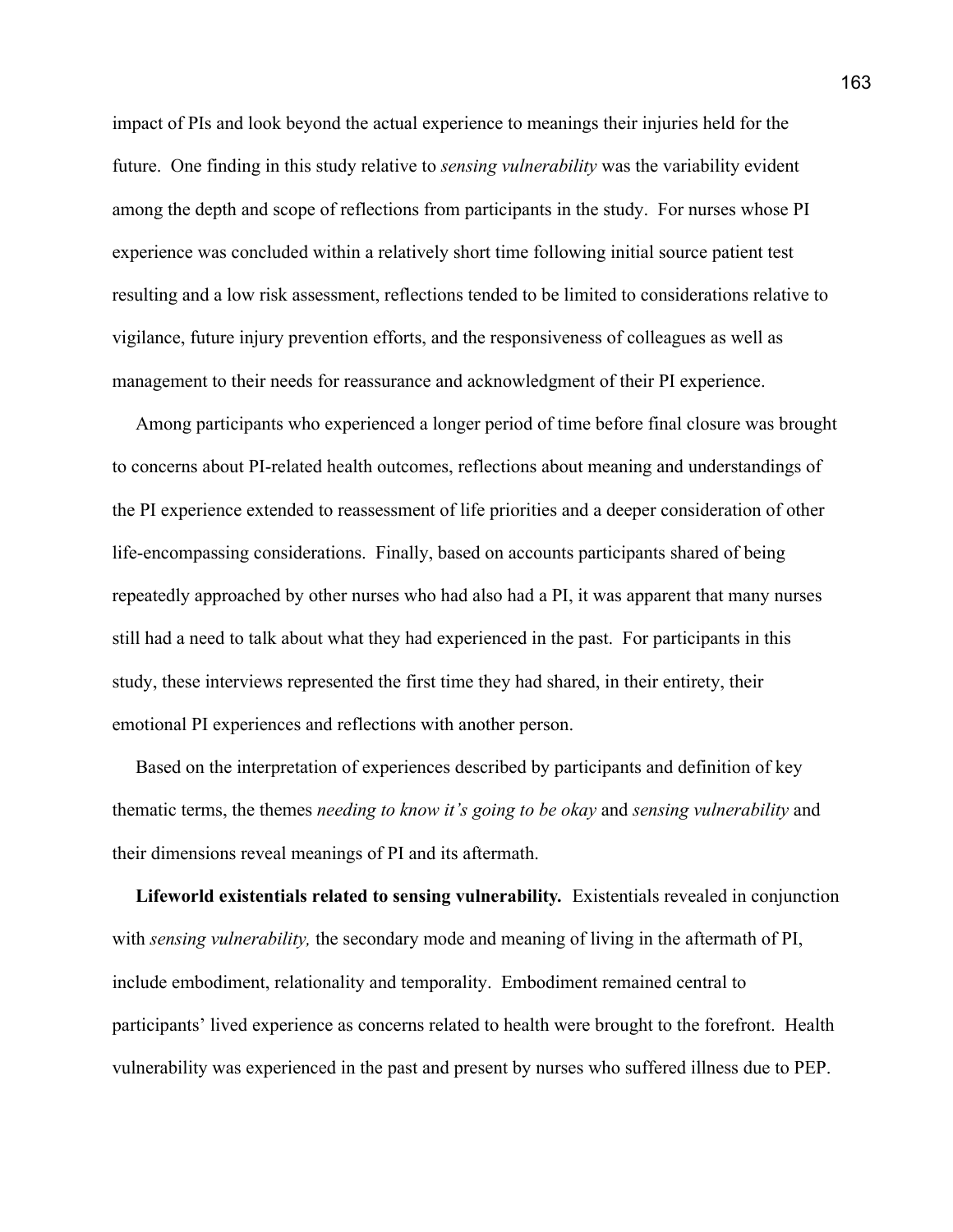The potential for future health vulnerability was discussed by all participants, both in relation to the risks associated with work of nursing, but also as participants considered a life impacted by HIV and/or hepatitis.

 In addition to embodiment, relationality and temporality were also relevant to the discussion of *sensing vulnerability.* Relationality became central as nurses' PI experience allowed them to distinguish supportive from non-supportive relationships. Injured nurses sought reassurance and support from co-workers, colleagues, supervisors, friends and family. In some cases, support was evident. In other cases where support was desired but not forthcoming, nurses expressed sadness, anger and disappointment. Temporality came to the forefront as perceived vulnerability projected participants from past and present into the future relative to health, relationships and lifestyle. Nurses spoke about lessons learned as a result of their PI and moved into the future with a heightened level of commitment to vigilance related to workplace injury prevention, making healthy lifestyle changes, and finding time for relationships they valued most.

# **Summary of Conclusions Related to the Essence and Meanings of Registered Nurses' Human Experience of PI and Its Aftermath**

In summarizing conclusions that can be interpreted about the essence and meanings of human experiences of PIs and their aftermath, the key point is that this study represents the first substantive scientific understanding of the human experience and meaning of PIs and their aftermath. Findings in this study and related literature, lead to the overall conclusions that the essential themes *being shocked, needing to know it's going to be okay* and *sensing vulnerability* accurately reflect the essence and meanings of the human experience of PI and its aftermath. Interpretation of data from this study, along with findings from the literature, also support the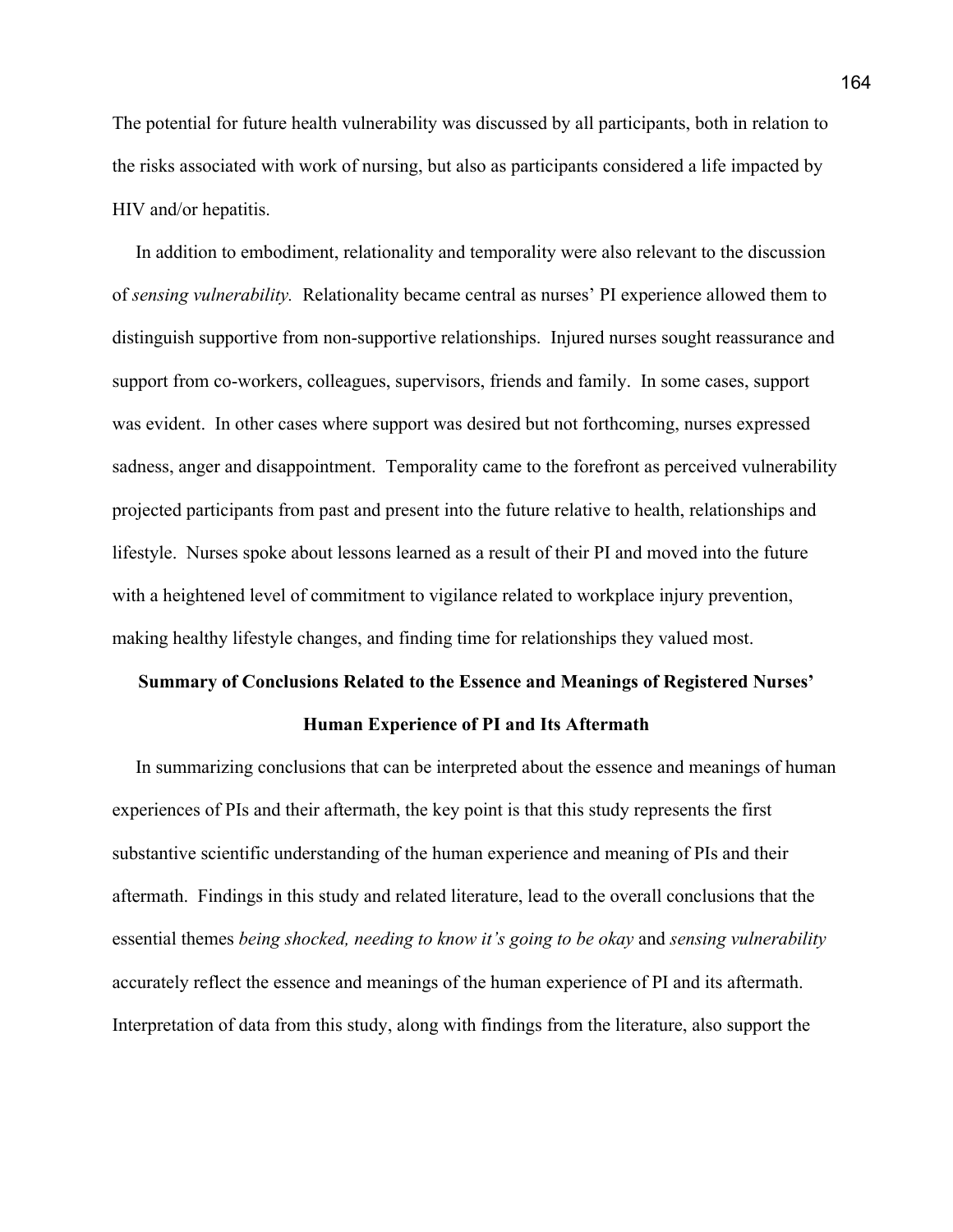conclusions that these injuries impose a significant burden on nurses, and that the extent and nature of PI-related coping response is individually determined.

Findings from the research and related literature are consistent with findings in this study relative to the first two dimensions of *being shocked*. One major difference between results in this study and previous research is that all participants in this study immediately reported and sought care for their injury. In contrast, findings from research conducted in recent years indicate that the problem of underreporting of PIs remains pervasive. Based on these findings, it is concluded that (1) current understanding of factors that motivate nurses and other heath care workers to report PIs is inadequate. It is also concluded that (2) individual blame, rather than a system perspective relative to the incidence and prevention of PIs, remains prevalent in health care. Another conclusion relative to *being shocked* is that: (3) the lack of existing or current policy and procedures for PIs, as well as a lack of familiarity with current recommendations among immediate supervisors and providers, had the potential to undermine timely reporting as well as the quality and confidence in post-exposure care provided to injured nurses.

 In summarizing conclusions related to *needing to know it's going to be okay* and *sensing vulnerability* – the meanings of PI and its aftermath – the first is that: (1) reassurance and social support was valued and desired throughout the experience, particularly from co-workers. Another conclusion reached and supported by the literature is that (2) participants had a universal desire for some acknowledgement of the injury by management or immediate supervisors. Lack of support and/or acknowledgement following injuries contributed to participants' sense of isolation and abandonment.

 While the processes of risk assessment and providing reassurance were important in the care of all injured nurses, it was concluded that (3) only test results provided the final reassurance and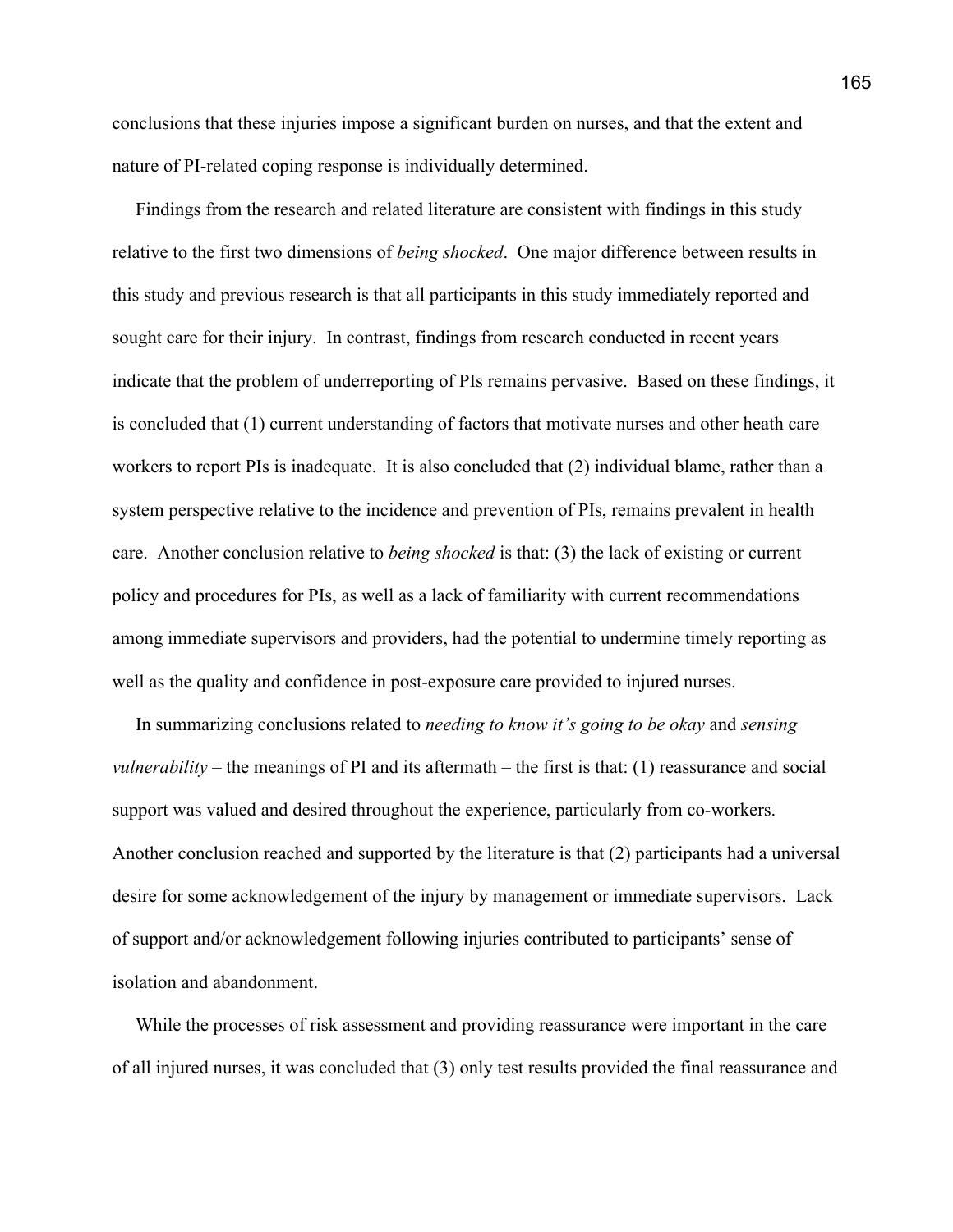closure most participants needed. It is also important to note, that (4) participants whose exposures involved a patient known to be HIV or hepatitis positive, even in the face of an otherwise low risk assessment based on other injury circumstances, were much more difficult to reassure. In those cases, sharing information in the form of transmission risk statistics proved a totally ineffective tool for providing reassurance. Those nurses needed additional time beyond the initial post-exposure care visit to begin to process information and feel reassured. Prolonged periods of uncertainty following the PI also contributed to a heightened level of stress and anxiety for participants. For those nurses like others, however, serial testing provided the ultimate source of comfort and reassurance. It was also concluded that (5) follow-up testing periods were found to be an especially anxiety-provoking period for participants. As a rule, however, support was not needed beyond final serial testing.

 Related to post-exposure intervention, it is concluded that (6) participants were not adequately prepared in advance for the nature and extent of PEP side effects and all needed help to cope with and complete their drug regimens. Another conclusion related to participants' desire to contribute to health and safety relative to PIs. It was concluded that (7) participants perceived future vulnerability to PIs as a result of their experience, and that (8) participants welcomed and sought out opportunities to engage in advocacy efforts related to future injury prevention. It is likely that advocacy efforts as well as vigilance directed towards PI prevention contributed to restoration of some sense of control for injured nurses after their injuries.

 The final conclusion of this study was that (9) nurses needed to tell their stories following the experience of PIs. For many participants, the study interview was the first time they spoke in any detail about their PI experience with another person. Participants all remarked about the value they attached to the opportunity to give voice to their experience, to reflect on its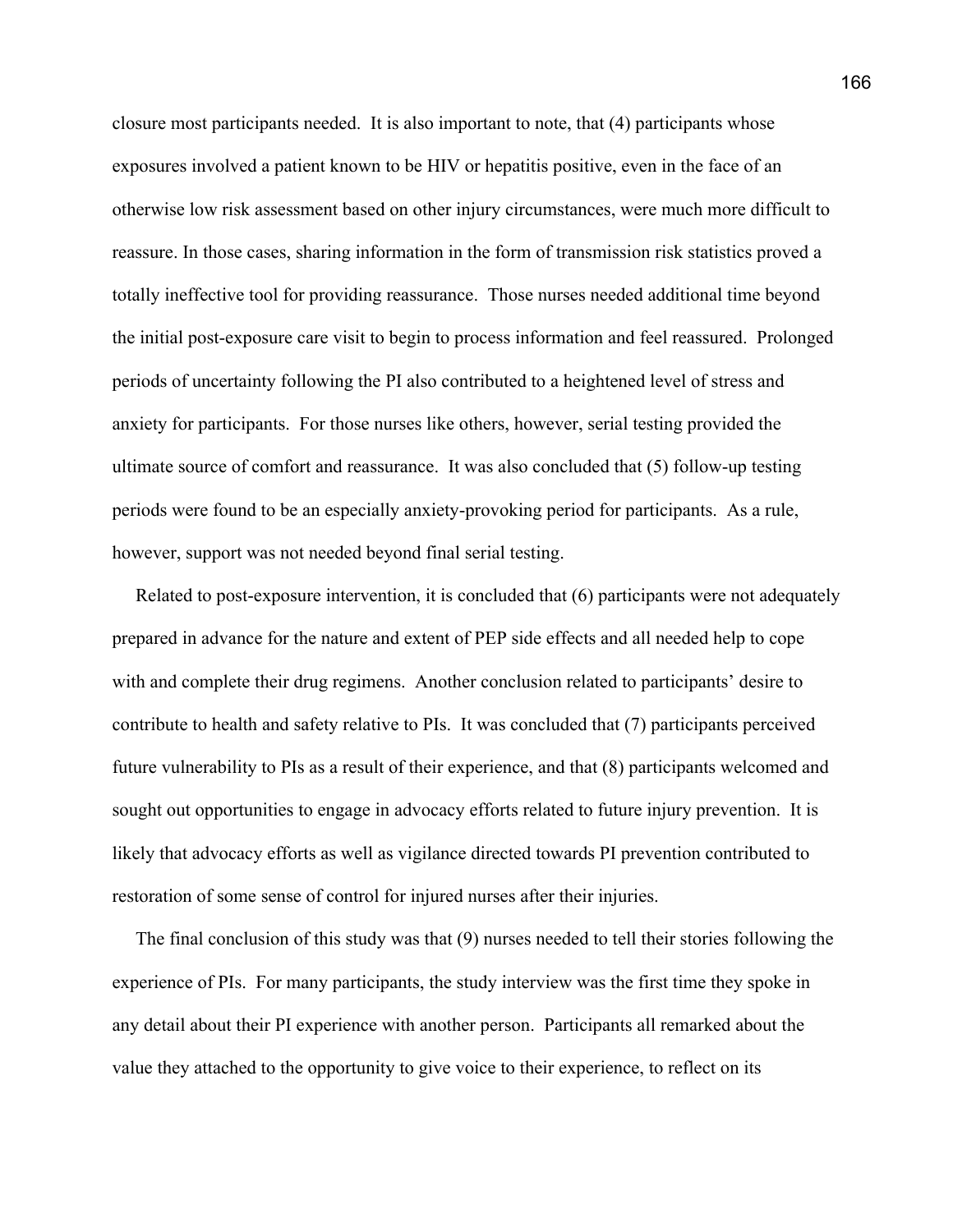meanings, and to share their experience with others. All did so with the hope that a better understanding of the PI experience would help inform those who care for health care workers following PIs or help ease the journey for those who travel a similar road.

# **Recommendations**

# **Nursing Education**

The need for curriculum development to enhance nursing students' understanding of the prevention and experience of all occupational injuries, including PIs, is a critical one in a health care system that continues to pressure nurses to work faster with sicker patients and fewer resources. Nurses should enter their professional practice with a clear understanding of the occupational risks posed as well as the protections and rights legally afforded them with respect to worker health and safety, including prevention of PI. Nursing education should arm nurses with the information they need to respond appropriately when a PI does occur. At a minimum, that information would include best practices with respect to prevention of bloodborne pathogen transmission, employer obligations with respect to provision of safety devices and equipment, healthcare workers' rights related to health and safety in the workplace and current CDC guidelines for post-exposure care. In addition, it would be ideal to promote an understanding of the lived experience of PI, so nurses are better equipped to respond and understand the needs of co-workers when injuries do occur. Curriculum for nurses who pursue advanced education in occupational health must also promote a better understanding of the human experience of PI. Occupational health curriculum also needs to include information that educates practitioners regarding the potential nature and extent of PEP drug side effects.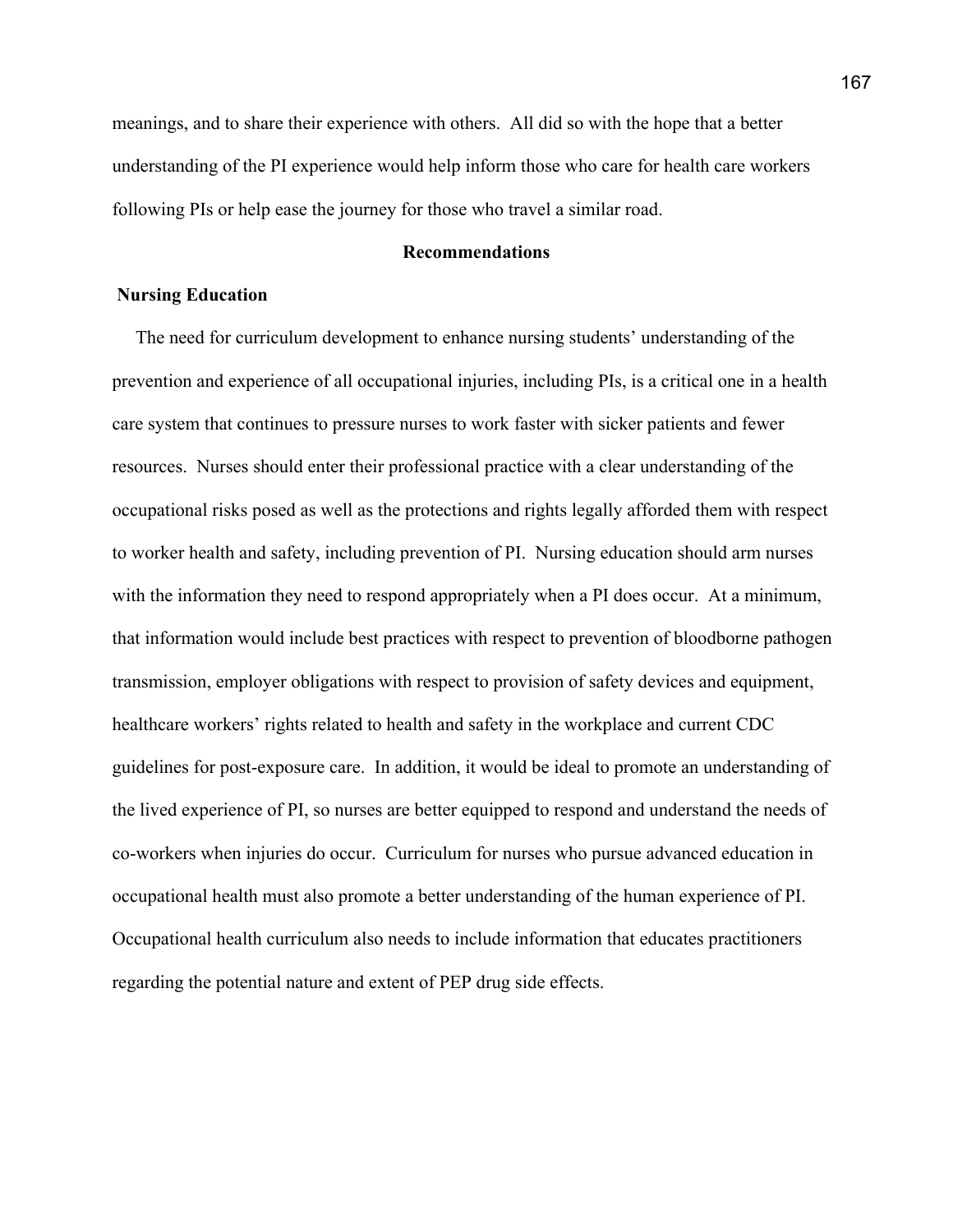# **Nursing Practice**

These findings point to recommendations for two practice arenas: direct care settings, and occupational health care settings.

When injuries occur, nurses look to peers and their immediate supervisors for the support they need related to next steps. As part of that process, it is critical that nursing management and supervisors maintain familiarity with post-exposure policies and procedures and assure policies and procedures are kept up-to-date. The process of creating and maintaining a culture of safety that not only serves to prevent injury, but also encourages reporting of injuries when they do occur involves collaboration between all members of the health care team. The ultimate responsibility for engendering and communicating the value attached to maintaining a safe work environment and reporting culture, however, rests with executive and nursing leadership within healthcare facilities.

 Individual nurses should be provided the tools and resources necessary for safeguarding health and preventing injury. They must also be empowered and encouraged to advocate for changes related to health and safety within the patient care settings in which they practice. In some healthcare facilities, health and safety committees have been established as a mechanism for bringing needed change. Every injury that occurs needs to be viewed as a potential opportunity for improving health and safety within patient care units. Injured nurses should also be extended an opportunity to become actively engaged in efforts to improve health and safety within their workplace.

 Social support has been identified as a critical need for nurses who experience PI. It is again important for nursing management to take the lead in acknowledging and communicating concern when nurses are injured. Staff should also be encouraged to support injured peers and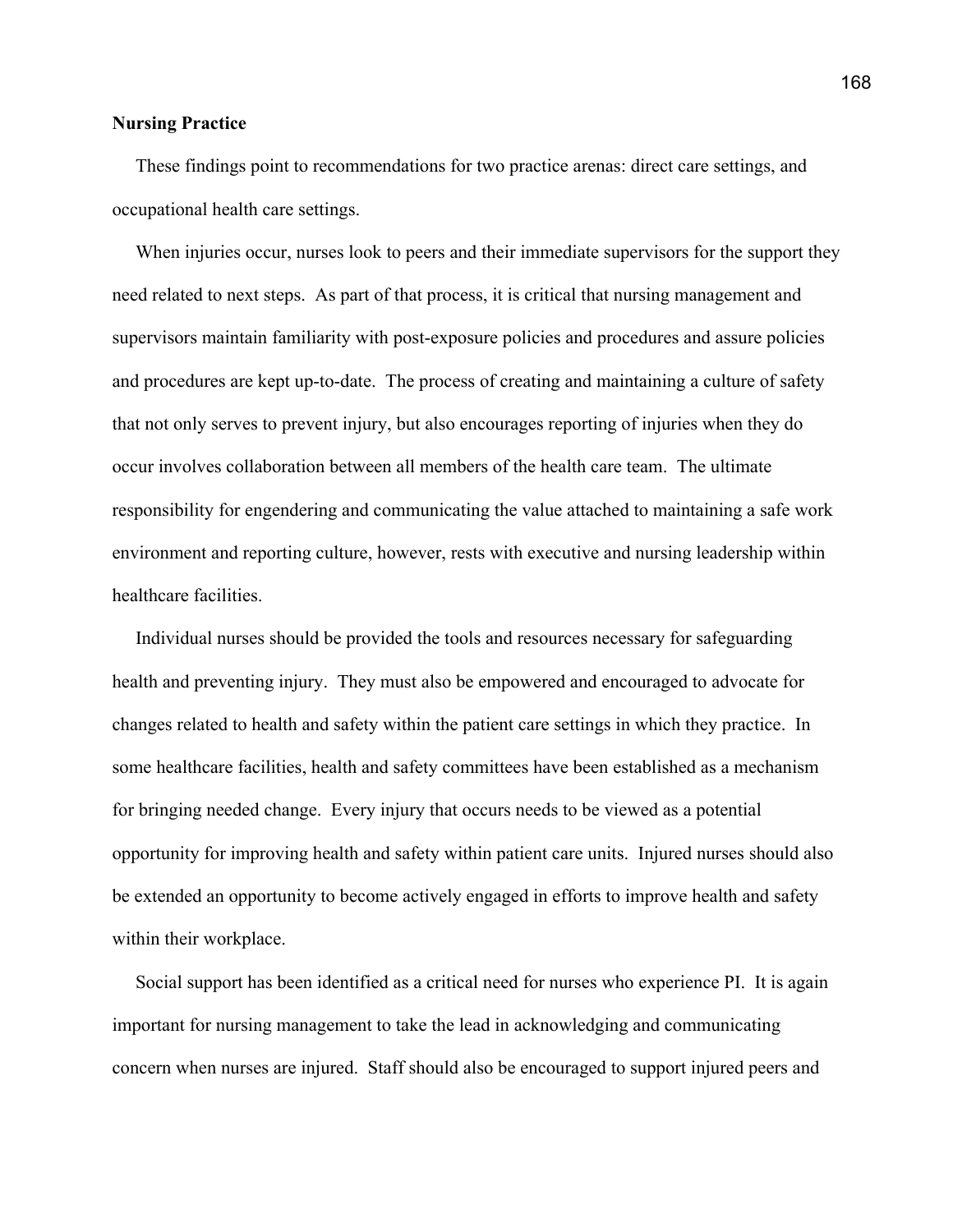nursing management needs to communicate sensitivity to the potential need for accommodation following injuries, particularly in the case of nurses who have been prescribed PEP. Individual needs of injured nurse should be identified and met in collaboration with occupational health team members.

 Members of the occupational health team have an obligation not only to the healthcare employer, but also to injured employees. In this study, particular circumstances were identified with the potential to lead to increased vulnerabilities for injured nurses in the post-exposure period. Nurses without identifiable systems of social support upon which they can depend, and nurses who are exposed to high-risk patients, are prescribed PEP, and/or will be facing prolonged periods of uncertainty related to testing outcomes are particularly vulnerable to heightened levels of stress and anxiety in the post-exposure period. As a routine part of post-exposure care, injured nurses should be evaluated relative to availability of social support and counseling services should be made available as needed. Nurses who've been exposed to HIV or hepatitis positive source patients or who have been prescribed PEP should be followed more closely until the testing period is completed in order to assess their need for additional services and support.

 Institutional continuing education standards need to be established and enforced for PEP prescribers. Concerns raised by Henderson (2001) point to the need to assure that occupational medical personnel and emergency department providers are fully informed regarding guidelines for PEP administration and associated drug toxicities. Occupational health providers have an obligation to assure nurses and other healthcare workers are fully informed prior to making any decision regarding PEP. Injured workers should also receive information that will help prepare them for the potential nature and severity of drug regimen side effects. In addition, nurses who are prescribed PEP should be monitored closely in relation to the severity and nature of side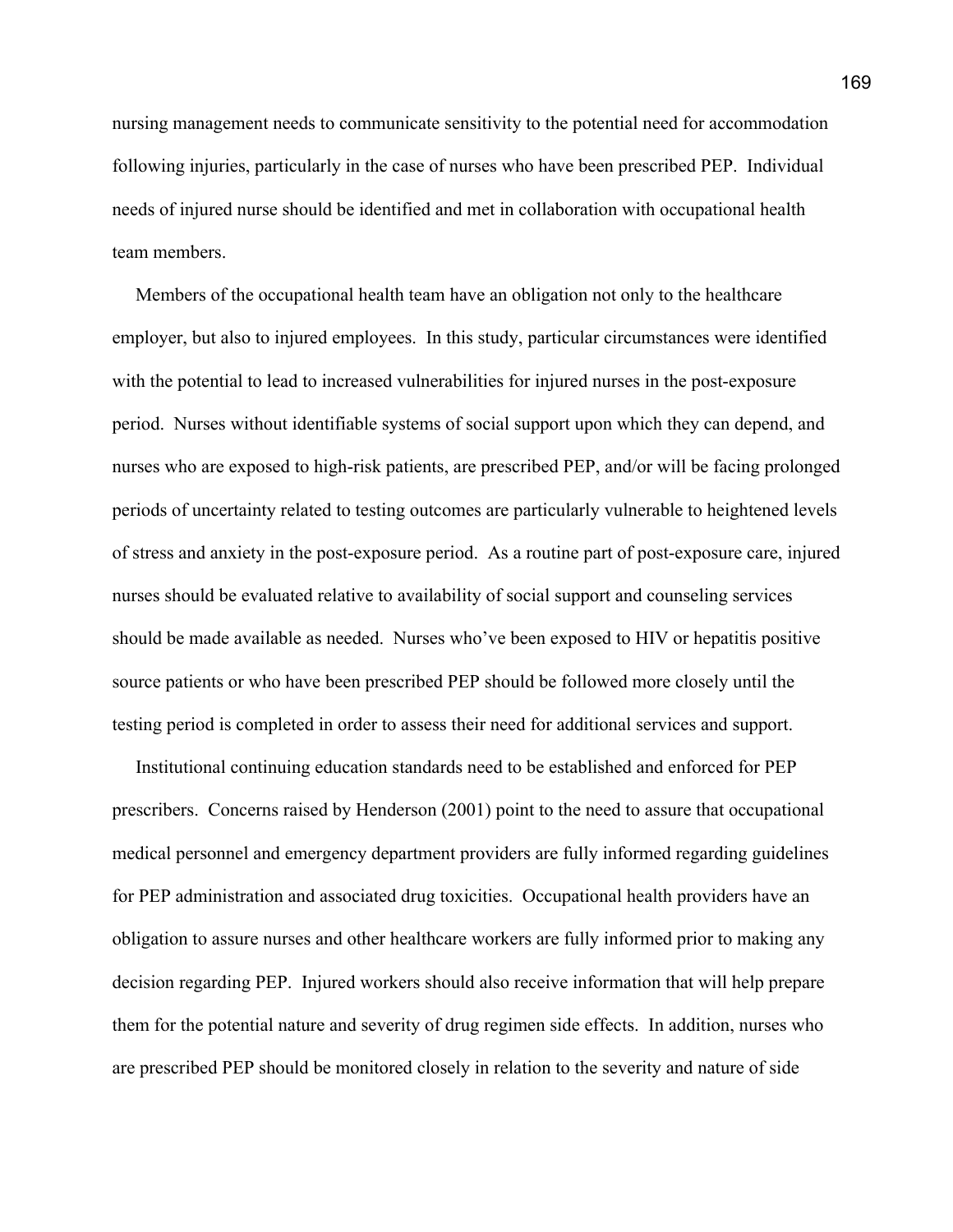effects and provided re-evaluation, additional treatment options, and support and work accommodation as needed.

 Follow-up testing periods were also identified as a particularly anxiety-provoking time for injured nurses. Every effort should be made by occupational staff to facilitate quick turn-around on testing and staff should communicate directly with nurses regarding test results. Finally, it is important that care and support provided following PIs not assume a one-size fits all mentality. Rather, injured nurses should be treated as human beings with the same basic need for dignity and respect as other patients within the healthcare system.

### **Nursing Research**

Based on the findings of this study, there is a need for future research and knowledge development in several areas. The first relates to knowledge gaps that exist related to PI reporting. To-date, research in this area has been descriptive – almost an afterthought relative to the problem of PI, despite its importance. There has been no in-depth study related to the phenomenon of PI reporting. We need a better understanding not only of the barriers to reporting these injuries – and their prevalence of those barriers within the current healthcare system – but also an understanding of what factors facilitate nurse reporting. Participants in this study who all reported their injuries, did so in the context of busy units, short-staffing and, in some cases, supervisors who did not facilitate or encourage their reports. In prior studies, nurses cited these same factors as rationale for not reporting an injury. It is apparent, that a clear understanding of PI reporting motivations and behaviors is lacking within the current research literature and could be addressed by utilizing a phenomenological approach. Concurrent data collection to measure outcome variables relative to workplace factors and culture would also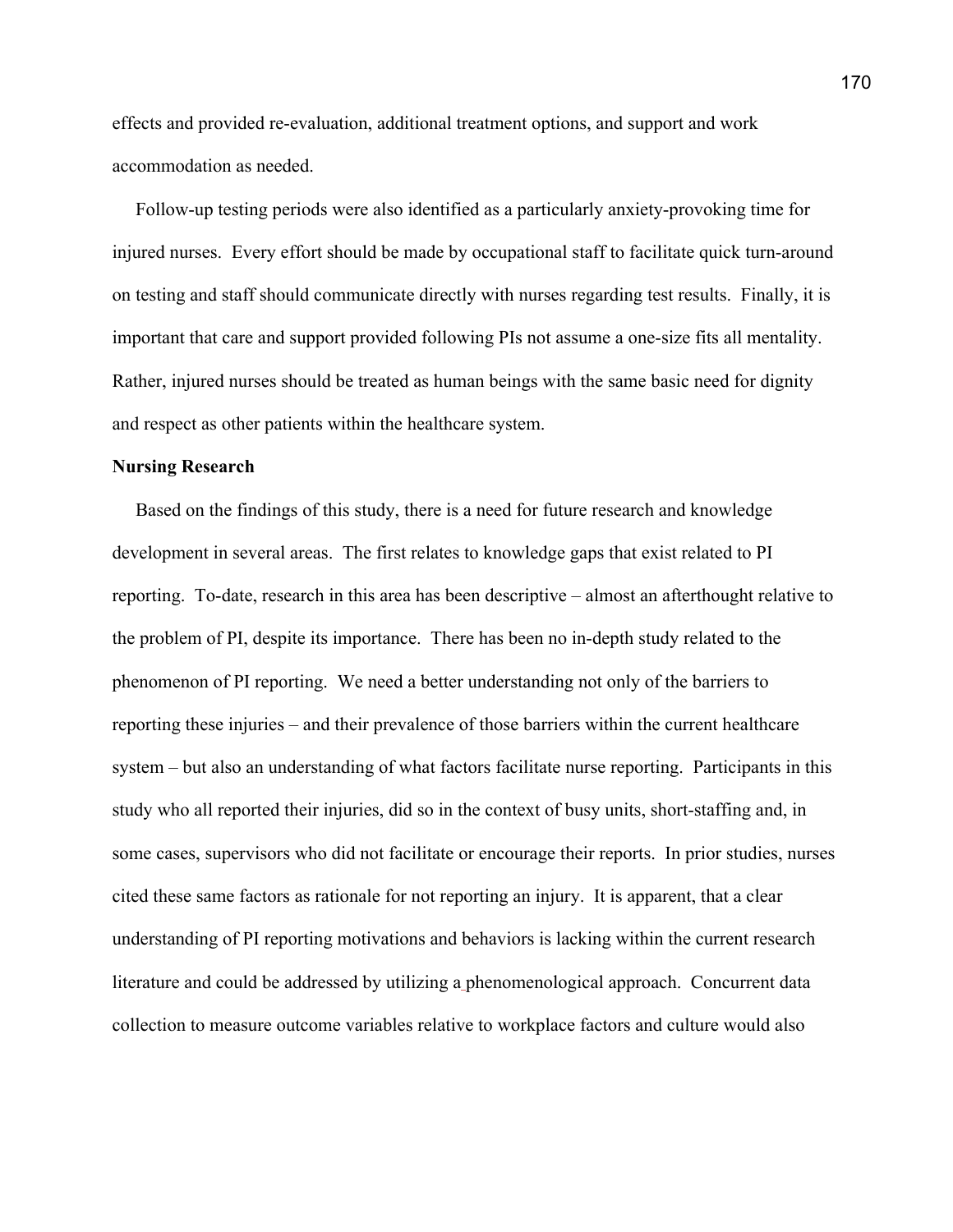allow relationships between organizational factors and nurses' reporting behaviors and motivations to be examined.

 Another recommended area of inquiry based on these study findings related to the PEP experience. It appears clinicians who prescribe these powerful and toxic drugs following PIs either do not have adequate knowledge related to the nature and severity of PEP side effects – as was suggested in this study by two NPs who have prescribed them for patients in their own practices – or there is little appreciation for what injured nurses and other healthcare workers experience when they take these toxic drug regimens. The experience of participants on PEP regimens was profound in this study and there was little evidence of sensitivity to that fact, based on lack of follow-up and attentiveness by occupational health practitioners. Currently available research does nothing to address this existing knowledge gap. Again, phenomenological approach would be helpful in this area of knowledge development.

 The final recommendation for future research based on findings from this study relates to the need to gain a better understanding of the psychological impact of these injuries. It is clear that the psychological burden imposed by PIs on injured workers is significant. Currently lacking within the research literature is an ability to understand the exact nature, extent and duration of the psychological impact of these injuries. It appears, based on participant accounts and some case reports, that there may be individuals – particularly among nurses who are exposed to highrisk patients – who suffer significant psychological distress during and beyond the period of post-exposure testing. A clearer understanding of the psychological impact of these injuries could be accomplished through conduct of multi-center prospective studies of healthcare workers who experience PIs. Such research could have important implications for health policy related to guidelines for post-exposure care, and the issue of mandatory testing of high-risk source patients.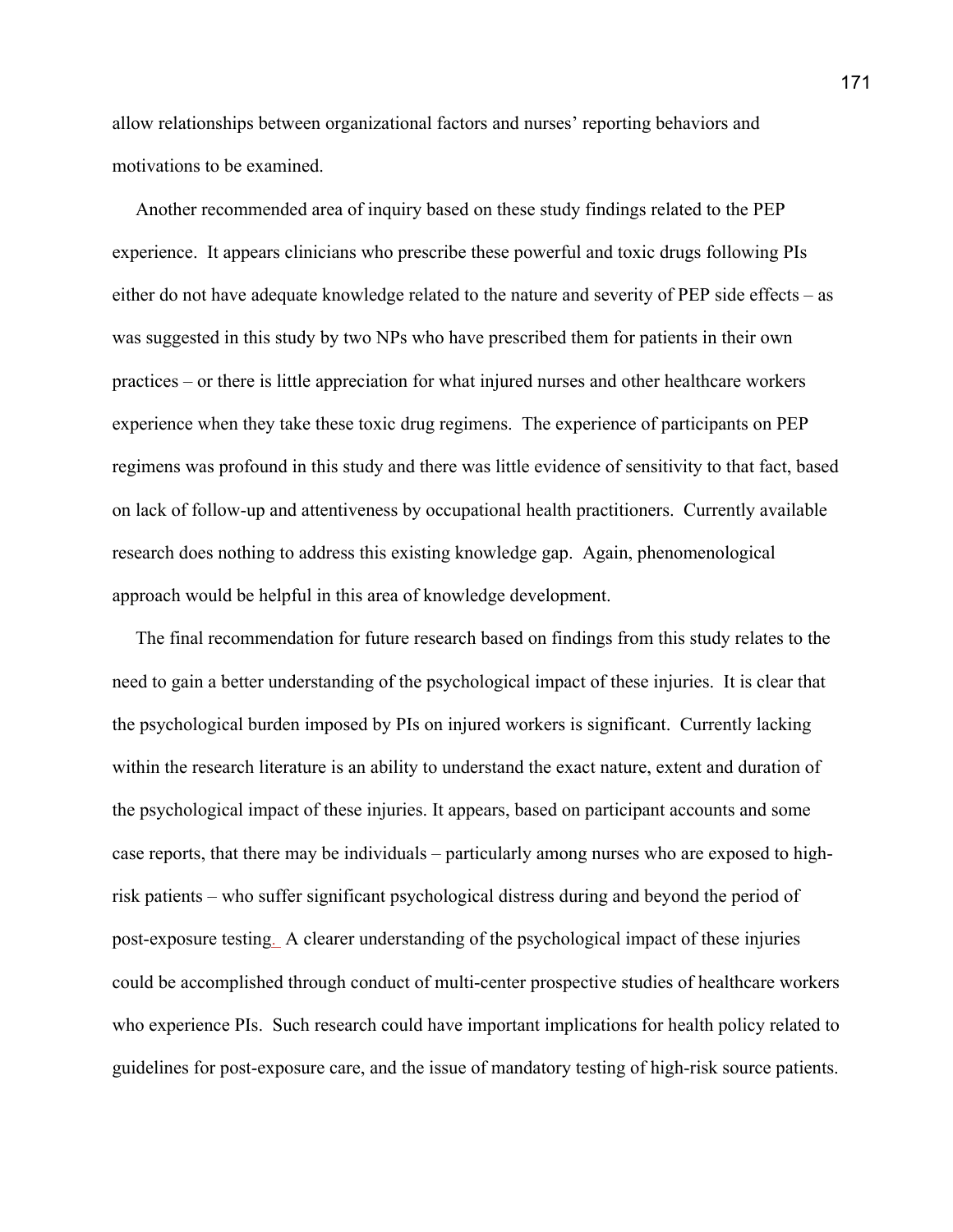### **Health Policy**

 Challenges remain with respect to every aspect of post-exposure care following PIs. Findings in this study provide support for health policy reforms at local, state and federal levels. Given the estimated 400,000 to 600,000 PIs that occur annually in the US and the burden associated with these injuries, the first priority in relation to health policy involves enforcement of current federal law and regulations aimed at PI prevention.

 Over the past decade, a number of reforms have been enacted at the level of federal and state government related to PI prevention and post-exposure management. Perhaps the most important reform was the November 2000 passage of the federal Needlestick Safety and Prevention Act (NSPA). Representing a culmination of years of effort by individuals across the country – many of them nurses – the bill's passage directed changes to the 1991 Occupational Safety and Health Administration (OSHA) Bloodborne Pathogen Standard through legislative mandate. Under provisions of the new law, the BPS was amended and OSHA promulgated regulations that required employers to provide safety engineered sharp devices and to develop and annually update exposure control plans. One of the most critical requirements of the new federal law is that employers demonstrate evidence of front-line healthcare worker involvement in the selection and evaluation of these devices.

 Since passage of the NSPA, the CDC has issued updated guidelines in 2001 and 2005 for management of occupational exposures to HIV and hepatitis as well as PEP recommendation. Current CDC guidelines (CDC, 2005b) include recommendations that healthcare workers with exposure to HIV receive follow-up counseling, post-exposure testing, and medical evaluation regardless of whether PEP is administered. Testing is recommended at baseline, six weeks, 12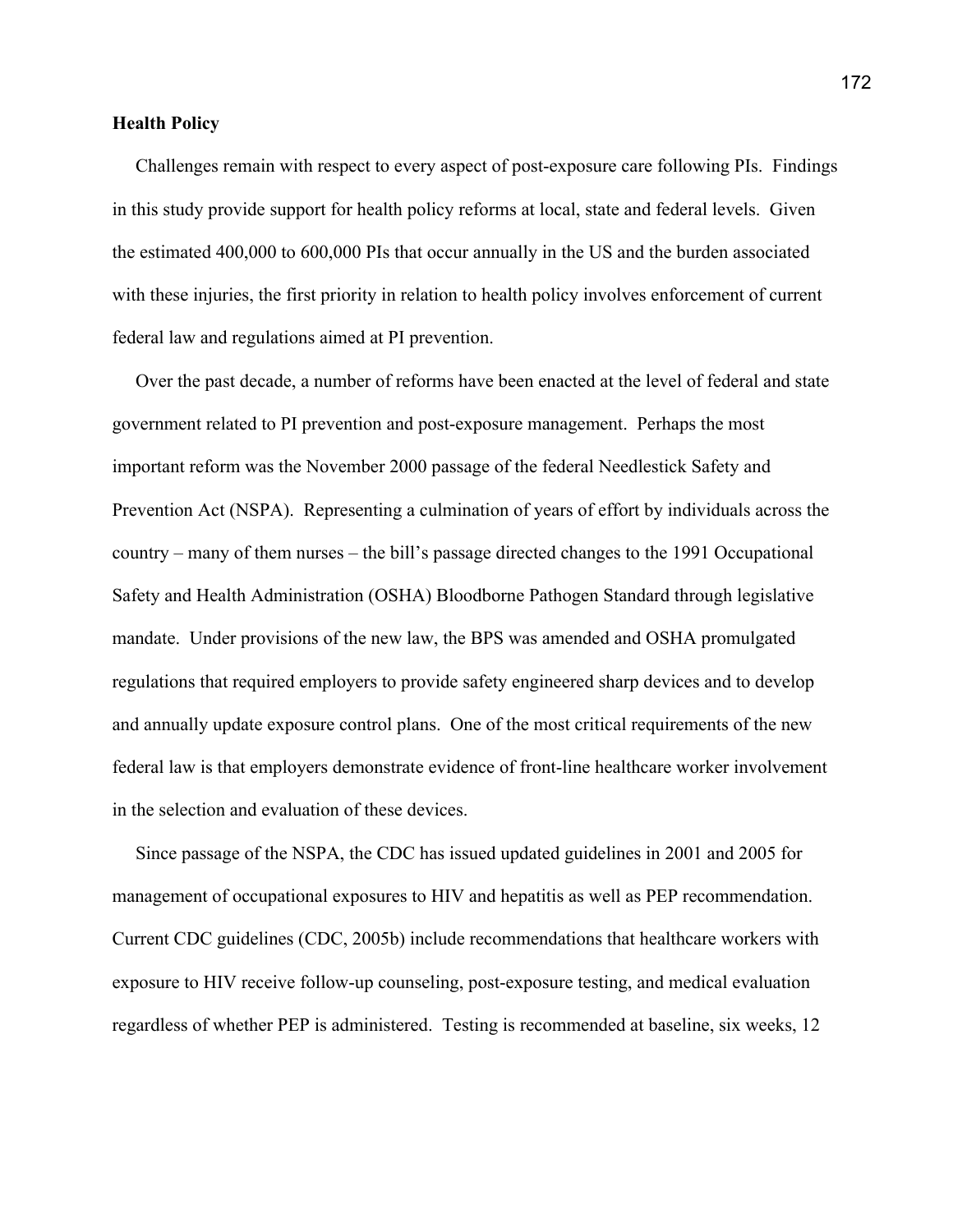weeks and six months post-exposure. For healthcare workers taking PEP, it is recommended that monitoring for drug toxicity occur at baseline and two weeks after PEP is begun.

 Participant concerns and experiences related to PEP administration and follow-up in this study point to the need to strengthen federal post-exposure guidelines. Current CDC/OSHA post-exposure guidelines provide few specifics for employers and providers with respect to minimum provider qualifications for informed PEP administration and follow-up. Insufficient provider knowledge related to provision of PEP not only impedes informed decision-making by injured healthcare workers, but also decreases the likelihood that worker information needs related to PEP side effects will be met.

 Concerns raised by one NIH expert (Henderson, 2001) support the need to ensure that occupational medical personnel and emergency department providers are fully informed regarding guidelines for PEP administration, associated drug toxicities and the need for close monitoring and follow-up. Minimum continuing education standards need to be established and enforced at a local and federal level for PEP prescribers in occupational health settings and emergency departments. Providers as well as employers should be held accountable for meeting and maintaining established educational standards on an annual basis. Findings in this study also support the need for more explicit CDC guidelines to encourage routine initiation of postexposure counseling and follow-up for nurses who are prescribed PEP or exposed to HIV positive or other high-risk source patients.

 Currently existing knowledge gaps related to the nature and extent of psychological effects of PIs, and PI reporting also indicate a need to make federal funding available for future research. There is a clear need to better understand the psychological effects of these injuries, which, in the absence of infection transmission, remain largely underappreciated. A clearer understanding of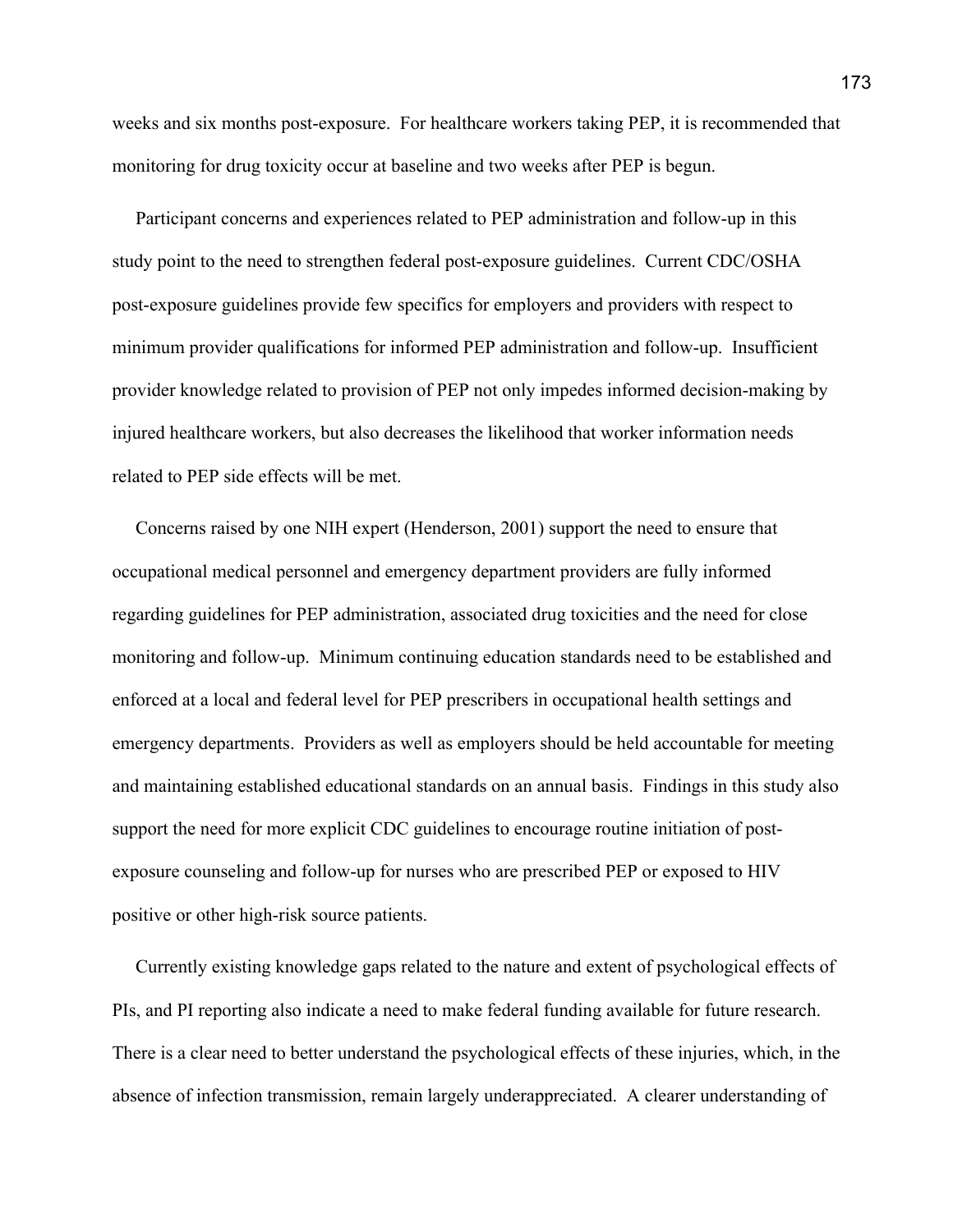reporting behaviors and organizational factors that facilitate reporting is also needed in order to become successful in building effective reporting cultures.

 When injuries do occur, care should be available that is appropriate and responsive to healthcare workers' needs. Employers should be required to establish mechanisms, in addition to annual exposure control plans currently required by OSHA, to facilitate care that is responsive to the needs of injured workers. In many facilities across the country, health and safety committees have been established as one means for driving continuous quality improvement in relation to post-exposure care. Such committees need to be recognized as best practice in efforts to provide and improve PI care.

 It is evident based on the variable nature of participants' knowledge regarding current guidelines for post-exposure care and workers rights under OSHA, that more needs to be done to educate practicing nurses regarding occupational risks, precautions and the rights legally afforded them with respect to worker health and safety. Given the currently limited resources of the Occupational Safety and Health Administration with respect to enforcement of federal and state health and safety requirements, nurses and other healthcare workers must be armed with information that empowers them to take steps necessary to protect their own health and safety. To that end, state, federal and accrediting agencies should establish and enforce minimum educational standards for curriculum development in academic as well as provider settings related to workplace health and safety throughout the country.

 At the local level, healthcare employers should be required to apprise workers annually of employer obligations as well as workers' rights under the current law. At present, employers have no legal obligation to ensure nurses and others at risk of PI are made aware of their rights. Included among those rights are: the right to receive proper training for use of safety devices; the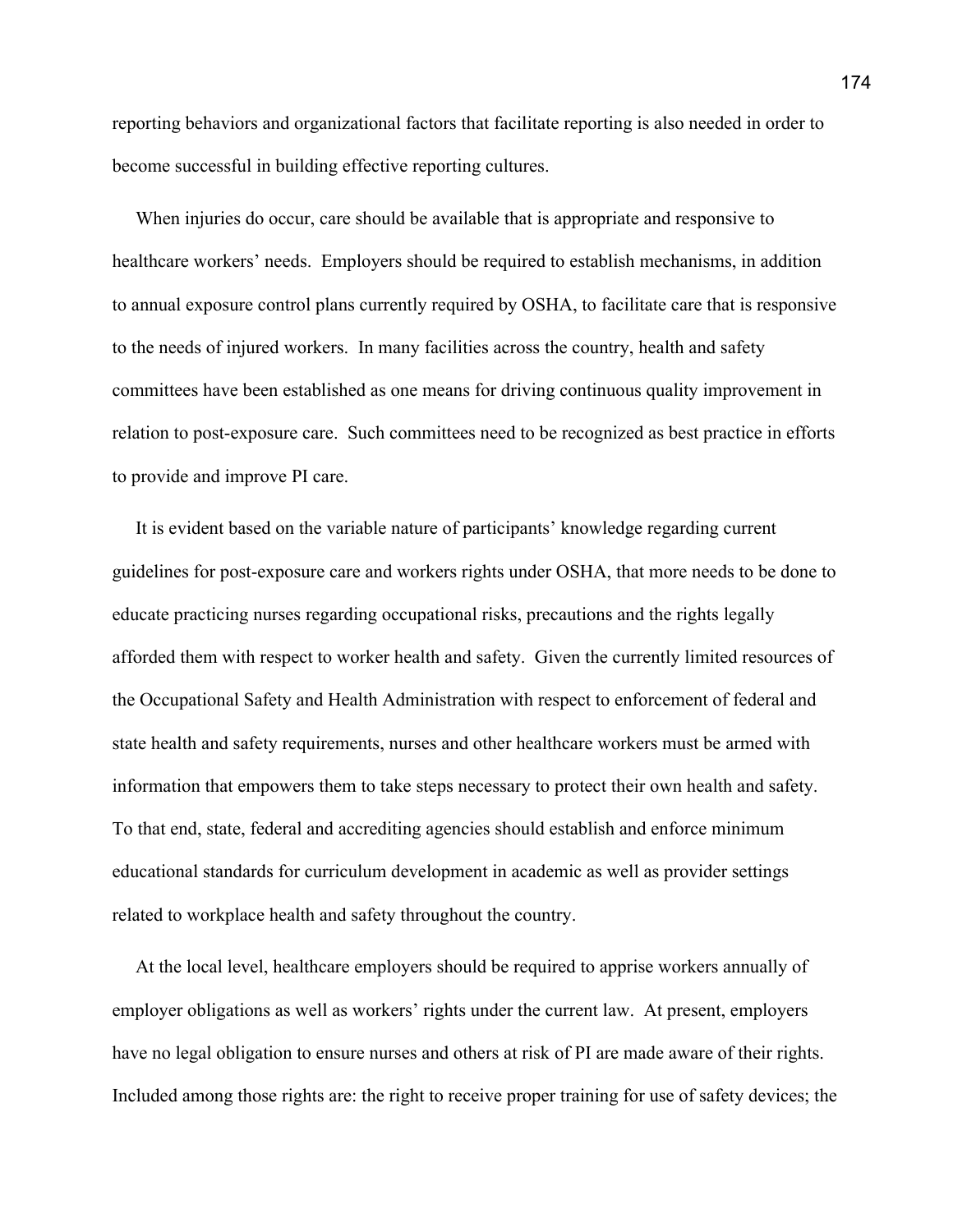right to be involved as a front-line user in the evaluation and selection of safety devices, and the right to anonymously and directly report health and safety violations to OSHA.

 Another recommendation for health policy reform relates to efforts currently directed towards improving patient safety within the healthcare industry. Worker health and safety and injury prevention must assume the same level of priority and attention within the current healthcare system as patient safety and medical error prevention. It is clear that systems that assign individual blame rather than encourage nurses to report only contribute to persistent trends of PI underreporting and perpetuate conditions that undermine worker health and safety. More aggressive efforts need to be aimed at building systems of care both for patients and healthcare workers that will eliminate entrenched systems of individual blame, particularly with respect to occurrence of PIs.

#### **Summary**

 The purposes of this study were to explore and describe US registered nurses' experience of percutaneous injury and its aftermath and to understand the meanings of the phenomenon. An interpretive phenomenological approach was utilized to carry out the study. Van Manen's organizing framework, consisting of four existential themes, was used throughout this study as a reflective guide. As a result of having experienced a percutanous injury, transformations in the nurses' lifeworlds of embodiment, relationality, and temporality occurred.

 This study represents the first substantive scientific understanding of the human experience and meaning of PIs and their aftermath. Three major themes emerged from a hermeneutic process of phenomenological reflection and interpretation as the essential structure that captured the essence and meanings of the phenomenon of PIs and their aftermath among registered nurses in this study. *Being shocked: The potential of a serious or life-threatening infection* was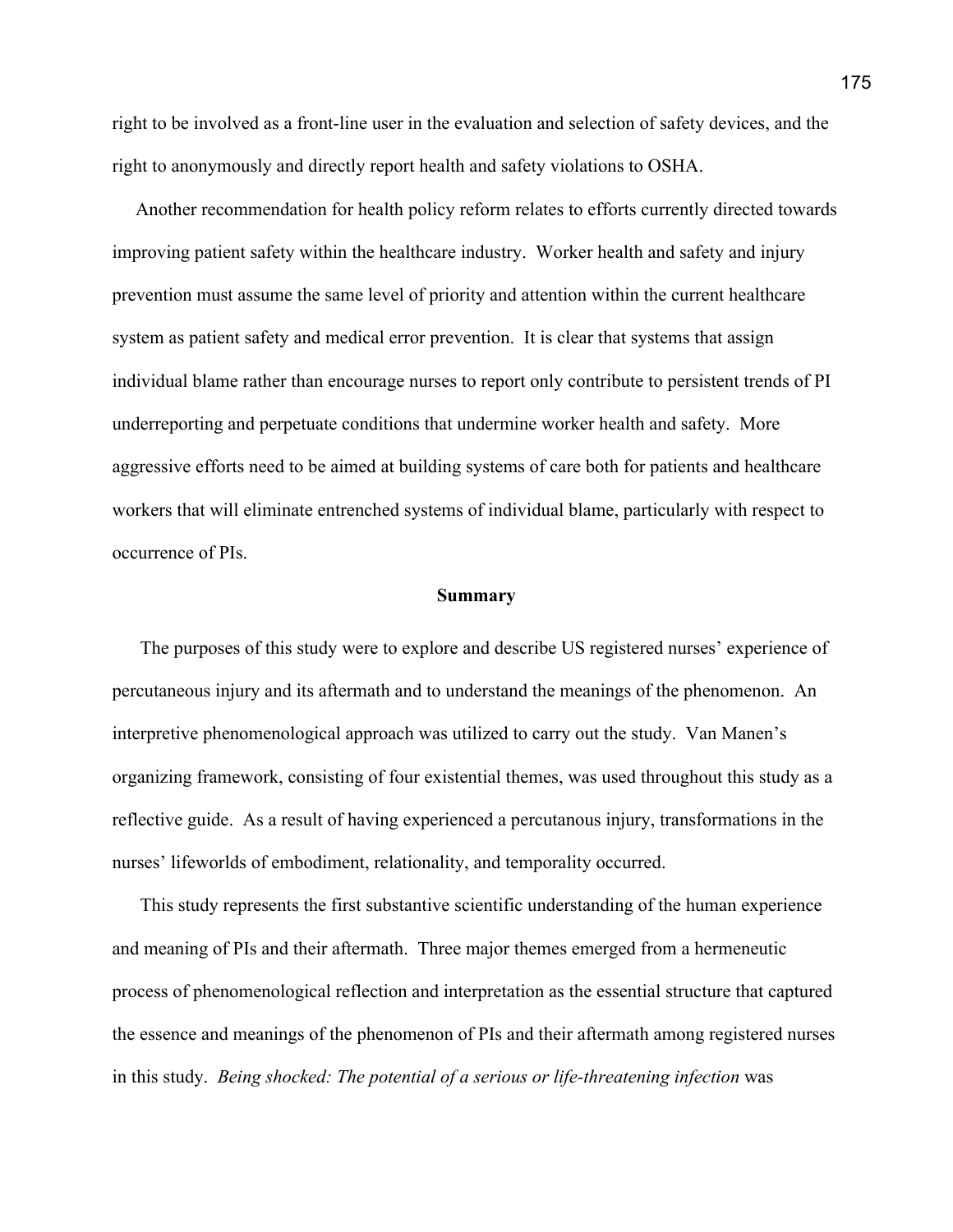revealed as the essence of the experience of percutaneous injury for the eight nurses who participated in this study. *Being shocked: The potential of a serious or life-threatening infection*  was made up of three dimensions: *responding viscerally and emotionally;acting on the body to reduce contamination;* and *feeling the urgency for immediate care.* 

The meanings of the phenomenon and its aftermath were captured by two themes: *needing to know it's going to be okay* and *sensing vulnerability.* The essential theme *needing to know it's going to be okay* was constituted by two dimensions: *assessing risk,* and *seeking post exposure intervention and caring responses from others. Sensing vulnerability* was comprised of three dimensions: *facing the fragility of health; distinguishing supportive vs. non-supportive relationships*; and *being vigilant as necessity.* 

 It is evident, based on findings in this study, that participants' lived experience of PI involved a range of thoughts, emotions, actions and awarenesses that offer a better understanding of the meanings of PIs and their aftermath. These findings also contribute knowledge to inform nursing education, nursing practice, health policy and future research. As human beings and healthcare consumers, nurses are morally deserving of care that reflects their lived, contextual realities and concerns with respect to PIs. Attendance to nurses' healthcare needs also allows them to better fulfill their promise of responsible care to society. It is, therefore, an ethical responsibility of both the profession and the larger healthcare system to endeavor to better understand and meet the needs of nurses who experience these injuries.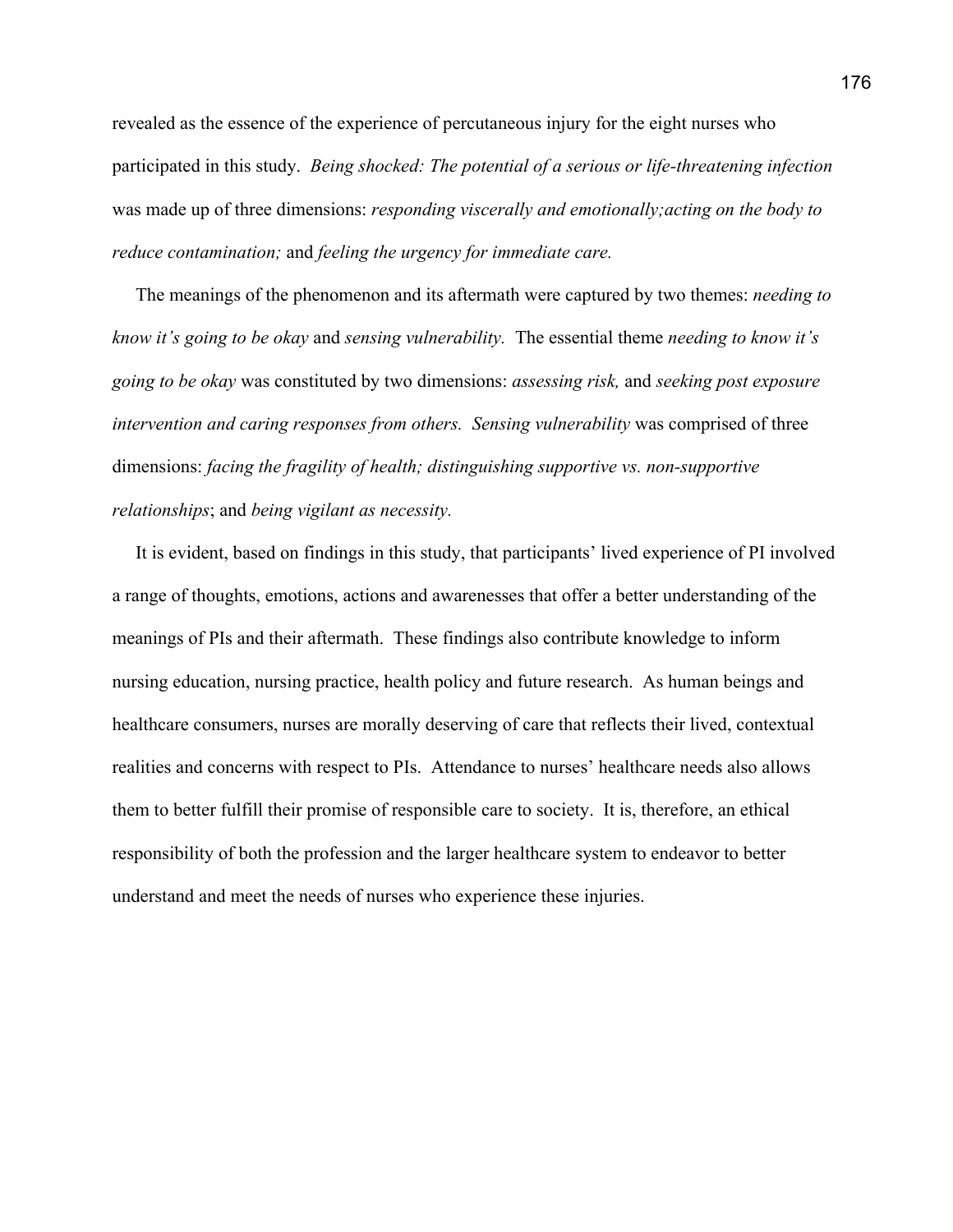- Aiken, L.H., Sloane, D.M. & Klocinski, J.L (1997). Hospital nurses' exposure to blood. Prospective, retrospective, and institutional reports. *American Journal of Public Health, 87*, 103-107.
- American Nurses Association (1995). *Nursing's social policy statement.* Washington DC: Author.
- American Nurses Association (2001a). *Code of Ethics for nurses with interpretive statements.* Washington DC: Author.
- American Nurses Association (2001b). *On-line health and safety survey*. Retrieved from http://www.nursingworld.org/MainMenuCategories/OccupationalandEnvironmental/ occupationalhealth/HealthSafetySurvey.aspx
- American Nurses Association (2006). *Position statement: Risks and responsibilities.*

Retrieved from

http://nursingworld.org/MainMenuCategories/OccupationalandEnvironmental/Riskand

Responsibility.aspx

American Nurses Association (2008, June 24). Press Release: *Workplace safety and needlestick injuries are top concerns for nurses.* Retrieved from

http://www.nursingworld.org/MainMenuCategories/OccupationalandEnvironmental/occupationa

lhealth/SafeNeedles/WorkplaceSafetyTopConcerns.aspx

Armstrong, K., Gorden, R., & Santorella, G. (1995). Occupational exposure of health care workers to Human Immunodeficiency Virus: Stress reactions and counseling interventions. *Social Work in Health Care, 21*(3), 61-79.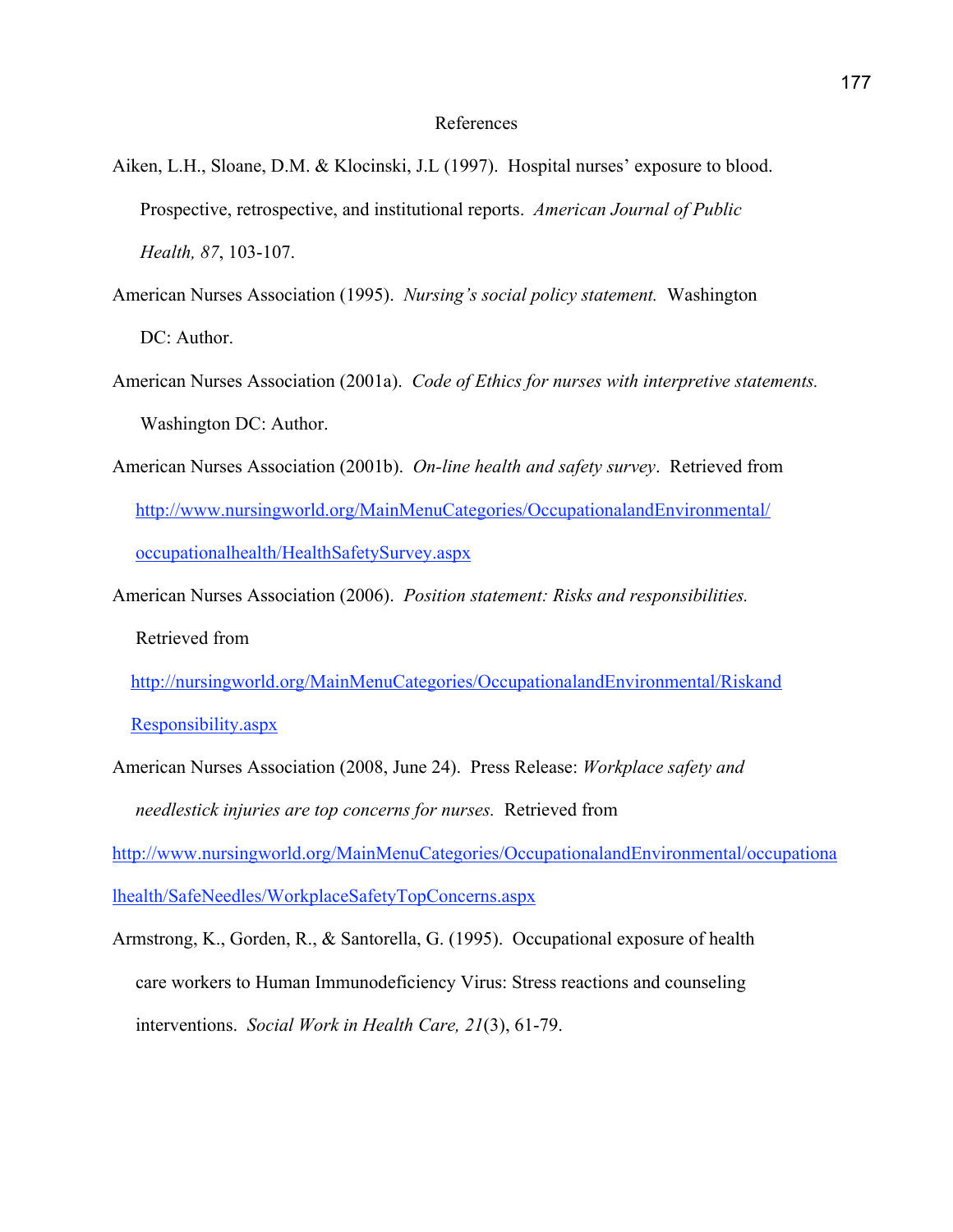- Annells, M. (1996). Hermeneutic phenomenology: Philosophical perspectives and current use in nursing research. *Journal of Advanced Nursing, 23*, 705-713.
- Atencio, B.L., Cohen, J., Gorenberg, B. (2003). *Nurse Retention: Is it Worth It? Nursing Economics*, 21, 262-299.
- Ayers, L., Kavanaugh, K., & Knafl, K.A. (2003). Within-case and across-case approaches in qualitative data analysis. *Qualitative Health Research, 13*, 871-883.
- Badacsonyi, A. (2001). Correspondence: So unlikely, yet so terrifying. *Anaesthesia, 56*, 373-374. doi: 10.1046/j.1365-2044.2001.01976-4.x.
- Bassett, I.V., Freedberg, K.A., Walensky, R.P. (2004). Two drugs or three? Balancing efficacy and resistance in post-exposure prophylaxis for occupational exposure to HIV. *Clinical Infectious Diseases, 39,* 395-401.
- Bernard, H.R. (2000). Interviewing. Structured and semistructured. In *Social research methods: Qualitative and quantitative approaches.* Thousand Oaks, CA: Sage Publications.
- Bolyard, E.A., Tablan, O.C., Williams, W.W., Pearson, M.L., Shapiro, C.N. & Deitchmann, S.D. (1998). Guidelines for infection control in health care personnel. *Infection Control and Hospital Epidemiology, 19*, 407-463.
- Cardo D. (2004, February 11). *Sharps injury prevention: Milestones and opportunities.* Teleconference presentation. Division of Health care Quality Promotion Sharps Injury Prevention Activities.
- Cardo, D., & Bell, D. (1997). Bloodborne pathogen transmission in health care workers. Risks and prevention strategies. *Infectious Disease Clinics of North America, 11*, 331-346.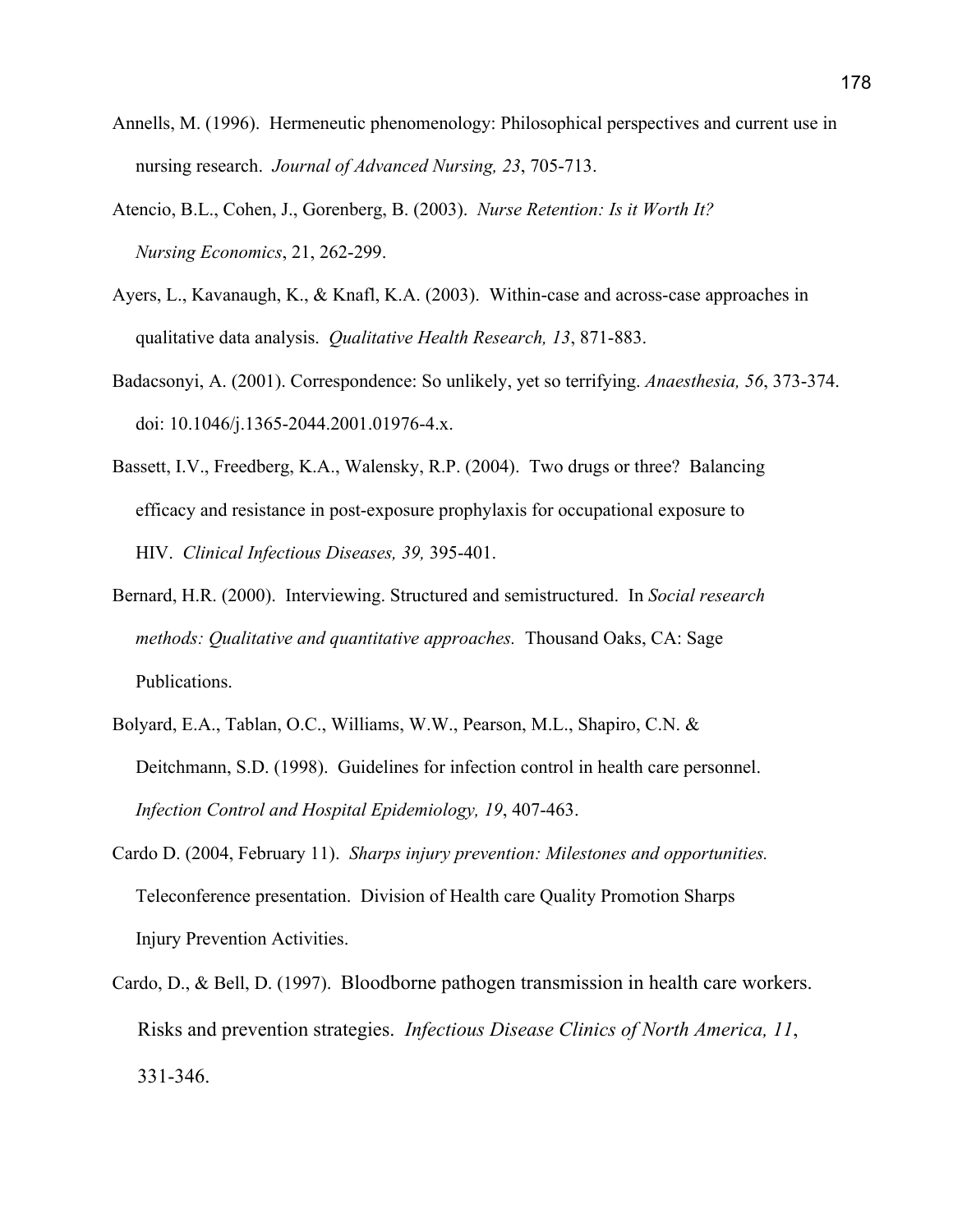- Cardo, D.M., Culver, D.H., Ciesielski, C.A., Srivastava, P.U., Marcus, R., Abiteboul, D., ...Bell, D.M. (1997). A case-control study of HIV seroconversion in health care workers after percutaneous exposure. *New England Journal of Medicine, 337,* 1485-1490.
- Centers for Disease Control (n.d.). Workbook for deigning, implementing and evaluating a sharps injury prevention program. CDC NaSH data from 38 hospitals, 1996-2003. Retrieved from http://www.cdc.gov/sharpssafety/PPT/1WorkbookOverview.ppt.
- Centers for Disease Control and Prevention (1995, December). Case-control study of HIV seroconversion in health-care workers after percutaneous exposure to HIV infected blood – France, United Kingdom, and United States, January 1988-August 1994*. MMWR Morbidity & Mortality Weekly Report, 44*(50), 929-933.
- Centers for Disease Control and Prevention (1999). In *NIOSH Alert: Preventing needlestick injuries in health care settings.* Retrieved from

http://www.cdc.gov/niosh/2000-108.html#2

Centers for Disease Control and Prevention (2001, June). Updated U.S. Public Health Service guidelines for the management of occupational exposures to HBV, HCV, and HIV and recommendations for postexposure prophylaxis. *Morbidity and Mortality Weekly Report, 50*(11), 1-42. Retrieved from

http://cdc.gov/mmwr/preview/mmwrhtml/rr5011a1.htm

Centers for Disease Control and Prevention (2002). National Notifiable Diseases Surveillance System (NNDSS). Atlanta, GA. National Center for Infectious Disease. Unpublished.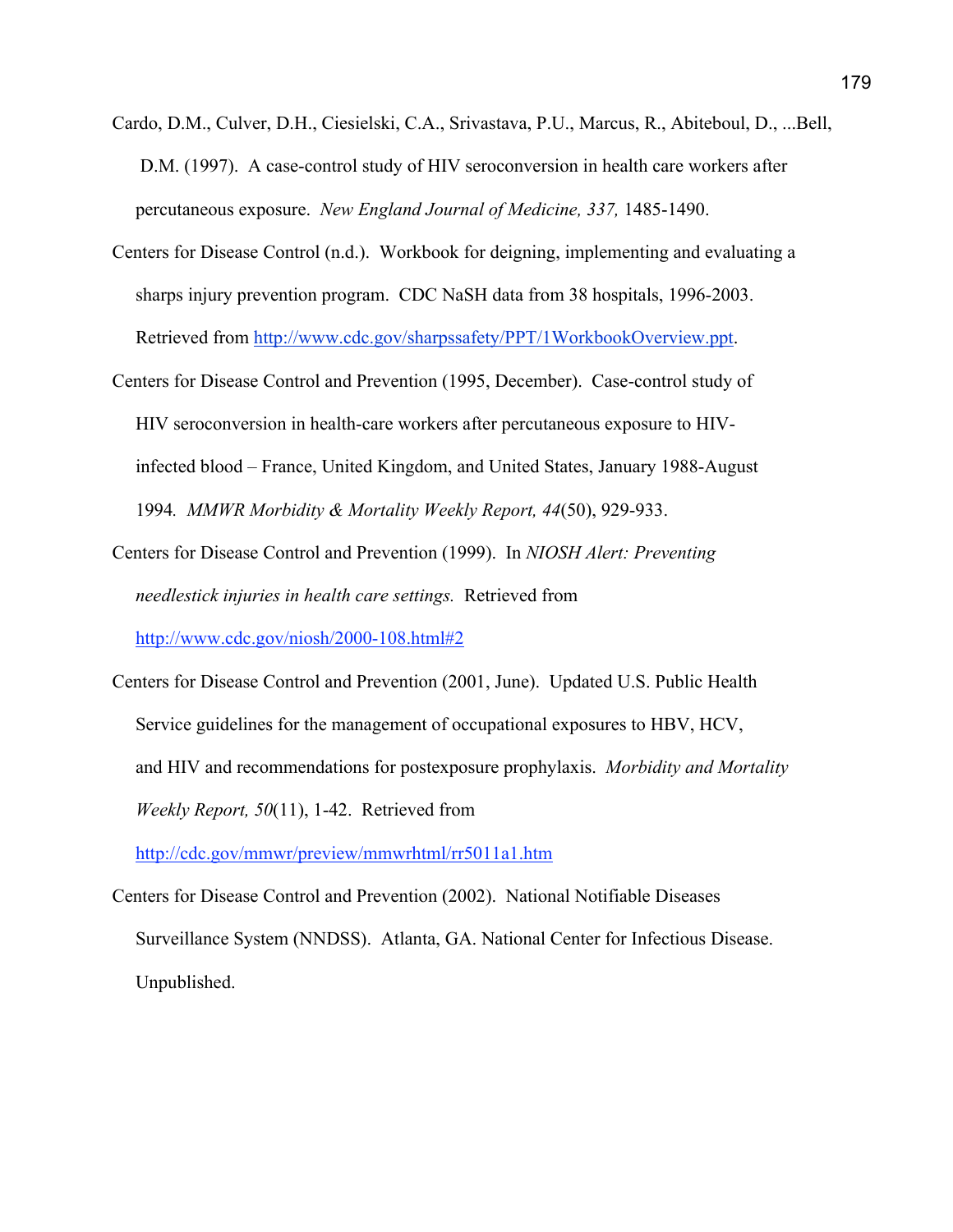- Centers for Disease Control and Prevention. (2005a, September). *Proceedings of the national sharps safety meeting.* Atlanta, Georgia. Retrieved from http://www.cdc.gov/sharpssafety/proceedings.html
- Centers for Disease Control and Prevention. (2005b, September). Updated U.S. Public Health Service guidelines for the management of occupational exposures to HIV and recommendations for postexposure prophylaxis. *Morbidity and Mortality Weekly Report. Recommendations and Reports, 54*(9), 1-24. Retrieved from http://www.cdc.gov/mmwr/PDF/rr/rr5409.pdf
- Centers for Disease Control and Prevention. (2006, December). A comprehensive immunization strategy to eliminate transmission of Hepatitis B virus infection in the United States. *Morbidity and Mortality Weekly Report. Recommendations and Reports, 55*(16), 1-25. Retrieved from

http://www.cdc.gov/epo/mmwr/preview/mmwrhtml/rr5516a1.htm

- Centers for Disease Control and Prevention (2007, September). *Surveillance of Occupationally Acquired HIV/AIDS in Health care Personnel, as of December* 2006. Retrieved from http://www.cdc.gov/ncidod/dhqp/bp\_hcp\_w\_hiv.html
- Centers for Disease Control and Prevention. (2008). *Workbook for designing, implementing, and evaluating a sharps injury prevention program.* Retrieved from http://www.cdc.gov/Sharpssafety/
- Clarke, S.P. (2007). Hospital work environments, nurse characteristics, and sharps injuries. *American Journal of Infection Control, 35,* 302-309.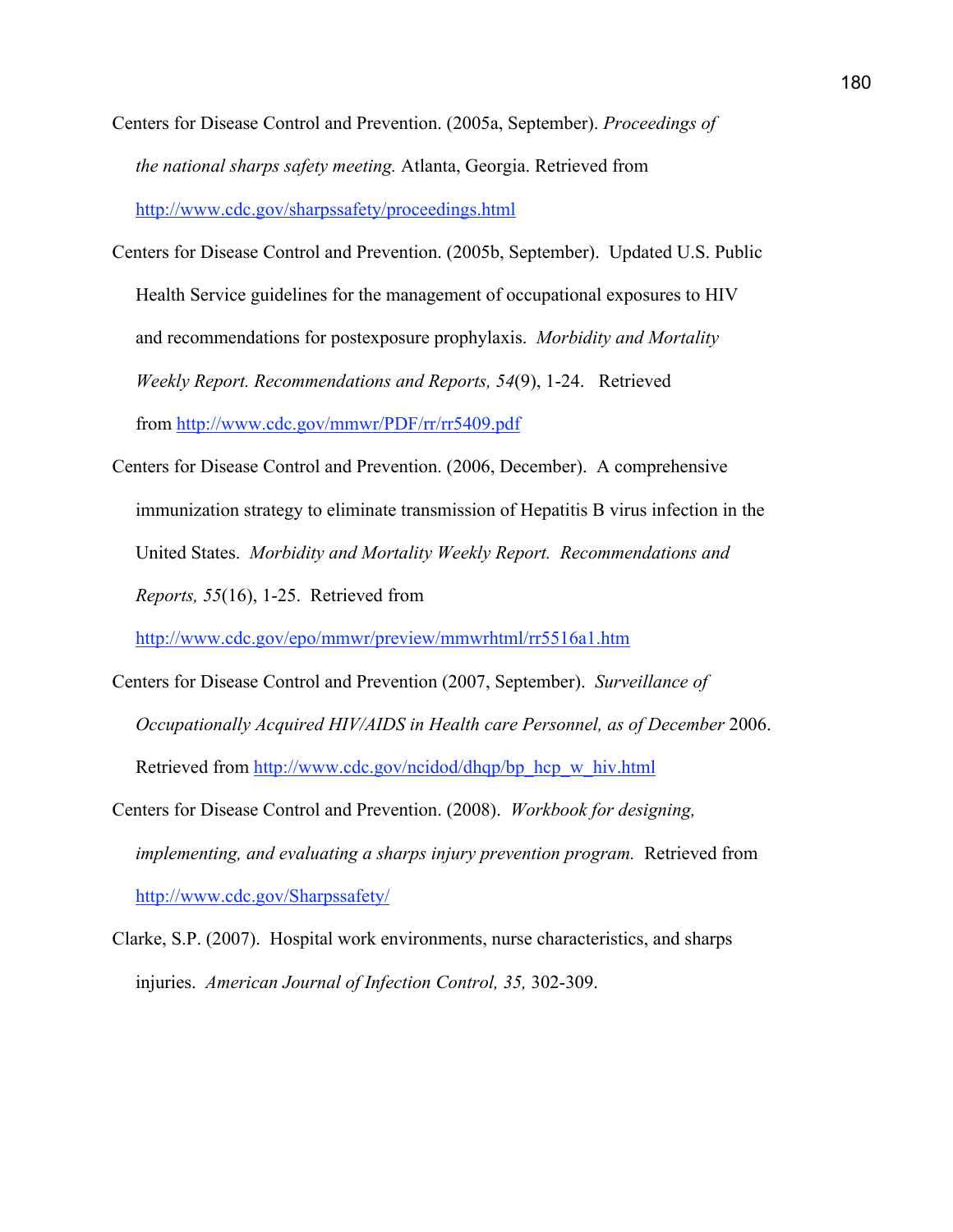- Clarke, S.P., Rockett, J.L., Sloane, D.M. & Aiken, L.H. (2002a). Organizational climate, staffing, and safety equipment as predictors of needlestick injuries and near-misses in hospital nurses. *American Journal of Infection Control, 30,* 207-230.
- Clarke, S.P., Sloane, D.M. & Aiken, L.H. (2002b). Effects of hospital staffing and organizational climate on needlestick injuries to nurses. *American Journal of Public Health*, *92,* 1115-1119.
- Cohen, M.Z., Kahn, D. L., & Steeves, R.H. (2000). *Hermeneutic phenomenological research: A practical guide for nurse researchers.* Thousand Oaks, CA: Sage Publications.
- Daley, K. (1999). Demanding safety in the workplace. *Journal of Healthcare Safety, Compliance & Infection Control, 3*, 301-302.
- Denzin, N. K., & Lincoln, Y.S. (1994). *Handbook of qualitative research* (2<sup>nd</sup> ed.). Thousand Oaks, CA: Sage.
- Do, A.N., Ciesielski, M.D., Metler, R.P, Hammett, T.A, Li, J. & Fleming, P.L. (2003). Occupationally acquired Human Immunodeficiency Virus (HIV) infection: National case surveillance data during 20 years of the HIV epidemic in the United States. *Infection Control and Hospital Epidemiology, 24*, 86-96.
- Doebbeling, B.N. (2003). Lessons regarding percutaneous injuries among health care providers. *Infection Control and Hospital Epidemiology, 24*, 82-84.
- Doebbeling, B.N., Vaughn, T.E., McCoy, K.D., Beekmann, S.E., Woolson, R.F., Ferguson, K.J., et al. (2003). Percutaneous injury, blood exposure, and adherence to Standard Precautions: Are hospital-based health care providers still at risk? *Clinical Infectious Diseases, 37,* 1006-1013.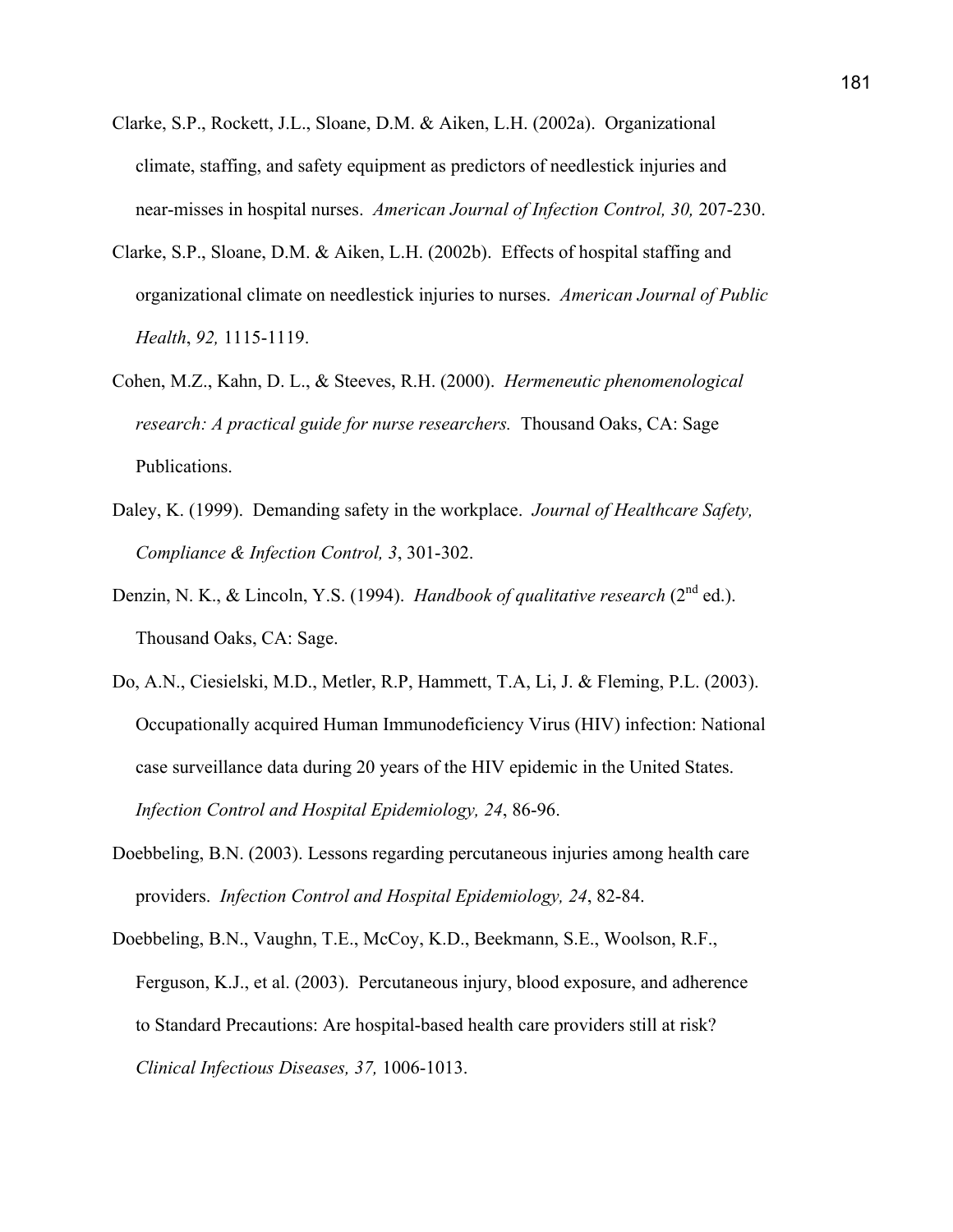- Dotter, E. (1998). Occupational hazards in the health care industry (1998)*. Public Health Reports, 113*, 118–121.
- Dowling, M. (2007). From Husserl to van Manen. A review of different phenomenological approaches. *International Journal of Nursing Studies, 44,* 131- 142.

Encarta World English Dictionary (1999). St Martin's Press, New York, NY.

- EPINet (2003). Uniform needlestick and sharp-object injury report 48 hospitals. *Advances in Exposure Prevention, 7(*4), 44. Retrieved from https://www.healthsystem.virginia.edu/Internet/epinet/EPINet-2003-report.pdf
- Fisman, D.N., Harris, A.D., Rubin, M., Sorock, G.S., &. Mittleman, M.A. (2007). Fatigue increases the risk of injury from sharp devices in medical trainees: Results from a case-crossover study. *Infection Control and Hospital Epidemiology, 28,* 10-17.
- Fisman, D.N., Harris, A.D., Sorock, G.S. & Mittleman, M.A. (2003). Sharps-related injuries in health care workers: A case-crossover study. *American Journal of Medicine, 114*, 688-694.
- Fisman, D.N., Mittleman, M.A., Sorock, G.S., & Harris, A.D. (2002). Willingness to pay to avoid sharps-related injuries: A study in injured health care workers. *American Journal of Infection Control, 30,* 283-287.
- Geller, J.L. (1989). A bite of AIDS? Institutional line staff and the fear of HIV contagion. *Psychiatric Quarterly*, *60*, 243-251.
- Gerberding, J.L. (2003). Occupational exposures to HIV in health care settings. *New England Journal of Medicine, 348*, 826-33.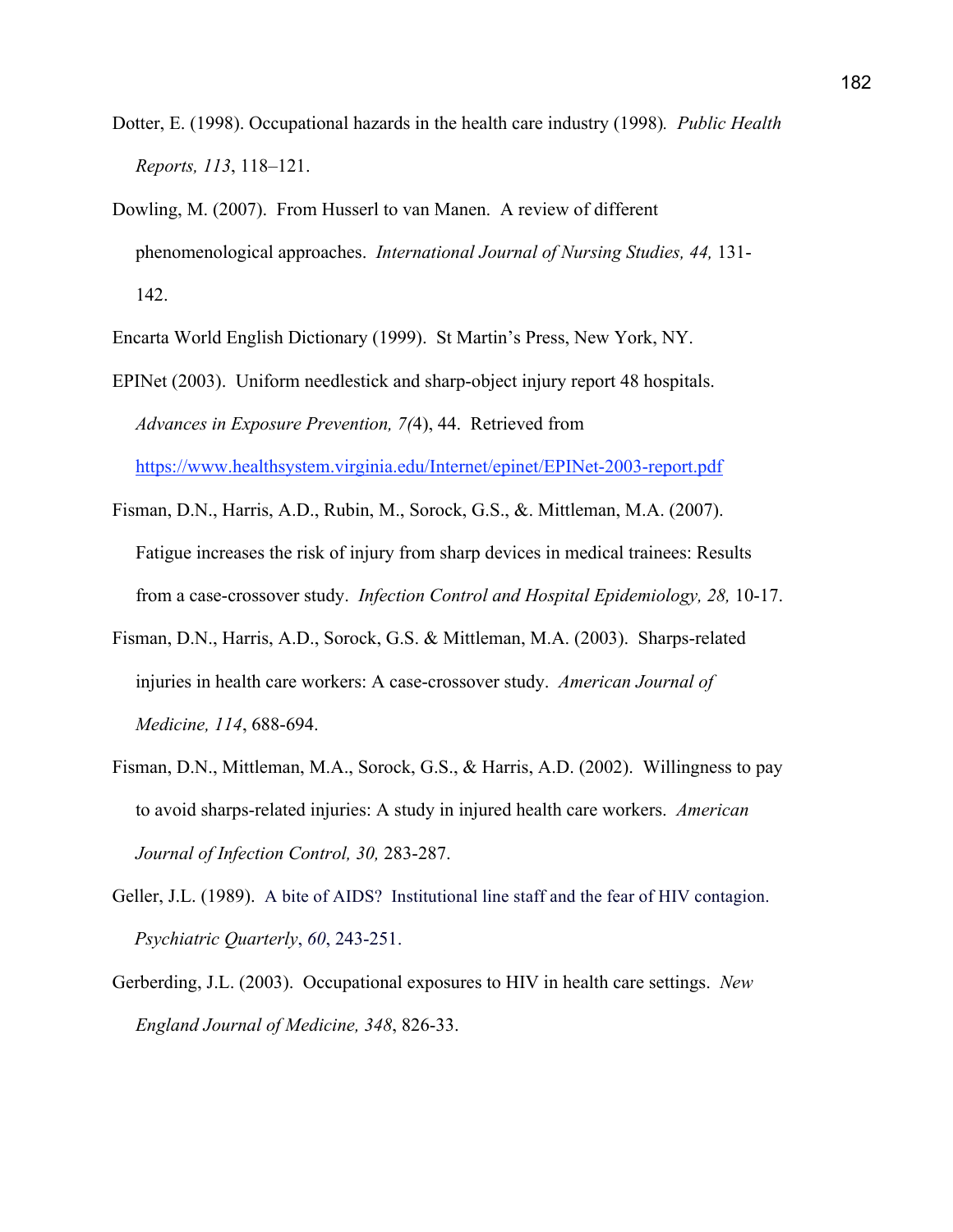- Gershon R.R., Flanagan P.A., Karkashian C., Grimes M., Wilburn S., Frerotte J., ...Pugliese, G. (2000). Health care workers' experience with postexposure management of blood borne pathogen exposures: A pilot study. *American Journal of Infection Control*, *28*, 421-428.
- Gershon, R.R., Karkashian, C.D., Grosch, J.W., Murphy, L.R., Escamilla-Cejudo, A., Flanagan, P.A., …Martin, L. (2000). Hospital safety climate and its relationship with safe work practices and workplace exposure incidents. *American Journal of Infection Control, 28*, 211-221.
- Gershon, R.R., Mitchell, C., Sherman, M.F., Vlahov, D., Lears, M.K., Felknor, S. & Lubelczyk, R.A. (2005). Hepatitis B vaccination in correctional health care workers. *American Journal of Infection Control, 33*, 510-518.
- Gershon, R.R., Pearson, J.M., Sherman, M.F., Samar, S.M., Canton, A.N., & Stone, P.W. (2009). The prevalence and risk factors for percutaneous injuries in registered nurses in the home health care sector. *American Journal of Infection Control, 37*, 525-533. doi:
	- 10.1016/j.ajic.2008.10.022.
- Gershon, R.R., Qureshi, K.A., Pogorzelska, M., Rosen, J., Gebbie, K.M., Brandt-Rauf, P.W., Sherman, M.F. (2007). Non-hospital registered nurses and the risk of bloodborne pathogen exposure. *Industrial Health, 45,* 695-704. doi: 10.2486/indhealth.45.695.
- Greene, E.S., Berry, A. J., Jagger, J., Hanley, E., Arnold, W.P., Bailey, M.K., ...Venezia, R.A. (1998). Multicenter study of contaminated percutaneous injuries in anesthesia personnel. *Anesthesiology, 89*, 1362-1372.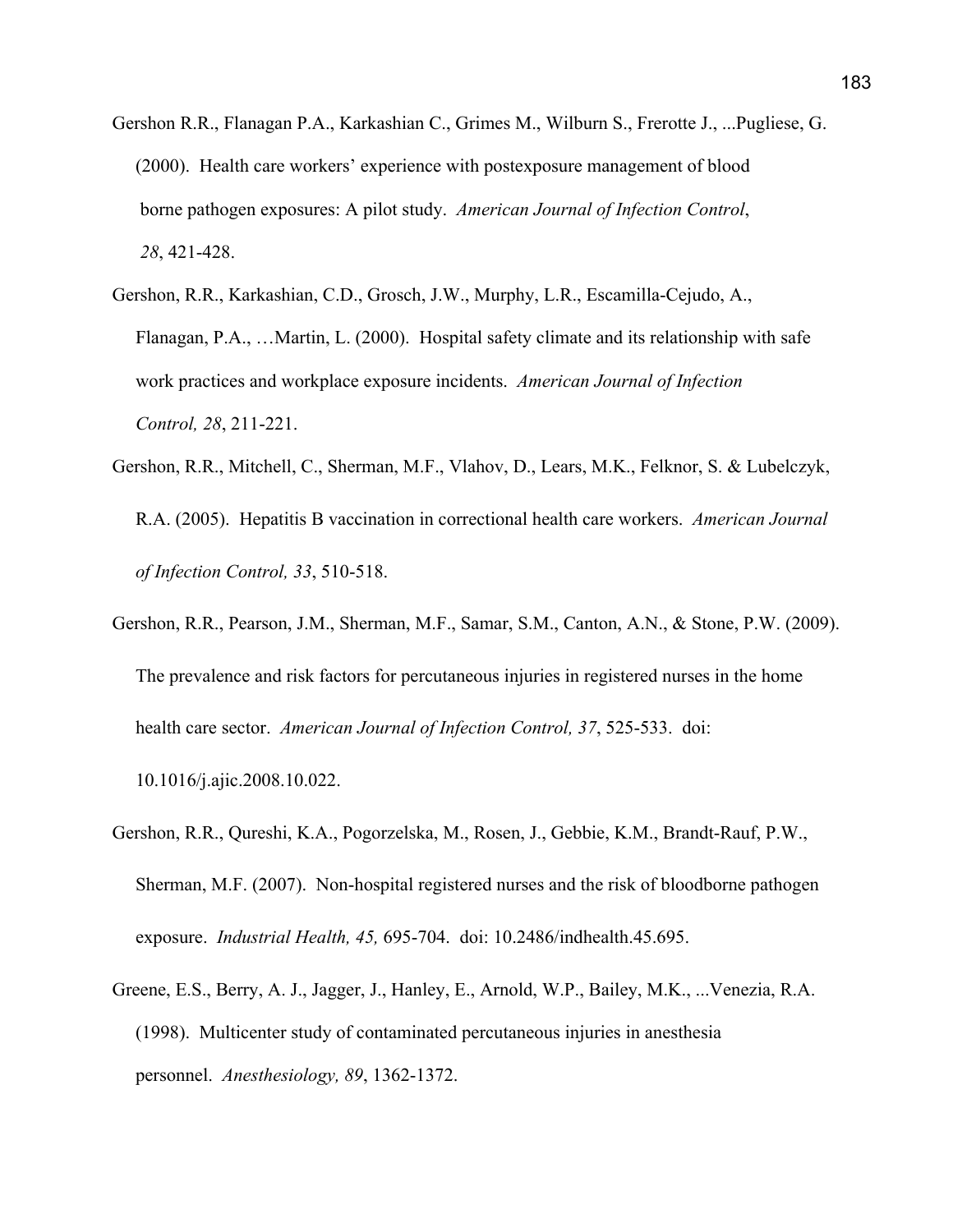- Grytdal, S. (2005, September). *Sharps injuries among U.S. hospital-based health care personnel.* Paper presented at the National Sharps Injury Prevention Meeting, Atlanta, GA.
- Hadjistavropoulos, T. & Smythe, W.E. (2001). Elements of risk in qualitative research. *Ethics & Behavior, 11,* 163-174.
- Heidegger, M. (1962). *Being and time.* San Francisco: Harper & Row.
- Henderson, D.K. (2001). HIV Postexposure prophylaxis in the 21<sup>st</sup> century. *Emerging Infectious Diseases, 7*, 254-258.
- Henry, K., Campbell, S., Jackson, B., Balfour Jr, H., Rhame, F., Sannerud, K., …Sninsky, J. (1990). Long-term follow-up of health care workers with work-site exposure to human immunodeficiency virus. *JAMA, 263*, 1765-67.
- Hills, S. & Wilkes, L. (2003). Occupational exposure of nurses working in high risk areas: An Australian study. *Australian Journal of Advanced Nursing, 21*(1), 28-34.
- Hilton, B. A. (1988). The phenomenon of uncertainty in women with breast cancer. *Issues in Mental Health Nursing, 9*, 217-238.
- Hilton, B. A. (1992). Perceptions of uncertainty: Its relevance to life-threatening and chronic illness. *Critical Care Nurse, 12*(2), 70-73.
- Hislop, E., & Melby, V. (2003). The lived experience of violence in accident and emergency. *Accident and Emergency Nursing, 11,* 5-11.
- Howsepian A.A. (1998). Post-traumatic stress disorder following needle-stick contaminated with suspected HIV-positive blood. *General Hospital Psychiatry, 20,* 123-4.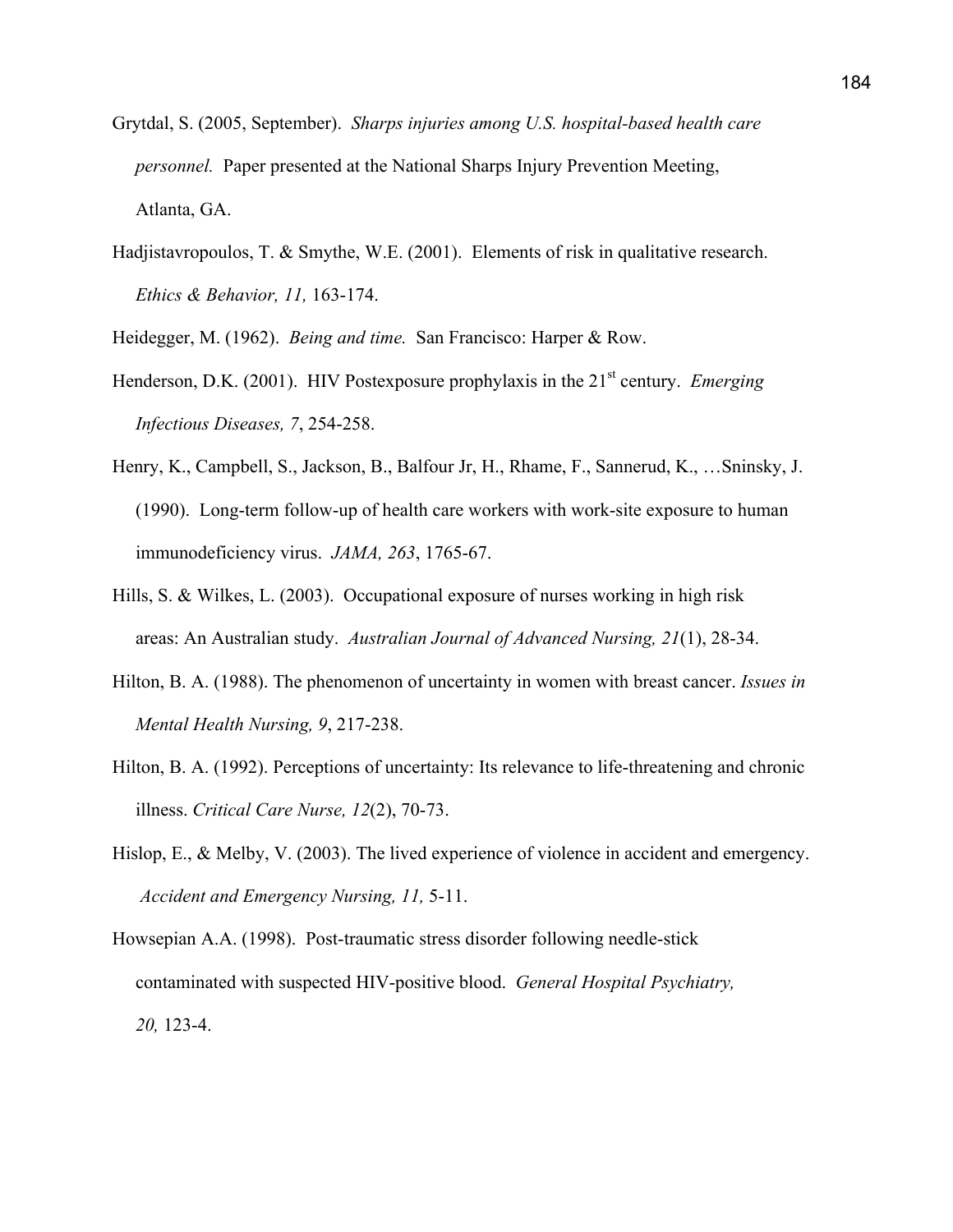- Husack, P. (1999). HIV threat and health care workers: A view from the therapist's chair. *Journal of Healthcare Safety, Compliance & Infection Control, 3*, 327-335.
- Husserl, E. (1927). Phenomenology. In *Encyclopaedia Britannica.* Retrieved from http://www.hfu.edu.tw/~huangkm/phenom/husserl-britanica.htm
- Husserl, E. (1952). *Ideas pertaining to a pure phenomenology and to a phenomenological philosophy.* Kluwer Academic Publishers: The Netherlands.
- HRSA National Center for Health Workforce Analysis Reports (2008). *What is Behind HRSA's Projected Supply, Demand, and Shortage of Registered Nurses?* Retrieved from http://bhpr.hrsa.gov/healthworkforce/reports/nursing/rnbehindprojections/4.htm
- HRSA National Center for Health Workforce Analysis Reports (2004). *The registered nurse population: Findings from the 2004 national sample survey of registered nurses.* Retrieved fromhttp://bhpr.hrsa.gov/healthworkforce/rnsurvey04
- Ilhan, M., Durukan, E., Aras, E., Türkcüoğglu, S. & Aygün, R. (2006). Long working hours increase the risk of sharp and needlestick injury in nurses: The need for new policy implication. *Journal of Advanced Nursing, 56*, 563-568.
- International Health care Worker Safety Center (2007). *About EPINet.* Retrieved from http://www.healthsystem.virginia.edu/internet/epinet/
- Jaekel, E., Cornberg, M., Wedemeyer, H., Santanonio, T., Mayer, J., Zankel, M., …Manns, M.P. (2001). Treatment of acute hepatitis C with Interferon Alfa-2b. *The New England Journal of Medicine, 345*, 1452-1457.
- Jagger, J., Bentley, M., & Juillet, E. (1998). Direct cost of follow-up for percutaneous and mucotaneous exposures to at-risk body fluids: Data from two hospitals. *Advances in Exposure Prevention, 3*(3), 1-3.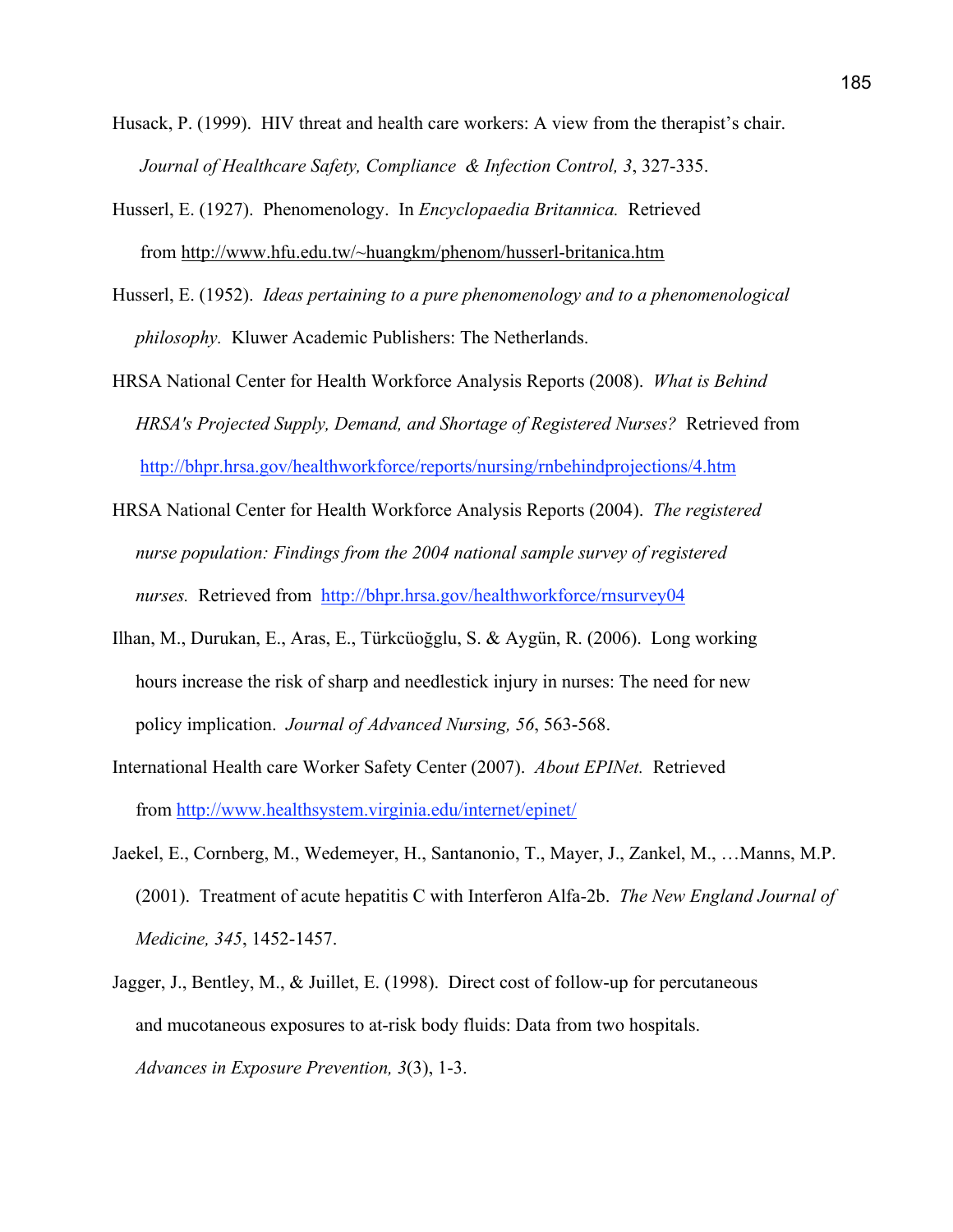- Jagger, J., Hunt, E.H., Brand-Elnagger, J. & Pearson, R.D. (1988). Rates of needle-stick injury caused by various devices in a university hospital. *The New England Journal of Medicine, 319,* 284-288.
- Jeffress, C. (2000, June 22). Statement for the record before the Subcommittee on Workforce Protections, House Education and the Workforce Committee. *US House of Representatives. Washington, DC.*

Johnson, M. (1997). *Working on a miracle.* New York, NY: Bantam.

- Kahn, D.L. (2000). How to conduct research. In M.Z. Cohen, D.L. Kahn & R.H. Steeves, *Hermeneutic phenomenological research: A practical* guide *for nurse researchers.* Thousand Oaks, CA: Sage.
- Kettle, J.L. (Fall 2002). Factors affecting job satisfaction in registered nurses. *Journal of Undergraduate Nursing Scholarship, 4.* Retrieved

from http://juns.nursing.arizona.edu/articles/Fall%202002/Kettle.htm

- Krefting, L. (1991). Rigor in qualitative research: The assessment of trustworthiness. *The American Journal of Occupational Therapy, 45,* 214-22.
- Lauver, D. R., Kruse, K., & Baggot, A. (1999). Women's uncertainties, coping, and moods regarding abnormal Papanicolaou results. *Journal of Women's Health and Gender-Based Medicine, 8*, 1103-1112.
- Lazarus, R. S., & Folkman, S. (1984). *Stress, appraisal, and coping.* NY: Springer Publishing Company.
- Leape, L. (January 25, 2000). Testimony, United States Congress, United States Senate Subcommittee on Labor, Health and Human Services, and Education.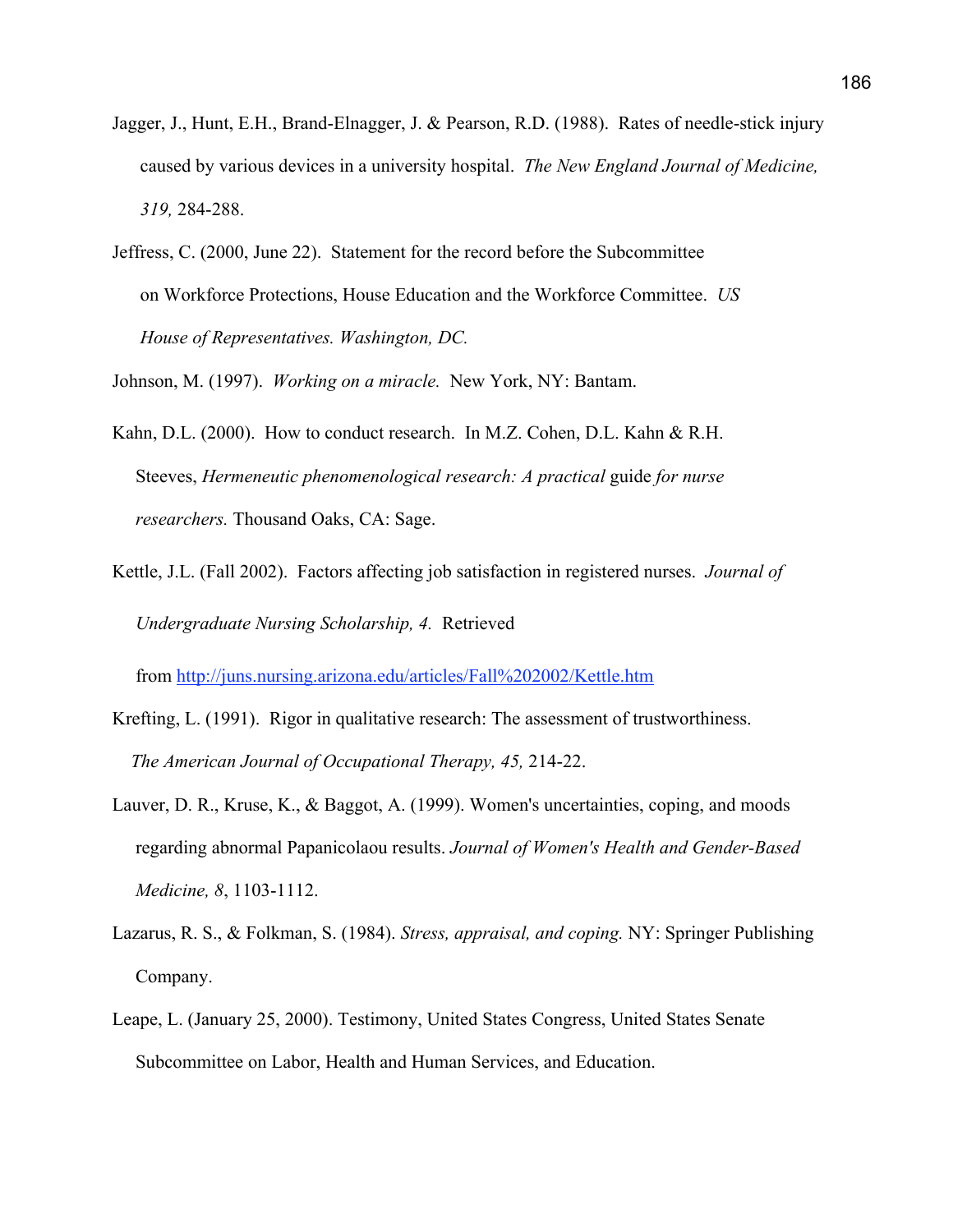- Lee, J.M., Botteman, M.F, Nicklasson L., Cobden D., Pashos C.L. (2005). Needlestick injury in acute care nurses caring for patients with diabetes mellitus: A retrospective study*. Current Medical Research and Opinion, 21*, 741-747. doi: 10.1185/030079905X46205
- Leonard, V.W. (1989). A Heideggerian phenomenologic perspective on the concept of person. *Advances in Nursing Science, 11*, 40-55.
- Lincoln, Y. S., & Guba, E. A. (1985). *Naturalistic inquiry*. Beverly Hills, CA: Sage.
- Lopez, K.A., & Willis, D.G. (2004). Descriptive versus interpretive phenomenology: Their contributions to nursing knowledge. *Qualitative Health Research, 14*, 726-735.
- Lundstrom, T., Pugliese, G., Bartley, J., Cox, J., Guither, C. (2002). Organizational and environmental factors that affect worker health and safety and patient outcomes. *American Journal of Infection Control, 30*, 93-106.
- Makary, M., Al-Attar, A., Holzmueller, C.G., Sexton, J.B., Swin, D., Gilson, M.M., ..., Pronovost, P.J. (2007). Needlestick injuries among surgeons in training. *The New England Journal of Medicine, 356,* 2693-2699. doi: 10.1056/nejmoa0703778.
- Massachusetts Department of Public Health (2009). Occupational Health Surveillance Program. *Sharps Injuries among hospital workers in Massachusetts, 2006. Findings from the Massachusetts Sharps Injury Surveillance System.*
- Massachusetts Nurse Practice Act (1994). Definition Registered Nurse. In MGL, 244 CMR Section 3.01. Retrieved from

http://www.massnurses.org/nurse\_practice/np\_act.pdf

McNeely, E. (2005). The consequences of job stress for nurses' health: Time for a check-up. *Nursing Outlook, 53*, 291-299.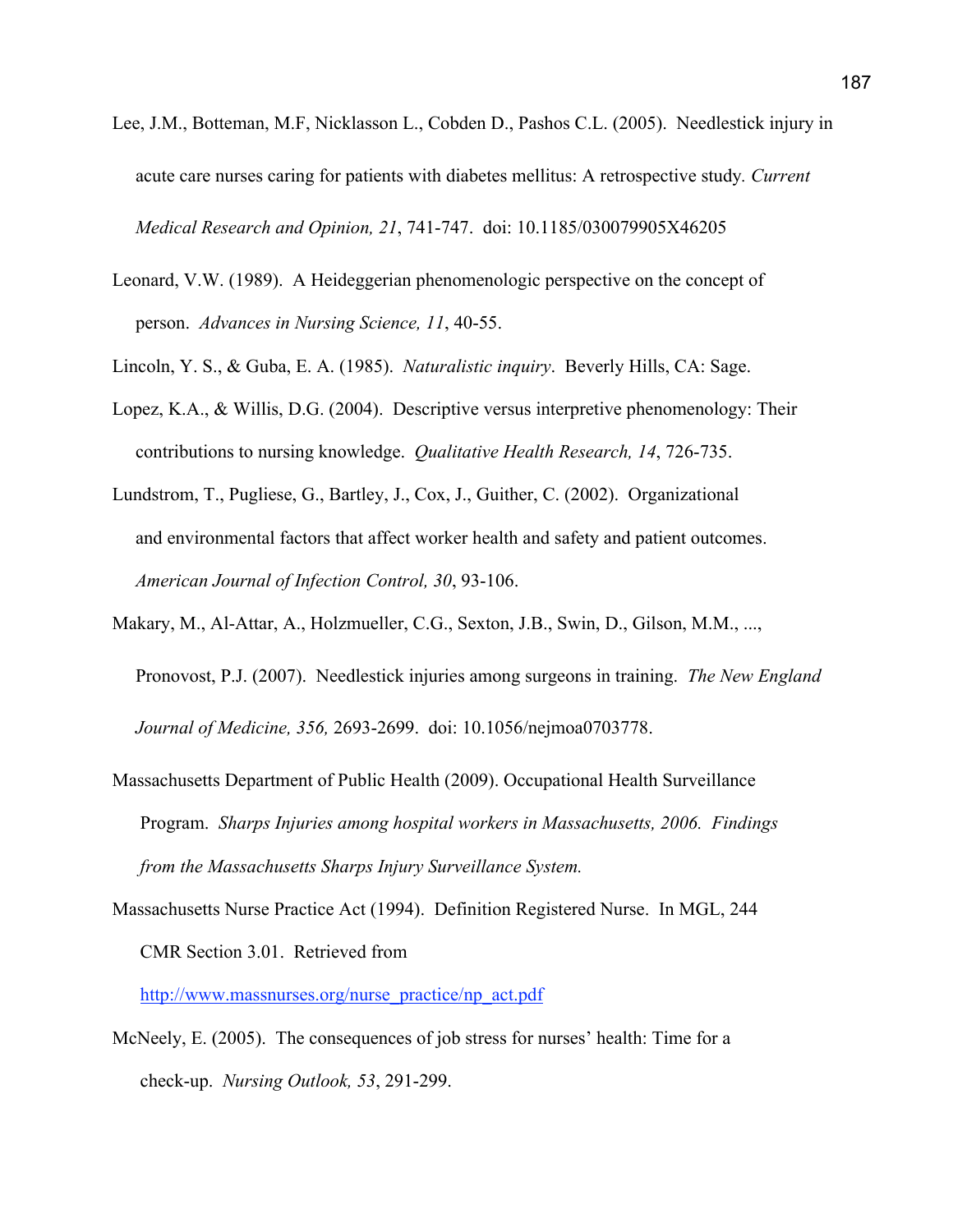- MedicineNet.com (2007). MedTerms medical dictionary A-Z list. Retrieved from http://www.medterms.com/script/main/art.asp?articlekey=25492
- Merleau-Ponty, M. (1962). *Phenomenology of perception*. London: Routledge & Kegan Paul.
- Miles, M.B.& Huberman, A.M. (1994). *Qualitative data analysis (2<sup>nd</sup> ed.)*. Thousand Oaks, CA: Sage Publishing.
- Mishel, M. H. (1988). Uncertainty in illness. *IMAGE: Journal of Nursing Scholarship, 20*(4), 225-231.
- Mishel, M. H. (1990). Reconceptualization of the uncertainty in illness theory. *IMAGE: Journal of Nursing Scholarship, 22*(4), 256-262.
- Mishel, M. H. (1999). Uncertainty in chronic illness. In J.J. Fitzpatrick & J. Norbeck (Eds.), *Annual Review of Nursing Research* (**pp. 269** -**.** NY: Springer Publishing Company.
- Mishel, M. H., & Braden, C. J. (1988). Finding meaning: Antecedents of uncertainty in illness. *Nursing Research, 37*, 98-103, 127.
- Mishel, M. H., & Sorenson, D. S. (1991). Uncertainty in gynecological cancer: A test of the mediating functions of mastery and coping. *Nursing Research, 40*(3), 167-171.
- Mittleman, M. (2006). A case cross-over study of sharps-related injuries in health care workers. Unpublished pilot raw data.
- Morse, J.M. (1994). Designing funded qualitative research. In N.K. Denzin & Y.S. Lincoln (Eds.), *Handbook of* q*ualitative research* (pp. 220-235)*.* Thousand Oaks, CA: Sage.
- Morse, J..M. (2000). Determining sample size. *Qualitative Health Research, 10*, 3-5.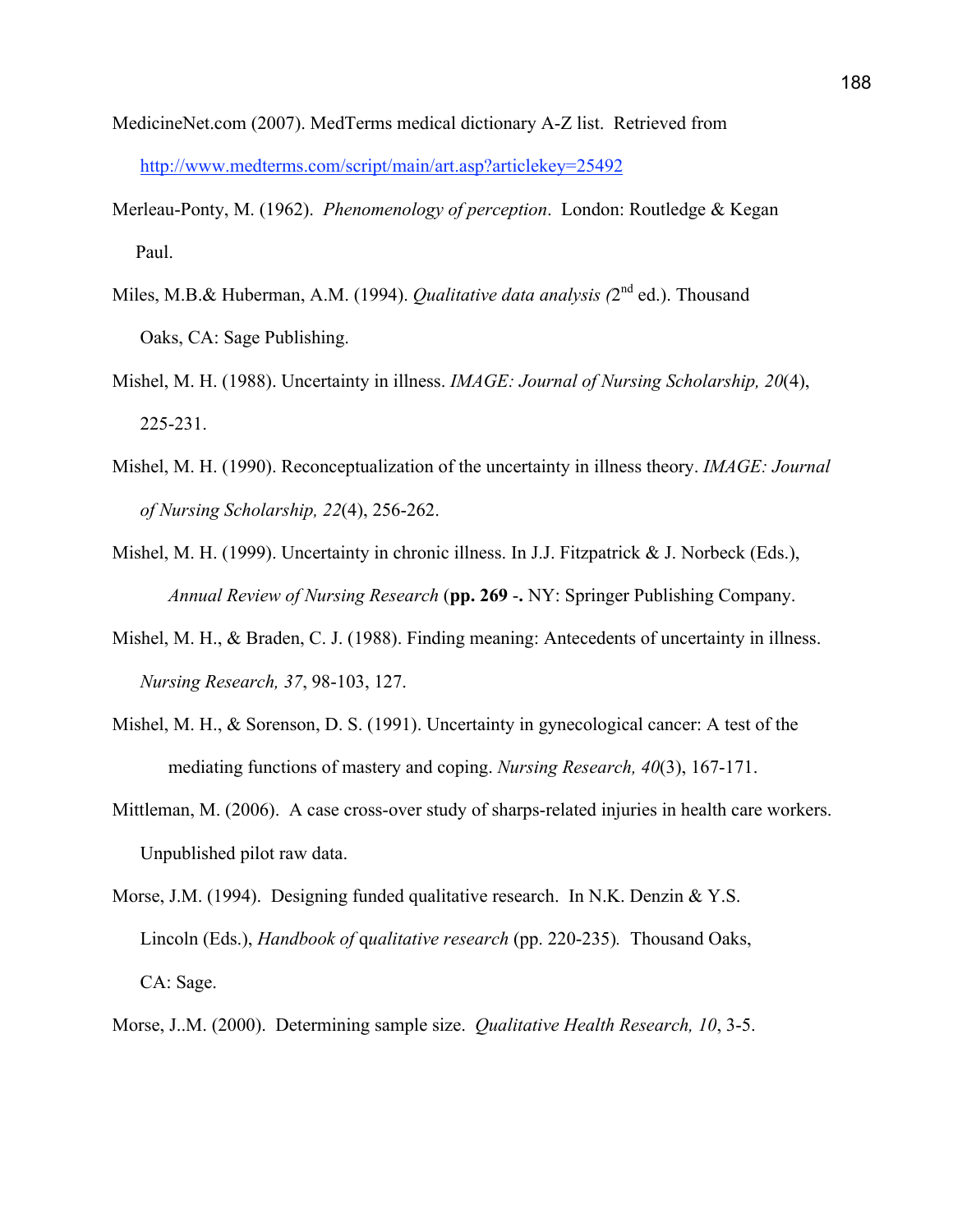- Munhall, P.L. (2007). *Nursing research: A qualitative perspective (4<sup>th</sup> ed.).* P.L Munhall (Ed). Sudbury MA: Jones and Bartlett Publishers.
- National Institute of Occupational Safety and Health (2004). In: Worker Health Chartbook, 2004. (NIOSH Publication No. 2004-146). *Bloodborne infections and percutaneous exposures.* Retrieved from

http://www2a.cdc.gov/NIOSH-Chartbook/ch2/ch2-2.asp

- Newman, M. A., Sime, A. M., & Corcoran-Perry, S. A. (1995). The focus of the discipline of nursing. In M. Newman, Ed., *A developing discipline. The selected works of Margaret Newman*. New York: National League for Nursing Press, pp. 33-54.
- Newton, L.A. (1995). Patterns of response among nurses after high-risk occupational exposure. *AIDS Patient Care, 9*, 127-133.
- Occupational Safety & Health Administration (2001). In: Needlestick/sharps injuries. *Hospital eTool – Health care wide hazards module*. Retrieved from http://www.osha.gov/SLTC/etools/hospital/hazards/sharps/sharps.html
- Paley, J. (1997). Husserl, phenomenology and nursing. *Journal of Advanced Nursing, 26*, 187-193.
- Parkin, J.M., Murphy, M., Anderson, J., El-Gadi, S., Forster, G. & Pinching, A.J. (2000). Tolerability and side-effects of post-exposure prophylaxis for HIV infection. *Lancet, 355* (9205), 722-723.
- Patton, M. Q. (2002). *Qualitative research & evaluation methods* (*3rd ed*.). Thousand Oaks: Sage Publications.
- Perry, J. (2000). CDC releases national needlestick estimates. *Advances in Exposure Prevention, 5*(2), 19.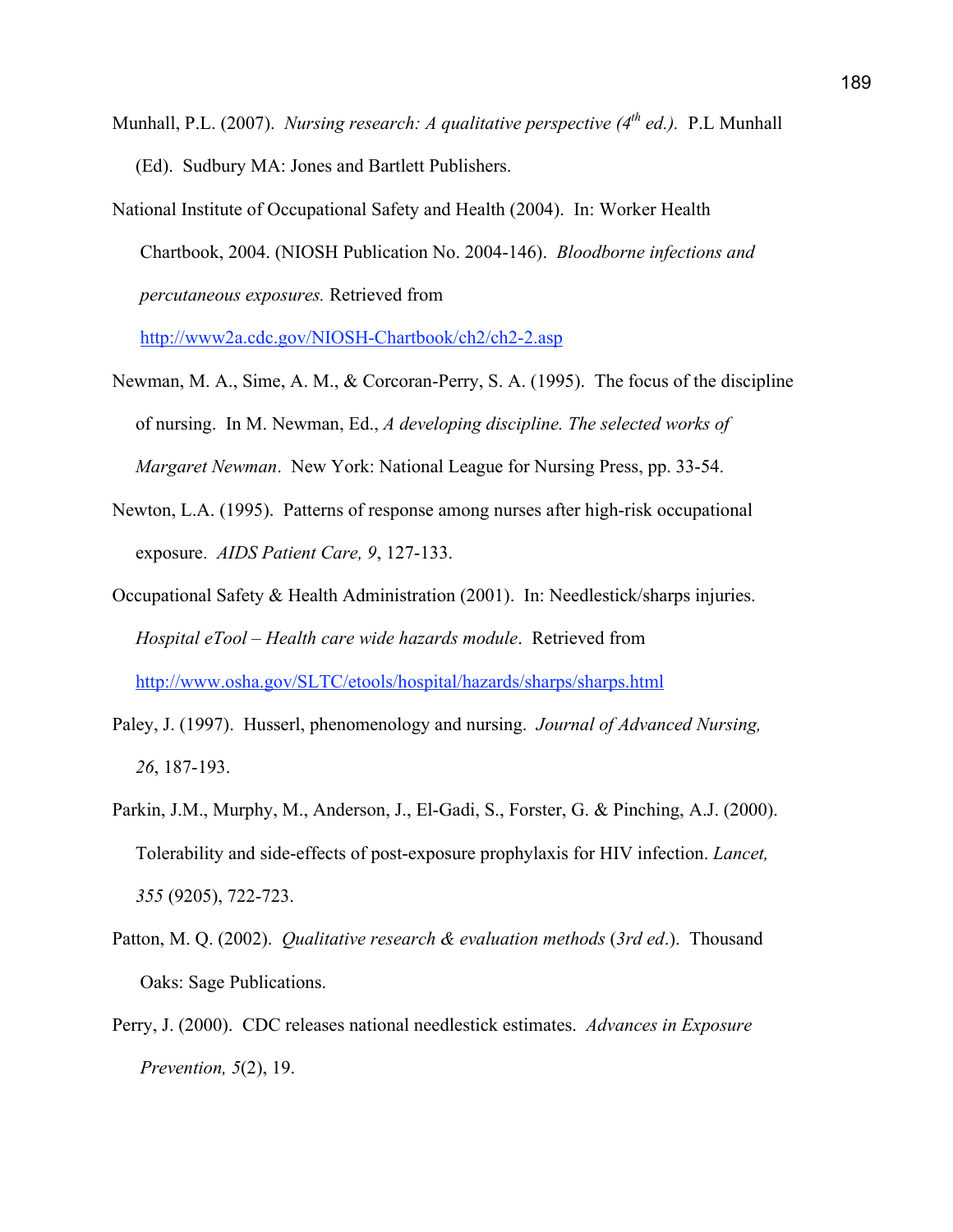- Perry, J., & Jagger, J. (2003). Health care worker blood exposure risks: Correcting some outdated statistics. *Advances in Exposure Prevention, 6*(3), 28-31.
- Perry, J., Parker, G. & Jagger, J. (2003). EPINet report: 2001 percutaneous injury rates*. Advances in Exposure Preventio, 6(3*), 32, 34-36.
- Perry, J., Parker, G. & Jagger, J. (2005). EPINet report: 2003 percutaneous injury rates*. Advances in Exposure Prevention, 7(*4), 42-45.
- Prüss-Űstün A, Rapiti E, & Hutin Y. (2003). *Sharps injuries: Global burden of disease from sharps injuries to health-care workers* (WHO Environmental Burden of Disease Series, No. 3). Geneva: World Health Organization.
- Reason, J. (1998). Achieving a safe culture: Theory and practice. *Work and Stress, (12),* 293- 306. doi: 10.1080/02678379808256868
- Reutter, L. I., & Northcott, H. C. (1994). Achieving a sense of control in a context of uncertainty: Nurses and AIDS. *Qualitative Health Research, 4*, 51-71.
- Rodham, K., & Bell, J. (2002). Work stress: An exploratory study of the practices and perceptions of female junior healthcare managers. *Journal of Nursing Management, 10,* 5-11.
- Rosenstock, L. (2000, June 22). Statement for the record before the Subcommittee on Workforce Protections, Committee on Education and the Workforce. *US House of Representatives. Washington, DC*.
- Roy, C. (1999). Consensus statement on emerging nursing knowledge: A value-based position paper linking nursing knowledge and practice outcomes. *USA Nursing Knowledge Consensus Conference, 1998*.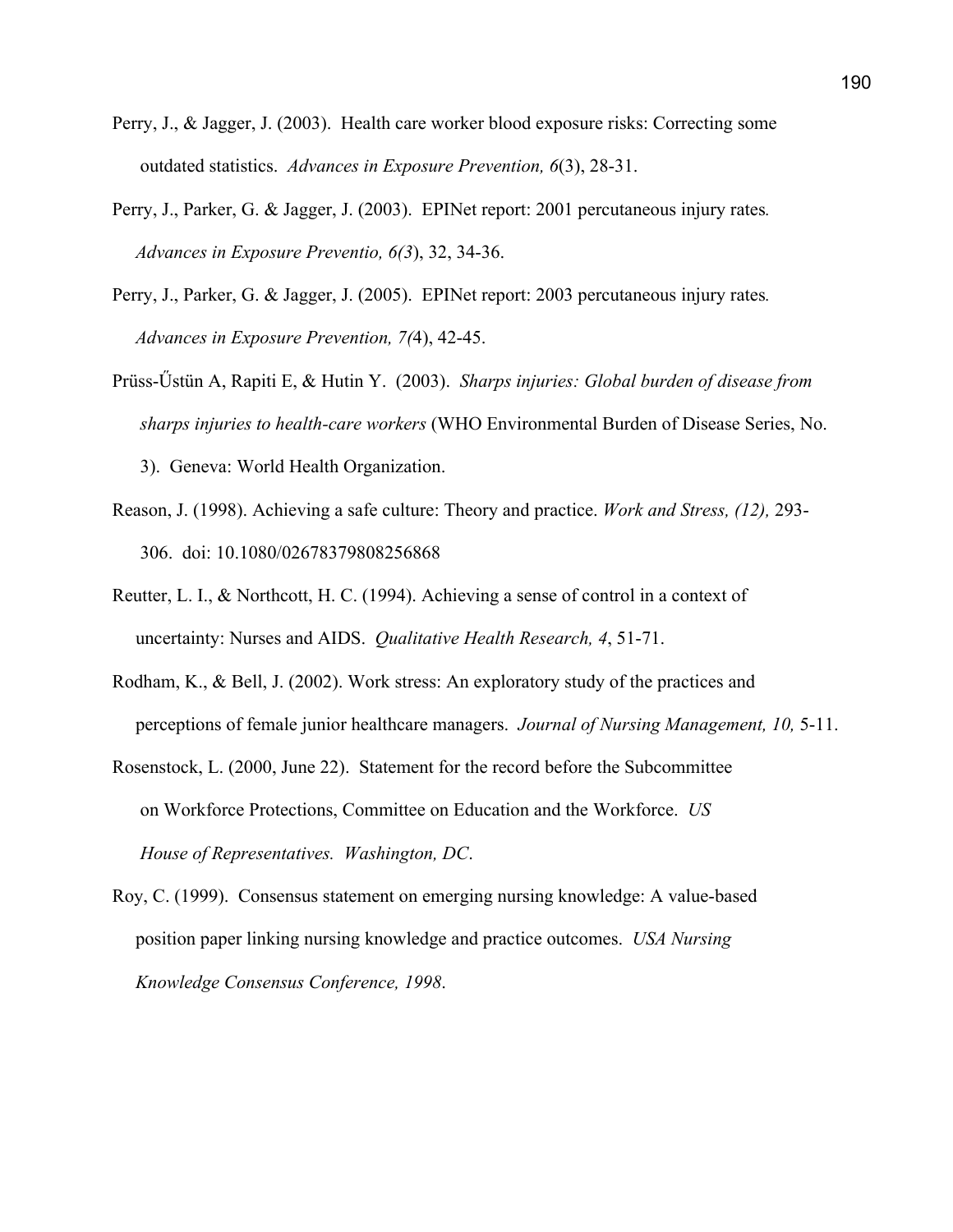- Roy, E. & Robillard, P. (1995). Underreporting of accidental exposures to blood and other body fluids in health care settings = an alarming situation. *Advances in Exposure Prevention, 1*(4), 11.
- Sandelowski, M. (1995). Sample size in qualitative methods. *Research in Nursing & Health, 18,* 179-183.
- Sandelowski, M. (1998). Writing a good read: Strategies for re-presenting qualitative data. *Research in Nursing & Health, 21*, 375-382.
- Seibert, C. (2003). On Being a Doctor: Stuck. *Annals of Internal Medicine*, *38*, 765- 766.
- Scheid, D.C., Hamm, R.M. & Stevens, K.W. (2000). Cost effectiveness of Human Immunodeficiency Virus postexposure prophylaxis for health care workers. *Pharmacoeconomics, 18*, 355-368.
- Shalo, S. (2007). Needlestick: Adding insult to injury. AJN Reports*. American Journal of Nursing, 107*(1), 25-26.
- Sharma, G. K., Gilson, M. M., Nathan, H., Makary, M. A. (2009). Needlestick injuries among medical students: Incidence and implications. *Academic Medicine, 84*, 1815-1821. doi: 10.1097/acm.0b013e3181bf9e5f.
- Shaw, W. S., Robertson, M. M., Pransky, G., & McClellan, R. K. (2003). Employee perspective on the role of supervisors to prevent workplace disability after injuries. *Journal of Occupational Rehabilitation, 13*(3), 129-42.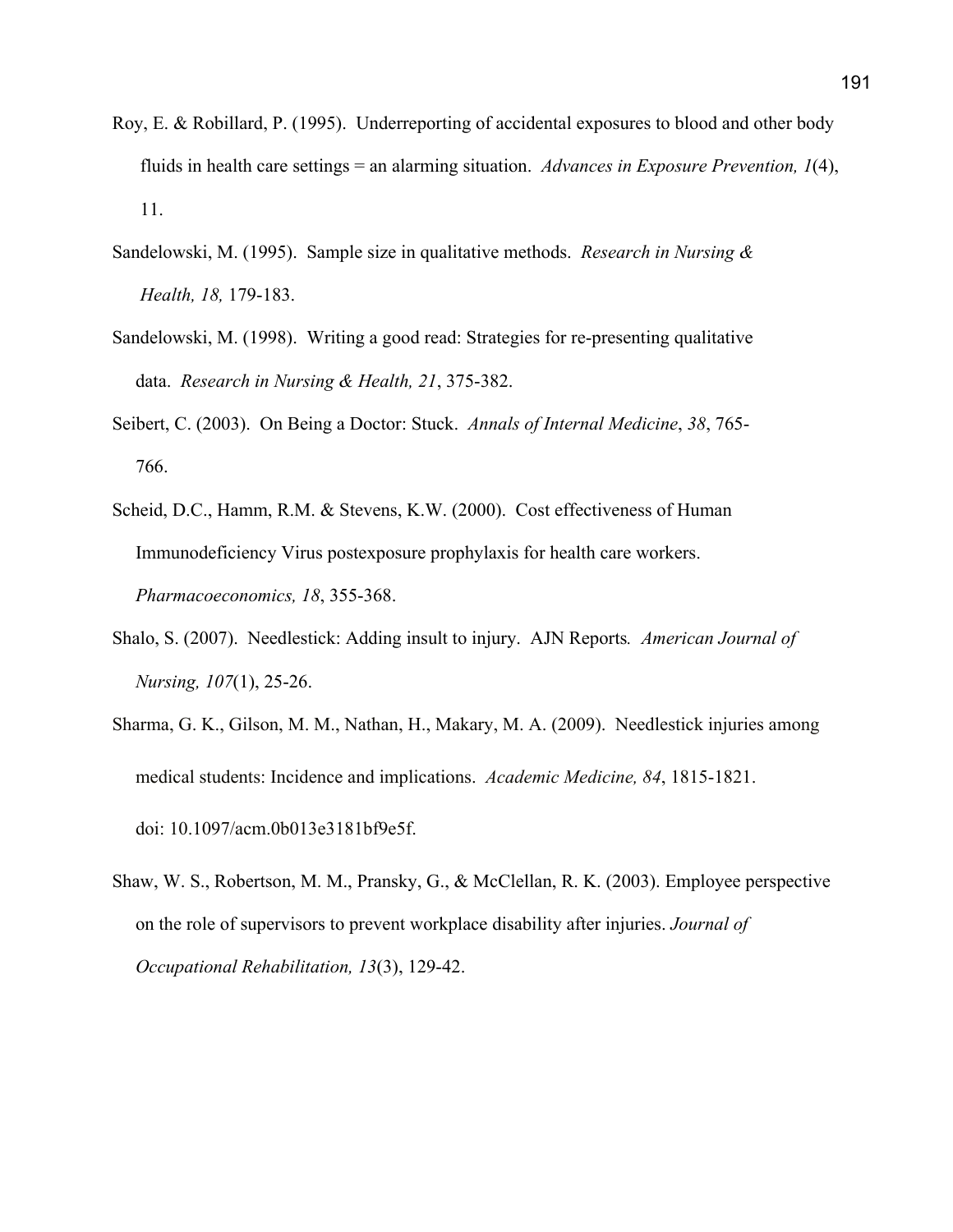- Smailes, E., Hayre, D., Hind, K. & Yassi, A. (2005, June). *Psychological impact of blood and body fluid exposure in healthcare workers.* Paper presented at the Canadian Conference for Research on Mental Health in the Workplace, Montreal, Quebec. Retrieved from http://www.inspq.qc.ca/SanteMentaleTravail/pdf/Activite2B/20050602-SanteMentale- Smailes.pdf
- Smith, D.R. & Leggat, P.A. (2005). Needlestick and sharps injuries among nursing students. *Journal of Advanced Nursing, 51*, 449-455. doi: 10.1111/j.1365- 2648.2005.03526x.
- Sohn, J.W., Kim, B.G., Kim, S.H., & Han, C. (2006). Mental health of health care who experience needlestick and sharps injuries. *Journal of Occupational Health, 48,* 474-479. doi: 10.1539/joh.48.474.
- Sohn, S., Eagan, J., & Sepkowitz, M.D. (2004). Safety-engineered device implementation: Does it introduce bias in percutaneous injury reporting? *Infection Control and Hospital Epidemiology, 25*, 543-547.
- Staehler, T. (2007). How is phenomenology of fundamental moods possible? *International Journal of Philosophical Studies, 15*, 415-433. doi: 10.1080/09672550701445407.
- Strunin, L., & Boden, L. I. (2000). Paths of reentry: Employment experiences of injured workers. *American Journal of Industrial Medicine, 38,* 373-84.
- Swotinsky, R.B., Steger, K.A., Sulis, C., Snyder, S. & Craven, D.E. (1998). Occupational exposure to HIV: Experience at a tertiary care center. *Journal of Occupational and Environmental Medicine, 40*, 1102-1109.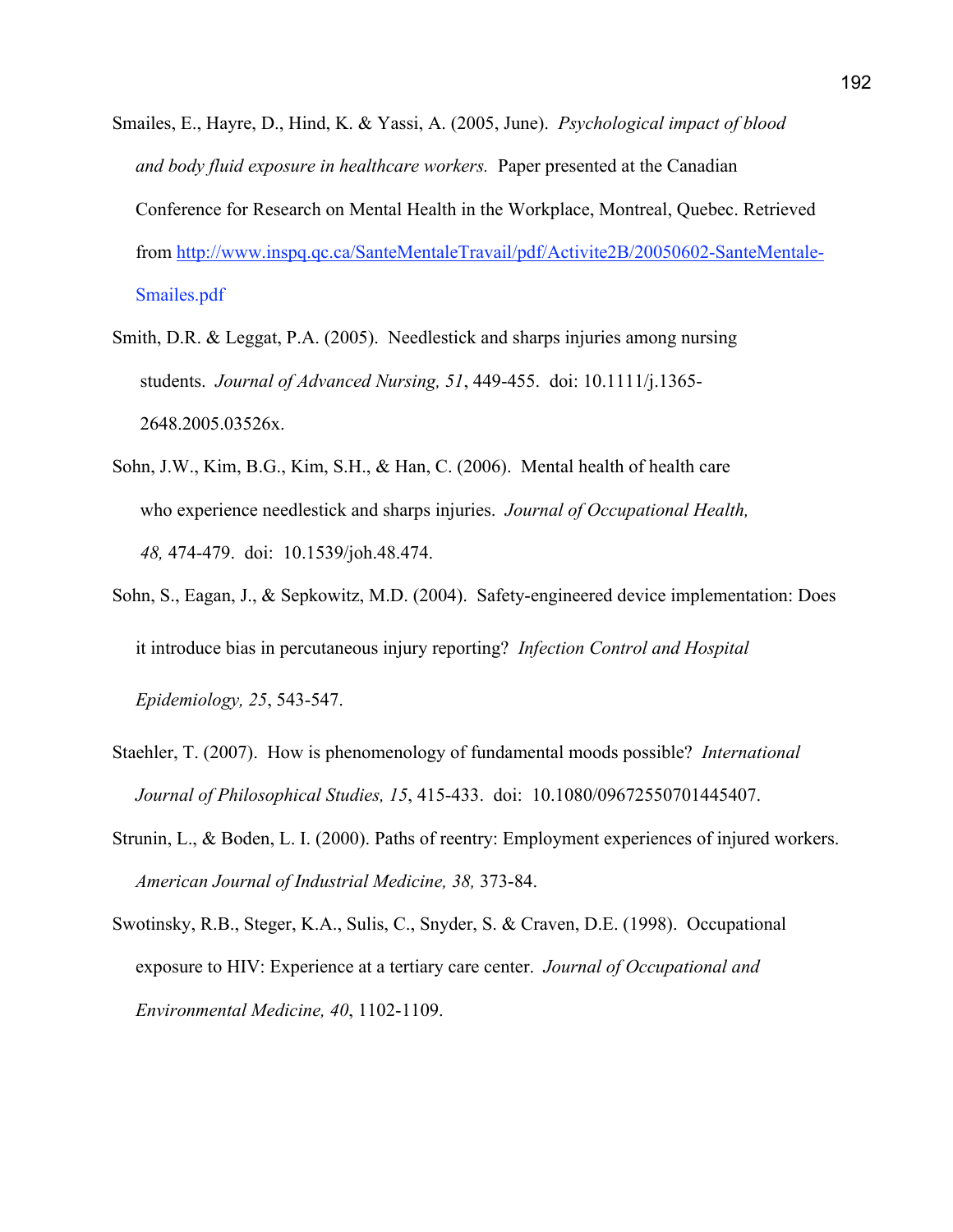- Szmuness, W., Stevens, C.E., Harley, E.J., Zang, E.A., Oleszko, W.R., William, D.C., …Kellner, A. (1980). Hepatitis B vaccine: Demonstration of efficacy in a controlled clinical trial in a high-risk population in the United States. *The New England Journal of Medicine, 303*, 833-841.
- Tandberg, D., Stewart, K.K. & Doezema, D. (1991). Under-reporting of contaminated needlestick injuries in emergency health care workers. *Annals of Emergency Medicine, 20*(1)*,* 66-70.
- Treloar, C.J., Higginbotham N., Malcolm, J.A. & Sutherland, D.C. (1995). The personal experience of Australian health-care workers accidentally exposed to risk of HIV infection. *AIDS, 9*, 1385-1386. doi: 10.1097/00002030-199512000-00018
- US General Accounting Office (2000). Occupational safety: Selected cost and benefit implications of needlestick prevention devices for hospitals. GAO-01-60R; November 17, 2000.
- US Bureau of Labor Statistics (2004). *Time of lost workday injuries and illnesses, 2002* – First results. Retrieved from

http://www.bls.gov/iif/oshwc/osh/os/osnr0020.pdf

- US Department of Health & Human Services (2005). *Healthy People 2010*: *The cornerstone for prevention*. Retrieved from http://www.healthypeople.gov/
- US Department of Labor (nd). Occupational Health and Safety Administration. *Safety and Health Topics.* Retrieved from

http://www.osha.gov/SLTC/health carefacilities/index.html

van Manen, M. (1990). *Researching lived experience.* State University of New York: Ontario.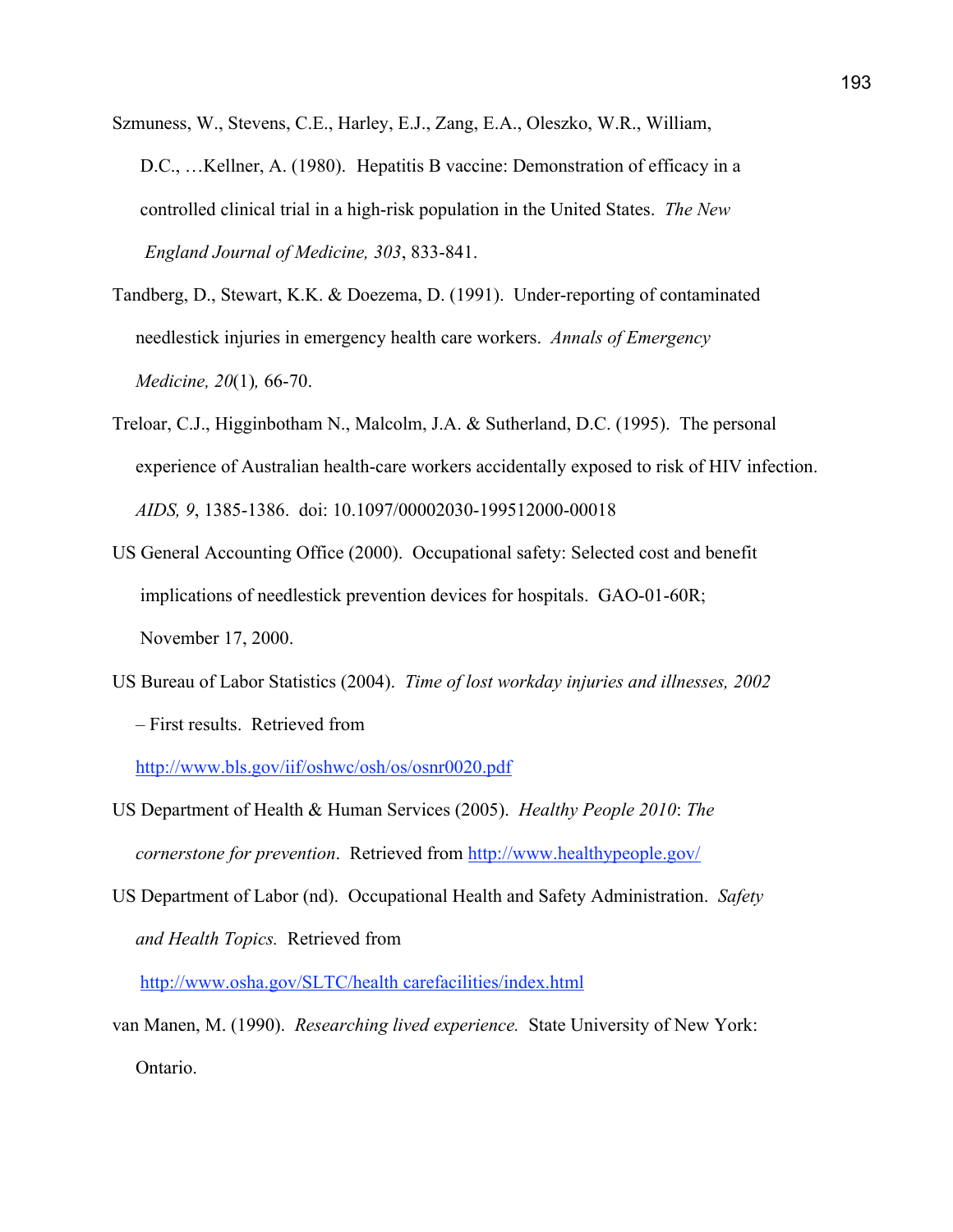van Manen, M. (1997). From meaning to method. *Qualitative Health Research, 7*, 345-369.

- Wang, S.A., Panlilio, A.L., Doi, P.A., White, A.D., Stek, M., & Saah, A. (2000). Experience of health-care workers taking postexposure prophylaxis after occupational human immunodeficiency virus exposures: Findings of the HIV Postexposure Prophylaxis Registry. *Infection Control & Hospital Epidemiology*, *21*, 780–785.
- Watterson, L. (2004). Monitoring sharps injuries: EPINet surveillance results. *Nursing Standard, 19*(3), 33-38.
- Whittemore, R., Chase, S.K., & Mandle, C.L. (2001). Validity in qualitative research.  *Qualitative Health Research, 11*, 522-537.
- Willis, D. (2007, spring semester). Phenomenology, Advanced Qualitative Methods. Class lecture. Boston College.
- Wilmont, S. S. (November 10, 2009). Stuck by a needle, not by a decision.  *NY Times* Health Section. Retrieved from

http://www.nytimes.com/2009/11/10/health/10case.html?emc=eta1

- Wonghongkul, T., Moore, S. M., Musil, C., Schneider, S., & Deimling, G. (2000). The influence of uncertainty in illness, stress appraisal, and hope on coping in survivors of breast cancer. *Cancer Nursing, 23*, 422-429.
- WordNet Search 3.0 (nd). Retrieved from

http://wordnet.princeton.edu/perl/webwn?s=aftermath

Worthington, M.G., Pino, M. & Bergeron, E.K. (2003). Correspondence: Occupational exposure to HIV. *The New England Journal of Medicine*, *349*, 1091-1092.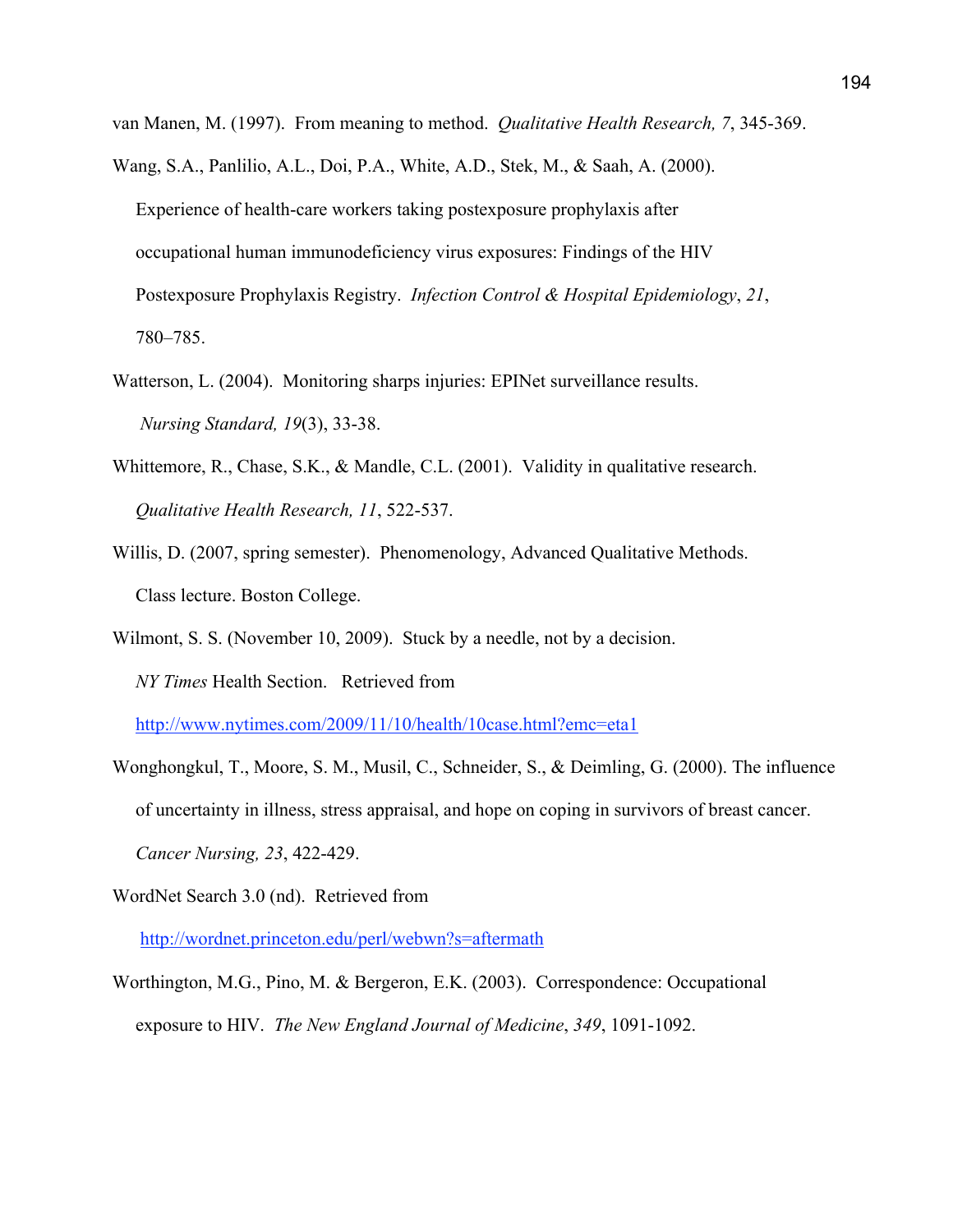Worthington, M.G., Ross, J.J. & Bergeron, E.K. (2006). Posttraumatic stress disorder after occupational HIV exposure: Two cases and a literature review. *Infection Control and Hospital Epidemiology, 27*, 215-217. doi: 10.1086/501155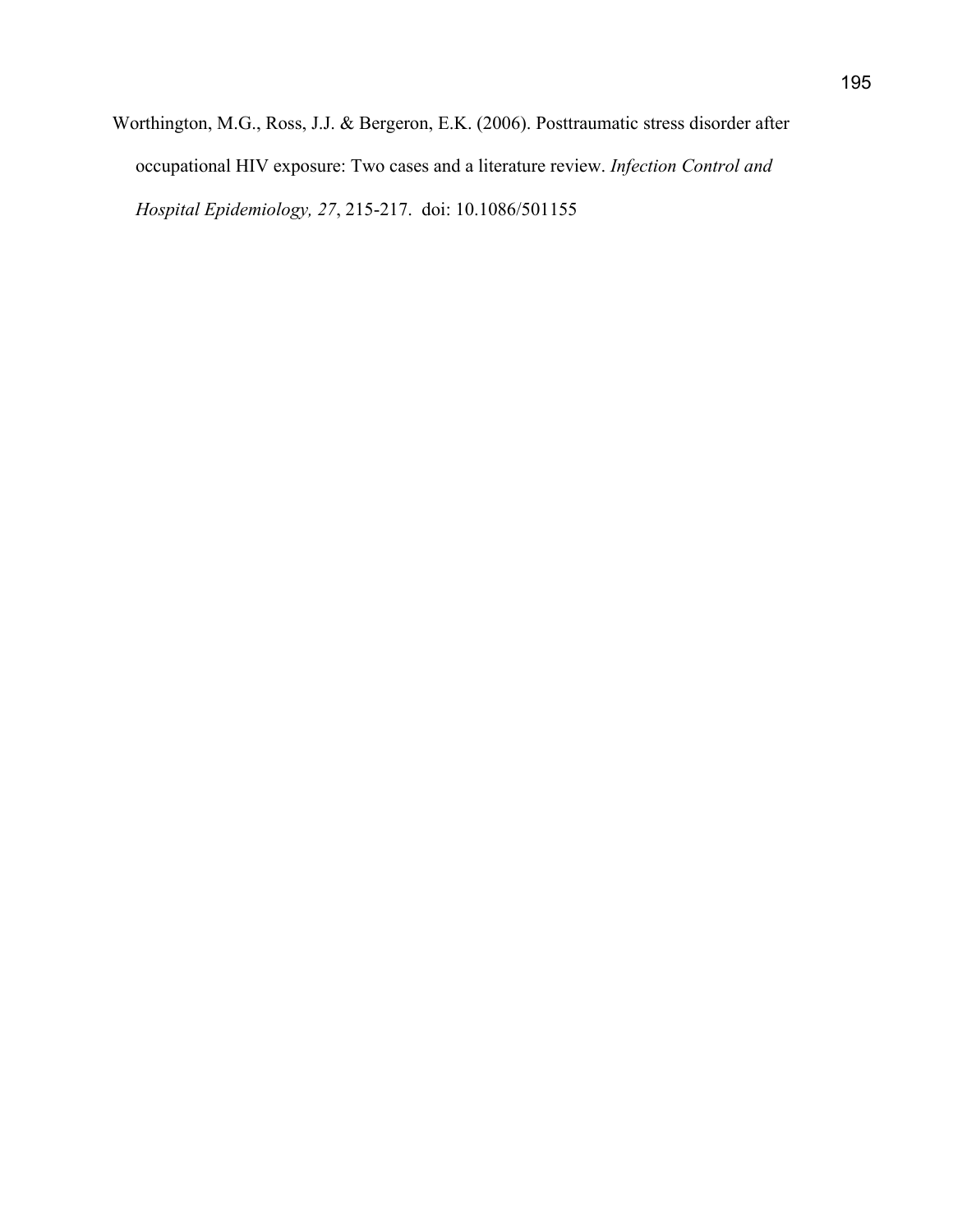### APPENDIX A

### Occupational Health Nurse Referral Solicitation Letter

Dear Nurse Colleague:

My name is Karen Daley. I am currently a PhD student in nursing at Boston College and am writing to make you aware of a study I am conducting for my dissertation research entitled: *The Lived Experience of Percutaneous Injuries among Registered Nurses: A Phenomenological Study.* 

I believe a better understanding of the meanings associated with percutaneous injuries and the extent to which they impact nurses' lives may have important implications for post-exposure care. I hope to enlist your help in making nurses aware of the opportunity to share their experience through participation in this study.

Registered nurses who have sustained a sharps injury within the previous 24 months are eligible for participation, which involves one or more face-to-face interviews. Nurses interested in more information about the study can contact me directly by phone at (617) 596-1381 or email: daleykg@bc.edu.

This study has been approved by the Boston College Institutional Review Board (IRB). The IRB of [entity name] has reviewed the study protocol and has determined that no additional approval is needed. Study results will remain confidential and not be shared with [entity name]. In addition, all individual nurse data will be de-identified and presented in a way that will not link participants to their employment at [entity name].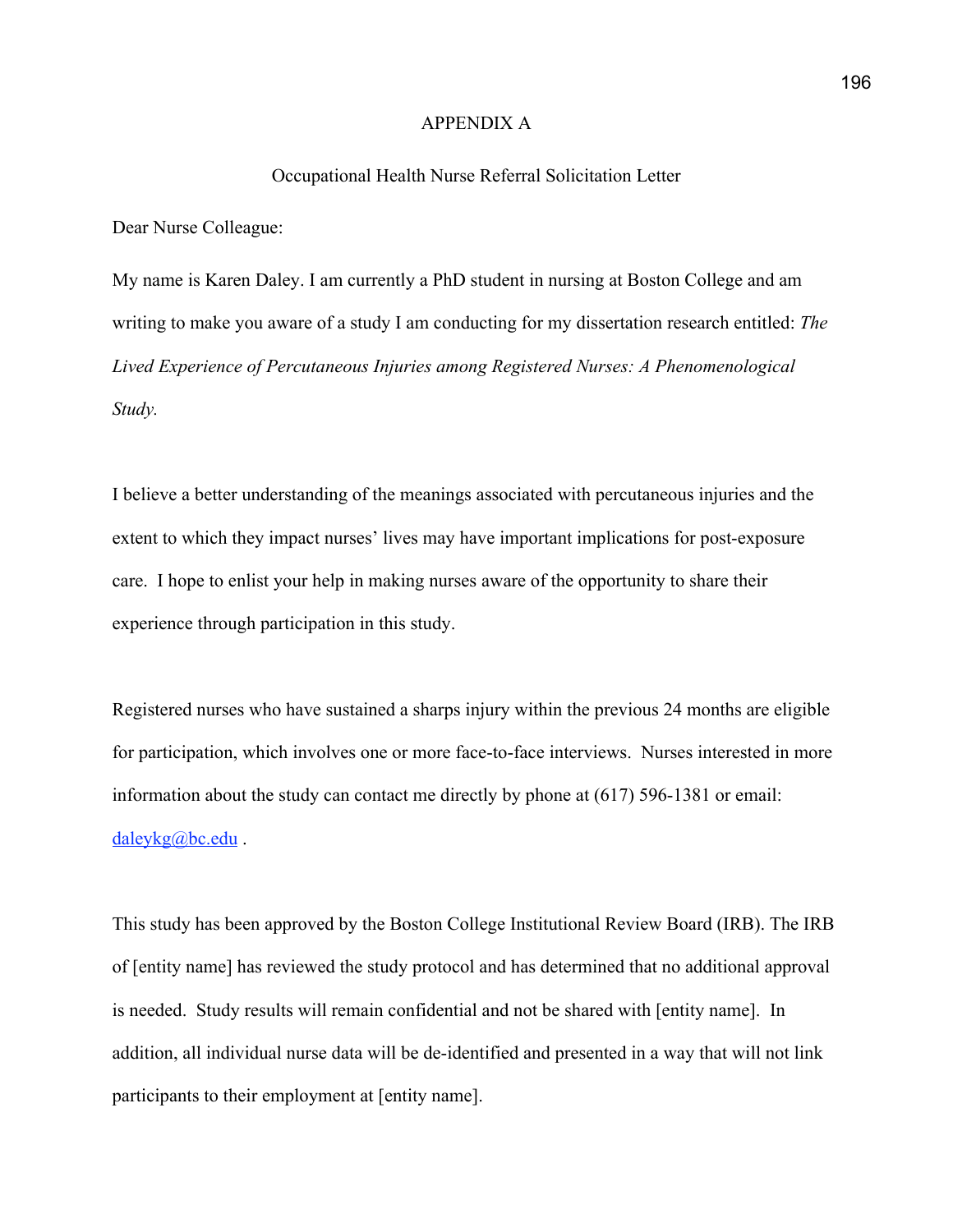Thank-you in advance for whatever help you can provide in making injured nurses aware of the study.

Karen Daley, PhD(c), MPH, RN, FAAN

Boston College Connell School of Nursing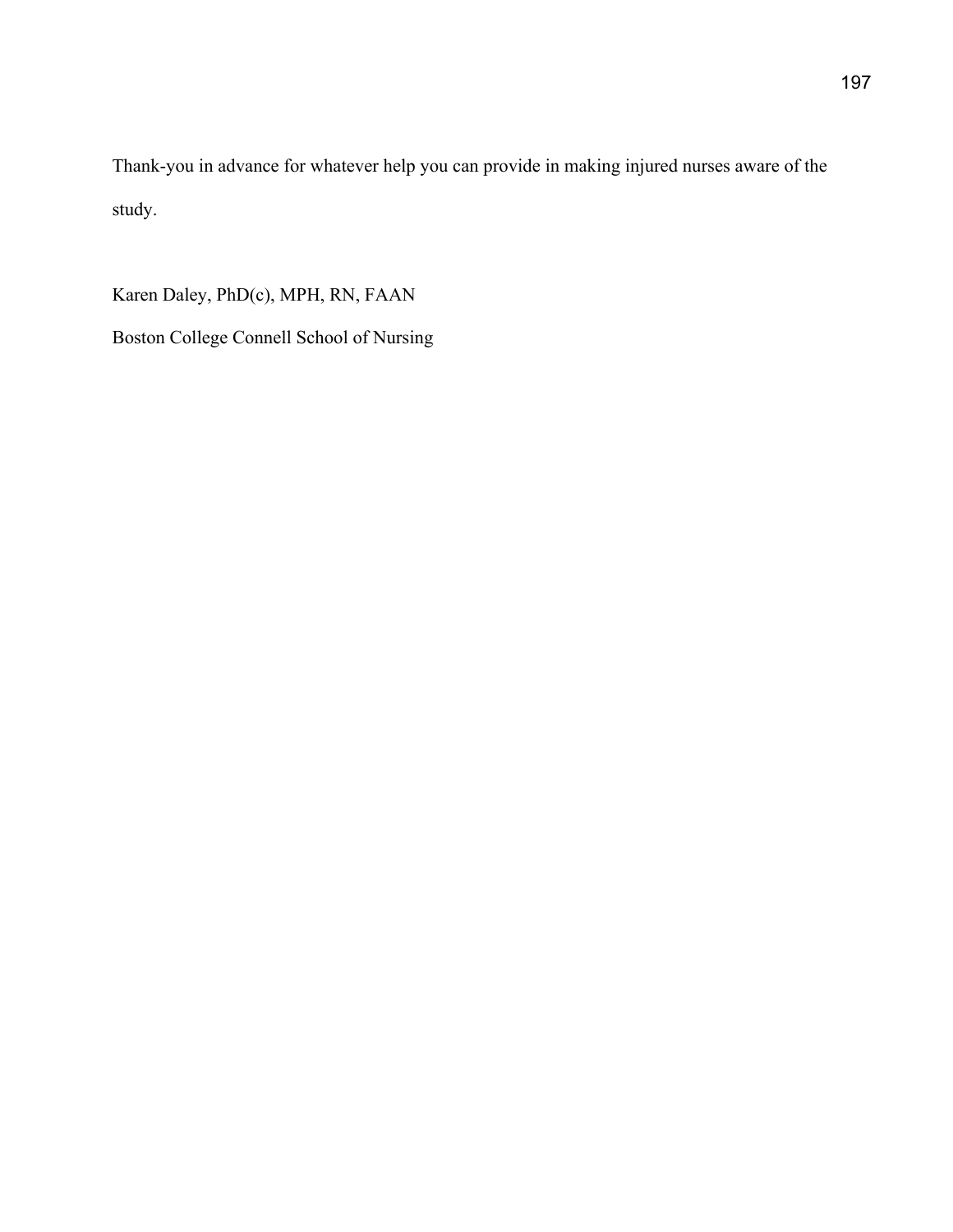## APPENDIX B

# Participant Recruitment Notice

# RESEARCH STUDY ON SHARPS INJURIES

Registered nurse volunteers are being sought as participants in a study designed to provide a better understanding of the meanings associated with the experience of sharps injuries. Nurses who have sustained their injury within the previous 24 months are eligible for participation, which involves one or more face-to-face interviews.

For more information, contact the investigator Karen Daley, RN by phone at (617) 596-1381 or email: daleykg@bc.edu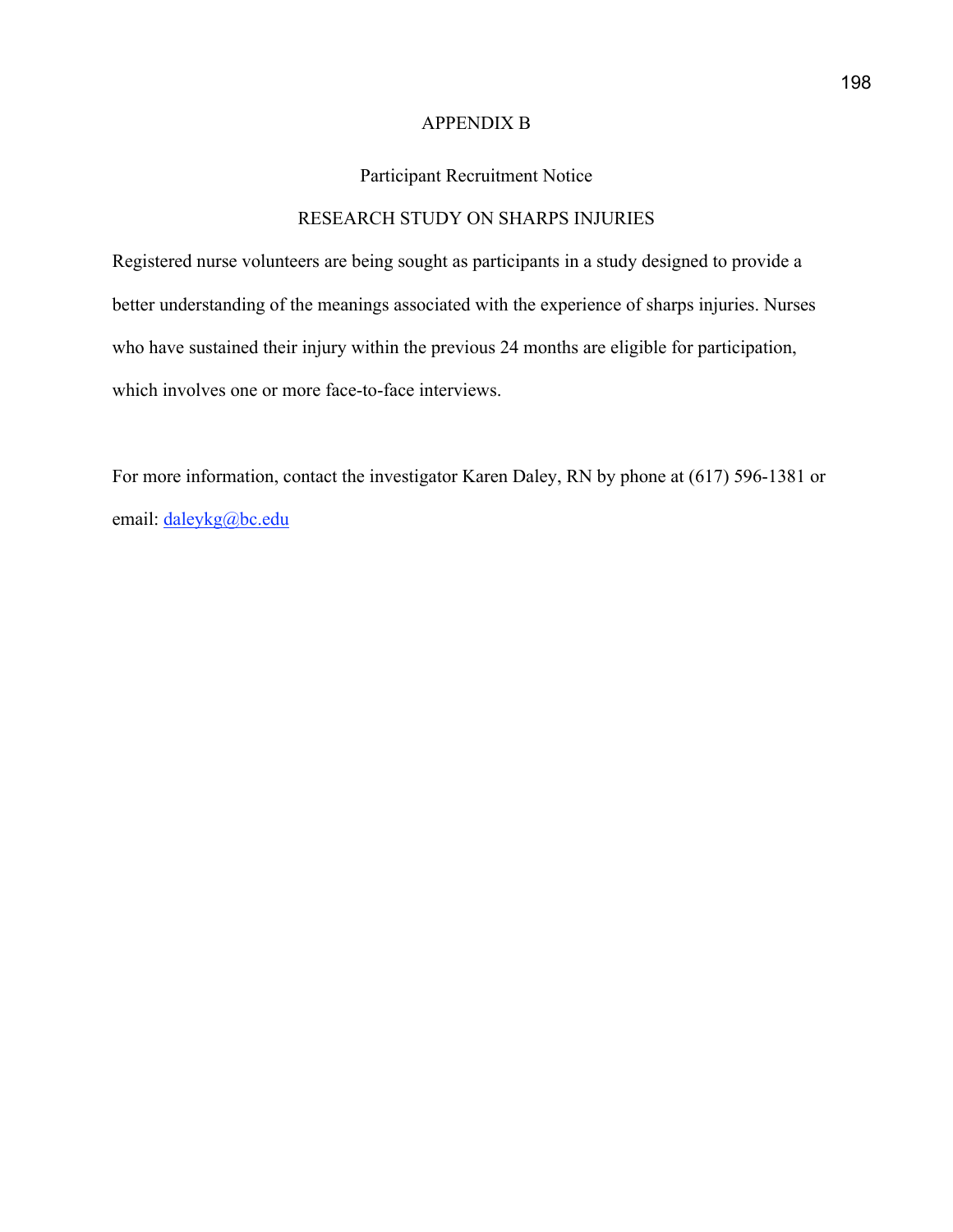# APPENDIX C

# Phone Screening Log

Contact date

Recruitment source

Injury date

Eligible?

First name

Phone

Meeting date

Meeting place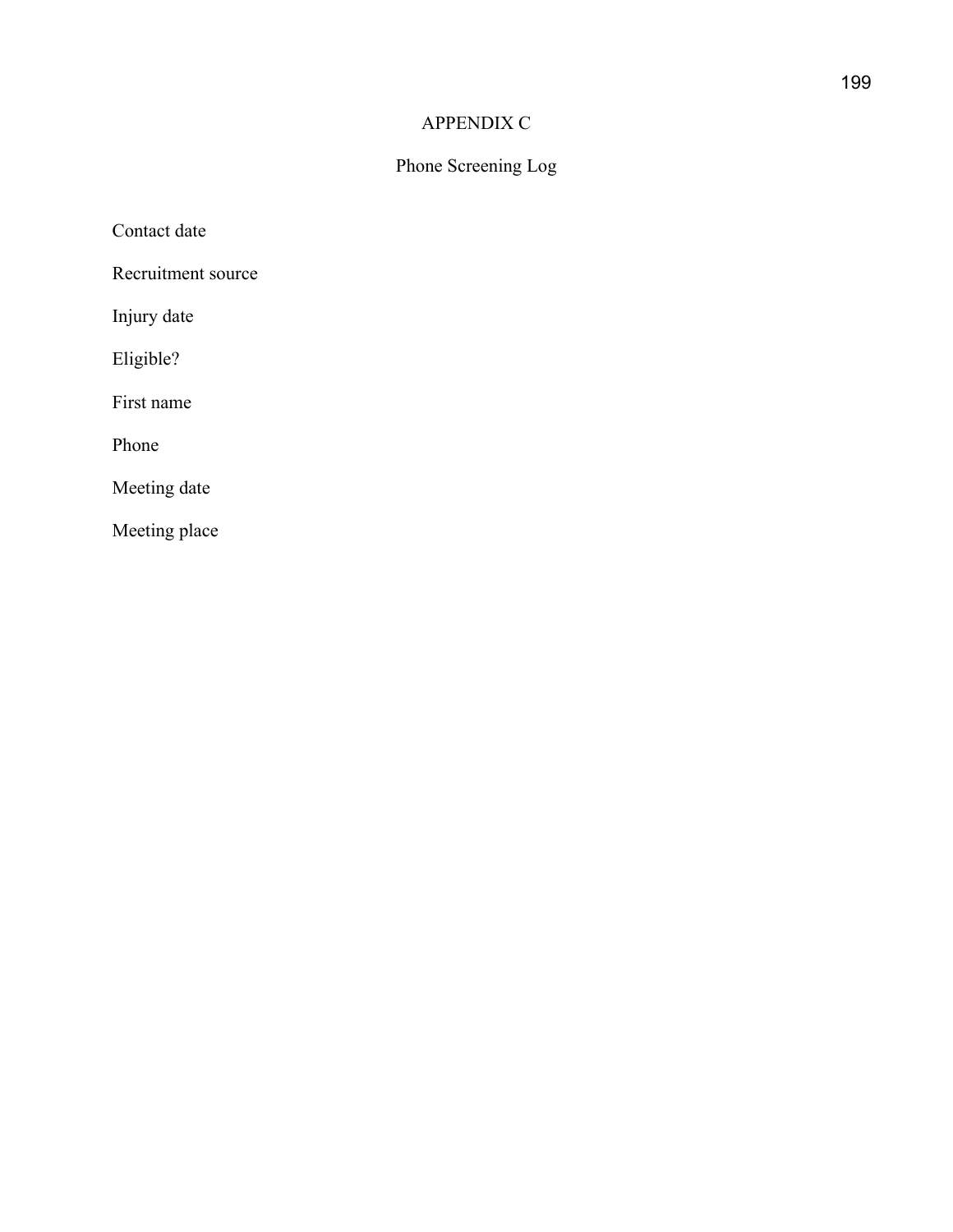#### APPENDIX D

# Informed Consent for Participation as a Subject in **"***The Lived Experience of Percutaneous Injuries among US Registered Nurses: A Phenomenological Study"*

You are being asked to be in a research study of the experience of sharps injuries from the perspective of registered nurses. It is anticipated that this study will contribute to a better understanding of nurses' experiences of these injuries. We ask that you read this form and ask any questions you may have before agreeing to be in the study.

You were selected as a possible participant because you were referred by another nurse or have read about the study online and meet eligibility requirements. Eligibility for study participation is based on your experience of having sustained a sharps injury within the past 24 months. You are not eligible if, prior to the time of your injury, you had a history of anxiety disorder or depression requiring medical treatment or psychiatric care.

The purpose of this study is to explore and understand the experience and meanings of sharps injuries from the perspective of registered nurses. Nurse participants in this study are from the New England region. If you agree to be in this study, we would ask you to participate in one or more face-to-face individual interviews conducted at a time and setting that are convenient for you. Interviews will be audiotaped and transcribed verbatim in order to present an exact representation of the information you share. We would also ask you to complete a brief questionnaire that will provide us with personal demographic information.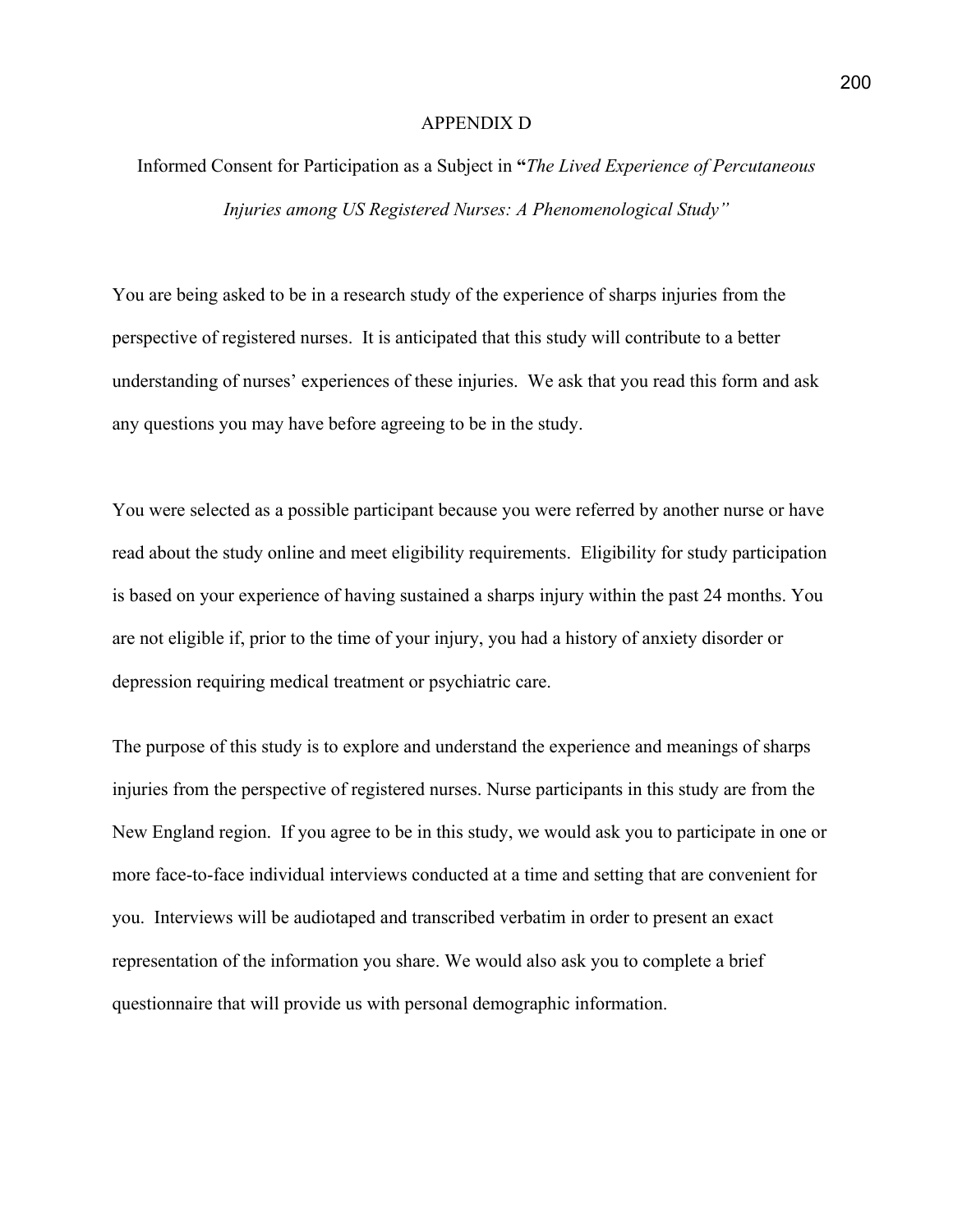Completion of the demographic questionnaire will take approximately five minutes. It is anticipated that each interview will last one to one-and-one-half hours. The number of actual interviews will depend on the individual participant. During these interviews, you will be asked a limited number of open-ended questions in order to help clarify and explore the depth and meaning of your experience. There are no right or wrong answers to these questions. We simply ask that you respond as openly and completely as possible in describing your own experience.

The study has the following risks. To the best of my knowledge, the risk of harm posed to you by thinking about these questions is minimal when compared to what you experience in everyday life. However, some people do experience emotional upset when they are asked to think about feelings in relation to a particular event that they perceive as stressful. In the event you experience these feelings, I can put you in touch with an experienced mental health advanced practice nurse who is available to speak with you free of charge and to assist you, as needed, with appropriate referrals for additional support services. There may also be other unknown risks to participation.

There are no direct benefits to you for participating in this study. Participation does afford you an opportunity for you to share your own experience following your injury to help employers and others in health care better understand the feelings and impact associated with sharps injuries and the type of support that may be needed as these injuries occur. If you choose to participate in this study, you are expected to be one of approximately 8 to 15 registered nurse participants. There will be no payment or cost to you for your participation in this study.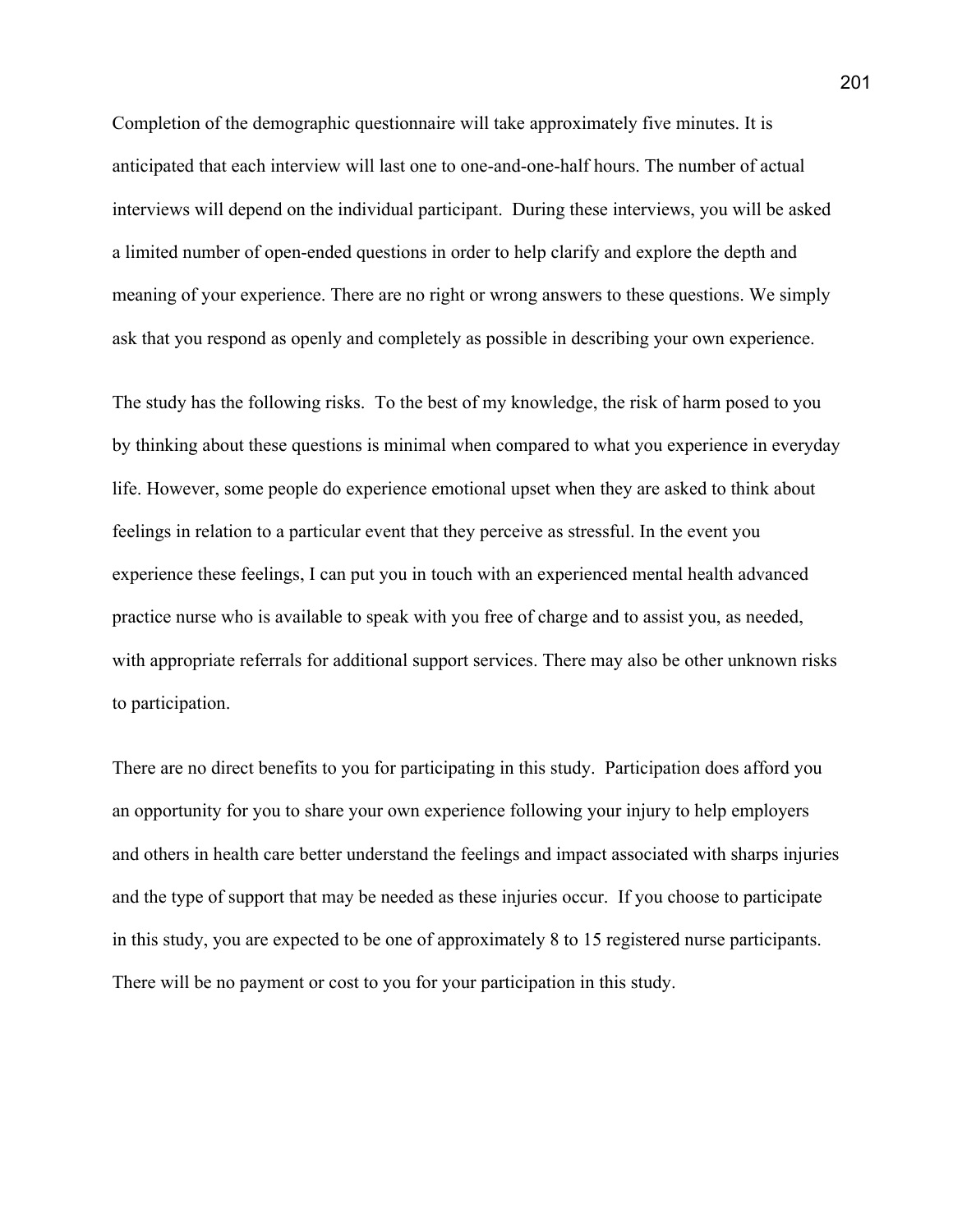I will make every effort to keep your research records confidential, but I cannot assure absolute confidentiality. Records that identify you and the consent form you sign may be looked at by a regulatory agency overseeing human subject research and the Boston College Institutional Review Board. All computer data will be password protected. All records of this study will be kept private and secure in a locked file. Only the Investigator and my Boston College faculty dissertation committee advisors will have access to your personal or interview data.

After data review and verbatim transcription is completed, all identifiers that connect the interview with participants will be removed. Following transcription of interview audiotapes and a review of the text for accuracy, audiotapes will be cut up and destroyed. No one else, including employers, will have access to your data. In any sort of report the Investigator may publish, no information will be included that will make it possible to identify a participant. No identifying information will be attached to the interview transcript. Rather, the Investigator will ask that you choose a pseudonym or alias that will be used as your sole identifier. Only your pseudonym will be used as an identifier for your data.

Your participation in this study is completely voluntary. If you choose not to participate, it will not affect your current or future relations with the University. You may withdraw or stop participation in the study at any time, for whatever reason you choose. There is no penalty for not taking part or for stopping your participation in the study.

The nurse conducting this dissertation research is Karen Daley, a doctoral student at Boston College Wm. F. Connell School of Nursing. The faculty advisor and dissertation chair on this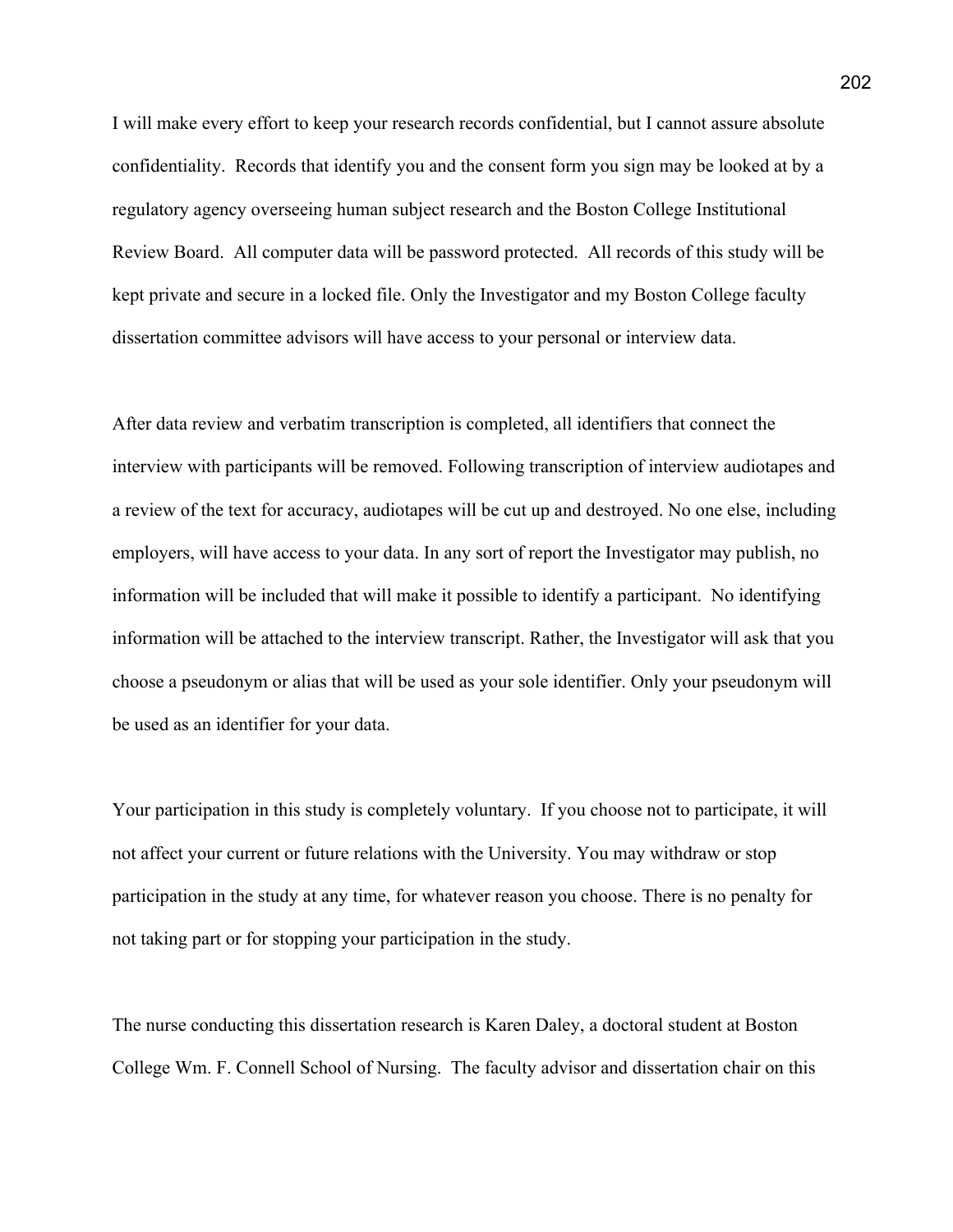study is Dr. Rosanna DeMarco at Boston College. If you have any questions or concerns regarding this study, Karen Daley can be reached at  $617-596-1381$  or  $\frac{dalevkg}{\omega}bc.edu$ . In the event you feel you have been injured or your confidentiality has been breached during participation in this study, Dr. Rosanna DeMarco can be reached at 617-552-1878 or  $d$ emarcro $@$ bc.edu. If you have any concerns about your rights as a study participant, you may contact: Director, Office for Human Research Participant Protection, Boston College at (617) 552-4778, or  $\frac{irb@bc.edu}{irb@bc.edu}$ . You will be given a copy of this form to keep for your records and future reference.

□ I have read (or have had read to me) the contents of this consent form and have been encouraged to ask questions. I have received answers to my questions. I give my consent to participate in this study. I have received (or will receive) a copy of this form.

Study Participant (Print Name): \_\_\_\_\_\_\_\_\_\_\_\_\_\_\_\_\_\_\_\_\_\_\_\_\_\_\_\_\_\_\_\_\_\_\_\_\_\_\_\_\_\_\_\_\_\_\_\_\_

| Participant Signature: | ⊃atc |  |
|------------------------|------|--|
|                        |      |  |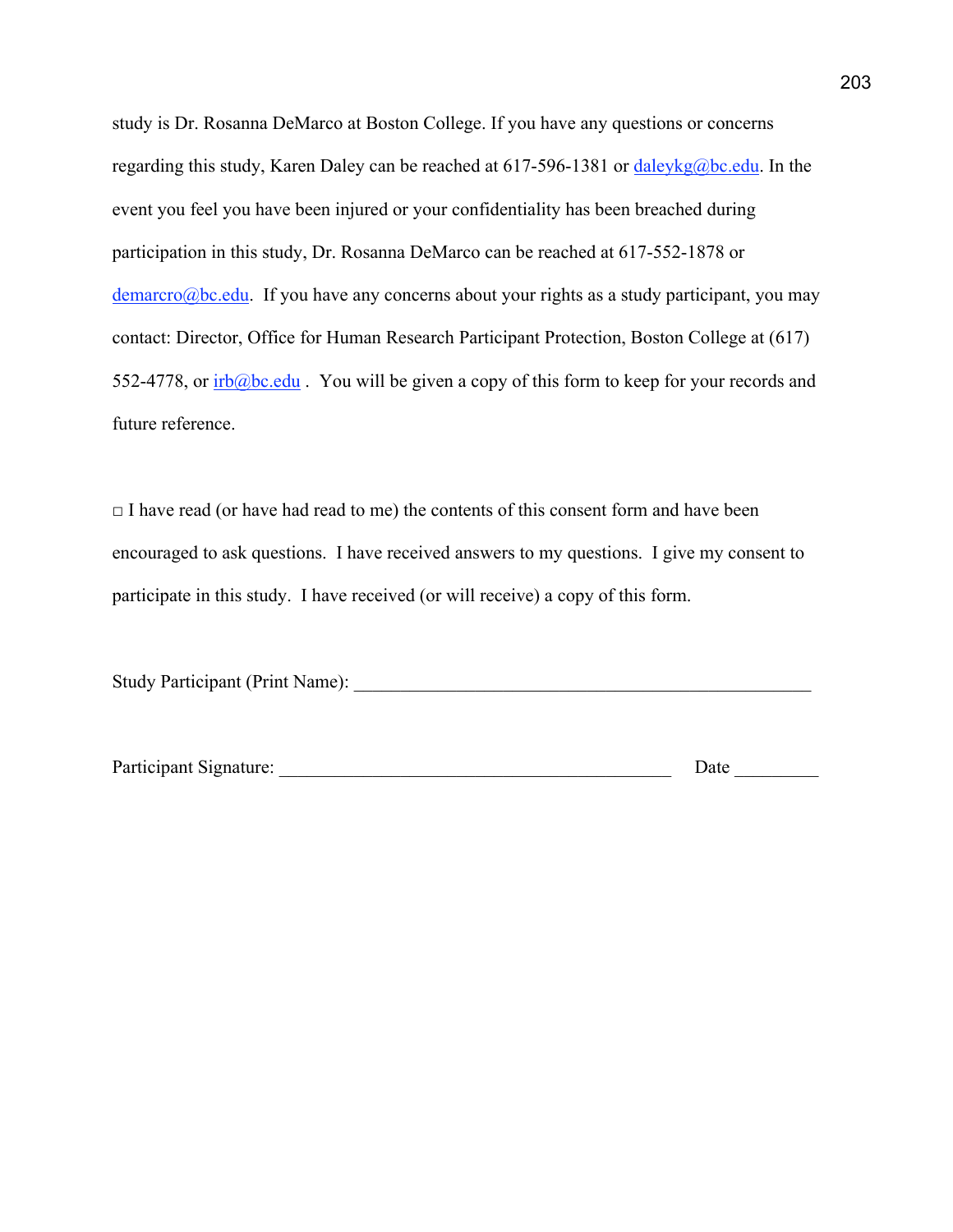## APPENDIX E

## Interview Guide

### *General questions:*

- Tell me about yourself.
- Tell me about your practice environment.
- Can you describe a typical day before your injury?
- Tell me about the actual day your injury occurred.
- Tell me about your injury.
- Can you describe a typical day since your injury?
- When you think about your injury, what stands out?
- What does your experience mean to you?
- How has your injury affected you?
	- o If so, how?
	- o If no, why do you think that is?

# *Probing questions used to elicit more in-depth recounting of lived experiences:*

- Could you give me an example of that?
- Can you elaborate more on that?
- What was that like?
- Do you remember how you felt?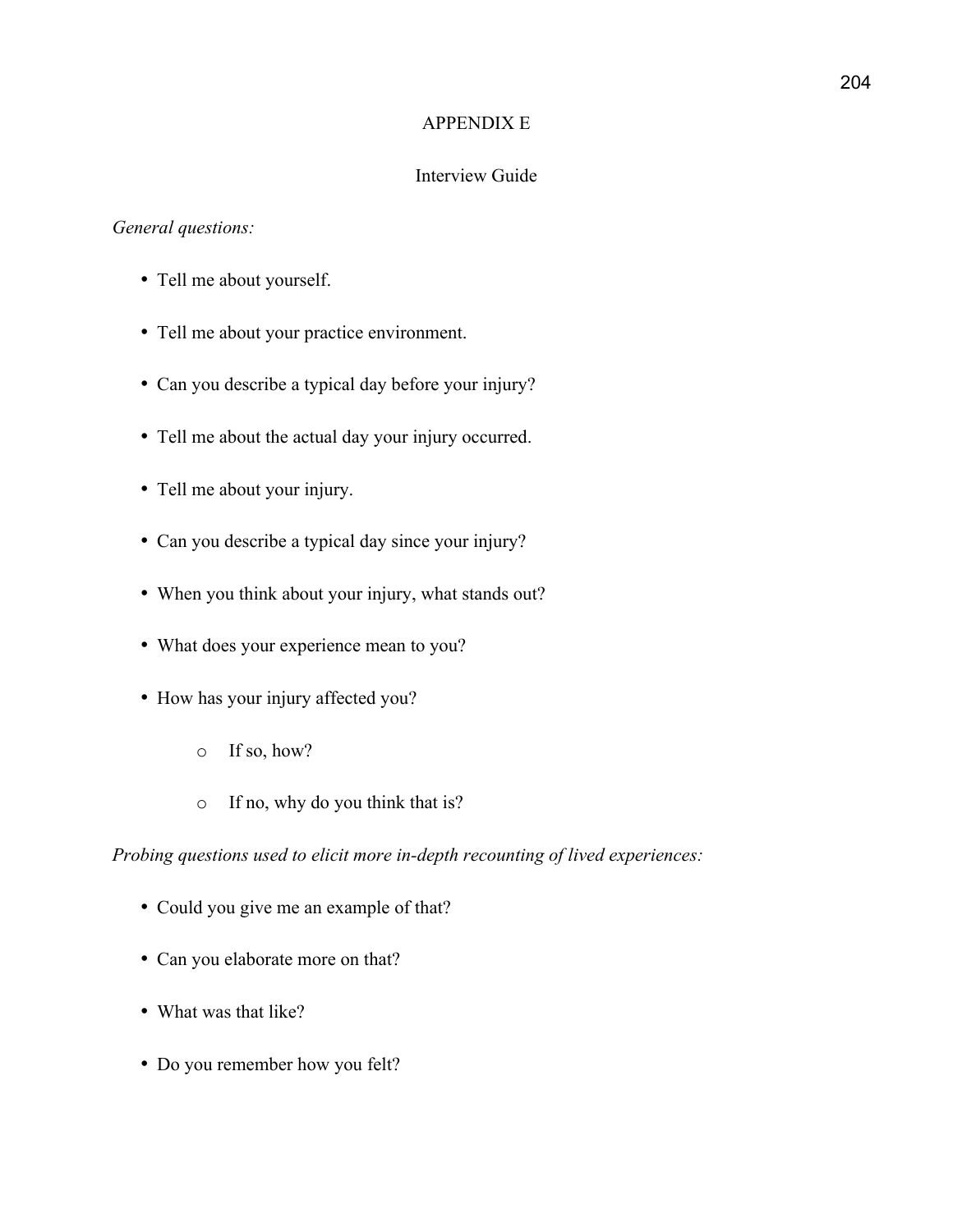- What were you thinking at that time?
- When you think about that now, is there anything else that comes to mind?
- How did you respond to that?
- Can you say what stands out most in relation to that experience?
- What, if any, needs did you have as a result of the experience?
- It sounds like you are saying..... Is that correct?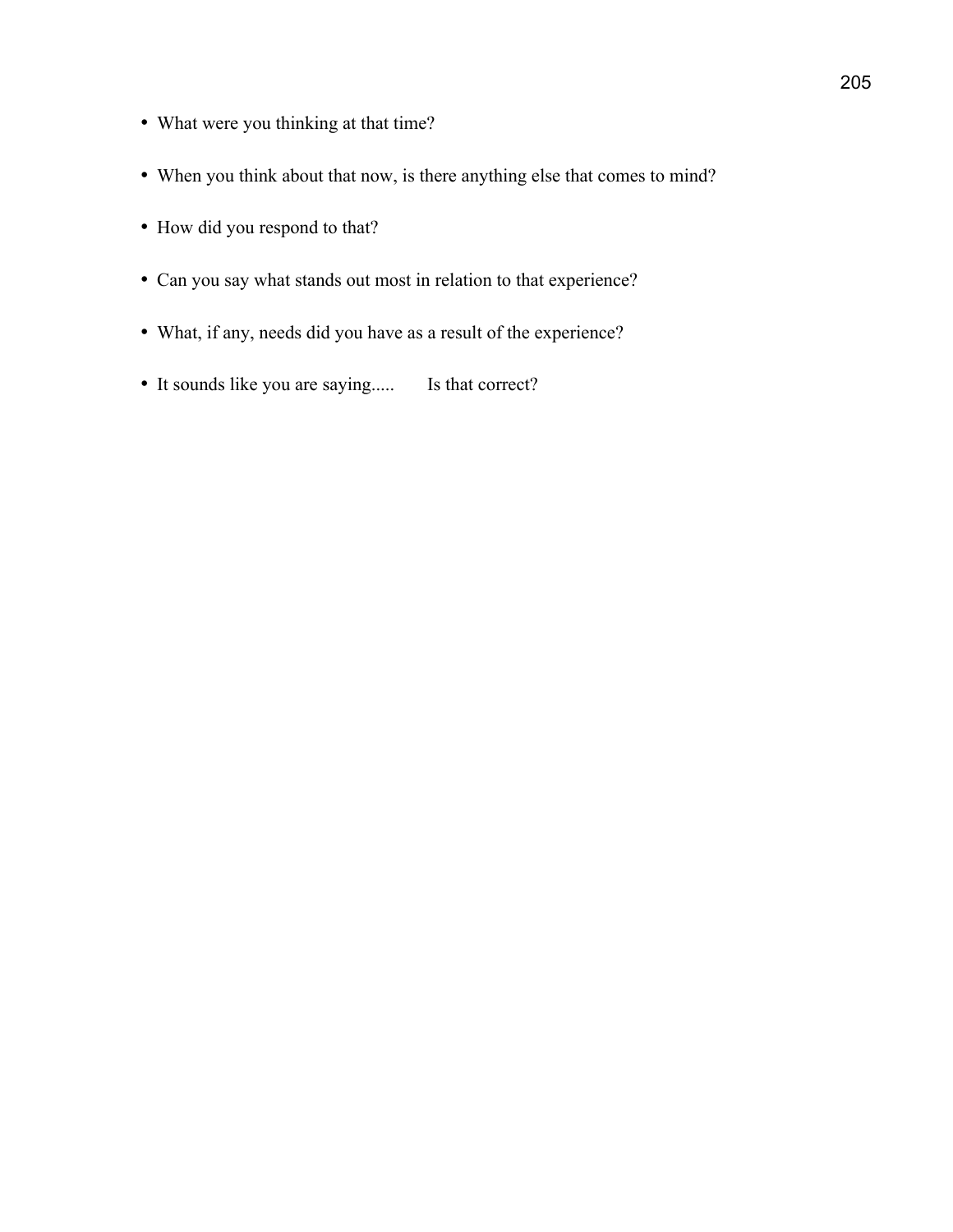### APPENDIX F

| Demographic Data Questionnaire (please print worded responses)                                                                  |  |  |  |  |  |  |  |
|---------------------------------------------------------------------------------------------------------------------------------|--|--|--|--|--|--|--|
|                                                                                                                                 |  |  |  |  |  |  |  |
|                                                                                                                                 |  |  |  |  |  |  |  |
| What is your age?                                                                                                               |  |  |  |  |  |  |  |
| What is your current relationship status?                                                                                       |  |  |  |  |  |  |  |
| Single ____ Married ____ Separated ____ Divorced ___                                                                            |  |  |  |  |  |  |  |
| On a scale of 1-5, how would you rate your current support system? (see below)                                                  |  |  |  |  |  |  |  |
| $(1=very \text{ supportive } 2=some what \text{ supportive } 3=neither \text{ supportive nor unsupportive }$                    |  |  |  |  |  |  |  |
| $4$ =somewhat unsupportive $5$ =very unsupportive)                                                                              |  |  |  |  |  |  |  |
| What is your highest level of education completed?                                                                              |  |  |  |  |  |  |  |
| Diploma ____ AD ____ BS____ Masters ____ Doctoral ____                                                                          |  |  |  |  |  |  |  |
| What is your current practice area?                                                                                             |  |  |  |  |  |  |  |
| Med-surg ICU OR ED Community nursing LTC Other                                                                                  |  |  |  |  |  |  |  |
| How many years of experience do you have as an RN?                                                                              |  |  |  |  |  |  |  |
| $1-3 \text{ years}$ 4 - 6 years 7 - 9 years 10 - 12 years 212 years 10                                                          |  |  |  |  |  |  |  |
| In what type of care setting did your needlestick injury occur?                                                                 |  |  |  |  |  |  |  |
| community hospital ___________ urban hospital ___________ non-hospital setting ______                                           |  |  |  |  |  |  |  |
| If hospital, approximate number of beds:                                                                                        |  |  |  |  |  |  |  |
| $\leq$ 100 beds ______ 100 to 300 beds _______ 301 to 500 beds _______ >500 beds _____                                          |  |  |  |  |  |  |  |
| Have you personally experienced other needlestick injuries? $yes \_\_$ no $\_\_$                                                |  |  |  |  |  |  |  |
| If yes, how many? $\frac{1}{\sqrt{1-\frac{1}{n}}}\ln \frac{1}{n}$ what setting? $\frac{1}{\sqrt{1-\frac{1}{n}}}\ln \frac{1}{n}$ |  |  |  |  |  |  |  |
| How long ago (in months) was your last NSI prior to this one?                                                                   |  |  |  |  |  |  |  |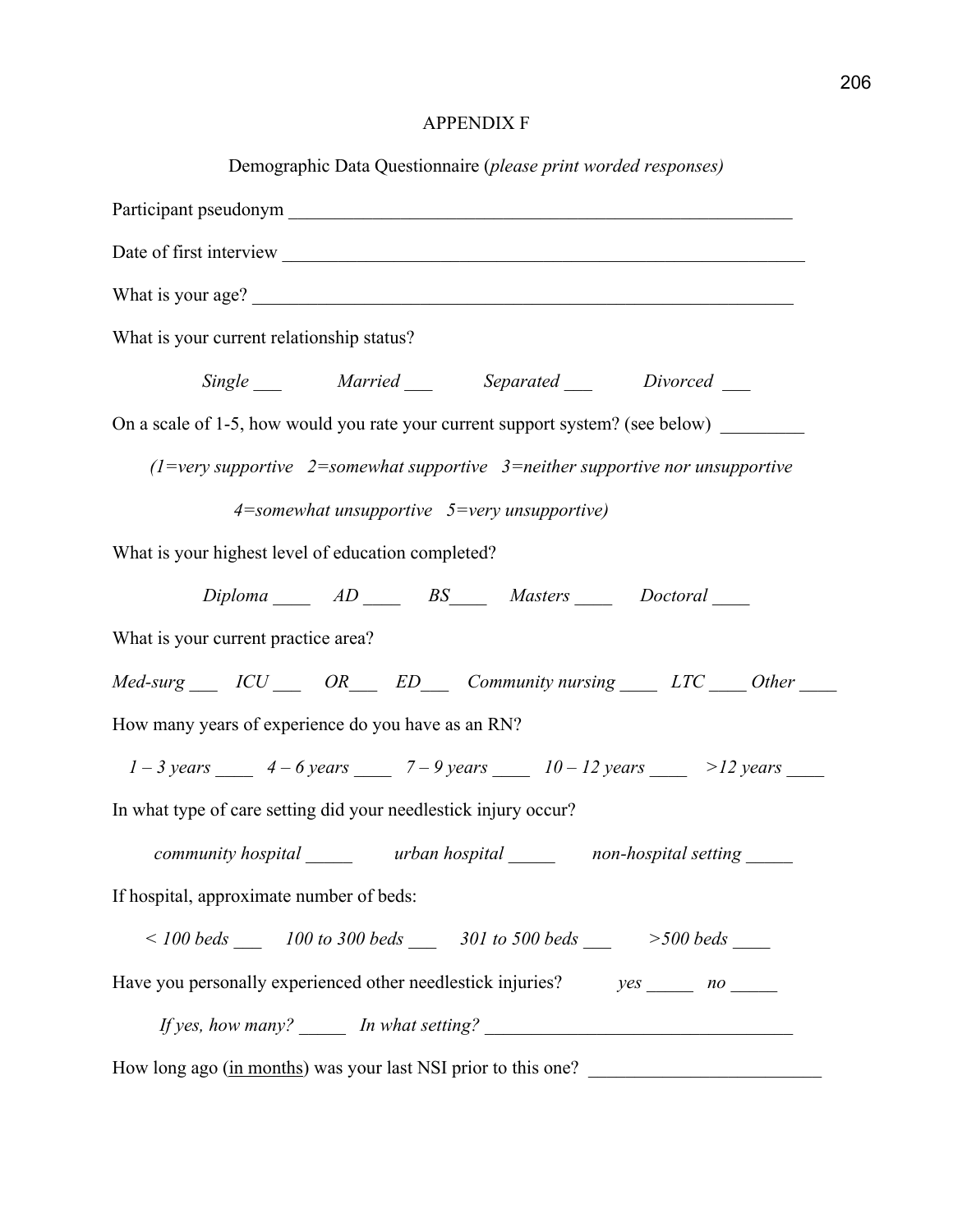\_\_\_\_\_\_\_\_\_\_\_\_\_\_\_\_\_\_\_\_\_\_\_\_\_\_\_\_\_\_\_\_\_\_\_\_\_\_\_\_\_\_\_\_\_\_\_\_\_\_\_\_\_\_\_\_\_\_\_\_\_\_\_\_\_\_\_\_\_\_\_\_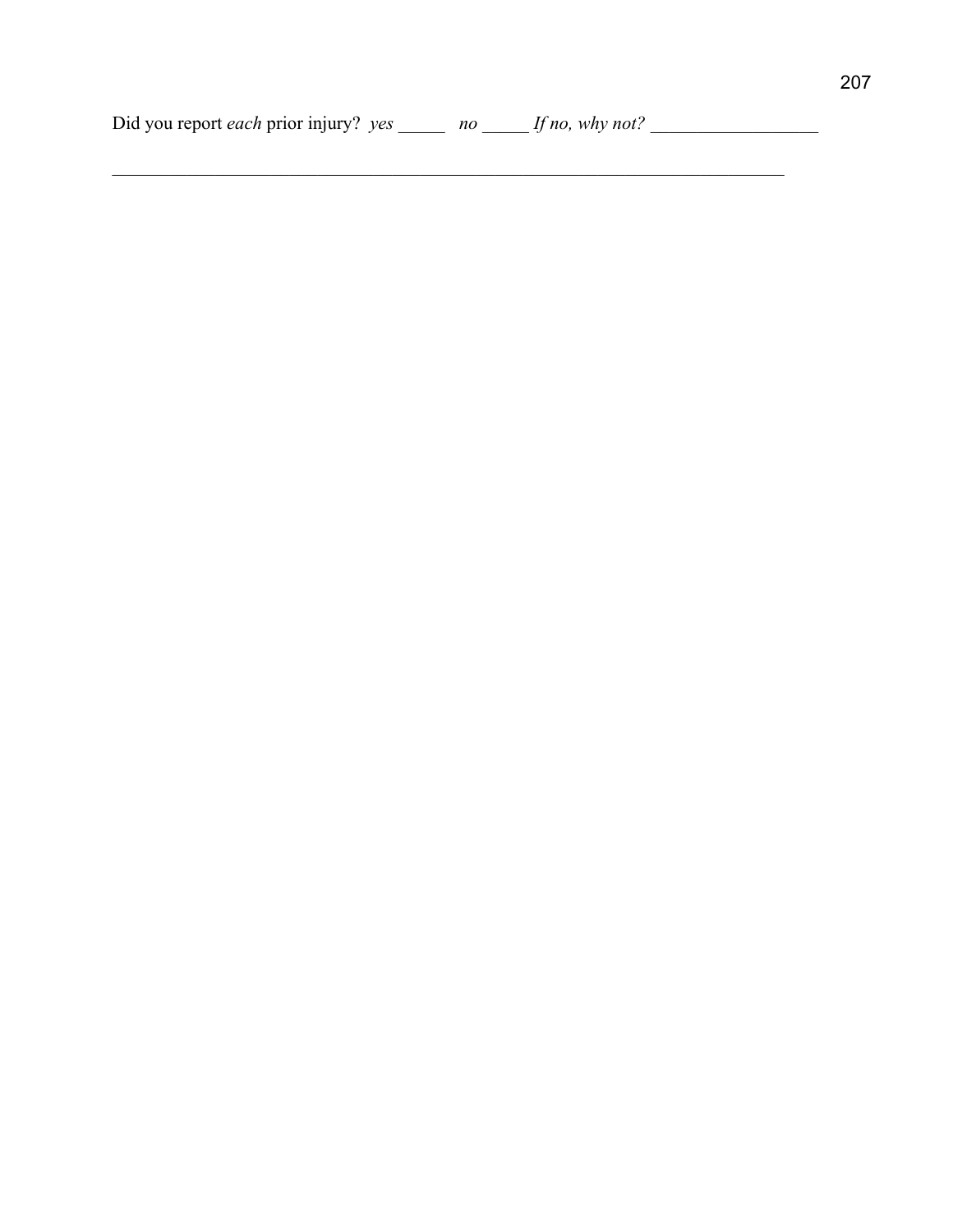## APPENDIX G

### Contact Summary Sheet

| Participant Pseudonym |
|-----------------------|
| Date of Contact       |
| Today's Date          |
| Written by            |

- 1. What were the main issues or themes in this contact?
- 2. Anything else that was salient or interesting about this contact?
- 3. Questions to consider at next contact?
- 4. Other observations: